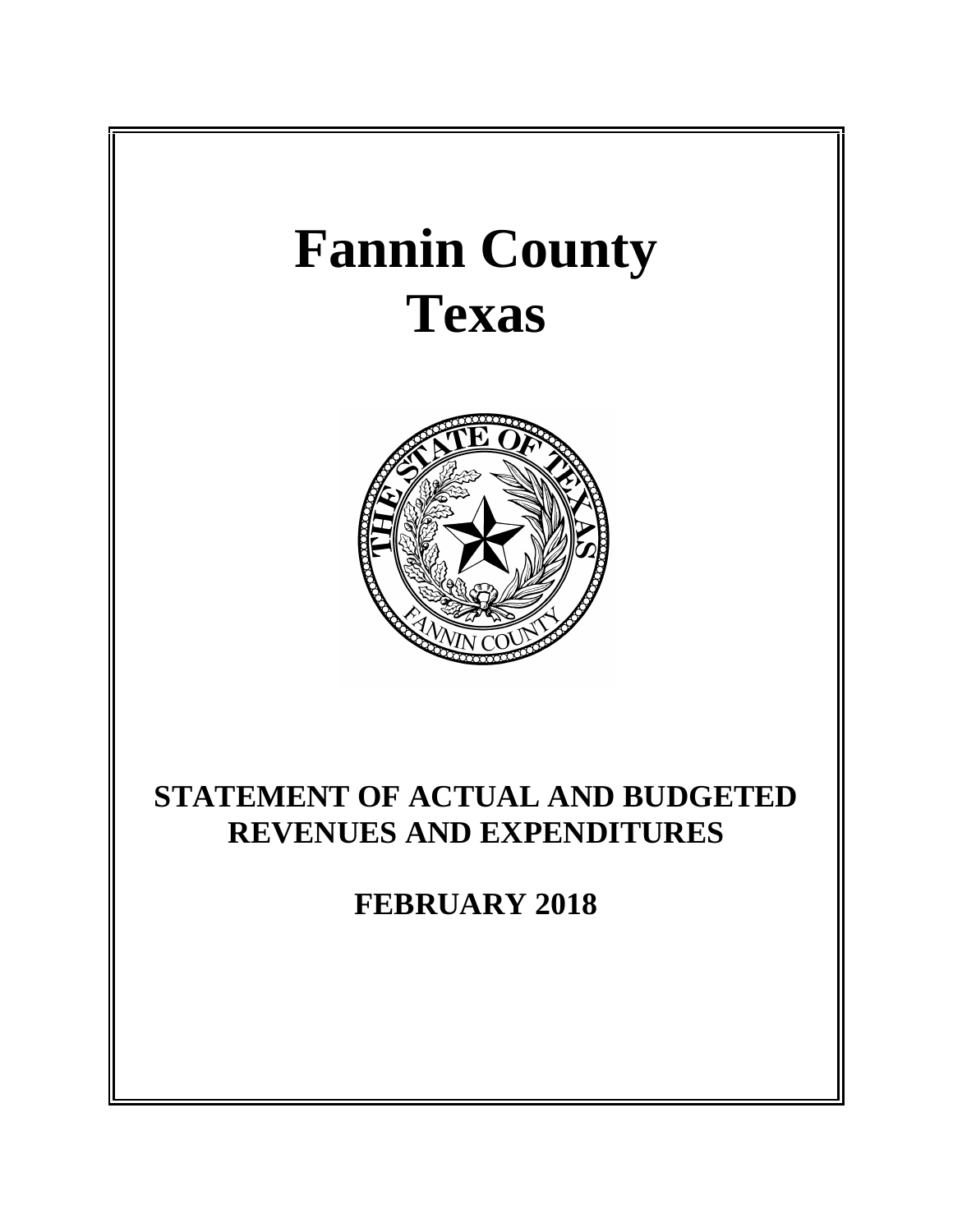|       | 03-01-2018**BUDGET ANALYSIS USAGE REPORT ** ASSET LIABILITY INCOME & EXPENSE<br>TIME: 07:40 AM - EFFECTIVE MONTH: 02 - FOR MONTH ENDING 2-28-18 |          |                                                     |            |                                        |               | PAGE<br>PREPARER: 0004                          | $\overline{\phantom{1}}$ |
|-------|-------------------------------------------------------------------------------------------------------------------------------------------------|----------|-----------------------------------------------------|------------|----------------------------------------|---------------|-------------------------------------------------|--------------------------|
| ACT   | NUM ACCOUNT-TITLE                                                                                                                               | ORIGINAL | AMENDED<br>BUDGET-AMOUNT BUDGET-AMOUNT YEAR-TO-DATE | ENCUMBERED | ACTIVITY<br>YEAR-TO-DATE MONTH-TO-DATE | ACTIVITY      | CURRENT USED<br>BALANCE PCT                     |                          |
|       | REPORTING FUND: 0010 GENERAL FUND                                                                                                               |          |                                                     |            |                                        |               | EFFECTIVE MONTH - 02                            |                          |
|       | 0100 PAYROLL                                                                                                                                    |          |                                                     |            |                                        |               |                                                 |                          |
|       | 0100 PAYROLL                                                                                                                                    |          |                                                     |            |                                        |               | $93.32 - 100.94 - 93.32 -$                      |                          |
|       | PAYROLL                                                                                                                                         |          |                                                     |            | $93.32 -$                              | 100.94-       | $93.32 -$                                       |                          |
|       | 0103 CASH                                                                                                                                       |          |                                                     |            |                                        |               |                                                 |                          |
|       | 0100 GENERAL-COMBINED FUNDS CHECKING                                                                                                            |          |                                                     |            |                                        |               | 3, 115, 853. 22 1, 652, 357. 22 5, 261, 276. 14 |                          |
|       | 0175 TEXPOOL                                                                                                                                    |          |                                                     |            |                                        |               | 16,636.84 3,931.26 3,567,559.77                 |                          |
|       |                                                                                                                                                 |          |                                                     |            |                                        |               |                                                 |                          |
|       | CASH                                                                                                                                            |          |                                                     |            |                                        |               | 3, 132, 490.06 1, 656, 288.48 8, 828, 835.91    |                          |
|       | 0104 PETTY CASH                                                                                                                                 |          |                                                     |            |                                        |               |                                                 |                          |
|       | 0560 SHERIFF PETTY CASH                                                                                                                         |          |                                                     |            | 0.00                                   | 0.00          | 130.00                                          |                          |
|       | PETTY CASH                                                                                                                                      |          |                                                     |            | 0.00                                   | 0.00          | . <u>.</u> .<br>130.00                          |                          |
|       | 0105 CHANGE FUND                                                                                                                                |          |                                                     |            |                                        |               |                                                 |                          |
|       |                                                                                                                                                 |          |                                                     |            |                                        |               |                                                 |                          |
|       | 0003 COUNTY CLERK CHANGE FUND                                                                                                                   |          |                                                     |            | 0.00                                   | 0.00          | 100.00                                          |                          |
|       | 0075 CO. ATTORNEY CHANGE FUND<br>0115 JURY CASH ON HAND                                                                                         |          |                                                     |            | 0.00<br>0.00                           | 0.00<br>0.00  | 0.00<br>1,000.00                                |                          |
|       | 0450 DISTRICT CLK. CHANGE FUND                                                                                                                  |          |                                                     |            | 0.00                                   | 0.00          | 50.00                                           |                          |
|       | 0455 JP#1 CASH ON HAND                                                                                                                          |          |                                                     |            | 0.00                                   | 0.00          | 100.00                                          |                          |
|       | 0457 JP#3 CASH ON HAND                                                                                                                          |          |                                                     |            | 0.00                                   | 0.00          | 100.00                                          |                          |
|       | 0499 TAX ASSESSOR CHANGE FUND<br>--------------                                                                                                 |          |                                                     |            | 0.00                                   | 0.00          | 1,300.00                                        |                          |
|       | CHANGE FUND                                                                                                                                     |          |                                                     |            | 0.00                                   | 0.00          | 2,650.00                                        |                          |
|       | 0120 RECEIVABLES                                                                                                                                |          |                                                     |            |                                        |               |                                                 |                          |
|       | 0305 FINES RECEIVABLE                                                                                                                           |          |                                                     |            | 0.00                                   | 0.00          | 6,024,016.44                                    |                          |
|       | 0306 ALLOWANCE FOR UNCOLLECTIBLES                                                                                                               |          |                                                     |            | 0.00                                   | 0.00          | 1,710,769.53-                                   |                          |
|       | 0307 ALOWANCE FOR UNCOLLECTIBLES HOSPIT                                                                                                         |          |                                                     |            | 0.00                                   | 0.00          | $100,000.00 -$                                  |                          |
|       | 0311 TAXES RECEIVABLE                                                                                                                           |          |                                                     |            | 0.00                                   | 0.00          | 567,943.62                                      |                          |
|       | 0312 DUE FROM OTHER GOVERNMENTS                                                                                                                 |          |                                                     |            | 0.00                                   | 0.00          | 115,461.01                                      |                          |
|       | 0313 DUE FROM OTHER FUNDS                                                                                                                       |          |                                                     |            | 0.00                                   | 0.00          | 185,152.01                                      |                          |
| $---$ | 0314 ACCOUNTS RECEIVABLE<br>---------------------------                                                                                         |          |                                                     |            | 0.00                                   | 0.00<br>----- | 180,459.03<br>-------------                     |                          |
|       | RECEIVABLES                                                                                                                                     |          |                                                     |            | 0.00                                   | 0.00          | 5,262,262.58                                    |                          |
|       | 0133 ADVANCE TO FUND                                                                                                                            |          |                                                     |            |                                        |               |                                                 |                          |
|       | 0089 DUE FROM T.J.P.C.                                                                                                                          |          |                                                     |            | 0.00                                   | 0.00          | 0.00                                            |                          |
|       | ADVANCE TO FUND                                                                                                                                 |          |                                                     |            | ---------<br>0.00                      | .<br>0.00     | 0.00                                            |                          |
|       | 0200 LIABILITY ACCOUNT                                                                                                                          |          |                                                     |            |                                        |               |                                                 |                          |
|       | 0097 DUE TO OTHER GOVERNMENTS-FINES                                                                                                             |          |                                                     |            | 0.00                                   | 0.00          | 687,325.47                                      |                          |
|       | 0099 DUE TO OTHERS-FINES                                                                                                                        |          |                                                     |            | 0.00                                   | 0.00          | 2,362,259.68                                    |                          |
|       | 0150 ACCRUED SALARY PAYABLE                                                                                                                     |          |                                                     |            | 0.00                                   | 0.00          | 143,544.58                                      |                          |
|       | 0155 ACCRUED FRINGE BENEFITS                                                                                                                    |          |                                                     |            | 0.00                                   | 0.00          | 60,521.29                                       |                          |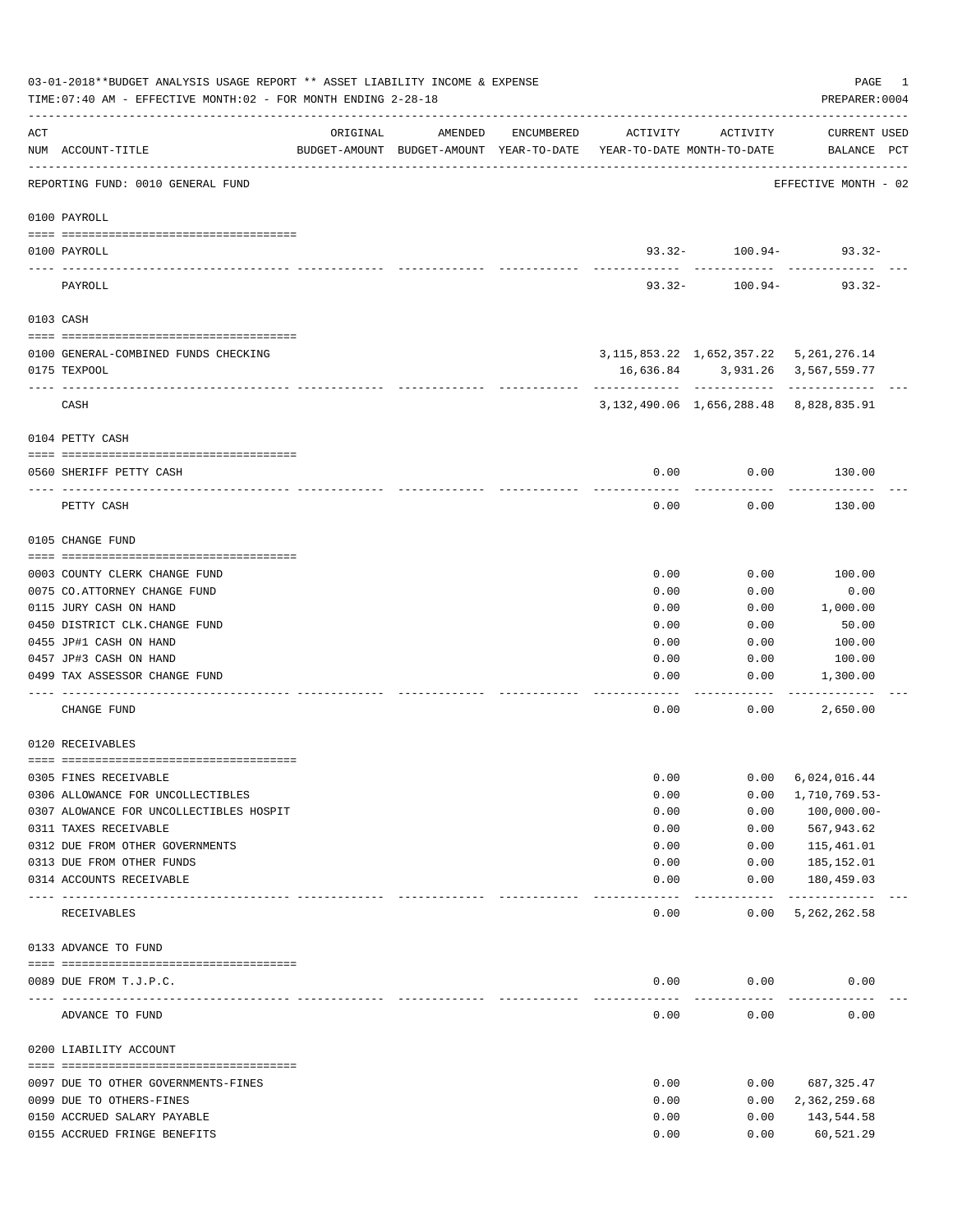|     | 03-01-2018**BUDGET ANALYSIS USAGE REPORT ** ASSET LIABILITY INCOME & EXPENSE<br>TIME: 07:40 AM - EFFECTIVE MONTH: 02 - FOR MONTH ENDING 2-28-18 |              |                                                     |            |                                         |                     | PAGE<br>PREPARER: 0004             | 2              |
|-----|-------------------------------------------------------------------------------------------------------------------------------------------------|--------------|-----------------------------------------------------|------------|-----------------------------------------|---------------------|------------------------------------|----------------|
| ACT | NUM ACCOUNT-TITLE                                                                                                                               | ORIGINAL     | AMENDED<br>BUDGET-AMOUNT BUDGET-AMOUNT YEAR-TO-DATE | ENCUMBERED | ACTIVITY<br>YEAR-TO-DATE MONTH-TO-DATE  | ACTIVITY            | <b>CURRENT USED</b><br>BALANCE PCT |                |
|     | REPORTING FUND: 0010 GENERAL FUND                                                                                                               |              |                                                     |            |                                         |                     | EFFECTIVE MONTH - 02               |                |
|     | 0200 DEFERRED TAX REVENUE                                                                                                                       |              |                                                     |            | 0.00                                    | 0.00                | 523,638.82                         |                |
|     | 0205 DEFERRED FINE REVENUE                                                                                                                      |              |                                                     |            | 0.00                                    |                     | $0.00 \quad 1,263,661.78$          |                |
|     | 0910 SYSTEM ADDED LIABILITY LINE-ITEM                                                                                                           |              |                                                     |            | $406, 316.03 -$                         | .                   | 480.22- 406,316.03-<br>---------   |                |
|     | LIABILITY ACCOUNT                                                                                                                               |              |                                                     |            | 406,316.03-                             |                     | $480.22 - 4,634,635.59$            |                |
|     | 0207 DUE TO FUND                                                                                                                                |              |                                                     |            |                                         |                     |                                    |                |
|     | 0070 DUE TO R.O.W.                                                                                                                              |              |                                                     |            | 0.00                                    | 0.00                | 0.00                               |                |
|     | 0089 DUE TO T.J.P.C.                                                                                                                            |              |                                                     |            | 0.00                                    | 0.00                | 0.00                               |                |
|     | 0090 DUE TO CJD                                                                                                                                 |              |                                                     |            | 0.00                                    | 0.00                | 1,794.00                           |                |
|     | 0970 DUE TO OTHER GOVERNMENTS                                                                                                                   |              |                                                     |            | 0.00                                    | 0.00                | 0.00                               |                |
|     | 0990 DUE TO OTHERS                                                                                                                              |              |                                                     |            | 0.00                                    | 0.00                | 344.79                             |                |
|     | DUE TO FUND                                                                                                                                     |              |                                                     |            | 0.00                                    | 0.00                | 2,138.79                           |                |
|     | 0225 LONG TERM LIABILITIES                                                                                                                      |              |                                                     |            |                                         |                     |                                    |                |
|     | 0510 TIME PYMT. WARRANTS ON COMPUTERS                                                                                                           |              |                                                     |            | 0.00                                    | 0.00                | 0.00                               |                |
|     | LONG TERM LIABILITIES                                                                                                                           |              |                                                     |            | 0.00                                    | 0.00                | 0.00                               |                |
|     | 0271 EQUITY ACCOUNT                                                                                                                             |              |                                                     |            |                                         |                     |                                    |                |
|     |                                                                                                                                                 |              |                                                     |            |                                         |                     |                                    |                |
|     | 0200 EQUITY ACCOUNT                                                                                                                             |              |                                                     |            | 0.00                                    | 0.00                | 5,918,298.02                       |                |
|     | EQUITY ACCOUNT                                                                                                                                  |              |                                                     |            | 0.00                                    |                     | 0.00 5,918,298.02                  |                |
|     | 0300 CASH                                                                                                                                       |              |                                                     |            |                                         |                     |                                    |                |
|     | 0110 UNENCUMBERED FUND BALANCE                                                                                                                  | 2,735,791.80 | 2,735,791.80                                        |            | 0.00                                    |                     | $0.00 \quad 2,735,791.80$          | 00             |
|     | CASH                                                                                                                                            | 2,735,791.80 | 2,735,791.80                                        | 0.00       | 0.00                                    | 0.00                | 2,735,791.80                       | 0 <sub>0</sub> |
|     | 0310 PROPERTY TAXES                                                                                                                             |              |                                                     |            |                                         |                     |                                    |                |
|     |                                                                                                                                                 |              |                                                     |            |                                         |                     |                                    |                |
|     | 0110 CURRENT TAXES                                                                                                                              |              | 7,401,203.68 7,401,203.68                           |            | 6,914,658.59 2,273,033.61 486,545.09 93 |                     |                                    |                |
|     | 0120 DELINQUENT TAXES                                                                                                                           | 80,000.00    | 80,000.00<br>-------------                          |            |                                         | 94,023.76 28,493.25 | 14,023.76+ 118                     |                |
|     | PROPERTY TAXES                                                                                                                                  |              | 7,481,203.68 7,481,203.68                           |            | 0.00 7,008,682.35 2,301,526.86          |                     | 472,521.33                         | 94             |
|     | 0318 OTHER TAXES                                                                                                                                |              |                                                     |            |                                         |                     |                                    |                |
|     | 0120 PAY N LIEU TAX/GRASSLAND                                                                                                                   |              | 16,000.00   16,000.00                               |            | 0.00                                    | 0.00                | 16,000.00                          | 0 <sub>0</sub> |
|     | 0121 PAY N LIEU TAX/UPPER TRINITY                                                                                                               | 15,381.60    | 15,381.60                                           |            | 14,592.80                               | 0.00                | 788.80                             | 95             |
|     | 0130 COURT COSTS/ARREST FEES                                                                                                                    |              | 240,000.00 240,000.00                               |            |                                         |                     | 81,284.83 20,029.00 158,715.17     | 34             |
|     | 0132 ATTORNEYS & DOCTORS                                                                                                                        | 11,000.00    | 11,000.00                                           |            |                                         | 6,248.20 3,177.87   | 4,751.80                           | 57             |
|     | 0140 TAX ON MIXED DRINKS                                                                                                                        | 12,000.00    | 12,000.00                                           |            | 8,168.36                                | 0.00                | 3,831.64                           | 68             |
|     | 0160 SALES TAX REVENUES                                                                                                                         | 711,760.94   | 711,760.94                                          |            | 359,094.36                              | 81,821.85           | 352,666.58                         | 50             |
|     | OTHER TAXES                                                                                                                                     |              | 1,006,142.54 1,006,142.54                           | 0.00       | 469,388.55                              | 105,028.72          | 536,753.99                         | $- - -$<br>47  |
|     | 0319 F.C. DETENTION CENTER                                                                                                                      |              |                                                     |            |                                         |                     |                                    |                |
|     |                                                                                                                                                 |              |                                                     |            |                                         |                     |                                    |                |
|     | 0420 JAIL PAY PHONE COMMISSION                                                                                                                  |              | 108,000.00 108,000.00                               |            | 139,491.84                              |                     | $0.00$ $31,491.84+129$             |                |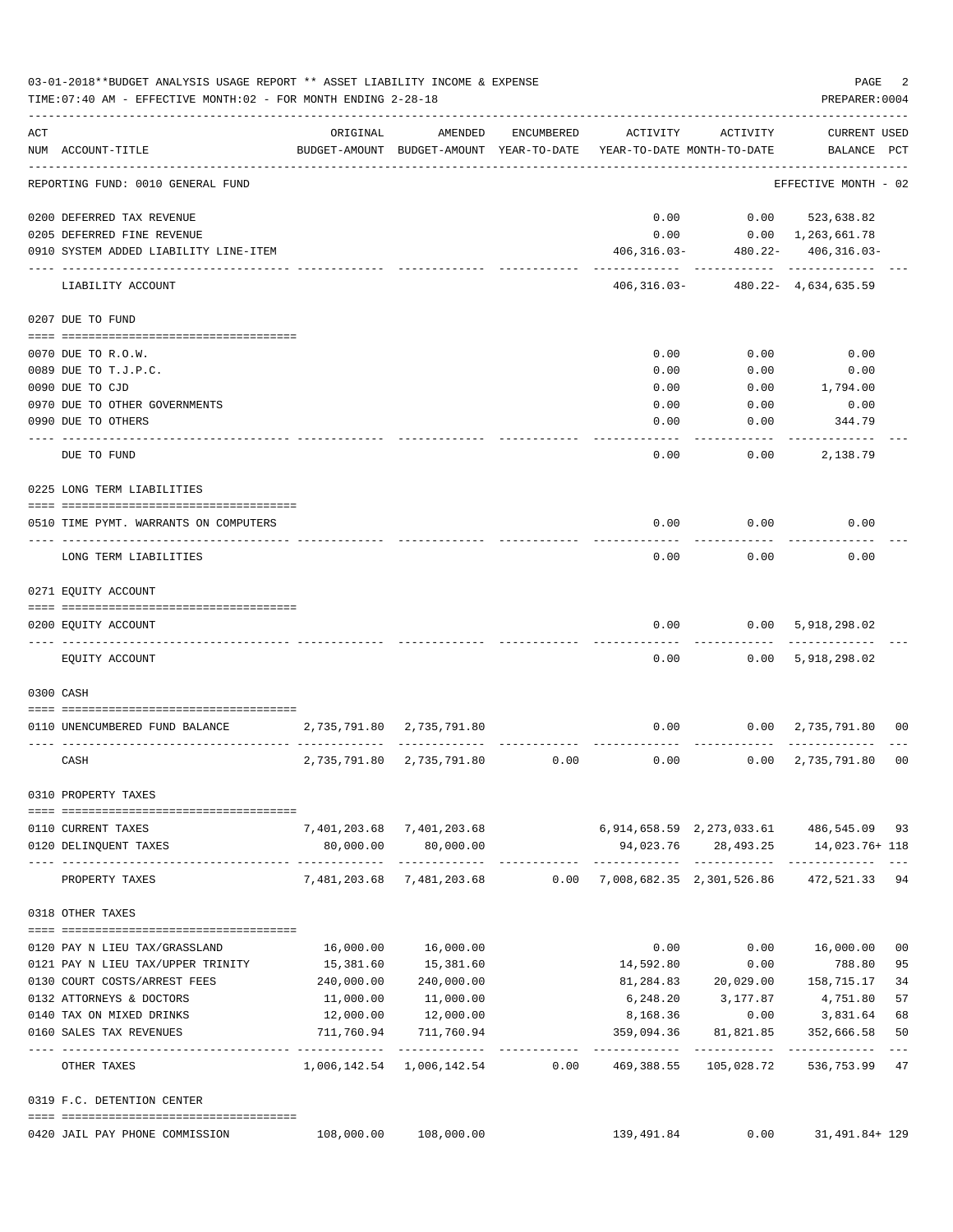| ACT                                     | ORIGINAL   | AMENDED                                  | ENCUMBERED | ACTIVITY   | ACTIVITY                   | CURRENT USED                 |     |
|-----------------------------------------|------------|------------------------------------------|------------|------------|----------------------------|------------------------------|-----|
| NUM ACCOUNT-TITLE                       |            | BUDGET-AMOUNT BUDGET-AMOUNT YEAR-TO-DATE |            |            | YEAR-TO-DATE MONTH-TO-DATE | BALANCE                      | PCT |
| REPORTING FUND: 0010 GENERAL FUND       |            |                                          |            |            |                            | EFFECTIVE MONTH - 02         |     |
| 0429 SCHOLARSHIP FUNDS                  | 10,000.00  | 10,000.00                                |            | 0.00       | 0.00                       | 10,000.00                    | 00  |
| 0551 ANNUAL PAYMENT                     | 0.00       | 0.00                                     |            | 0.00       | 0.00                       | 0.00                         |     |
| 0552 MONTHLY MONITORING PAYMEN          | 0.00       | 0.00                                     |            | 0.00       | 0.00                       | 0.00                         |     |
| 0553 ADMINISTRATIVE FEE                 | 282,875.00 | 282,875.00                               |            | 102,447.50 | 0.00                       | 180,427.50                   | 36  |
| 0554 REIMB.FOR CONFINEMENT EXP.         | 0.00       | 0.00                                     |            | 0.00       | 0.00                       | 0.00                         |     |
| F.C. DETENTION CENTER                   |            | 400,875.00 400,875.00                    | 0.00       | 241,939.34 | 0.00                       | 158,935.66 60                |     |
| 0320 LICENSES & PERMITS                 |            |                                          |            |            |                            |                              |     |
| 0200 ALCOHLIC BEVERAGE LICENSE          | 1,000.00   | 1,000.00                                 |            | 453.50     | 60.00                      | 546.50                       | 45  |
| 0300 SEWAGE PERMITS/INSPECTIONS         | 70,000.00  | 70,000.00                                |            | 40,600.20  | 7,475.04                   | 29,399.80                    | 58  |
| 0545 FOOD SERV.PERMITS/CLASSES          | 0.00       | 0.00                                     |            | 0.00       | 0.00                       | 0.00                         |     |
| 0546 \$5 COUNTY FEE/FOOD HANDLERS CLASS | 0.00       | 0.00                                     |            | 0.00       | 0.00                       | 0.00                         |     |
| LICENSES & PERMITS                      | 71,000.00  | 71,000.00                                | 0.00       | 41,053.70  | 7,535.04                   | 29,946.30                    | 58  |
| 0321 FEES OF TAX COLLECTOR              |            |                                          |            |            |                            |                              |     |
|                                         |            |                                          |            |            |                            |                              |     |
| 0200 COMMISSIONS ON CAR REGIST          | 110,000.00 | 110,000.00                               |            |            |                            | 40,433.24 5,984.76 69,566.76 | 37  |
| 0250 COMMISSION ON CAR TITLES           | 40,000.00  | 40,000.00                                |            | 17,190.00  | 2,455.00                   | 22,810.00                    | 43  |
| 0251 COMM.ON SALES TAX COLLECTIONS      | 200,000.00 | 200,000.00                               |            | 0.00       | 0.00                       | 200,000.00                   | 00  |
| 0901 TAX CERTIFICATES                   | 5,800.00   | 5,800.00                                 |            | 3,099.26   | 764.81                     | 2,700.74                     | 53  |
| FEES OF TAX COLLECTOR                   | 355,800.00 | 355,800.00                               | 0.00       | 60,722.50  | 9,204.57                   | 295,077.50 17                |     |
| 0330 GRANTS                             |            |                                          |            |            |                            |                              |     |
| 0396 RIFLE RESISTANT BODY ARMOR 3439801 |            |                                          |            | 0.00       | 0.00                       | 0.00                         |     |
| 0403 TEAM REDEVELOPMENT TRAINING        | 0.00       | 0.00                                     |            | 0.00       | 0.00                       | 0.00                         |     |
| 0437 INDIGENT DEFENSE GRANT             | 35,000.00  | 35,000.00                                |            | 17,466.00  | 0.00                       | 17,534.00                    | 50  |
| GRANTS                                  | 35,000.00  | 35,000.00                                | 0.00       | 17,466.00  | 0.00                       | 17,534.00                    | 50  |
| 0340 FEES OF OFFICE                     |            |                                          |            |            |                            |                              |     |
|                                         |            |                                          |            |            |                            |                              |     |
| 0135 FAMILY PROTECTION FEE              | 0.00       | 0.00                                     |            | 700.35     | 90.00                      | $700.35+$                    |     |
| 0400 COUNTY JUDGE FEES                  | 200.00     | 200.00                                   |            | 103.22     | 46.06                      | 96.78                        | 52  |
| 0403 COUNTY CLERK FEES                  | 210,000.00 | 210,000.00                               |            | 73,864.92  | 34,471.06                  | 136, 135.08                  | 35  |
| 0450 DISTRICT CLERK FEES                | 85,000.00  | 85,000.00                                |            | 31,092.84  | 3,993.34                   | 53,907.16                    | 37  |
| 0455 J. P. #1 FEES                      | 20,000.00  | 20,000.00                                |            | 6,332.04   | 0.00                       | 13,667.96                    | 32  |
| 0456 J. P. #2 FEES                      | 3,500.00   | 3,500.00                                 |            | 3,215.71   | 1,572.85                   | 284.29                       | 92  |
| 0457 J. P. #3 FEES                      | 10,000.00  | 10,000.00                                |            | 3,423.30   | 737.67                     | 6,576.70                     | 34  |
| 0475 DISTRICT ATTORNEY FEES             | 7,000.00   | 7,000.00                                 |            | 2,083.07   | 830.21                     | 4,916.93                     | 30  |
| 0480 BOND APPLICATION FEE               | 0.00       | 0.00                                     |            | 0.00       | 0.00                       | 0.00                         |     |
| 0484 ELECTION REIMBURSEMENTS            | 0.00       | 0.00                                     |            | 166.40     | 91.40                      | $166.40+$                    |     |
| 0551 CONSTABLE PCT. 1 FEES              | 7,000.00   | 7,000.00                                 |            | 4,509.76   | 121.57                     | 2,490.24                     | 64  |
| 0552 CONSTABLE PCT. 2 FEES              | 3,000.00   | 3,000.00                                 |            | 1,085.00   | 535.00                     | 1,915.00                     | 36  |
| 0553 CONSTABLE PCT. 3 FEES              | 2,000.00   | 2,000.00                                 |            | 985.00     | 70.00                      | 1,015.00                     | 49  |
| 0560 SHERIFF FEES                       | 40,000.00  | 40,000.00                                |            | 17,777.71  | 3,207.50                   | 22, 222. 29                  | 44  |
| 0573 BOND SUPERVISION FEES              | 50,000.00  | 50,000.00                                |            | 27,993.80  | 5,807.00                   | 22,006.20                    | 56  |
| 0600 D.C.6TH COURT OF APPEALS FEE       | 1,500.00   | 1,500.00                                 |            | 563.59     | 105.14                     | 936.41                       | 38  |
| 0601 C.C.6TH COURT OF APPEALS FEE       | 800.00     | 800.00                                   |            | 220.00     | 100.00                     | 580.00                       | 28  |
| 0652 SUBDIVISION FEES                   | 250.00     | 250.00                                   |            | 665.00     | 665.00                     | 415.00+ 266                  |     |
| 0900 OTHER FEES                         | 500.00     | 500.00                                   |            | 0.00       | 0.00                       | 500.00                       | 00  |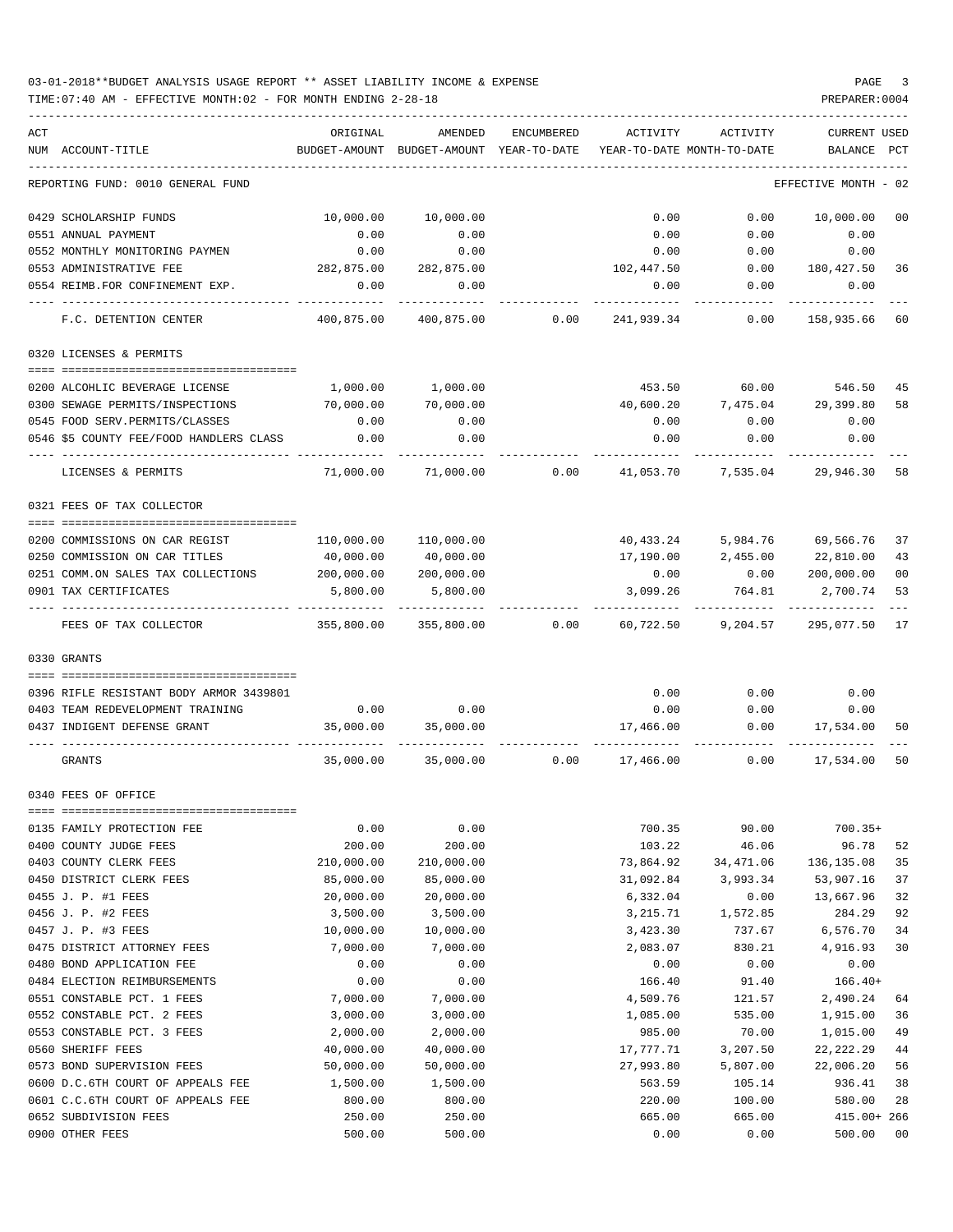| 03-01-2018**BUDGET ANALYSIS USAGE REPORT ** ASSET LIABILITY INCOME & EXPENSE |  |  | PAGE |  |
|------------------------------------------------------------------------------|--|--|------|--|
|                                                                              |  |  |      |  |

|     | TIME: 07:40 AM - EFFECTIVE MONTH: 02 - FOR MONTH ENDING 2-28-18 |            |                                                     |            |            |                                        | PREPARER: 0004                        |                |
|-----|-----------------------------------------------------------------|------------|-----------------------------------------------------|------------|------------|----------------------------------------|---------------------------------------|----------------|
| ACT | NUM ACCOUNT-TITLE                                               | ORIGINAL   | AMENDED<br>BUDGET-AMOUNT BUDGET-AMOUNT YEAR-TO-DATE | ENCUMBERED | ACTIVITY   | ACTIVITY<br>YEAR-TO-DATE MONTH-TO-DATE | <b>CURRENT USED</b><br><b>BALANCE</b> | PCT            |
|     | REPORTING FUND: 0010 GENERAL FUND                               |            |                                                     |            |            |                                        | EFFECTIVE MONTH - 02                  |                |
|     |                                                                 |            |                                                     |            |            |                                        |                                       |                |
|     | FEES OF OFFICE                                                  | 440,750.00 | 440,750.00                                          | 0.00       | 174,781.71 | 52,443.80                              | 265,968.29                            | 40             |
|     | 0350 FINES                                                      |            |                                                     |            |            |                                        |                                       |                |
|     | 0455 J. P. #1 FINES                                             | 14,000.00  | 14,000.00                                           |            | 2,182.70   |                                        | $0.00$ 11,817.30                      | 16             |
|     | 0456 J. P. #2 FINES                                             | 1,000.00   | 1,000.00                                            |            | 134.10     | 63.00                                  | 865.90                                | 13             |
|     | 0457 J. P. #3 FINES                                             | 2,500.00   | 2,500.00                                            |            | 2,111.00   | 719.45                                 | 389.00                                | 84             |
|     | FINES                                                           | 17,500.00  | 17,500.00                                           | 0.00       | 4,427.80   | 782.45                                 | 13,072.20                             | 25             |
|     | 0352 FINES & FORFEITURES                                        |            |                                                     |            |            |                                        |                                       |                |
|     |                                                                 |            |                                                     |            |            |                                        |                                       |                |
|     | 0100 10% COMM.ON SURETY BAIL BOND FEE                           | 1,000.00   | 1,000.00                                            |            | 397.50     | 0.00                                   | 602.50                                | 40             |
|     | 0201 BOND FORFEITURES                                           | 8,000.00   | 8,000.00                                            |            | 43.00      | 10.00                                  | 7,957.00                              | 01             |
|     | FINES & FORFEITURES                                             | 9,000.00   | 9,000.00                                            | 0.00       | 440.50     | 10.00                                  | 8,559.50                              | 05             |
|     | 0360 INTEREST EARNINGS                                          |            |                                                     |            |            |                                        |                                       |                |
|     | 0100 INTEREST EARNINGS                                          | 6,000.00   | 6,000.00                                            |            | 18,198.79  |                                        | 4, 175.97    12, 198.79 + 303         |                |
|     | INTEREST EARNINGS                                               | 6,000.00   | 6,000.00                                            | 0.00       | 18,198.79  | 4,175.97                               | 12,198.79+ 303                        |                |
|     | 0364 SALE OF ASSETS LAND/BUILDING                               |            |                                                     |            |            |                                        |                                       |                |
|     |                                                                 |            |                                                     |            |            |                                        |                                       |                |
|     | 0162 SALE OF ASSETS LAND/BUILDING                               | 0.00       | 0.00                                                |            | 0.00       | 0.00                                   | 0.00                                  |                |
|     | 0163 SALE OF EQUIPMENT                                          | 1,000.00   | 1,000.00                                            |            | 0.00       | 0.00                                   | 1,000.00                              | 00             |
|     | SALE OF ASSETS LAND/BUILDING                                    | 1,000.00   | 1,000.00                                            | 0.00       | 0.00       | 0.00                                   | 1,000.00                              | 00             |
|     | 0370 MISCELLANEOUS                                              |            |                                                     |            |            |                                        |                                       |                |
|     | 0100 KFYN-RADIO TOWER RENT                                      |            | 2,400.00 2,400.00                                   |            | 1,000.00   |                                        | 200.00 1,400.00 42                    |                |
|     | 0112 TOBACCO SETTLEMENT                                         | 21,000.00  | 21,000.00                                           |            | 0.00       | 0.00                                   | 21,000.00                             | 00             |
|     | 0115 RENT- VERIZON TOWER                                        | 11,109.00  | 11,109.00                                           |            | 6,248.80   | 1,064.61                               | 4,860.20                              | 56             |
|     | 0120 CONTRIBUTION IHC TRUST                                     | 3,000.00   | 3,000.00                                            |            | 0.00       | 0.00                                   | 3,000.00                              | 0 <sub>0</sub> |
|     | 0125 IHC STATE REIMBURSEMENT                                    | 0.00       | 0.00                                                |            | 0.00       | 0.00                                   | 0.00                                  |                |
|     | 0130 REFUNDS & MISCELLANEOUS                                    | 25,000.00  | 25,000.00                                           |            | 9,789.24   | 180.46                                 | 15,210.76                             | 39             |
|     | 0131 AUTOMOBILE INSURANCE LOSS PAYMENTS                         | 0.00       | 0.00                                                |            | 0.00       | 0.00                                   | 0.00                                  |                |
|     | 0132 PROPERTY INSURANCE LOSS PAYMENTS                           | 0.00       | 0.00                                                |            | 0.00       | 0.00                                   | 0.00                                  |                |
|     | 0135 HEALTH INS. SURPLUS DISTRIBUTION                           | 5,000.00   | 5,000.00                                            |            | 0.00       | 0.00                                   | 5,000.00                              | 00             |
|     | 0139 STATE JUROR REIMB.FEE                                      | 25,000.00  | 25,000.00                                           |            | 13,362.00  | 8,874.00                               | 11,638.00                             | 53             |
|     | 0143 D.A.SALARY REIMB.                                          | 27,500.00  | 27,500.00                                           |            | 9,166.66   | 0.00                                   | 18, 333.34                            | 33             |
|     | 0144 CO. JUDGE COURT FEES SALARY REIMB.                         | 25,200.00  | 25,200.00                                           |            | 0.00       | 0.00                                   | 25,200.00                             | 0 <sub>0</sub> |
|     | 0147 UTILITIES REIMBURSEMENT                                    | 17,500.00  | 17,500.00                                           |            | 7,678.63   | 1,077.70                               | 9,821.37                              | 44             |
|     | 0151 ASST. DA LONGEVITY PAY                                     | 4,440.00   | 4,440.00                                            |            | 2,760.00   | 1,380.00                               | 1,680.00                              | 62             |
|     | 0152 HB 9 D.A. SUPPLEMENTAL FUNDS                               | 4,317.00   | 4,317.00                                            |            | 1,799.05   | 359.81                                 | 2,517.95                              | 42             |
|     | 0162 COURT REPORTER SERVICE FEE                                 | 6,000.00   | 6,000.00                                            |            | 1,962.02   | 420.47                                 | 4,037.98                              | 33             |
|     | 0163 ADM.OF COURT JUSTICE 10% SB 1417                           | 1,000.00   | 1,000.00                                            |            | 369.58     | 118.34                                 | 630.42                                | 37             |
|     | 0164 TIME PAYMENT FEE 40% SB 1417                               | 3,000.00   | 3,000.00                                            |            | 1,478.48   | 473.35                                 | 1,521.52                              | 49             |
|     | 0166 JUDICIAL SUPP.FEE(60 CENTS)                                | 1,000.00   | 1,000.00                                            |            | 299.02     | 74.22                                  | 700.98                                | 30             |
|     | 0167 JUROR REIMB.FEE                                            | 6,000.00   | 6,000.00                                            |            | 1,991.31   | 493.25                                 | 4,008.69                              | 33<br>35       |
|     | 0408 COUNTY WELLNESS PROGRAM                                    | 3,000.00   | 3,000.00                                            |            | 1,037.04   | 0.00                                   | 1,962.96                              |                |

0410 CO CT AT LAW SUPPLEMENT  $84,000.00$   $84,000.00$   $84,000.00$   $25,000.00$   $25,000.00$   $63,000.00$   $25,000.00$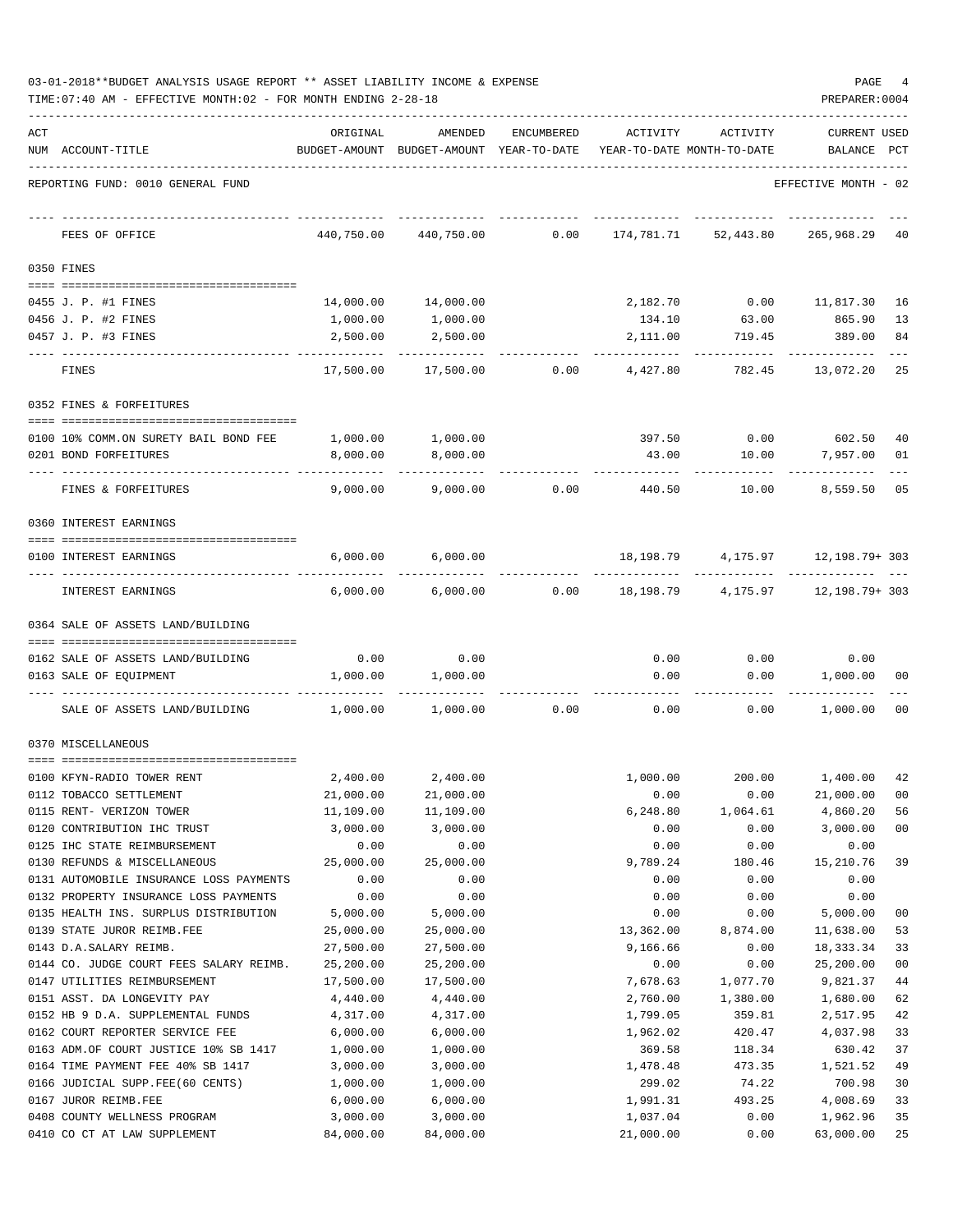| ACT<br>NUM ACCOUNT-TITLE             | ORIGINAL   | AMENDED<br>BUDGET-AMOUNT BUDGET-AMOUNT YEAR-TO-DATE | ENCUMBERED | ACTIVITY<br>YEAR-TO-DATE MONTH-TO-DATE | ACTIVITY       | <b>CURRENT USED</b><br>BALANCE | PCT |
|--------------------------------------|------------|-----------------------------------------------------|------------|----------------------------------------|----------------|--------------------------------|-----|
| REPORTING FUND: 0010 GENERAL FUND    |            |                                                     |            |                                        |                | EFFECTIVE MONTH - 02           |     |
| 0450 DIST. CLK. PASSPORT PHOTO       | 2,500.00   | 2,500.00                                            |            | 0.00                                   | 0.00           | 2,500.00                       | 00  |
| 0453 REIMB.CEC ODYSSEY SAAS          | 21,593.00  | 21,593.00                                           |            | 10,796.50                              | 0.00           | 10,796.50                      | 50  |
| 0509 CANDY MACHINE COMMISSION        | 350.00     | 350.00                                              |            | 115.18                                 | 88.18          | 234.82                         | 33  |
| 0510 DR. PEPPER COMMISSION           | 300.00     | 300.00                                              |            | 104.00                                 | 48.00          | 196.00                         | 35  |
| 0553 DONATION CONST.3 RADIO EQUIP.   | 0.00       | 0.00                                                |            | 0.00                                   | 0.00           | 0.00                           |     |
| 0562 STATE REIMB.OFFENDER TRANSPORT  | 4,000.00   | 4,000.00                                            |            | 2,698.40                               | 0.00           | 1,301.60                       | 67  |
| 0565 COCA-COLA COMMISSIONS           | 150.00     | 150.00                                              |            | 26.08                                  | 0.00           | 123.92                         | 17  |
| MISCELLANEOUS                        | 304,359.00 | 304,359.00                                          | 0.00       | 93,681.99                              | 14,852.39      | 210,677.01                     | 31  |
| 0400 COUNTY JUDGE                    |            |                                                     |            |                                        |                |                                |     |
| 0101 SALARY ELECTED OFFICIAL         | 64,716.75  | 64,716.75                                           | 0.00       | 27,380.21                              | 4,978.22       | 37,336.54                      | 42  |
| 0104 STATE PROBATE SALARY SUPPLEMENT | 0.00       | 0.00                                                | 0.00       | 0.00                                   | 0.00           | 0.00                           |     |
| 0105 SALARY SECRETARY                | 33, 322.66 | 33, 322.66                                          | 0.00       | 15,801.15                              | 2,921.70       | 17,521.51                      | 47  |
| 0201 SOCIAL SECURITY TAXES           | 6,450.44   | 6,450.44                                            | 0.00       | 2,486.14                               | 448.56         | 3,964.30                       | 39  |
| 0202 GROUP HEALTH & DENTAL INSURANCE | 20,989.25  | 20,989.25                                           | 0.00       | 7,613.83                               | 1,749.12       | 13, 375. 42                    | 36  |
| 0203 RETIREMENT                      | 11,430.01  | 11,430.01                                           | 0.00       | 4,952.17                               | 931.50         | 6,477.84                       | 43  |
| 0204 WORKERS' COMPENSATION           | 436.97     | 436.97                                              | 0.00       | 176.25                                 | 0.00           | 260.72                         | 40  |
| 0205 MEDICARE TAX                    | 1,508.57   | 1,508.57                                            | 0.00       | 581.40                                 | 104.90         | 927.17                         | 39  |
| 0225 TRAVEL ALLOWANCE                | 3,600.00   | 3,600.00                                            | 0.00       | 1,500.00                               | 300.00         | 2,100.00                       | 42  |
| 0310 OFFICE SUPPLIES                 | 800.00     | 800.00                                              | 0.00       | 431.44                                 | 0.00           | 368.56                         | 54  |
| 0311 POSTAL EXPENSES                 | 400.00     | 400.00                                              | 0.00       | 17.47                                  | 0.46           | 382.53                         | 04  |
| 0427 OUT OF COUNTY TRAVEL            | 5,750.00   | 5,750.00                                            | 0.00       | 2,721.57                               | 449.77         | 3,028.43                       | 47  |
| 0431 LOCAL TRAVEL                    | 0.00       | 0.00                                                | 0.00       | 0.00                                   | 0.00           | 0.00                           |     |
| 0435 PRINTING                        | 200.00     | 200.00                                              | 0.00       | 58.50                                  | 0.00           | 141.50                         | 29  |
| 0437 COURT REPORTER EXPENSE          | 2,500.00   | 2,500.00                                            | 0.00       | 0.00                                   | 0.00           | 2,500.00                       | 00  |
| 0468 JUVENILE BOARD SALARY           | 2,400.00   | 2,400.00                                            | 0.00       | 1,000.00                               | 200.00         | 1,400.00                       | 42  |
| 0480 BOND                            | 0.00       | 247.00                                              | 0.00       | 247.00                                 | 0.00           | 0.00                           | 100 |
| 0572 OFFICE EQUIPMENT                | 1,000.00   | 1,000.00                                            | 0.00       | 37.59                                  | 37.59          | 962.41                         | 04  |
| 0574 TECHNOLOGY                      | 0.00       | 0.00                                                | 0.00       | 0.00                                   | 0.00           | 0.00                           |     |
| 0590 BOOKS                           | 300.00     | 300.00                                              | 0.00       | 161.00                                 | 0.00           | 139.00                         | 54  |
| COUNTY JUDGE                         | 155,804.65 | 156,051.65                                          | 0.00       | 65,165.72                              | 12,121.82      | 90,885.93                      | 42  |
| 0401 911 COORDINATOR                 |            |                                                     |            |                                        |                |                                |     |
| 0403 TCOG RURAL ADDRESSING           |            | 23,000.00 23,000.00                                 | 0.00       |                                        | 23,000.00 0.00 | 0.00 100                       |     |
| 911 COORDINATOR                      | 23,000.00  | 23,000.00                                           | 0.00       | 23,000.00                              | 0.00           | 0.00 100                       |     |
| 0403 COUNTY CLERK                    |            |                                                     |            |                                        |                |                                |     |
| 0101 SALARY ELECTED OFFICIAL         | 56,541.72  | 56,541.72                                           | 0.00       | 23,921.48                              | 4,349.36       | 32,620.24                      | 42  |
| 0104 SALARY DEPUTIES                 | 174,272.43 | 174,272.43                                          | 0.00       | 71,479.34                              | 12,982.78      | 102,793.09                     | 41  |
| 0107 REGULAR-TEMP. PART-TIME         | 16,588.00  | 16,588.00                                           | 0.00       | 0.00                                   | 0.00           | 16,588.00                      | 00  |
| 0201 SOCIAL SECURITY TAXES           | 15,353.81  | 15,353.81                                           | 0.00       | 5,206.41                               | 925.68         | 10,147.40                      | 34  |
| 0202 GROUP HEALTH & DENTAL INSURANCE | 73,462.20  | 73,462.20                                           | 0.00       | 30,609.56                              | 6,121.92       | 42,852.64                      | 42  |
| 0203 RETIREMENT                      | 28, 154.36 | 28, 154.36                                          | 0.00       | 10,691.63                              | 1,993.20       | 17,462.73                      | 38  |
| 0204 WORKERS COMPENSATION            | 1,040.10   | 1,040.10                                            | 0.00       | 434.14                                 | 0.00           | 605.96                         | 42  |
| 0205 MEDICARE TAX                    | 3,590.81   | 3,590.81                                            | 0.00       | 1,217.72                               | 216.50         | 2,373.09                       | 34  |
| 0310 OFFICE SUPPLIES                 | 3,760.00   | 3,760.00                                            | 147.13     | 2,160.77                               | 0.00           | 1,452.10                       | 61  |
| 0311 POSTAL EXPENSES                 | 1,500.00   | 1,500.00                                            | 0.00       | 232.02                                 | 28.63          | 1,267.98                       | 15  |
| 0420 UTILITIES TELEPHONE             | 0.00       | 0.00                                                | 0.00       | 0.00                                   | 0.00           | 0.00                           |     |
| 0427 OUT OF COUNTY TRAVEL            | 4,000.00   | 4,000.00                                            | 0.00       | 455.32                                 | 62.39          | 3,544.68                       | 11  |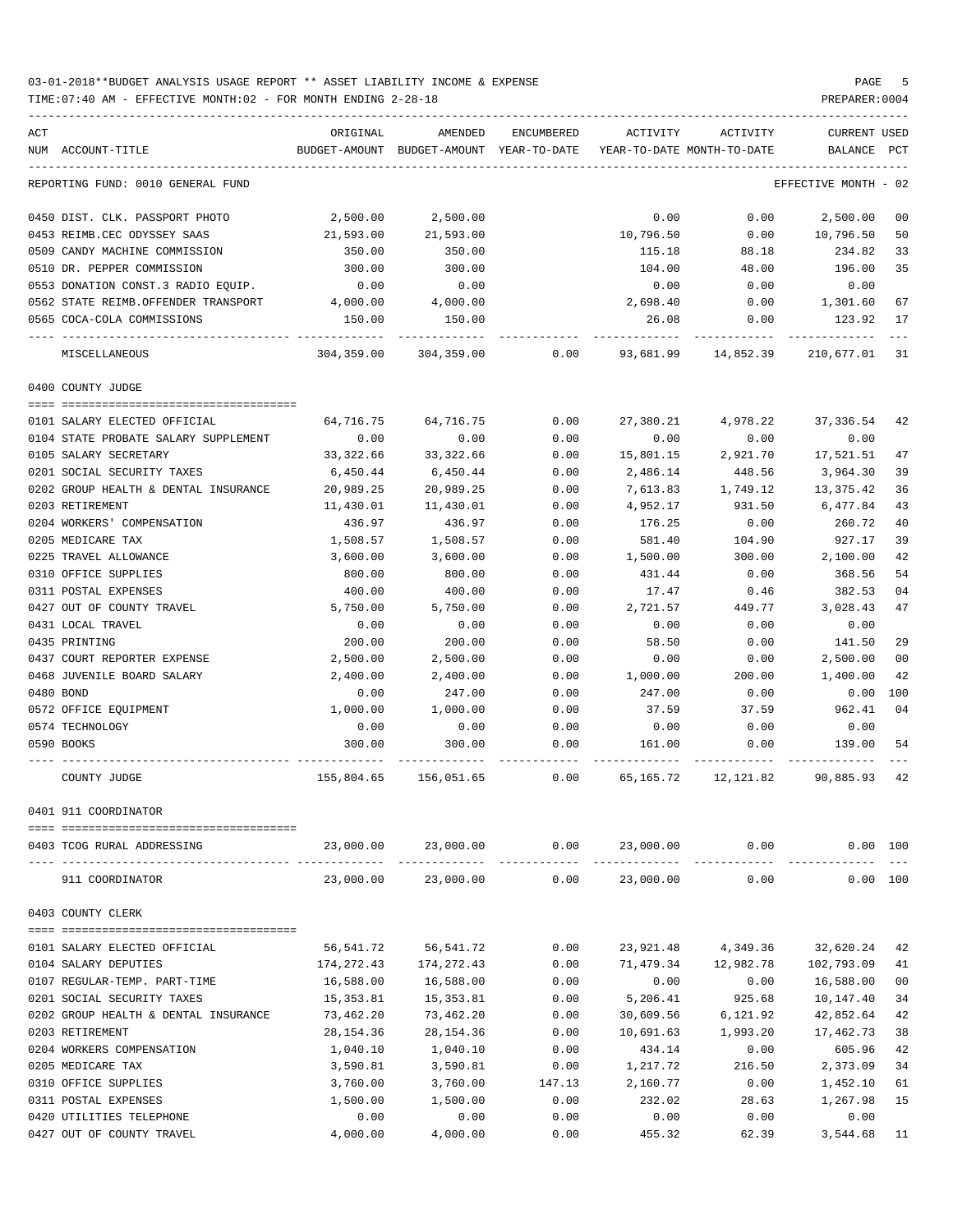### 03-01-2018\*\*BUDGET ANALYSIS USAGE REPORT \*\* ASSET LIABILITY INCOME & EXPENSE PAGE 6 TIME:07:40 AM - EFFECTIVE MONTH:02 - FOR MONTH ENDING 2-28-18 PREPARER:0004

| ACT                                            | ORIGINAL         | AMENDED                                                             | ENCUMBERED   | ACTIVITY      | ACTIVITY                                     | <b>CURRENT USED</b>  |          |
|------------------------------------------------|------------------|---------------------------------------------------------------------|--------------|---------------|----------------------------------------------|----------------------|----------|
| NUM ACCOUNT-TITLE                              |                  | BUDGET-AMOUNT BUDGET-AMOUNT YEAR-TO-DATE YEAR-TO-DATE MONTH-TO-DATE |              |               |                                              | BALANCE              | PCT      |
| REPORTING FUND: 0010 GENERAL FUND              |                  |                                                                     |              |               |                                              | EFFECTIVE MONTH - 02 |          |
| 0431 LOCAL TRAVEL                              | 0.00             | 0.00                                                                | 0.00         | 0.00          | 0.00                                         | 0.00                 |          |
| 0435 PRINTING                                  | 1,400.00         | 1,400.00                                                            | 0.00         | 198.40        | 0.00                                         | 1,201.60             | 14       |
| 0437 IMAGING/INDEXING                          | 14,000.00        | 14,000.00                                                           | 0.00         | 3,314.87      | 323.29                                       | 10,685.13            | 24       |
| 0480 BOND                                      | 292.50           | 292.50                                                              | 0.00         | 150.00        | 0.00                                         | 142.50               | 51       |
| 0481 DUES                                      | 225.00           | 225.00                                                              | 0.00         | 0.00          | 0.00                                         | 225.00               | 00       |
| 0572 OFFICE EQUIPMENT                          | 3,478.83         | 3,478.83                                                            | 0.00         | 0.00          | 0.00                                         | 3,478.83             | 00       |
| COUNTY CLERK                                   |                  | 397,659.76 397,659.76 147.13 150,071.66 27,003.75 247,440.97 38     |              |               |                                              |                      |          |
| 0404 ELECTION                                  |                  |                                                                     |              |               |                                              |                      |          |
| 0109 SALARY                                    | 11,300.00        | 11,300.00                                                           | 0.00         | 7,339.80      | 466.00                                       | 3,960.20             | 65       |
| 0201 SOCIAL SECURITY TAXES                     | 0.00             | 0.00                                                                | 0.00         | 0.00          | 0.00                                         | 0.00                 |          |
| 0203 RETIREMENT                                | 0.00             | 0.00                                                                | 0.00         | 0.00          | 0.00                                         | 0.00                 |          |
| 0205 MEDICARE TAX                              | 0.00             | 0.00                                                                | 0.00         | 0.00          | 0.00                                         | 0.00                 |          |
| 0310 ELECTION SUPPLIES                         | 4,000.00         | 4,000.00                                                            | 1,456.01     | 2,118.07      | 855.27                                       | 425.92               | 89       |
| 0311 POSTAGE                                   | 8,500.00         | 8,500.00                                                            | 0.00         | 5,897.49      | 307.44                                       | 2,602.51             | 69       |
| 0423 CELL PHONE                                | 240.00           | 240.00                                                              | 0.00         | 100.00        | 20.00                                        | 140.00               | 42       |
| 0427 ELECTION TRAVEL<br>0428 EMPLOYEE TRAINING | 2,900.00<br>0.00 | 2,900.00<br>0.00                                                    | 0.00<br>0.00 | 43.34<br>0.00 | 0.00<br>0.00                                 | 2,856.66<br>0.00     | 01       |
| 0429 DPS BACKGROUND CHECK                      | 50.00            | 50.00                                                               | 0.00         | 0.00          | 0.00                                         | 50.00                | 00       |
| 0430 BIDS AND NOTICES                          | 600.00           | 600.00                                                              | 0.00         | 367.59        | 7.07                                         | 232.41               | 61       |
| 0442 PROFESSIONAL SERVICE/TRANSLATOR           | 200.00           | 200.00                                                              | 0.00         | 100.00        | 100.00                                       | 100.00               | 50       |
| 0483 VOTER REGISTRATION                        | 2,000.00         | 2,000.00                                                            | 0.00         | 1,374.48      | 0.00                                         | 625.52               | 69       |
| 0485 ELECTION MAINT. AGREEMENT                 | 14,226.00        | 14,226.00                                                           | 0.00         | 14,231.00     | 0.00                                         | $5.00 - 100$         |          |
| 0573 ELECTION EQUIPMENT                        | 2,402.79         | 2,402.79                                                            | 0.00         | 0.00          | 0.00                                         | 2,402.79             | 00       |
| ELECTION                                       | 46,418.79        |                                                                     |              |               |                                              | 13,391.01 71         |          |
| 0405 VETERANS'SERVICE                          |                  |                                                                     |              |               |                                              |                      |          |
| 0102 SALARY APPOINTED OFFICIAL                 | 37,080.00        | 37,080.00                                                           | 0.00         | 15,687.76     | 2,852.32                                     | 21,392.24 42         |          |
| 0201 SOCIAL SECURITY TAXES                     | 2,298.96         | 2,298.96                                                            | 0.00         | 972.62        | 176.84                                       | 1,326.34             | 42       |
| 0202 GROUP HEALTH & DENTAL INSURANCE           | 10,494.60        | 10,494.60                                                           | 0.00         | 4,372.80      | 874.56                                       | 6,121.80             | 42       |
| 0203 RETIREMENT                                | 4,219.70         | 4,219.70                                                            | 0.00         | 1,758.19      | 328.02                                       | 2,461.51             | 42       |
| 0204 WORKERS' COMPENSATION                     | 155.74           | 155.74                                                              | 0.00         | 65.07         | 0.00                                         | 90.67 42             |          |
| 0205 MEDICARE TAX                              | 537.66           | 537.66                                                              | 0.00         | 227.48        | 41.36                                        | 310.18               | 42       |
| 0310 OFFICE SUPPLIES                           | 250.00           | 250.00                                                              | 0.00         | 78.84         | 0.00                                         | 171.16               | 32       |
| 0311 POSTAL EXPENSES                           | 100.00           | 100.00                                                              | 0.00         | 49.00         | 0.00                                         | 51.00                | 49       |
| 0427 OUT OF COUNTY TRAVEL                      | 750.00<br>500.00 | 750.00                                                              | 0.00<br>0.00 | 0.00          | 0.00<br>0.00                                 | 750.00<br>500.00     | $00\,$   |
| 0428 TRAINING/TUITION<br>0435 PRINTING         | 100.00           | 500.00<br>100.00                                                    | 0.00         | 0.00<br>0.00  | 0.00                                         | 100.00               | 00<br>00 |
| 0572 OFFICE EQUIPMENT                          | 0.00             | 0.00                                                                | 0.00         | 0.00          | 0.00                                         | 0.00                 |          |
| VETERANS ' SERVICE                             |                  | 56,486.66 56,486.66                                                 |              |               | $0.00$ 23, 211.76 $4$ , 273.10 33, 274.90 41 |                      |          |
| 0406 EMERGENCY MANAGEMENT                      |                  |                                                                     |              |               |                                              |                      |          |
| 0103 SALARY                                    | 40,983.57        | 40,983.57                                                           | 0.00         | 17,339.19     | 3,152.58                                     | 23,644.38 42         |          |
| 0107 SALARY TEMP./EXTRA                        | 0.00             | 0.00                                                                | 0.00         | 0.00          | 0.00                                         | 0.00                 |          |
| 0201 SOCIAL SECURITY TAXES                     | 2,570.74         | 2,570.74                                                            | 0.00         | 1,073.13      | 195.08                                       | 1,497.61             | 42       |
| 0202 GROUP HEALTH & DENTAL INS                 | 10,494.60        | 10,494.60                                                           | 0.00         | 4,372.80      | 874.56                                       | 6,121.80             | 42       |
| 0203 RETIREMENT                                | 4,663.93         | 4,663.93                                                            | 0.00         | 1,943.22      | 362.54                                       | 2,720.71             | 42       |
| 0204 WORKERS' COMPENSATION                     | 174.15           | 174.15                                                              | 0.00         | 71.92         | 0.00                                         | 102.23               | 41       |
| 0205 MEDICARE TAX                              | 601.22           | 601.22                                                              | 0.00         | 250.96        | 45.62                                        | 350.26               | 42       |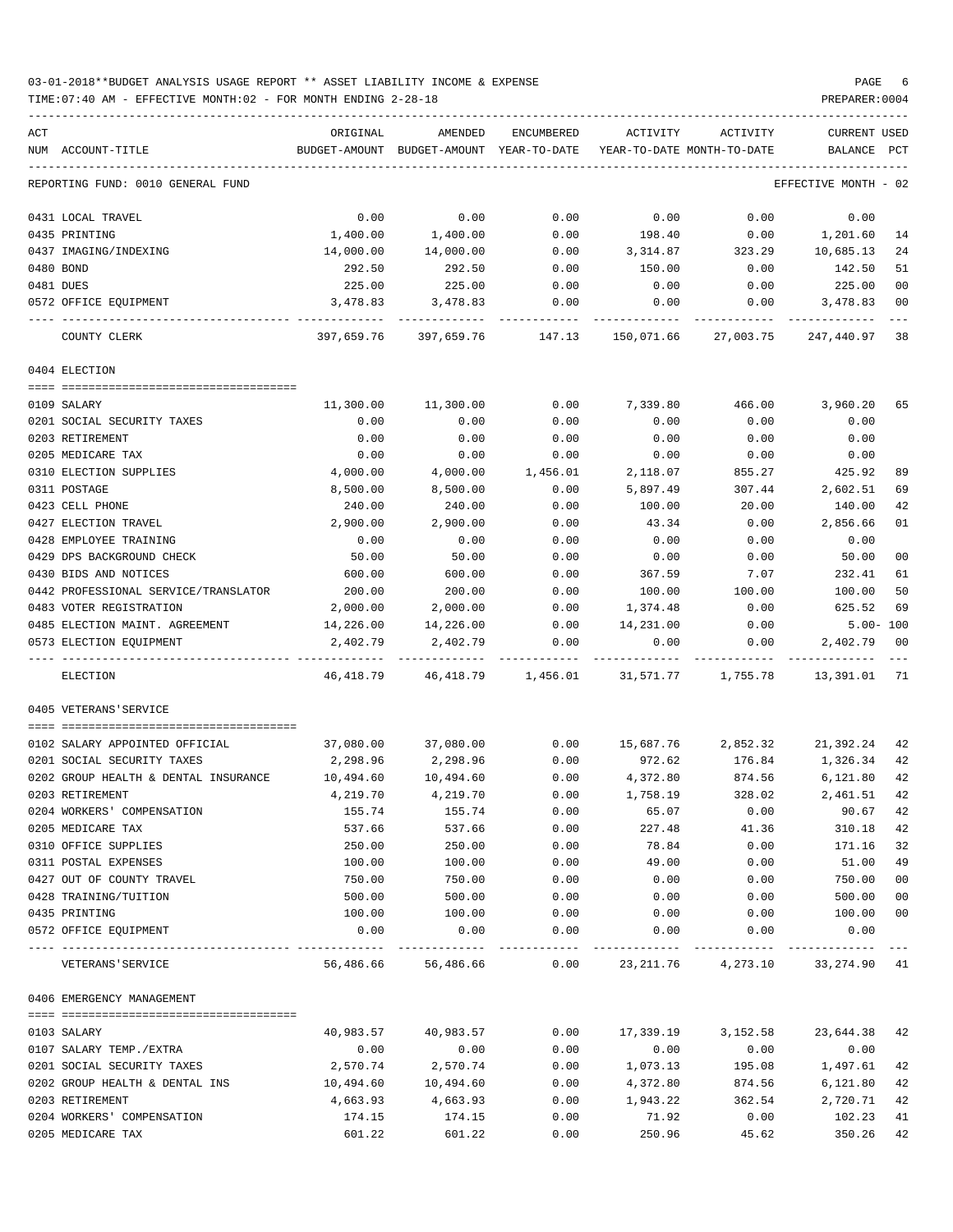TIME:07:40 AM - EFFECTIVE MONTH:02 - FOR MONTH ENDING 2-28-18 PREPARER:0004

ACT ORIGINAL AMENDED ENCUMBERED ACTIVITY ACTIVITY CURRENT USED NUM ACCOUNT-TITLE BUDGET-AMOUNT BUDGET-AMOUNT YEAR-TO-DATE YEAR-TO-DATE MONTH-TO-DATE BALANCE PCT ----------------------------------------------------------------------------------------------------------------------------------- REPORTING FUND: 0010 GENERAL FUND EFFECTIVE MONTH - 02 0225 TRAVEL ALLOWANCE 0.00 70.00 0.00 70.00 0.00 0.00 100 0310 OFFICE SUPPLIES 150.00 150.00 0.00 0.00 0.00 150.00 00 0311 POSTAL EXPENSE 50.00 50.00 0.00 0.00 0.00 50.00 00 0330 AUTO EXPENSE-GAS & OIL 1,000.00 930.00 0.00 266.75 127.94 663.25 29 0422 R&M RADIO 0.00 0.00 0.00 0.00 0.00 0.00 0423 CELL PHONE ALLOWANCE 480.00 480.00 0.00 200.00 40.00 280.00 42 0427 OUT OF COUNTY TRAVEL 400.00 400.00 0.00 13.91 0.00 386.09 03 0428 TRAINING & TUITION 0.00 0.00 0.00 0.00 0.00 0.00 0454 R&M AUTO 375.00 375.00 0.00 151.39 0.00 223.61 40 0487 TRAILER/AUTO INSURANCE 1,035.00 1,035.00 0.00 657.00 0.00 378.00 63 0489 CODE RED EARLY WARNING SYSTEM 12.768.00 12.768.00 0.00 12.768.00 0.00 0.00 0.00 100 0490 911 RADIO TOWER BUILDING 500.00 500.00 0.00 0.00 0.00 500.00 00 0573 RADIO EQUIPMENT 0.00 0.00 0.00 0.00 0.00 0.00 ---- ---------------------------------- ------------- ------------- ------------ ------------- ------------ ------------- --- EMERGENCY MANAGEMENT 76,246.21 76,246.21 0.00 39,178.27 4,798.32 37,067.94 51 0409 NON-DEPARTMENTAL ==== =================================== 0100 COMPENSATION PAY 0.00 0.00 0.00 0.00 0.00 0.00 0201 SOCIAL SECURITY TAXES 0.00 0.00 0.00 0.00 0.00 0.00 0203 RETIREMENT 0.00 0.00 0.00 0.00 0.00 0.00 0204 WORKERS' COMPENSATION 0.00 0.00 0.00 475.45 0.00 475.45- 0205 MEDICARE TAX 0.00 0.00 0.00 0.00 0.00 0.00 0206 UNEMPLOYMENT EXPENSE 0.00 0.00 0.00 0.00 0.00 0.00 0395 ERRORS AND OMISSIONS 500.00 500.00 0.00 0.00 0.00 500.00 00 0399 CLAIMS SETTLEMENTS 5,000.00 5,000.00 0.00 3,550.86 0.00 1,449.14 71 0400 LEGAL FEES 20,000.00 20,000.00 0.00 0.00 0.00 20,000.00 00 0401 AUDIT EXPENSE 32,000.00 32,000.00 0.00 0.00 0.00 32,000.00 00 0404 911 EMERGENCY SERVICE  $\begin{array}{ccccccccc}\n 8,917.00 & 8,917.00 & 0.00 & 4,458.50 & 2,229.25 & 4,458.50 & 50\n\end{array}$ 0406 TAX APPRAISAL DISTRICT 388,429.57 388,429.57 0.00 217,147.92 0.00 171,281.65 56 0408 COUNTY WELLNESS PROGRAM 3,000.00 3,000.00 0.00 477.17 0.00 2,522.83 16 0426 PROFESSIONAL FEES 30,000.00 30,000.00 0.00 0.00 0.00 30,000.00 00 0430 BIDS & NOTICES 1,800.00 1,800.00 0.00 797.35 180.05 1,002.65 44 0444 LAWN MAINTENANCE 0.00 0.00 0.00 0.00 0.00 0.00 0481 DUES 9,500.00 9,500.00 0.00 6,410.83 1,675.00 3,089.17 67 0483 PUBLIC OFFICIALS INS. 26,000.00 26,000.00 0.00 14,942.28 0.00 11,057.72 57 0484 GENERAL LIABILITY INSURANCE 6,931.00 6,931.00 0.00 6,933.00 0.00 2.00- 100 0485 WATER SUPPLY AGENCY 1,000.00 1,000.00 0.00 0.00 0.00 1,000.00 00 0487 TCOG-REG. INTERLOCAL AGREEMENT  $0.00$  0.00 0.00 0.00 0.00 0.00 0.00 0488 FANNIN RURAL RAIL DIST 0.00 0.00 0.00 0.00 0.00 0.00 0489 COURT COSTS/ARREST FEES 240,000.00 240,000.00 0.00 51,019.63 82.35 188,980.37 21 0490 MISCELLANEOUS 312.00 312.00 0.00 100.00 0.00 212.00 32 0491 SULPHUR RIVER REGIONAL MOBILITY AU 2,500.00 2,500.00 0.00 0.00 0.00 2,500.00 00 0495 '98 JAIL BOND PAYMENT 0.00 0.00 0.00 0.00 0.00 0.00 0499 BANK SERVICE FEES 6 8,675.00 8,675.00 8,675.00 0.00 4,000.00 800.00 4,675.00 46 0500 6TH COURT OF APPEALS FEE 2,700.00 2,700.00 0.00 543.28 0.00 2,156.72 20 ---- ---------------------------------- ------------- ------------- ------------ ------------- ------------ ------------- --- NON-DEPARTMENTAL 787,264.57 787,264.57 0.00 310,856.27 4,966.65 476,408.30 39 0410 COUNTY COURT AT LAW ==== =================================== 0101 SALARY ELECTED OFFICIAL 140,000.00 140,000.00 0.00 59,230.82 10,769.24 80,769.18 42 0103 SALARY COURT COORDINATOR 30,290.37 30,290.37 0.00 12,697.90 2,330.02 17,592.47 42 0110 SALARY COURT REPORTER 64,083.59 64,083.59 0.00 23,565.43 4,929.50 40,518.16 37

0130 BAILIFF 38,163.50 38,163.50 0.00 16,146.02 2,935.64 22,017.48 42

-----------------------------------------------------------------------------------------------------------------------------------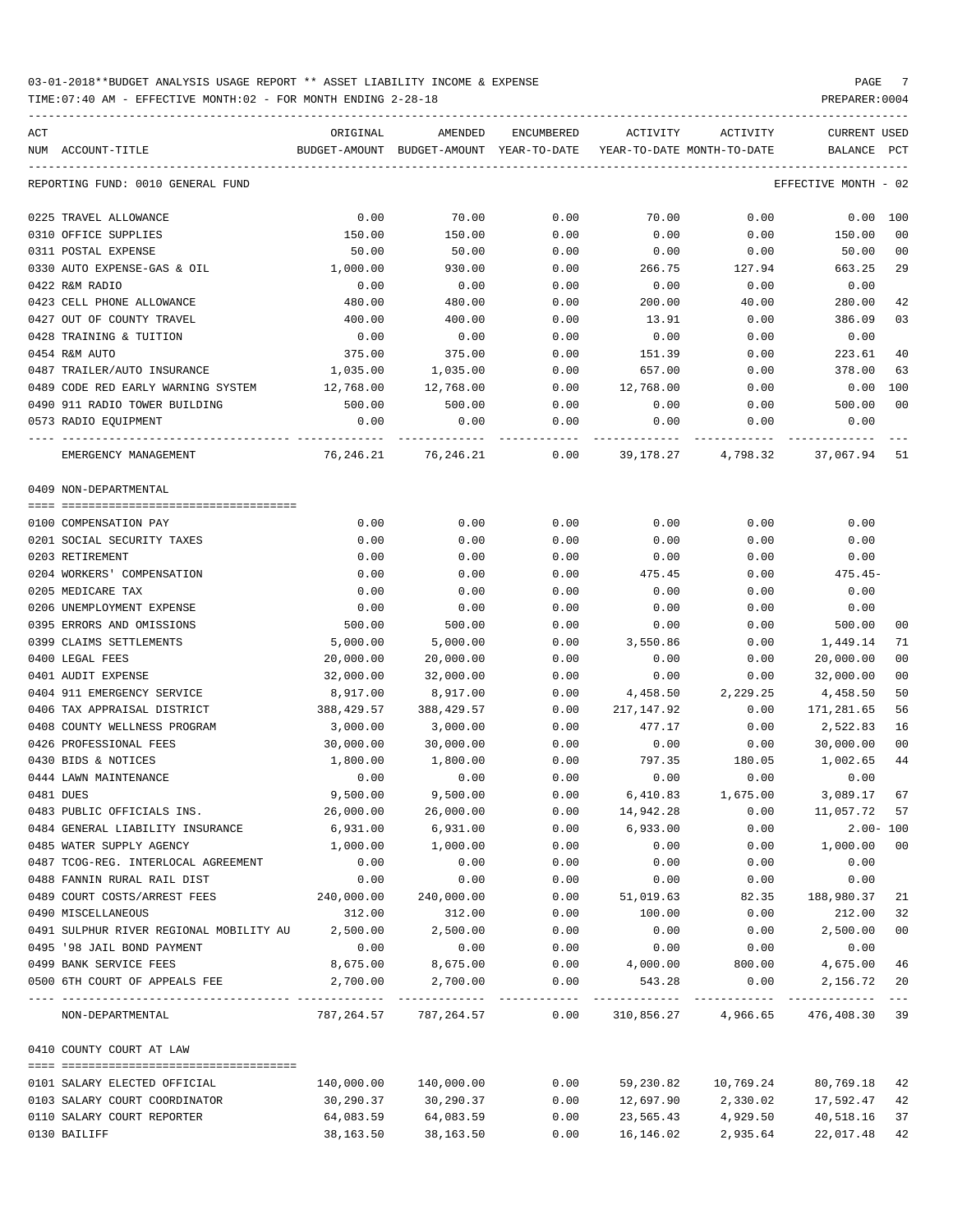TIME:07:40 AM - EFFECTIVE MONTH:02 - FOR MONTH ENDING 2-28-18

| ACT<br>NUM ACCOUNT-TITLE                                   | ORIGINAL                                | AMENDED<br>BUDGET-AMOUNT BUDGET-AMOUNT YEAR-TO-DATE | ENCUMBERED   |                          | ACTIVITY ACTIVITY<br>YEAR-TO-DATE MONTH-TO-DATE | CURRENT USED<br>BALANCE PCT |                      |
|------------------------------------------------------------|-----------------------------------------|-----------------------------------------------------|--------------|--------------------------|-------------------------------------------------|-----------------------------|----------------------|
| REPORTING FUND: 0010 GENERAL FUND                          |                                         |                                                     |              |                          |                                                 | EFFECTIVE MONTH - 02        |                      |
| 0201 SOCIAL SECURITY TAXES                                 | 15,341.12                               | 15,341.12                                           | 0.00         | 6,572.80                 |                                                 | 1,284.59 8,768.32           | 43                   |
| 0202 GROUP HEALTH & DENTAL INS                             | 36,731.10                               | 36,731.10                                           | 0.00         | 15,490.60                |                                                 | 3,098.12 21,240.50          | 42                   |
| 0203 RETIREMENT                                            | 31,287.88                               | 31,287.88                                           | 0.00         | 12,624.96                | 2,433.94                                        | 18,662.92                   | 40                   |
| 0204 WORKERS COMPENSATION                                  | 1,154.74                                | 1,154.74                                            | 0.00         | 482.45                   | 0.00                                            | 672.29                      | 42                   |
| 0205 MEDICARE TAX                                          | 3,986.59                                | 3,986.59                                            | 0.00         | 1,631.38                 | 300.43                                          | 2,355.21                    | 41                   |
| 0310 OFFICE SUPPLIES                                       | 1,700.00                                | 1,700.00                                            | 0.00         | 157.48                   | 0.00                                            | 1,542.52                    | 09                   |
| 0311 POSTAGE                                               | 1,800.00                                | 1,800.00                                            | 0.00         | 486.86                   | 140.77                                          | 1,313.14                    | 27                   |
| 0315 COPIER RENTAL                                         | 600.00                                  | 600.00                                              | 0.00         | 169.34                   | 45.71                                           | 430.66                      | 28                   |
| 0395 BAILIFF UNIFORMS                                      | 0.00                                    | 0.00                                                | 0.00         | 0.00                     | 0.00                                            | 0.00                        |                      |
| 0420 TELEPHONE                                             | 2,300.00                                | 2,300.00                                            | 0.00         | 974.50                   | 0.00                                            | 1,325.50                    | 42                   |
| 0421 DSL INTERNET                                          | 0.00                                    | 0.00                                                | 0.00         | 0.00                     | 0.00                                            | 0.00                        |                      |
| 0424 INDIGENT ATTORNEY FEES                                | 70,000.00                               | 70,000.00                                           | 0.00         | 18,049.61                | 1,575.00                                        | 51,950.39                   | 26                   |
| 0425 PROFESSIONAL SERVICES                                 | 2,250.00                                | 2,250.00                                            | 0.00         | 300.00                   | 100.00                                          | 1,950.00                    | 13                   |
| 0427 OUT OF COUNTY TRAVEL                                  | 2,000.00                                | 2,000.00                                            | 0.00         | 0.00                     | 0.00                                            | 2,000.00                    | 0 <sub>0</sub>       |
| 0435 PRINTING                                              | 250.00                                  | 250.00                                              | 0.00         | 0.00                     | 0.00                                            | 250.00                      | 0 <sub>0</sub>       |
| 0437 COURT REPORTER EXPENSE                                | 3,500.00                                | 3,500.00                                            | 0.00         | 3,550.00                 | 325.00                                          | 50.00- 101                  |                      |
| 0439 WITNESS EXPENSE                                       | 500.00                                  | 500.00                                              | 0.00         | 0.00                     | 0.00                                            | 500.00                      | 0 <sub>0</sub>       |
| 0453 R&M EQUIPMENT                                         | 400.00                                  | 400.00                                              | 0.00         | 0.00                     | 0.00                                            | 400.00                      | 0 <sub>0</sub>       |
| 0467 VISITING JUDGE                                        | 500.00                                  | 500.00                                              | 0.00         | 682.28                   | 0.00                                            | 182.28-136                  |                      |
| 0468 JUVENILE BOARD SALARY                                 | 2,400.00                                | 2,400.00                                            | 0.00         | 1,000.00                 | 200.00                                          | 1,400.00                    | 42                   |
| 0480 BONDS                                                 | 0.00                                    | 247.00                                              | 0.00         | 247.00                   | 0.00                                            | $0.00$ 100                  |                      |
| 0481 DUES                                                  | 295.00                                  | 295.00                                              | 0.00         | 0.00                     | 0.00                                            | 295.00                      | 0 <sub>0</sub>       |
| 0572 OFFICE EQUIPMENT                                      | 600.00                                  | 600.00                                              | 0.00         | 0.00                     | 0.00                                            | 600.00                      | 0 <sub>0</sub>       |
|                                                            |                                         | 0.00                                                |              |                          |                                                 | 0.00                        |                      |
| 0574 TECHNOLOGY                                            | 0.00                                    |                                                     | 0.00         | 0.00                     | 0.00                                            |                             |                      |
| 0590 BOOKS & PUBLICATIONS<br>0591 LEXIS NEXIS ONLINE LEGAL | 250.00<br>621.00                        | 250.00<br>621.00                                    | 0.00<br>0.00 | 0.00<br>241.00           | 0.00<br>62.00                                   | 250.00<br>380.00            | 0 <sub>0</sub><br>39 |
|                                                            |                                         |                                                     |              |                          |                                                 |                             |                      |
| COUNTY COURT AT LAW                                        |                                         | 451,004.89  451,251.89  0.00                        |              |                          | 174,300.43 30,529.96 276,951.46                 |                             | 39                   |
| 0425 COURT ADMINISTRATION                                  |                                         |                                                     |              |                          |                                                 |                             |                      |
|                                                            |                                         |                                                     |              |                          |                                                 |                             |                      |
| 0201 SOCIAL SECURITY                                       | 0.00                                    | 0.00                                                | 0.00         | 77.74                    | 38.87                                           | $77.74-$                    |                      |
| 0205 MEDICARE TAX                                          | 0.00                                    | 0.00                                                | 0.00         | 18.18                    | 9.09                                            | $18.18-$                    |                      |
| 0311 JURY POSTAGE                                          | 4,200.00                                | 4,200.00                                            | 0.00         |                          | 1,376.94 384.26                                 | 2,823.06                    | 33                   |
| 0312 DISTRICT JURY SUPPLIES                                | 500.00                                  | 500.00                                              | 0.00         | 347.49                   | 0.00                                            | 152.51                      | 69                   |
| 0313 GRAND JURY EXPENSE                                    | 5,000.00                                | 5,000.00                                            | 0.00         | 1,659.00                 | 0.00                                            | 3, 341.00 33                |                      |
| 0314 PETIT JURY EXPENSE                                    | 46,000.00                               | 46,000.00                                           | 0.00         | 15,869.00                | 2,450.00                                        | 30,131.00                   | 34                   |
| 0316 COUNTY COURT JURY EXP.                                | 0.00                                    | 0.00                                                | 0.00         | 0.00                     | 0.00                                            | 0.00                        |                      |
| 0317 COURT REPORTER SUPPLIES                               | 100.00                                  | 100.00                                              | 0.00         | 0.00                     | 0.00                                            | 100.00                      | 0 <sub>0</sub>       |
| 0318 J.P. JURY EXPENSE                                     | 800.00                                  | 800.00                                              | 0.00         | 140.00                   | 0.00                                            | 660.00                      | 18                   |
| 0319 CO.CT.@LAW JURY EXPENSE                               | 5,000.00                                | 5,000.00                                            | 0.00         | 1,098.50                 | 968.50                                          | 3,901.50                    | 22                   |
| 0422 REGIONAL INDIGENT DEFENSE PROGRAM                     | 18,056.00                               | 18,056.00                                           | 0.00         | 18,056.00                | 0.00                                            | 0.00 100                    |                      |
| 0424 CO.CT. ATTORNEY FEES                                  | 8,000.00                                | 8,000.00                                            | 0.00         | 1,600.00                 | 0.00                                            | 6,400.00                    | 20                   |
| 0425 CO.CT. PROFESSIONAL SERVICES                          | 1,000.00                                | 1,000.00                                            | 0.00         | 0.00                     | 0.00                                            | 1,000.00                    | 0 <sub>0</sub>       |
| 0426 COUNTY COURT SUPPLIES                                 | 0.00                                    | 0.00                                                | 0.00         | 0.00                     | 0.00                                            | 0.00                        |                      |
| 0435 PRINTING                                              | 1,500.00                                | 1,500.00                                            | 993.00       | 0.00                     | 0.00                                            | 507.00                      | 66                   |
| 0465 PHYSICAL EVID. ANALYSES                               | 1,500.00                                | 1,500.00                                            | 0.00         | 2,014.19                 | 517.42                                          | 514.19- 134                 |                      |
| 0466 AUTOPSIES                                             | 50,000.00                               | 50,000.00                                           | 0.00         |                          | 7,702.25 1,890.75                               | 42,297.75                   | 15                   |
| 0467 VISITING JUDGE EXPENSE                                | 2,000.00<br>------------- ------------- | 2,000.00                                            | 0.00         | 1,454.69<br>------------ | 631.96<br>------------                          | 545.31                      | 73<br>$---$          |
| COURT ADMINISTRATION                                       |                                         | 143,656.00 143,656.00                               | 993.00       |                          | 51,413.98 6,890.85                              | 91,249.02 36                |                      |
| 0435 336TH DISTRICT COURT ADMINISTRATIO                    |                                         |                                                     |              |                          |                                                 |                             |                      |
|                                                            |                                         |                                                     |              |                          |                                                 |                             |                      |

0103 SALARY COURT COORDINATOR 35,352.79 35,352.79 0.00 14,868.86 2,719.44 20,483.93 42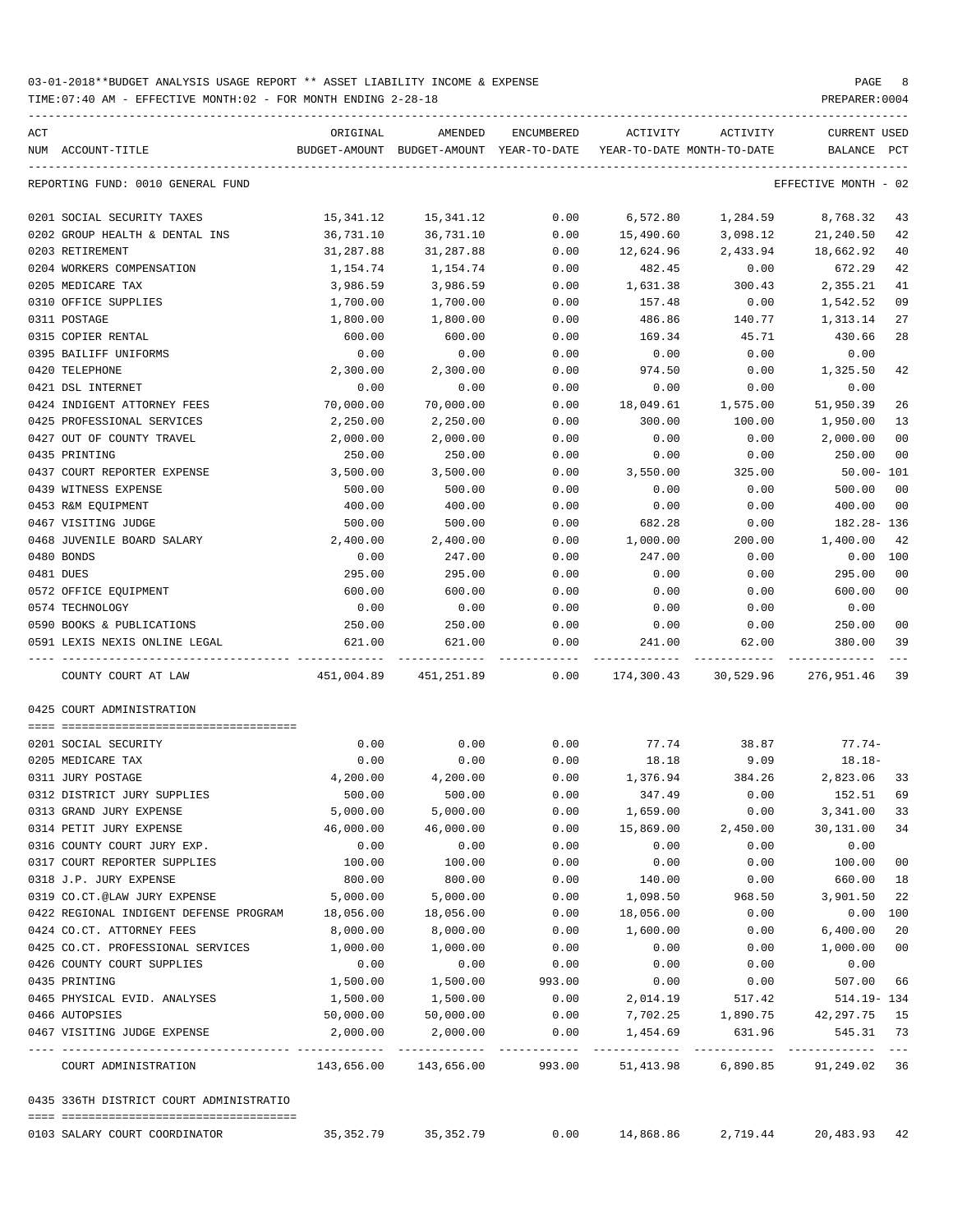TIME:07:40 AM - EFFECTIVE MONTH:02 - FOR MONTH ENDING 2-28-18 PREPARER:0004

| ACT                                                                                           | ORIGINAL         | AMENDED                                                             | ENCUMBERED   | ACTIVITY           | ACTIVITY                                  | <b>CURRENT USED</b>  |                |
|-----------------------------------------------------------------------------------------------|------------------|---------------------------------------------------------------------|--------------|--------------------|-------------------------------------------|----------------------|----------------|
| NUM ACCOUNT-TITLE                                                                             |                  | BUDGET-AMOUNT BUDGET-AMOUNT YEAR-TO-DATE YEAR-TO-DATE MONTH-TO-DATE |              |                    |                                           | BALANCE PCT          |                |
| REPORTING FUND: 0010 GENERAL FUND                                                             |                  |                                                                     |              |                    |                                           | EFFECTIVE MONTH - 02 |                |
| 0110 SALARY COURT REPORTER                                                                    | 74,477.72        | 74,477.72                                                           | 0.00         | 31,509.83          | 5,729.06                                  | 42,967.89            | 42             |
| 0130 BAILIFF                                                                                  | 39,065.00        | 39,065.00                                                           | 0.00         | 16,527.50          | 3,005.00                                  | 22,537.50            | 42             |
| 0201 SOCIAL SECURITY                                                                          | 9,454.72         | 9,454.72                                                            | 0.00         | 3,732.96           | 664.44                                    | 5,721.76             | 39             |
| 0202 GROUP HEALTH INSURANCE                                                                   | 31,483.80        | 31,483.80                                                           | 0.00         | 13,118.40          | 2,623.68                                  | 18,365.40            | 42             |
| 0203 RETIREMENT                                                                               | 17,353.99        | 17,353.99                                                           | 0.00         | 7,218.57           | 1,351.66                                  | 10,135.42            | 42             |
| 0204 WORKERS COMPENSATION                                                                     | 625.36           | 625.36                                                              | 0.00         | 261.28             | 0.00                                      | 364.08               | 42             |
| 0205 MEDICARE                                                                                 | 2,211.18         | 2,211.18                                                            | 0.00         | 873.18             | 155.42                                    | 1,338.00             | 39             |
| 0310 OFFICE SUPPLIES                                                                          | 1,800.00         | 1,800.00                                                            | 0.00         | 998.34             | 268.21                                    | 801.66               | 55             |
| 0311 DISTRICT JUDGE POSTAGE                                                                   | 400.00           | 400.00                                                              | 0.00         | 50.44              | 13.48                                     | 349.56               | 13             |
| 0352 GPS/SCRAM MONITORS                                                                       | 1,000.00         | 1,000.00                                                            | 0.00         | 0.00               | 0.00                                      | 1,000.00             | 0 <sub>0</sub> |
| 0395 BAILIFF UNIFORMS                                                                         | 400.00           | 400.00                                                              | 0.00         | 0.00               | 0.00                                      | 400.00               | 0 <sub>0</sub> |
| 0421 LEXIS NEXIS ONLINE LEGAL                                                                 | 768.00           | 768.00                                                              | 0.00         | 256.00             | 64.00                                     | 512.00               | 33             |
| 0427 TRAVEL                                                                                   | 3,000.00         | 3,000.00                                                            | 0.00         | 378.69             | 0.00                                      | 2,621.31             | 13             |
| 0428 TRAINING/TUITION                                                                         | 2,500.00         | 2,500.00                                                            | 0.00         | 750.00             | 0.00                                      | 1,750.00             | 30             |
| 0432 ATTORNEY FEES JUVENILE                                                                   | 20,000.00        | 20,000.00                                                           | 0.00         | 3,013.50           | 988.00                                    | 16,986.50            | 15             |
| 0433 ATTORNEY FEES DRUG CT                                                                    | 0.00             | 0.00                                                                | 0.00         | 0.00               | 0.00                                      | 0.00                 |                |
| 0434 APPEAL COURT TRANSCRIPTS                                                                 | 18,000.00        | 28,000.00                                                           | 0.00         | 23,452.00          | 0.00                                      | 4,548.00             | 84             |
| 0435 ATTORNEYS FEES APPEALS CT                                                                | 20,000.00        | 10,000.00                                                           | 0.00         | 6,415.50           | 4,635.00                                  | 3,584.50             | 64             |
| 0436 ATTORNEY FEES- CPS CASES                                                                 | 150,000.00       | 250,000.00                                                          | 0.00         | 166,602.67         | 27,855.60                                 | 83,397.33            | 67             |
| 0437 ATTORNEY FEES                                                                            | 275,000.00       | 175,000.00                                                          | 0.00         | 69,642.50          | 25,171.95                                 | 105,357.50           | 40             |
| 0438 COURT REPORTER EXPENSE                                                                   | 10,000.00        | 20,000.00                                                           | 0.00         | 9,037.00           | 0.00                                      | 10,963.00            | 45             |
| 0439 INVESTIGATOR EXPENSE                                                                     | 10,000.00        | 10,000.00                                                           | 0.00         | 3,384.69           | 750.00                                    | 6,615.31             | 34             |
| 0440 PHYSICIANS EXPENSE                                                                       | 0.00             | 0.00                                                                | 0.00         | 0.00               | 0.00                                      | 0.00                 |                |
| 0442 OTHER PROFESSIONAL SERV.                                                                 | 35,000.00        | 25,000.00                                                           | 0.00         | 7,749.00           | 1,566.00                                  | 17,251.00            | 31             |
| 0468 JUVENILE BOARD SALARY                                                                    | 3,600.00         | 3,600.00                                                            | 0.00         | 1,500.00           | 300.00                                    | 2,100.00             | 42             |
| 0481 DUES                                                                                     | 771.00           | 771.00                                                              | 0.00         | 110.00             | 0.00                                      | 661.00               | 14             |
| 0572 OFFICE EQUIPMENT                                                                         | 2,500.00         | 2,500.00                                                            | 0.00         | 445.98             | 215.99                                    | 2,054.02             | 18             |
| 0574 TECHNOLOGY                                                                               | 5,300.00         | 5,300.00                                                            | 0.00         | 0.00               | 0.00                                      | 5,300.00             | 00             |
| 0590 DISTRICT JUDGE BOOKS                                                                     | 500.00           | 500.00                                                              | 0.00         | 90.47              | 0.00                                      | 409.53               | 18             |
| 336TH DISTRICT COURT ADMINISTRATIO 770,563.56 770,563.56 0.00 381,987.36 78,076.93 388,576.20 |                  |                                                                     |              |                    | .                                         |                      | 50             |
| 0450 DISTRICT CLERK                                                                           |                  |                                                                     |              |                    |                                           |                      |                |
| 0101 SALARY ELECTED OFFICIAL                                                                  |                  | 56, 541. 72 56, 541. 72                                             |              |                    | $0.00$ $23,921.48$ $4,349.36$ $32,620.24$ |                      | 42             |
| 0103 SALARY ASST. DIST. CLERK                                                                 | 38,375.27        | 38, 375. 27                                                         | 0.00         | 16,235.67          | 2,951.94                                  | 22,139.60            | 42             |
| 0104 SALARIES DEPUTIES                                                                        | 165,915.39       | 165,915.39                                                          | 0.00         | 69,118.13          | 12,709.50                                 | 96,797.26            | 42             |
| 0107 SALARY PART-TIME                                                                         | 23,729.54        | 23,729.54                                                           | 0.00         | 8,344.35           | 1,096.20                                  | 15,385.19            | 35             |
| 0201 SOCIAL SECURITY TAXES                                                                    | 17,642.84        | 17,642.84                                                           | 0.00         | 6,815.62           | 1,212.52                                  | 10,827.22            | 39             |
| 0202 GROUP HEALTH & DENTAL INSURANCE                                                          | 83,956.80        | 83,956.80                                                           | 0.00         | 34,982.24          | 6,996.32                                  | 48,974.56            | 42             |
| 0203 RETIREMENT                                                                               | 32, 383. 15      | 32, 383. 15                                                         | 0.00         | 13,176.40          | 2,427.34                                  | 19,206.75            | 41             |
| 0204 WORKERS COMPENSATION                                                                     | 1,195.16         | 1,195.16                                                            | 0.00         | 499.34             | 0.00                                      | 695.82               | 42             |
| 0205 MEDICARE TAX                                                                             | 4,126.15         | 4,126.15                                                            | 0.00         | 1,594.02           | 283.58                                    | 2,532.13             | 39             |
|                                                                                               | 5,000.00         |                                                                     | 940.17       |                    |                                           |                      | 38             |
| 0310 OFFICE SUPPLIES<br>0311 POSTAL EXPENSES                                                  | 5,000.00         | 5,000.00<br>5,000.00                                                | 0.00         | 951.88<br>1,584.33 | 216.56<br>637.87                          | 3,107.95<br>3,415.67 | 32             |
|                                                                                               |                  |                                                                     |              |                    |                                           |                      |                |
| 0313 PASSPORT PHOTO SUPPLIES<br>0315 COPIER RENTAL                                            | 1,500.00         | 1,500.00                                                            | 0.00         | 0.00               | 0.00                                      | 1,500.00             | 0 <sub>0</sub> |
| 0353 COMPUTER EXPENSE                                                                         | 0.00<br>1,400.00 | 0.00<br>1,400.00                                                    | 0.00<br>0.00 | 0.00<br>1,290.50   | 0.00                                      | 0.00<br>109.50       | 92             |
|                                                                                               |                  |                                                                     |              |                    | 0.00                                      |                      |                |
| 0423 CELL PHONE                                                                               | 0.00             | 0.00                                                                | 0.00         | 0.00               | 0.00                                      | 0.00                 |                |
| 0427 OUT OF COUNTY TRAVEL                                                                     | 5,500.00         | 5,500.00                                                            | 0.00         | 2,192.29           | 0.00                                      | 3,307.71             | 40             |
| 0428 EMPLOYEE TRAINING                                                                        | 0.00             | 0.00                                                                | 0.00         | 0.00               | 0.00                                      | 0.00                 |                |
| 0431 LOCAL TRAVEL                                                                             | 0.00             | 0.00                                                                | 0.00         | 0.00               | 0.00                                      | 0.00                 |                |
| 0435 PRINTING                                                                                 | 3,000.00         | 3,000.00                                                            | 0.00         | 21.02              | 0.00                                      | 2,978.98             | 01             |
| 0480 BONDS                                                                                    | 443.00           | 443.00                                                              | 0.00         | 200.00             | 50.00                                     | 243.00               | 45             |

0481 DUES 225.00 225.00 0.00 0.00 0.00 225.00 00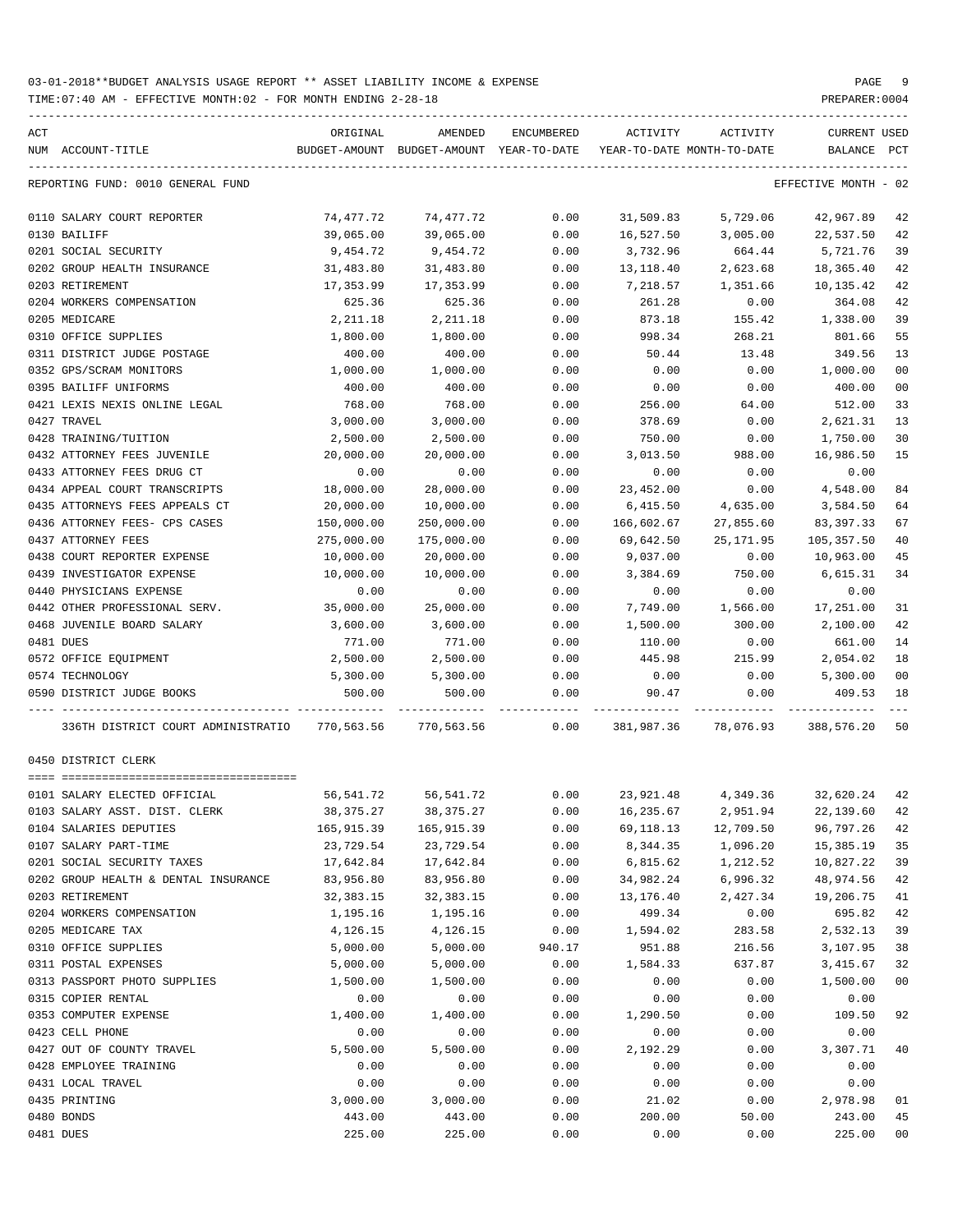| ACT |                                      | ORIGINAL   | AMENDED                                  | <b>ENCUMBERED</b> | ACTIVITY                   | ACTIVITY  | <b>CURRENT USED</b>  |        |
|-----|--------------------------------------|------------|------------------------------------------|-------------------|----------------------------|-----------|----------------------|--------|
|     | NUM ACCOUNT-TITLE                    |            | BUDGET-AMOUNT BUDGET-AMOUNT YEAR-TO-DATE |                   | YEAR-TO-DATE MONTH-TO-DATE |           | BALANCE              | PCT    |
|     | REPORTING FUND: 0010 GENERAL FUND    |            |                                          |                   |                            |           | EFFECTIVE MONTH - 02 |        |
|     | 0572 OFFICE EQUIPMENT                | 500.00     | 500.00                                   | 0.00              | 0.00                       | 0.00      | 500.00               | 00     |
|     | DISTRICT CLERK                       | 446,434.02 | 446,434.02                               | 940.17            | 180,927.27                 | 32,931.19 | 264,566.58           | 41     |
|     | 0455 JUSTICE OF PEACE PCT # 1        |            |                                          |                   |                            |           |                      |        |
|     | 0101 SALARY ELECTED OFFICIAL         | 43,187.80  | 43,187.80                                | 0.00              | 18,271.77                  | 3,322.14  | 24,916.03            | 42     |
|     | 0103 SALARY ASSISTANTS               | 63,386.52  | 63,386.52                                | 0.00              | 26,045.63                  | 4,675.42  | 37,340.89            | 41     |
|     | 0201 SOCIAL SECURITY TAXES           | 6,756.41   | 6,756.41                                 | 0.00              | 2,547.82                   | 455.88    | 4,208.59             | 38     |
|     | 0202 GROUP HEALTH & DENTAL INSURANCE | 31,483.80  | 31,483.80                                | 0.00              | 14,150.29                  | 2,623.66  | 17,333.51            | 45     |
|     | 0203 RETIREMENT                      | 12,100.85  | 12,100.85                                | 0.00              | 4,966.23                   | 919.72    | 7,134.62             | 41     |
|     | 0204 WORKERS' COMPENSATION           | 457.69     | 457.69                                   | 0.00              | 186.59                     | 0.00      | 271.10               | 41     |
|     | 0205 MEDICARE TAX                    | 1,580.13   | 1,580.13                                 | 0.00              | 595.87                     | 106.62    | 984.26               | 38     |
|     | 0225 TRAVEL ALLOWANCE                | 2,400.00   | 2,400.00                                 | 0.00              | 1,000.00                   | 200.00    | 1,400.00             | 42     |
|     | 0310 OFFICE SUPPLIES                 | 850.00     | 850.00                                   | 0.00              | 306.13                     | 133.44    | 543.87               | 36     |
|     | 0311 POSTAL EXPENSES                 | 1,200.00   | 1,125.00                                 | 0.00              | 101.15                     | 42.68     | 1,023.85             | 09     |
|     | 0420 UTILITIES TELEPHONE             | 1,395.00   | 1,395.00                                 | 0.00              | 578.53                     | 115.66    | 816.47               | 41     |
|     | 0422 R & M RADIO                     | 0.00       | 0.00                                     | 0.00              | 0.00                       | 0.00      | 0.00                 |        |
|     | 0423 CELL PHONE ALLOWANCE            | 240.00     | 240.00                                   | 0.00              | 100.00                     | 20.00     | 140.00               | 42     |
|     | 0427 OUT OF COUNTY TRAVEL            | 4,680.00   | 4,680.00                                 | 0.00              | 900.71                     | 250.71    | 3,779.29             | 19     |
|     | 0435 PRINTING                        | 400.00     | 400.00                                   | 0.00              | 86.75                      | 86.75     | 313.25               | 22     |
|     | 0480 BOND                            | 165.00     | 165.00                                   | 0.00              | 0.00                       | 0.00      | 165.00               | 00     |
|     | 0481 DUES                            | 60.00      | 135.00                                   | 0.00              | 135.00                     | 75.00     | 0.00                 | 100    |
|     | 0572 OFFICE EQUIPMENT                | 2,500.00   | 2,500.00                                 | 0.00              | 127.99                     | 0.00      | 2,372.01             | 05     |
|     | 0573 RADIO EQUIPMENT                 | 0.00       | 0.00                                     | 0.00              | 0.00                       | 0.00      | 0.00                 |        |
|     | 0574 TECHNOLOGY                      | 0.00       | 0.00                                     | 0.00              | 0.00                       | 0.00      | 0.00                 |        |
|     | JUSTICE OF PEACE PCT # 1             | 172,843.20 | 172,843.20                               | 0.00              | 70,100.46                  | 13,027.68 | 102,742.74 41        |        |
|     | 0456 JUSTICE OF PEACE PCT # 2        |            |                                          |                   |                            |           |                      |        |
|     |                                      |            |                                          |                   |                            |           |                      |        |
|     | 0101 SALARY ELECTED OFFICIAL         | 43,187.80  | 43,187.80                                | 0.00              | 0.00                       | 0.00      | 43,187.80            | 00     |
|     | 0104 SALARY DEPUTY                   | 38,373.91  | 38,373.91                                | 0.00              | 16,235.12                  | 2,951.84  | 22,138.79            | 42     |
|     | 0201 SOCIAL SECURITY TAXES           | 5,220.51   | 5,220.51                                 | 0.00              | 1,006.61                   | 183.02    | 4,213.90             | 19     |
|     | 0202 GROUP HEALTH & DENTAL INSURANCE | 20,989.20  | 20,989.20                                | 0.00              | 4,372.79                   | 874.55    | 16,616.41            | 21     |
|     | 0203 RETIREMENT                      | 9,281.72   | 9,281.72                                 | 0.00              | 1,819.50                   | 339.46    | 7,462.22             | 20     |
|     | 0204 WORKERS' COMPENSATION           | 353.65     | 353.65                                   | 0.00              | 143.12                     | 0.00      | 210.53               | 40     |
|     | 0205 MEDICARE TAX                    | 1,220.92   | 1,220.92                                 | 0.00              | 235.40                     | 42.80     | 985.52               | 19     |
|     | 0225 TRAVEL ALLOWANCE                | 2,400.00   | 2,400.00                                 | 0.00              | 0.00                       | 0.00      | 2,400.00             | $00\,$ |
|     | 0310 OFFICE SUPPLIES                 | 700.00     | 700.00                                   | 0.00              | 91.58                      | 0.00      | 608.42               | 13     |
|     | 0311 POSTAL EXPENSES                 | 350.00     | 350.00                                   | 0.00              | 0.00                       | 0.00      | 350.00               | 00     |
|     | 0420 UTILITIES TELEPHONE             | 1,200.00   | 1,200.00                                 | 0.00              | 453.88                     | 90.96     | 746.12               | 38     |
|     | 0421 DSL LINE                        | 900.00     | 900.00                                   | 0.00              | 374.75                     | 74.95     | 525.25               | 42     |
|     | 0422 R & M RADIO                     | 0.00       | 0.00                                     | 0.00              | 0.00                       | 0.00      | 0.00                 |        |
|     | 0423 CELL PHONE ALLOWANCE            | 240.00     | 240.00                                   | 0.00              | 0.00                       | 0.00      | 240.00               | 00     |
|     | 0427 OUT OF COUNTY TRAVEL            | 2,000.00   | 2,000.00                                 | 0.00              | 150.00                     | 0.00      | 1,850.00             | 08     |
|     | 0435 PRINTING                        | 200.00     | 200.00                                   | 0.00              | 0.00                       | 0.00      | 200.00               | 00     |
|     | 0460 OFFICE RENTAL                   | 4,200.00   | 4,200.00                                 | 0.00              | 1,750.00                   | 350.00    | 2,450.00             | 42     |
|     | 0480 BOND                            | 171.00     | 171.00                                   | 0.00              | 100.00                     | 0.00      | 71.00                | 58     |
|     | 0481 DUES                            | 95.00      | 95.00                                    | 0.00              | 35.00                      | 0.00      | 60.00                | 37     |
|     | 0572 OFFICE EQUIPMENT                | 1,400.00   | 1,400.00                                 | 0.00              | 864.50                     | 0.00      | 535.50               | 62     |
|     | 0573 RADIO EQUIPMENT                 | 0.00       | 0.00                                     | 0.00              | 0.00                       | 0.00      | 0.00                 |        |
|     | 0574 TECHNOLOGY                      | 0.00       | 0.00                                     | 0.00              | 0.00                       | 0.00      | 0.00                 |        |
|     | JUSTICE OF PEACE PCT # 2             | 132,483.71 | 132,483.71                               | 0.00              | 27,632.25                  | 4,907.58  | 104,851.46           | 21     |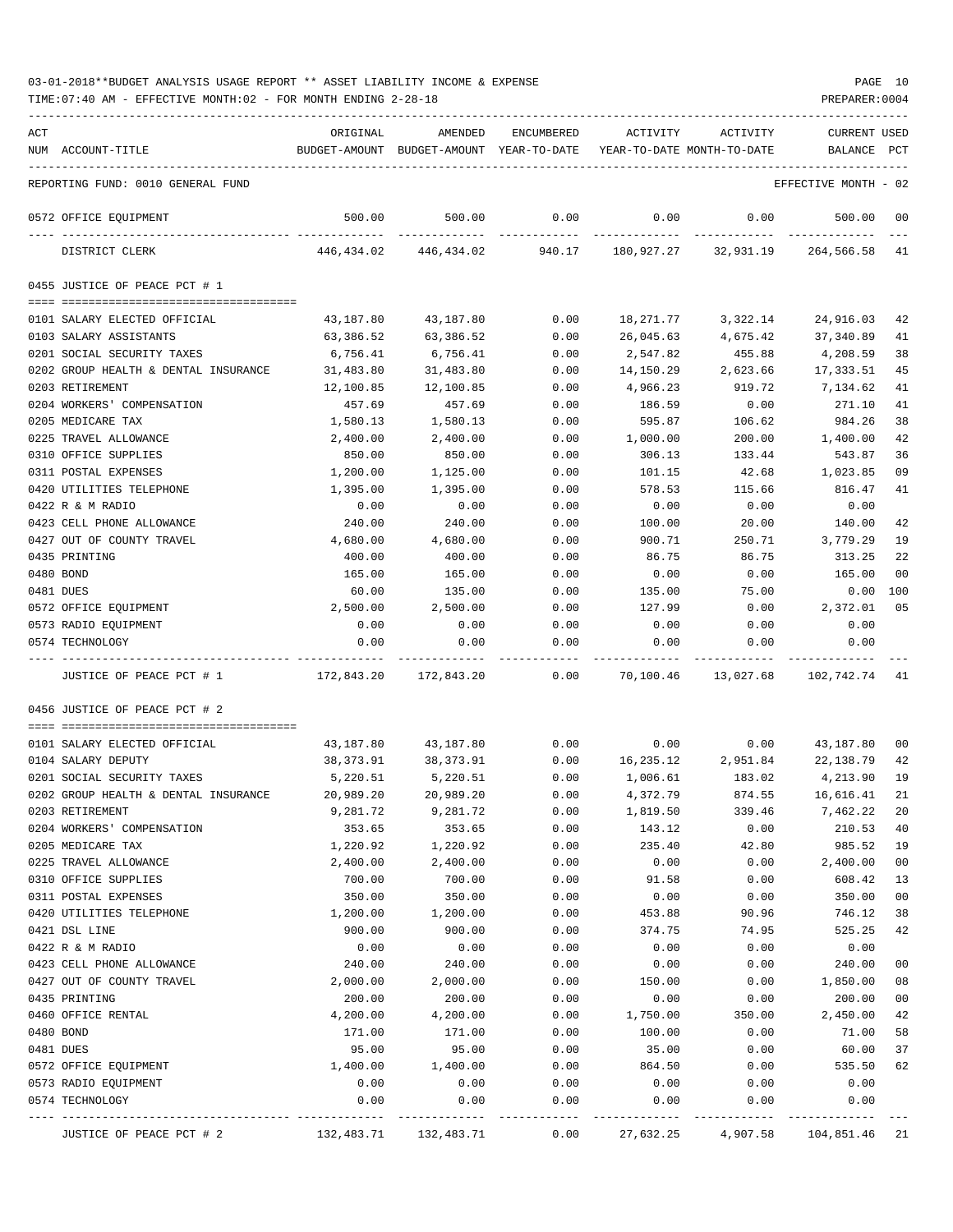|     | 03-01-2018**BUDGET ANALYSIS USAGE REPORT ** ASSET LIABILITY INCOME & EXPENSE<br>TIME: 07:40 AM - EFFECTIVE MONTH: 02 - FOR MONTH ENDING 2-28-18 |                        |                                                     |                     |                        |                                        | PREPARER: 0004                 | PAGE 11        |
|-----|-------------------------------------------------------------------------------------------------------------------------------------------------|------------------------|-----------------------------------------------------|---------------------|------------------------|----------------------------------------|--------------------------------|----------------|
| ACT | NUM ACCOUNT-TITLE                                                                                                                               | ORIGINAL               | AMENDED<br>BUDGET-AMOUNT BUDGET-AMOUNT YEAR-TO-DATE | ENCUMBERED          | ACTIVITY               | ACTIVITY<br>YEAR-TO-DATE MONTH-TO-DATE | <b>CURRENT USED</b><br>BALANCE | PCT            |
|     | REPORTING FUND: 0010 GENERAL FUND                                                                                                               |                        |                                                     |                     |                        |                                        | EFFECTIVE MONTH - 02           |                |
|     | 0457 JUSTICE OF THE PEACE # 3                                                                                                                   |                        |                                                     |                     |                        |                                        |                                |                |
|     |                                                                                                                                                 |                        |                                                     |                     |                        |                                        |                                |                |
|     | 0101 SALARY ELECTED OFFICIAL<br>0103 SALARY ASSISTANT                                                                                           | 43,187.80<br>26,714.23 | 43,187.80<br>26,714.23                              | 0.00<br>0.00        | 18,271.77<br>10,864.65 | 3,322.14<br>2,010.00                   | 24,916.03<br>15,849.58         | - 42<br>41     |
|     | 0201 SOCIAL SECURITY TAXES                                                                                                                      | 4,497.61               | 4,497.61                                            | 0.00                | 1,874.70               | 344.24                                 | 2,622.91                       | 42             |
|     | 0202 GROUP HEALTH & DENTAL INSURANCE                                                                                                            | 20,989.20              | 20,989.20                                           | 0.00                | 8,177.14               | 1,749.12                               | 12,812.06                      | 39             |
|     | 0203 RETIREMENT                                                                                                                                 | 7,954.85               | 7,954.85                                            | 0.00                | 3,265.71               | 613.20                                 | 4,689.14                       | 41             |
|     | 0204 WORKERS' COMPENSATION                                                                                                                      | 304.68                 | 304.68                                              | 0.00                | 122.66                 | 0.00                                   | 182.02                         | 40             |
|     | 0205 MEDICARE TAX                                                                                                                               | 1,051.86               | 1,051.86                                            | 0.00                | 438.41                 | 80.50                                  | 613.45                         | 42             |
|     | 0225 TRAVEL ALLOWANCE                                                                                                                           | 2,400.00               | 2,400.00                                            | 0.00                | 1,000.00               | 200.00                                 | 1,400.00                       | 42             |
|     | 0310 OFFICE SUPPLIES                                                                                                                            | 500.00                 | 500.00                                              | 0.00                | 37.56                  | 0.00                                   | 462.44                         | 08             |
|     | 0311 POSTAL EXPENSES                                                                                                                            | 250.00                 | 250.00                                              | 0.00                | 49.00                  | 0.00                                   | 201.00                         | 20             |
|     | 0420 UTILITIES TELEPHONE                                                                                                                        | 200.00                 | 200.00                                              | 0.00                | 200.00                 | 0.00                                   | 0.00                           | 100            |
|     | 0423 CELL PHONE ALLOWANCE                                                                                                                       | 240.00                 | 240.00                                              | 0.00                | 100.00                 | 20.00                                  | 140.00                         | 42             |
|     | 0427 OUT OF COUNTY TRAVEL                                                                                                                       | 1,500.00               | 1,500.00                                            | 0.00                | 0.00                   | 0.00                                   | 1,500.00                       | 00             |
|     | 0435 PRINTING                                                                                                                                   | 250.00                 | 250.00                                              | 0.00                | 43.50                  | 0.00                                   | 206.50                         | 17             |
|     | 0460 OFFICE RENTAL                                                                                                                              | 2,500.00               | 2,500.00                                            | 0.00                | 1,249.98               | 208.33                                 | 1,250.02                       | 50             |
|     | 0480 BOND                                                                                                                                       | 199.00                 | 199.00                                              | 0.00                | 149.00                 | 0.00                                   | 50.00                          | 75             |
|     | 0481 DUES                                                                                                                                       | 60.00                  | 60.00                                               | 0.00                | 60.00                  | 0.00                                   | 0.00                           | 100            |
|     | 0572 OFFICE EQUIPMENT                                                                                                                           | 1,500.00               | 1,500.00                                            | 0.00                | 0.00                   | 0.00                                   | 1,500.00                       | 00             |
|     | 0574 TECHNOLOGY                                                                                                                                 | 0.00                   | 0.00                                                | 0.00                | 0.00                   | 0.00                                   | 0.00                           |                |
|     | JUSTICE OF THE PEACE # 3                                                                                                                        | 114,299.23 114,299.23  |                                                     | -----------<br>0.00 |                        | 45,904.08 8,547.53 68,395.15 40        | _____________                  |                |
|     | 0475 DISTRICT & CO. ATTORNEY                                                                                                                    |                        |                                                     |                     |                        |                                        |                                |                |
|     |                                                                                                                                                 |                        |                                                     |                     |                        |                                        |                                |                |
|     | 0101 DA. SALARY SUPPLEMENT                                                                                                                      | 5,000.00               | 5,000.00                                            | 0.00                | 2,115.41               | 384.62                                 | 2,884.59                       | 42             |
|     | 0102 HB 9 D.A. SUPPLEMENTAL FUNDS                                                                                                               | 3,640.00               | 3,640.00                                            | 0.00                | 1,540.00               | 280.00                                 | 2,100.00                       | 42             |
|     | 0103 SALARY ASSISTANT D.A.                                                                                                                      | 324,490.24             | 324,490.24                                          | 0.00                |                        | 124,976.42 20,419.74                   | 199,513.82                     | 39             |
|     | 0104 ASST. DA LONGEVITY PAY                                                                                                                     | 5,160.00               | 5,160.00                                            | 0.00                | 2,000.00               | 360.00                                 | 3,160.00                       | 39             |
|     | 0105 SALARIES SECRETARIES                                                                                                                       | 179,488.96             | 179,488.96                                          | 0.00                | 75,937.62              | 13,806.84                              | 103,551.34                     | 42             |
|     | 0106 DA SALARY REIMB. GC CH 46                                                                                                                  | 27,500.00              | 27,500.00                                           | 0.00                | 10,280.07              | 1,615.38                               | 17,219.93                      | 37             |
|     | 0107 SALARY TEMP./EXTRA                                                                                                                         | 0.00                   | 0.00                                                | 0.00                | 0.00                   | 0.00                                   | 0.00                           |                |
|     | 0108 INVESTIGATOR CRIMES AGAINST WOMEN                                                                                                          | 21,432.59              | 21,432.59                                           | 0.00                | 0.00                   | 0.00                                   | 21,432.59                      | 00             |
|     | 0109 INVESTIGATOR                                                                                                                               | 58,644.20              | 58,644.20                                           | 0.00                | 24,811.05              | 4,511.10                               | 33,833.15                      | 42             |
|     | 0201 SOCIAL SECURITY TAXES                                                                                                                      | 38,794.39              | 38,794.39                                           | 0.00                | 14,239.36              | 2,416.70                               | 24,555.03                      | 37             |
|     | 0202 GROUP HEALTH INSURANCE                                                                                                                     | 111,400.18             | 111,400.18                                          | 0.00                | 40,229.58              | 7,870.86                               | 71,170.60                      | 36             |
|     | 0203 RETIREMENT                                                                                                                                 | 71,165.50              | 71,165.50                                           | 0.00                | 27,060.05              | 4,758.44                               | 44,105.45<br>1,122.28          | 38             |
|     | 0204 WORKERS' COMPENSATION<br>0205 MEDICARE TAX                                                                                                 | 1,841.96<br>9,072.88   | 1,841.96<br>9,072.88                                | 0.00<br>0.00        | 719.68<br>3,330.24     | 0.00<br>565.20                         | 5,742.64                       | 39<br>37       |
|     | 0310 OFFICE SUPPLIES                                                                                                                            | 8,000.00               | 8,000.00                                            | 68.94               | 4,867.91               | 860.75                                 | 3,063.15                       | 62             |
|     | 0311 POSTAL EXPENSES                                                                                                                            | 3,000.00               | 3,000.00                                            | 0.00                | 779.05                 | 165.01                                 | 2,220.95                       | 26             |
|     | 0315 COPIER EXPENSE                                                                                                                             | 1,500.00               | 1,500.00                                            | 0.00                | 430.90                 | 106.96                                 | 1,069.10                       | 29             |
|     | 0421 INTERNET/ONLINE LEGAL RE                                                                                                                   | 6,733.72               | 6,733.72                                            | 0.00                | 2,674.64               | 668.66                                 | 4,059.08                       | 40             |
|     | 0422 INVESTIGATOR CELL PHONE                                                                                                                    | 360.00                 | 360.00                                              | 0.00                | 150.00                 | 30.00                                  | 210.00                         | 42             |
|     | 0427 OUT OF COUNTY TRAVEL                                                                                                                       | 9,000.00               | 9,000.00                                            | 0.00                | 2,366.40               | 724.74                                 | 6,633.60                       | 26             |
|     | 0428 TRAINING/TUITION                                                                                                                           | 8,000.00               | 8,000.00                                            | 0.00                | 151.55                 | 198.45-                                | 7,848.45                       | 02             |
|     | 0431 LOCAL TRAVEL                                                                                                                               | 0.00                   | 0.00                                                | 0.00                | 0.00                   | 0.00                                   | 0.00                           |                |
|     | 0435 PRINTING                                                                                                                                   | 1,500.00               | 1,500.00                                            | 0.00                | 0.00                   | 0.00                                   | 1,500.00                       | 00             |
|     | 0438 CT.REPORTER-TRANSCRIPTS                                                                                                                    | 8,750.00               | 8,750.00                                            | 0.00                | 2,468.00               | 424.00                                 | 6,282.00                       | 28             |
|     | 0439 WITNESS EXPENSE                                                                                                                            | 5,000.00               | 5,000.00                                            | 0.00                | 96.05                  | $384.20 -$                             | 4,903.95                       | 02             |
|     | 0465 PHYS. EVIDENCE ANALYSIS                                                                                                                    | 4,000.00               | 4,000.00                                            | 0.00                | 0.00                   | 0.00                                   | 4,000.00                       | 0 <sub>0</sub> |
|     | 0469 DPS TESTING                                                                                                                                | 0.00                   | 0.00                                                | 0.00                | 0.00                   | 0.00                                   | 0.00                           |                |
|     | 0480 BOND                                                                                                                                       | 236.00                 | 236.00                                              | 0.00                | 0.00                   | 0.00                                   | 236.00                         | 00             |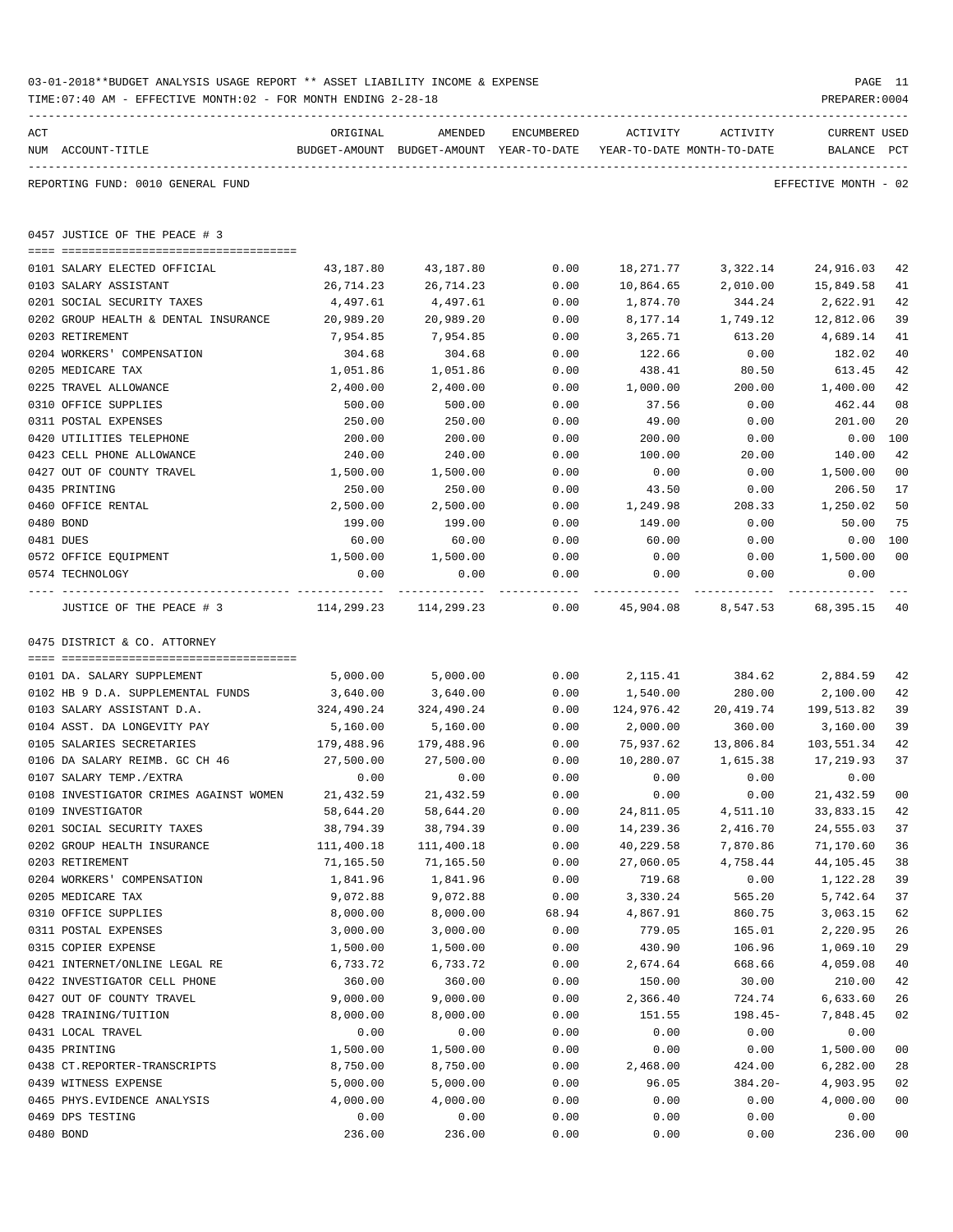| ACT | NUM ACCOUNT-TITLE                                       | ORIGINAL              | AMENDED<br>BUDGET-AMOUNT BUDGET-AMOUNT YEAR-TO-DATE | ENCUMBERED    | ACTIVITY<br>YEAR-TO-DATE MONTH-TO-DATE | ACTIVITY       | CURRENT USED<br>BALANCE | PCT            |
|-----|---------------------------------------------------------|-----------------------|-----------------------------------------------------|---------------|----------------------------------------|----------------|-------------------------|----------------|
|     | REPORTING FUND: 0010 GENERAL FUND                       |                       |                                                     |               |                                        |                | EFFECTIVE MONTH - 02    |                |
|     | 0481 DUES                                               | 2,500.00              | 2,500.00                                            | 0.00          | 60.00                                  | 0.00           | 2,440.00                | 02             |
|     | 0572 OFFICE EQUIPMENT                                   | 3,000.00              | 3,000.00                                            | 0.00          | 302.49                                 | 302.49         | 2,697.51                | 10             |
|     | 0574 TECHNOLOGY                                         | 0.00                  | 0.00                                                | 0.00          | 0.00                                   | 0.00           | 0.00                    |                |
|     | 0590 BOOKS                                              | 750.00                | 750.00                                              | 0.00          | 0.00                                   | 0.00           | 750.00                  | 00             |
|     | DISTRICT & CO. ATTORNEY                                 | 919,960.62            | 919,960.62                                          | 68.94         | 341,586.47                             | 59,688.84      | 578,305.21              | 37             |
|     | 0495 COUNTY AUDITOR                                     |                       |                                                     |               |                                        |                |                         |                |
|     |                                                         |                       |                                                     |               |                                        |                |                         |                |
|     | 0102 SALARY APPOINTED OFFICIAL                          | 70,716.75             | 70,716.75                                           | 0.00          | 29,918.68                              | 5,439.76       | 40,798.07               | 42             |
|     | 0103 SALARIES ASSISTANTS                                | 120,226.31            | 120,226.31                                          | 0.00          | 50,865.10                              | 9,248.20       | 69,361.21               | 42             |
|     | 0201 SOCIAL SECURITY TAXES                              | 11,838.47             | 11,838.47                                           | 0.00          | 4,632.32                               | 855.04         | 7,206.15                | 39             |
|     | 0202 GROUP HEALTH & DENTAL INSURANCE<br>0203 RETIREMENT | 41,969.40             | 41,969.40                                           | 0.00          | 17,487.10                              | 3,497.42       | 24,482.30               | 42             |
|     | 0204 WORKERS COMPENSATION                               | 21,729.32             | 21,729.32                                           | 0.00          | 9,053.67                               | 1,689.14       | 12,675.65<br>466.74     | 42<br>42       |
|     | 0205 MEDICARE TAX                                       | 801.96<br>2,768.67    | 801.96<br>2,768.67                                  | 0.00          | 335.22<br>1,083.27                     | 0.00<br>199.94 | 1,685.40                | 39             |
|     | 0310 OFFICE SUPPLIES                                    | 900.00                | 900.00                                              | 0.00          | 65.84                                  |                | 779.29                  | 13             |
|     | 0353 COMPUTER SOFTWARE MAINTENANCE                      | 2,810.00              | 2,810.00                                            | 54.87<br>0.00 | 2,810.00                               | 0.00<br>0.00   | 0.00                    | 100            |
|     | 0427 OUT OF COUNTY TRAVEL                               | 3,500.00              | 3,500.00                                            | 0.00          | 2,117.72                               | 0.00           | 1,382.28                | 61             |
|     | 0431 LOCAL TRAVEL                                       | 0.00                  | 0.00                                                | 0.00          | 0.00                                   | 0.00           | 0.00                    |                |
|     | 0435 PRINTING                                           | 50.00                 | 50.00                                               | 0.00          | 0.00                                   | 0.00           | 50.00                   | 0 <sub>0</sub> |
|     | 0452 R & M EQUIPMENT                                    | 500.00                | 500.00                                              | 0.00          | 53.90                                  | 0.00           | 446.10                  | 11             |
|     | 0480 BOND                                               | 100.00                | 100.00                                              | 0.00          | 100.00                                 | 50.00          | 0.00                    | 100            |
|     | 0481 DUES                                               | 590.00                | 590.00                                              | 0.00          | 340.00                                 | 0.00           | 250.00                  | 58             |
|     | 0572 OFFICE EQUIPMENT                                   | 1,300.00              | 1,300.00                                            | 0.00          | 0.00                                   | 0.00           | 1,300.00                | 00             |
|     | COUNTY AUDITOR                                          | 279,800.88            | 279,800.88                                          | 54.87         | 118,862.82                             | 20,979.50      | 160,883.19              | 43             |
|     | 0496 COUNTY PURCHASING                                  |                       |                                                     |               |                                        |                |                         |                |
|     | 0103 SALARY PURCHASING AGENT                            | 56,866.18             | 56,866.18                                           |               |                                        |                | 38,430.55               |                |
|     |                                                         |                       |                                                     | 0.00          | 18,435.63                              | 0.00           |                         | 32             |
|     | 0201 SOCIAL SECURITY TAXES                              | 3,548.02              | 3,548.02                                            | 0.00          | 1,148.56                               | 0.00           | 2,399.46                | 32             |
|     | 0202 GROUP HEALTH INSURANCE<br>0203 RETIREMENT          | 10,494.60<br>6,471.37 | 10,494.60<br>6,471.37                               | 0.00<br>0.00  | 1,311.81<br>2,049.65                   | 0.00<br>0.00   | 9,182.79<br>4,421.72    | 12<br>32       |
|     | 0204 WORKERS' COMPENSATION                              | 240.35                | 240.35                                              | 0.00          | 99.79                                  | 0.00           | 140.56                  | 42             |
|     | 0205 MEDICARE TAX                                       | 829.78                | 829.78                                              | 0.00          | 268.61                                 | 0.00           | 561.17                  | 32             |
|     | 0310 OFFICE SUPPLIES                                    | 400.00                | 400.00                                              | 109.48        | 9.98                                   | 0.00           | 280.54                  | 30             |
|     | 0353 COMPUTER SOFTWARE MAINTENANCE                      | 350.00                | 350.00                                              | 0.00          | 350.00                                 | 0.00           | $0.00$ 100              |                |
|     | 0421 CELL PHONE                                         | 360.00                | 360.00                                              | 0.00          | 90.00                                  | 0.00           | 270.00                  | 25             |
|     | 0427 OUT OF COUNTY TRAVEL                               | 1,200.00              | 1,200.00                                            | 0.00          | 44.94                                  | 0.00           | 1,155.06                | 04             |
|     | 0431 LOCAL TRAVEL                                       | 0.00                  | 0.00                                                | 0.00          | 0.00                                   | 0.00           | 0.00                    |                |
|     | 0435 PRINTING                                           | 70.00                 | 70.00                                               | 0.00          | 0.00                                   | 0.00           | 70.00                   | 00             |
|     | 0452 R & M EQUIPMENT                                    | 0.00                  | 0.00                                                | 0.00          | 0.00                                   | 0.00           | 0.00                    |                |
|     | 0480 BOND                                               | 93.00                 | 93.00                                               | 0.00          | 0.00                                   | 0.00           | 93.00                   | 00             |
|     | 0481 DUES                                               | 450.00                | 450.00                                              | 0.00          | 39.00                                  | 0.00           | 411.00                  | 09             |
|     | 0572 OFFICE EQUIPMENT                                   | 500.00                | 500.00                                              | 0.00          | 0.00                                   | 0.00           | 500.00                  | 00             |
|     | COUNTY PURCHASING                                       | 81,873.30             |                                                     |               |                                        | 0.00           | 57,915.85 29            |                |
|     | 0497 COUNTY TREASURER                                   |                       |                                                     |               |                                        |                |                         |                |
|     |                                                         |                       |                                                     |               |                                        |                |                         |                |
|     | 0101 SALARY ELECTED OFFICIAL                            | 56,541.72             | 56,541.72                                           | 0.00          | 23,921.48                              | 4,349.36       | 32,620.24               | 42             |
|     | 0103 SALARY ASSISTANT                                   | 43,572.49             | 43,572.49                                           | 0.00          | 18,434.57                              | 3,351.74       | 25,137.92               | 42             |
|     | 0201 SOCIAL SECURITY TAXES                              | 6,207.08              | 6,207.08                                            | 0.00          | 2,047.30                               | 361.82         | 4,159.78                | 33             |
|     | 0202 GROUP HEALTH & DENTAL INSURANCE                    | 20,989.20             | 20,989.20                                           | 0.00          | 8,745.40                               | 1,749.08       | 12,243.80               | 42             |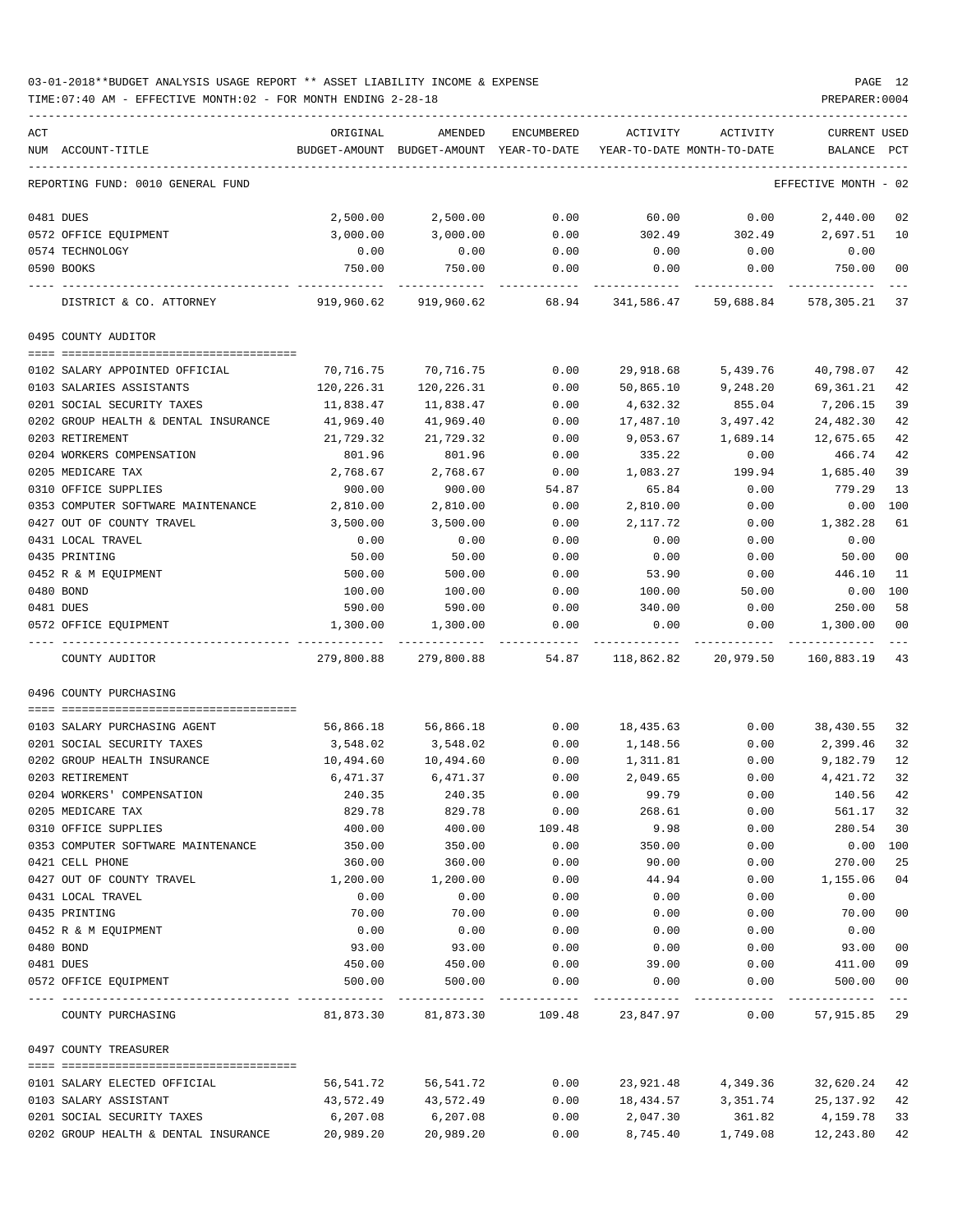TIME:07:40 AM - EFFECTIVE MONTH:02 - FOR MONTH ENDING 2-28-18 PREPARER:0004

| ACT                                     | ORIGINAL      | AMENDED                    | ENCUMBERED | ACTIVITY   | ACTIVITY                   | <b>CURRENT USED</b>  |                |
|-----------------------------------------|---------------|----------------------------|------------|------------|----------------------------|----------------------|----------------|
| NUM ACCOUNT-TITLE                       | BUDGET-AMOUNT | BUDGET-AMOUNT YEAR-TO-DATE |            |            | YEAR-TO-DATE MONTH-TO-DATE | BALANCE              | PCT            |
| REPORTING FUND: 0010 GENERAL FUND       |               |                            |            |            |                            | EFFECTIVE MONTH - 02 |                |
| 0203 RETIREMENT                         | 11,393.00     | 11,393.00                  | 0.00       | 4,746.98   | 885.64                     | 6,646.02             | 42             |
| 0204 WORKERS' COMPENSATION              | 420.48        | 420.48                     | 0.00       | 175.68     | 0.00                       | 244.80               | 42             |
| 0205 MEDICARE TAX                       | 1,451.66      | 1,451.66                   | 0.00       | 478.80     | 84.62                      | 972.86               | 33             |
| 0310 OFFICE SUPPLIES                    | 500.00        | 500.00                     | 0.00       | 0.00       | 0.00                       | 500.00               | 00             |
| 0427 OUT OF COUNTY TRAVEL               | 2,000.00      | 2,000.00                   | 0.00       | 1,234.71   | 729.71                     | 765.29               | 62             |
| 0431 LOCAL TRAVEL                       | 0.00          | 0.00                       | 0.00       | 0.00       | 0.00                       | 0.00                 |                |
| 0435 PRINTING                           | 350.00        | 350.00                     | 0.00       | 0.00       | 0.00                       | 350.00               | 0 <sub>0</sub> |
| 0452 R&M EQUIPMENT                      | 250.00        | 250.00                     | 0.00       | 0.00       | 0.00                       | 250.00               | 00             |
| 0453 COMPUTER SOFTWARE MAINTEN          | 1,300.00      | 1,300.00                   | 0.00       | 1,300.00   | 0.00                       | 0.00                 | 100            |
| 0480 BOND                               | 0.00          | 0.00                       | 0.00       | 0.00       | 0.00                       | 0.00                 |                |
| 0481 DUES                               | 175.00        | 175.00                     | 0.00       | 0.00       | 0.00                       | 175.00               | 0 <sub>0</sub> |
| 0572 OFFICE EQUIPMENT                   | 300.00        | 300.00                     | 0.00       | 0.00       | 0.00                       | 300.00               | 0 <sub>0</sub> |
| 0574 TECHNOLOGY                         | 0.00          | 0.00                       | 0.00       | 0.00       | 0.00                       | 0.00                 |                |
| ---- --------------<br>COUNTY TREASURER | 145,450.63    | --------<br>145,450.63     | 0.00       | 61,084.92  | 11,511.97                  | 84,365.71            | 42             |
| 0499 TAX ASSESSOR-COLLECTOR             |               |                            |            |            |                            |                      |                |
| 0101 SALARIES ELECTED OFFICIAL          | 56,541.72     | 56,541.72                  | 0.00       | 23,921.48  | 4,349.36                   | 32,620.24            | 42             |
| 0103 SALARIES ASSISTANTS                | 39,526.56     | 39,526.56                  | 0.00       | 16,722.75  | 3,040.50                   | 22,803.81            | 42             |
| 0104 SALARIES DEPUTIES                  | 94,899.18     | 94,899.18                  | 0.00       | 40,149.67  | 7,299.94                   | 54,749.51            | 42             |
| 0107 SALARY TEMP./EXTRA                 | 14,243.21     | 14,243.21                  | 0.00       | 6,029.10   | 1,096.20                   | 8,214.11             | 42             |
| 0201 SOCIAL SECURITY TAXES              | 12,723.06     | 12,723.06                  | 0.00       | 5,054.57   | 913.88                     | 7,668.49             | 40             |
| 0202 GROUP HEALTH & DENTAL INSURANCE    | 52,473.00     | 52,473.00                  | 0.00       | 21,863.50  | 4,372.70                   | 30,609.50            | 42             |
| 0203 RETIREMENT                         | 23,352.97     | 23,352.97                  | 0.00       | 9,730.53   | 1,815.40                   | 13,622.44            | 42             |
| 0204 WORKERS COMPENSATION               | 861.88        | 861.88                     | 0.00       | 360.10     | 0.00                       | 501.78               | 42             |
| 0205 MEDICARE TAX                       | 2,975.55      | 2,975.55                   | 0.00       | 1,182.17   | 213.74                     | 1,793.38             | 40             |
| 0225 LEONARD OFFICE TRAVEL              | 800.00        | 800.00                     | 0.00       | 223.20     | 34.88                      | 576.80               | 28             |
| 0310 OFFICE SUPPLIES                    | 1,300.00      | 1,300.00                   | 2.99       | 156.77     | 47.66                      | 1,140.24             | 12             |
| 0311 POSTAL EXPENSES                    | 6,500.00      | 6,500.00                   | 0.00       | 364.18     | 184.06                     | 6,135.82             | 06             |
| 0315 COPIER EXPENSE                     | 450.00        | 450.00                     | 0.00       | 153.96     | 37.11                      | 296.04               | 34             |
| 0420 TELEPHONE LEONARD OFFICE           | 700.00        | 700.00                     | 0.00       | 300.33     | 60.16                      | 399.67               | 43             |
| 0423 CELL PHONE                         | 0.00          | 0.00                       | 0.00       | 0.00       | 0.00                       | 0.00                 |                |
| 0427 OUT OF COUNTY TRAVEL               | 3,500.00      | 3,500.00                   | 0.00       | 2,817.17   | 379.13                     | 682.83               | 80             |
| 0435 PRINTING                           | 250.00        | 250.00                     | 0.00       | 42.69      | 0.00                       | 207.31               | 17             |
| 0460 LEONARD OFFICE RENT                | 1,200.00      | 1,200.00                   | 0.00       | 500.00     | 100.00                     | 700.00               | 42             |
| 0480 BOND                               | 368.00        | 368.00                     | 0.00       | 0.00       | 0.00                       | 368.00               | 0 <sub>0</sub> |
| 0481 DUES                               | 125.00        | 125.00                     | 0.00       | 125.00     | 0.00                       | 0.00 100             |                |
| 0572 OFFICE EQUIPMENT                   | 700.00        | 700.00                     | 0.00       | 55.28      | 0.00                       | 644.72               | 08             |
| 0574 TECHNOLOGY                         | 0.00          | 0.00                       | 0.00       | 0.00       | 0.00                       | 0.00                 |                |
| TAX ASSESSOR-COLLECTOR                  | 313,490.13    | -----------<br>313,490.13  | 2.99       | 129,752.45 | --------<br>23,944.72      | 183,734.69           | 41             |
| 0503 COMPUTER/IT DEPT.                  |               |                            |            |            |                            |                      |                |
|                                         |               |                            |            |            |                            |                      |                |
| 0103 SALARY-TECHNICIAN                  | 40,055.36     | 40,055.36                  | 0.00       | 16,946.49  | 3,081.18                   | 23,108.87            | 42             |
| 0107 PART TIME TECHNICIAN               | 18,934.00     | 18,934.00                  | 0.00       | 7,574.44   | 1,385.93                   | 11,359.56            | 40             |
| 0201 SOCIAL SECURITY                    | 3,657.34      | 3,657.34                   | 0.00       | 1,439.91   | 260.89                     | 2,217.43             | 39             |
| 0202 GROUP HEALTH INSURANCE             | 10,494.60     | 10,494.60                  | 0.00       | 4,372.70   | 874.54                     | 6,121.90             | 42             |
| 0203 RETIREMENT                         | 6,712.99      | 6,712.99                   | 0.00       | 2,748.05   | 513.72                     | 3,964.94             | 41             |
| 0204 WORKERS COMPENSATION               | 313.20        | 313.20                     | 0.00       | 114.41     | 0.00                       | 198.79               | 37             |
| 0205 MEDICARE TAX                       | 855.32        | 855.32                     | 0.00       | 336.72     | 61.00                      | 518.60               | 39             |
| 0225 TRAVEL ALLOWANCE                   | 828.00        | 828.00                     | 0.00       | 345.00     | 69.00                      | 483.00               | 42             |
| 0310 OFFICE SUPPLIES                    | 200.00        | 200.00                     | 0.00       | 0.00       | 0.00                       | 200.00               | 0 <sub>0</sub> |

0421 CELL PHONE ALLOWANCE 414.00 414.00 0.00 172.50 34.50 241.50 42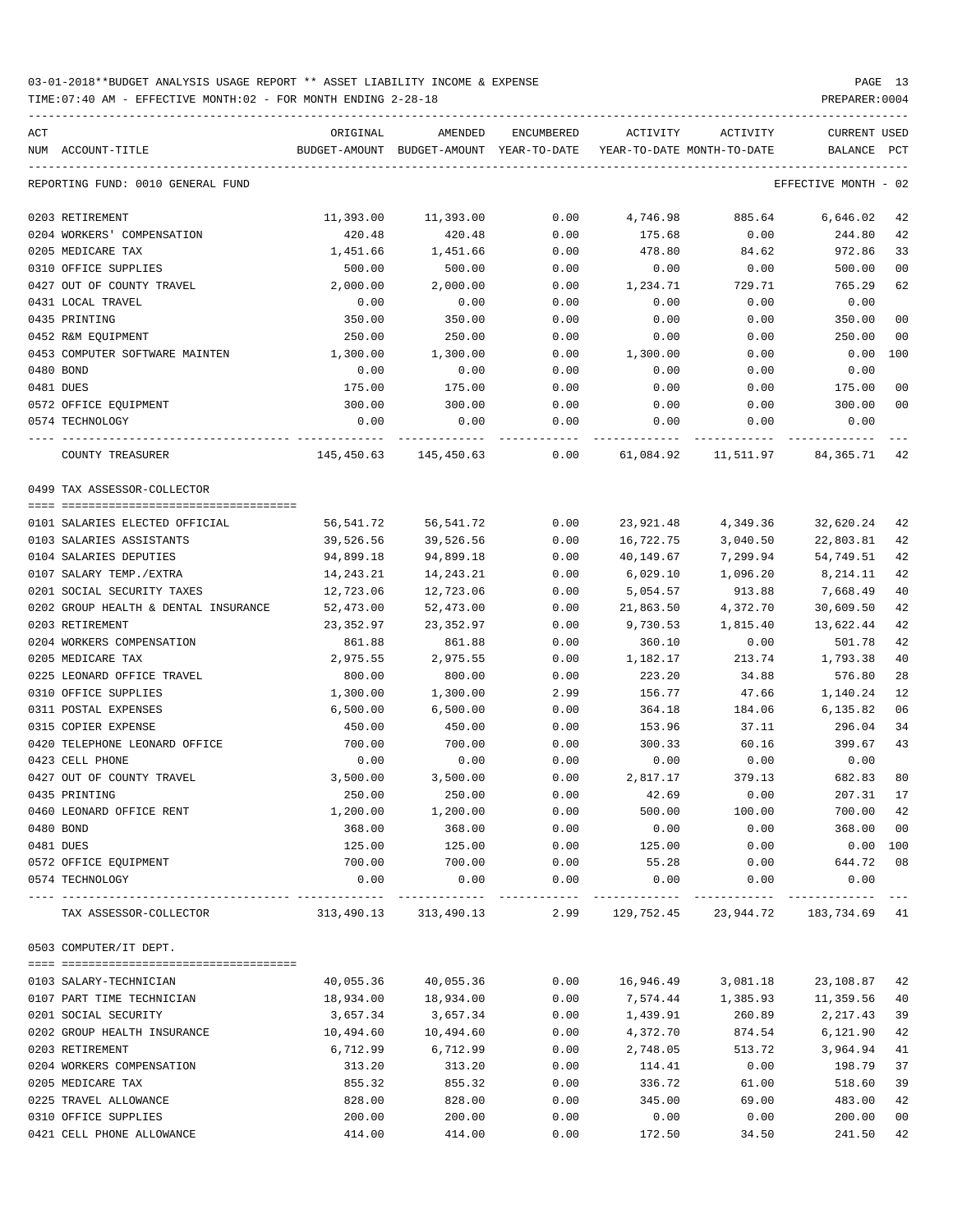TIME:07:40 AM - EFFECTIVE MONTH:02 - FOR MONTH ENDING 2-28-18 PREPARER:0004

| ACT |                                                         | ORIGINAL              | AMENDED                                  | <b>ENCUMBERED</b> | ACTIVITY                   | <b>ACTIVITY</b>    | <b>CURRENT USED</b>  |          |
|-----|---------------------------------------------------------|-----------------------|------------------------------------------|-------------------|----------------------------|--------------------|----------------------|----------|
|     | NUM ACCOUNT-TITLE                                       |                       | BUDGET-AMOUNT BUDGET-AMOUNT YEAR-TO-DATE |                   | YEAR-TO-DATE MONTH-TO-DATE |                    | BALANCE              | PCT      |
|     | REPORTING FUND: 0010 GENERAL FUND                       |                       |                                          |                   |                            |                    | EFFECTIVE MONTH - 02 |          |
|     | 0427 OUT OF COUNTY TRAVEL                               | 900.00                | 900.00                                   | 0.00              | 0.00                       | 0.00               | 900.00               | 00       |
|     | 0435 PRINTING                                           | 0.00                  | 0.00                                     | 0.00              | 0.00                       | 0.00               | 0.00                 |          |
|     | 0453 R&M COMPUTER/TRAINING                              | 0.00                  | 0.00                                     | 0.00              | 0.00                       | 0.00               | 0.00                 |          |
|     | 0572 OFFICE EQUIPMENT                                   | 1,850.00              | 1,850.00                                 | 0.00              | 1,825.15                   | 0.00               | 24.85                | 99       |
|     | 0574 COMPUTER/WEB SOFTWARE                              | 2,500.00              | 2,500.00                                 | 0.00              | 172.39                     | 0.00               | 2,327.61             | 07       |
|     | 0576 COUNTY COMPUTER REPLACEMENT                        | 34,000.00             | 34,000.00                                | 0.00              | 0.00                       | 0.00               | 34,000.00            | 00       |
|     | COMPUTER/IT DEPT.                                       | 121,714.81            | 121,714.81                               | 0.00              | 36,047.76                  | 6,280.76           | 85,667.05            | 30       |
|     | 0509 CONTINGENCY                                        |                       |                                          |                   |                            |                    |                      |          |
|     |                                                         |                       |                                          |                   |                            |                    |                      |          |
|     | 0475 CONTINGENCY                                        | 250,000.00            | 249,506.00                               | 0.00              | 0.00                       | 0.00               | 249,506.00           | -00      |
|     | CONTINGENCY                                             | 250,000.00            | 249,506.00                               | 0.00              | 0.00                       | 0.00               | 249,506.00           | 00       |
|     | 0510 COURTHOUSE                                         |                       |                                          |                   |                            |                    |                      |          |
|     |                                                         |                       |                                          |                   |                            |                    |                      |          |
|     | 0107 REGULAR TEMP. - PART TIME                          | 0.00                  | 0.00                                     | 0.00              | 0.00                       | 0.00               | 0.00                 |          |
|     | 0115 SALARY JANITOR<br>0201 SOCIAL SECURITY TAXES       | 38,376.62<br>2,379.35 | 38,376.62<br>2,379.35                    | 0.00<br>0.00      | 16,236.22<br>992.31        | 2,952.04<br>180.16 | 22,140.40            | 42<br>42 |
|     |                                                         |                       |                                          |                   |                            | 874.54             | 1,387.04<br>6,121.90 | 42       |
|     | 0202 GROUP HEALTH & DENTAL INSURANCE<br>0203 RETIREMENT | 10,494.60<br>4,367.26 | 10,494.60<br>4,367.26                    | 0.00<br>0.00      | 4,372.70<br>1,819.61       | 339.48             | 2,547.65             | 42       |
|     | 0204 WORKERS' COMPENSATION                              | 1,581.12              | 1,581.12                                 | 0.00              | 659.25                     | 0.00               | 921.87               | 42       |
|     | 0205 MEDICARE TAX                                       | 556.46                | 556.46                                   | 0.00              | 232.10                     | 42.14              | 324.36               | 42       |
|     | 0310 OFFICE SUPPLIES                                    | 5,000.00              | 5,000.00                                 | 0.00              | 2,082.95                   | 232.38             | 2,917.05             | 42       |
|     | 0311 POSTAL EXPENSE                                     | 9,000.00              | 9,000.00                                 | 0.00              | $4,367.51-$                | 1,418.38-          | 13,367.51            | 49       |
|     | 0315 COPIER RENTAL                                      | 5,000.00              | 5,000.00                                 | 0.00              | 1,343.94                   | 333.72             | 3,656.06             | 27       |
|     | 0316 EMPLOYEE AWARDS BANQUET                            | 2,500.00              | 2,500.00                                 | 0.00              | 1,806.05                   | 0.00               | 693.95               | 72       |
|     | 0330 AUTO EXPENSE-GAS AND OIL                           | 600.00                | 600.00                                   | 0.00              | 172.58                     | 0.00               | 427.42               | 29       |
|     | 0332 JANITOR SUPPLIES                                   | 0.00                  | 0.00                                     | 0.00              | 0.00                       | 0.00               | 0.00                 |          |
|     | 0353 R&M COMPUTER                                       | 5,000.00              | 5,000.00                                 | 0.00              | 0.00                       | 0.00               | 5,000.00             | 00       |
|     | 0420 TELEPHONE                                          | 0.00                  | 0.00                                     | 0.00              | 350.83                     | 62.90              | $350.83-$            |          |
|     | 0421 INTERNET LINES                                     | 0.00                  | 0.00                                     | 0.00              | 419.67                     | 0.00               | 419.67-              |          |
|     | 0423 CELL PHONE                                         | 400.00                | 400.00                                   | 0.00              | 130.47                     | 26.13              | 269.53               | 33       |
|     | 0440 UTILITIES ELECTRICITY                              | 15,000.00             | 15,000.00                                | 0.00              | 4,359.54                   | 0.00               | 10,640.46            | 29       |
|     | 0441 UTILITIES GAS                                      | 1,000.00              | 1,000.00                                 | 0.00              | 508.94                     | 184.04             | 491.06               | 51       |
|     | 0442 UTILITIES WATER                                    | 2,000.00              | 2,000.00                                 | 0.00              | 7,157.25                   | 277.85             | 5, 157. 25 - 358     |          |
|     | 0443 TRASH PICK-UP                                      | 1,000.00              | 1,000.00                                 | 0.00              | 853.42                     | 79.79              | 146.58               | 85       |
|     | 0445 AIR CONDITIONER MAINTENANCE                        | 5,500.00              | 5,500.00                                 | 0.00              | 2,507.64                   | 0.00               | 2,992.36             | 46       |
|     | 0446 ELEVATOR MAINTENANCE CONTR                         | 3,200.00              | 3,200.00                                 | 0.00              | 1,349.60                   | 269.92             | 1,850.40             | 42       |
|     | 0450 R & M BUILDINGS                                    | 1,360.00              | 1,360.00                                 | 0.00              | 2,164.98                   | 149.81             | $804.98 - 159$       |          |
|     | 0453 COMPUTER SOFTWARE MAINTEN                          | 160,000.00            | 160,000.00                               | 0.00              | 73,559.00                  | 550.00             | 86,441.00            | 46       |
|     | 0463 RENTAL PERSONNEL PAGER                             | 0.00                  | 0.00                                     | 0.00              | 0.00                       | 0.00               | 0.00                 |          |
|     | 0482 FIRE INSURANCE                                     | 13,000.00             | 13,000.00                                | 0.00              | 0.00                       | 0.00               | 13,000.00            | 00       |
|     | 0500 LAND                                               | 0.00                  | 0.00                                     | 0.00              | 0.00                       | 0.00               | 0.00                 |          |
|     | 0530 PERMANENT IMPROVEMENTS                             | 0.00                  | 0.00                                     | 0.00              | 0.00                       | 0.00               | 0.00                 |          |
|     | 0572 OFFICE EQUIPMENT                                   | 0.00                  | 0.00                                     | 0.00              | 0.00                       | 0.00               | 0.00                 |          |
|     | 0573 ODYSSEY SOFTWARE/EQUIPMENT                         | 35,000.00             | 35,000.00                                | 0.00              | 0.00                       | 0.00               | 35,000.00            | 00       |
|     | 0574 TECHNOLOGY                                         | 1,323.00              | 1,323.00                                 | 0.00              | 0.00                       | 0.00               | 1,323.00             | $00\,$   |
|     | 0575 LAND/BUILDING                                      | 0.00                  | 0.00                                     | 0.00              | 0.00                       | 0.00               | 0.00                 |          |
|     | 0577 JANITOR EQUIPMENT                                  | 1,000.00              | 1,000.00                                 | 0.00              | 0.00                       | 0.00               | 1,000.00             | 00       |
|     | COURTHOUSE                                              | 324,638.41            | 324,638.41                               | 0.00              | 118,711.54                 | 5,136.52           | 205,926.87           | 37       |

0511 COUNTY OFFICE BUILDING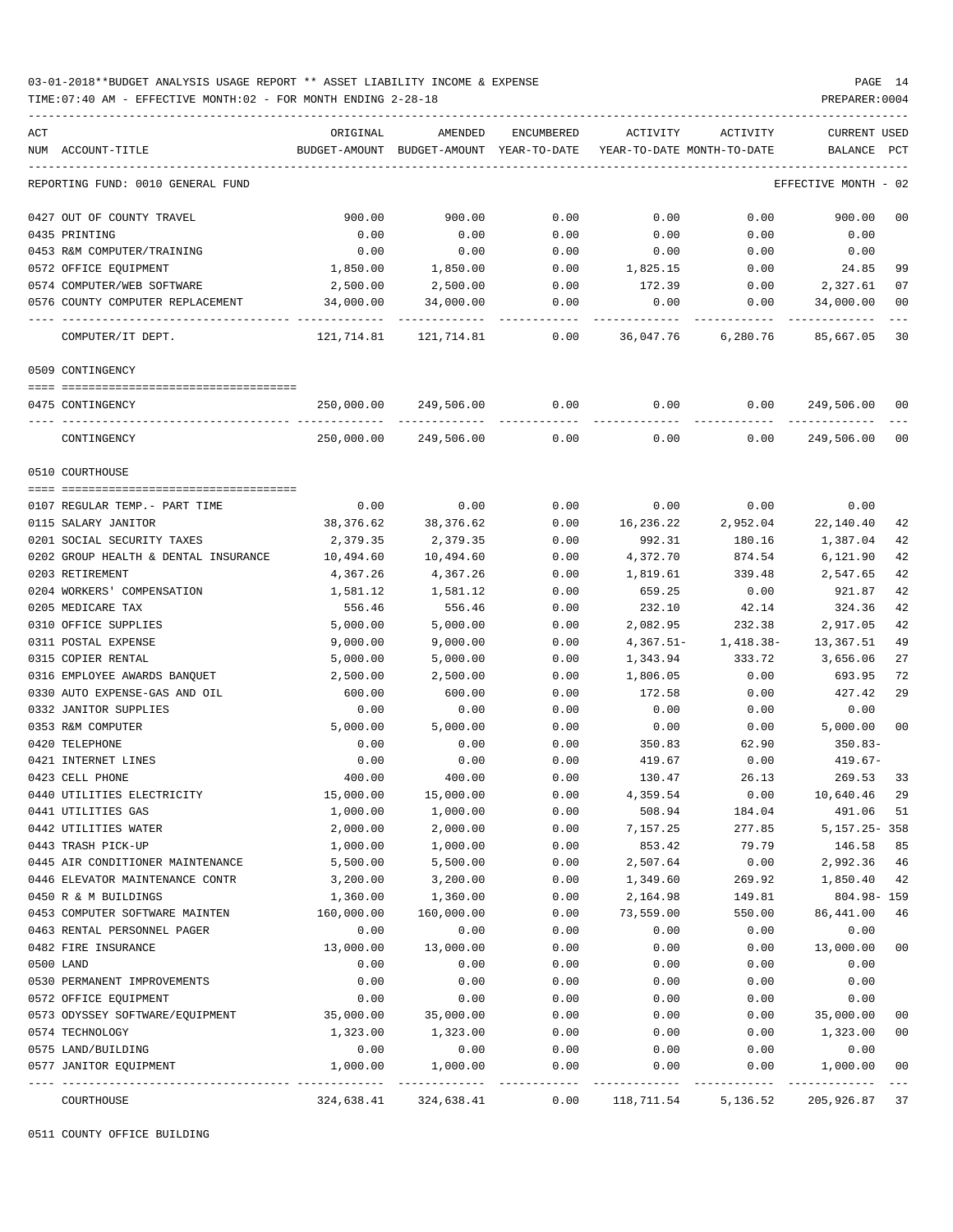| 03-01-2018**BUDGET ANALYSIS USAGE REPORT ** ASSET LIABILITY INCOME & EXPENSE |  |  |  |  | PAGE |  |
|------------------------------------------------------------------------------|--|--|--|--|------|--|
|                                                                              |  |  |  |  |      |  |

TIME:07:40 AM - EFFECTIVE MONTH:02 - FOR MONTH ENDING 2-28-18 PREPARER:0004

| ACT<br>NUM ACCOUNT-TITLE          | ORIGINAL  | AMENDED<br>BUDGET-AMOUNT BUDGET-AMOUNT YEAR-TO-DATE | <b>ENCUMBERED</b> | ACTIVITY<br>YEAR-TO-DATE MONTH-TO-DATE | ACTIVITY | <b>CURRENT USED</b><br><b>BALANCE</b> | PCT |
|-----------------------------------|-----------|-----------------------------------------------------|-------------------|----------------------------------------|----------|---------------------------------------|-----|
|                                   |           |                                                     |                   |                                        |          |                                       |     |
| REPORTING FUND: 0010 GENERAL FUND |           |                                                     |                   |                                        |          | EFFECTIVE MONTH - 02                  |     |
|                                   |           |                                                     |                   |                                        |          |                                       |     |
| 0115 SALARY JANITOR               | 3,208.24  | 3,208.24                                            | 0.00              | 1,739.94                               | 370.20   | 1,468.30                              | 54  |
| 0201 SOCIAL SECURITY TAXES        | 198.91    | 198.91                                              | 0.00              | 107.87                                 | 22.95    | 91.04                                 | 54  |
| 0203 RETIREMENT                   | 365.10    | 365.10                                              | 0.00              | 194.99                                 | 42.58    | 170.11                                | 53  |
| 0204 WORKER' COMPENSATION         | 132.18    | 132.18                                              | 0.00              | 55.11                                  | 0.00     | 77.07                                 | 42  |
| 0205 MEDICARE TAX                 | 46.52     | 46.52                                               | 0.00              | 25.25                                  | 5.37     | 21.27                                 | 54  |
| 0225 JANITOR TRAVEL               | 100.00    | 100.00                                              | 0.00              | 40.56                                  | 0.00     | 59.44                                 | 41  |
| 0332 JANITOR SUPPLIES             | 1,000.00  | 1,000.00                                            | 0.00              | 77.42                                  | 23.87    | 922.58                                | 08  |
| 0440 UTILITIES ELECTRICITY        | 5,000.00  | 5,000.00                                            | 0.00              | 1,443.45                               | 0.00     | 3,556.55                              | 29  |
| 0441 UTILITIES GAS                | 1,000.00  | 1,000.00                                            | 0.00              | 357.87                                 | 159.16   | 642.13                                | 36  |
| 0442 UTILITIES WATER              | 600.00    | 600.00                                              | 0.00              | 269.09                                 | 114.71   | 330.91                                | 45  |
| 0443 TRASH PICK-UP SERVICE        | 480.00    | 480.00                                              | 0.00              | 159.58                                 | 39.90    | 320.42                                | 33  |
| 0444 LAWN MAINTENANCE             | 0.00      | 0.00                                                | 0.00              | 0.00                                   | 0.00     | 0.00                                  |     |
| 0450 R & M BUILDING               | 5,000.00  | 5,000.00                                            | 0.00              | 1,249.71                               | 0.00     | 3,750.29                              | 25  |
| 0482 FIRE INSURANCE               | 1,000.00  | 1,000.00                                            | 0.00              | 0.00                                   | 0.00     | 1,000.00                              | 00  |
| 0535 BUILDINGS                    | 0.00      | 0.00                                                | 0.00              | 0.00                                   | 0.00     | 0.00                                  |     |
| COUNTY OFFICE BUILDING            | 18,130.95 | 18,130.95                                           | 0.00              | 5,720.84                               | 778.74   | 12,410.11                             | 32  |
| 0512 CO-OP OFFICE BUILDING        |           |                                                     |                   |                                        |          |                                       |     |
| 0332 JANITOR SUPPLIES             | 500.00    | 500.00                                              | 0.00              | 206.92                                 | 0.00     | 293.08                                | 41  |
| 0440 UTILITIES ELECTRICITY        | 6,000.00  | 6,000.00                                            | 0.00              | 2,122.52                               | 0.00     | 3,877.48                              | 35  |
| 0442 UTILITIES WATER              | 600.00    | 600.00                                              | 0.00              | 225.27                                 | 53.88    | 374.73                                | 38  |
| 0450 R&M BUILDING                 | 3,000.00  | 3,000.00                                            | 0.00              | 176.00                                 | 0.00     | 2,824.00                              | 06  |
| 0482 FIRE INSURANCE               | 1,000.00  | 1,000.00                                            | 0.00              | 0.00                                   | 0.00     | 1,000.00                              | 00  |
| 0535 BUILDINGS                    | 0.00      | 0.00                                                | 0.00              | 0.00                                   | 0.00     | 0.00                                  |     |
| CO-OP OFFICE BUILDING             | 11,100.00 | 11,100.00                                           | 0.00              | 2,730.71                               | 53.88    | 8,369.29                              | 25  |
| 0513 COURTHOUSE SOUTH ANNEX       |           |                                                     |                   |                                        |          |                                       |     |
| 0115 SALARY JANITOR               | 12,824.31 | 12,824.31                                           | 0.00              | 4,997.70                               | 900.82   | 7,826.61                              | 39  |
| 0201 SOCIAL SECURITY TAXES        | 795.11    | 795.11                                              | 0.00              | 309.85                                 | 55.85    | 485.26                                | 39  |
| 0203 RETIREMENT                   | 1,459.41  | 1,459.41                                            | 0.00              | 560.07                                 | 103.59   | 899.34                                | 38  |
| 0204 WORKERS' COMPENSATION        | 528.36    | 528.36                                              | 0.00              | 220.30                                 | 0.00     | 308.06                                | 42  |
| 0205 MEDICARE TAX                 | 185.95    | 185.95                                              | 0.00              | 72.48                                  | 13.07    | 113.47                                | 39  |
| 0315 COPIER RENTAL                | 1,800.00  | 1,800.00                                            | 0.00              | 428.31                                 | 104.88   | 1,371.69                              | 24  |
| 0332 JANITOR SUPPLIES             | 2,000.00  | 2,000.00                                            | 88.66             | 335.29                                 | 117.09   | 1,576.05                              | 21  |
| 0420 TELEPHONE                    | 4,700.00  | 4,700.00                                            | 0.00              | 2,159.24                               | 428.89   | 2,540.76                              | 46  |
| 0421 INTERNET                     | 1,200.00  | 1,200.00                                            | 0.00              | 509.90                                 | 101.98   | 690.10                                | 42  |
| 0440 UTILITIES ELECTRICITY        | 6,000.00  | 6,000.00                                            | 0.00              | 1,604.44                               | 27.62    | 4,395.56                              | 27  |
| 0441 UTILITIES GAS                | 1,300.00  | 1,300.00                                            | 0.00              | 756.31                                 | 167.95   | 543.69                                | 58  |
| 0442 UTILITIES WATER              | 1,000.00  | 1,000.00                                            | 0.00              | 419.61                                 | 113.08   | 580.39                                | 42  |
| 0443 TRASH PICKUP SERVICE         | 1,000.00  | 1,000.00                                            | 0.00              | 319.16                                 | 79.79    | 680.84                                | 32  |
| 0444 LAWN MAINTENANCE             | 0.00      | 0.00                                                | 0.00              | 0.00                                   | 0.00     | 0.00                                  |     |
| 0450 R&M BUILDING                 | 5,000.00  | 5,000.00                                            | 0.00              | 651.40                                 | 285.00   | 4,348.60                              | 13  |
| 0455 PARKING LOT                  | 0.00      | 0.00                                                | 0.00              | 0.00                                   | 0.00     | 0.00                                  |     |
| 0482 FIRE INSURANCE               | 2,100.00  | 2,100.00                                            | 0.00              | 0.00                                   | 0.00     | 2,100.00                              | 00  |
| 0531 ANNEX<br>---- -----------    | 0.00      | 0.00                                                | 0.00              | 0.00                                   | 0.00     | 0.00                                  |     |
| COURTHOUSE SOUTH ANNEX            | 41,893.14 | 41,893.14                                           | 88.66             | 13,344.06                              | 2,499.61 | 28,460.42                             | 32  |

0514 CITY HALL ANNEX

==== ===================================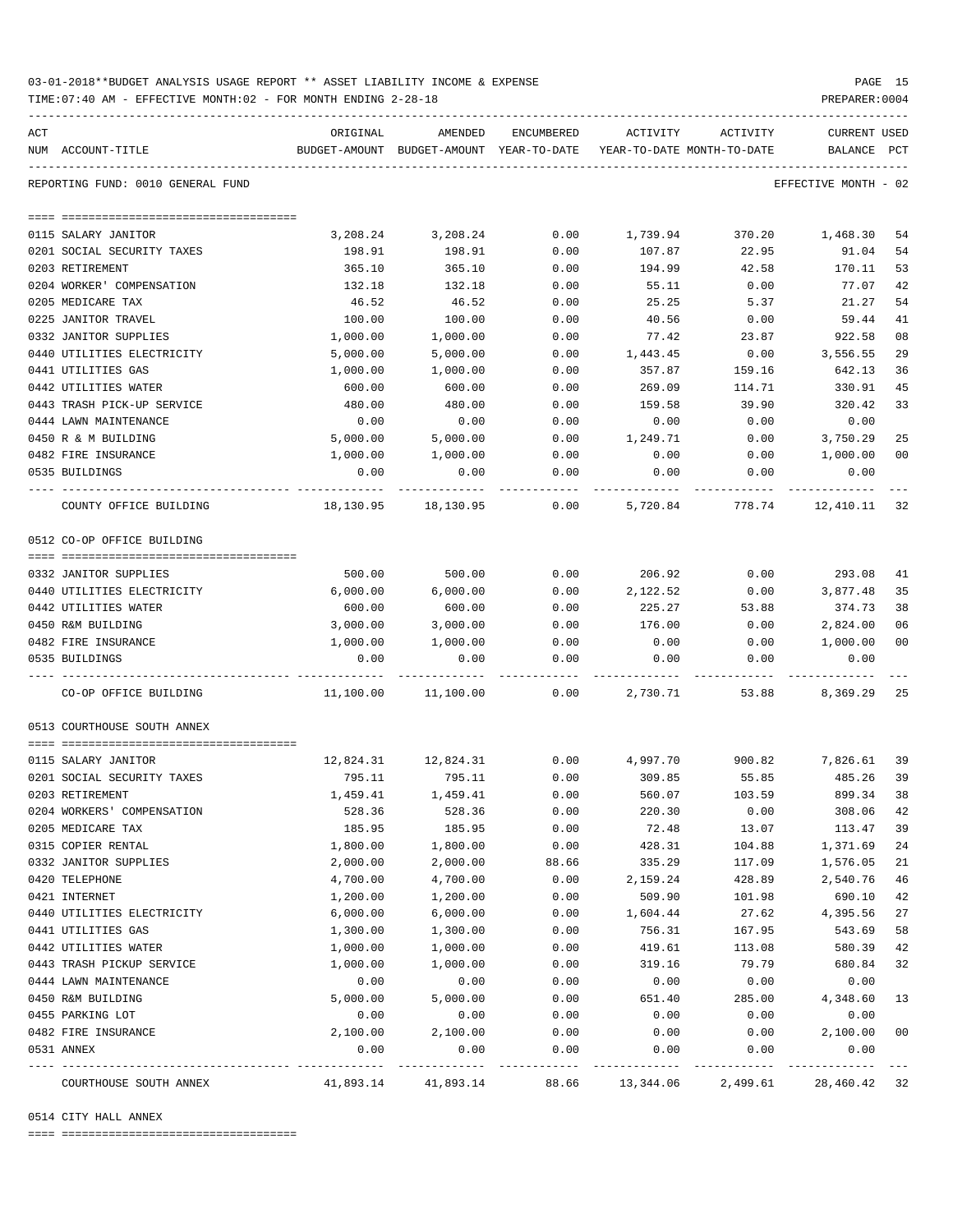TIME:07:40 AM - EFFECTIVE MONTH:02 - FOR MONTH ENDING 2-28-18 PREPARER:0004

| ACT | NUM ACCOUNT-TITLE                                  | ORIGINAL             | AMENDED<br>BUDGET-AMOUNT BUDGET-AMOUNT YEAR-TO-DATE YEAR-TO-DATE MONTH-TO-DATE | ENCUMBERED         | ACTIVITY             | ACTIVITY             | <b>CURRENT USED</b><br>BALANCE PCT |                |
|-----|----------------------------------------------------|----------------------|--------------------------------------------------------------------------------|--------------------|----------------------|----------------------|------------------------------------|----------------|
|     | REPORTING FUND: 0010 GENERAL FUND                  |                      |                                                                                |                    |                      |                      | EFFECTIVE MONTH - 02               |                |
|     | 0421 TELEPHONE/INTERNET                            | 4,400.00             | 4,400.00                                                                       | 0.00               | 1,827.20             | 365.56               | 2,572.80 42                        |                |
|     | CITY HALL ANNEX                                    | 4,400.00             | 4,400.00                                                                       | 0.00               | 1,827.20             |                      | 365.56 2,572.80                    | 42             |
|     | 0515 WINDOM CO.BLDG.                               |                      |                                                                                |                    |                      |                      |                                    |                |
|     | 0440 UTILITIES ELECTRICITY                         | 2,250.00             | 2,250.00                                                                       | 0.00               | 178.82               | 0.00                 | 2,071.18                           | 08             |
|     | 0441 UTILITIES GAS                                 | 700.00               | 700.00                                                                         | 0.00               | 280.08               | 128.71               | 419.92                             | 40             |
|     | 0442 UTILITIES WATER                               | 0.00                 | 0.00                                                                           | 0.00               | 0.00                 | 0.00                 | 0.00                               |                |
|     | 0444 LAWN MAINTENANCE                              | 800.00               | 800.00                                                                         | 0.00               | 0.00                 | 0.00                 | 800.00                             | 00             |
|     | 0450 R&M BUILDING                                  | 1,000.00             | 1,000.00                                                                       | 0.00               | 225.00               | 0.00                 | 775.00                             | 23             |
|     | 0482 FIRE INSURANCE                                | 1,000.00             | 1,000.00                                                                       | 0.00               | 0.00                 | 0.00                 | 1,000.00                           | 00             |
|     | 0501 PEST CONTROL                                  | 100.00               | 100.00                                                                         | 0.00               | 0.00                 | 0.00                 | 100.00                             | 00             |
|     | WINDOM CO.BLDG.                                    | 5,850.00             | 5,850.00                                                                       | 0.00               | 683.90               | 128.71               | 5,166.10                           | - 12           |
|     | 0516 AGRILIFE EXTENSION BUILDING                   |                      |                                                                                |                    |                      |                      |                                    |                |
|     | 0115 SALARY JANITOR                                | 2,566.43             | 2,566.43                                                                       | 0.00               | 802.10               | 148.08               | 1,764.33                           | 31             |
|     | 0201 SOCIAL SECURITY TAXES                         | 159.12               | 159.12                                                                         | 0.00               | 49.73                | 9.18                 | 109.39                             | 31             |
|     | 0203 RETIREMENT                                    | 292.06               | 292.06                                                                         | 0.00               | 89.80                | 17.03                | 202.26                             | 31             |
|     | 0204 WORKERS' COMPENSATION                         | 105.74               | 105.74                                                                         | 0.00               | 44.08                | 0.00                 | 61.66                              | 42             |
|     | 0205 MEDICARE TAX                                  | 37.21                | 37.21                                                                          | 0.00               | 11.60                | 2.14                 | 25.61                              | 31             |
|     | 0225 JANITOR TRAVEL                                | 150.00               | 150.00                                                                         | 0.00               | 64.52                | 0.00                 | 85.48                              | 43             |
|     | 0332 JANITOR SUPPLIES                              | 500.00               | 500.00                                                                         | 0.00               | 70.07                | 44.88                | 429.93                             | 14             |
|     | 0420 TELEPHONE                                     | 0.00                 | 0.00                                                                           | 0.00               | 0.00                 | 0.00                 | 0.00                               |                |
|     | 0440 UTILITIES ELECTRICITY                         | 5,000.00             | 5,000.00                                                                       | 0.00               | 1,825.80             | 0.00                 | 3,174.20                           | 37             |
|     | 0441 UTILITIES GAS                                 | 0.00                 | 0.00                                                                           | 0.00               | 0.00                 | 0.00                 | 0.00                               |                |
|     | 0442 UTILITIES WATER                               | 550.00               | 550.00                                                                         | 0.00               | 205.84               | 51.46                | 344.16                             | 37             |
|     | 0443 TRASH PICKUP SERVICE<br>0444 LAWN MAINTENANCE | 0.00                 | 0.00<br>0.00                                                                   | 0.00<br>0.00       | 0.00                 | 0.00                 | 0.00<br>0.00                       |                |
|     | 0450 R&M BUILDING                                  | 0.00<br>40,000.00    | 40,000.00                                                                      | 0.00               | 0.00<br>254.00       | 0.00<br>0.00         | 39,746.00                          | 01             |
|     | 0482 FIRE INSURANCE                                | 600.00               | 600.00                                                                         | 0.00               | 0.00                 | 0.00                 | 600.00                             | 0 <sub>0</sub> |
|     | 0530 BUILDING REMODEL                              | 0.00                 | 0.00                                                                           | 0.00               | 0.00                 | 0.00                 | 0.00                               |                |
|     | 0535 BUILDING CONSTRUCTION                         | 0.00                 | 0.00                                                                           | 0.00               | 0.00                 | 0.00                 | 0.00                               |                |
|     | 0572 OFFICE EQUIPMENT                              | 0.00                 | 0.00                                                                           | 0.00               | 0.00                 | 0.00                 | 0.00                               |                |
|     | AGRILIFE EXTENSION BUILDING                        |                      | 49,960.56 49,960.56                                                            | 0.00               | 3,417.54             |                      | 272.77 46,543.02 07                |                |
|     | 0517 COURTHOUSE EAST ANNEX                         |                      |                                                                                |                    |                      |                      |                                    |                |
|     | 0535 BUILDING                                      | 0.00                 | 0.00                                                                           | 0.00               | 0.00                 | 0.00                 | 0.00                               |                |
|     | COURTHOUSE EAST ANNEX                              | 0.00                 | 0.00                                                                           | ----------<br>0.00 | -----------<br>0.00  | -----------<br>0.00  | 0.00                               |                |
|     | 0518 COUNTY OFFICES RELOCATION                     |                      |                                                                                |                    |                      |                      |                                    |                |
|     |                                                    |                      |                                                                                |                    |                      |                      |                                    |                |
|     | 0311 POSTAL EXPENSES                               | 344.00               | 344.00                                                                         | 0.00               | 344.00               | 0.00                 |                                    | 0.00 100       |
|     | 0332 JANITOR SUPPLIES                              | 4,500.00             | 4,500.00                                                                       | 0.00               | 1,111.53             | 0.00                 | 3,388.47                           | 25             |
|     | 0420 UTILITIES TELEPHONE<br>0421 INTERNET SERVICES | 9,500.00<br>9,000.00 | 9,500.00<br>9,000.00                                                           | 0.00<br>0.00       | 7,200.60<br>5,654.35 | 1,388.46<br>1,120.03 | 2,299.40<br>3,345.65               | 76<br>63       |
|     | 0440 UTILITIES ELECTRICITY                         | 15,000.00            | 15,000.00                                                                      | 0.00               | 5,901.70             | 0.00                 | 9,098.30                           | 39             |
|     | 0441 UTILITIES GAS                                 | 3,000.00             | 3,000.00                                                                       | 0.00               | 1,573.01             | 629.13               | 1,426.99                           | 52             |
|     | 0442 UTILITIES WATER                               | 3,000.00             | 3,000.00                                                                       | 0.00               | 972.68               | 113.35               | 2,027.32                           | 32             |

0443 TRASH PICKUP SERVICE 1,600.00 1,600.00 0.00 503.32 79.36 1,096.68 31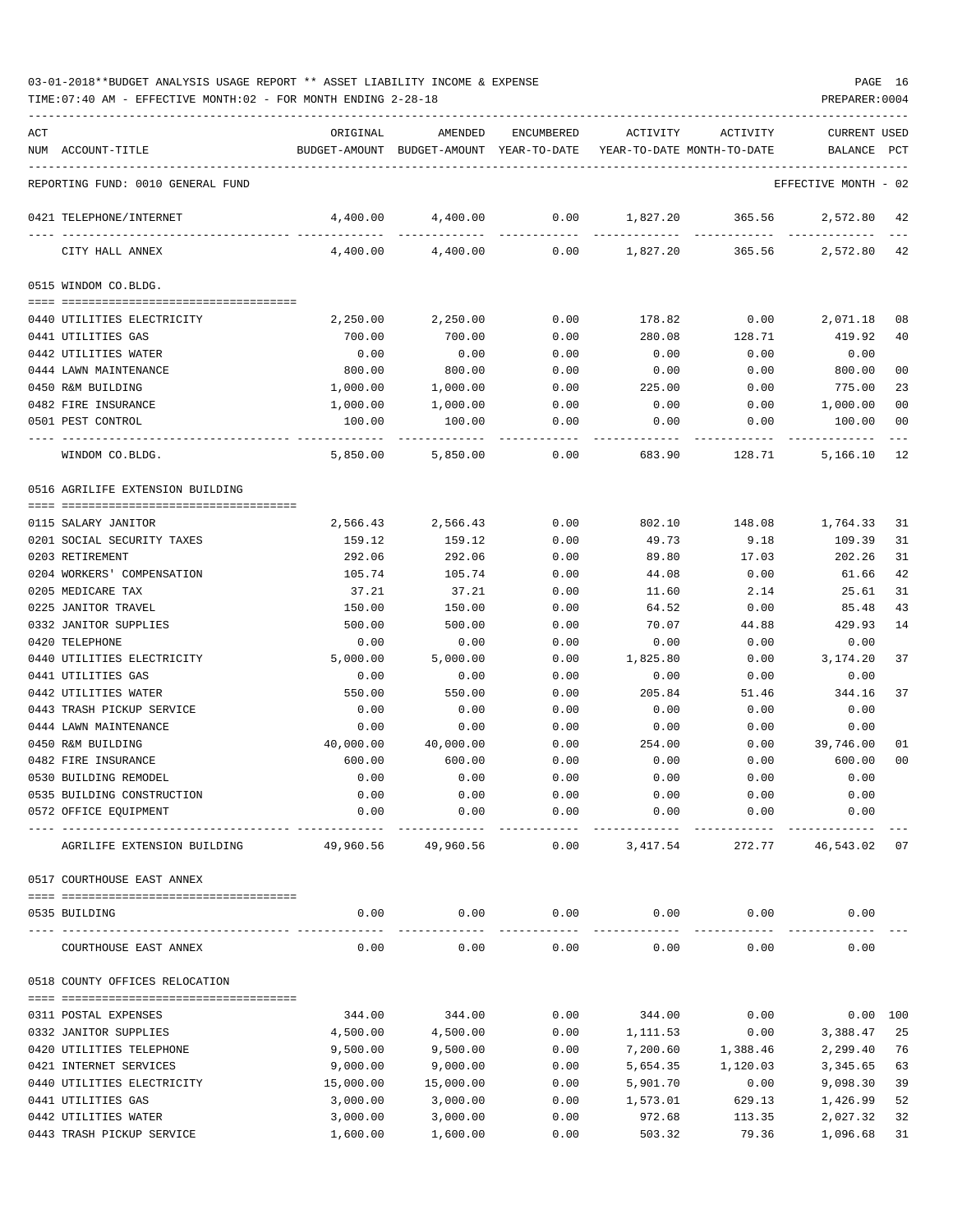### 03-01-2018\*\*BUDGET ANALYSIS USAGE REPORT \*\* ASSET LIABILITY INCOME & EXPENSE PAGE 17 TIME:07:40 AM - EFFECTIVE MONTH:02 - FOR MONTH ENDING 2-28-18 PREPARER:0004

| ACT |                                      | ORIGINAL      | AMENDED                                                           | ENCUMBERED   | ACTIVITY           | ACTIVITY                      | <b>CURRENT USED</b>  |                |
|-----|--------------------------------------|---------------|-------------------------------------------------------------------|--------------|--------------------|-------------------------------|----------------------|----------------|
|     | NUM ACCOUNT-TITLE                    | BUDGET-AMOUNT | BUDGET-AMOUNT YEAR-TO-DATE                                        |              |                    | YEAR-TO-DATE MONTH-TO-DATE    | BALANCE              | PCT            |
|     | REPORTING FUND: 0010 GENERAL FUND    |               |                                                                   |              |                    |                               | EFFECTIVE MONTH - 02 |                |
|     | 0450 R & M BUILDING                  | 10,000.00     | 10,000.00                                                         | 0.00         | 4,628.62           | 0.00                          | 5,371.38             | 46             |
|     | 0460 MOVING EXPENSES                 | 0.00          | 0.00                                                              | 0.00         | 0.00               | 0.00                          | 0.00                 |                |
|     | 0470 OFFICE SPACE LEASE              | 91,200.00     | 91,200.00                                                         |              | $0.00$ $44,425.00$ | 7,600.00                      | 46,775.00            | 49             |
|     | 0483 ALARM MONITORING                | 2,000.00      | 2,000.00                                                          | 0.00         | 885.60             | 0.00                          | 1,114.40             | 44             |
|     | 0484 CLEANING SERVICES               | 11,000.00     | 11,000.00                                                         | 0.00         | 0.00               | 0.00                          | 11,000.00            | 0 <sub>0</sub> |
|     | 0501 PEST CONTROL                    | 800.00        | 800.00                                                            |              |                    | $0.00$ 622.00 227.00          | 178.00               | 78             |
|     | COUNTY OFFICES RELOCATION            | 160,944.00    | 160,944.00                                                        | 0.00         | 73,822.41          | ----------<br>11,157.33       | 87,121.59            | 46             |
|     | 0519 GOVERNMENT BUILDING             |               |                                                                   |              |                    |                               |                      |                |
|     |                                      |               |                                                                   |              |                    |                               |                      |                |
|     | 0165 CONSTRUCTION                    | 750,000.00    | 750,000.00                                                        | $0.00$ 0.00  |                    | 0.00                          | 750,000.00           | 00             |
|     | GOVERNMENT BUILDING                  | 750,000.00    | 750,000.00                                                        | 0.00         | 0.00               | 0.00                          | 750,000.00           | 0 <sub>0</sub> |
|     | 0540 AMBULANCE SERVICE               |               |                                                                   |              |                    |                               |                      |                |
|     | 0417 AMBULANCE SERVICE               | 540,000.00    | 540,000.00                                                        | 0.00         | 225,000.00         |                               | 45,000.00 315,000.00 | 42             |
|     |                                      |               |                                                                   |              |                    |                               |                      |                |
|     | AMBULANCE SERVICE                    | 540,000.00    | 540,000.00                                                        | 0.00         | 225,000.00         | 45,000.00                     | 315,000.00           | 42             |
|     | 0543 FIRE PROTECTION                 |               |                                                                   |              |                    |                               |                      |                |
|     |                                      |               |                                                                   |              |                    |                               |                      |                |
|     | 0416 FIRE PROTECTION SERVICE         | 84,000.00     | 84,000.00                                                         | 0.00         |                    | 42,000.00 21,000.00 42,000.00 |                      | 50             |
|     | 0422 R&M RADIO/TOWER                 | 700.00        | 700.00                                                            | 0.00         | 0.00               | 0.00                          | 700.00               | 0 <sub>0</sub> |
|     | 0440 UTILITIES ELECTRICITY           | 300.00        | 300.00                                                            | 0.00         | 0.00               | 0.00                          | 300.00               | 0 <sub>0</sub> |
|     | 0447 REPEATER SERVICE CONTRACT       | 8,235.81      | 8,235.81                                                          |              | $0.00$ $8,235.80$  | 0.00                          | $0.01$ 100           |                |
|     | 0490 FCC RADIO LICENSE               | 0.00          | 0.00                                                              | 0.00         | 0.00               | 0.00                          | 0.00                 |                |
|     | FIRE PROTECTION                      |               | 93,235.81 93,235.81                                               | 0.00         | 50,235.80          | 21,000.00                     | 43,000.01            | 54             |
|     | 0551 CONSTABLE PRECINCT # 1          |               |                                                                   |              |                    |                               |                      |                |
|     |                                      |               |                                                                   |              |                    |                               |                      |                |
|     | 0101 SALARY ELECTED OFFICIAL         |               | $32,188.90$ $32,188.90$ $0.00$ $13,618.44$ $2,476.08$ $18,570.46$ |              |                    |                               |                      | 42             |
|     | 0201 SOCIAL SECURITY TAXES           | 2,144.51      | 2,144.51                                                          | 0.00         | 872.65             | 159.18                        | 1,271.86             | 41             |
|     | 0202 GROUP HEALTH & DENTAL INSURANCE | 5,247.30      | 5,247.30                                                          | 0.00         | 2,000.60           | 400.12                        | 3,246.70             | 38             |
|     | 0203 RETIREMENT                      | 3,663.10      | 3,663.10                                                          | 0.00         | 1,526.13           | 284.72                        | 2,136.97             | 42             |
|     | 0204 WORKERS' COMPENSATION           | 854.35        | 854.35                                                            | 0.00         | 327.02             | 0.00                          | 527.33               | 38             |
|     | 0205 MEDICARE TAX                    | 501.54        | 501.54                                                            | 0.00         | 204.05             | 37.22                         | 297.49               | 41             |
|     | 0310 OFFICE SUPPLIES                 | 100.00        | 100.00                                                            | 0.00         | 0.00               | 0.00                          | 100.00               | 0 <sub>0</sub> |
|     | 0311 POSTAL EXPENSES                 | 600.00        | 600.00                                                            | 0.00         | 36.35              | 4.38                          | 563.65               | 06             |
|     | 0330 AUTO EXPENSE-GAS AND OIL        | 1,400.00      | 1,400.00                                                          | 0.00         | 349.37             | 0.00                          | 1,050.63             | 25             |
|     | 0421 ONLINE RESEARCH/ACCURINT        | 600.00        | 600.00                                                            | 0.00         | 200.00             | 50.00                         | 400.00               | 33             |
|     | 0422 R & M RADIO                     | 200.00        | 200.00                                                            | 0.00         | 0.00               | 0.00                          | 200.00               | 0 <sub>0</sub> |
|     | 0427 TRAVEL EXPENSE                  | 2,400.00      | 2,400.00                                                          | 0.00         | 1,000.00           | 200.00                        | 1,400.00             | 42             |
|     | 0435 PRINTING                        | 100.00        | 100.00                                                            | 0.00         | 0.00               | 0.00                          | 100.00               | 0 <sub>0</sub> |
|     | 0480 BOND                            | 0.00          | 0.00                                                              | 0.00         | 0.00               | 0.00                          | 0.00                 |                |
|     | 0488 LAW ENFORCEMENT PROF. INS       | 400.00        | 400.00                                                            | 0.00         | 482.00             | 0.00                          | $82.00 - 121$        |                |
|     | 0572 EQUIPMENT<br>0574 TECHNOLOGY    | 0.00<br>0.00  | 0.00<br>0.00                                                      | 0.00<br>0.00 | 0.00<br>0.00       | 0.00<br>0.00                  | 0.00<br>0.00         |                |
|     |                                      |               |                                                                   | -----        |                    |                               |                      |                |
|     | CONSTABLE PRECINCT # 1               | 50,399.70     | 50,399.70                                                         | 0.00         | 20,616.61          | 3,611.70                      | 29,783.09            | 41             |

0552 CONSTABLE PRECINCT #2

==== ===================================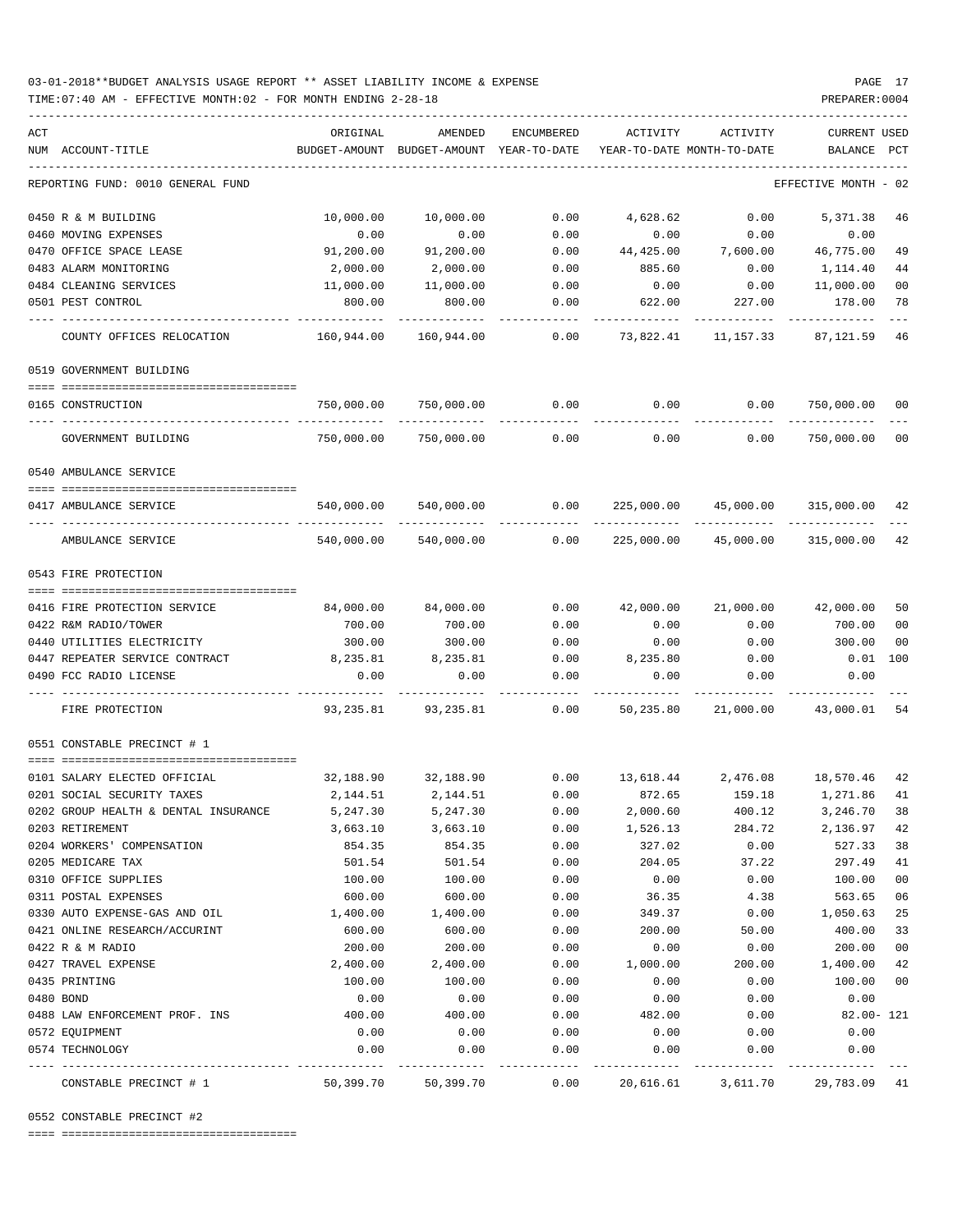| ACT | NUM ACCOUNT-TITLE                                                                                        | ORIGINAL   | AMENDED<br>BUDGET-AMOUNT BUDGET-AMOUNT YEAR-TO-DATE | ENCUMBERED | ACTIVITY<br>YEAR-TO-DATE MONTH-TO-DATE | ACTIVITY                                       | CURRENT USED<br>BALANCE | PCT |
|-----|----------------------------------------------------------------------------------------------------------|------------|-----------------------------------------------------|------------|----------------------------------------|------------------------------------------------|-------------------------|-----|
|     | REPORTING FUND: 0010 GENERAL FUND                                                                        |            |                                                     |            |                                        |                                                | EFFECTIVE MONTH - 02    |     |
|     |                                                                                                          |            |                                                     |            |                                        |                                                |                         |     |
|     | 0101 SALARY ELECTED OFFICIAL                                                                             | 15,630.15  | 15,630.15                                           | 0.00       |                                        | 6,612.76 1,202.32                              | 9,017.39                | 42  |
|     | 0201 SOCIAL SECURITY TAXES                                                                               | 1,117.87   | 1,117.87                                            | 0.00       | 471.97                                 | 86.94                                          | 645.90                  | 42  |
|     | 0202 GROUP HEALTH & DENTAL INSURANCE                                                                     | 10,494.60  | 10,494.60                                           | 0.00       | 4,372.70                               | 874.54                                         | 6,121.90                | 42  |
|     | 0203 RETIREMENT                                                                                          | 1,778.71   | 1,778.71                                            | 0.00       | 741.11                                 | 138.26                                         | 1,037.60                | 42  |
|     | 0204 WORKERS' COMPENSATION                                                                               | 445.34     | 445.34                                              | 0.00       | 158.79                                 | 0.00                                           | 286.55                  | 36  |
|     | 0205 MEDICARE TAX                                                                                        | 261.44     | 261.44                                              | 0.00       | 110.42                                 | 20.34                                          | 151.02                  | 42  |
|     | 0310 OFFICE SUPPLIES                                                                                     | 100.00     | 100.00                                              | 0.00       | 0.00                                   | 0.00                                           | 100.00                  | 00  |
|     | 0311 POSTAL EXPENSES                                                                                     | 600.00     | 600.00                                              | 0.00       | 0.00                                   | 0.00                                           | 600.00                  | 00  |
|     | 0330 AUTO EXPENSE-GAS AND OIL                                                                            | 1,400.00   | 1,400.00                                            | 0.00       | 20.04                                  | 0.00                                           | 1,379.96                | 01  |
|     | 0422 R & M RADIO                                                                                         | 163.55     | 163.55                                              | 0.00       | 0.00                                   | 0.00                                           | 163.55                  | 00  |
|     | 0427 TRAVEL EXPENSE                                                                                      | 2,400.00   | 2,400.00                                            | 0.00       | 1,000.00                               | 200.00                                         | 1,400.00                | 42  |
|     | 0428 TRAINING/TUITION/TRAVEL                                                                             | 228.53     | 228.53                                              | 0.00       | 0.00                                   | 0.00                                           | 228.53                  | 00  |
|     | 0435 PRINTING                                                                                            | 100.00     | 100.00                                              | 0.00       | 0.00                                   | 0.00                                           | 100.00                  | 00  |
|     | 0480 BOND                                                                                                | 0.00       | 0.00                                                | 0.00       | 0.00                                   | 0.00                                           | 0.00                    |     |
|     | 0488 LAW ENFOREMENT PROF. INS.                                                                           | 400.00     | 400.00                                              | 0.00       | 482.00                                 | 0.00                                           | 82.00- 121              |     |
|     | 0573 RADIO EQUIPMENT                                                                                     | 445.00     | 445.00                                              | 0.00       | 0.00                                   | 0.00                                           | 445.00                  | 00  |
|     | 0574 TECHNOLOGY                                                                                          | 0.00       | 0.00                                                | 0.00       | 0.00                                   | 0.00                                           | 0.00                    |     |
|     | CONSTABLE PRECINCT #2                                                                                    |            | 35,565.19 35,565.19                                 |            |                                        | $0.00$ $13,969.79$ $2,522.40$ $21,595.40$ $39$ |                         |     |
|     | 0553 CONSTABLE PRECINCT # 3                                                                              |            |                                                     |            |                                        |                                                |                         |     |
|     | 0101 SALARY ELECTED OFFICIAL                                                                             | 13,893.76  | 13,893.76                                           | 0.00       |                                        | 5,878.18 1,068.76                              | 8,015.58                | 42  |
|     | 0201 SOCIAL SECURITY TAXES                                                                               | 1,010.21   | 1,010.21                                            | 0.00       | 426.43                                 | 78.66                                          | 583.78                  | 42  |
|     | 0202 GROUP HEALTH & DENTAL INSURANCE                                                                     | 10,494.60  | 10,494.60                                           | 0.00       | 4,372.70                               | 874.54                                         | 6,121.90                | 42  |
|     | 0203 RETIREMENT                                                                                          | 1,581.11   | 1,581.11                                            | 0.00       | 658.80                                 | 122.90                                         | 922.31                  | 42  |
|     | 0204 WORKERS' COMPENSATION                                                                               | 402.46     | 402.46                                              | 0.00       | 141.15                                 | 0.00                                           | 261.31                  | 35  |
|     | 0205 MEDICARE TAX                                                                                        | 236.26     | 236.26                                              | 0.00       | 99.75                                  | 18.40                                          | 136.51                  | 42  |
|     | 0310 OFFICE SUPPLIES                                                                                     | 100.00     | 100.00                                              | 0.00       | 0.00                                   | 0.00                                           | 100.00                  | 00  |
|     | 0311 POSTAL EXPENSES                                                                                     |            |                                                     |            |                                        |                                                |                         | 00  |
|     |                                                                                                          | 600.00     | 600.00                                              | 0.00       | 0.00                                   | 0.00                                           | 600.00                  |     |
|     | 0330 AUTO EXPENSE-GAS AND OIL                                                                            | 1,400.00   | 1,400.00                                            | 0.00       | 0.00                                   | 0.00                                           | 1,400.00                | 00  |
|     | 0427 TRAVEL EXPENSE                                                                                      | 2,400.00   | 2,400.00                                            | 0.00       | 1,000.00                               | 200.00                                         | 1,400.00                | 42  |
|     | 0435 PRINTING                                                                                            | 100.00     | 100.00                                              | 0.00       | 0.00                                   | 0.00                                           | 100.00                  | 00  |
|     | 0480 BOND                                                                                                | 0.00       | 0.00                                                | 0.00       | 0.00                                   | 0.00                                           | 0.00                    |     |
|     | 0488 LAW ENFORCEMENT PROF. INS                                                                           | 400.00     | 400.00                                              | 0.00       | 482.00                                 | 0.00                                           | 82.00- 121              |     |
|     | 0573 RADIO EQUIPMENT                                                                                     | 0.00       | 0.00                                                | 0.00       | 0.00                                   | 0.00                                           | 0.00                    |     |
|     | CONSTABLE PRECINCT # 3                                                                                   |            | 32,618.40 32,618.40                                 | 0.00       |                                        | 13,059.01 2,363.26 19,559.39 40                |                         |     |
|     | 0555 ANIMAL CONTROL OFFICER                                                                              |            |                                                     |            |                                        |                                                |                         |     |
|     | 0441 ANIMAL CONTROL OFFICER/SERVICES $4,000.00$ $4,000.00$ $0.00$ $1,419.90$ $0.00$ $0.00$ $2,580.10$ 35 |            |                                                     |            |                                        |                                                |                         |     |
|     | ANIMAL CONTROL OFFICER                                                                                   |            | $4,000.00$ $4,000.00$ $0.00$ $1,419.90$             |            |                                        |                                                | $0.00$ 2,580.10 35      |     |
|     | 0560 COUNTY SHERIFF                                                                                      |            |                                                     |            |                                        |                                                |                         |     |
|     | 0101 SALARY ELECTED OFFICIAL                                                                             | 58,246.58  | 58,246.58                                           | 0.00       | 24,642.75                              | 4,480.50                                       | 33,603.83               | 42  |
|     | 0102 ADMINISTRATIVE SECRETARY                                                                            | 40,714.13  | 40,714.13                                           | 0.00       | 17,225.23                              | 3,131.86                                       | 23,488.90               | 42  |
|     | 0103 CHIEF DEPUTY                                                                                        | 44,945.00  | 44,945.00                                           | 0.00       | 19,015.15                              | 3,457.30                                       | 25,929.85               | 42  |
|     | 0104 SALARIES DEPUTIES                                                                                   | 598,904.87 | 598,904.87                                          | 0.00       | 250,940.01                             | 45,451.94                                      | 347,964.86              | 42  |
|     | 0107 PT RECORDS/EVIDENCE CLERKS                                                                          | 14,678.12  | 14,678.12                                           | 0.00       | 4,155.62                               | 1,096.20                                       | 10,522.50               | 28  |
|     | 0108 COMPENSATION PAY                                                                                    | 0.00       | 0.00                                                | 0.00       | 0.00                                   | 0.00                                           | 0.00                    |     |
|     | 0110 JAIL ADMINISTRATOR                                                                                  | 34,779.99  | 34,779.99                                           | 0.00       | 14,714.59                              | 2,675.38                                       | 20,065.40               | 42  |
|     | 0111 LIEUTENANT                                                                                          | 40,859.00  | 40,859.00                                           | 0.00       | 17,286.50                              | 3,143.00                                       | 23,572.50               | 42  |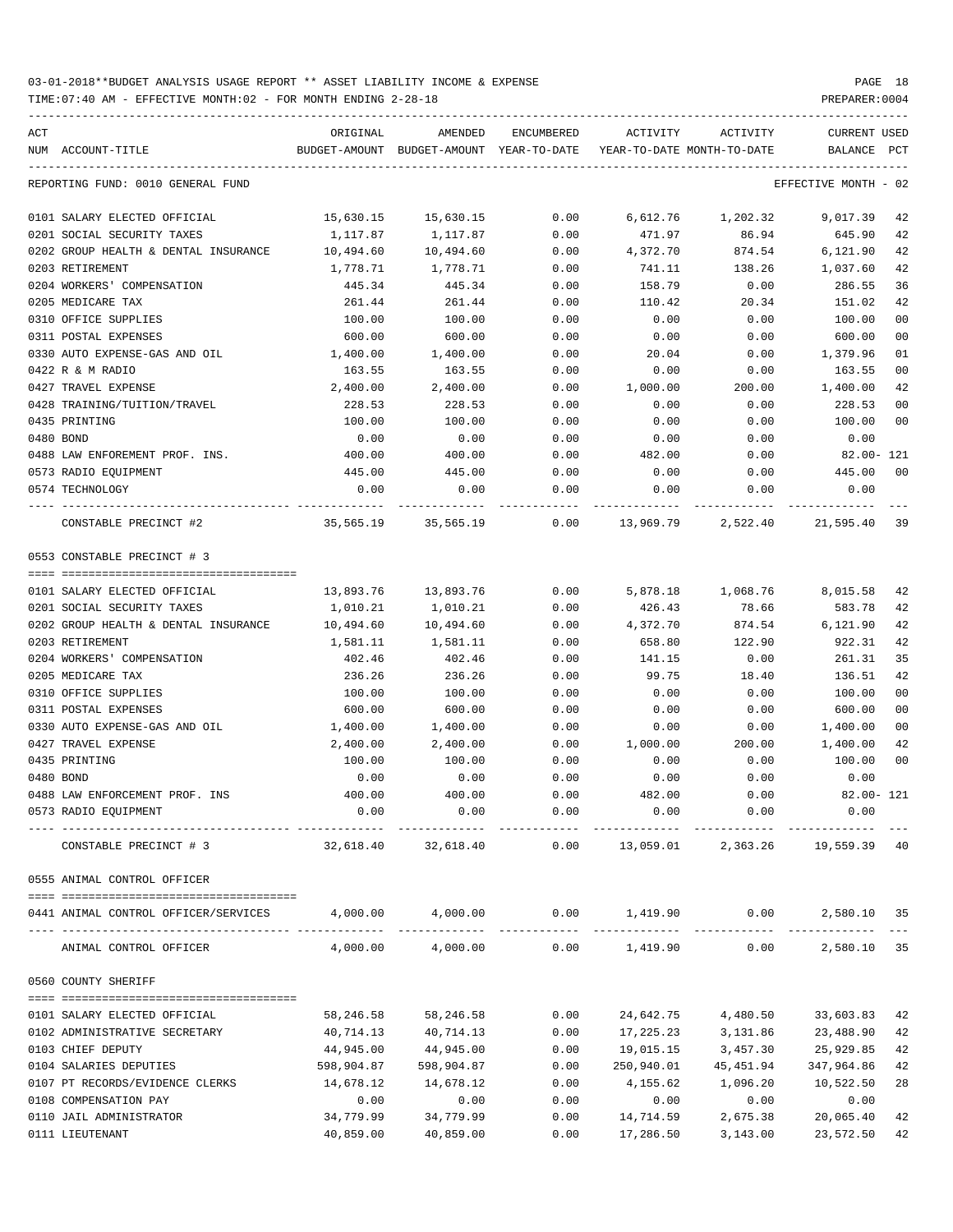TIME:07:40 AM - EFFECTIVE MONTH:02 - FOR MONTH ENDING 2-28-18 PREPARER:0004

----------------------------------------------------------------------------------------------------------------------------------- ACT ORIGINAL AMENDED ENCUMBERED ACTIVITY ACTIVITY CURRENT USED NUM ACCOUNT-TITLE BUDGET-AMOUNT BUDGET-AMOUNT YEAR-TO-DATE YEAR-TO-DATE MONTH-TO-DATE BALANCE PCT ----------------------------------------------------------------------------------------------------------------------------------- REPORTING FUND: 0010 GENERAL FUND EFFECTIVE MONTH - 02

| RIFLE RESISTANT BODY ARMOR 3439801      | 0.00        | 0.00                      | 0.00   | 0.00                                 | 0.00       | 0.00                    |                |
|-----------------------------------------|-------------|---------------------------|--------|--------------------------------------|------------|-------------------------|----------------|
| 0396 BODY ARMOR                         | 0.00        | 0.00                      | 0.00   | 0.00                                 | 0.00       | 0.00                    |                |
| 0562 RIFLE RESISTANT BODY ARMOR 3439801 |             |                           |        |                                      |            |                         |                |
| COUNTY SHERIFF                          |             | 1,893,644.99 1,893,644.99 | 864.89 | 832,806.67                           |            | 190,363.18 1,059,973.43 | 44             |
| 0670 AUTO NOTE PMT-INTEREST             | 0.00        | 0.00                      | 0.00   | 0.00                                 | 0.00       | 0.00                    |                |
| 0630 AUTO NOTE PMT-PRINCIPAL            | 0.00        | 0.00                      | 0.00   | 0.00                                 | 0.00       | 0.00                    |                |
| 0575 AUTOMOBILES                        | 87,500.00   | 87,500.00                 |        | 450.00 74,156.96 57,890.04 12,893.04 |            |                         | 85             |
| 0574 TECHNOLOGY                         | 0.00        | 0.00                      | 0.00   | 0.00                                 | 0.00       | 0.00                    |                |
| 0573 RADIO EQUIPMENT                    | 0.00        | 0.00                      | 0.00   | 0.00                                 | 0.00       | 0.00                    |                |
| 0572 OFFICE EQUIPMENT                   | 5,500.00    | 5,500.00                  | 59.99  | 2,067.09                             | 422.20     | 3,372.92                | 39             |
| 0571 HWY. PATROL RADAR EQUIPMENT        | 0.00        | 0.00                      | 0.00   | 0.00                                 | 0.00       | 0.00                    |                |
| 0488 LAW ENFORCEMENT INSURANCE          | 11,342.51   | 11,342.51                 | 0.00   | 12,503.00                            | 0.00       | 1,160.49-110            |                |
| 0487 AUTOMOBILE INSURANCE               | 10,000.00   | 10,000.00                 | 0.00   | 8,200.00                             | 0.00       | 1,800.00                | 82             |
| 0482 FIRE INSURANCE                     | 400.00      | 400.00                    | 0.00   | 0.00                                 | 0.00       | 400.00                  | 0 <sub>0</sub> |
| 0480 BOND                               | 80.00       | 80.00                     | 0.00   | 448.00                               | 0.00       | $368.00 - 560$          |                |
| 0454 R & M AUTOMOBILES                  | 32,000.00   | 32,000.00                 | 0.00   | 17,043.10                            | 831.24     | 14,956.90               | 53             |
| 0452 R & M EQUIPMENT                    | 0.00        | 0.00                      | 0.00   | 0.00                                 | 0.00       | 0.00                    |                |
| 0450 SHERIFF OFF. R&M BLDG.             | 10,000.00   | 10,000.00                 | 0.00   | 7,032.01                             | 0.00       | 2,967.99                | 70             |
| 0447 REPEATER SERVICE CONTRACT          | 0.00        | 0.00                      | 0.00   | 0.00                                 | 0.00       | 0.00                    |                |
| 0445 AIR CONDITIONER MAINTENANCE        | 2,400.00    | 2,400.00                  | 0.00   | 589.20                               | 0.00       | 1,810.80                | 25             |
| 0444 INTERNET SERVICE                   | 1,200.00    | 1,200.00                  | 0.00   | 599.70                               | 0.00       | 600.30                  | 50             |
| 0443 SHERIFF TRASH PICKUP               | 1,300.00    | 1,300.00                  | 0.00   | 440.48                               | 110.12     | 859.52                  | 34             |
| 0442 UTILITIES WATER                    | 3,500.00    | 3,500.00                  | 0.00   | 1,126.69                             | 171.81     | 2,373.31                | 32             |
| 0440 UTILITIES ELECTRICITY              | 0.00        | 0.00                      | 0.00   | 0.00                                 | 0.00       | 0.00                    |                |
| 0435 PRINTING                           | 1,000.00    | 1,000.00                  | 0.00   | 273.00                               | 0.00       | 727.00                  | 27             |
| 0432 IMPOUNDMENT OF ESTRAY LIVESTOCK    | 1,500.00    | 1,500.00                  | 0.00   | 0.00                                 | 0.00       | 1,500.00                | 0 <sub>0</sub> |
| 0430 BIDS AND NOTICES                   | 500.00      | 500.00                    | 0.00   | 48.60                                | 0.00       | 451.40                  | 10             |
| 0428 PRISONER TRANSPORT                 | 4,500.00    | 4,500.00                  | 0.00   | 1,212.37                             | 345.88     | 3,287.63                | 27             |
| 0427 OUT OF COUNTY TRAVEL               | 4,000.00    | 4,000.00                  | 0.00   | 32.00                                | 0.00       | 3,968.00                | 01             |
| 0422 R & M RADIO                        | 1,055.00    | 1,055.00                  | 0.00   | 0.00                                 | 0.00       | 1,055.00                | 0 <sub>0</sub> |
| 0421 CELL PHONE                         | 2,400.00    | 2,400.00                  | 0.00   | 875.00                               | 175.00     | 1,525.00                | 36             |
| 0420 TELEPHONE                          | 14,400.00   | 14,400.00                 | 0.00   | 5,283.73                             | 984.14     | 9,116.27                | 37             |
| 0419 SHERIFF CELL PHONE                 | 1,080.00    | 1,080.00                  | 0.00   | 200.00                               | 40.00      | 880.00                  | 19             |
| 0395 UNIFORMS/OTHER                     | 4,939.46    | 4,939.46                  | 0.00   | 4,012.92                             | 143.66     | 926.54                  | 81             |
| 0332 SHERIFF JANITOR SUPPLIES           | 1,237.38    | 1,237.38                  | 0.00   | 846.82                               | 0.00       | 390.56                  | 68             |
| 0330 AUTO EXPENSE GAS & OIL             | 84,000.00   | 84,000.00                 | 0.00   | 19,672.60                            | 5,154.88   | 64, 327.40              | 23             |
| 0315 SHERIFF COPIER RENTAL              | 0.00        | 0.00                      | 0.00   | 0.00                                 | 0.00       | 0.00                    |                |
| 0311 POSTAL EXPENSES                    | 1,700.00    | 1,700.00                  | 0.00   | 634.36                               | 97.17      | 1,065.64                | 37             |
| 0310 OFFICE SUPPLIES                    | 8,000.00    | 8,000.00                  | 354.90 | 5,140.34                             | 1,791.02   | 2,504.76                | 69             |
| 0250 EMPLOYEE PHYSICALS                 | 1,000.00    | 1,000.00                  | 0.00   | 0.00                                 | 0.00       | 1,000.00                | 0 <sub>0</sub> |
| 0206 UNEMPLOYMENT EXPENSE               | 3,000.00    | 3,000.00                  | 0.00   | 1,855.00                             | 0.00       | 1,145.00                | 62             |
| 0205 MEDICARE TAX                       | 15,471.01   | 15,471.01                 | 0.00   | 6,322.29                             | 1,148.31   | 9,148.72                | 41             |
| 0204 WORKERS' COMPENSATION              | 20,161.12   | 20,161.12                 | 0.00   | 8,322.71                             | 0.00       | 11,838.41               | 41             |
| 0203 RETIREMENT                         | 121,024.76  | 121,024.76                | 0.00   | 50,088.06                            | 9,363.65   | 70,936.70               | 41             |
| 0202 GROUP HEALTH INSURANCE             | 304, 343.40 | 304, 343.40               | 0.00   | 129,839.29                           | 25,360.92  | 174,504.11              | 43             |
| 0201 SOCIAL SECURITY TAXES              | 66,151.92   | 66,151.92                 | 0.00   | 27,033.22                            | 4,910.00   | 39,118.70               | 41             |
| 0120 SALARY DISPATCHER                  | 199,050.75  | 199,050.75                | 0.00   | 84, 213.69                           | 15, 311.58 | 114,837.06              | 42             |
| 0114 PROF. STANDARDS OFFICER            | 0.00        | 0.00                      | 0.00   | 0.00                                 | 0.00       | 0.00                    |                |
| 0113 TRANSPORT OFFICER                  | 34,779.99   | 34,779.99                 | 0.00   | 14,714.59                            | 2,675.38   | 20,065.40               | 42             |
|                                         |             |                           |        |                                      |            |                         |                |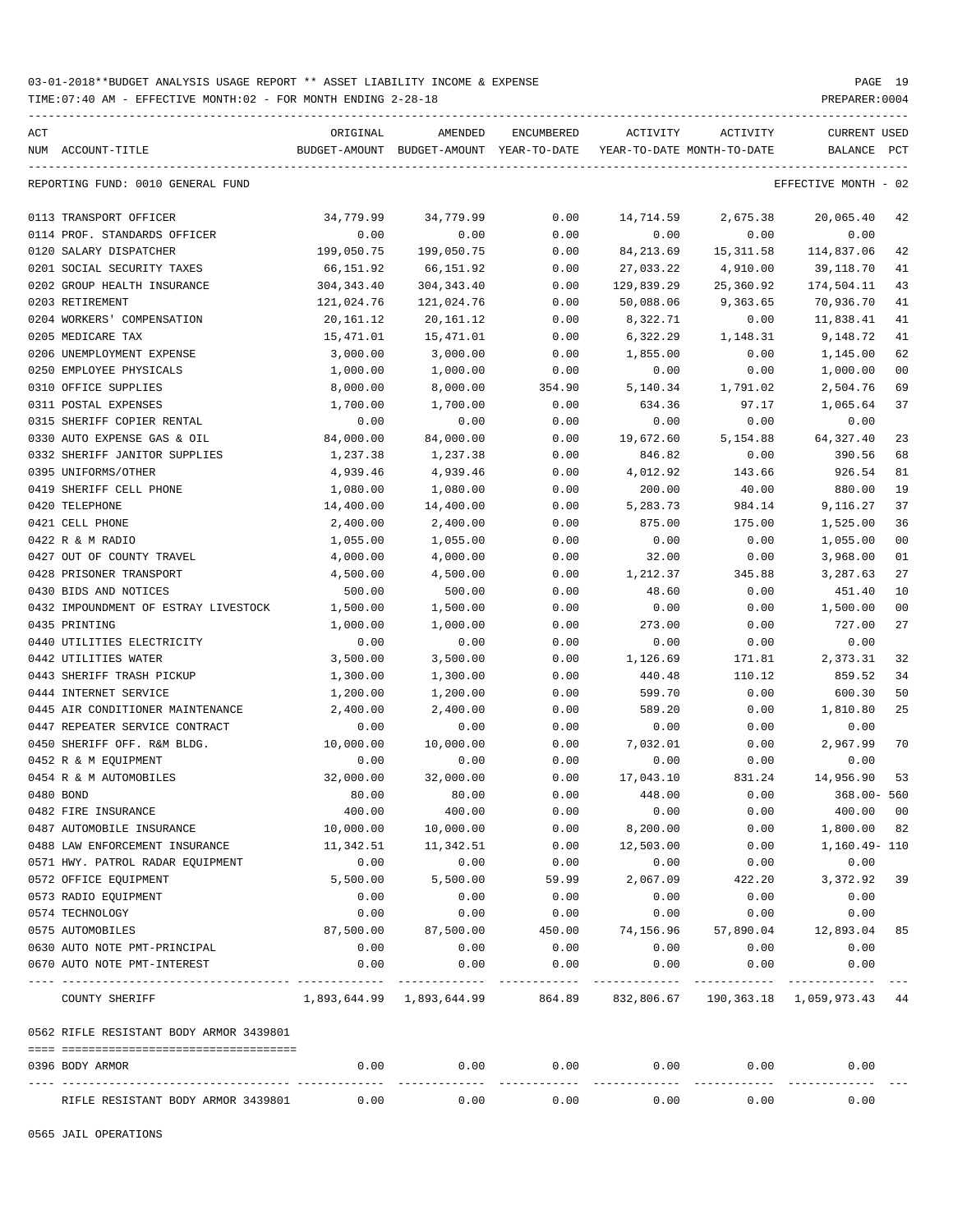| 03-01-2018**BUDGET ANALYSIS USAGE REPORT ** ASSET LIABILITY INCOME & EXPENSE | PAGE 20        |
|------------------------------------------------------------------------------|----------------|
| TIME:07:40 AM - EFFECTIVE MONTH:02 - FOR MONTH ENDING 2-28-18                | PREPARER: 0004 |

| ACT | NUM ACCOUNT-TITLE                          | ORIGINAL<br>BUDGET-AMOUNT | AMENDED<br>BUDGET-AMOUNT YEAR-TO-DATE | ENCUMBERED          | ACTIVITY<br>YEAR-TO-DATE MONTH-TO-DATE | ACTIVITY          | <b>CURRENT USED</b><br>BALANCE                                         | PCT |
|-----|--------------------------------------------|---------------------------|---------------------------------------|---------------------|----------------------------------------|-------------------|------------------------------------------------------------------------|-----|
|     |                                            |                           |                                       |                     |                                        |                   |                                                                        |     |
|     | REPORTING FUND: 0010 GENERAL FUND          |                           |                                       |                     |                                        |                   | EFFECTIVE MONTH - 02                                                   |     |
|     | 0380 PRISONER HOUSING                      | 1,797,625.00              | 1,797,625.00                          | 0.00                | 570,747.50                             |                   | 168, 206. 25 1, 226, 877. 50                                           | 32  |
|     | 0400 PRISONER TRANSPORT/GUARD              | 20,000.00                 | 20,000.00                             | 0.00                | 4,491.78                               | 240.21            | 15,508.22                                                              | 22  |
|     | 0405 PRISONER MEDICAL                      | 125,000.00                | 125,000.00                            | 0.00                | 13,925.63                              |                   | 4,850.14 111,074.37                                                    | 11  |
|     | 0429 SCHOLARSHIP AWARDS                    | 10,000.00                 | 10,000.00                             | 0.00                | 0.00                                   | 0.00              | 10,000.00                                                              | 00  |
|     | 0442 CR4200 UTILITY WATER                  | 0.00                      | 0.00                                  | 0.00                | 0.00                                   | 0.00              | 0.00                                                                   |     |
|     | 0450 R&M BUILDING                          | 5,000.00                  | 5,000.00                              | 0.00                | 0.00                                   | 0.00              | 5,000.00                                                               | 00  |
|     | 0482 FIRE INSURANCE                        | 0.00                      | 0.00                                  | 0.00                | 0.00                                   | 0.00              | 0.00                                                                   |     |
|     | 0491 JUSTICE ASSISTANCE GRANT              | 0.00                      | 0.00                                  | 0.00                | 0.00                                   | 0.00              | 0.00                                                                   |     |
|     | 0500 LAND                                  | 0.00                      | 0.00                                  | 0.00                | 0.00                                   | 0.00              | 0.00                                                                   |     |
|     | 0532 JAIL                                  | 0.00                      | 0.00                                  | 0.00                | 0.00                                   | 0.00              | 0.00                                                                   |     |
|     | <b>JAIL OPERATIONS</b>                     |                           | 1,957,625.00 1,957,625.00             | 0.00                | 589,164.91                             |                   | 173,296.60 1,368,460.09                                                | 30  |
|     | 0570 ADULT PROBATION                       |                           |                                       |                     |                                        |                   |                                                                        |     |
|     | 0420 TELEPHONE                             | 2,300.00                  | 2,300.00                              |                     |                                        |                   | $0.00$ 1,004.76 201.33 1,295.24 44                                     |     |
|     | 0421 TELEPHONE SYSTEM INSTALLATION         | 0.00                      | 0.00                                  | 0.00                | 0.00                                   | 0.00              | 0.00                                                                   |     |
|     | ADULT PROBATION                            | 2,300.00                  | 2,300.00                              | 0.00                |                                        |                   | 1,004.76 201.33 1,295.24                                               | 44  |
|     | 0573 BOND SUPERVISION                      |                           |                                       |                     |                                        |                   |                                                                        |     |
|     | 0103 SALARY-BOND SUPERVISOR                | 39,665.99                 | 39,665.99                             | 0.00                | 16,781.82                              | 3,051.24          | 22,884.17                                                              | 42  |
|     | 0201 SOCIAL SECURITY TAXES                 | 2,459.29                  | 2,459.29                              | 0.00                | 1,040.49                               | 189.18            | 1,418.80                                                               | 42  |
|     | 0202 GROUP HEALTH INSURANCE                | 10,494.60                 | 10,494.60                             | 0.00                | 4,372.70                               | 874.54            | 6,121.90                                                               | 42  |
|     | 0203 RETIREMENT                            | 4,513.99                  | 4,513.99                              | 0.00                | 1,880.81                               | 350.90            | 2,633.18                                                               | 42  |
|     | 0204 WORKERS' COMPENSATION                 | 166.60                    | 166.60                                | 0.00                | 69.61                                  | 0.00              | 96.99                                                                  | 42  |
|     | 0205 MEDICARE TAX                          | 575.16                    | 575.16                                | 0.00                | 243.32                                 | 44.24             | 331.84                                                                 | 42  |
|     | 0310 OFFICE SUPPLIES                       | 575.00                    | 575.00                                | 0.00                | 80.11                                  | 0.00              | 494.89                                                                 | 14  |
|     | 0311 POSTAL EXPENSES                       | 24.50                     | 24.50                                 | 0.00                | 0.00                                   | 0.00              | 24.50                                                                  | 00  |
|     | 0313 DRUG TESTING SUPPLIES                 | 650.00                    | 650.00                                | 0.00                | 0.00                                   | 0.00              | 650.00                                                                 | 00  |
|     | 0340 EVALUATIONS                           | 200.00                    | 200.00                                | 0.00                | 0.00                                   | 0.00              | 200.00                                                                 | 00  |
|     | 0353 COMPUTER EXPENSE                      | 0.00                      | 0.00                                  | 0.00                | 0.00                                   | 0.00              | 0.00                                                                   |     |
|     | 0420 TELEPHONE                             | 840.00                    | 840.00                                | 0.00                | 323.72                                 | 0.00              | 516.28                                                                 | 39  |
|     | 0453 COMPUTER SOFTWARE                     | 1,284.00                  | 1,284.00                              | 0.00                |                                        | 642.00 107.00     | 642.00 50                                                              |     |
|     | BOND SUPERVISION                           |                           |                                       |                     |                                        |                   | $61,449.13$ $61,449.13$ $0.00$ $25,434.58$ $4,617.10$ $36,014.55$ $41$ |     |
|     | 0575 JUVENILE PROBATION                    |                           |                                       |                     |                                        |                   |                                                                        |     |
|     |                                            |                           |                                       |                     |                                        |                   |                                                                        |     |
|     | 0311 POSTAGE                               | 0.00                      | 0.00                                  | 0.00                | 0.00                                   | 0.00              | 0.00                                                                   |     |
|     | 0408 DETENTION OPERATING COST              | 0.00                      | 0.00                                  | 0.00                | 0.00                                   | 0.00              | 0.00                                                                   |     |
|     | 0415 RESIDENTIAL PLACEMENT                 | 0.00                      | 0.00                                  | 0.00                | 0.00                                   | 0.00              | 0.00                                                                   |     |
|     | 0416 COUNSELING SERVICES                   | 0.00                      | 0.00                                  | 0.00                | 0.00                                   | 0.00              | 0.00                                                                   |     |
|     | 0420 TELEPHONE                             | 0.00                      | 0.00                                  | 0.00                | 13.13                                  | 0.00              | $13.13-$                                                               |     |
|     | 0427 TRAVEL & TRAINING                     | 0.00                      | 0.00                                  | 0.00                | 0.00                                   | 0.00              | 0.00                                                                   |     |
|     | 0995 JUVENILE PROBATION FUNDING 145,000.00 |                           | 145,000.00                            | 0.00<br>----------- | 145,000.00<br>-----------              | 0.00<br>.         | $0.00$ $100$<br>----------                                             |     |
|     | JUVENILE PROBATION                         |                           |                                       |                     | $0.00 \qquad 145,013.13$               | 0.00              | $13.13 - 100$                                                          |     |
|     | 0590 HEALTH INSPECTOR                      |                           |                                       |                     |                                        |                   |                                                                        |     |
|     | 0104 SALARIES DEPUTIES                     |                           | 15,962.41   15,962.41                 | 0.00                |                                        | 6,753.34 1,227.88 | 9,209.07 42                                                            |     |
|     | 0107 SALARY TEMP/EXTRA                     |                           | 16,588.00    16,588.00                | 0.00                |                                        |                   | 3,697.45 1,290.75 12,890.55 22                                         |     |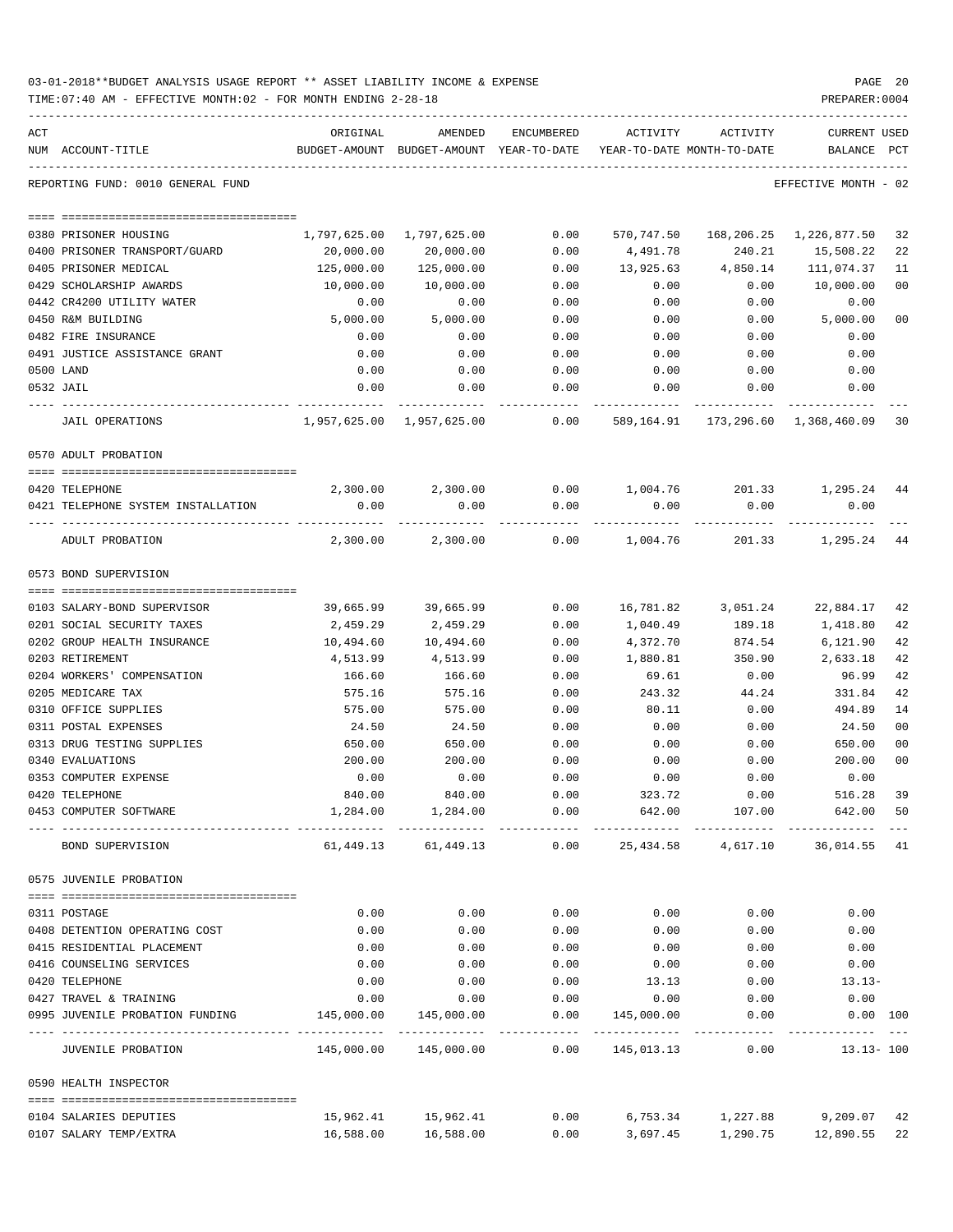| ACT                                    | ORIGINAL   | AMENDED<br>BUDGET-AMOUNT BUDGET-AMOUNT | ENCUMBERED   | ACTIVITY        | ACTIVITY                   | CURRENT USED         | PCT    |
|----------------------------------------|------------|----------------------------------------|--------------|-----------------|----------------------------|----------------------|--------|
| NUM ACCOUNT-TITLE                      |            |                                        | YEAR-TO-DATE |                 | YEAR-TO-DATE MONTH-TO-DATE | BALANCE              |        |
| REPORTING FUND: 0010 GENERAL FUND      |            |                                        |              |                 |                            | EFFECTIVE MONTH - 02 |        |
| 0151 SALARY HEALTH INSPECTOR           | 38,628.25  | 38,628.25                              | 0.00         | 16,342.70       | 2,971.40                   | 22, 285.55           | 42     |
| 0201 SOCIAL SECURITY TAXES             | 4,413.08   | 4,413.08                               | 0.00         | 1,588.71        | 326.59                     | 2,824.37             | 36     |
| 0202 GROUP HEALTH & DENTAL INSURANCE   | 15,741.90  | 15,741.90                              | 0.00         | 6,559.00        | 1,311.80                   | 9,182.90             | 42     |
| 0203 RETIREMENT                        | 8,100.13   | 8,100.13                               | 0.00         | 3,007.66        | 631.36                     | 5,092.47             | 37     |
| 0204 WORKERS' COMPENSATION             | 337.58     | 337.58                                 | 0.00         | 119.55          | 0.00                       | 218.03               | 35     |
| 0205 MEDICARE TAX                      | 1,032.09   | 1,032.09                               | 0.00         | 371.55          | 76.38                      | 660.54               | 36     |
| 0310 OFFICE SUPPLIES                   | 700.00     | 700.00                                 | 0.00         | 127.36          | 81.42                      | 572.64               | 18     |
| 0311 POSTAL EXPENSE                    | 1,323.00   | 1,323.00                               | 0.00         | 98.00           | 0.00                       | 1,225.00             | 07     |
| 0315 COPIER RENTAL                     | 450.00     | 450.00                                 | 0.00         | 143.95          | 34.00                      | 306.05               | 32     |
| 0330 AUTO EXPENSE GAS & OIL            | 1,500.00   | 1,500.00                               | 0.00         | 320.60          | 73.41                      | 1,179.40             | 21     |
| 0420 TELEPHONE                         | 750.00     | 750.00                                 | 0.00         | 337.88          | 61.92                      | 412.12               | 45     |
| 0427 OUT OF COUNTY TRAVEL              | 600.00     | 600.00                                 | 0.00         | 359.79          | 120.00                     | 240.21               | 60     |
| 0435 PRINTING                          | 100.00     | 100.00                                 | 0.00         | 79.27           | 79.27                      | 20.73                | 79     |
| 0453 SOFTWARE MAINTENANCE SAFE         | 400.00     | 400.00                                 | 0.00         | 400.00          | 0.00                       | 0.00                 | 100    |
| 0454 R&M AUTO                          | 1,000.00   | 1,000.00                               | 0.00         | 535.24          | 0.00                       | 464.76               | 54     |
| 0467 VISITING HEALTH INSPECTOR         | 300.00     | 300.00                                 | 0.00         | 102.08          | 0.00                       | 197.92               | 34     |
| 0480 BOND                              | 71.00      | 71.00                                  | 0.00         | 0.00            | 0.00                       | 71.00                | 00     |
| 0481 DUES                              | 111.00     | 111.00                                 | 0.00         | 0.00            | 0.00                       | 111.00               | 00     |
| 0487 AUTOMOBILE INSURANCE              | 350.00     | 350.00                                 | 0.00         | 208.00          | 0.00                       | 142.00               | 59     |
| 0572 OFFICE EQUIPMENT                  | 300.00     | 300.00                                 | 0.00         | 252.70          | 0.00                       | 47.30                | 84     |
| 0574 TECHNOLOGY                        | 0.00       | 0.00                                   | 0.00         | 0.00            | 0.00                       | 0.00                 |        |
| 0575 AUTOMOBILE/PICKUP                 | 0.00       | 0.00                                   | 0.00         | 0.00            | 0.00                       | 0.00                 |        |
| ---- -------------<br>HEALTH INSPECTOR |            | 108,758.44 108,758.44                  | 0.00         |                 | 41,404.83 8,286.18         | 67, 353.61 38        |        |
| 0640 COUNTY SERVICES                   |            |                                        |              |                 |                            |                      |        |
|                                        |            |                                        |              |                 |                            |                      |        |
| 0410 FANNIN CO. CHILDRENS CTR          | 7,000.00   | 7,000.00                               | 0.00         | 7,000.00        | 0.00                       | 0.00 100             |        |
| 0411 FANNIN CO. WELFARE BOARD          | 6,000.00   | 6,000.00                               | 0.00         | 6,000.00        | 0.00                       | 0.00 100             |        |
| 0412 FANNIN CO. HISTORICAL SOC         | 4,500.00   | 4,500.00                               | 0.00         | 0.00            | 0.00                       | 4,500.00             | 00     |
| 0413 TEXOMA COMMUNITY CENTER(M.H.M.R.) | 22,500.00  | 22,500.00                              | 0.00         | 22,500.00       | 0.00                       | 0.00 100             |        |
| 0414 FANNIN COUNTY CRISIS CENTER       | 5,000.00   | 5,000.00                               | 0.00         | 0.00            | 0.00                       | 5,000.00             | 00     |
| 0415 TAPS PUBLIC TRANSIT               | 5,000.00   | 5,000.00                               | 0.00         | 5,000.00        | 0.00                       | 0.00 100             |        |
| 0416 TRI-COUNTY SNAP                   | 2,103.00   | 2,103.00                               | 0.00         | 0.00            | 0.00                       | 2,103.00             | $00\,$ |
| 0440 UTILITIES ELECTRICITY             | 9,000.00   | 9,000.00                               | 0.00         | 2,539.08        | 0.00                       | 6,460.92             | 28     |
| 0441 UTILITIES GAS                     | 1,700.00   | 1,700.00                               | 0.00         | 901.47          | 448.34                     | 798.53 53            |        |
| 0442 UTILITIES WATER                   | 3,200.00   | 3,200.00                               | 0.00         | 1,123.88        | 276.60                     | 2,076.12             | 35     |
| 0443 TRASH PICK-UP                     | 500.00     | 500.00                                 | 0.00         | 159.58          | 39.89                      | 340.42               | 32     |
| 0450 R & M BUILDINGS (TDHS)            | 0.00       | 0.00                                   | 0.00         | 0.00            | 0.00                       | 0.00                 |        |
| 0482 FIRE INSURANCE                    | 1,800.00   | 1,800.00                               | 0.00         | 0.00            | 0.00                       | 1,800.00             | $00\,$ |
| 0493 DHS PARKING LOT                   | 0.00       | 0.00                                   | 0.00         | 0.00            | 0.00                       | 0.00                 |        |
| 0575 LAKE FANNIN                       | 200,000.00 | 200,000.00                             | 0.00         | 0.00            | 0.00                       | 200,000.00           | 00     |
| COUNTY SERVICES                        |            | 268,303.00 268,303.00                  | 0.00         | 45,224.01       | 764.83                     | 223,078.99 17        |        |
| 0641 HEALTH OFFICER                    |            |                                        |              |                 |                            |                      |        |
| 0102 SALARY APPOINTED OFFICIAL         |            | 2,400.00 2,400.00                      |              | 0.00 1,000.00   |                            | 200.00 1,400.00 42   |        |
| HEALTH OFFICER                         | 2,400.00   | 2,400.00                               |              | $0.00$ 1,000.00 |                            | 200.00 1,400.00 42   |        |
| 0645 INDIGENT CARE                     |            |                                        |              |                 |                            |                      |        |
| 0102 SALARY IHC DIRECTOR               | 39,789.00  | 39,789.00                              | 0.00         | 16,833.85       | 3,060.70                   | 22,955.15 42         |        |
| 0107 SALARY ASSISTANT                  | 15,962.41  | 15,962.41                              | 0.00         |                 | 6,753.34 1,227.88          | 9,209.07 42          |        |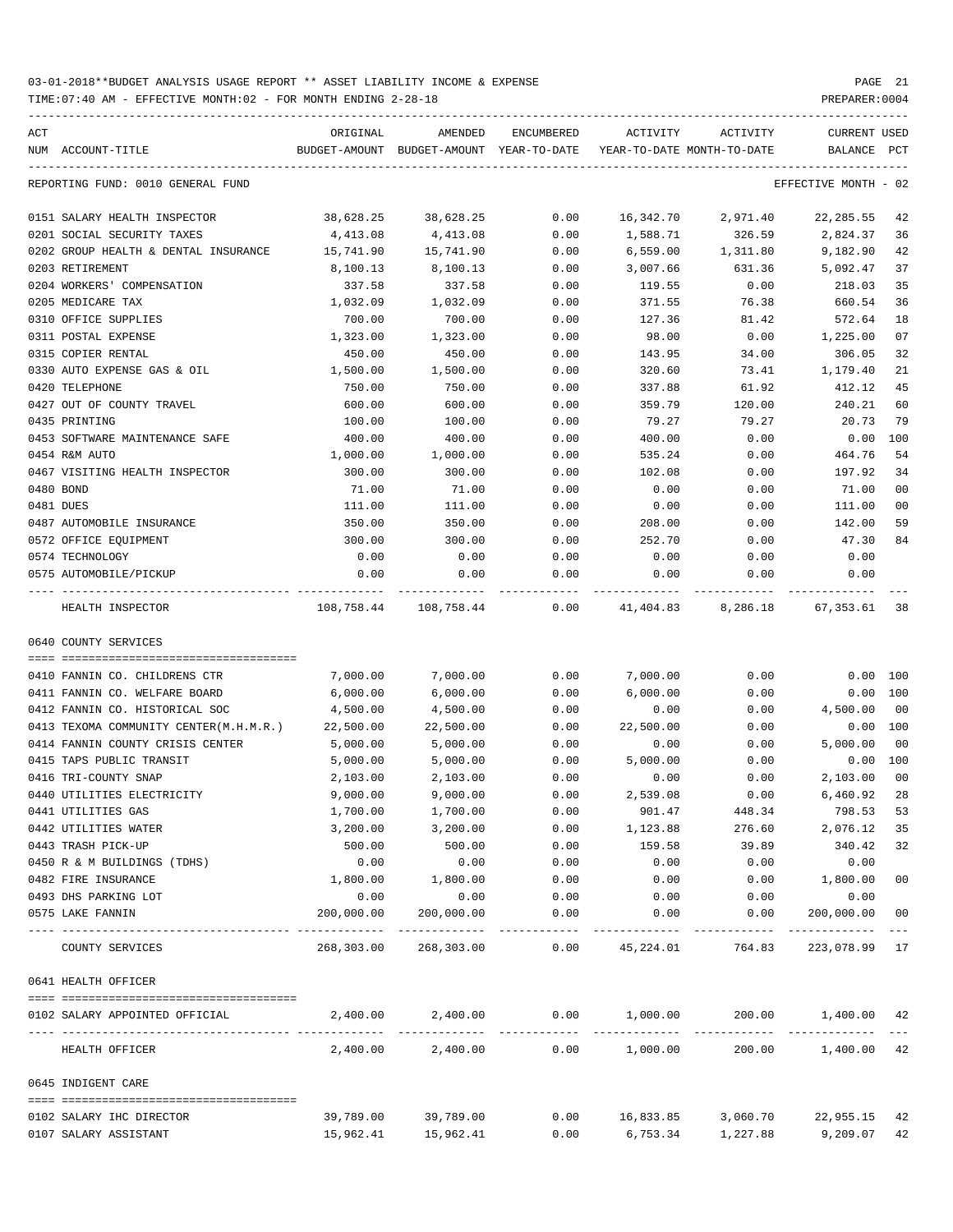| ACT<br>NUM ACCOUNT-TITLE                                             | ORIGINAL       | AMENDED<br>BUDGET-AMOUNT BUDGET-AMOUNT YEAR-TO-DATE | ENCUMBERED           | ACTIVITY              | ACTIVITY<br>YEAR-TO-DATE MONTH-TO-DATE              | CURRENT USED<br>BALANCE                 | PCT  |
|----------------------------------------------------------------------|----------------|-----------------------------------------------------|----------------------|-----------------------|-----------------------------------------------------|-----------------------------------------|------|
|                                                                      |                |                                                     |                      |                       |                                                     |                                         |      |
| REPORTING FUND: 0010 GENERAL FUND                                    |                |                                                     |                      |                       |                                                     | EFFECTIVE MONTH                         | - 02 |
| 0201 SOCIAL SECURITY TAX                                             | 3,456.59       | 3,456.59                                            | 0.00                 | 1,418.09              | 257.22                                              | 2,038.50                                | 41   |
| 0202 GROUP HEALTH INSURANCE                                          | 15,741.90      | 15,741.90                                           | 0.00                 | 6,559.10              | 1,311.82                                            | 9,182.80                                | 42   |
| 0203 RETIREMENT                                                      | 6,344.51       | 6,344.51                                            | 0.00                 | 2,643.51              | 493.20                                              | 3,701.00                                | 42   |
| 0204 WORKER'S COMP                                                   | 234.16         | 234.16                                              | 0.00                 | 97.83                 | 0.00                                                | 136.33                                  | 42   |
| 0205 MEDICARE TAX                                                    | 808.40         | 808.40                                              | 0.00                 | 331.67                | 60.16                                               | 476.73                                  | 41   |
| 0210 TOTAL SALARY & BENEFITS                                         | 82,336.97      | 82,336.97                                           | 0.00                 | 34,637.39             | 6,410.98                                            | 47,699.58                               | 42   |
| 0310 OFFICE SUPPLIES                                                 | 650.00         | 650.00                                              | 0.00                 | 0.71                  | 0.00                                                | 649.29                                  | 00   |
| 0311 POSTAL EXPENSE                                                  | 275.00         | 275.00                                              | 0.00                 | 0.00                  | 0.00                                                | 275.00                                  | 00   |
| 0330 BIDS & NOTICES                                                  | 125.00         | 125.00                                              | 0.00                 | 0.00                  | 0.00                                                | 125.00                                  | 00   |
| 0353 COMPUTER EXPENSE                                                | 12,708.00      | 12,708.00                                           | 0.00                 | 6,354.00              | 1,059.00                                            | 6,354.00                                | 50   |
| 0390 SUBSCRIPTIONS                                                   | 0.00           | 0.00                                                | 0.00                 | 0.00                  | 0.00                                                | 0.00                                    |      |
| 0399 SUBTOTAL OFFICE EXPENSE                                         | 13,758.00      | 13,758.00                                           | 0.00                 | 6,354.71              | 1,059.00                                            | 7,403.29                                | 46   |
| 0404 COBRA/INSURANCE                                                 | 0.00           | 0.00                                                | 0.00                 | 0.00                  | 0.00                                                | 0.00                                    |      |
| 0407 INELIGIBLE IHC EXPENSE                                          | 0.00           | 0.00                                                | 0.00                 | 0.00                  | 0.00                                                | 0.00                                    |      |
| 0409 DIABETIC SUPPLIES                                               | 4,000.00       | 4,000.00                                            | 0.00                 | 628.84                | 0.00                                                | 3,371.16                                | 16   |
| 0410 CERT. REG. NURSE ANES.                                          | 1,000.00       | 1,000.00                                            | 0.00                 | 0.00                  | 0.00                                                | 1,000.00                                | 00   |
| 0411 PHYSICIAN, NON-EMERGENCY                                        | 20,000.00      | 20,000.00                                           | 0.00                 | 0.00                  | 0.00                                                | 20,000.00                               | 00   |
| 0412 PRESCRIPTIONS, DRUGS                                            | 25,000.00      | 25,000.00                                           | 0.00                 | 2,733.99              | 0.00                                                | 22,266.01                               | 11   |
| 0413 HOSPITAL, INPATIENT                                             | 50,000.00      | 50,000.00                                           | 0.00                 | 0.00                  | 0.00                                                | 50,000.00                               | 00   |
| 0414 HOSPITAL, OUTPATIENT                                            | 85,000.00      | 85,000.00                                           | 0.00                 | 0.00                  | 0.00                                                | 85,000.00                               | 00   |
| 0415 LABORATORY/ X-RAY                                               | 6,000.00       | 6,000.00                                            | 0.00                 | 0.00                  | 0.00                                                | 6,000.00                                | 00   |
| 0416 SKILLED NURSING FACILITY                                        | 0.00           | 0.00                                                | 0.00                 | 0.00                  | 0.00                                                | 0.00                                    |      |
| 0417 FAMILY PLANNING                                                 | 0.00           | 0.00                                                | 0.00                 | 0.00                  | 0.00                                                | 0.00                                    |      |
| 0418 FED. QUALIFIED HEALTH CENTER                                    | 10,000.00      | 10,000.00                                           | 0.00                 | 0.00                  | 0.00                                                | 10,000.00                               | 00   |
| 0419 COUNSELING SERVICE                                              | 0.00           | 0.00                                                | 0.00                 | 0.00                  | 0.00                                                | 0.00                                    |      |
| 0420 RURAL HEALTH CLINIC                                             | 0.00           | 0.00                                                | 0.00                 | 0.00                  | 0.00                                                | 0.00                                    |      |
| 0421 STATE HOSPITAL CONTRACTS                                        | 0.00           | 0.00                                                | 0.00                 | 0.00                  | 0.00                                                | 0.00                                    |      |
| 0422 AMBULATORY SURGICAL CENTE                                       | 1,000.00       | 1,000.00                                            | 0.00                 | 0.00                  | 0.00                                                | 1,000.00                                | 00   |
| 0423 MEDICAL EQUIP. PURCHASE                                         | 1,000.00       | 1,000.00                                            | 0.00                 | 0.00                  | 0.00                                                | 1,000.00                                | 00   |
| 0425 TOTAL MEDICAL/IHC                                               | 203,000.00     | 203,000.00                                          | 0.00                 | 3,362.83              | 0.00                                                | 199,637.17                              | 02   |
| 0427 OUT OF COUNTY TRAVEL                                            | 365.00         | 365.00                                              | 0.00                 | 0.00                  | 0.00                                                | 365.00 00                               |      |
| 0435 PRINTING                                                        | 0.00           | 0.00                                                | 0.00                 | 0.00                  | 0.00                                                | 0.00                                    |      |
| 0440 TELEPHONE                                                       | 1,400.00       | 1,400.00                                            | 0.00                 |                       | 578.46 86.63 821.54                                 |                                         | 41   |
| 0441 DSL LINE                                                        | 600.00         | 600.00                                              | 0.00                 | 295.98                | 60.00                                               | 304.02                                  | 49   |
| -----------------------------------<br>0499 SERVICES & OTHER CHARGES | -------------- | -------------<br>2,365.00 2,365.00                  | ------------<br>0.00 | -----------<br>874.44 |                                                     | ------------- ---<br>146.63 1,490.56 37 |      |
| 0574 TECHNOLOGY                                                      | 0.00           | 0.00                                                | 0.00                 | 0.00                  | 0.00                                                | 0.00                                    |      |
| 0599 CAPITAL OUTLAY                                                  | 0.00           | 0.00                                                | ---------<br>0.00    | 0.00                  | 0.00                                                | 0.00                                    |      |
| INDIGENT CARE                                                        |                | -----------<br>301,459.97 301,459.97                | 0.00                 |                       | ------------<br>45, 229.37 7, 616.61 256, 230.60 15 |                                         |      |
| 0665 COUNTY AGENTS                                                   |                |                                                     |                      |                       |                                                     |                                         |      |
|                                                                      |                |                                                     |                      |                       |                                                     |                                         |      |
| 0105 SALARY SECRETARY                                                | 25,958.16      | 25,958.16                                           | 0.00                 | 10,982.29             | 1,996.78                                            | 14,975.87 42                            |      |
| 0107 REGULAR-TEMP. PART-TIME                                         | 0.00           | 0.00                                                | 0.00                 | 0.00                  | 0.00                                                | 0.00                                    |      |
| 0150 CO. AGENTS SALARIES                                             | 46,969.25      | 46,969.25                                           | 0.00                 | 11,752.40             | 2,136.80                                            | 35,216.85                               | 25   |
| 0201 SOCIAL SECURITY TAXES                                           | 4,646.06       | 4,646.06                                            | 0.00                 | 1,186.84              | 211.74                                              | 3,459.22                                | 26   |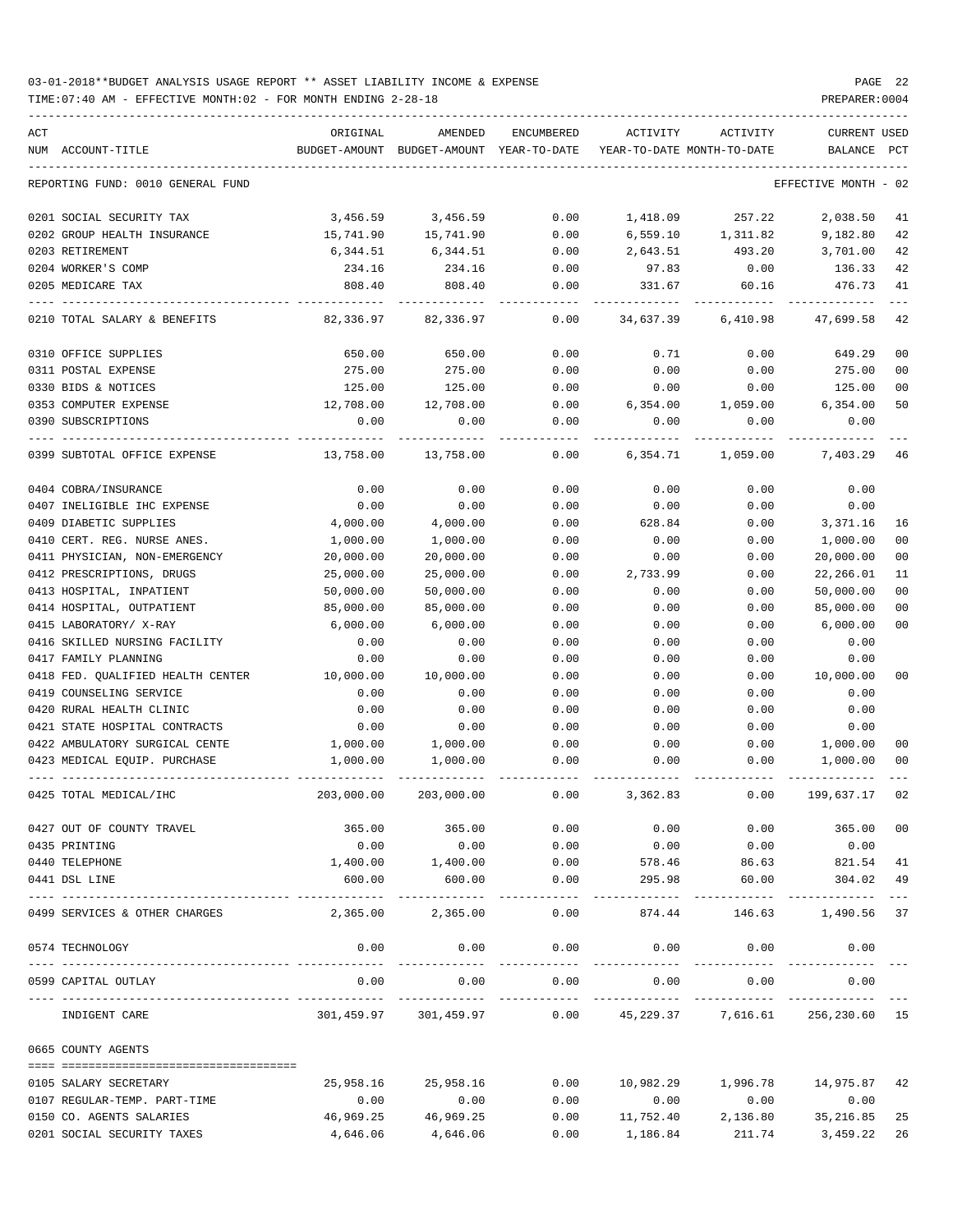| ACT |                                      | ORIGINAL   | AMENDED                                  | ENCUMBERED | ACTIVITY  | ACTIVITY                         | <b>CURRENT USED</b>  |                |
|-----|--------------------------------------|------------|------------------------------------------|------------|-----------|----------------------------------|----------------------|----------------|
|     | NUM ACCOUNT-TITLE                    |            | BUDGET-AMOUNT BUDGET-AMOUNT YEAR-TO-DATE |            |           | YEAR-TO-DATE MONTH-TO-DATE       | BALANCE              | PCT            |
|     | REPORTING FUND: 0010 GENERAL FUND    |            |                                          |            |           |                                  | EFFECTIVE MONTH - 02 |                |
|     | 0202 GROUP HEALTH & DENTAL INSURANCE | 10,494.60  | 10,494.60                                | 0.00       | 4,372.70  | 874.54                           | 6,121.90             | 42             |
|     | 0203 RETIREMENT                      | 2,954.04   | 2,954.04                                 | 0.00       | 1,230.78  | 229.62                           | 1,723.26             | 42             |
|     | 0204 WORKERS' COMPENSATION           | 109.02     | 109.02                                   | 0.00       | 45.55     | 0.00                             | 63.47                | 42             |
|     | 0205 MEDICARE TAX                    | 1,086.58   | 1,086.58                                 | 0.00       | 277.57    | 49.52                            | 809.01               | 26             |
|     | 0310 OFFICE SUPPLIES                 | 1,100.00   | 1,100.00                                 | 0.00       | 207.73    | 0.00                             | 892.27               | 19             |
|     | 0311 POSTAL EXPENSE                  | 300.00     | 300.00                                   | 0.00       | 49.00     | 0.00                             | 251.00               | 16             |
|     | 0315 COPIER RENTAL                   | 1,500.00   | 1,500.00                                 | 0.00       | 466.95    | 114.30                           | 1,033.05             | 31             |
|     | 0335 PROGRAM SUPPLIES                | 500.00     | 500.00                                   | 0.00       | 0.00      | 0.00                             | 500.00               | 0 <sub>0</sub> |
|     | 0420 TELEPHONE                       | 1,800.00   | 1,800.00                                 | 0.00       | 720.60    | 149.50                           | 1,079.40             | 40             |
|     | 0421 CELL PHONE ALLOWANCE            | 1,200.00   | 1,200.00                                 | 0.00       | 500.00    | 100.00                           | 700.00               | 42             |
|     | 0422 CABLE INTERNET                  | 672.00     | 672.00                                   | 0.00       | 280.00    | 56.00                            | 392.00               | 42             |
|     | 0427 IN/OUT CO.TRAVEL-AG.            | 4,000.00   | 4,000.00                                 | 0.00       | 527.67    | 0.00                             | 3,472.33             | 13             |
|     | 0428 IN/OUT CO.TRAVEL-F.C.S.         | 4,000.00   | 4,000.00                                 | 0.00       | 1,125.14  | 0.00                             | 2,874.86             | 28             |
|     | 0429 IN/OUT CO.TRAVEL-4-H            | 4,000.00   | 4,000.00                                 | 0.00       | 0.00      | 0.00                             | 4,000.00             | 0 <sub>0</sub> |
|     | 0572 OFFICE EQUIPMENT                | 0.00       | 0.00                                     | 0.00       | 0.00      | 0.00                             | 0.00                 |                |
|     | 0574 TECHNOLOGY                      | 0.00       | 0.00                                     | 0.00       | 0.00      | 0.00                             | 0.00                 |                |
|     | COUNTY AGENTS                        | 111,289.71 | 111,289.71                               | 0.00       | 33,725.22 | 5,918.80                         | 77,564.49            | 30             |
|     | 0696 DONATIONS & ALLOCATIONS         |            |                                          |            |           |                                  |                      |                |
|     |                                      |            |                                          |            |           |                                  |                      |                |
|     | 0491 SOIL & WATER CONSERVATION       | 1,000.00   | 1,000.00                                 | 0.00       | 0.00      | 0.00                             | 1,000.00             | 0 <sub>0</sub> |
|     | 0492 INDIGENT BURIAL                 | 2,000.00   | 2,000.00                                 | 0.00       | 1,000.00  | 500.00                           | 1,000.00             | 50             |
|     | 0494 FLOOD CONTROL SITE MAINTENANCE  | 0.00       | 0.00                                     | 0.00       | 0.00      | 0.00                             | 0.00                 |                |
|     | DONATIONS & ALLOCATIONS              | 3,000.00   | 3,000.00                                 | 0.00       | 1,000.00  | 500.00                           | 2,000.00             | 33             |
|     | 0999 ACCOUNTS PAYABLE                |            |                                          |            |           |                                  |                      |                |
|     |                                      |            |                                          |            |           |                                  |                      |                |
|     | 0100 A/P CLEARING ACCOUNT            |            |                                          |            | 0.00      | 0.00                             | 0.00                 |                |
|     | ACCOUNTS PAYABLE                     |            |                                          |            | 0.00      | 0.00                             | 0.00                 |                |
|     | GENERAL FUND                         |            |                                          |            |           |                                  |                      |                |
|     | INCOME TOTALS                        |            | 12,864,422.02 12,864,422.02              |            |           | 8, 130, 783. 23 2, 495, 559. 80  | 4,733,638.79         | 63             |
|     | <b>EXPENSE TOTALS</b>                |            | 12,864,422.02 12,864,422.02              |            |           | 4,726.14 4,592,070.46 838,892.04 | 8, 267, 625.42       | 36             |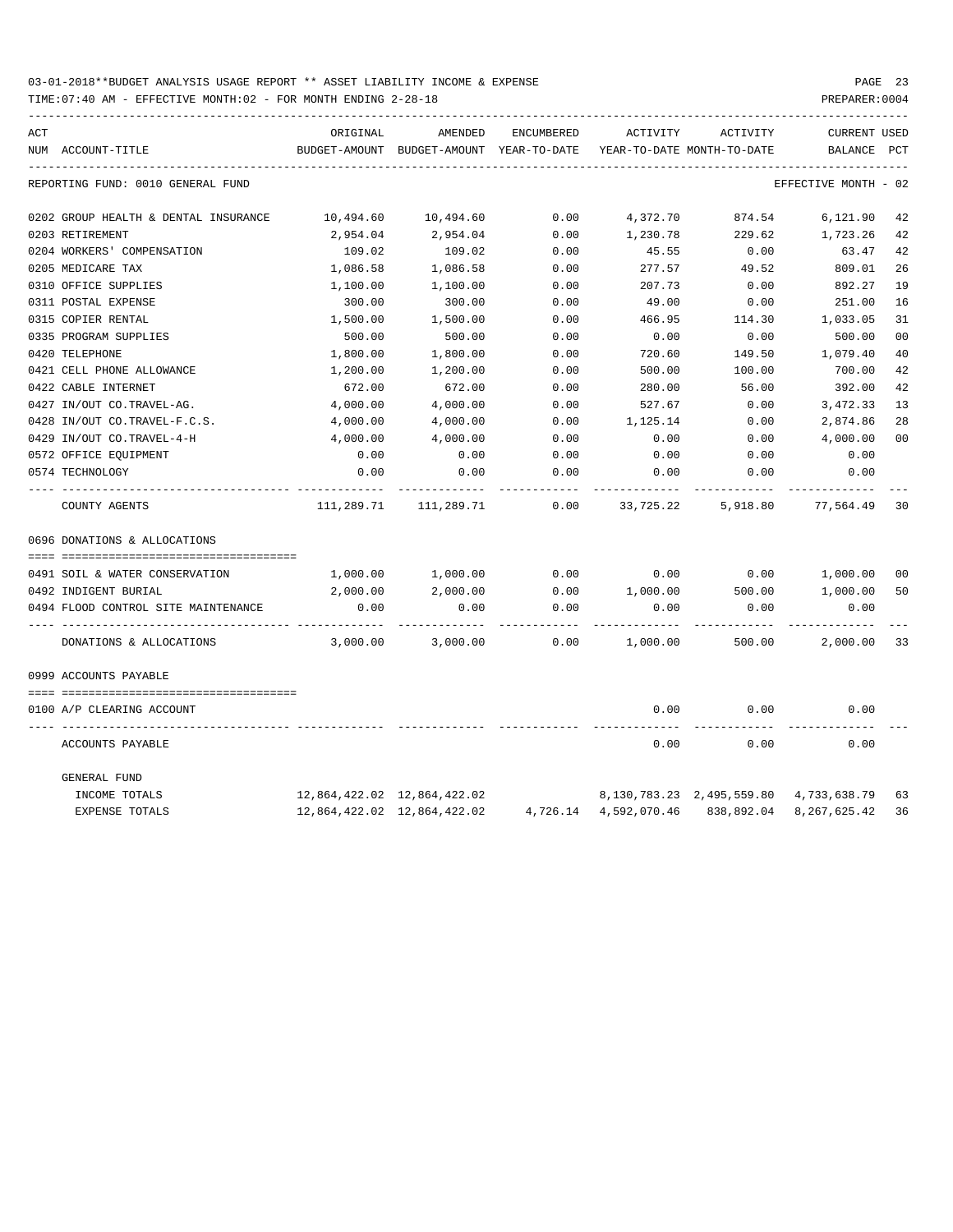|     | 03-01-2018**BUDGET ANALYSIS USAGE REPORT ** ASSET LIABILITY INCOME & EXPENSE<br>TIME: 07:40 AM - EFFECTIVE MONTH: 02 - FOR MONTH ENDING 2-28-18 |           |                                                                  |            |                                        |                        | PREPARER: 0004                     | PAGE 24        |
|-----|-------------------------------------------------------------------------------------------------------------------------------------------------|-----------|------------------------------------------------------------------|------------|----------------------------------------|------------------------|------------------------------------|----------------|
| ACT | NUM ACCOUNT-TITLE                                                                                                                               | ORIGINAL  | AMENDED<br>BUDGET-AMOUNT BUDGET-AMOUNT YEAR-TO-DATE              | ENCUMBERED | ACTIVITY<br>YEAR-TO-DATE MONTH-TO-DATE | ACTIVITY               | <b>CURRENT USED</b><br>BALANCE PCT |                |
|     | REPORTING FUND: 0011 COURTHOUSE SECURITY                                                                                                        |           |                                                                  |            |                                        |                        | EFFECTIVE MONTH - 02               |                |
|     | 0100 PAYROLL                                                                                                                                    |           |                                                                  |            |                                        |                        |                                    |                |
|     | 0100 PAYROLL                                                                                                                                    |           |                                                                  |            | 0.00                                   | 0.00                   | 0.00                               |                |
|     | ---- ----<br>PAYROLL                                                                                                                            |           |                                                                  |            | 0.00                                   | -------<br>0.00        | 0.00                               |                |
|     | 0102 A/P CLEARING                                                                                                                               |           |                                                                  |            |                                        |                        |                                    |                |
|     | 0100 A/P CLEARING                                                                                                                               |           |                                                                  |            | 0.00                                   | 0.00                   | 0.00                               |                |
|     | A/P CLEARING                                                                                                                                    |           |                                                                  |            | 0.00                                   | 0.00                   | 0.00                               |                |
|     | 0103 CASH                                                                                                                                       |           |                                                                  |            |                                        |                        |                                    |                |
|     | 0100 C.H. SECURITY-COMBINED FUNDS CKING                                                                                                         |           |                                                                  |            |                                        |                        | 2,745.29 1,802.06 119,948.02       |                |
|     | CASH                                                                                                                                            |           |                                                                  |            | 2,745.29                               | ----------<br>1,802.06 | ---------<br>119,948.02            |                |
|     | 0120 RECEIVABLES                                                                                                                                |           |                                                                  |            |                                        |                        |                                    |                |
|     | 0313 DUE FROM OTHER FUNDS                                                                                                                       |           |                                                                  |            | 0.00                                   |                        | $0.00$ 4, 119.57                   |                |
|     | RECEIVABLES                                                                                                                                     |           |                                                                  |            | 0.00                                   | ---------              | $0.00$ 4, 119.57                   |                |
|     | 0200 SYSTEM ADDED LIABILITY DEPARTMENT                                                                                                          |           |                                                                  |            |                                        |                        |                                    |                |
|     | 0910 SYSTEM ADDED LIABILITY LINE-ITEM                                                                                                           |           |                                                                  |            | 0.00                                   | 0.00                   | 0.00                               |                |
|     | SYSTEM ADDED LIABILITY DEPARTMENT                                                                                                               |           |                                                                  |            | 0.00                                   | 0.00                   | 0.00                               |                |
|     | 0271 EQUITY ACCOUNT                                                                                                                             |           |                                                                  |            |                                        |                        |                                    |                |
|     | 0200 EQUITY ACCOUNT                                                                                                                             |           |                                                                  |            |                                        |                        | $0.00$ $0.00$ $121,322.30$         |                |
|     | EQUITY ACCOUNT                                                                                                                                  |           |                                                                  |            | 0.00                                   |                        | $0.00$ 121,322.30                  |                |
|     | 0300 CASH                                                                                                                                       |           |                                                                  |            |                                        |                        |                                    |                |
|     | 0111 BEGINNING CASH BALANCE                                                                                                                     |           | 28, 151. 10 28, 151. 10                                          |            |                                        |                        | $0.00$ $0.00$ $28,151.10$ 00       |                |
|     | CASH                                                                                                                                            | 28,151.10 | 28,151.10                                                        | 0.00       | -------------<br>0.00                  | -----------<br>0.00    | .<br>28,151.10                     | 0 <sub>0</sub> |
|     | 0340 FEES OF OFFICE                                                                                                                             |           |                                                                  |            |                                        |                        |                                    |                |
|     | 0600 COUNTY CLERK FEES                                                                                                                          | 8,450.00  | 8,450.00                                                         |            |                                        | 2,969.08 1,365.78      | 5,480.92                           | 35             |
|     | 0650 DISTRICT CLERK FEES                                                                                                                        | 4,000.00  | 4,000.00                                                         |            | 1,047.23                               |                        | 187.05 2,952.77                    | 26             |
|     | 0651 JUSTICE OF PEACE FEES                                                                                                                      | 4,000.00  | 4,000.00<br>-------------                                        |            | 1,077.54                               | 242.03                 | 2,922.46                           | 27             |
|     | FEES OF OFFICE                                                                                                                                  |           | $16,450.00$ $16,450.00$ $0.00$ $5,093.85$ $1,794.86$ $11,356.15$ |            |                                        |                        |                                    | 31             |
|     | 0360 INTEREST EARNINGS                                                                                                                          |           |                                                                  |            |                                        |                        |                                    |                |
|     | 0100 INTEREST EARNINGS                                                                                                                          | 50.00     | 50.00                                                            |            |                                        | ------------           | 37.44 7.20 12.56 75                |                |
|     | INTEREST EARNINGS                                                                                                                               | 50.00     | 50.00                                                            | 0.00       | 37.44                                  | 7.20                   | 12.56 75                           |                |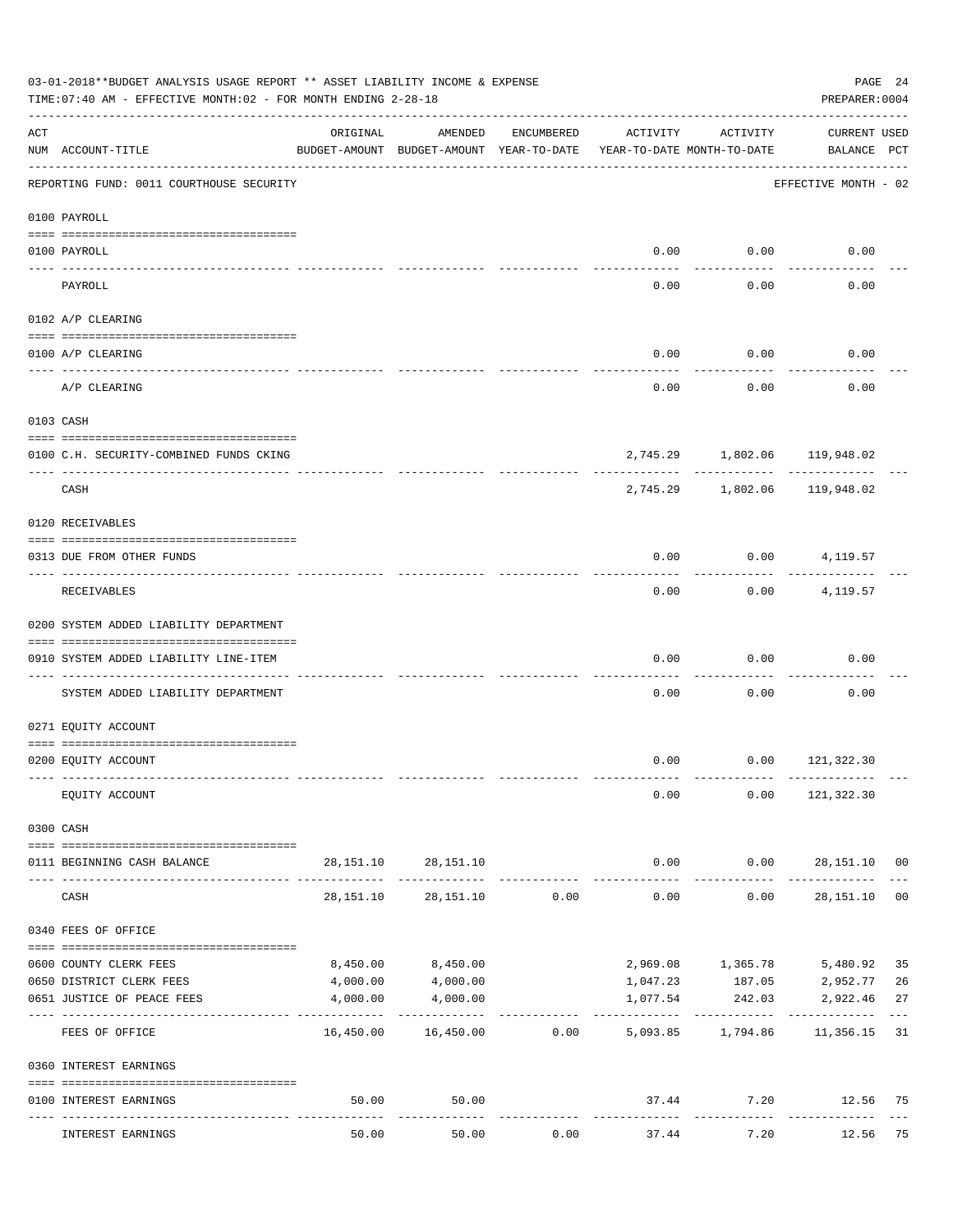|     | 03-01-2018**BUDGET ANALYSIS USAGE REPORT ** ASSET LIABILITY INCOME & EXPENSE<br>TIME: 07:40 AM - EFFECTIVE MONTH: 02 - FOR MONTH ENDING 2-28-18 |                                                      |                                                                   |            |                                        |                                            | PREPARER: 0004              | PAGE 25 |
|-----|-------------------------------------------------------------------------------------------------------------------------------------------------|------------------------------------------------------|-------------------------------------------------------------------|------------|----------------------------------------|--------------------------------------------|-----------------------------|---------|
| ACT | NUM ACCOUNT-TITLE<br>--------------------------------------                                                                                     | ORIGINAL<br>BUDGET-AMOUNT BUDGET-AMOUNT YEAR-TO-DATE | AMENDED                                                           | ENCUMBERED | ACTIVITY<br>YEAR-TO-DATE MONTH-TO-DATE | ACTIVITY                                   | CURRENT USED<br>BALANCE PCT |         |
|     | REPORTING FUND: 0011 COURTHOUSE SECURITY                                                                                                        |                                                      |                                                                   |            |                                        |                                            | EFFECTIVE MONTH - 02        |         |
|     | 0435 COURTHOUSE SECURITY PART TIME                                                                                                              |                                                      |                                                                   |            |                                        |                                            |                             |         |
|     | 0107 PART TIME                                                                                                                                  |                                                      | $25,000.00$ $25,000.00$ $0.00$ $0.00$ $0.00$ $25,000.00$ $00$     |            |                                        |                                            |                             |         |
|     | COURTHOUSE SECURITY PART TIME $25,000.00$ $25,000.00$ $0.00$ $0.00$ $0.00$ $25,000.00$ $00$                                                     |                                                      |                                                                   |            |                                        |                                            | _____________               |         |
|     | 0510 COURTHOUSE SECURITY EOUIP                                                                                                                  |                                                      |                                                                   |            |                                        |                                            |                             |         |
|     | --------------------------------------<br>0571 EOUIPMENT                                                                                        |                                                      | $19,651.10$ $19,651.10$ $0.00$ $2,386.00$ $0.00$ $17,265.10$ $12$ |            |                                        |                                            |                             |         |
|     | COURTHOUSE SECURITY EQUIP 19,651.10 19,651.10 19,651.10 0.00 2,386.00 0.00 17,265.10 12                                                         |                                                      |                                                                   |            |                                        | -----------                                |                             |         |
|     | 0560 BAILIFF                                                                                                                                    |                                                      |                                                                   |            |                                        |                                            |                             |         |
|     |                                                                                                                                                 |                                                      |                                                                   |            |                                        |                                            |                             |         |
|     | 0130 SALARY/BAILIFF                                                                                                                             | 0.00                                                 | 0.00                                                              | 0.00       | 0.00                                   | 0.00                                       | 0.00                        |         |
|     | 0201 SOCIAL SECURITY                                                                                                                            | 0.00                                                 | 0.00                                                              | 0.00       | 0.00                                   | 0.00                                       | 0.00                        |         |
|     | 0203 RETIREMENT                                                                                                                                 | 0.00                                                 | 0.00                                                              | 0.00       | 0.00                                   | 0.00                                       | 0.00                        |         |
|     | 0204 WORKER'S COMPENSATION                                                                                                                      | 0.00                                                 | 0.00                                                              | 0.00       | 0.00                                   | 0.00                                       | 0.00                        |         |
|     | 0205 MEDICARE                                                                                                                                   | 0.00                                                 | 0.00                                                              | 0.00       | 0.00                                   | 0.00                                       | 0.00                        |         |
|     | 0427 BAILIFF CONT.ED./OUT OF COUNTY                                                                                                             | 0.00                                                 | 0.00                                                              | 0.00       | 0.00                                   | 0.00                                       | 0.00                        |         |
|     | BAILIFF                                                                                                                                         | 0.00                                                 | 0.00                                                              | 0.00       |                                        | $0.00$ 0.00                                | 0.00                        |         |
|     | COURTHOUSE SECURITY                                                                                                                             |                                                      |                                                                   |            |                                        |                                            |                             |         |
|     | INCOME TOTALS                                                                                                                                   |                                                      | 44,651.10 44,651.10                                               |            |                                        | 5, 131. 29   1, 802. 06   39, 519. 81   11 |                             |         |
|     | <b>EXPENSE TOTALS</b>                                                                                                                           | 44,651.10                                            | 44,651.10                                                         | 0.00       | 2,386.00                               | 0.00                                       | 42,265.10                   | 0.5     |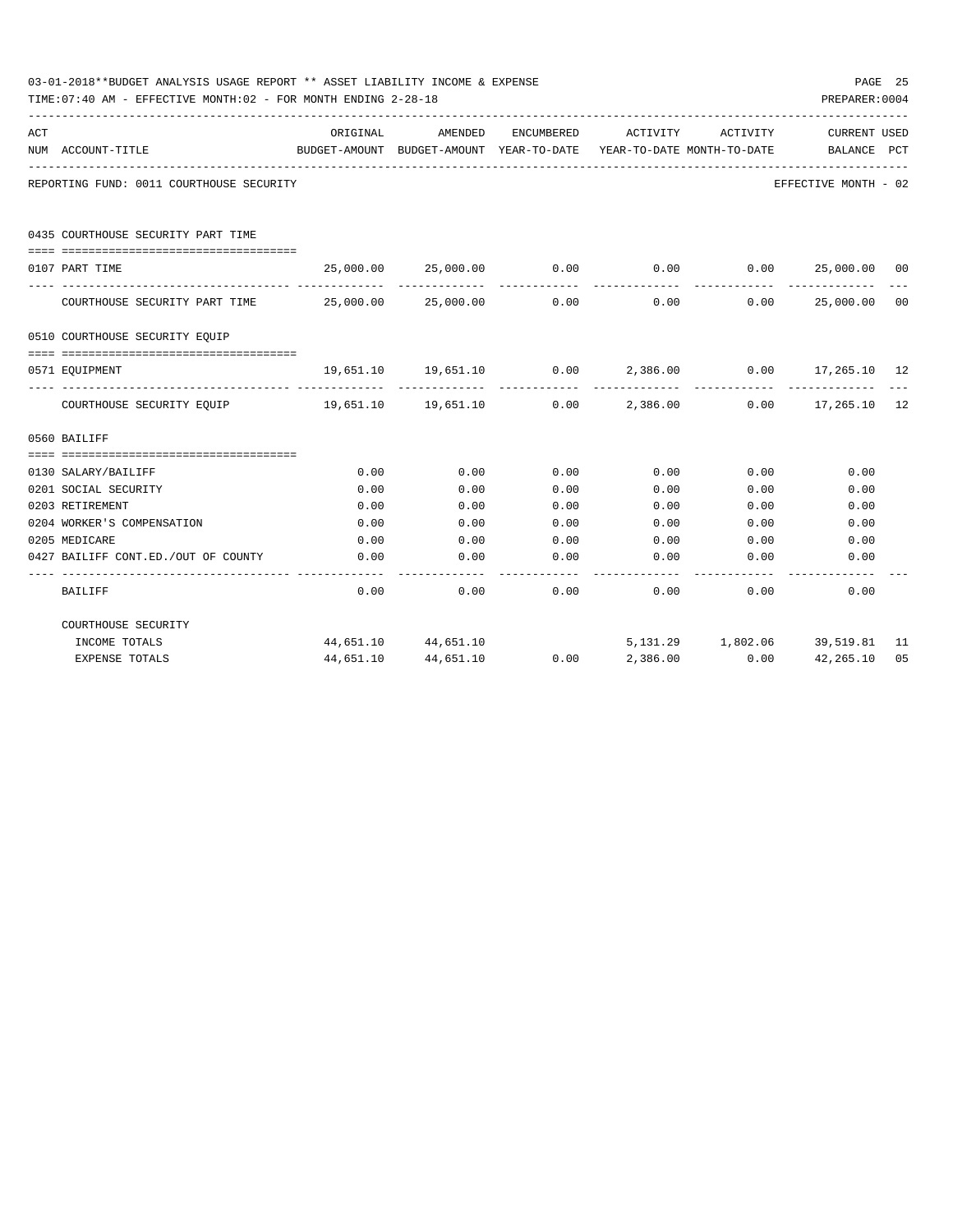|     | 03-01-2018**BUDGET ANALYSIS USAGE REPORT ** ASSET LIABILITY INCOME & EXPENSE<br>TIME: 07:40 AM - EFFECTIVE MONTH: 02 - FOR MONTH ENDING 2-28-18 |                     |                                                     |                      |                                        |                      | PAGE 26<br>PREPARER: 0004          |                |
|-----|-------------------------------------------------------------------------------------------------------------------------------------------------|---------------------|-----------------------------------------------------|----------------------|----------------------------------------|----------------------|------------------------------------|----------------|
| ACT | NUM ACCOUNT-TITLE                                                                                                                               | ORIGINAL            | AMENDED<br>BUDGET-AMOUNT BUDGET-AMOUNT YEAR-TO-DATE | ENCUMBERED           | ACTIVITY<br>YEAR-TO-DATE MONTH-TO-DATE | ACTIVITY             | <b>CURRENT USED</b><br>BALANCE PCT |                |
|     | REPORTING FUND: 0012 CO.CLK.VITAL STAT.FEE                                                                                                      |                     |                                                     |                      |                                        |                      | EFFECTIVE MONTH - 02               |                |
|     | 0102 A/P CLEARING                                                                                                                               |                     |                                                     |                      |                                        |                      |                                    |                |
|     | 0100 A/P CLEARING                                                                                                                               |                     |                                                     |                      | 0.00                                   | 0.00                 | 0.00                               |                |
|     | A/P CLEARING                                                                                                                                    |                     |                                                     |                      | 0.00                                   | 0.00                 | 0.00                               |                |
|     | 0103 CASH                                                                                                                                       |                     |                                                     |                      |                                        |                      |                                    |                |
|     | 0100 CO.CLK.VITAL STAT.-COMB.FUNDS CKIN                                                                                                         |                     |                                                     |                      |                                        | $1,636.77 - 125.33$  | 5,663.51                           |                |
|     | CASH                                                                                                                                            |                     |                                                     |                      |                                        | $1,636.77-125.33$    | 5,663.51                           |                |
|     | 0120 RECEIVABLES                                                                                                                                |                     |                                                     |                      |                                        |                      |                                    |                |
|     | 0313 DUE FROM OTHER FUNDS                                                                                                                       |                     |                                                     |                      | 0.00                                   | 0.00                 | 319.00                             |                |
|     | RECEIVABLES                                                                                                                                     |                     |                                                     |                      | 0.00                                   | 0.00                 | 319.00                             |                |
|     | 0200 SYSTEM ADDED LIABILITY DEPARTMENT                                                                                                          |                     |                                                     |                      |                                        |                      |                                    |                |
|     |                                                                                                                                                 |                     |                                                     |                      |                                        |                      |                                    |                |
|     | 0910 SYSTEM ADDED LIABILITY LINE-ITEM                                                                                                           |                     |                                                     |                      | 0.00                                   | 0.00                 | 0.00                               |                |
|     | SYSTEM ADDED LIABILITY DEPARTMENT                                                                                                               |                     |                                                     |                      | 0.00                                   | 0.00                 | 0.00                               |                |
|     | 0271 EQUITY ACCOUNT                                                                                                                             |                     |                                                     |                      |                                        |                      |                                    |                |
|     | 0200 EQUITY ACCOUNT                                                                                                                             |                     |                                                     |                      | 0.00                                   | 0.00                 | 7,619.28                           |                |
|     | EQUITY ACCOUNT                                                                                                                                  |                     |                                                     |                      | 0.00                                   | 0.00                 | 7,619.28                           |                |
|     | 0300 CASH                                                                                                                                       |                     |                                                     |                      |                                        |                      |                                    |                |
|     | 0112 BEGINNING CASH BALANCE                                                                                                                     | 2,000.00            | 2,000.00                                            |                      | 0.00                                   | 0.00 2,000.00        |                                    | 0 <sup>0</sup> |
|     | CASH                                                                                                                                            |                     | 2,000.00 2,000.00 0.00                              |                      | 0.00                                   | 0.00                 | 2,000.00 00                        |                |
|     | 0360 INTEREST EARNINGS                                                                                                                          |                     |                                                     |                      |                                        |                      |                                    |                |
|     | 0100 INTEREST EARNINGS                                                                                                                          | 5.00                | 5.00                                                |                      | 2.23                                   | 0.33                 | 2.77 45                            |                |
|     | INTEREST EARNINGS                                                                                                                               | -----------<br>5.00 | -----------<br>5.00                                 | 0.00                 | 2.23                                   | 0.33                 | 2.77                               | 45             |
|     | 0370 MISCELLANEOUS INCOME                                                                                                                       |                     |                                                     |                      |                                        |                      |                                    |                |
|     |                                                                                                                                                 | 1,005.00            | 1,005.00                                            |                      |                                        | 280.00 125.00 725.00 |                                    |                |
|     | 0134 CO. CLK. VITAL STAT. FEE                                                                                                                   |                     |                                                     |                      |                                        |                      |                                    | 28             |
|     | MISCELLANEOUS INCOME                                                                                                                            |                     | $1,005.00$ $1,005.00$ 0.00                          |                      | 280.00                                 | 125.00               | 725.00                             | 28             |
|     | 0403 CO.CLK. VITAL STATS.                                                                                                                       |                     |                                                     |                      |                                        |                      |                                    |                |
|     | 0310 OFFICE SUPPLIES                                                                                                                            | 2,010.00            | 2,010.00                                            |                      | $0.00$ 1,919.00                        |                      | $0.00$ 91.00                       | 95             |
|     | 0427 OUT OF COUNTY TRAVEL                                                                                                                       | 1,000.00            | 1,000.00                                            | 0.00                 | 0.00                                   |                      | $0.00$ 1,000.00                    | 0 <sub>0</sub> |
|     | 0574 COMPUTER EQUIPMENT<br>---- -----------------<br>--------------- --------------                                                             | 0.00                | 0.00                                                | 0.00<br>. <u>.</u> . | 0.00                                   | 0.00                 | 0.00<br>----------                 |                |
|     | CO.CLK. VITAL STATS.                                                                                                                            | 3,010.00            | 3,010.00                                            | 0.00                 | 1,919.00                               | 0.00                 | 1,091.00                           | 64             |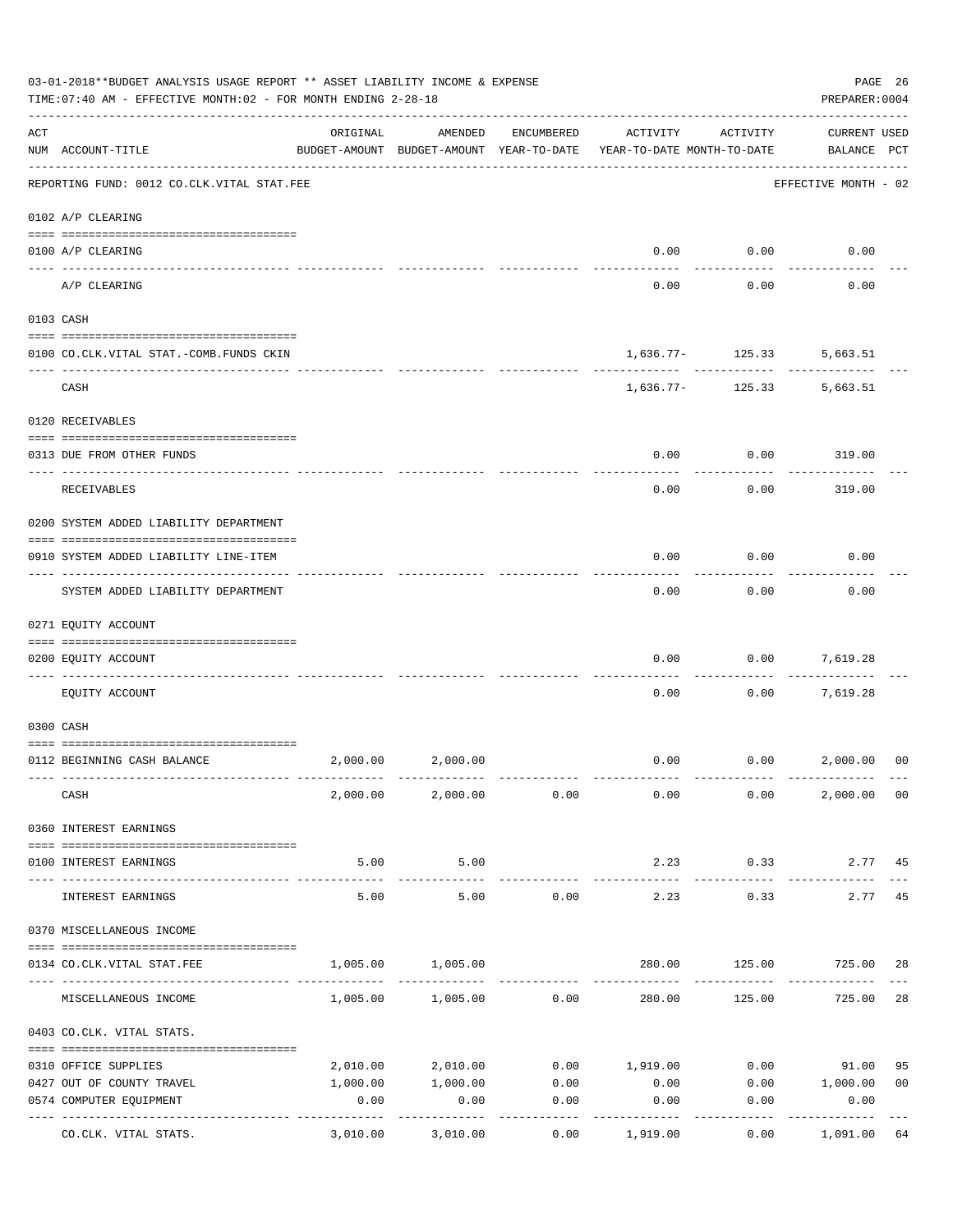| 03-01-2018**BUDGET ANALYSIS USAGE REPORT ** ASSET LIABILITY INCOME & EXPENSE<br>PAGE 27<br>TIME: 07:40 AM - EFFECTIVE MONTH: 02 - FOR MONTH ENDING 2-28-18<br>PREPARER: 0004 |                           |                          |                            |                    |                                        |                                    |  |
|------------------------------------------------------------------------------------------------------------------------------------------------------------------------------|---------------------------|--------------------------|----------------------------|--------------------|----------------------------------------|------------------------------------|--|
| ACT<br>NUM ACCOUNT-TITLE                                                                                                                                                     | ORIGINAL<br>BUDGET-AMOUNT | AMENDED<br>BUDGET-AMOUNT | ENCUMBERED<br>YEAR-TO-DATE | ACTIVITY           | ACTIVITY<br>YEAR-TO-DATE MONTH-TO-DATE | CURRENT USED<br>PCT<br>BALANCE     |  |
| REPORTING FUND: 0012 CO.CLK.VITAL STAT.FEE                                                                                                                                   |                           |                          |                            |                    |                                        | EFFECTIVE MONTH - 02               |  |
| CO. CLK. VITAL STAT. FEE<br>INCOME TOTALS<br><b>EXPENSE TOTALS</b>                                                                                                           | 3.010.00<br>3,010.00      | 3,010.00<br>3,010.00     | 0.00                       | 282.23<br>1,919.00 | 125.33<br>0.00                         | 2,727.77<br>- 09<br>1,091.00<br>64 |  |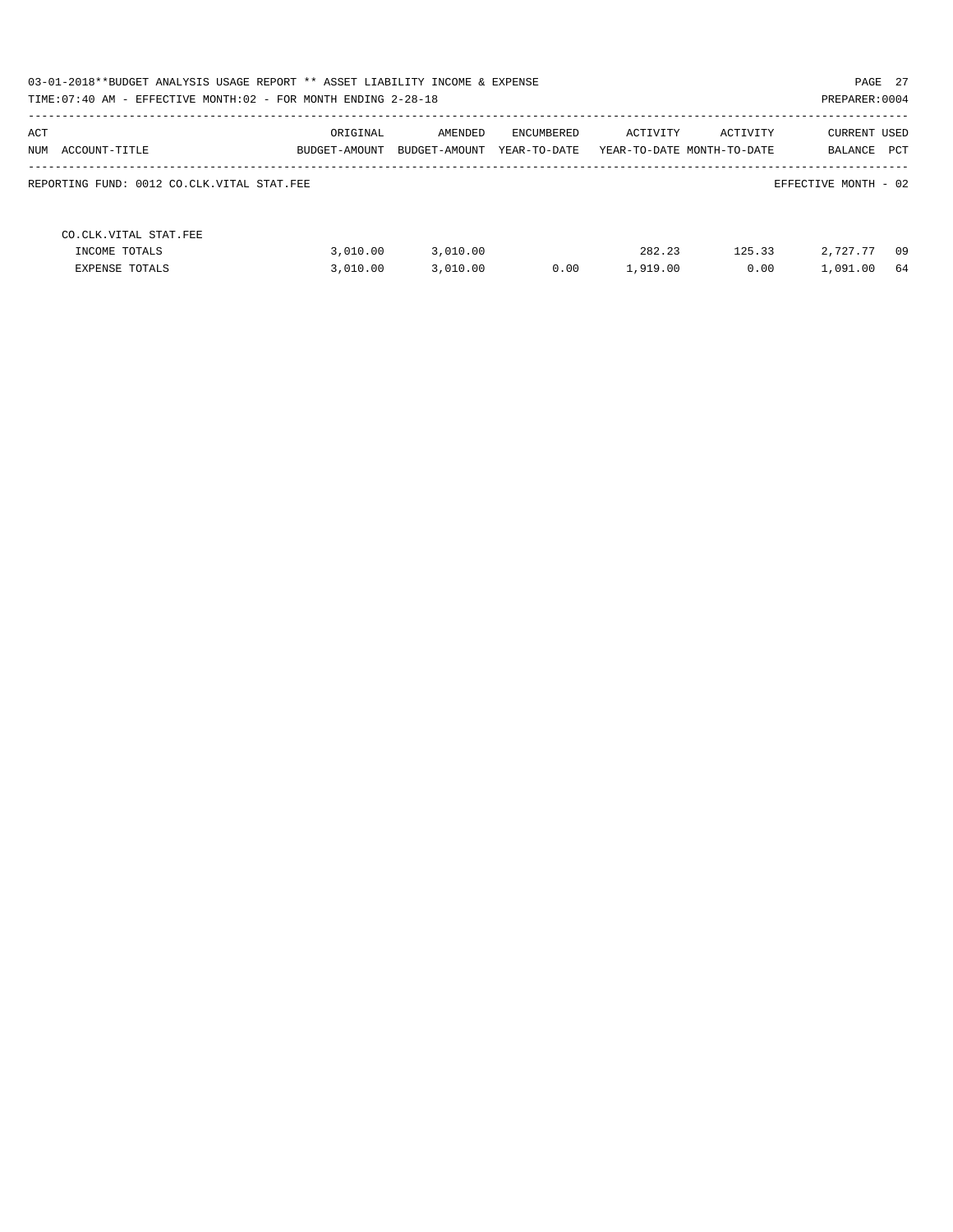|     | 03-01-2018**BUDGET ANALYSIS USAGE REPORT ** ASSET LIABILITY INCOME & EXPENSE<br>TIME: 07:40 AM - EFFECTIVE MONTH: 02 - FOR MONTH ENDING 2-28-18 |                                                      |                      |            |                                               |                                            | PREPARER: 0004                     | PAGE 28  |
|-----|-------------------------------------------------------------------------------------------------------------------------------------------------|------------------------------------------------------|----------------------|------------|-----------------------------------------------|--------------------------------------------|------------------------------------|----------|
| ACT | NUM ACCOUNT-TITLE                                                                                                                               | ORIGINAL<br>BUDGET-AMOUNT BUDGET-AMOUNT YEAR-TO-DATE | AMENDED              | ENCUMBERED | ACTIVITY<br>YEAR-TO-DATE MONTH-TO-DATE        | ACTIVITY                                   | <b>CURRENT USED</b><br>BALANCE PCT |          |
|     | REPORTING FUND: 0013 BAIL BONDS TRUST FUND                                                                                                      |                                                      |                      |            |                                               |                                            | EFFECTIVE MONTH - 02               |          |
|     | 0102 A/P CLEARING                                                                                                                               |                                                      |                      |            |                                               |                                            |                                    |          |
|     | 0100 A/P CLEARING<br>---- ----------<br>-------------------- -------                                                                            |                                                      |                      |            | 0.00                                          | 0.00                                       | 0.00                               |          |
|     | A/P CLEARING                                                                                                                                    |                                                      |                      |            | 0.00                                          | 0.00                                       | 0.00                               |          |
|     | 0103 CASH                                                                                                                                       |                                                      |                      |            |                                               |                                            |                                    |          |
|     | 0113 SURETY BAIL BOND FEE                                                                                                                       |                                                      |                      |            |                                               | 1,065.00 - 645.00 4,245.00                 |                                    |          |
|     | CASH                                                                                                                                            |                                                      |                      |            |                                               | ------------<br>1,065.00 - 645.00 4,245.00 |                                    |          |
|     |                                                                                                                                                 |                                                      |                      |            |                                               |                                            |                                    |          |
|     | 0207 DUE TO FUND                                                                                                                                |                                                      |                      |            |                                               |                                            |                                    |          |
|     | 0097 DUE TO OTHER GOVERNMENTS                                                                                                                   |                                                      |                      |            | 0.00                                          | 0.00                                       | 5,100.00                           |          |
|     | DUE TO FUND                                                                                                                                     |                                                      |                      |            | 0.00                                          | 0.00                                       | 5,100.00                           |          |
|     | 0271 EQUITY ACCOUNT                                                                                                                             |                                                      |                      |            |                                               |                                            |                                    |          |
|     | 0200 EQUITY ACCOUNT                                                                                                                             |                                                      |                      |            | 0.00                                          | 0.00                                       | 210.00                             |          |
|     | EQUITY ACCOUNT                                                                                                                                  |                                                      |                      |            | 0.00                                          | 0.00                                       | 210.00                             |          |
|     | 0300 CASH                                                                                                                                       |                                                      |                      |            |                                               |                                            |                                    |          |
|     | 0113 BEGINNING CASH BALANCE                                                                                                                     | 0.00                                                 | 0.00                 |            | 0.00                                          | 0.00                                       | 0.00                               |          |
|     | CASH                                                                                                                                            | 0.00                                                 | 0.00                 | 0.00       | 0.00                                          | 0.00                                       | 0.00                               |          |
|     | 0345 BONDS                                                                                                                                      |                                                      |                      |            |                                               |                                            |                                    |          |
|     | 0113 SURETY BAIL BOND FEE                                                                                                                       |                                                      | 9,555.00 9,555.00    |            |                                               | 2,910.00 645.00 6,645.00                   |                                    | 30       |
|     | <b>BONDS</b>                                                                                                                                    |                                                      | 9,555.00 9,555.00    | 0.00       | 2,910.00                                      | 645.00                                     | 6,645.00                           | 30       |
|     | 0370 MISCELLANEOUS                                                                                                                              |                                                      |                      |            |                                               |                                            |                                    |          |
|     | 0130 REFUNDS & MISCELLANEOUS                                                                                                                    | 0.00                                                 | 0.00                 |            | 0.00                                          | 0.00                                       | 0.00                               |          |
|     | 0132 TEMPORARY BOND SECURITY                                                                                                                    | 0.00                                                 | 0.00                 |            | 0.00                                          | 0.00                                       | 0.00                               |          |
|     | MISCELLANEOUS                                                                                                                                   | 0.00                                                 | ----------<br>0.00   | 0.00       | 0.00                                          | ---------<br>0.00                          | 0.00                               |          |
|     | 0498 BAIL BOND FEE EXPENSE                                                                                                                      |                                                      |                      |            |                                               |                                            |                                    |          |
|     | 0489 10% TO STATE COMPTROLLER                                                                                                                   |                                                      |                      |            | 9,555.00 9,555.00 0.00 3,975.00 0.00 5,580.00 |                                            |                                    | 42       |
|     | BAIL BOND FEE EXPENSE                                                                                                                           | 9,555.00                                             | 9,555.00             | 0.00       | 3,975.00                                      | 0.00                                       | 5,580.00                           | 42       |
|     | BAIL BONDS TRUST FUND                                                                                                                           |                                                      |                      |            |                                               |                                            |                                    |          |
|     | INCOME TOTALS<br>EXPENSE TOTALS                                                                                                                 | 9,555.00<br>9,555.00                                 | 9,555.00<br>9,555.00 | 0.00       | 2,910.00<br>3,975.00                          | 645.00<br>0.00                             | 6,645.00<br>5,580.00               | 30<br>42 |
|     |                                                                                                                                                 |                                                      |                      |            |                                               |                                            |                                    |          |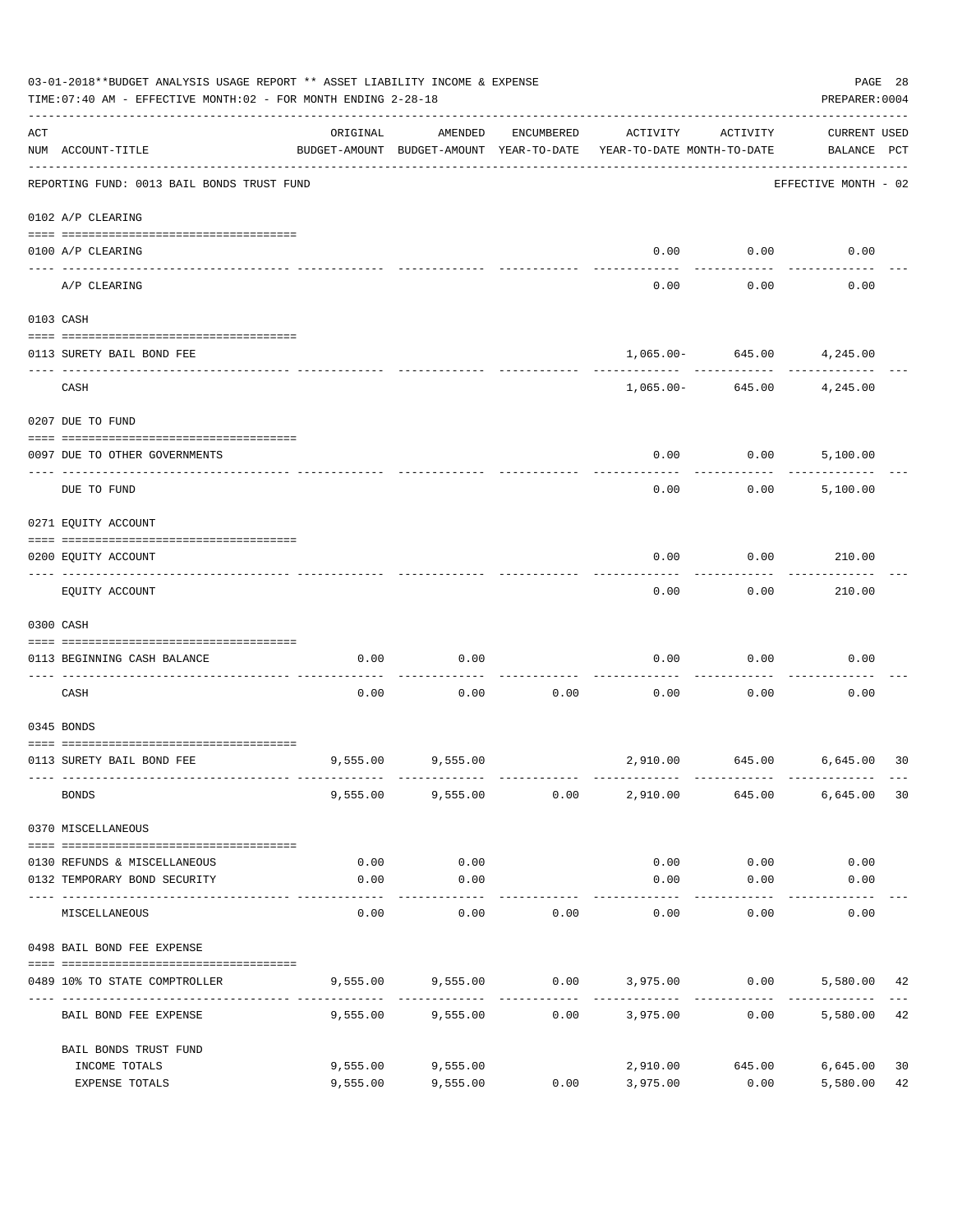|     | 03-01-2018**BUDGET ANALYSIS USAGE REPORT ** ASSET LIABILITY INCOME & EXPENSE<br>TIME: 07:40 AM - EFFECTIVE MONTH: 02 - FOR MONTH ENDING 2-28-18<br>PREPARER: 0004 |                  |                                                                                |                    |                   |                           |                                    |                |  |
|-----|-------------------------------------------------------------------------------------------------------------------------------------------------------------------|------------------|--------------------------------------------------------------------------------|--------------------|-------------------|---------------------------|------------------------------------|----------------|--|
| ACT | NUM ACCOUNT-TITLE                                                                                                                                                 | ORIGINAL         | AMENDED<br>BUDGET-AMOUNT BUDGET-AMOUNT YEAR-TO-DATE YEAR-TO-DATE MONTH-TO-DATE | ENCUMBERED         | ACTIVITY          | ACTIVITY                  | <b>CURRENT USED</b><br>BALANCE PCT |                |  |
|     | REPORTING FUND: 0014 JUSTICE CT. BLDG. SECURITY                                                                                                                   |                  |                                                                                |                    |                   |                           | EFFECTIVE MONTH - 02               |                |  |
|     | 0102 A/P CLEARING                                                                                                                                                 |                  |                                                                                |                    |                   |                           |                                    |                |  |
|     | 0100 A/P CLEARING                                                                                                                                                 |                  |                                                                                |                    | 0.00              | 0.00                      | 0.00                               |                |  |
|     | A/P CLEARING                                                                                                                                                      |                  |                                                                                |                    | 0.00              | 0.00                      | 0.00                               |                |  |
|     | 0103 CASH                                                                                                                                                         |                  |                                                                                |                    |                   |                           |                                    |                |  |
|     | 0100 JUST.CT.BLDG.SEC.-COMB.FUNDS CKING                                                                                                                           |                  |                                                                                |                    | 354.20            |                           | 79.68 16,470.62                    |                |  |
|     | ---------------------------------<br>CASH                                                                                                                         |                  |                                                                                |                    |                   | ---------<br>354.20 79.68 | 16,470.62                          |                |  |
|     | 0120 RECEIVABLES                                                                                                                                                  |                  |                                                                                |                    |                   |                           |                                    |                |  |
|     |                                                                                                                                                                   |                  |                                                                                |                    |                   |                           |                                    |                |  |
|     | 0313 DUE FROM OTHER FUNDS                                                                                                                                         |                  |                                                                                |                    | 0.00              | 0.00                      | 180.10                             |                |  |
|     | RECEIVABLES                                                                                                                                                       |                  |                                                                                |                    | 0.00              | 0.00                      | 180.10                             |                |  |
|     | 0200 SYSTEM ADDED LIABILITY DEPT.                                                                                                                                 |                  |                                                                                |                    |                   |                           |                                    |                |  |
|     | 0910 SYSTEM ADDED LIABILITY LINE-ITEM                                                                                                                             |                  |                                                                                |                    | 0.00              | 0.00                      | 0.00                               |                |  |
|     | SYSTEM ADDED LIABILITY DEPT.                                                                                                                                      |                  |                                                                                |                    | 0.00              | 0.00                      | 0.00                               |                |  |
|     | 0271 EQUITY ACCOUNT                                                                                                                                               |                  |                                                                                |                    |                   |                           |                                    |                |  |
|     | 0200 EQUITY ACCOUNT                                                                                                                                               |                  |                                                                                |                    | 0.00              | 0.00                      | 16,296.52                          |                |  |
|     | EOUITY ACCOUNT                                                                                                                                                    |                  |                                                                                |                    | 0.00              | 0.00                      | .<br>16,296.52                     |                |  |
|     |                                                                                                                                                                   |                  |                                                                                |                    |                   |                           |                                    |                |  |
|     | 0300 CASH                                                                                                                                                         |                  |                                                                                |                    |                   |                           |                                    |                |  |
|     | 0114 BEGINNING CASH                                                                                                                                               | 2,300.00         | 2,300.00                                                                       |                    | 0.00              |                           | $0.00$ 2,300.00                    | 00             |  |
|     | CASH                                                                                                                                                              |                  | 2,300.00 2,300.00                                                              | 0.00               | 0.00              | 0.00                      | 2,300.00                           | 0 <sub>0</sub> |  |
|     | 0370 MISCELLANEOUS INCOME                                                                                                                                         |                  |                                                                                |                    |                   |                           |                                    |                |  |
|     |                                                                                                                                                                   |                  |                                                                                |                    |                   |                           |                                    |                |  |
|     | 0455 JP1 SECURITY FEE<br>0456 JP2 SECURITY FEE                                                                                                                    | 600.00<br>300.00 | 600.00<br>300.00                                                               |                    | 156.88<br>94.66   | 0.00<br>58.56             | 443.12<br>205.34                   | 26<br>32       |  |
|     | 0457 JP3 SECURITY FEE                                                                                                                                             | 300.00           | 300.00                                                                         |                    | 102.66            | 21.12                     | 197.34                             | 34             |  |
|     | ---- --------------<br>MISCELLANEOUS INCOME                                                                                                                       | 1,200.00         | 1,200.00                                                                       | 0.00               | -------<br>354.20 | $- - - - - - -$<br>79.68  | ---------<br>845.80                | 30             |  |
|     | 0435 JUSTICE CT.BLDG.EXP.                                                                                                                                         |                  |                                                                                |                    |                   |                           |                                    |                |  |
|     | 0320 JP1 SECURITY EXPENSE                                                                                                                                         |                  | 2,000.00 2,000.00                                                              |                    | $0.00$ 0.00       |                           | $0.00$ 2,000.00                    | 0 <sub>0</sub> |  |
|     | 0321 JP2 SECURITY EXPENSE                                                                                                                                         | 0.00             | 0.00                                                                           | 0.00               | 0.00              | 0.00                      | 0.00                               |                |  |
|     | 0322 JP3 SECURITY EXPENSE                                                                                                                                         | 1,500.00<br>.    | 1,500.00<br>----------                                                         | 0.00<br>. <u>.</u> | 0.00              | 0.00                      | 1,500.00                           | 0 <sub>0</sub> |  |
|     | JUSTICE CT.BLDG.EXP.                                                                                                                                              | 3,500.00         | 3,500.00                                                                       | 0.00               | 0.00              | --------<br>0.00          | 3,500.00                           | 0 <sub>0</sub> |  |
|     | JUSTICE CT.BLDG.SECURITY                                                                                                                                          |                  |                                                                                |                    |                   |                           |                                    |                |  |
|     | INCOME TOTALS                                                                                                                                                     |                  | 3,500.00 3,500.00                                                              |                    | 354.20            | 79.68                     | 3,145.80                           | 10             |  |
|     | EXPENSE TOTALS                                                                                                                                                    | 3,500.00         | 3,500.00                                                                       | 0.00               | 0.00              | 0.00                      | 3,500.00                           | 0 <sub>0</sub> |  |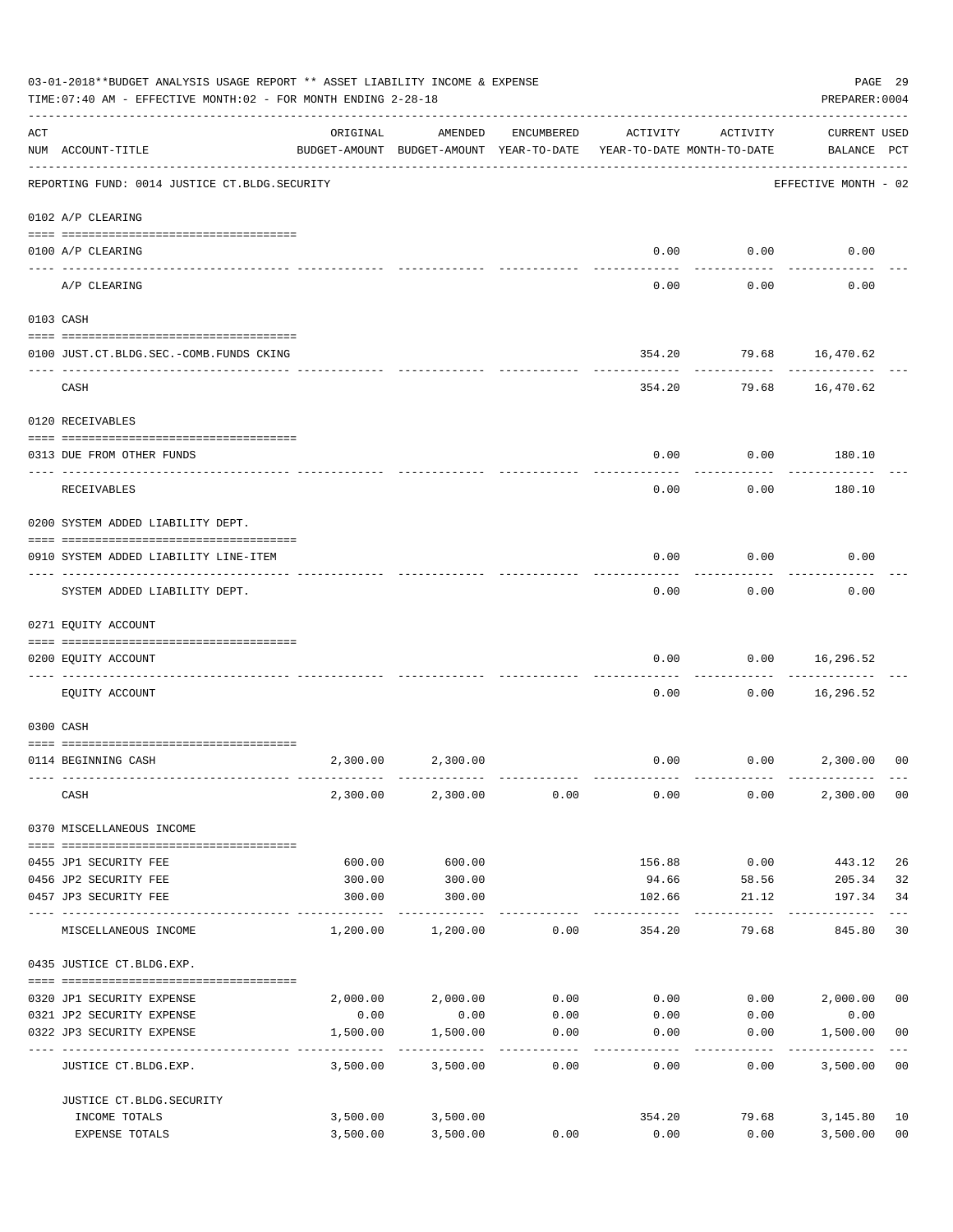|     | 03-01-2018**BUDGET ANALYSIS USAGE REPORT ** ASSET LIABILITY INCOME & EXPENSE<br>TIME: 07:40 AM - EFFECTIVE MONTH: 02 - FOR MONTH ENDING 2-28-18 |          |                                                     |               |                                        |          | PREPARER: 0004                     | PAGE 30                     |
|-----|-------------------------------------------------------------------------------------------------------------------------------------------------|----------|-----------------------------------------------------|---------------|----------------------------------------|----------|------------------------------------|-----------------------------|
| ACT | NUM ACCOUNT-TITLE                                                                                                                               | ORIGINAL | AMENDED<br>BUDGET-AMOUNT BUDGET-AMOUNT YEAR-TO-DATE | ENCUMBERED    | ACTIVITY<br>YEAR-TO-DATE MONTH-TO-DATE | ACTIVITY | <b>CURRENT USED</b><br>BALANCE PCT |                             |
|     | REPORTING FUND: 0016 CO.JUDGE EXCESS SUPP.                                                                                                      |          |                                                     |               |                                        |          | EFFECTIVE MONTH - 02               |                             |
|     | 0102 A/P CLEARING                                                                                                                               |          |                                                     |               |                                        |          |                                    |                             |
|     | 0100 A/P CLEARING                                                                                                                               |          |                                                     |               | 0.00                                   | 0.00     | 0.00                               |                             |
|     | ---- --------<br>A/P CLEARING                                                                                                                   |          |                                                     |               | 0.00                                   | 0.00     | 0.00                               |                             |
|     | 0103 CASH                                                                                                                                       |          |                                                     |               |                                        |          |                                    |                             |
|     | 0100 CO.JUDGE EXCESS SUPP.-COMB.FUND CK                                                                                                         |          |                                                     |               | 133.29                                 | 0.00     | 17,624.67                          |                             |
|     |                                                                                                                                                 |          |                                                     |               |                                        |          |                                    |                             |
|     | CASH                                                                                                                                            |          |                                                     |               | 133.29                                 | 0.00     | 17,624.67                          |                             |
|     | 0200 SYSTEM ADDED LIABILITY DEPARTMENT                                                                                                          |          |                                                     |               |                                        |          |                                    |                             |
|     | 0910 SYSTEM ADDED LIABILITY LINE-ITEM                                                                                                           |          |                                                     |               | 0.00                                   | 0.00     | 0.00                               |                             |
|     | SYSTEM ADDED LIABILITY DEPARTMENT                                                                                                               |          |                                                     |               | 0.00                                   | 0.00     | 0.00                               |                             |
|     | 0271 EQUITY ACCOUNT                                                                                                                             |          |                                                     |               |                                        |          |                                    |                             |
|     | 0200 EQUITY ACCOUNT                                                                                                                             |          |                                                     |               | 0.00                                   |          | $0.00$ 17,491.38                   |                             |
|     | EQUITY ACCOUNT                                                                                                                                  |          |                                                     |               | 0.00                                   |          | $0.00$ 17,491.38                   |                             |
|     | 0300 CASH                                                                                                                                       |          |                                                     |               |                                        |          |                                    |                             |
|     | 0116 BEGINNING CASH BALANCE                                                                                                                     | 1,000.00 | 1,000.00                                            |               | 0.00<br>------------ -------------     | 0.00     | 1,000.00                           | 00                          |
|     | CASH                                                                                                                                            | 1,000.00 | 1,000.00                                            | 0.00          | 0.00                                   | 0.00     | 1,000.00                           | 0 <sub>0</sub>              |
|     | 0370 MISCELLANEOUS INCOME                                                                                                                       |          |                                                     |               |                                        |          |                                    |                             |
|     | 0149 CO. JUDGE EXCESS SUPP.                                                                                                                     |          | 500.00 500.00                                       |               |                                        |          | 246.29 0.00 253.71 49              |                             |
|     | MISCELLANEOUS INCOME                                                                                                                            | 500.00   | 500.00                                              | 0.00          | 246.29                                 | 0.00     | 253.71 49                          |                             |
|     | 0400 CO. JUDGE EXCESS SUPP.                                                                                                                     |          |                                                     |               |                                        |          |                                    |                             |
|     | 0310 OFFICE SUPPLIES                                                                                                                            | 300.00   | 300.00                                              | 0.00          | 0.00                                   | 0.00     | 300.00                             | 0 <sub>0</sub>              |
|     | 0427 OUT OF COUNTY TRAVEL                                                                                                                       | 500.00   | 500.00                                              | 0.00          | 0.00                                   | 0.00     | 500.00                             | 0 <sub>0</sub>              |
|     | 0572 OFFICE EQUIPMENT                                                                                                                           | 400.00   | 400.00                                              | 0.00          | 0.00                                   | 0.00     | 400.00                             | 0 <sub>0</sub>              |
|     | 0590 COUNTY JUDGE BOOKS                                                                                                                         | 300.00   | 300.00<br>----------                                | 0.00<br>----- | 113.00                                 | 0.00     | 187.00<br>---------                | 38                          |
|     | CO. JUDGE EXCESS SUPP.                                                                                                                          | 1,500.00 | 1,500.00                                            | 0.00          | 113.00                                 | 0.00     | 1,387.00                           | $\overline{\phantom{0}}$ 08 |
|     | CO.JUDGE EXCESS SUPP.                                                                                                                           |          |                                                     |               |                                        |          |                                    |                             |
|     | INCOME TOTALS                                                                                                                                   | 1,500.00 | 1,500.00                                            |               | 246.29                                 | 0.00     | 1,253.71                           | 16                          |
|     | EXPENSE TOTALS                                                                                                                                  | 1,500.00 | 1,500.00                                            | 0.00          | 113.00                                 | 0.00     | 1,387.00                           | 08                          |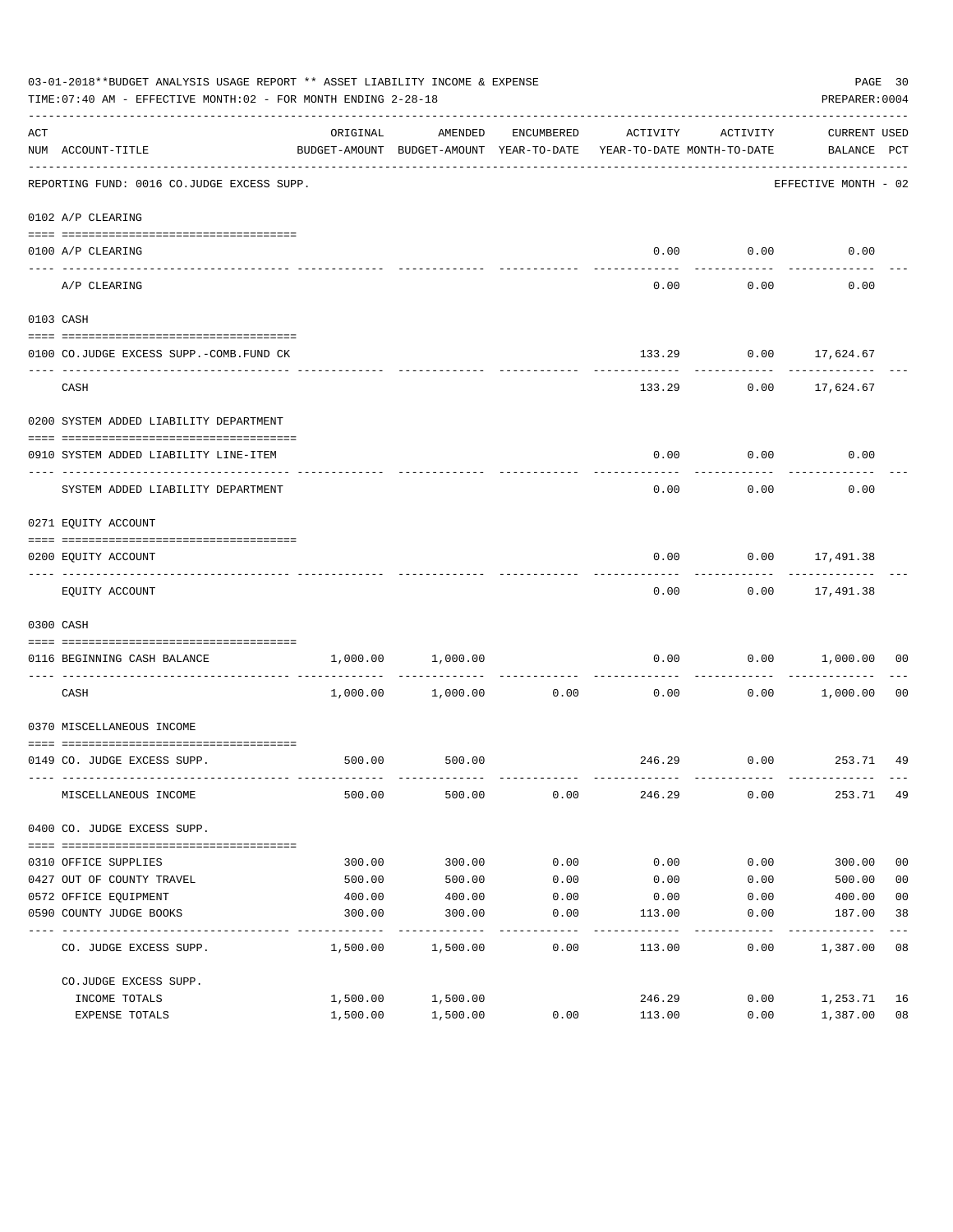|     | 03-01-2018**BUDGET ANALYSIS USAGE REPORT ** ASSET LIABILITY INCOME & EXPENSE<br>TIME: 07:40 AM - EFFECTIVE MONTH: 02 - FOR MONTH ENDING 2-28-18 |                                                                                 |                     |                      |                        |                     |                                    |                |
|-----|-------------------------------------------------------------------------------------------------------------------------------------------------|---------------------------------------------------------------------------------|---------------------|----------------------|------------------------|---------------------|------------------------------------|----------------|
| ACT | NUM ACCOUNT-TITLE                                                                                                                               | ORIGINAL<br>BUDGET-AMOUNT BUDGET-AMOUNT YEAR-TO-DATE YEAR-TO-DATE MONTH-TO-DATE | AMENDED             | ENCUMBERED           | ACTIVITY               | ACTIVITY            | <b>CURRENT USED</b><br>BALANCE PCT |                |
|     | REPORTING FUND: 0017 PROBATE JUDGES EDUCATION                                                                                                   |                                                                                 |                     |                      |                        |                     | EFFECTIVE MONTH - 02               |                |
|     | 0102 A/P CLEARING                                                                                                                               |                                                                                 |                     |                      |                        |                     |                                    |                |
|     | 0100 A/P CLEARING                                                                                                                               |                                                                                 |                     |                      | 0.00                   | 0.00                | 0.00                               |                |
|     | ---- --------<br>A/P CLEARING                                                                                                                   |                                                                                 |                     |                      | 0.00                   | 0.00                | 0.00                               |                |
|     | 0103 CASH                                                                                                                                       |                                                                                 |                     |                      |                        |                     |                                    |                |
|     | 0100 PROB.JUDGES ED.-COMB. FUNDS CKING                                                                                                          |                                                                                 |                     |                      | 130.25                 |                     | 65.01 4,872.39                     |                |
|     | CASH                                                                                                                                            |                                                                                 |                     |                      | 130.25                 | -----------         | 65.01 4,872.39                     |                |
|     | 0120 RECEIVABLES                                                                                                                                |                                                                                 |                     |                      |                        |                     |                                    |                |
|     | 0313 DUE FROM OTHER FUNDS                                                                                                                       |                                                                                 |                     |                      | 0.00                   | 0.00                | 310.26                             |                |
|     | RECEIVABLES                                                                                                                                     |                                                                                 |                     |                      | 0.00                   | 0.00                | 310.26                             |                |
|     | 0271 EQUITY ACCOUNT                                                                                                                             |                                                                                 |                     |                      |                        |                     |                                    |                |
|     | 0200 EQUITY ACCOUNT                                                                                                                             |                                                                                 |                     |                      | 0.00                   | 0.00                | 5,052.40                           |                |
|     | EQUITY ACCOUNT                                                                                                                                  |                                                                                 |                     |                      | 0.00                   | 0.00                | 5,052.40                           |                |
|     | 0300 CASH                                                                                                                                       |                                                                                 |                     |                      |                        |                     |                                    |                |
|     | 0117 BEGINNING CASH BALANCE                                                                                                                     |                                                                                 | 1,000.00 1,000.00   |                      | 0.00                   | 0.00                | 1,000.00                           | 00             |
|     | CASH                                                                                                                                            |                                                                                 | 1,000.00 1,000.00   | ------------<br>0.00 | 0.00                   | ---------<br>0.00   | 1,000.00                           | 00             |
|     | 0340 FEES OF OFFICE                                                                                                                             |                                                                                 |                     |                      |                        |                     |                                    |                |
|     | 0131 PROBATE JUDGES EDUCATION                                                                                                                   |                                                                                 | 600.00 600.00       |                      |                        |                     | 130.25 65.01 469.75                | 22             |
|     | FEES OF OFFICE                                                                                                                                  | 600.00                                                                          | 600.00              | 0.00                 | 130.25                 | 65.01               | 469.75                             | 22             |
|     | 0370 MISCELLANEOUS                                                                                                                              |                                                                                 |                     |                      |                        |                     |                                    |                |
|     | 0130 REFUNDS & MISCELLANEOUS                                                                                                                    | 0.00                                                                            | 0.00                |                      | 0.00                   | 0.00                | 0.00                               |                |
|     | MISCELLANEOUS                                                                                                                                   | 0.00                                                                            | -----------<br>0.00 | 0.00                 | --------------<br>0.00 | -----------<br>0.00 | 0.00                               |                |
|     | 0400 PROBATE JUDGES EDUCATION                                                                                                                   |                                                                                 |                     |                      |                        |                     |                                    |                |
|     | 0427 OUT OF COUNTY TRAVEL                                                                                                                       | 1,600.00                                                                        | 1,600.00            | 0.00                 | 0.00                   |                     | $0.00$ 1,600.00 00                 |                |
|     | PROBATE JUDGES EDUCATION                                                                                                                        |                                                                                 | 1,600.00 1,600.00   | -----------<br>0.00  | 0.00                   |                     | 0.00<br>1,600.00                   | 0 <sub>0</sub> |
|     | PROBATE JUDGES EDUCATION                                                                                                                        |                                                                                 |                     |                      |                        |                     |                                    |                |
|     | INCOME TOTALS                                                                                                                                   | 1,600.00                                                                        | 1,600.00            |                      | 130.25                 | 65.01               | 1,469.75                           | 08             |
|     | EXPENSE TOTALS                                                                                                                                  | 1,600.00                                                                        | 1,600.00            | 0.00                 | 0.00                   | 0.00                | 1,600.00                           | 0 <sub>0</sub> |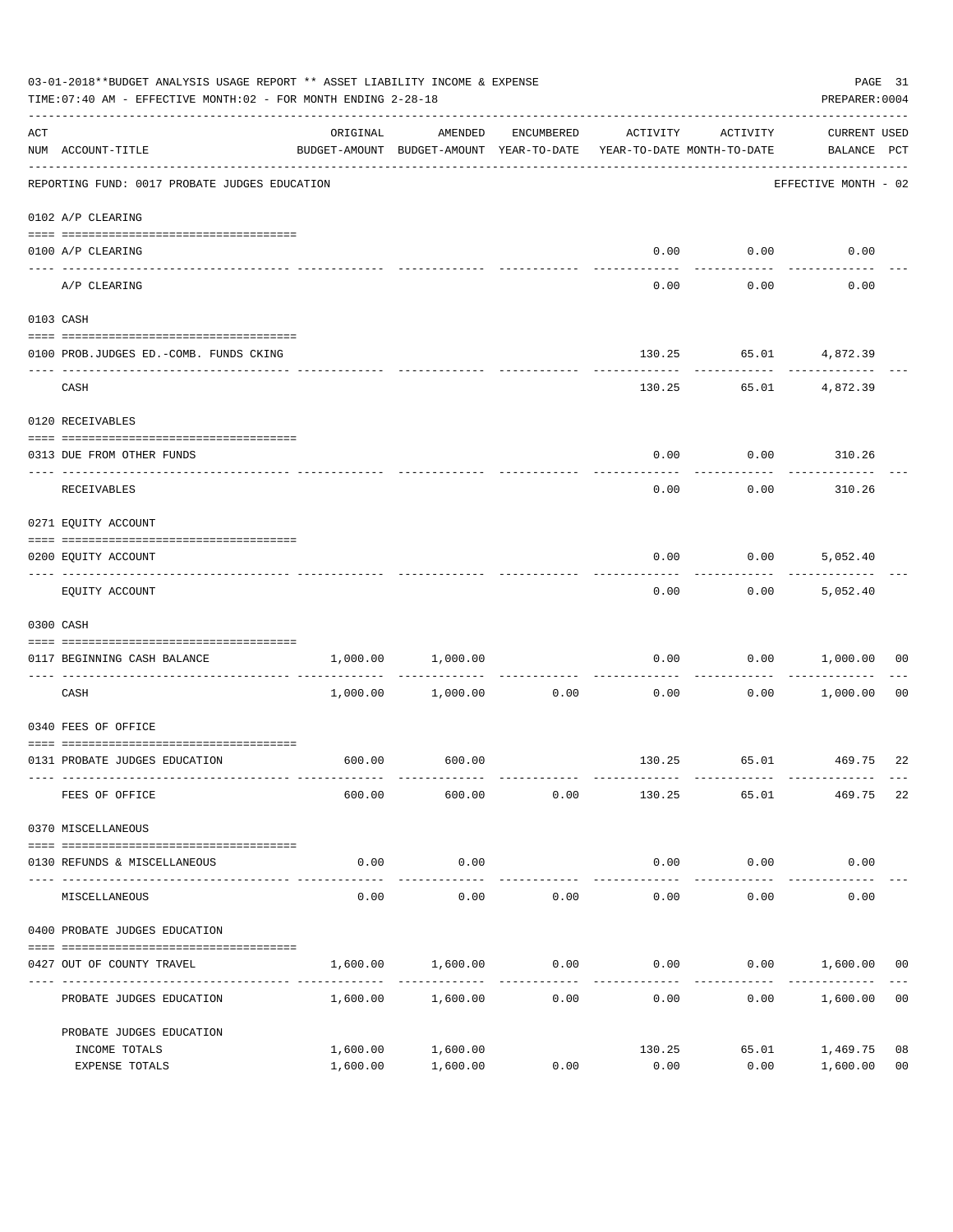|     | 03-01-2018**BUDGET ANALYSIS USAGE REPORT ** ASSET LIABILITY INCOME & EXPENSE<br>TIME: 07:40 AM - EFFECTIVE MONTH: 02 - FOR MONTH ENDING 2-28-18 |           |                                |               |                                                                                 |                                                | PAGE 32<br>PREPARER: 0004   |    |
|-----|-------------------------------------------------------------------------------------------------------------------------------------------------|-----------|--------------------------------|---------------|---------------------------------------------------------------------------------|------------------------------------------------|-----------------------------|----|
| ACT | NUM ACCOUNT-TITLE                                                                                                                               | ORIGINAL  | AMENDED                        | ENCUMBERED    | ACTIVITY<br>BUDGET-AMOUNT BUDGET-AMOUNT YEAR-TO-DATE YEAR-TO-DATE MONTH-TO-DATE | ACTIVITY                                       | CURRENT USED<br>BALANCE PCT |    |
|     | REPORTING FUND: 0018 CO.CLERK RECORD MNGMT.                                                                                                     |           |                                |               |                                                                                 |                                                | EFFECTIVE MONTH - 02        |    |
|     | 0100 PAYROLL                                                                                                                                    |           |                                |               |                                                                                 |                                                |                             |    |
|     | 0100 PAYROLL<br>$\frac{1}{2}$                                                                                                                   |           |                                |               |                                                                                 | 102.87    102.87    102.87                     |                             |    |
|     | PAYROLL                                                                                                                                         |           |                                |               | 102.87                                                                          | ------------<br>102.87                         | 102.87                      |    |
|     | 0102 A/P CLEARING                                                                                                                               |           |                                |               |                                                                                 |                                                |                             |    |
|     | 0100 A/P CLEARING                                                                                                                               |           |                                |               | 0.00                                                                            | 0.00                                           | 0.00                        |    |
|     | A/P CLEARING                                                                                                                                    |           |                                |               | 0.00                                                                            | 0.00                                           | 0.00                        |    |
|     | 0103 CASH                                                                                                                                       |           |                                |               |                                                                                 |                                                |                             |    |
|     | 0100 CO.CLK.REC.MNGMT.-COMB.FUNDS CKING                                                                                                         |           |                                |               |                                                                                 | 2,020.91 11,741.60 57,498.06                   |                             |    |
|     | -----------------------------<br>CASH                                                                                                           |           |                                |               |                                                                                 | ------------<br>2,020.91  11,741.60  57,498.06 | -------                     |    |
|     | 0120 RECEIVABLES                                                                                                                                |           |                                |               |                                                                                 |                                                |                             |    |
|     | 0313 DUE FROM OTHER FUNDS                                                                                                                       |           |                                |               | 0.00                                                                            | $0.00$ 23,815.17                               |                             |    |
|     | RECEIVABLES                                                                                                                                     |           |                                |               | 0.00                                                                            |                                                | $0.00$ 23,815.17            |    |
|     | 0200 SYSTEM ADDED LIABILITY DEPARTMENT                                                                                                          |           |                                |               |                                                                                 |                                                |                             |    |
|     | 0150 ACCRUED SALARY PAYABLE                                                                                                                     |           |                                |               | 0.00                                                                            | 0.00                                           | 1,090.97                    |    |
|     | 0155 ACCRUED FRINGE BENEFITS                                                                                                                    |           |                                |               | 0.00                                                                            | 0.00                                           | 584.39                      |    |
|     | 0910 SYSTEM ADDED LIABILITY LINE-ITEM                                                                                                           |           |                                |               | 1,867.20-                                                                       | 0.00                                           | 1,867.20-                   |    |
|     | SYSTEM ADDED LIABILITY DEPARTMENT                                                                                                               |           |                                |               | $1,867.20-$                                                                     | ---------- -------------<br>0.00               | 191.84-                     |    |
|     | 0271 EQUITY ACCOUNT                                                                                                                             |           |                                |               |                                                                                 |                                                |                             |    |
|     | 0200 EQUITY ACCOUNT                                                                                                                             |           |                                |               | 0.00                                                                            |                                                | $0.00$ 77,616.96            |    |
|     | EQUITY ACCOUNT                                                                                                                                  |           |                                |               | 0.00                                                                            | 0.00                                           | 77,616.96                   |    |
|     | 0300 CASH                                                                                                                                       |           |                                |               |                                                                                 |                                                |                             |    |
|     | 0118 BEGINNING CASH BALANCE                                                                                                                     |           | 14,974.64 14,974.64            | ------------- | $- - - - - -$                                                                   | $0.00$ $0.00$ $14,974.64$ 00<br>-----------    | ------------                |    |
|     | CASH                                                                                                                                            |           | 14,974.64    14,974.64    0.00 |               | 0.00                                                                            |                                                | $0.00$ 14,974.64 00         |    |
|     | 0360 INTEREST EARNINGS                                                                                                                          |           |                                |               |                                                                                 |                                                |                             |    |
|     | 0100 INTEREST EARNINGS                                                                                                                          | 50.00     | 50.00                          |               | -------------                                                                   | 14.91 2.79 35.09 30                            |                             |    |
|     | INTEREST EARNINGS                                                                                                                               | 50.00     | 50.00                          | 0.00          | 14.91                                                                           | 2.79                                           | 35.09                       | 30 |
|     | 0370 MISCELLANEOUS INCOME                                                                                                                       |           |                                |               |                                                                                 |                                                |                             |    |
|     | 0130 REFUNDS & MISCELLANEOUS                                                                                                                    | 0.00      | 0.00                           |               |                                                                                 | $0.00$ $0.00$                                  | 0.00                        |    |
|     | 0133 CO.CLERK PRESERVE REC FEE                                                                                                                  | 55,500.00 | 55,500.00                      |               |                                                                                 | 24,728.92   11,738.81   30,771.08              |                             | 45 |
|     |                                                                                                                                                 |           |                                |               |                                                                                 |                                                |                             |    |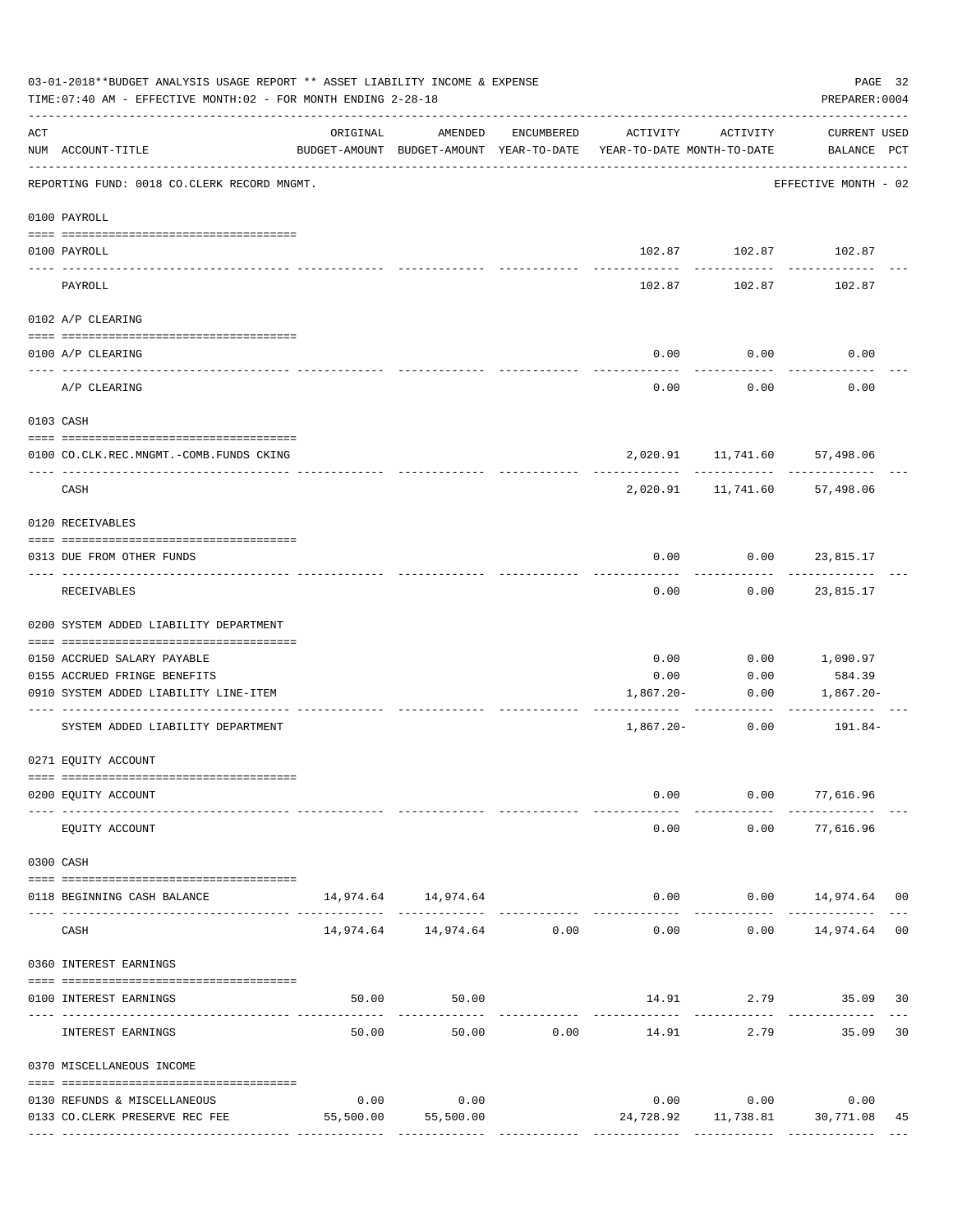| ACT |                                             | ORIGINAL  | AMENDED                                  | ENCUMBERED | ACTIVITY                                                  | ACTIVITY                          | <b>CURRENT USED</b>  |                |
|-----|---------------------------------------------|-----------|------------------------------------------|------------|-----------------------------------------------------------|-----------------------------------|----------------------|----------------|
|     | NUM ACCOUNT-TITLE                           |           | BUDGET-AMOUNT BUDGET-AMOUNT YEAR-TO-DATE |            | YEAR-TO-DATE MONTH-TO-DATE                                |                                   | BALANCE PCT          |                |
|     | REPORTING FUND: 0018 CO.CLERK RECORD MNGMT. |           |                                          |            |                                                           |                                   | EFFECTIVE MONTH - 02 |                |
|     | MISCELLANEOUS INCOME                        |           | 55,500.00 55,500.00                      |            | $0.00$ $24,728.92$ $11,738.81$ $30,771.08$ $45$           |                                   |                      |                |
|     | 0402 CO.CLERK RECORD MNGMT.                 |           |                                          |            |                                                           |                                   |                      |                |
|     |                                             |           |                                          |            |                                                           |                                   |                      |                |
|     | 0103 SALARY ASSISTANT                       | 29,216.44 | 29,216.44                                | 0.00       | 8,528.22 644.67 20,688.22                                 |                                   |                      | 29             |
|     | 0107 SALARY TEMP/EXTRA                      | 0.00      | 0.00                                     | 0.00       | 0.00                                                      | 0.00                              | 0.00                 |                |
|     | 0201 SOCIAL SECURITY TAXES                  | 1,811.42  | 1,811.42                                 | 0.00       | 457.95                                                    |                                   | 42.84 1,353.47       | 25             |
|     | 0202 GROUP HEALTH INSURANCE                 | 10,494.60 | 10,494.60                                | 0.00       | 3,755.47                                                  | $874.54-$                         | 6,739.13             | 36             |
|     | 0203 RETIREMENT                             |           | 3,324.83 3,324.83                        | 0.00       | 952.83                                                    | 74.14                             | 2,372.00             | 29             |
|     | 0204 WORKERS COMPENSATION                   | 122.71    | 122.71                                   | 0.00       | 51.27                                                     | 0.00                              | 71.44                | 42             |
|     | 0205 MEDICARE TAX                           | 423.64    | 423.64                                   | 0.00       | 107.11                                                    | 10.02                             | 316.53               | 25             |
|     | 0310 OFFICE SUPPLIES                        | 800.00    | 800.00                                   | 0.00       | 0.00                                                      | 0.00                              | 800.00               | 0 <sup>0</sup> |
|     | 0312 IMAGING SYSTEM                         |           | 21,000.00 21,000.00                      | 0.00       |                                                           | $6,900.00$ 0.00                   | 14,100.00            | 33             |
|     | 0315 COPIER MAINTENANCE                     | 250.00    | 250.00                                   | 0.00       | 0.00                                                      | 0.00                              | 250.00               | 0 <sup>0</sup> |
|     | 0420 TELEPHONE                              | 700.00    | 700.00                                   | 0.00       | 0.00                                                      | 0.00                              | 700.00               | $00\,$         |
|     | 0437 DIGITAL IMAGING OF MICROFILM           | 0.00      | 0.00                                     | 0.00       | 0.00                                                      | 0.00                              | 0.00                 |                |
|     | 0453 COMPUTER SOFTWARE                      | 0.00      | 0.00                                     | 0.00       | 0.00                                                      | 0.00                              | 0.00                 |                |
|     | 0490 CO. CLERK MISCELLANEOUS                |           | 881.00 881.00                            | 0.00       |                                                           | $0.00$ $0.00$ $881.00$            |                      | 00             |
|     | 0574 COMPUTER EQUIPMENT                     |           | 1,500.00 1,500.00                        | 258.50     | 0.00                                                      | $0.00$ 1, 241.50                  |                      | 17             |
|     | CO.CLERK RECORD MNGMT.                      |           |                                          |            | 70,524.64 70,524.64 258.50 20,752.85 102.87- 49,513.29 30 |                                   |                      |                |
|     | CO.CLERK RECORD MNGMT.                      |           |                                          |            |                                                           |                                   |                      |                |
|     | INCOME TOTALS                               |           | 70,524.64 70,524.64                      |            |                                                           | 24,743.83 11,741.60 45,780.81 35  |                      |                |
|     | <b>EXPENSE TOTALS</b>                       |           | 70,524.64 70,524.64 258.50               |            |                                                           | 20,752.85    102.87-    49,513.29 |                      | 30             |
|     |                                             |           |                                          |            |                                                           |                                   |                      |                |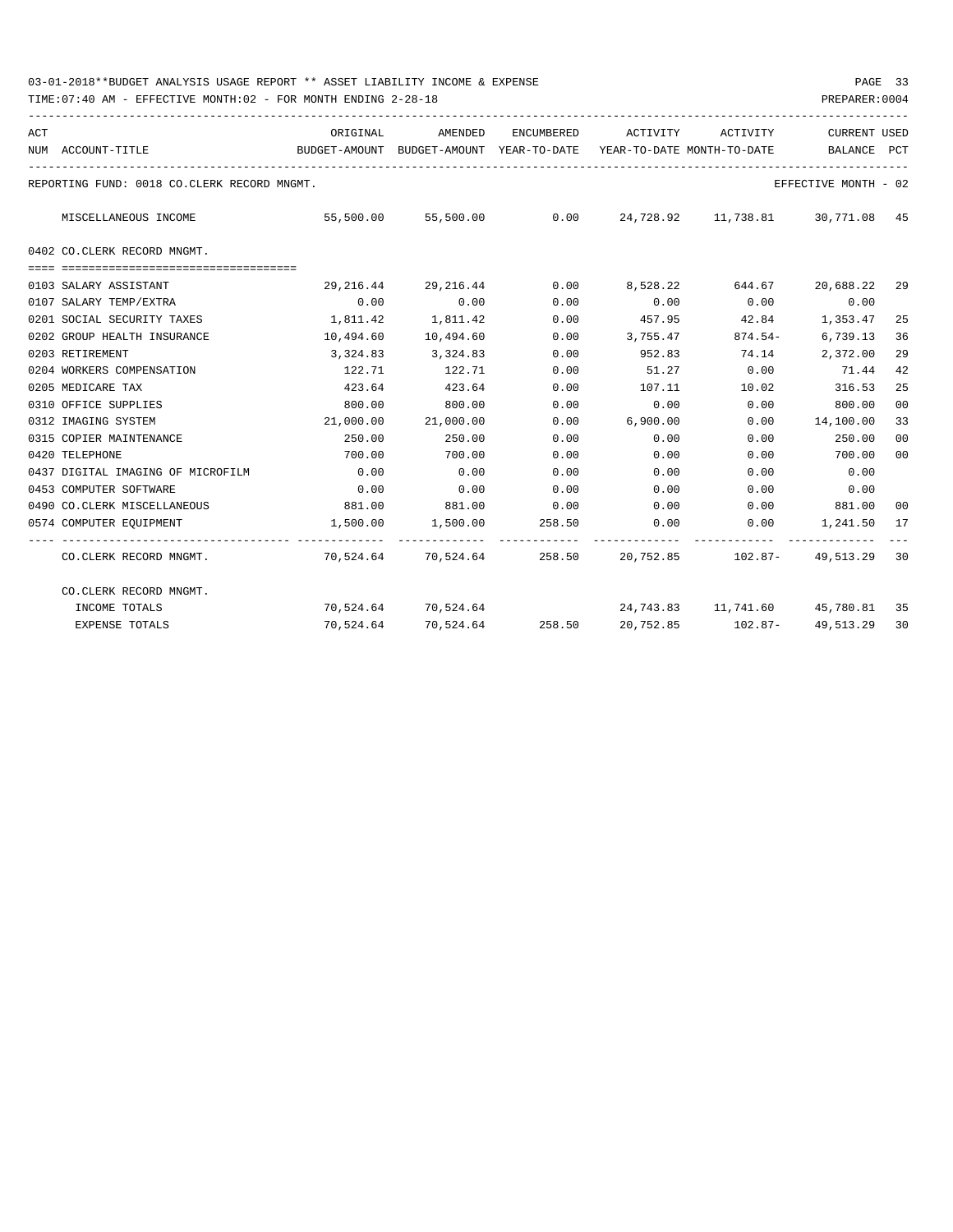|     | 03-01-2018**BUDGET ANALYSIS USAGE REPORT ** ASSET LIABILITY INCOME & EXPENSE<br>TIME: 07:40 AM - EFFECTIVE MONTH: 02 - FOR MONTH ENDING 2-28-18 |                                          |                                                     |            |                                          |                          | PAGE 34<br>PREPARER: 0004   |                |
|-----|-------------------------------------------------------------------------------------------------------------------------------------------------|------------------------------------------|-----------------------------------------------------|------------|------------------------------------------|--------------------------|-----------------------------|----------------|
| ACT | NUM ACCOUNT-TITLE                                                                                                                               | ORIGINAL                                 | AMENDED<br>BUDGET-AMOUNT BUDGET-AMOUNT YEAR-TO-DATE | ENCUMBERED | ACTIVITY<br>YEAR-TO-DATE MONTH-TO-DATE   | ACTIVITY                 | CURRENT USED<br>BALANCE PCT |                |
|     | REPORTING FUND: 0019 DIST.CLK.RECORDS MNGMT.                                                                                                    |                                          |                                                     |            |                                          |                          | EFFECTIVE MONTH - 02        |                |
|     | 0100 PAYROLL                                                                                                                                    |                                          |                                                     |            |                                          |                          |                             |                |
|     | 0100 PAYROLL<br>----- -------                                                                                                                   |                                          |                                                     |            | 0.00                                     | 0.00                     | 0.00                        |                |
|     | PAYROLL                                                                                                                                         |                                          |                                                     |            | 0.00                                     | 0.00                     | 0.00                        |                |
|     | 0102 A/P CLEARING                                                                                                                               |                                          |                                                     |            |                                          |                          |                             |                |
|     | 0100 A/P CLEARING                                                                                                                               |                                          |                                                     |            | 0.00                                     | 0.00                     | 0.00                        |                |
|     | A/P CLEARING                                                                                                                                    |                                          |                                                     |            | 0.00                                     | 0.00                     | 0.00                        |                |
|     | 0103 CASH                                                                                                                                       |                                          |                                                     |            |                                          |                          |                             |                |
|     | 0100 DIST.CLK.REC.MNGMT-COMB.FUNDS CKIN                                                                                                         |                                          |                                                     |            |                                          | 1,040.77 170.64 9,497.17 |                             |                |
|     | CASH                                                                                                                                            |                                          |                                                     |            | 1,040.77                                 | ----------<br>170.64     | 9,497.17                    |                |
|     | 0120 RECEIVABLES                                                                                                                                |                                          |                                                     |            |                                          |                          |                             |                |
|     | 0313 DUE FROM OTHER FUNDS                                                                                                                       |                                          |                                                     |            | 0.00                                     | 0.00                     | 436.56                      |                |
|     | RECEIVABLES                                                                                                                                     |                                          |                                                     |            | 0.00                                     | 0.00                     | ---------<br>436.56         |                |
|     | 0200 LIABILITY ACCOUNT                                                                                                                          |                                          |                                                     |            |                                          |                          |                             |                |
|     | 0150 ACCRUED SALARY PAYABLE                                                                                                                     |                                          |                                                     |            | 0.00                                     | 0.00                     | 0.01                        |                |
|     | 0155 ACCRUED FRINGE BENEFITS                                                                                                                    |                                          |                                                     |            | 0.00                                     | 0.00                     | 0.00                        |                |
|     | 0910 SYSTEM ADDED LIABILITY LINE-ITEM                                                                                                           |                                          |                                                     |            | 0.00                                     | 0.00                     | 0.00                        |                |
|     | LIABILITY ACCOUNT                                                                                                                               |                                          |                                                     |            | 0.00                                     | 0.00                     | 0.01                        |                |
|     | 0271 EQUITY ACCOUNT                                                                                                                             |                                          |                                                     |            |                                          |                          |                             |                |
|     |                                                                                                                                                 |                                          |                                                     |            |                                          |                          |                             |                |
|     | 0200 EQUITY ACCOUNT                                                                                                                             |                                          |                                                     |            | 0.00                                     |                          | $0.00$ 8,892.95             |                |
|     | EQUITY ACCOUNT                                                                                                                                  |                                          |                                                     |            | 0.00                                     |                          | $0.00$ $8,892.95$           |                |
|     | 0300 CASH                                                                                                                                       |                                          |                                                     |            |                                          |                          |                             |                |
|     | 0119 BEGINNING CASH BALANCE                                                                                                                     |                                          | 1,030.00 1,030.00                                   |            |                                          | 0.00                     | $0.00$ 1,030.00 00          |                |
|     | CASH                                                                                                                                            | 1,030.00                                 | $1,030.00$ 0.00                                     |            | 0.00                                     | 0.00                     | 1,030.00                    | 0 <sub>0</sub> |
|     | 0360 INTEREST EARNINGS                                                                                                                          |                                          |                                                     |            |                                          |                          |                             |                |
|     | 0100 INTEREST EARNINGS                                                                                                                          | 5.00                                     | 5.00                                                |            |                                          | 2.77 0.55                | 2.23                        | 55             |
|     | INTEREST EARNINGS                                                                                                                               | 5.00                                     | 5.00                                                | 0.00       | 2.77                                     | 0.55                     | 2.23                        | 55             |
|     | 0370 MISCELLEANEOUS INCOME                                                                                                                      |                                          |                                                     |            |                                          |                          |                             |                |
|     | 0136 DIST.CLK.PRES.REC.FEE                                                                                                                      |                                          | 3,000.00 3,000.00                                   |            |                                          |                          | 1,038.00 170.09 1,962.00    | 35             |
|     | ----------------<br>MISCELLEANEOUS INCOME                                                                                                       | ------------- --------------<br>3,000.00 | 3,000.00                                            | 0.00       | ----------------------------<br>1,038.00 | ------------<br>170.09   | 1,962.00                    | 35             |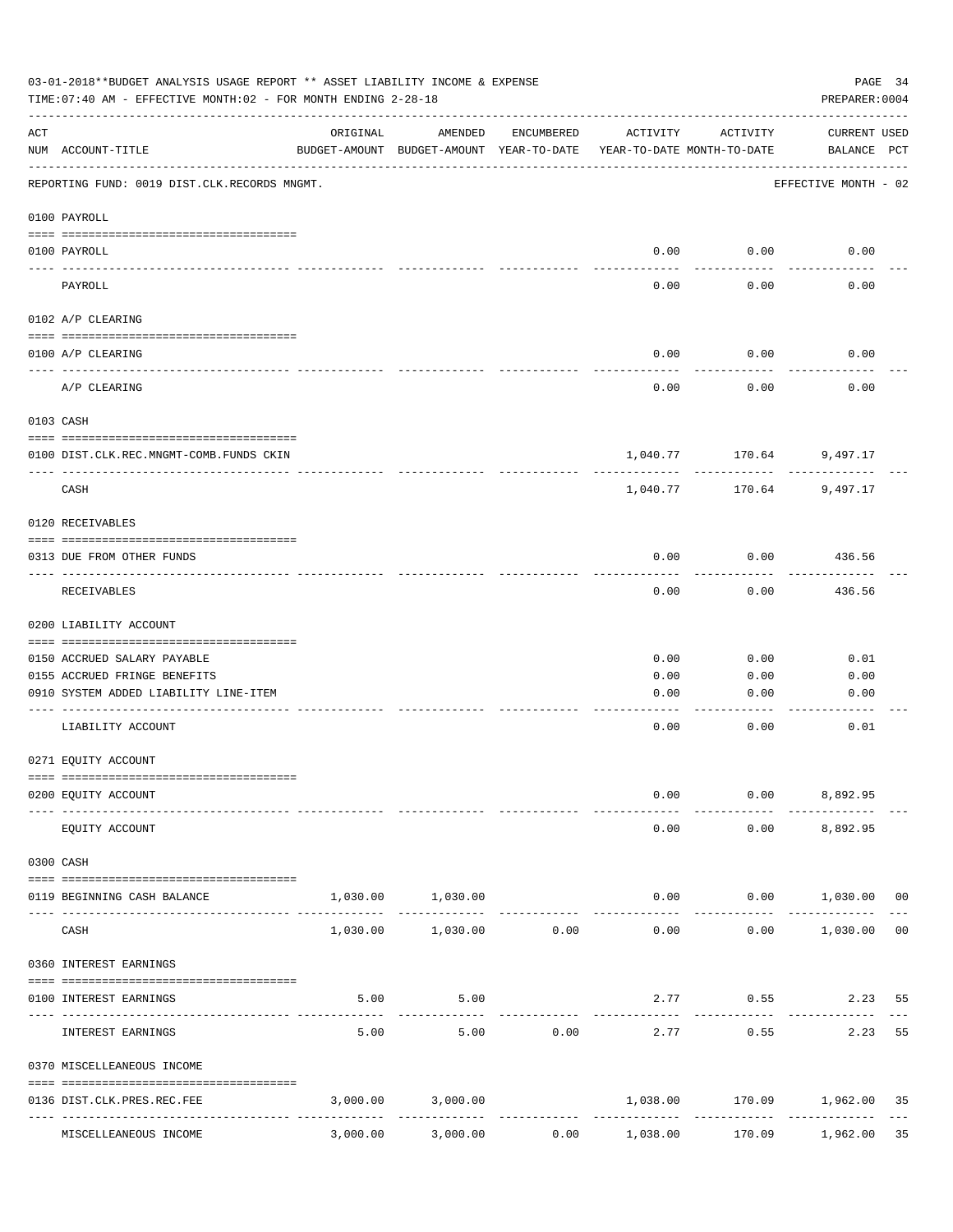| 03-01-2018**BUDGET ANALYSIS USAGE REPORT ** ASSET LIABILITY INCOME & EXPENSE | PAGE 35        |
|------------------------------------------------------------------------------|----------------|
| TIME:07:40 AM - EFFECTIVE MONTH:02 - FOR MONTH ENDING 2-28-18                | PREPARER: 0004 |

| ACT                                                                  |                                                                                          |      | ORIGINAL AMENDED                           |      | ENCUMBERED ACTIVITY ACTIVITY |              | <b>CURRENT USED</b>                                       |    |
|----------------------------------------------------------------------|------------------------------------------------------------------------------------------|------|--------------------------------------------|------|------------------------------|--------------|-----------------------------------------------------------|----|
|                                                                      | BUDGET-AMOUNT BUDGET-AMOUNT YEAR-TO-DATE YEAR-TO-DATE MONTH-TO-DATE<br>NUM ACCOUNT-TITLE |      |                                            |      |                              |              | BALANCE PCT                                               |    |
| REPORTING FUND: 0019 DIST.CLK.RECORDS MNGMT.<br>EFFECTIVE MONTH - 02 |                                                                                          |      |                                            |      |                              |              |                                                           |    |
|                                                                      | 0450 DIST.CLERK REC. MNGMT.                                                              |      |                                            |      |                              |              |                                                           |    |
|                                                                      |                                                                                          |      |                                            |      |                              |              |                                                           |    |
|                                                                      | 0107 SALARY TEMP/EXTRA                                                                   | 0.00 | 0.00                                       | 0.00 | $0.00$ 0.00                  |              | 0.00                                                      |    |
|                                                                      | 0201 SOCIAL SECURITY TAXES                                                               | 0.00 | 0.00                                       | 0.00 |                              | 0.00<br>0.00 | 0.00                                                      |    |
|                                                                      | 0203 RETIREMENT                                                                          | 0.00 | 0.00                                       | 0.00 | 0.00                         | 0.00         | 0.00                                                      |    |
|                                                                      | 0204 WORKERS COMPENSATION                                                                | 0.00 | 0.00                                       | 0.00 | 0.00                         | 0.00         | 0.00                                                      |    |
|                                                                      | 0205 MEDICARE TAX                                                                        | 0.00 | 0.00                                       | 0.00 | 0.00                         | 0.00         | 0.00                                                      |    |
|                                                                      | 0310 OFFICE SUPPLIES                                                                     |      | 4,035.00 4,035.00                          | 0.00 |                              | 0.00         | $0.00$ 4,035.00                                           | 00 |
|                                                                      | 0400 RECORDS STORAGE SHELVING                                                            | 0.00 | 0.00                                       | 0.00 |                              | 0.00         | 0.00<br>0.00                                              |    |
|                                                                      | 0435 PRINTING                                                                            | 0.00 | 0.00                                       | 0.00 |                              | 0.00         | 0.00<br>0.00                                              |    |
|                                                                      | 0572 OFFICE EQUIPMENT                                                                    | 0.00 | 0.00                                       |      | $0.00$ $0.00$ $0.00$ $0.00$  |              | 0.00                                                      |    |
|                                                                      | DIST.CLERK REC. MNGMT.                                                                   |      | $4,035.00$ $4,035.00$ $0.00$ $0.00$ $0.00$ |      |                              |              | 4,035,00 00                                               |    |
|                                                                      | DIST.CLK.RECORDS MNGMT.                                                                  |      |                                            |      |                              |              |                                                           |    |
|                                                                      | INCOME TOTALS                                                                            |      |                                            |      |                              |              | $4,035.00$ $4,035.00$ $1,040.77$ $170.64$ $2,994.23$ $26$ |    |
|                                                                      | <b>EXPENSE TOTALS</b>                                                                    |      | 4,035.00 4,035.00                          |      | $0.00$ $0.00$ $0.00$ $0.00$  |              | 4,035.00 00                                               |    |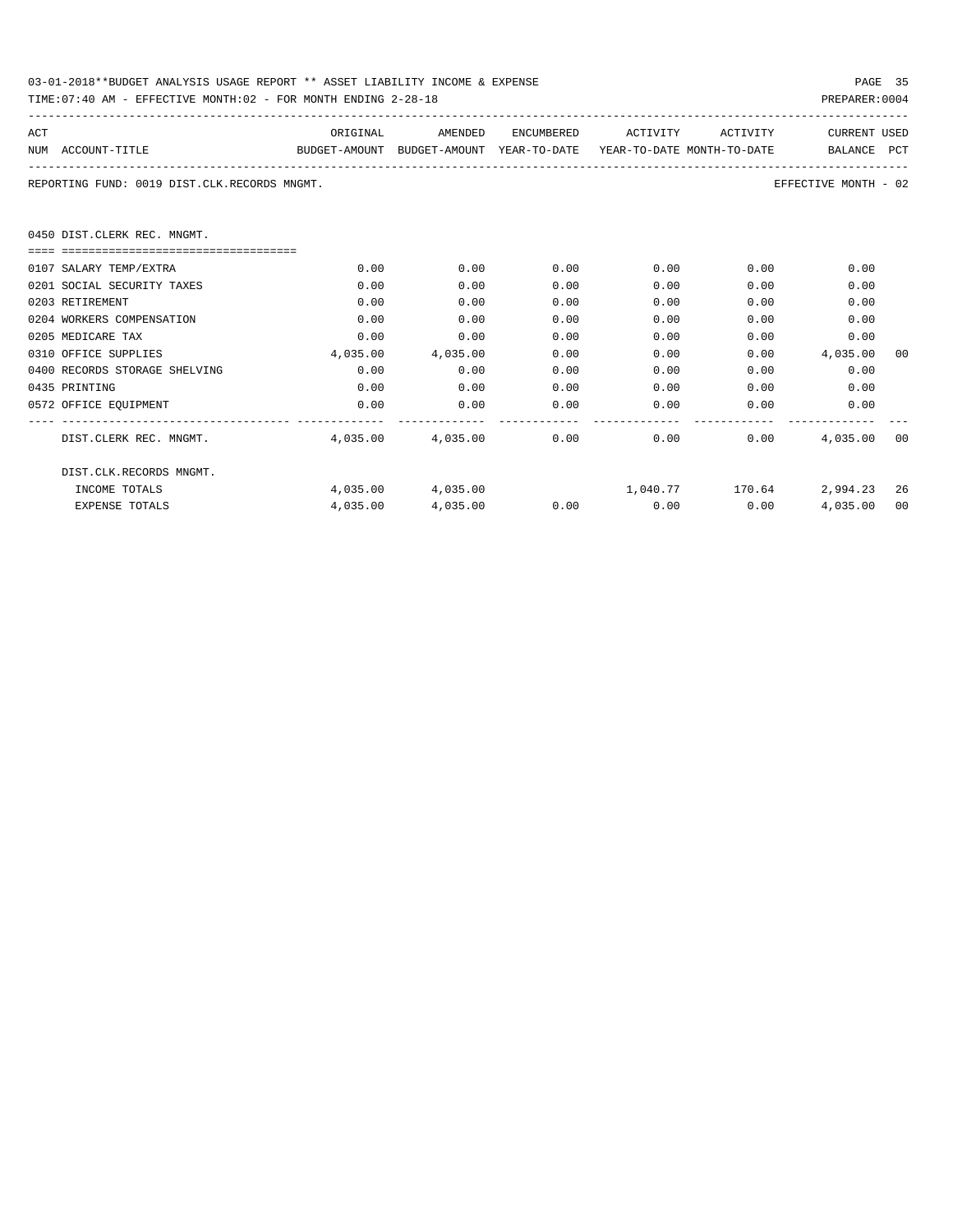|     | 03-01-2018**BUDGET ANALYSIS USAGE REPORT ** ASSET LIABILITY INCOME & EXPENSE<br>TIME:07:40 AM - EFFECTIVE MONTH:02 - FOR MONTH ENDING 2-28-18 |           |                                                     |            |                                        |                        | PAGE 36<br>PREPARER: 0004          |  |
|-----|-----------------------------------------------------------------------------------------------------------------------------------------------|-----------|-----------------------------------------------------|------------|----------------------------------------|------------------------|------------------------------------|--|
| ACT | NUM ACCOUNT-TITLE                                                                                                                             | ORIGINAL  | AMENDED<br>BUDGET-AMOUNT BUDGET-AMOUNT YEAR-TO-DATE | ENCUMBERED | ACTIVITY<br>YEAR-TO-DATE MONTH-TO-DATE | ACTIVITY               | <b>CURRENT USED</b><br>BALANCE PCT |  |
|     | REPORTING FUND: 0020 COUNTY OFFICES REC.MNGMT.                                                                                                |           |                                                     |            |                                        |                        | EFFECTIVE MONTH - 02               |  |
|     | 0100 PAYROLL                                                                                                                                  |           |                                                     |            |                                        |                        |                                    |  |
|     | 0100 PAYROLL                                                                                                                                  |           |                                                     |            | 0.00                                   |                        | 0.00<br>0.00                       |  |
|     | PAYROLL                                                                                                                                       |           |                                                     |            | 0.00                                   | 0.00                   | 0.00                               |  |
|     | 0102 A/P CLEARING                                                                                                                             |           |                                                     |            |                                        |                        |                                    |  |
|     | 0100 A/P CLEARING                                                                                                                             |           |                                                     |            | 0.00                                   | 0.00                   | 0.00                               |  |
|     | A/P CLEARING                                                                                                                                  |           |                                                     |            | 0.00                                   | 0.00                   | 0.00                               |  |
|     | 0103 CASH                                                                                                                                     |           |                                                     |            |                                        |                        |                                    |  |
|     | 0100 CO.OFF.REC.MNGMT-COMB. FUNDS CKING                                                                                                       |           |                                                     |            |                                        |                        | 1,816.98-243.96 40,945.64          |  |
|     | ----------------------------<br>CASH                                                                                                          |           |                                                     |            | 1,816.98-                              | . <u>.</u> .<br>243.96 | 40,945.64                          |  |
|     | 0120 RECEIVABLES                                                                                                                              |           |                                                     |            |                                        |                        |                                    |  |
|     | 0313 DUE FROM OTHER FUNDS                                                                                                                     |           |                                                     |            | 0.00                                   |                        | $0.00$ 3,668.45                    |  |
|     | RECEIVABLES                                                                                                                                   |           |                                                     |            | 0.00                                   | 0.00                   | 3,668.45                           |  |
|     | 0200 SYSTEM ADDED LIABILITY DEPARTMENT                                                                                                        |           |                                                     |            |                                        |                        |                                    |  |
|     | 0150 ACCRUED SALARY PAYABLE                                                                                                                   |           |                                                     |            | 0.00                                   | 0.00                   | 283.09                             |  |
|     | 0155 ACCRUED FRINGE BENEFITS                                                                                                                  |           |                                                     |            | 0.00                                   | 0.00                   | 52.13                              |  |
|     | 0910 SYSTEM ADDED LIABILITY LINE-ITEM                                                                                                         |           |                                                     |            | 0.00                                   | 0.00                   | 0.00                               |  |
|     | SYSTEM ADDED LIABILITY DEPARTMENT                                                                                                             |           |                                                     |            | 0.00                                   | 0.00                   | 335.22                             |  |
|     | 0271 EQUITY ACCOUNT                                                                                                                           |           |                                                     |            |                                        |                        |                                    |  |
|     | 0200 EQUITY ACCOUNT                                                                                                                           |           |                                                     |            | 0.00                                   |                        | $0.00$ 46,095.85                   |  |
|     | EQUITY ACCOUNT                                                                                                                                |           |                                                     |            | 0.00                                   |                        | $0.00$ 46,095.85                   |  |
|     | 0300 CASH                                                                                                                                     |           |                                                     |            |                                        |                        |                                    |  |
|     | 0120 BEGINNING CASH BALANCE                                                                                                                   |           | $0.00$ 0.00<br>-----------                          |            | $- - - - -$                            | 0.00<br>.              | 0.00<br>0.00                       |  |
|     | CASH                                                                                                                                          | 0.00      | 0.00                                                | 0.00       | 0.00                                   | 0.00                   | 0.00                               |  |
|     | 0360 INTEREST EARNINGS                                                                                                                        |           |                                                     |            |                                        |                        |                                    |  |
|     | 0100 INTEREST EARNINGS                                                                                                                        | 40.00     | 40.00                                               |            | --------------                         | 12.96 2.50             | 27.04 32                           |  |
|     | INTEREST EARNINGS                                                                                                                             | 40.00     | 40.00                                               | 0.00       | 12.96                                  | 2.50                   | 27.04 32                           |  |
|     | 0370 MISCELLENEOUS INCOME                                                                                                                     |           |                                                     |            |                                        |                        |                                    |  |
|     | 0135 CO.OFFICE REC.MNGMT.FEE                                                                                                                  |           | 18,000.00 18,000.00                                 |            | -----------------------------          |                        | 4,368.53 1,073.23 13,631.47 24     |  |
|     | MISCELLENEOUS INCOME                                                                                                                          | 18,000.00 | 18,000.00                                           | 0.00       | 4,368.53                               | 1,073.23               | 13,631.47 24                       |  |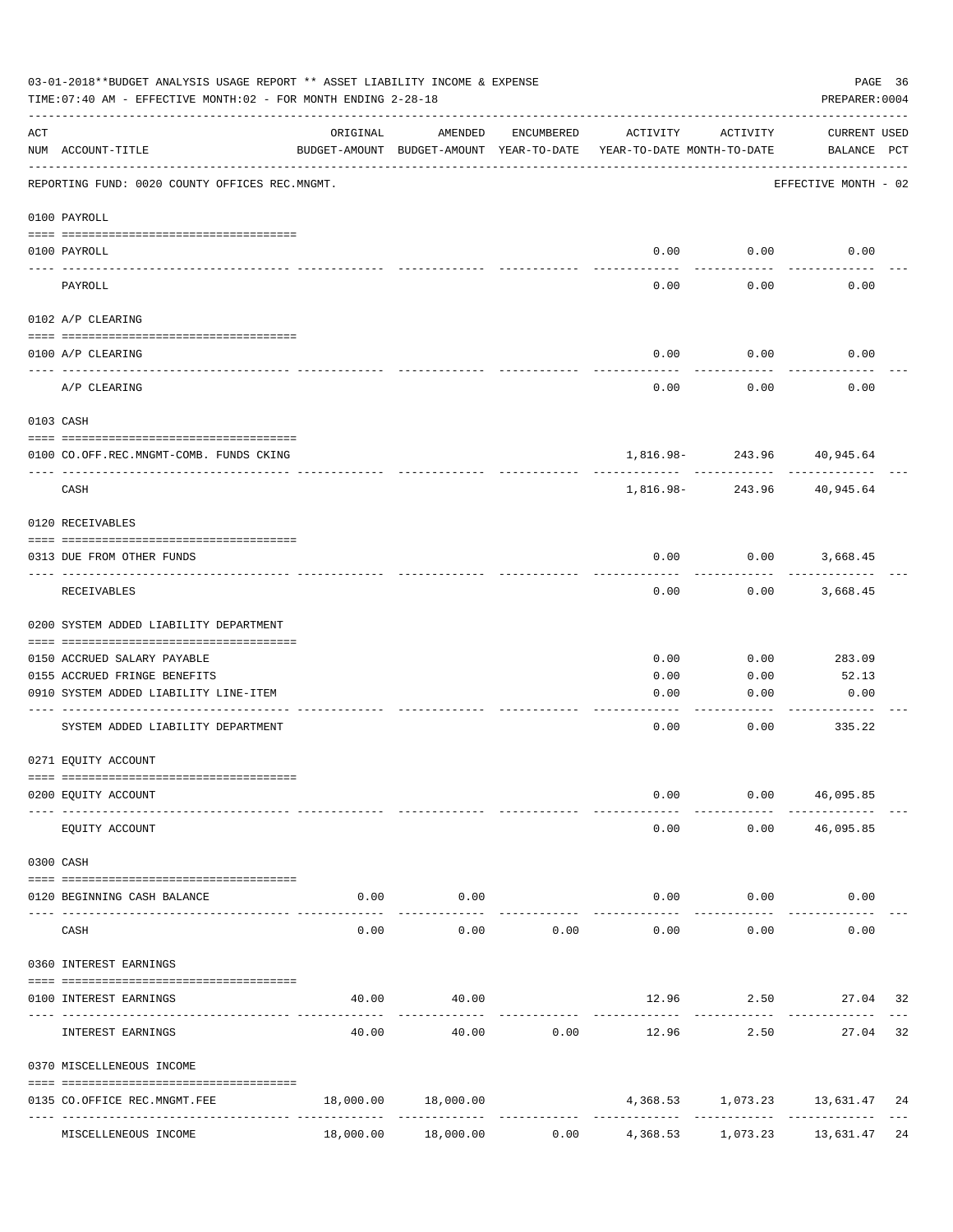| 03-01-2018**BUDGET ANALYSIS USAGE REPORT ** ASSET LIABILITY INCOME & EXPENSE | PAGE 37        |
|------------------------------------------------------------------------------|----------------|
| TIME:07:40 AM - EFFECTIVE MONTH:02 - FOR MONTH ENDING 2-28-18                | PREPARER: 0004 |

| ACT                  | ORIGINAL | AMENDED.                                                            | <b>ENCUMBERED</b> | ACTIVITY | ACTIVITY | CURRENT USED |
|----------------------|----------|---------------------------------------------------------------------|-------------------|----------|----------|--------------|
| ACCOUNT-TITLE<br>NUM |          | BUDGET-AMOUNT BUDGET-AMOUNT YEAR-TO-DATE YEAR-TO-DATE MONTH-TO-DATE |                   |          |          | BALANCE PCT  |
|                      |          |                                                                     |                   |          |          |              |

REPORTING FUND: 0020 COUNTY OFFICES REC.MNGMT. EFFECTIVE MONTH - 02

0449 COUNTY OFFICES REC.MNGMT.

| 0103 SALARY ASSISTANT                                       | 0.00                | 0.00      | 0.00 | 0.00     | 0.00                        | 0.00         |      |
|-------------------------------------------------------------|---------------------|-----------|------|----------|-----------------------------|--------------|------|
| 0107 SALARY TEMP./EXTRA                                     | 8,053.83            | 8,053.83  | 0.00 | 3,392.56 | 614.25                      | 4,661.27     | 42   |
| 0201 SOCIAL SECURITY TAXES                                  | 499.34              | 499.34    | 0.00 | 210.33   | 38.08                       | 289.01       | 42   |
| 0202 GROUP HEALTH INSURANCE                                 | 0.00                | 0.00      | 0.00 | 0.00     | 0.00                        | 0.00         |      |
| 0203 RETIREMENT                                             | 916.53              | 916.53    | 0.00 | 380.14   | 70.64                       | 536.39       | 41   |
| 0204 WORKERS COMPENSATION                                   | 33.83               | 33.83     | 0.00 | 14.13    | 0.00                        | 19.70        | 42   |
| 0205 MEDICARE TAX                                           | 116.78              | 116.78    | 0.00 | 49.16    | 8.90                        | 67.62        | 42   |
| 0310 OFFICE SUPPLIES                                        | 4,863.25            | 4,863.25  | 0.00 | 0.00     | 0.00                        | 4,863.25     | 00   |
| 0350 RECORDS DISPOSAL                                       | 2,006.44            | 2,006.44  | 0.00 | 602.15   | 99.90                       | 1,404.29     | 30   |
| 0400 RECORDS STORAGE SHELVING                               | 0.00                | 0.00      | 0.00 | 0.00     | 0.00                        | 0.00         |      |
| 0453 COMPUTER SOFTWARE MAINTENANCE                          | 1,550.00            | 1,550.00  | 0.00 | 1,550.00 | 0.00                        | 0.00 100     |      |
| 0460 EQUIPMENT RENTAL                                       | 0.00                | 0.00      | 0.00 | 0.00     | 0.00                        | 0.00         |      |
| 0574 COMPUTER EOUIPMENT                                     | 0.00                | 0.00      | 0.00 | 0.00     | 0.00                        | 0.00         |      |
| COUNTY OFFICES REC.MNGMT. 48,040.00 18,040.00 0.00 6,198.47 |                     |           |      |          | 831.77                      | 11,841.53    | - 34 |
| COUNTY OFFICES REC.MNGMT.                                   |                     |           |      |          |                             |              |      |
| INCOME TOTALS                                               | 18,040.00 18,040.00 |           |      |          | 4,381.49 1,075.73 13,658.51 |              | - 24 |
| EXPENSE TOTALS                                              | 18,040.00           | 18,040.00 | 0.00 | 6,198.47 | 831.77                      | 11,841.53 34 |      |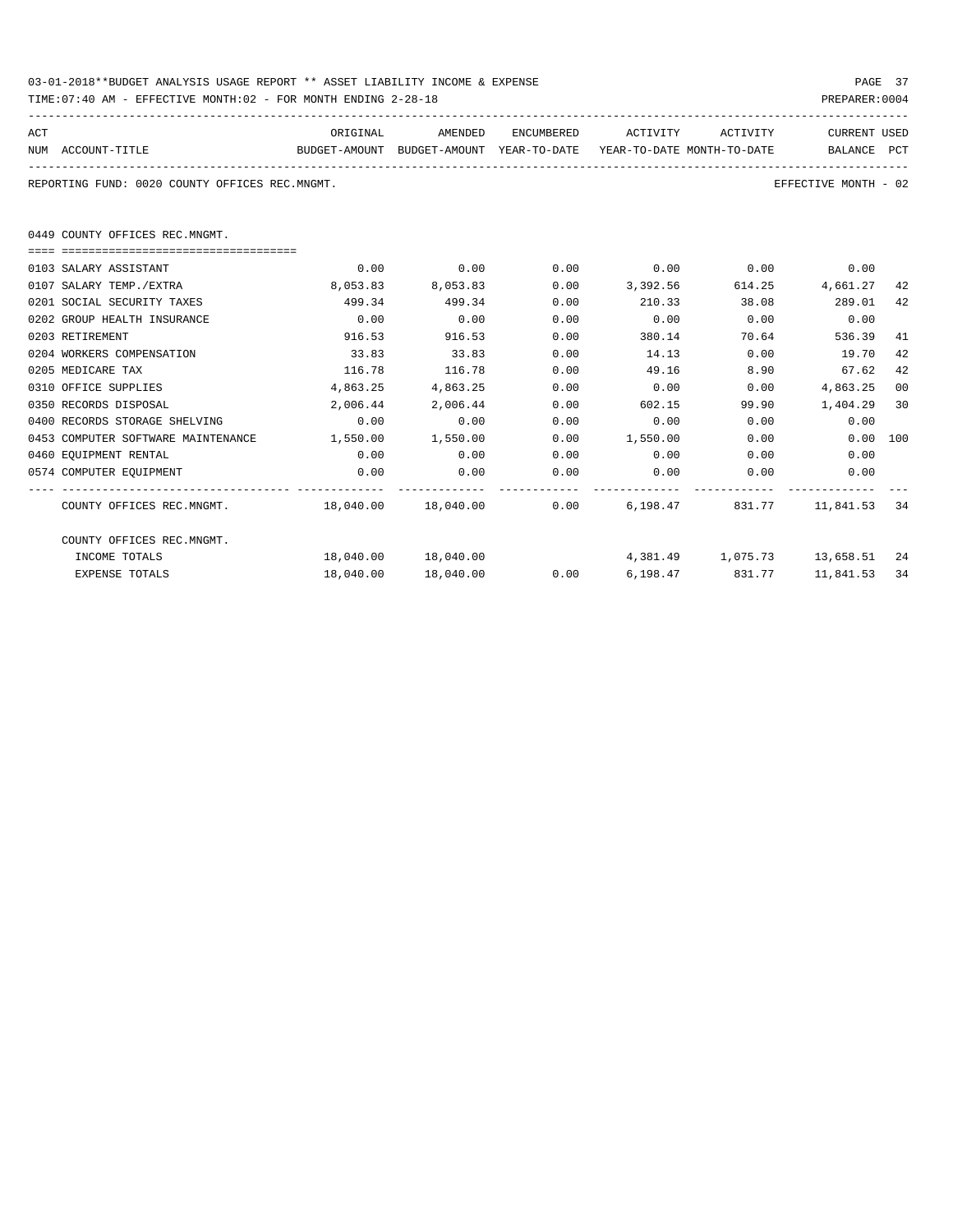|               | 03-01-2018**BUDGET ANALYSIS USAGE REPORT ** ASSET LIABILITY INCOME & EXPENSE<br>TIME:07:40 AM - EFFECTIVE MONTH:02 - FOR MONTH ENDING 2-28-18 |                            |                                                     |            |                                        |                     | PREPARER: 0004                                | PAGE 38 |
|---------------|-----------------------------------------------------------------------------------------------------------------------------------------------|----------------------------|-----------------------------------------------------|------------|----------------------------------------|---------------------|-----------------------------------------------|---------|
| ACT           | NUM ACCOUNT-TITLE                                                                                                                             | ORIGINAL                   | AMENDED<br>BUDGET-AMOUNT BUDGET-AMOUNT YEAR-TO-DATE | ENCUMBERED | ACTIVITY<br>YEAR-TO-DATE MONTH-TO-DATE | ACTIVITY            | <b>CURRENT USED</b><br>BALANCE PCT            |         |
|               | REPORTING FUND: 0021 FANNIN CO. R & B #1 FUND                                                                                                 |                            |                                                     |            |                                        |                     | EFFECTIVE MONTH - 02                          |         |
|               | 0100 PAYROLL                                                                                                                                  |                            |                                                     |            |                                        |                     |                                               |         |
|               | 0100 PAYROLL                                                                                                                                  |                            |                                                     |            | 0.00                                   | 0.00                | 0.00                                          |         |
| $\frac{1}{2}$ | PAYROLL                                                                                                                                       |                            |                                                     |            | 0.00                                   | 0.00                | 0.00                                          |         |
|               | 0102 A/P CLEARING                                                                                                                             |                            |                                                     |            |                                        |                     |                                               |         |
|               | 0100 A/P CLEARING                                                                                                                             |                            |                                                     |            | 0.00                                   | 0.00                | 0.00                                          |         |
|               | A/P CLEARING                                                                                                                                  |                            |                                                     |            | 0.00                                   | 0.00                | 0.00                                          |         |
|               | 0103 CASH                                                                                                                                     |                            |                                                     |            |                                        |                     |                                               |         |
|               |                                                                                                                                               |                            |                                                     |            |                                        |                     |                                               |         |
|               | 0100 R&B#1-COMBINED FUNDS CHECKING<br>0175 TEXPOOL                                                                                            |                            |                                                     |            | 81.81                                  | 19.33<br>---------- | 168,977.59 115,481.27 333,792.17<br>17,547.79 |         |
|               | CASH                                                                                                                                          |                            |                                                     |            |                                        |                     | 169,059.40 115,500.60 351,339.96              |         |
|               | 0120 RECEIVABLES                                                                                                                              |                            |                                                     |            |                                        |                     |                                               |         |
|               | 0311 TAXES RECEIVABLE                                                                                                                         |                            |                                                     |            | 0.00                                   | 0.00                | 29,558.47                                     |         |
|               | 0312 DUE FROM OTHER GOVERNMENTS                                                                                                               |                            |                                                     |            | 0.00                                   | 0.00                | 6,633.14                                      |         |
|               | 0313 DUE FROM OTHER FUNDS                                                                                                                     |                            |                                                     |            | 0.00                                   | 0.00                | 8,927.99                                      |         |
|               | 0315 INVENTORY ASSET                                                                                                                          |                            |                                                     |            | 0.00                                   | 0.00                | 3,473.88<br>----------                        |         |
|               | RECEIVABLES                                                                                                                                   |                            |                                                     |            | 0.00                                   | 0.00                | 48,593.48                                     |         |
|               | 0200 LIABILITY ACCOUNT                                                                                                                        |                            |                                                     |            |                                        |                     |                                               |         |
|               | 0150 ACCRUED SALARY PAYABLE                                                                                                                   |                            |                                                     |            | 0.00                                   | 0.00                | 11,068.97                                     |         |
|               | 0155 ACCRUED FRINGE BENEFITS                                                                                                                  |                            |                                                     |            | 0.00                                   | 0.00                | 4,896.71                                      |         |
|               | 0200 DEFERRED TAX REVENUE                                                                                                                     |                            |                                                     |            | 0.00                                   | 0.00                | 27, 352.33                                    |         |
|               | 0910 SYSTEM ADDED LIABILITY LINE-ITEM                                                                                                         |                            |                                                     |            | 12,796.59-                             | 0.00                | 12,796.59-                                    |         |
|               | LIABILITY ACCOUNT                                                                                                                             |                            |                                                     |            | 12,796.59-                             | 0.00                | 30,521.42                                     |         |
|               | 0207 DUE TO FUND                                                                                                                              |                            |                                                     |            |                                        |                     |                                               |         |
|               | 0070 DUE TO RIGHT OF WAY                                                                                                                      |                            |                                                     |            | 0.00                                   | 0.00                | 0.00                                          |         |
|               | 0131 DUE TO RD. DIST. 17A                                                                                                                     |                            |                                                     |            | 0.00                                   | 0.00                | 0.00                                          |         |
|               | DUE TO FUND                                                                                                                                   | ------------ ------------- |                                                     |            | 0.00                                   | 0.00                | 0.00                                          |         |
|               | 0231 LOANS                                                                                                                                    |                            |                                                     |            |                                        |                     |                                               |         |
|               |                                                                                                                                               |                            |                                                     |            |                                        |                     |                                               |         |
|               | 0100 LOAN BSB EQUIPMENT                                                                                                                       |                            |                                                     |            | 0.00                                   | 0.00                | 0.00                                          |         |
|               | LOANS                                                                                                                                         |                            |                                                     |            | 0.00                                   | 0.00                | 0.00                                          |         |
|               | 0271 EQUITY ACCOUNT                                                                                                                           |                            |                                                     |            |                                        |                     |                                               |         |
|               | 0200 EQUITY ACCOUNTY                                                                                                                          | ----- -------------        |                                                     |            | 0.00                                   | 0.00                | 187,556.03<br>---------                       |         |
|               | EQUITY ACCOUNT                                                                                                                                |                            |                                                     |            | 0.00                                   | 0.00                | 187,556.03                                    |         |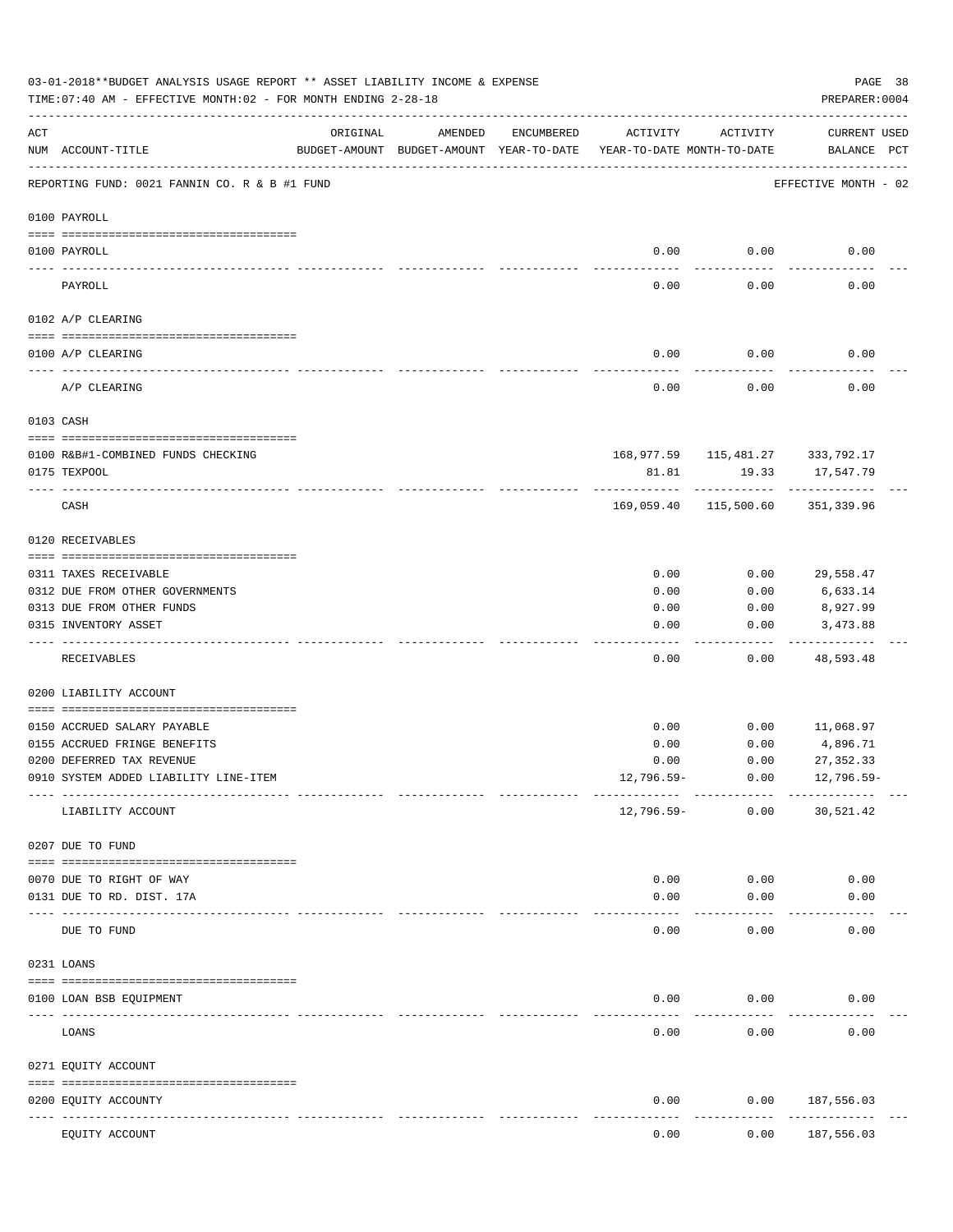|     | 03-01-2018**BUDGET ANALYSIS USAGE REPORT ** ASSET LIABILITY INCOME & EXPENSE |                         |                                                                        |              |             |                                 | PAGE 39                      |                |
|-----|------------------------------------------------------------------------------|-------------------------|------------------------------------------------------------------------|--------------|-------------|---------------------------------|------------------------------|----------------|
|     | TIME: 07:40 AM - EFFECTIVE MONTH: 02 - FOR MONTH ENDING 2-28-18              |                         |                                                                        |              |             |                                 | PREPARER: 0004               |                |
| ACT |                                                                              | ORIGINAL                | AMENDED                                                                | ENCUMBERED   |             | ACTIVITY ACTIVITY               | <b>CURRENT USED</b>          |                |
|     | NUM ACCOUNT-TITLE                                                            |                         | BUDGET-AMOUNT BUDGET-AMOUNT YEAR-TO-DATE YEAR-TO-DATE MONTH-TO-DATE    |              |             |                                 | BALANCE PCT                  |                |
|     | REPORTING FUND: 0021 FANNIN CO. R & B #1 FUND                                |                         |                                                                        |              |             |                                 | EFFECTIVE MONTH - 02         |                |
|     | 0300 TOTAL REV/TRANSFERS                                                     |                         |                                                                        |              |             |                                 |                              |                |
|     | 0121 BEGINNING CASH BALANCE                                                  | 136, 267.36 136, 267.36 |                                                                        |              |             | $0.00$ $0.00$ $136,267.36$      |                              | 00             |
|     | TOTAL REV/TRANSFERS                                                          |                         | $136, 267.36$ $136, 267.36$ 0.00 0.00 0.00 136,267.36                  |              |             |                                 |                              | 0 <sub>0</sub> |
|     | 0310 PROPERTY TAXES                                                          |                         |                                                                        |              |             |                                 |                              |                |
|     |                                                                              |                         |                                                                        |              |             |                                 |                              |                |
|     | 0110 CURRENT TAXES                                                           |                         | 449,085.92 449,085.92                                                  |              |             | 397,469.70 130,658.63 51,616.22 |                              | 89             |
|     | 0120 DELINQUENT TAXES                                                        |                         | 9,000.00 9,000.00                                                      |              |             | 5,403.35 1,637.84 3,596.65      |                              | 60             |
|     | PROPERTY TAXES                                                               |                         | $458,085.92$ $458,085.92$ $0.00$ $402,873.05$ $132,296.47$ $55,212.87$ |              | ----------- | -----------                     | ----------                   | 88             |
|     | 0318 OTHER TAXES                                                             |                         |                                                                        |              |             |                                 |                              |                |
|     | 0120 PAY N LIEU TAX/GRASSLAND                                                |                         | 1,000.00 1,000.00                                                      |              |             | $0.00$ $0.00$ $1,000.00$ $00$   |                              |                |
|     | 0121 PAY N LIEU TAX/UPPER TRINITY                                            | 0.00                    | 0.00                                                                   |              | 884.17      | 0.00                            | 884.17+                      |                |
|     | 0160 SALES TAX REVENUES                                                      | 40,913.00               | 40,913.00                                                              |              | 20,137.29   | 4,703.29                        | 20,775.71                    | -49            |
|     | OTHER TAXES                                                                  | ------------            | $41,913.00$ $41,913.00$ $0.00$ $21,021.46$ $4,703.29$                  |              |             |                                 | 20,891.54                    | 50             |
|     | 0321 FEES OF TAX COLLECTOR                                                   |                         |                                                                        |              |             |                                 |                              |                |
|     | 0200 CAR REGISTRATION/SALES TAX                                              |                         | 85,392.00 85,392.00                                                    |              |             | 49,615.55 20,345.88 35,776.45   |                              | 58             |
|     | 0300 COUNTY'S ADDITIONAL \$10                                                |                         | 64,000.00 64,000.00                                                    |              |             | 25,083.75 3,945.57 38,916.25    |                              | 39             |
|     | FEES OF TAX COLLECTOR                                                        | --------------          | 149,392.00 149,392.00 0.00 74,699.30 24,291.45 74,692.70               |              |             |                                 | ---------------------------- | 50             |
|     | 0330 GRANTS                                                                  |                         |                                                                        |              |             |                                 |                              |                |
|     | 0200 FEMA GRANT                                                              | 0.00                    | 0.00                                                                   |              |             | $0.00$ $0.00$                   | 0.00                         |                |
|     | GRANTS                                                                       | 0.00                    | 0.00                                                                   | 0.00         | 0.00        | 0.00                            | 0.00                         |                |
|     | 0350 FINES                                                                   |                         |                                                                        |              |             |                                 |                              |                |
|     | 0403 COUNTY CLERK FINES                                                      |                         | 12,024.00   12,024.00                                                  |              |             | 2,945.16 1,475.74 9,078.84      |                              | 24             |
|     | 0450 DISTRICT CLERK FINES                                                    |                         | 11,311.00   11,311.00                                                  |              |             | 2,965.34 502.39 8,345.66        |                              | 26             |
|     | 0455 J. P. #1 FINES                                                          | 7,686.00                | 7,686.00<br>1,800.00                                                   |              | 1,650.41    | 0.00                            | 6,035.59                     | 21             |
|     | 0456 J. P. #2 FINES                                                          | 1,800.00                |                                                                        |              | 1,356.35    | 728.95                          | 443.65                       | 75             |
|     | 0457 J. P. #3 FINES<br>-- -----------------------------------                | 2,500.00<br>----------- | 2,500.00<br>-------------                                              | ------------ | ----------- | 1,016.83 337.29 1,483.17        |                              | 41<br>$---$    |
|     | FINES                                                                        | 35,321.00               |                                                                        |              |             |                                 |                              | 28             |
|     | 0360 INTEREST EARNINGS                                                       |                         |                                                                        |              |             |                                 |                              |                |
|     | 0100 INTEREST EARNINGS                                                       |                         | 175.00 175.00                                                          |              |             | 132.56 32.64 42.44              |                              | 76             |
|     | INTEREST EARNINGS                                                            | 175.00                  |                                                                        | 175.00 0.00  |             | 132.56 32.64 42.44              |                              | 76             |
|     | 0364 SALE OF EQUIPMENT                                                       |                         |                                                                        |              |             |                                 |                              |                |
|     | 0162 LAND/BUILDING                                                           | 0.00                    | 0.00                                                                   |              | 0.00        |                                 | 0.00<br>0.00                 |                |
|     | 0163 SALE OF EQUIPMENT                                                       | 10,000.00  10,000.00    |                                                                        |              | 0.00        |                                 | 0.00 10,000.00               | 0 <sub>0</sub> |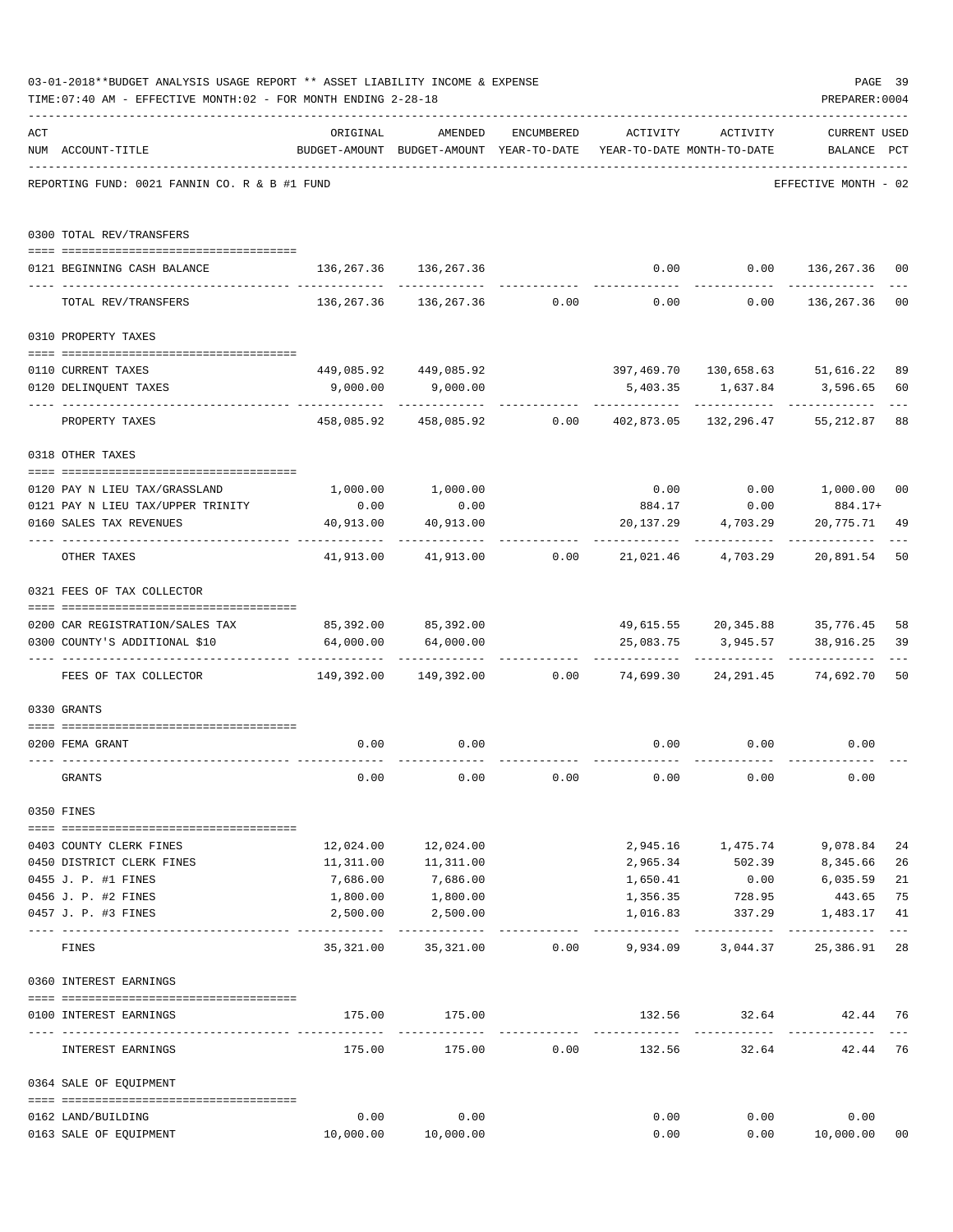| 03-01-2018**BUDGET ANALYSIS USAGE REPORT ** ASSET LIABILITY INCOME & EXPENSE |  |  |  |  |  | PAGE | -40 |
|------------------------------------------------------------------------------|--|--|--|--|--|------|-----|
|                                                                              |  |  |  |  |  |      |     |

| ACT |                                               | ORIGINAL                                                            | AMENDED               | <b>ENCUMBERED</b> | ACTIVITY   | ACTIVITY     | <b>CURRENT USED</b>                           |              |
|-----|-----------------------------------------------|---------------------------------------------------------------------|-----------------------|-------------------|------------|--------------|-----------------------------------------------|--------------|
|     | NUM ACCOUNT-TITLE                             | BUDGET-AMOUNT BUDGET-AMOUNT YEAR-TO-DATE YEAR-TO-DATE MONTH-TO-DATE |                       |                   |            |              | BALANCE                                       | $_{\rm PCT}$ |
|     | REPORTING FUND: 0021 FANNIN CO. R & B #1 FUND |                                                                     |                       |                   |            |              | EFFECTIVE MONTH - 02                          |              |
|     | SALE OF EQUIPMENT                             | 10,000.00                                                           | 10,000.00             | 0.00              | 0.00       | 0.00         | 10,000.00                                     | 00           |
|     | 0370 MISCELLANEOUS REVENUES                   |                                                                     |                       |                   |            |              |                                               |              |
|     | 0100 PROPERTY LEASE                           | 0.00                                                                | 0.00                  |                   | 0.00       | 0.00         | 0.00                                          |              |
|     | 0120 STATE LATERAL ROAD                       | 9,500.00                                                            | 9,500.00              |                   | 8,484.17   | 0.00         | 1,015.83                                      | 89           |
|     | 0125 TDT. WEIGHT FEES                         | 20,000.00                                                           | 20,000.00             |                   | 11,254.66  | 0.00         | 8,745.34                                      | 56           |
|     | 0130 REFUNDS & MISCELLANEOUS                  | 100.00                                                              | 100.00                |                   | 853.20     | 0.00         | 753.20+ 853                                   |              |
|     | 0140 PROCEEDS OF LOAN                         | 0.00                                                                | 0.00                  |                   | 0.00       | 0.00         | 0.00                                          |              |
|     | 0145 REIMBURSEMENT OF MATERIALS               | 10,000.00                                                           | 10,000.00             |                   | 5,008.14   | 351.60       | 4,991.86                                      | 50           |
|     | MISCELLANEOUS REVENUES                        | 39,600.00                                                           | 39,600.00             | 0.00              | 25,600.17  | 351.60       | 13,999.83                                     | 65           |
|     | 0509 CONTINGENCY                              |                                                                     |                       |                   |            |              |                                               |              |
|     | 0475 CONTINGENCY                              |                                                                     | 20,652.99 20,652.99   | 0.00              | 0.00       | 0.00         | 20,652.99                                     | 00           |
|     | CONTINGENCY                                   | 20,652.99                                                           | 20,652.99             | 0.00              | 0.00       | 0.00         | 20,652.99 00                                  |              |
|     | 0621 ROAD & BRIDGE 1                          |                                                                     |                       |                   |            |              |                                               |              |
|     | 0100 COMPENSATION PAY                         | 0.00                                                                | 0.00                  | 0.00              | 0.00       | 0.00         | 0.00                                          |              |
|     | 0101 SALARY ELECTED OFFICIAL                  | 60,894.15                                                           | 60,894.15             | 0.00              | 25,762.99  | 4,684.18     | 35,131.16                                     | 42           |
|     | 0105 SALARY SECRETARY                         | 0.00                                                                | 0.00                  | 0.00              | 0.00       | 0.00         | 0.00                                          |              |
|     | 0106 SALARY PRECINCT EMPLOYEES                | 181,789.20                                                          | 181,789.20            | 0.00              | 76,104.13  | 13,963.94    | 105,685.07                                    | 42           |
|     | 0107 REGULAR-TEMP. PART-TIME                  | 0.00                                                                | 0.00                  | 0.00              | 0.00       | 0.00         | 0.00                                          |              |
|     | 0108 SALARY-FOREMAN                           | 43,479.62                                                           | 43,479.62             | 0.00              | 18,395.30  | 3,344.60     | 25,084.32                                     | 42           |
|     | 0199 TOTAL SALARIES                           | 286,162.97                                                          | 286,162.97            | 0.00              | 120,262.42 | 21,992.72    | 165,900.55                                    | 42           |
|     | 0201 SOCIAL SECURITY TAXES                    | 17,779.30                                                           | 17,779.30             | 0.00              | 7,286.22   | 1,330.34     | 10,493.08                                     | 41           |
|     | 0202 GROUP HEALTH INSURANCE                   | 73,462.20                                                           | 73,462.20             | 0.00              | 30,460.15  | 6,097.10     | 43,002.05                                     | 41           |
|     | 0203 RETIREMENT                               | 32,565.34                                                           | 32,565.34             | 0.00              | 13,479.30  |              | 2,529.13 19,086.04                            | 41           |
|     | 0204 WORKERS' COMPENSATION                    | 9,447.06                                                            | 9,447.06              | 0.00              | 3,825.07   | 0.00         | 5,621.99                                      | 40           |
|     | 0205 MEDICARE TAX                             | 4,158.06                                                            | 4,158.06              | 0.00              | 1,703.96   |              | $311.12$ $2,454.10$ $41$                      |              |
|     | 0206 UNEMPLOYMENT EXPENSE                     | 0.00                                                                | 0.00                  | 0.00              | 0.00       | 0.00         | 0.00                                          |              |
|     | 0299 TOTAL EMPLOYEE BENEFITS                  | 137,411.96 137,411.96 0.00                                          |                       | -----------       | . <u>.</u> | ------------ | 56,754.70 10,267.69 80,657.26                 | 41           |
|     | 0314 EMPLOYEE PHYSICALS/DOT TESTING           | 450.00                                                              | 450.00                | 0.00              | 40.00      | 0.00         | 410.00 09                                     |              |
|     | 0340 SHOP SUPPLIES                            | 3,000.00                                                            | 3,000.00              | 0.00              |            |              | 592.32 341.10 2,407.68                        | 20           |
|     | 0341 R & B MAT. ROCK & GRAVEL 120,000.00      |                                                                     | 120,000.00            | 0.00              | 41,105.07  |              | 2,296.88 78,894.93                            | 34           |
|     | 0342 R & B MAT. CULVERTS                      | 25,000.00                                                           | 25,000.00             | 0.00              | 11,865.22  |              | 2,900.04 13,134.78                            | 47           |
|     | 0343 R & B MAT. HARDWRE & LUMB                | 2,042.14                                                            | 2,042.14              | 0.00              | 179.52     | 179.52       | 1,862.62                                      | 09           |
|     | 0344 R & B MAT ASPHALT /RD OIL                | 60,000.00                                                           | 60,000.00             | 0.00              | 10,850.72  | 3,655.11     | 49,149.28                                     | 18           |
|     | 0345 CHEMICALS                                | 0.00                                                                | 0.00                  | 0.00              | 0.00       | 0.00         | 0.00                                          |              |
|     | 0346 CETRZ EXPENDITURES                       | 0.00                                                                | 0.00                  | 0.00              | 0.00       | 0.00         | 0.00                                          |              |
|     | 0350 DEBRIS REMOVAL                           | 0.00                                                                | 0.00                  | 0.00              | 0.00       | 0.00         | 0.00                                          |              |
|     | 0399 TOTAL R&B MATERIAL                       |                                                                     | 210,492.14 210,492.14 |                   |            |              | $0.00$ $64,632.85$ $9,372.65$ $145,859.29$ 31 |              |
|     | 0400 LEGAL FEES                               | 0.00                                                                | 0.00                  | 0.00              |            | $0.00$ 0.00  | 0.00                                          |              |
|     | 0420 UTILITY TELEPHONE                        | 675.00                                                              | 675.00                |                   |            |              | $0.00$ 292.33 58.56 382.67                    | 43           |
|     | 0421 CELL PHONE ALLOWANCE                     | 600.00                                                              | 600.00                | 0.00              | 250.00     |              | 50.00 350.00                                  | 42           |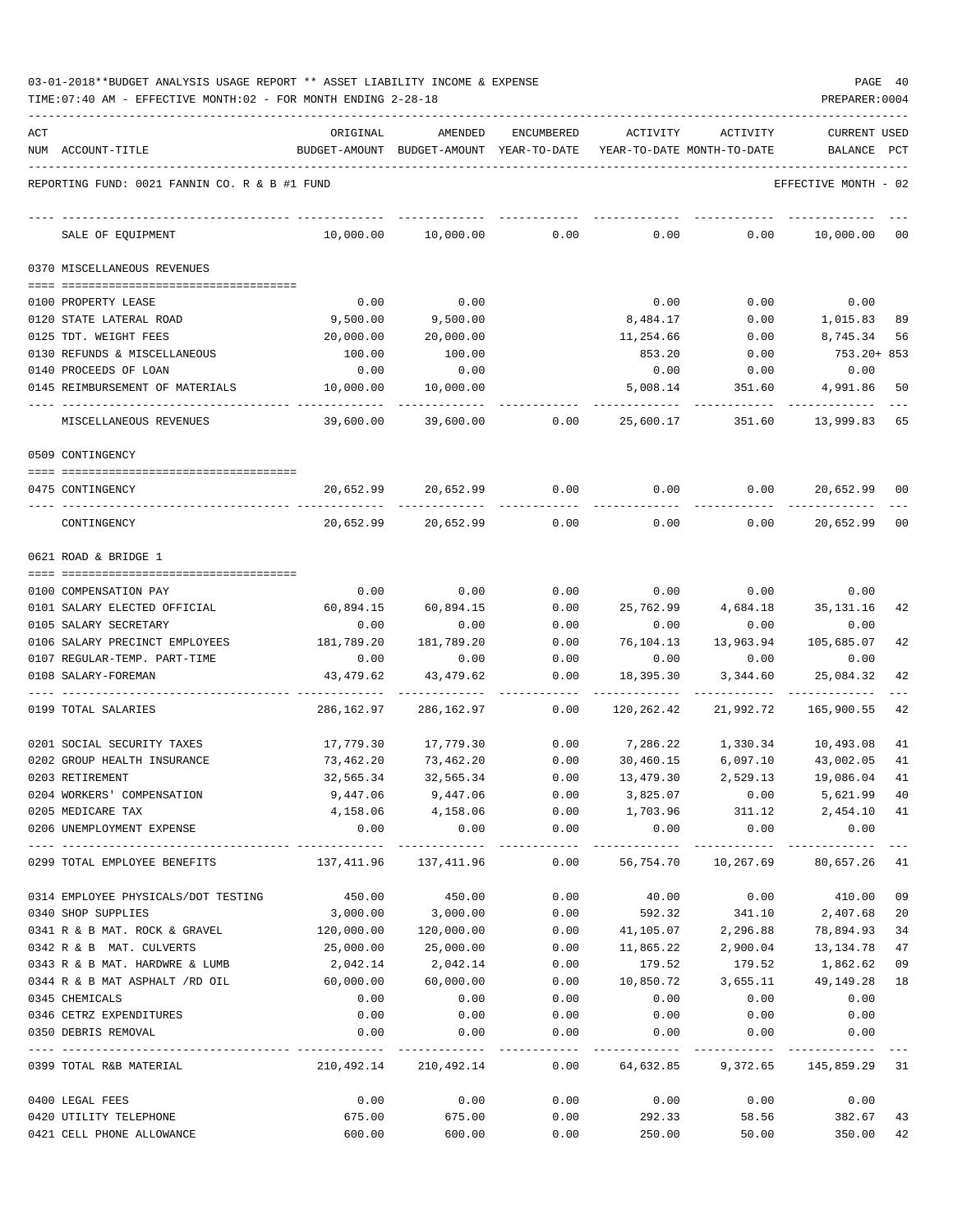TIME:07:40 AM - EFFECTIVE MONTH:02 - FOR MONTH ENDING 2-28-18 PREPARER:0004 ----------------------------------------------------------------------------------------------------------------------------------- ACT ORIGINAL AMENDED ENCUMBERED ACTIVITY ACTIVITY CURRENT USED

| NUM ACCOUNT-TITLE                                                      | BUDGET-AMOUNT          | BUDGET-AMOUNT YEAR-TO-DATE  |                      |            | YEAR-TO-DATE MONTH-TO-DATE | BALANCE PCT          |                |
|------------------------------------------------------------------------|------------------------|-----------------------------|----------------------|------------|----------------------------|----------------------|----------------|
| REPORTING FUND: 0021 FANNIN CO. R & B #1 FUND                          |                        |                             |                      |            |                            | EFFECTIVE MONTH - 02 |                |
| 0423 INTERNET SERVICE                                                  | 0.00                   | 0.00                        | 0.00                 | 0.00       | 0.00                       | 0.00                 |                |
| 0427 OUT OF COUNTY TRAVEL                                              | 1,435.58               | 1,435.58                    | 0.00                 | 40.00      | 0.00                       | 1,395.58             | 03             |
| 0430 BIDS, NOTICES & PERMITS                                           | 800.00                 | 800.00                      | 0.00                 | 94.50      | 0.00                       | 705.50               | 12             |
| 0435 PRINTING                                                          | 100.00                 | 100.00                      | 0.00                 | 0.00       | 0.00                       | 100.00               | 00             |
| 0440 UTILITY ELECTRICITY                                               | 1,600.00               | 1,600.00                    | 0.00                 | 451.99     | 0.00                       | 1,148.01             | 28             |
| 0442 UTILITY WATER                                                     | 250.00                 | 250.00                      | 0.00                 | 66.88      | 16.58                      | 183.12               | 27             |
| 0443 TRASH DUMPSTER PICKUP                                             | 1,000.00               | 1,000.00                    | 0.00                 | 292.74     | 0.00                       | 707.26               | 29             |
| 0447 REPEATER SERVICE CONTRACT                                         | 682.32                 | 682.32                      | 0.00                 | 686.32     | 0.00                       | $4.00 - 101$         |                |
| 0450 R & M BUILDING                                                    | 300.00                 | 300.00                      | 0.00                 | 0.00       | 0.00                       | 300.00               | 0 <sub>0</sub> |
| 0453 COMPUTER SOFTWARE                                                 | 912.50                 | 912.50                      | 0.00                 | 0.00       | 0.00                       | 912.50               | 00             |
| 0457 R & M MACHINERY GAS & OIL                                         | 51,000.00              | 51,000.00                   | 0.00                 | 13,853.79  | 4,596.37                   | 37, 146. 21          | 27             |
| 0458 R & M MACHINERY PARTS                                             | 30,000.00              | 30,000.00                   | 0.00                 | 17,464.41  | 1,513.05                   | 12,535.59            | 58             |
| 0459 R & M MACH. TIRES & TUBES                                         | 20,000.00              | 20,000.00                   | 0.00                 | 1,130.00   | 270.00                     | 18,870.00            | 06             |
| 0460 EQUIPMENT RENTAL/LEASE                                            | 0.00                   | 0.00                        | 0.00                 | 0.00       | 0.00                       | 0.00                 |                |
| 0480 BOND                                                              | 178.00                 | 178.00                      | 0.00                 | 0.00       | 0.00                       | 178.00               | 00             |
| 0482 INSURANCE                                                         | 4,500.00               | 4,500.00                    | 0.00                 | 3,234.93   | 0.00                       | 1,265.07             | 72             |
| 0485 PRISONER SUPPLIES                                                 | 0.00                   | 0.00                        | 0.00                 | 0.00       | 0.00                       | 0.00                 |                |
| 0488 FANNIN RURAL RAIL DISTRICT                                        | 0.00                   | 0.00                        | 0.00                 | 0.00       | 0.00                       | 0.00                 |                |
| 0490 MISCELLANEOUS                                                     | 1,000.00               | 1,000.00                    | 0.00                 | 0.00       | 0.00                       | 1,000.00             | 00             |
| 0491 SOIL & WATER CONSERVATION                                         | 250.00                 | 250.00                      | 0.00                 | 0.00       | 0.00                       | 250.00               | 00             |
| 0492 TDRA FLOOD CASH MATCH                                             | 0.00                   | 0.00                        | 0.00                 | 0.00       | 0.00                       | 0.00                 |                |
| 0494 FLOOD CONTROL SITE MAINTENANCE                                    | 5,500.00               | 5,500.00                    | 0.00                 | 0.00       | 0.00                       | 5,500.00             | 00             |
| 0495 PIPELINE SALES TAX REIMBURSEMENT                                  | 0.00                   | 0.00                        | 0.00                 | 0.00       | 0.00                       | 0.00                 |                |
| 0496 TCOG HAZARDOUS WASTEMATCH<br>------------------------------------ | 1,250.00<br>. <u>.</u> | 1,250.00<br>-------------   | 0.00                 | 0.00       | 0.00                       | 1,250.00             | 00             |
| 0499 TOTAL SER. & OTHER CHARGES                                        | 122,033.40             | 122,033.40                  | 0.00                 | 37,857.89  | 6,504.56                   | 84,175.51            | 31             |
| 0500 LAND                                                              |                        |                             |                      | 0.00       | 0.00                       | 0.00                 |                |
| 0535 BUILDING                                                          |                        |                             |                      | 0.00       | 0.00                       | 0.00                 |                |
| 0570 COMPUTER EQUIPMENT                                                | 300.00                 | 300.00                      | 0.00                 | 0.00       | 0.00                       | 300.00               | 00             |
| 0571 PURCHASE OF MACH./EQUIP.                                          | 79,000.00              | 79,000.00                   | 0.00                 | 67,000.00  | 0.00                       | 12,000.00            | 85             |
| 0573 RADIO EQUIPMENT                                                   | 0.00                   | 0.00                        | 0.00                 | 0.00       | 0.00                       | 0.00                 |                |
| 0575 LAND AND BUILDING                                                 | 0.00                   | 0.00                        | 0.00                 | 0.00       | 0.00                       | 0.00                 |                |
| 0599 CAPITAL OUTLAY                                                    | 79,300.00              | 79,300.00                   | 0.00                 | 67,000.00  | 0.00                       | 12,300.00            | 84             |
| 0630 NOTE PAYMENT                                                      | 0.00                   | 0.00                        | 0.00                 | 0.00       | 0.00                       | 0.00                 |                |
| 0670 NOTE PAYMENT-INTEREST                                             | 0.00                   | 0.00                        | 0.00                 | 0.00       | 0.00                       | 0.00                 |                |
| 0695 SURVEYING                                                         | 0.00                   | 0.00                        | 0.00                 | 0.00       | 0.00                       | 0.00                 |                |
| ROAD & BRIDGE 1                                                        | 835,400.47             | _____________<br>835,400.47 | ____________<br>0.00 | 346,507.86 | 48,137.62                  | 488,892.61 41        |                |
| 0625 ADMINISTRATIVE OFFICE R&B #1                                      |                        |                             |                      |            |                            |                      |                |
|                                                                        |                        |                             |                      |            |                            |                      |                |
| 0105 SALARY SECRETARY                                                  | 9,593.48               | 9,593.48                    | 0.00                 | 4,058.78   | 737.96                     | 5,534.70             | 42             |
| 0201 SOCIAL SECURITY TAXES                                             | 594.80                 | 594.80                      | 0.00                 | 184.97     | 32.54                      | 409.83               | 31             |
| 0202 GROUP HEALTH INSURANCE                                            | 2,623.65               | 2,623.65                    | 0.00                 | 1,093.10   | 218.62                     | 1,530.55             | 42             |
| 0203 RETIREMENT                                                        | 1,091.74               | 1,091.74                    | 0.00                 | 454.80     | 84.88                      | 636.94               | 42             |
| 0204 WORKERS' COMPENSATION                                             | 40.29                  | 40.29                       | 0.00                 | 16.83      | 0.00                       | 23.46                | 42             |
| 0205 MEDICARE TAX                                                      | 139.11                 | 139.11                      | 0.00                 | 43.20      | 7.60                       | 95.91                | 31             |
| 0310 OFFICE SUPPLIES                                                   | 100.00                 | 100.00                      | 0.00                 | 20.35      | 0.00                       | 79.65                | 20             |
| 0311 POSTAL EXPENSES                                                   | 0.00                   | 0.00                        | 0.00                 | 0.00       | 0.00                       | 0.00                 |                |
| 0353 COMPUTER EXPENSE                                                  | 500.00                 | 500.00                      | 0.00                 | 0.00       | 0.00                       | 500.00               | 00             |
| 0427 OUT OF COUNTY TRAVEL                                              | 0.00                   | 0.00                        | 0.00                 | 0.00       | 0.00                       | 0.00                 |                |
| 0480 BOND                                                              | 17.75                  | 17.75                       | 0.00                 | 24.75      | 0.00                       | $7.00 - 139$         |                |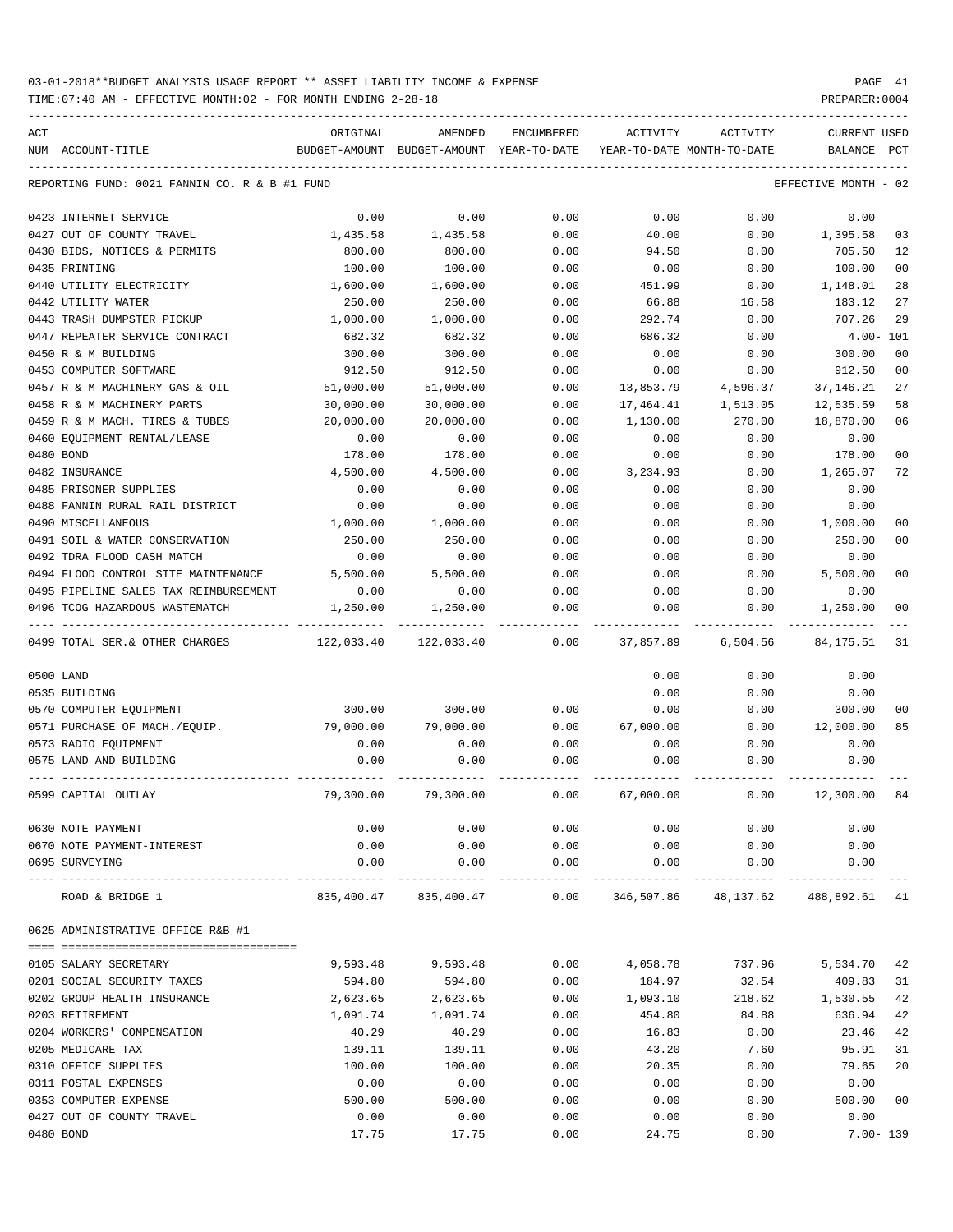03-01-2018\*\*BUDGET ANALYSIS USAGE REPORT \*\* ASSET LIABILITY INCOME & EXPENSE PAGE 42 TIME:07:40 AM - EFFECTIVE MONTH:02 - FOR MONTH ENDING 2-28-18 PREPARER:0004

| ACT |                                               | ORIGINAL      | AMENDED       | ENCUMBERED   | ACTIVITY                   | ACTIVITY   | <b>CURRENT USED</b>  |      |
|-----|-----------------------------------------------|---------------|---------------|--------------|----------------------------|------------|----------------------|------|
| NUM | ACCOUNT-TITLE                                 | BUDGET-AMOUNT | BUDGET-AMOUNT | YEAR-TO-DATE | YEAR-TO-DATE MONTH-TO-DATE |            | BALANCE              | PCT  |
|     | REPORTING FUND: 0021 FANNIN CO. R & B #1 FUND |               |               |              |                            |            | EFFECTIVE MONTH - 02 |      |
|     | 0572 OFFICE EQUIPMENT                         | 0.00          | 0.00          | 0.00         | 0.00                       | 0.00       | 0.00                 |      |
|     | 0574 COMPUTER EOUIPMENT                       | 0.00          | 0.00          | 0.00         | 0.00                       | 0.00       | 0.00                 |      |
|     | ADMINISTRATIVE OFFICE R&B #1                  | 14,700.82     | 14,700.82     | 0.00         | 5,896.78                   | 1,081.60   | 8,804.04             | 40   |
|     | FANNIN CO. R & B #1 FUND                      |               |               |              |                            |            |                      |      |
|     | INCOME TOTALS                                 | 870,754.28    | 870,754.28    |              | 534,260.63                 | 164,719.82 | 336,493.65           | - 61 |
|     | <b>EXPENSE TOTALS</b>                         | 870,754.28    | 870,754.28    | 0.00         | 352,404.64                 | 49,219.22  | 518,349.64           | 40   |
|     |                                               |               |               |              |                            |            |                      |      |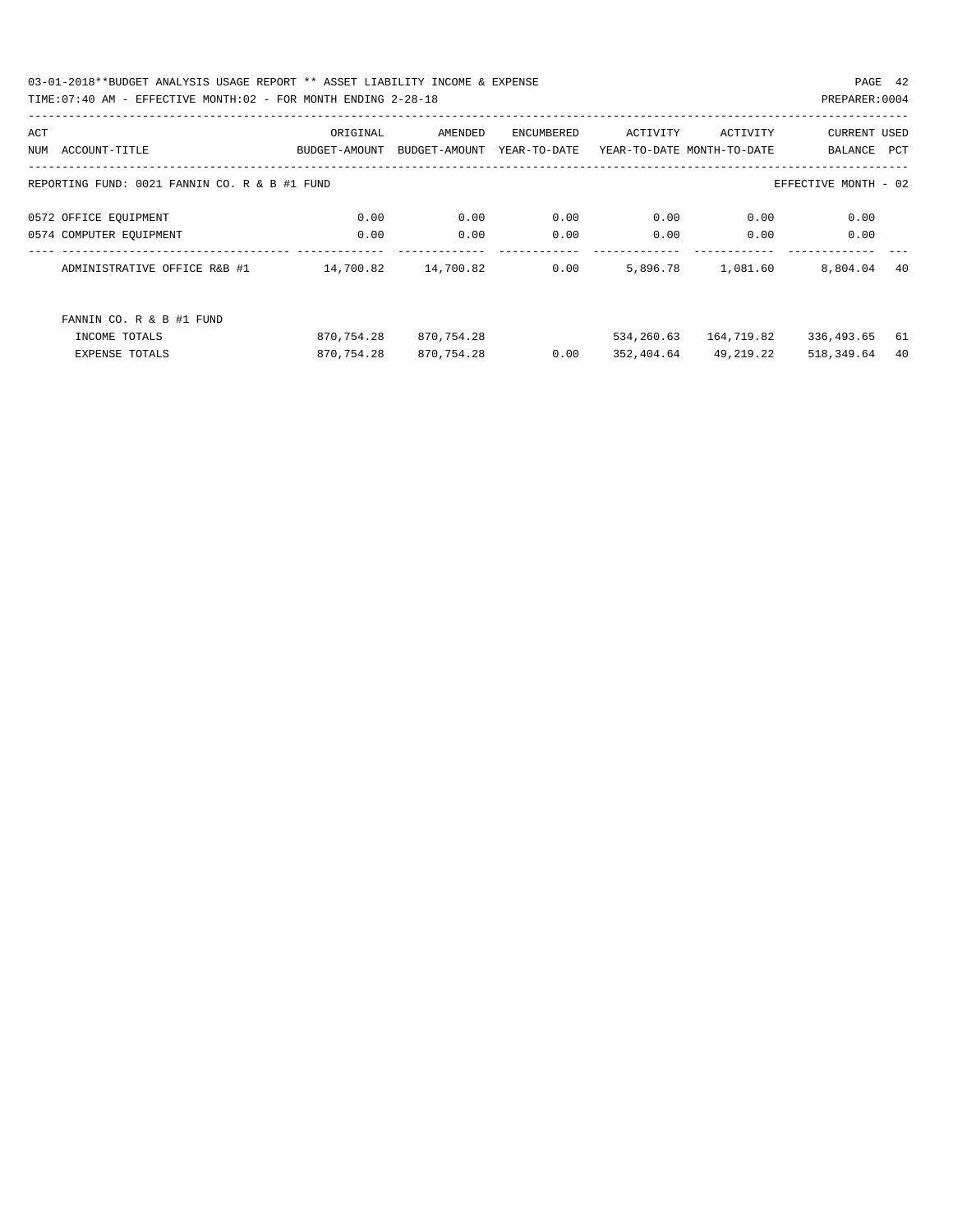|                                                                                                                                                                                                                                                                                                                                                                                              | 03-01-2018**BUDGET ANALYSIS USAGE REPORT ** ASSET LIABILITY INCOME & EXPENSE<br>TIME: 07:40 AM - EFFECTIVE MONTH: 02 - FOR MONTH ENDING 2-28-18 |           |                                                     |            |                                        |           | PREPARER: 0004                          | PAGE 43        |
|----------------------------------------------------------------------------------------------------------------------------------------------------------------------------------------------------------------------------------------------------------------------------------------------------------------------------------------------------------------------------------------------|-------------------------------------------------------------------------------------------------------------------------------------------------|-----------|-----------------------------------------------------|------------|----------------------------------------|-----------|-----------------------------------------|----------------|
| ACT                                                                                                                                                                                                                                                                                                                                                                                          | NUM ACCOUNT-TITLE                                                                                                                               | ORIGINAL  | AMENDED<br>BUDGET-AMOUNT BUDGET-AMOUNT YEAR-TO-DATE | ENCUMBERED | ACTIVITY<br>YEAR-TO-DATE MONTH-TO-DATE | ACTIVITY  | CURRENT USED<br>BALANCE PCT             |                |
|                                                                                                                                                                                                                                                                                                                                                                                              | REPORTING FUND: 0022 FANNIN CO. R & B #2 FUND                                                                                                   |           |                                                     |            |                                        |           | EFFECTIVE MONTH - 02                    |                |
|                                                                                                                                                                                                                                                                                                                                                                                              | 0100 PAYROLL                                                                                                                                    |           |                                                     |            |                                        |           |                                         |                |
|                                                                                                                                                                                                                                                                                                                                                                                              | 0100 PAYROLL                                                                                                                                    |           |                                                     |            | 0.00                                   | 0.00      | 0.00                                    |                |
| $\frac{1}{2} \frac{1}{2} \frac{1}{2} \frac{1}{2} \frac{1}{2} \frac{1}{2} \frac{1}{2} \frac{1}{2} \frac{1}{2} \frac{1}{2} \frac{1}{2} \frac{1}{2} \frac{1}{2} \frac{1}{2} \frac{1}{2} \frac{1}{2} \frac{1}{2} \frac{1}{2} \frac{1}{2} \frac{1}{2} \frac{1}{2} \frac{1}{2} \frac{1}{2} \frac{1}{2} \frac{1}{2} \frac{1}{2} \frac{1}{2} \frac{1}{2} \frac{1}{2} \frac{1}{2} \frac{1}{2} \frac{$ | PAYROLL                                                                                                                                         |           |                                                     |            | 0.00                                   | 0.00      | 0.00                                    |                |
|                                                                                                                                                                                                                                                                                                                                                                                              | 0102 A/P CLEARING                                                                                                                               |           |                                                     |            |                                        |           |                                         |                |
|                                                                                                                                                                                                                                                                                                                                                                                              | 0100 A/P CLEARING                                                                                                                               |           |                                                     |            | 0.00                                   | 0.00      | 0.00                                    |                |
|                                                                                                                                                                                                                                                                                                                                                                                              | A/P CLEARING                                                                                                                                    |           |                                                     |            | 0.00                                   | 0.00      | 0.00                                    |                |
|                                                                                                                                                                                                                                                                                                                                                                                              | 0103 CASH                                                                                                                                       |           |                                                     |            |                                        |           |                                         |                |
|                                                                                                                                                                                                                                                                                                                                                                                              | 0100 R&B#2- COMBINED FUNDS CHECKING                                                                                                             |           |                                                     |            |                                        |           | 151,037.51 71,591.32- 328,899.66        |                |
|                                                                                                                                                                                                                                                                                                                                                                                              | 0175 TEXPOOL                                                                                                                                    |           |                                                     |            |                                        |           | 119, 782.37   118, 421.19   500, 202.74 |                |
|                                                                                                                                                                                                                                                                                                                                                                                              | CASH                                                                                                                                            |           |                                                     |            | 270,819.88                             | 46,829.87 | 829,102.40                              |                |
|                                                                                                                                                                                                                                                                                                                                                                                              | 0120 RECEIVABLES                                                                                                                                |           |                                                     |            |                                        |           |                                         |                |
|                                                                                                                                                                                                                                                                                                                                                                                              | 0311 TAXES RECEIVABLE                                                                                                                           |           |                                                     |            | 0.00                                   | 0.00      | 32,900.60                               |                |
|                                                                                                                                                                                                                                                                                                                                                                                              | 0312 DUE FROM OTHER GOVERNMENT                                                                                                                  |           |                                                     |            | 0.00                                   | 0.00      | 7,258.43                                |                |
|                                                                                                                                                                                                                                                                                                                                                                                              | 0313 DUE FROM OTHER FUNDS                                                                                                                       |           |                                                     |            | 0.00                                   | 0.00      | 10,399.94                               |                |
|                                                                                                                                                                                                                                                                                                                                                                                              | 0315 INVENTORY ASSET                                                                                                                            |           |                                                     |            | 0.00                                   | 0.00      | 41,975.72<br>----------                 |                |
|                                                                                                                                                                                                                                                                                                                                                                                              | RECEIVABLES                                                                                                                                     |           |                                                     |            | 0.00                                   | 0.00      | 92,534.69                               |                |
|                                                                                                                                                                                                                                                                                                                                                                                              | 0200 LIABILITY ACCOUNT                                                                                                                          |           |                                                     |            |                                        |           |                                         |                |
|                                                                                                                                                                                                                                                                                                                                                                                              | 0150 ACCRUED SALARY PAYABLE                                                                                                                     |           |                                                     |            | 0.00                                   | 0.00      | 10,638.97                               |                |
|                                                                                                                                                                                                                                                                                                                                                                                              | 0155 ACCRUED FRINGE BENEFITS                                                                                                                    |           |                                                     |            | 0.00                                   | 0.00      | 5,217.20                                |                |
|                                                                                                                                                                                                                                                                                                                                                                                              | 0200 DEFERRED TAX REVENUE                                                                                                                       |           |                                                     |            | 0.00                                   | 0.00      | 29,990.98                               |                |
|                                                                                                                                                                                                                                                                                                                                                                                              | 0910 SYSTEM ADDED LIABILITY LINE-ITEM                                                                                                           |           |                                                     |            | $9,878.53-$                            | 0.00      | $9,878.53-$                             |                |
|                                                                                                                                                                                                                                                                                                                                                                                              | LIABILITY ACCOUNT                                                                                                                               |           |                                                     |            | $9,878.53-$                            | 0.00      | 35,968.62                               |                |
|                                                                                                                                                                                                                                                                                                                                                                                              | 0207 DUE TO FUND                                                                                                                                |           |                                                     |            |                                        |           |                                         |                |
|                                                                                                                                                                                                                                                                                                                                                                                              | 0070 DUE TO RIGHT OF WAY                                                                                                                        |           |                                                     |            | 0.00                                   | 0.00      | 0.00                                    |                |
| $---$                                                                                                                                                                                                                                                                                                                                                                                        | DUE TO FUND                                                                                                                                     |           |                                                     |            | 0.00                                   | 0.00      | 0.00                                    |                |
|                                                                                                                                                                                                                                                                                                                                                                                              | 0271 EQUITY ACCOUNT                                                                                                                             |           |                                                     |            |                                        |           |                                         |                |
|                                                                                                                                                                                                                                                                                                                                                                                              | 0200 EQUITY ACCOUNT                                                                                                                             |           |                                                     |            | 0.00                                   |           | 0.00 604,970.06                         |                |
|                                                                                                                                                                                                                                                                                                                                                                                              | EQUITY ACCOUNT                                                                                                                                  |           |                                                     |            | 0.00                                   | 0.00      | 604,970.06                              |                |
|                                                                                                                                                                                                                                                                                                                                                                                              | 0300 TOTAL REV/TRANSFERS                                                                                                                        |           |                                                     |            |                                        |           |                                         |                |
|                                                                                                                                                                                                                                                                                                                                                                                              | 0122 BEGINNING CASH BALANCE                                                                                                                     | 72,428.09 | 72,428.09                                           |            | 0.00                                   | 0.00      | 72,428.09                               | 00             |
|                                                                                                                                                                                                                                                                                                                                                                                              | TOTAL REV/TRANSFERS                                                                                                                             | 72,428.09 | 72,428.09                                           | 0.00       | 0.00                                   | 0.00      | 72,428.09                               | 0 <sub>0</sub> |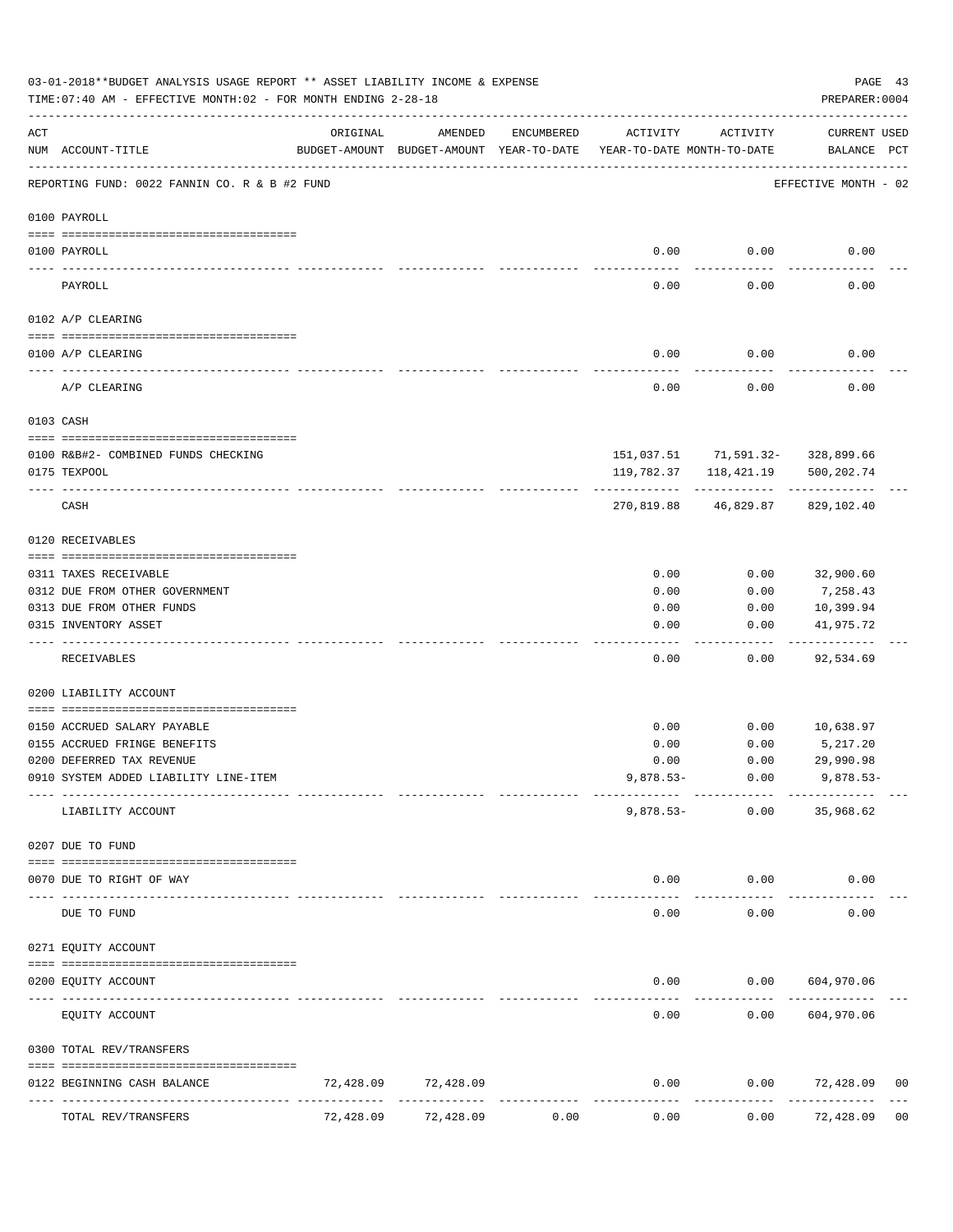|     | 03-01-2018**BUDGET ANALYSIS USAGE REPORT ** ASSET LIABILITY INCOME & EXPENSE<br>TIME: 07:40 AM - EFFECTIVE MONTH: 02 - FOR MONTH ENDING 2-28-18 |                                                                                 |                           |                                                |                  |                                                          | PAGE 44<br>PREPARER: 0004          |    |
|-----|-------------------------------------------------------------------------------------------------------------------------------------------------|---------------------------------------------------------------------------------|---------------------------|------------------------------------------------|------------------|----------------------------------------------------------|------------------------------------|----|
| ACT | NUM ACCOUNT-TITLE                                                                                                                               | ORIGINAL<br>BUDGET-AMOUNT BUDGET-AMOUNT YEAR-TO-DATE YEAR-TO-DATE MONTH-TO-DATE | AMENDED                   | ENCUMBERED                                     | ACTIVITY         | ACTIVITY                                                 | <b>CURRENT USED</b><br>BALANCE PCT |    |
|     | REPORTING FUND: 0022 FANNIN CO. R & B #2 FUND                                                                                                   |                                                                                 |                           |                                                |                  |                                                          | EFFECTIVE MONTH - 02               |    |
|     | 0310 PROPERTY TAXES                                                                                                                             |                                                                                 |                           |                                                |                  |                                                          |                                    |    |
|     | 0110 CURRENT TAXES                                                                                                                              |                                                                                 | 523, 125.60 523, 125.60   |                                                |                  | 462,999.56 152,200.00 60,126.04 89                       |                                    |    |
|     | 0120 DELINQUENT TAXES                                                                                                                           | 8,068.00                                                                        | 8,068.00                  |                                                |                  |                                                          |                                    | 78 |
|     | PROPERTY TAXES                                                                                                                                  | ------------------ --------------                                               | 531, 193.60 531, 193.60   |                                                |                  | $0.00$ $469,293.73$ $154,107.87$                         | ----------<br>61,899.87 88         |    |
|     | 0318 OTHER TAXES                                                                                                                                |                                                                                 |                           |                                                |                  |                                                          |                                    |    |
|     |                                                                                                                                                 |                                                                                 |                           |                                                |                  |                                                          |                                    |    |
|     | 0120 PAY N LIEU TAX/GRASSLAND<br>0121 PAY N LIEU TAX/UPPER TRINITY                                                                              | 1,500.00<br>0.00                                                                | 1,500.00<br>0.00          |                                                | 0.00<br>1,029.94 | 0.00<br>0.00                                             | 1,500.00 00<br>1,029.94+           |    |
|     | 0160 SALES TAX REVENUES                                                                                                                         | 47,659.00                                                                       | 47,659.00                 |                                                | 23,457.26        | 5,478.71                                                 | 24, 201. 74 49                     |    |
|     | OTHER TAXES                                                                                                                                     | -----------<br>49,159.00                                                        | 49,159.00                 | 0.00                                           | 24,487.20        | 5,478.71                                                 | 24,671.80                          | 50 |
|     | 0321 FEES OF TAX COLLECTOR                                                                                                                      |                                                                                 |                           |                                                |                  |                                                          |                                    |    |
|     | 0200 CAR REGISTRATION/SALES TAX                                                                                                                 | 99,470.00                                                                       | 99,470.00                 |                                                |                  | 57,795.54 23,700.25 41,674.46 58                         |                                    |    |
|     | 0300 COUNTY'S ADDITIONAL \$10                                                                                                                   | 65,285.00                                                                       | 65,285.00                 |                                                |                  | 29,219.16 4,596.06 36,065.84                             |                                    | 45 |
|     | FEES OF TAX COLLECTOR                                                                                                                           | -------------<br>164,755.00                                                     |                           |                                                |                  |                                                          | -------------                      | 53 |
|     | 0330 GRANTS                                                                                                                                     |                                                                                 |                           |                                                |                  |                                                          |                                    |    |
|     | 0200 FEMA GRANT                                                                                                                                 | 0.00                                                                            | 0.00                      |                                                | 0.00             | 0.00                                                     | 0.00                               |    |
|     | GRANTS                                                                                                                                          | 0.00                                                                            | 0.00                      | 0.00                                           | 0.00             | 0.00                                                     | 0.00                               |    |
|     | 0350 FINES                                                                                                                                      |                                                                                 |                           |                                                |                  |                                                          |                                    |    |
|     |                                                                                                                                                 |                                                                                 |                           |                                                |                  |                                                          |                                    |    |
|     | 0403 COUNTY CLERK FINES                                                                                                                         |                                                                                 | 14,007.00 14,007.00       |                                                |                  | 3,430.71    1,719.04    10,576.29                        |                                    | 24 |
|     | 0450 DISTRICT CLERK FINES                                                                                                                       | 13,176.00                                                                       | 13,176.00                 |                                                |                  | 3,454.22 585.21 9,721.78                                 |                                    | 26 |
|     | 0455 J. P. #1 FINES                                                                                                                             | 9,133.00                                                                        | 9,133.00                  |                                                | 1,922.51         | 0.00                                                     | 7,210.49                           | 21 |
|     | 0456 J. P. #2 FINES                                                                                                                             | 2,000.00                                                                        | 2,000.00                  |                                                | 1,579.98         | 849.14                                                   | 420.02 79                          |    |
|     | 0457 J. P. #3 FINES<br>--------------------------------                                                                                         | 2,500.00                                                                        | 2,500.00<br>------------- | ------------                                   | 1,184.47         | 392.90                                                   | 1,315.53 47                        |    |
|     | FINES                                                                                                                                           | 40,816.00                                                                       |                           |                                                |                  | 40,816.00   0.00   11,571.89   3,546.29   29,244.11   28 |                                    |    |
|     | 0360 INTEREST EARNINGS                                                                                                                          |                                                                                 |                           |                                                |                  |                                                          |                                    |    |
|     | 0100 INTEREST EARNINGS                                                                                                                          |                                                                                 | 225.00 225.00             |                                                |                  | 1,857.98 445.60 1,632.98+826                             |                                    |    |
|     | INTEREST EARNINGS                                                                                                                               | 225.00                                                                          | 225.00                    |                                                | $0.00$ 1,857.98  |                                                          | 445.60 1,632.98+826                |    |
|     | 0364 SALE OF EQUIPMENT                                                                                                                          |                                                                                 |                           |                                                |                  |                                                          |                                    |    |
|     | 0163 SALE OF EQUIPMENT                                                                                                                          |                                                                                 | 5,000.00 5,000.00         |                                                |                  | $0.00$ $0.00$ $5,000.00$ $00$                            |                                    |    |
|     | SALE OF EQUIPMENT                                                                                                                               | 5,000.00                                                                        | -------------             | -----------------------------<br>5,000.00 0.00 | 0.00             | 0.00                                                     | 5,000.00 00                        |    |
|     | 0370 MISCELLANEOUS REVENUES                                                                                                                     |                                                                                 |                           |                                                |                  |                                                          |                                    |    |
|     |                                                                                                                                                 | 10,000.00                                                                       | 10,000.00                 |                                                |                  | 9,882.94 0.00 117.06                                     |                                    | 99 |
|     | 0120 STATE LATERAL ROAD<br>0125 TDT WEIGHT FEES                                                                                                 | 18,000.00                                                                       | 18,000.00                 |                                                |                  | 13,110.19   0.00   4,889.81                              |                                    | 73 |
|     | 0130 REFUNDS & MISCELLANEOUS                                                                                                                    | 0.00                                                                            | 0.00                      |                                                | 0.00             | 0.00                                                     | 0.00                               |    |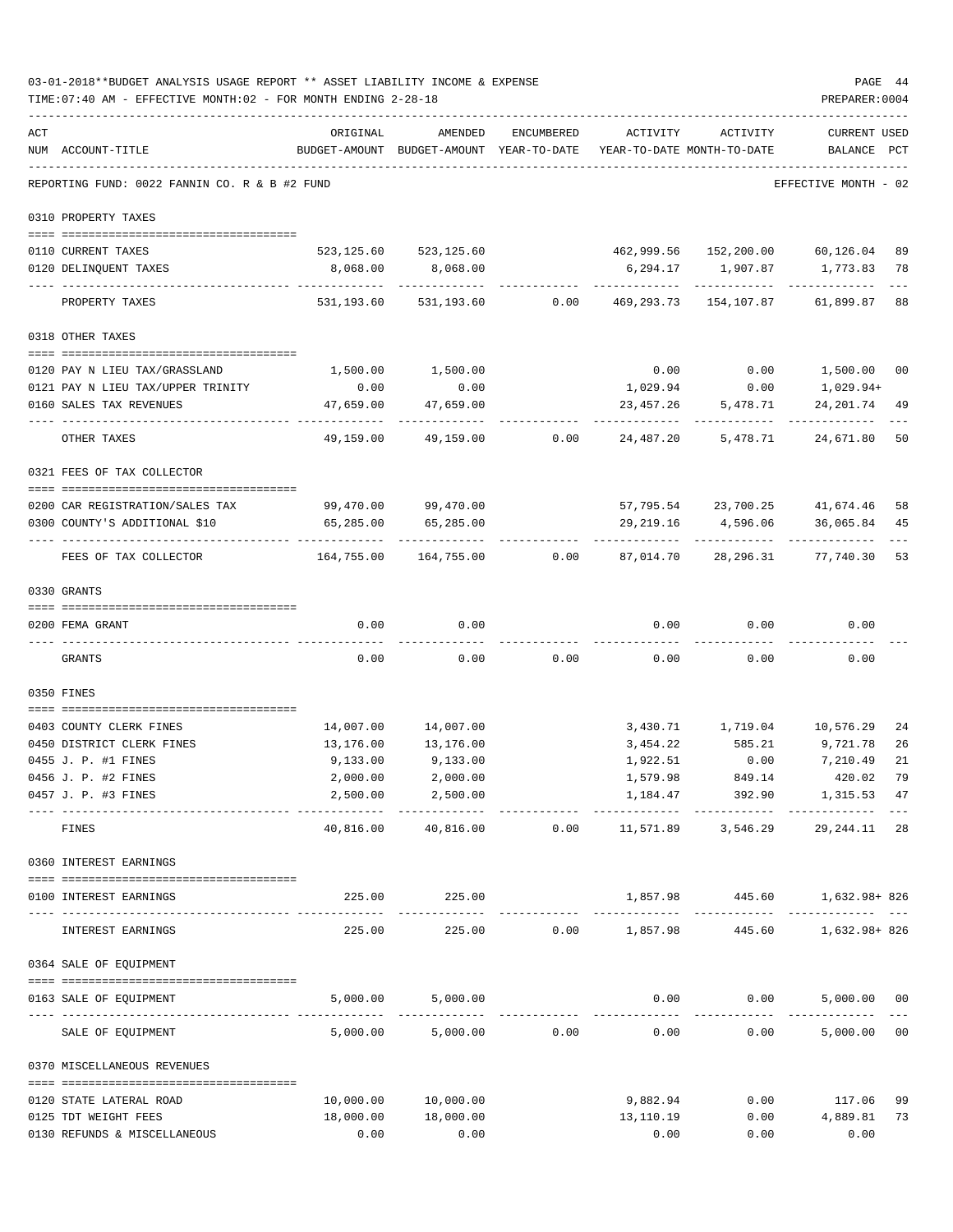## 03-01-2018\*\*BUDGET ANALYSIS USAGE REPORT \*\* ASSET LIABILITY INCOME & EXPENSE PAGE 45 TIME:07:40 AM - EFFECTIVE MONTH:02 - FOR MONTH ENDING 2-28-18 PREPARER:0004

| ACT | NUM ACCOUNT-TITLE                             | ORIGINAL   | AMENDED<br>BUDGET-AMOUNT BUDGET-AMOUNT | ENCUMBERED<br>YEAR-TO-DATE | ACTIVITY<br>YEAR-TO-DATE MONTH-TO-DATE | ACTIVITY                          | <b>CURRENT USED</b><br>BALANCE | PCT    |
|-----|-----------------------------------------------|------------|----------------------------------------|----------------------------|----------------------------------------|-----------------------------------|--------------------------------|--------|
|     |                                               |            |                                        |                            |                                        |                                   |                                |        |
|     | REPORTING FUND: 0022 FANNIN CO. R & B #2 FUND |            |                                        |                            |                                        |                                   | EFFECTIVE MONTH                | - 02   |
|     | 0131 AUTOMOBILE INSURANCE LOSS PAYMENT        | 0.00       | 29,871.00                              |                            | 29,871.00                              | 0.00                              | $0.00$ 100                     |        |
|     | 0140 PROCEEDS OF LOAN                         | 0.00       | 0.00                                   |                            | 0.00                                   | 0.00                              | 0.00                           |        |
|     | 0145 REIMBURSEMENT OF MATERIALS               | 5,000.00   | 5,000.00                               |                            | 3,420.88                               | 707.00                            | 1,579.12 68                    |        |
|     | 0150 TRENTON HIGH MEADOWS SUBDIVISION         | 4,000.00   | 4,000.00                               |                            | 4,200.00                               | 0.00                              | 200.00+ 105                    |        |
|     | MISCELLANEOUS REVENUES                        | 37,000.00  | 66,871.00                              | 0.00                       | 60,485.01                              | 707.00                            | 6,385.99                       | 90     |
|     | 0509 CONTINGENCY                              |            |                                        |                            |                                        |                                   |                                |        |
|     |                                               |            |                                        |                            |                                        |                                   |                                |        |
|     | 0475 CONTINGENCY                              | 10,760.65  | 10,760.65                              | 0.00                       | 0.00                                   | 0.00                              | 10,760.65 00                   |        |
|     | CONTINGENCY                                   | 10,760.65  | 10,760.65                              | 0.00                       | 0.00                                   | 0.00                              | 10,760.65                      | 00     |
|     | 0622 ROAD & BRIDGE 2                          |            |                                        |                            |                                        |                                   |                                |        |
|     | 0100 COMPENSATION PAY                         | 0.00       | 0.00                                   | 0.00                       |                                        | $0.00$ 0.00                       | 0.00                           |        |
|     | 0101 SALARY ELECTED OFFICIAL                  | 60,894.15  | 60,894.15                              | 0.00                       | 25,762.99                              | 4,684.18 35,131.16                |                                | 42     |
|     | 0105 SALARY SECRETARY                         | 0.00       | 0.00                                   | 0.00                       | 0.00                                   | 0.00                              | 0.00                           |        |
|     | 0106 SALARY PRECINCT EMPLOYEES                | 213,754.97 | 213,754.97                             | 0.00                       | 90,434.74                              | 16,442.68                         | 123,320.23                     | 42     |
|     | 0107 REGULAR-TEMP. PART-TIME                  | 0.00       | 0.00                                   | 0.00                       | 0.00                                   | 0.00                              | 0.00                           |        |
|     | 0199 TOTAL SALARIES                           | 274,649.12 | 274,649.12                             | 0.00                       | 116,197.73                             | 21,126.86                         | 158,451.39                     | 42     |
|     | 0201 SOCIAL SECURITY TAXES                    | 17,065.44  | 17,065.44                              | 0.00                       | 6,930.17                               | 1,255.44                          | 10,135.27                      | 41     |
|     | 0202 GROUP HEALTH INSURANCE                   | 83,956.80  | 83,956.80                              | 0.00                       | 34,981.60                              | 6,996.32                          | 48,975.20                      | 42     |
|     | 0203 RETIREMENT                               | 31,255.07  | 31,255.07                              | 0.00                       | 13,022.53                              | 2,429.60                          | 18,232.54                      | 42     |
|     | 0204 WORKERS' COMPENSATION                    | 8,965.36   | 8,965.36                               | 0.00                       | 3,636.32                               | 0.00                              | 5,329.04                       | 41     |
|     | 0205 MEDICARE TAX                             | 3,991.11   | 3,991.11                               | 0.00                       | 1,620.70                               | 293.60                            | 2,370.41                       | 41     |
|     | 0206 UNEMPLOYMENT EXPENSE                     | 0.00       | 0.00                                   | 0.00                       | 0.00                                   | 0.00                              | 0.00                           |        |
|     | 0299 TOTAL EMPLOYEE BENEFITS                  | 145,233.78 | 145,233.78                             | 0.00                       | 60,191.32                              | 10,974.96                         | 85,042.46                      | 41     |
|     | 0312 CONTRACT LABOR                           | 0.00       | 0.00                                   | 0.00                       | 0.00                                   | 0.00                              | 0.00                           |        |
|     | 0314 EMPLOYEE PHYSICALS/DOT TESTING           | 400.00     | 400.00                                 | 0.00                       | 60.00                                  | 0.00                              | 340.00                         | 15     |
|     | 0340 SHOP SUPPLIES                            | 4,000.00   | 4,000.00                               | 0.00                       | 833.16                                 | 579.99                            | 3,166.84                       | 21     |
|     | 0341 R & B MAT. ROCK & GRAVEL                 | 145,000.00 | 145,000.00                             | 0.00                       | 41,247.55                              | 9,172.23                          | 103,752.45                     | 28     |
|     | 0342 R & B MAT. CULVERTS                      | 15,000.00  | 15,000.00                              | 0.00                       | 8,147.00                               | 0.00                              | 6,853.00                       | 54     |
|     | 0343 R & B MAT. HARDWRE & LUMB                | 6,000.00   | 6,000.00                               | 0.00                       | 0.00                                   | 0.00                              | 6,000.00                       | 00     |
|     | 0344 R & B MAT. ASPHALT/RD OIL                | 42,000.00  | 42,000.00                              | 0.00                       | 1,811.20                               | 0.00                              | 40,188.80                      | 04     |
|     | 0345 CHEMICALS                                | 1,000.00   | 1,000.00                               | 0.00                       | 0.00                                   | 0.00                              | 1,000.00                       | $00\,$ |
|     | 0346 CETRZ EXPENDITURES                       | 0.00       | 0.00                                   | 0.00                       | 0.00                                   | 0.00                              | 0.00                           |        |
|     | 0350 DEBRIS REMOVAL                           | 0.00       | 0.00                                   | 0.00                       | 0.00                                   | 0.00                              | 0.00                           |        |
|     | 0395 UNIFORMS                                 | 2,800.00   | 2,800.00                               | 0.00                       | 1,021.12                               | 284.77                            | 1,778.88                       | 36     |
|     | 0399 TOTAL R&B MATERIALS                      |            | 216,200.00 216,200.00                  | 0.00                       |                                        | 53,120.03 10,036.99 163,079.97 25 |                                |        |
|     | 0400 LEGAL FEES                               | 0.00       | 0.00                                   | 0.00                       | 0.00                                   | 0.00                              | 0.00                           |        |
|     | 0420 UTILITY TELEPHONE                        | 1,250.00   | 1,250.00                               | 0.00                       | 698.78                                 | 139.94                            | 551.22                         | 56     |
|     | 0421 CELL PHONE ALLOWANCE                     | 600.00     | 600.00                                 | 0.00                       | 250.00                                 | 50.00                             | 350.00                         | 42     |
|     | 0427 OUT OF COUNTY TRAVEL                     | 800.00     | 800.00                                 | 0.00                       | 40.00                                  | 0.00                              | 760.00                         | 05     |
|     | 0430 BIDS, NOTICES & PERMITS                  | 1,000.00   | 1,000.00                               | 0.00                       | 0.00                                   | 0.00                              | 1,000.00                       | 00     |
|     | 0435 PRINTING                                 | 100.00     | 100.00                                 | 0.00                       | 0.00                                   | 0.00                              | 100.00                         | 00     |
|     | 0440 UTILITY ELECTRICITY                      | 2,000.00   | 2,000.00                               | 0.00                       | 505.89                                 | 0.00                              | 1,494.11                       | 25     |
|     | 0441 UTILITY GAS                              | 750.00     | 750.00                                 | 0.00                       | 397.32                                 | 180.55                            | 352.68                         | 53     |
|     | 0442 UTILITY WATER                            | 800.00     | 800.00                                 | 0.00                       | 307.32                                 | 76.83                             | 492.68                         | 38     |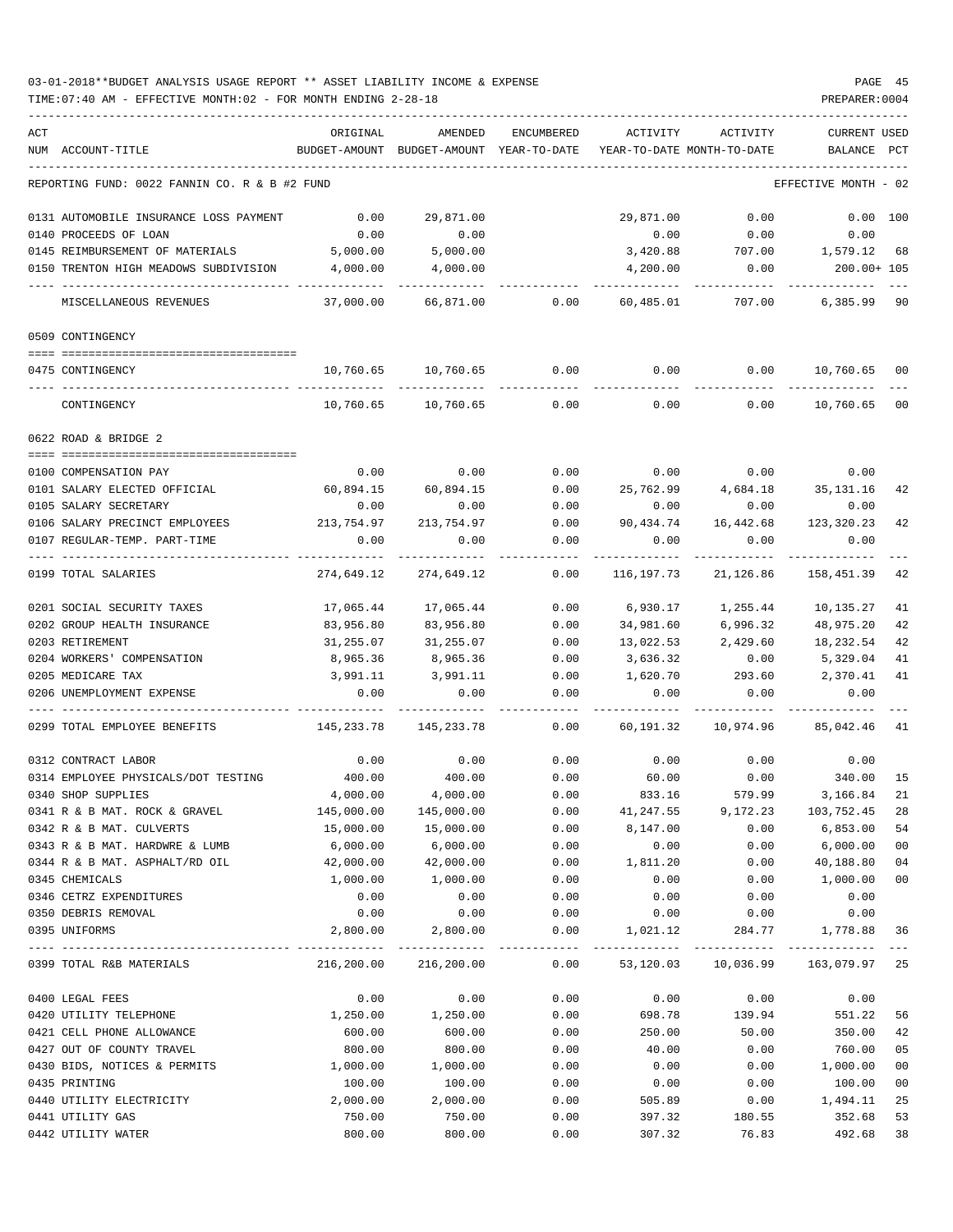| ACT                                                  | ORIGINAL   | AMENDED                                  | ENCUMBERED | ACTIVITY                   | ACTIVITY                         | <b>CURRENT USED</b>  |                |
|------------------------------------------------------|------------|------------------------------------------|------------|----------------------------|----------------------------------|----------------------|----------------|
| NUM ACCOUNT-TITLE                                    |            | BUDGET-AMOUNT BUDGET-AMOUNT YEAR-TO-DATE |            | YEAR-TO-DATE MONTH-TO-DATE |                                  | BALANCE              | $_{\rm PCT}$   |
| REPORTING FUND: 0022 FANNIN CO. R & B #2 FUND        |            |                                          |            |                            |                                  | EFFECTIVE MONTH - 02 |                |
| 0443 TRASH PICKUP                                    | 1,300.00   | 1,300.00                                 | 0.00       | 630.00                     | 315.00                           | 670.00               | 48             |
| 0447 REPEATER SERVICE CONTRACT                       | 682.32     | 682.32                                   | 0.00       | 686.32                     | 0.00                             | $4.00 - 101$         |                |
| 0450 R&M BUILDING                                    | 2,000.00   | 2,000.00                                 | 0.00       | 0.00                       | 0.00                             | 2,000.00             | 0 <sub>0</sub> |
| 0453 COMPUTER SOFTWARE                               | 0.00       | 0.00                                     | 0.00       | 0.00                       | 0.00                             | 0.00                 |                |
| 0457 R & M MACHINERY GAS & OIL                       | 70,000.00  | 70,000.00                                | 0.00       | 18,864.31                  | 6,710.35                         | 51, 135.69           | 27             |
| 0458 R & M MACHINERY PARTS                           | 25,000.00  | 25,000.00                                | 0.00       | 17,793.14                  | 3,829.54                         | 7,206.86             | 71             |
| 0459 R & M MACH. TIRES & TUBES                       | 15,000.00  | 15,000.00                                | 0.00       | 1,831.84                   | 0.00                             | 13,168.16            | 12             |
| 0460 EQUIPMENT RENTAL/LEASE                          | 0.00       | 0.00                                     | 0.00       | 0.00                       | 0.00                             | 0.00                 |                |
| 0480 BOND                                            | 0.00       | 0.00                                     | 0.00       | 0.00                       | 0.00                             | 0.00                 |                |
| 0482 INSURANCE                                       | 8,500.00   | 8,500.00                                 | 0.00       | 5,291.93                   | 0.00                             | 3,208.07             | 62             |
| 0485 PRISONER SUPPLIES                               | 0.00       | 0.00                                     | 0.00       | 0.00                       | 0.00                             | 0.00                 |                |
| 0488 FANNIN RURAL RAIL DISTRICT                      | 0.00       | 0.00                                     | 0.00       | 0.00                       | 0.00                             | 0.00                 |                |
| 0490 MISCELLANEOUS                                   | 1,000.00   | 1,000.00                                 | 0.00       | 0.00                       | 0.00                             | 1,000.00             | 00             |
| 0491 SOIL & WATER CONSERVATION                       | 250.00     | 250.00                                   | 0.00       | 0.00                       | 0.00                             | 250.00               | 00             |
| 0492 TDRA FLOOD CASH MATCH                           | 0.00       | 0.00                                     | 0.00       | 0.00                       | 0.00                             | 0.00                 |                |
| 0493 TRENTON HIGH MEADOWS SUBDIVISION                | 4,000.00   | 4,000.00                                 | 0.00       | 0.00                       | 0.00                             | 4,000.00             | 00             |
| 0494 FLOOD CONTROL SITE MAINTENANCE                  | 4,000.00   | 4,000.00                                 | 0.00       | 0.00                       | 0.00                             | 4,000.00             | 00             |
| 0495 PIPELINE SALES TAX REIMBURSEMENT                | 0.00       | 0.00                                     | 0.00       | 0.00                       | 0.00                             | 0.00                 |                |
| 0496 TCOG HAZARDOUS WASTEMATCH                       | 0.00       | 0.00                                     | 0.00       | 0.00                       | 0.00                             | 0.00                 |                |
| 0499 TOTAL SER.& OTHER CHARGES 139,032.32 139,032.32 |            |                                          | 0.00       | 47,296.85                  | 11,302.21                        | 91,735.47            | -34            |
| 0500 LAND                                            |            |                                          |            | 0.00                       | 0.00                             | 0.00                 |                |
| 0535 BUILDING                                        |            |                                          |            | 0.00                       | 0.00                             | 0.00                 |                |
| 0562 LAND/BUILDING                                   | 0.00       | 0.00                                     | 0.00       | 0.00                       | 0.00                             | 0.00                 |                |
| 0570 COMPUTER EQUIPMENT                              | 0.00       | 0.00                                     | 0.00       | 0.00                       | 0.00                             | 0.00                 |                |
| 0571 PURCHASE OF MACH./EQUIP.                        | 100,000.00 | 129,871.00                               | 0.00       | 91,229.23                  | 91,229.23                        | 38,641.77            | 70             |
| 0573 RADIO EQUIPMENT                                 | 0.00       | 0.00                                     | 0.00       | 0.00                       | 0.00                             | 0.00                 |                |
| 0575 LAND/BUILDING                                   |            |                                          |            | 0.00                       | 0.00                             | 0.00                 |                |
| 0580 PRECINCT BRIDGE                                 | 0.00       | 0.00                                     | 0.00       | 0.00                       | 0.00                             | 0.00                 |                |
| 0599 CAPITAL OUTLAY                                  | 100,000.00 | 129,871.00                               | 0.00       | 91,229.23                  | 91,229.23                        | 38,641.77            | - 70           |
| ROAD & BRIDGE 2                                      | 875,115.22 | 904,986.22                               | 0.00       |                            | 368,035.16 144,670.25 536,951.06 |                      | 41             |
| 0625 ADMINISTRATIVE OFFICE R&B #2                    |            |                                          |            |                            |                                  |                      |                |
|                                                      |            |                                          |            |                            |                                  |                      |                |
| 0105 SALARY SECRETARY                                | 9,593.48   | 9,593.48                                 | 0.00       | 4,058.78                   | 737.96                           | 5,534.70             | 42             |
| 0201 SOCIAL SECURITY TAXES                           | 594.80     | 594.80                                   | 0.00       | 185.17                     | 32.58                            | 409.63               | 31             |
| 0202 GROUP HEALTH INSURANCE                          | 2,623.65   | 2,623.65                                 | 0.00       | 1,093.20                   | 218.64                           | 1,530.45             | 42             |
| 0203 RETIREMENT                                      | 1,091.74   | 1,091.74                                 | 0.00       | 454.90                     | 84.86                            | 636.84               | 42             |
| 0204 WORKERS' COMPENSATION                           | 40.29      | 40.29                                    | 0.00       | 16.83                      | 0.00                             | 23.46                | 42             |
| 0205 MEDICARE TAX                                    | 139.11     | 139.11                                   | 0.00       | 43.31                      | 7.62                             | 95.80                | 31             |
| 0310 OFFICE SUPPLIES                                 | 100.00     | 100.00                                   | 0.00       | 100.00                     | 0.00                             | 0.00                 | 100            |
| 0311 POSTAL EXPENSES                                 | 0.00       | 0.00                                     | 0.00       | 0.00                       | 0.00                             | 0.00                 |                |
| 0353 COMPUTER EXPENSE                                | 500.00     | 500.00                                   | 0.00       | 0.00                       | 0.00                             | 500.00               | 00             |
| 0427 OUT OF COUNTY TRAVEL                            | 0.00       | 0.00                                     | 0.00       | 0.00                       | 0.00                             | 0.00                 |                |
| 0480 BOND                                            | 17.75      | 17.75                                    | 0.00       | 24.75                      | 0.00                             | $7.00 - 139$         |                |
| 0572 OFFICE EQUIPMENT                                | 0.00       | 0.00                                     | 0.00       | 0.00                       | 0.00                             | 0.00                 |                |
| 0574 COMPUTER EQUIPMENT                              | 0.00       | 0.00                                     | 0.00       | 0.00                       | 0.00                             | 0.00                 |                |
|                                                      |            |                                          |            |                            |                                  |                      |                |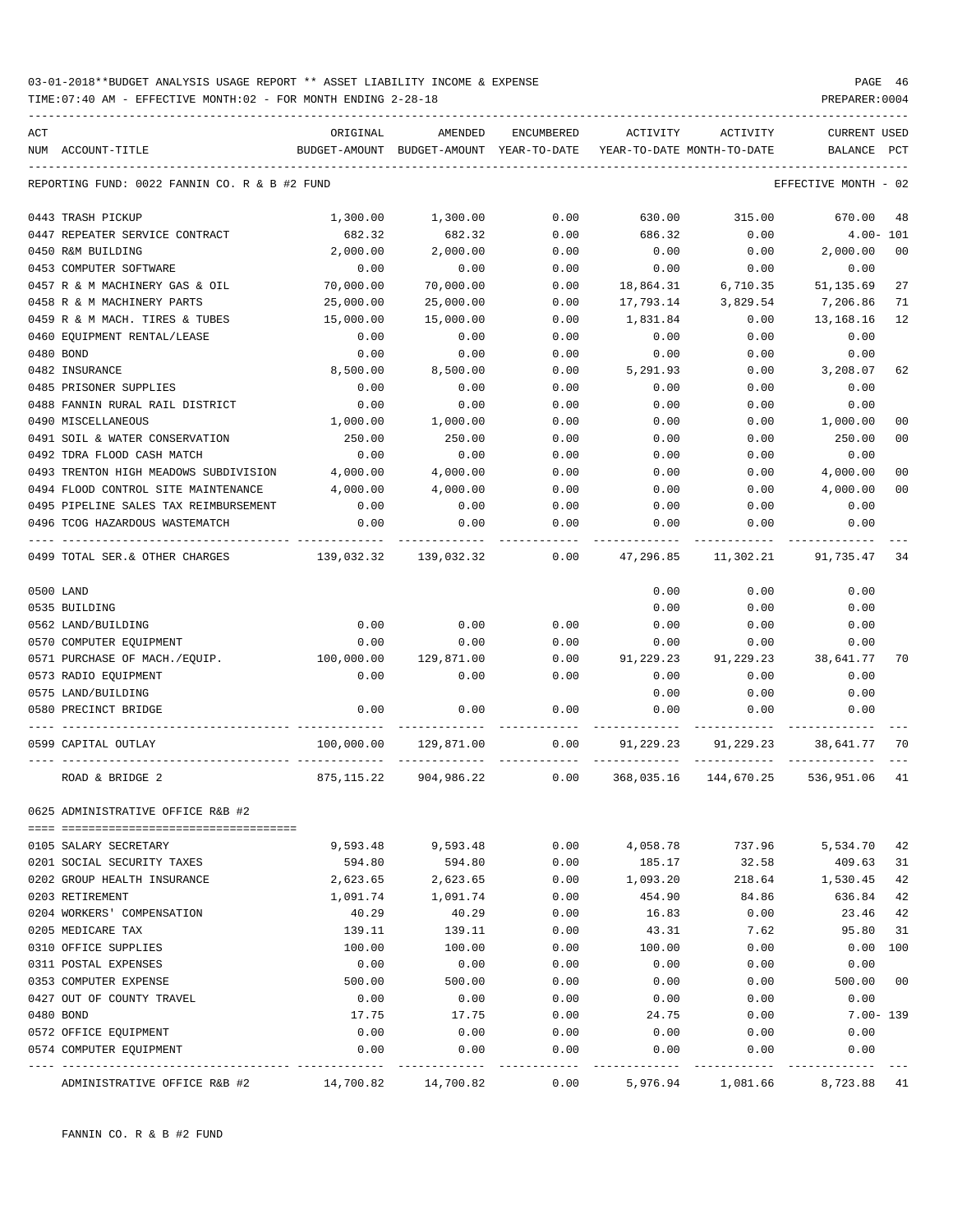| 03-01-2018**BUDGET ANALYSIS USAGE REPORT ** ASSET LIABILITY INCOME & EXPENSE | PAGE 47        |
|------------------------------------------------------------------------------|----------------|
| TIME: 07:40 AM - EFFECTIVE MONTH: 02 - FOR MONTH ENDING 2-28-18              | PREPARER: 0004 |

| ACT |                                               | ORIGINAL      | AMENDED       | ENCUMBERED   | ACTIVITY   | ACTIVITY                   | CURRENT USED         |     |
|-----|-----------------------------------------------|---------------|---------------|--------------|------------|----------------------------|----------------------|-----|
| NUM | ACCOUNT-TITLE                                 | BUDGET-AMOUNT | BUDGET-AMOUNT | YEAR-TO-DATE |            | YEAR-TO-DATE MONTH-TO-DATE | BALANCE              | PCT |
|     |                                               |               |               |              |            |                            |                      |     |
|     | REPORTING FUND: 0022 FANNIN CO. R & B #2 FUND |               |               |              |            |                            | EFFECTIVE MONTH - 02 |     |
|     |                                               |               |               |              |            |                            |                      |     |
|     | INCOME TOTALS                                 | 900,576.69    | 930,447.69    |              | 654,710.51 | 192,581.78                 | 275,737.18           | 70  |
|     | EXPENSE TOTALS                                | 900,576.69    | 930, 447.69   | 0.00         | 374,012.10 | 145,751.91                 | 556,435.59           | 40  |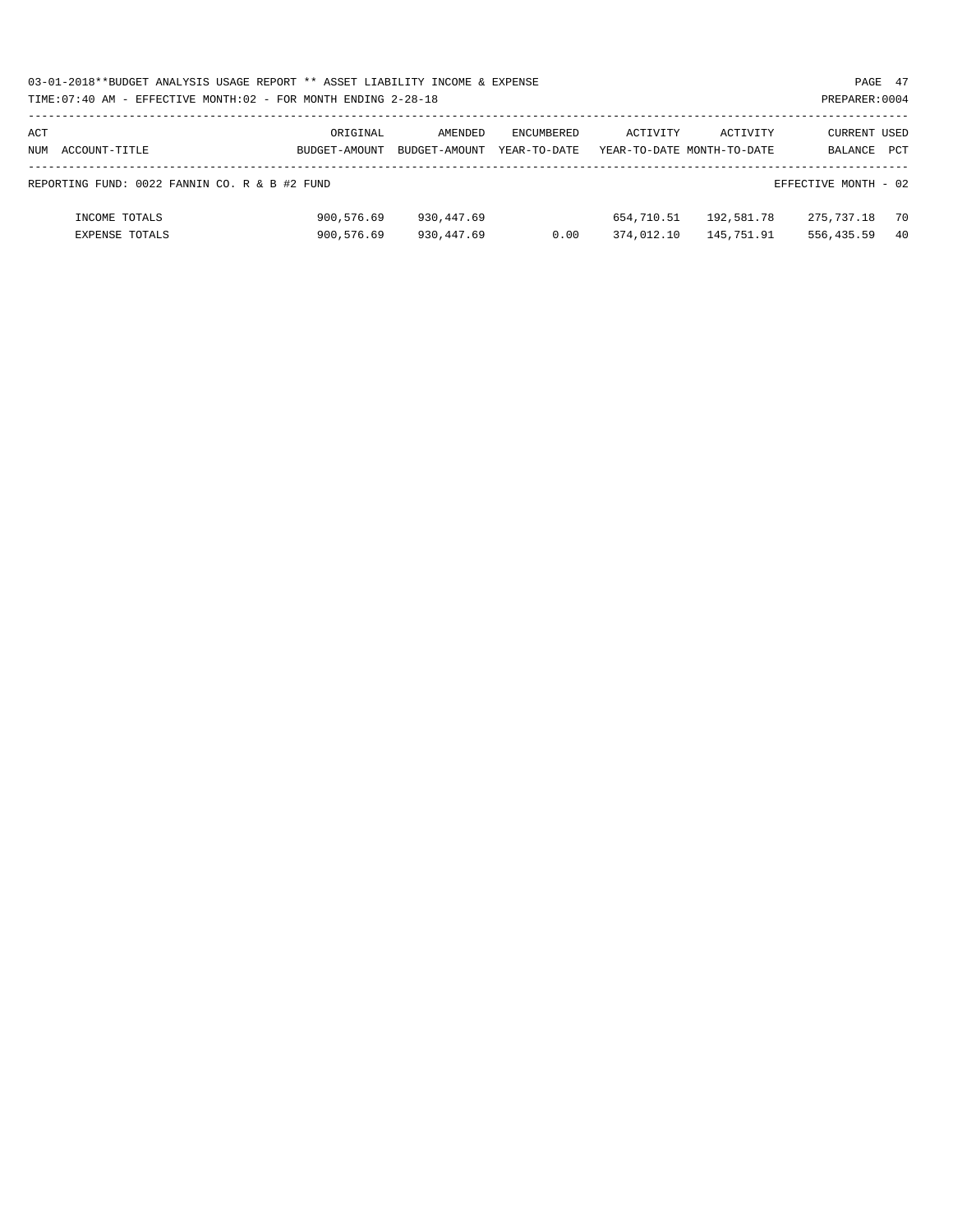|     | 03-01-2018**BUDGET ANALYSIS USAGE REPORT ** ASSET LIABILITY INCOME & EXPENSE<br>TIME: 07:40 AM - EFFECTIVE MONTH: 02 - FOR MONTH ENDING 2-28-18<br>-------------------------------- |                                                                                 |                     |                    |                    |                   | PAGE 48<br>PREPARER: 0004                                          |
|-----|-------------------------------------------------------------------------------------------------------------------------------------------------------------------------------------|---------------------------------------------------------------------------------|---------------------|--------------------|--------------------|-------------------|--------------------------------------------------------------------|
| ACT | NUM ACCOUNT-TITLE                                                                                                                                                                   | ORIGINAL<br>BUDGET-AMOUNT BUDGET-AMOUNT YEAR-TO-DATE YEAR-TO-DATE MONTH-TO-DATE | AMENDED             | ENCUMBERED         | ACTIVITY           | ACTIVITY          | CURRENT USED<br>BALANCE PCT                                        |
|     | REPORTING FUND: 0023 FANNIN CO. R & B #3 FUND                                                                                                                                       |                                                                                 |                     |                    |                    |                   | EFFECTIVE MONTH - 02                                               |
|     | 0100 PAYROLL                                                                                                                                                                        |                                                                                 |                     |                    |                    |                   |                                                                    |
|     |                                                                                                                                                                                     |                                                                                 |                     |                    |                    |                   |                                                                    |
|     | 0100 PAYROLL                                                                                                                                                                        |                                                                                 |                     |                    |                    |                   | $2\,,347\,.42 \qquad \quad 2\,,347\,.42 \qquad \quad 2\,,347\,.42$ |
|     | PAYROLL                                                                                                                                                                             |                                                                                 |                     |                    |                    |                   | 2,347.42 2,347.42 2,347.42                                         |
|     | 0102 A/P CLEARING                                                                                                                                                                   |                                                                                 |                     |                    |                    |                   |                                                                    |
|     | 0100 A/P CLEARING                                                                                                                                                                   |                                                                                 |                     |                    | 0.00               | 0.00              | 0.00                                                               |
|     | A/P CLEARING                                                                                                                                                                        |                                                                                 |                     |                    | ----------<br>0.00 | ---------<br>0.00 | 0.00                                                               |
|     | 0103 CASH                                                                                                                                                                           |                                                                                 |                     |                    |                    |                   |                                                                    |
|     |                                                                                                                                                                                     |                                                                                 |                     |                    |                    |                   |                                                                    |
|     | 0100 R&B#3-COMBINED FUNDS CHECKING                                                                                                                                                  |                                                                                 |                     |                    |                    |                   | 409,562.67 218,462.71 902,009.29                                   |
|     | 0175 TEXPOOL                                                                                                                                                                        |                                                                                 |                     |                    |                    |                   | 1,072.74 253.46 230,043.26                                         |
|     | CASH                                                                                                                                                                                |                                                                                 |                     |                    |                    |                   | 410,635.41 218,716.17 1,132,052.55                                 |
|     | 0120 RECEIVABLES                                                                                                                                                                    |                                                                                 |                     |                    |                    |                   |                                                                    |
|     | 0311 TAXES RECEIVABLE                                                                                                                                                               |                                                                                 |                     |                    | 0.00               | 0.00              | 49,363.23                                                          |
|     | 0312 DUE FROM OTHER GOVERNMENTS                                                                                                                                                     |                                                                                 |                     |                    | 0.00               | 0.00              | 11,590.67                                                          |
|     | 0313 DUE FROM OTHER FUNDS                                                                                                                                                           |                                                                                 |                     |                    | 0.00               | 0.00              | 15,599.90                                                          |
|     | 0315 INVENTORY                                                                                                                                                                      |                                                                                 |                     |                    | 0.00               | 0.00              | 33,404.57                                                          |
|     | RECEIVABLES                                                                                                                                                                         |                                                                                 |                     |                    | 0.00               | 0.00              | . <u>.</u><br>109,958.37                                           |
|     | 0200 LIABILITY ACCOUNT                                                                                                                                                              |                                                                                 |                     |                    |                    |                   |                                                                    |
|     | 0150 ACCRUED SALARY PAYABLE                                                                                                                                                         |                                                                                 |                     |                    |                    |                   |                                                                    |
|     |                                                                                                                                                                                     |                                                                                 |                     |                    | 0.00               |                   | $0.00$ 12,205.75<br>5,919.66                                       |
|     | 0155 ACCRUED FRINGE BENEFITS<br>0200 DEFERRED TAX REVENUE                                                                                                                           |                                                                                 |                     |                    | 0.00<br>0.00       | 0.00<br>0.00      | 44,999.39                                                          |
|     | 0910 SYSTEM ADDED LIABILITY LINE-ITEM                                                                                                                                               |                                                                                 |                     |                    | $21,436.11-$       | 0.00              | 21,436.11-                                                         |
|     |                                                                                                                                                                                     |                                                                                 |                     |                    |                    |                   |                                                                    |
|     | LIABILITY ACCOUNT                                                                                                                                                                   |                                                                                 |                     |                    | 21,436.11-         | 0.00              | 41,688.69                                                          |
|     | 0205 SHORT-TERM LOAN                                                                                                                                                                |                                                                                 |                     |                    |                    |                   |                                                                    |
|     | 0571 SHORT-TERM LOAN/EQUIPMENT                                                                                                                                                      | 0.00                                                                            |                     | 0.00<br>0.00       | 0.00               | 0.00              | 0.00                                                               |
|     | SHORT-TERM LOAN                                                                                                                                                                     | 0.00                                                                            | -----------<br>0.00 | ----------<br>0.00 | 0.00               | 0.00              | 0.00                                                               |
|     | 0231 LOANS                                                                                                                                                                          |                                                                                 |                     |                    |                    |                   |                                                                    |
|     |                                                                                                                                                                                     |                                                                                 |                     |                    |                    |                   |                                                                    |
|     | 0571 LOAN OF CAPITAL EQUIP. PURCHASE<br>------------------------ -----------                                                                                                        |                                                                                 |                     |                    | 0.00               | 0.00              | 0.00                                                               |
|     | LOANS                                                                                                                                                                               |                                                                                 |                     |                    | 0.00               | 0.00              | 0.00                                                               |
|     | 0271 EQUITY ACCOUNT                                                                                                                                                                 |                                                                                 |                     |                    |                    |                   |                                                                    |
|     | 0200 EQUITY ACCOUNT                                                                                                                                                                 |                                                                                 |                     |                    | 0.00               | 0.00              | 768,250.71                                                         |
|     | EQUITY ACCOUNT                                                                                                                                                                      | ------------------ -------------                                                |                     |                    | 0.00               | 0.00              | ----------<br>768,250.71                                           |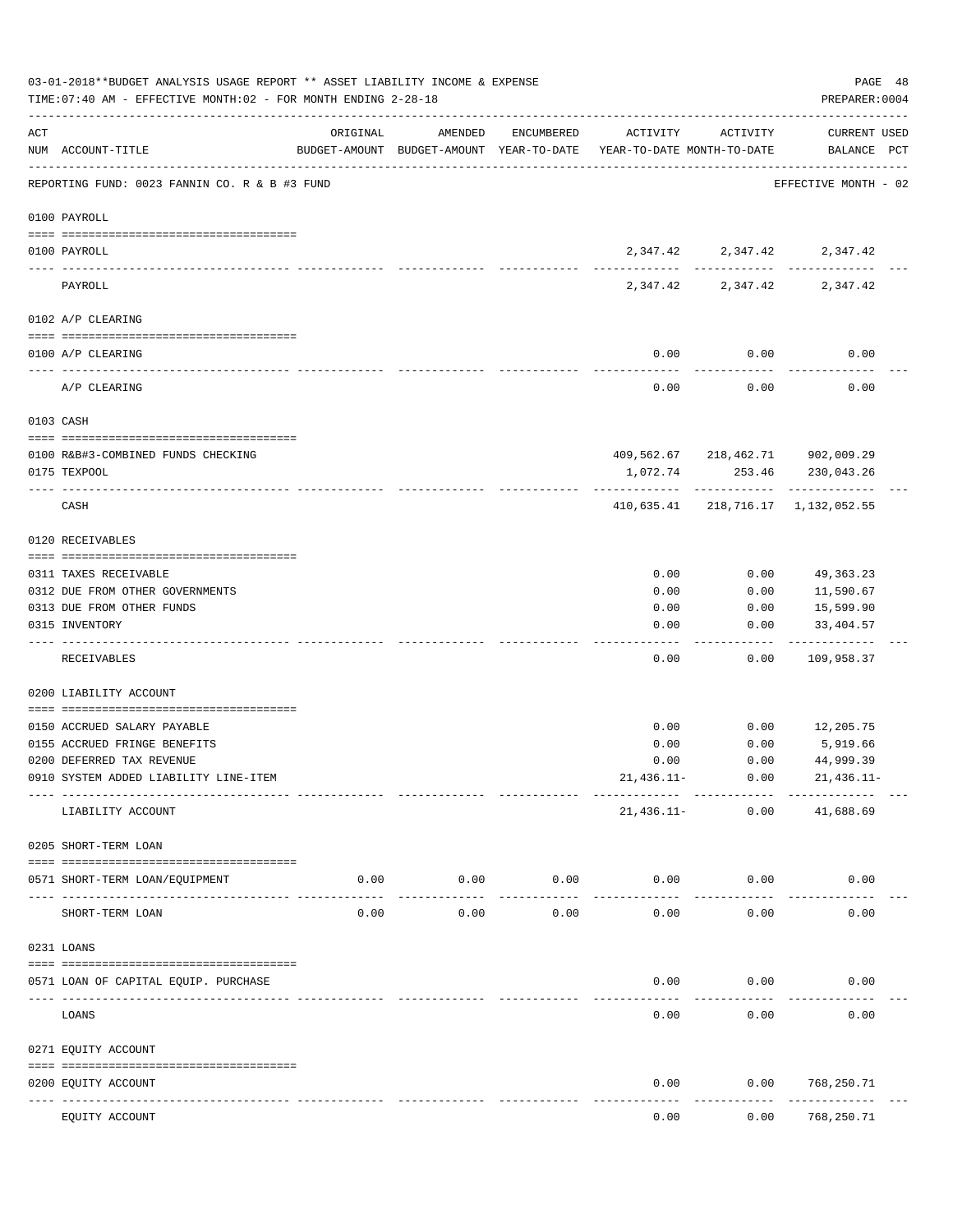|     | TIME: 07:40 AM - EFFECTIVE MONTH: 02 - FOR MONTH ENDING 2-28-18 |                                       |                                                                                |                 |                 |                              | PREPARER: 0004                             |                |
|-----|-----------------------------------------------------------------|---------------------------------------|--------------------------------------------------------------------------------|-----------------|-----------------|------------------------------|--------------------------------------------|----------------|
| ACT | NUM ACCOUNT-TITLE                                               | ORIGINAL                              | AMENDED<br>BUDGET-AMOUNT BUDGET-AMOUNT YEAR-TO-DATE YEAR-TO-DATE MONTH-TO-DATE | ENCUMBERED      | ACTIVITY        | ACTIVITY                     | <b>CURRENT USED</b><br>BALANCE PCT         |                |
|     | REPORTING FUND: 0023 FANNIN CO. R & B #3 FUND                   |                                       |                                                                                |                 |                 |                              | EFFECTIVE MONTH - 02                       |                |
|     | 0300 CASH                                                       |                                       |                                                                                |                 |                 |                              |                                            |                |
|     | 0123 BEGINNING CASH BALANCE                                     |                                       | 41,773.98 41,773.98                                                            |                 | 0.00            |                              | $0.00$ $41,773.98$                         | 0 <sub>0</sub> |
|     | CASH                                                            |                                       | 41,773.98 41,773.98                                                            | 0.00            | 0.00            | 0.00                         | 41,773.98                                  | 0 <sub>0</sub> |
|     | 0310 PROPERTY TAXES                                             |                                       |                                                                                |                 |                 |                              |                                            |                |
|     |                                                                 |                                       |                                                                                |                 |                 |                              |                                            |                |
|     | 0110 CURRENT TAXES                                              |                                       | 784,688.39 784,688.39                                                          |                 |                 |                              | 694,499.30 228,299.99 90,189.09            | 89             |
|     | 0120 DELINQUENT TAXES<br>-------------------                    | 11,080.00                             | 11,080.00                                                                      |                 | 9,441.30        |                              | 2,861.81 1,638.70                          | 85             |
|     | PROPERTY TAXES                                                  | 795,768.39                            | 795,768.39                                                                     | 0.00            | 703,940.60      | 231,161.80                   | 91,827.79                                  | 88             |
|     | 0318 OTHER TAXES                                                |                                       |                                                                                |                 |                 |                              |                                            |                |
|     | 0120 PAY N LIEU TAX/GRASSLAND                                   |                                       | 2,200.00 2,200.00                                                              |                 | 0.00            |                              | $0.00$ 2,200.00                            | 0 <sub>0</sub> |
|     | 0121 PAY N LIEU TAX/UPPER TRINITY                               | 0.00                                  | 0.00                                                                           |                 | 1,544.90        | 0.00                         | 1,544.90+                                  |                |
|     | 0160 SALES TAX REVENUES                                         | 71,488.00                             | 71,488.00                                                                      |                 | 35,185.90       | 8,218.06                     | 36,302.10                                  | 49             |
|     | OTHER TAXES                                                     | 73,688.00                             |                                                                                | 73,688.00 0.00  | 36,730.80       | 8,218.06                     | 36,957.20                                  | 50             |
|     | 0321 FEES OF TAX COLLECTOR                                      |                                       |                                                                                |                 |                 |                              |                                            |                |
|     |                                                                 |                                       |                                                                                |                 |                 |                              |                                            |                |
|     | 0200 CAR REGISTRATION/SALES TAX                                 |                                       | 149,206.00 149,206.00                                                          |                 |                 |                              | 86,693.30 35,550.38 62,512.70              | 58             |
|     | 0300 COUNTY'S ADDITIONAL \$10                                   |                                       | 104,000.00   104,000.00                                                        |                 | 43,828.80       | ------------                 | 6,894.10 60,171.20<br>. <i>.</i> .         | 42             |
|     | FEES OF TAX COLLECTOR                                           | 253,206.00                            |                                                                                | 253,206.00 0.00 |                 | 130,522.10 42,444.48         | 122,683.90                                 | 52             |
|     | 0330 GRANTS                                                     |                                       |                                                                                |                 |                 |                              |                                            |                |
|     |                                                                 |                                       |                                                                                |                 |                 |                              |                                            |                |
|     | 0200 FEMA GRANT                                                 | 0.00                                  | 0.00                                                                           |                 | 0.00            | 0.00                         | 0.00                                       |                |
|     | GRANTS                                                          | 0.00                                  | 0.00                                                                           | 0.00            | 0.00            | 0.00                         | 0.00                                       |                |
|     | 0350 FINES                                                      |                                       |                                                                                |                 |                 |                              |                                            |                |
|     | 0403 COUNTY CLERK FINES                                         | 21,010.00                             | 21,010.00                                                                      |                 |                 |                              | 5, 146.08 2, 578.57 15, 863.92             | 24             |
|     | 0450 DISTRICT CLERK FINES                                       | 19,764.00                             | 19,764.00                                                                      |                 |                 |                              | 5, 181.33 877.82 14, 582.67                | 26             |
|     | 0455 J. P. #1 FINES                                             | 14,449.00                             | 14,449.00                                                                      |                 | 2,883.72        |                              | $0.00$ 11,565.28                           | 20             |
|     | 0456 J. P. #2 FINES                                             | 2,500.00                              | 2,500.00                                                                       |                 |                 | 2,369.93 1,273.69            | 130.07                                     | 95             |
|     | 0457 J. P. #3 FINES                                             | 3,500.00                              | 3,500.00                                                                       |                 | 1,776.69        | 589.34<br>.                  | 1,723.31                                   | 51             |
|     | FINES                                                           | 61,223.00                             |                                                                                |                 |                 |                              | 43,865.25                                  | 28             |
|     | 0360 INTEREST EARNINGS                                          |                                       |                                                                                |                 |                 |                              |                                            |                |
|     | 0100 INTEREST EARNINGS                                          |                                       | 325.00 325.00                                                                  |                 |                 | ---------------------------- | 1,249.26 295.15 924.26+384<br>------------ |                |
|     | INTEREST EARNINGS                                               | ------------- -------------<br>325.00 | -----------<br>325.00                                                          |                 | $0.00$ 1,249.26 | 295.15                       | 924.26+384                                 |                |
|     | 0364 SALE OF ASSETS                                             |                                       |                                                                                |                 |                 |                              |                                            |                |
|     | 0162 LAND/BUILDING                                              | 0.00                                  | 0.00                                                                           |                 |                 | $0.00$ 0.00                  | 0.00                                       |                |
|     | 0163 SALE OF EQUIPMENT                                          |                                       | 5,000.00 5,000.00                                                              |                 | 0.00            | 0.00                         | 5,000.00                                   | 00             |
|     |                                                                 |                                       |                                                                                |                 |                 |                              |                                            |                |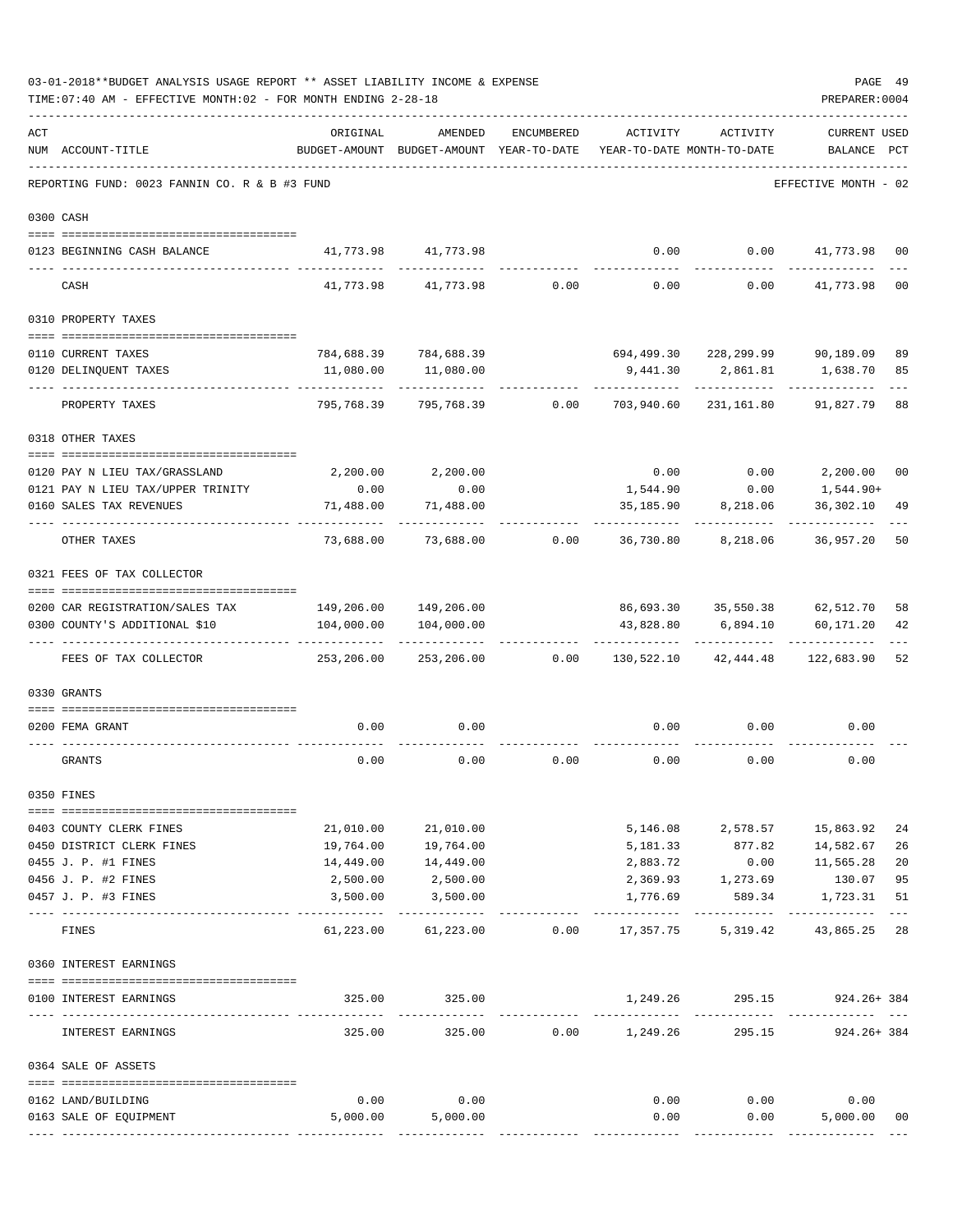| ACT |                                                     | ORIGINAL                                                  | AMENDED                                                             | ENCUMBERED               | ACTIVITY            | ACTIVITY                  | <b>CURRENT USED</b>          |                           |
|-----|-----------------------------------------------------|-----------------------------------------------------------|---------------------------------------------------------------------|--------------------------|---------------------|---------------------------|------------------------------|---------------------------|
|     | NUM ACCOUNT-TITLE                                   |                                                           | BUDGET-AMOUNT BUDGET-AMOUNT YEAR-TO-DATE YEAR-TO-DATE MONTH-TO-DATE |                          |                     |                           | BALANCE PCT                  |                           |
|     | REPORTING FUND: 0023 FANNIN CO. R & B #3 FUND       |                                                           |                                                                     |                          |                     |                           | EFFECTIVE MONTH - 02         |                           |
|     |                                                     |                                                           |                                                                     |                          |                     |                           |                              |                           |
|     | SALE OF ASSETS                                      | 5,000.00                                                  | 5,000.00                                                            | 0.00                     | 0.00                | 0.00                      | 5,000.00                     | 00                        |
|     | 0370 MISCELLANEOUS REVENUES                         |                                                           |                                                                     |                          |                     |                           |                              |                           |
|     | 0120 STATE LATERAL ROAD                             | 16,000.00                                                 | 16,000.00                                                           |                          | 14,824.40           | 0.00                      | 1,175.60                     | 93                        |
|     | 0125 TDT WEIGHT FEES                                | 27,740.00                                                 | 27,740.00                                                           |                          | 19,665.28           | 0.00                      | 8,074.72                     | 71                        |
|     | 0130 REFUNDS & MISCELLANEOUS                        | 10,000.00                                                 | 10,000.00                                                           |                          | 2,605.42            | 2,347.42                  | 7,394.58                     | 26                        |
|     | 0139 RESTITUTION                                    | 0.00                                                      | 0.00                                                                |                          | 0.00                | 0.00                      | 0.00                         |                           |
|     | 0140 PROCEEDS OF LOANS                              | 0.00                                                      | 0.00                                                                |                          | 0.00                | 0.00                      | 0.00                         |                           |
|     | 0145 REIMBURSEMENT OF MATERIALS                     | 10,000.00                                                 | 10,000.00                                                           |                          | 8,550.40            |                           | 1,777.10 1,449.60            | 86                        |
|     | MISCELLANEOUS REVENUES                              | ---------<br>63,740.00                                    |                                                                     | 63,740.00 0.00 45,645.50 | ------------        | -------------<br>4,124.52 | -------------<br>18,094.50   | 72                        |
|     | 0509 CONTINGENCY                                    |                                                           |                                                                     |                          |                     |                           |                              |                           |
|     |                                                     |                                                           |                                                                     |                          |                     |                           |                              |                           |
|     | 0475 CONTINGENCY                                    | 21,140.96                                                 | 21,140.96                                                           | 0.00                     | 0.00                | 0.00                      | 21,140.96                    | 00                        |
|     | CONTINGENCY                                         | 21,140.96                                                 | 21,140.96                                                           | 0.00                     | 0.00                | 0.00                      | 21,140.96                    | 0 <sub>0</sub>            |
|     | 0623 ROAD & BRIDGE 3                                |                                                           |                                                                     |                          |                     |                           |                              |                           |
|     | 0100 COMPENSATION PAY                               | 0.00                                                      | 0.00                                                                | 0.00                     |                     | $0.00$ 0.00               | 0.00                         |                           |
|     | 0101 SALARY ELECTED OFFICIAL                        | 60,894.15                                                 | 60,894.15                                                           | 0.00                     |                     |                           | 25,762.99 4,684.18 35,131.16 | 42                        |
|     | 0105 SALARY SECRETARY                               | 9,338.20                                                  | 9,338.20                                                            | 0.00                     | 3,701.09            | 722.16                    | 5,637.11                     | 40                        |
|     | 0106 SALARY PRECINCT EMPLOYEES                      | 262,555.20                                                | 262,555.20                                                          | 0.00                     | 97,503.78           | 19,130.01                 | 165,051.42                   | 37                        |
|     | 0107 REGULAR-TEMP. PART-TIME                        | 13,602.81                                                 | 13,602.81                                                           | 0.00                     | 0.00                | 0.00                      | 13,602.81                    | 00                        |
|     | --- ------------------------<br>0199 TOTAL SALARIES | ----------<br>346,390.36                                  | ----------------------------<br>346,390.36                          | 0.00                     | 126,967.86          | 24,536.35                 | ------------<br>219,422.50   | 37                        |
|     | 0201 SOCIAL SECURITY TAXES                          | 21,513.40                                                 | 21,513.40                                                           | 0.00                     | 7,835.23            | 1,514.85                  | 13,678.17                    | 36                        |
|     | 0202 GROUP HEALTH INSURANCE                         | 104,946.00                                                | 104,946.00                                                          | 0.00                     | 45,038.19           | 8,745.40                  | 59,907.81                    | 43                        |
|     | 0203 RETIREMENT                                     | 39,419.22                                                 | 39,419.22                                                           | 0.00                     |                     | 14,235.61 2,821.66        | 25,183.61                    | 36                        |
|     | 0204 WORKERS' COMPENSATION                          | 11,526.90                                                 | 11,526.90                                                           | 0.00                     |                     | 4,675.70 0.00             | 6,851,20                     | 41                        |
|     | 0205 MEDICARE TAX                                   | 5,031.36                                                  | 5,031.36                                                            | 0.00                     |                     |                           | 1,832.44 354.29 3,198.92     | 36                        |
|     | 0206 UNEMPLOYMENT EXPENSE                           | 900.00                                                    | 900.00                                                              | 0.00                     | 0.00                | 0.00                      | 900.00                       | 0 <sub>0</sub>            |
|     |                                                     |                                                           |                                                                     |                          |                     |                           |                              |                           |
|     | 0299 TOTAL EMPLOYEE BENEFITS                        | 183,336.88 183,336.88 0.00 73,617.17 13,436.20 109,719.71 |                                                                     |                          |                     |                           |                              | 40                        |
|     | 0310 OFFICE SUPPLIES                                | 500.00                                                    | 500.00                                                              | 0.00                     | 128.79              | 0.00                      | 371.21                       | 26                        |
|     | 0314 EMPLOYEE PHYSICALS/DOT TESTING                 | 250.00                                                    | 250.00                                                              | 0.00                     | 60.00               | 0.00                      | 190.00                       | 24                        |
|     | 0315 COPIER EXPENSE                                 | 0.00                                                      | 0.00                                                                | 0.00                     | 0.00                | 0.00                      | 0.00                         |                           |
|     | 0340 SHOP SUPPLIES                                  | 6,500.00                                                  | 6,500.00                                                            | 0.00                     | 1,594.92            | 296.92                    | 4,905.08                     | 25                        |
|     | 0341 R & B MAT. ROCK & GRAVEL                       | 155,000.00                                                | 155,000.00                                                          | 0.00                     |                     | 59, 313. 15 16, 498. 08   | 95,686.85                    | 38                        |
|     | 0342 R & B MAT. CULVERTS                            | 35,000.00                                                 | 35,000.00                                                           | 0.00                     | 4,088.80            | 0.00                      | 30,911.20                    | 12                        |
|     | 0343 R & B MAT. HARDWRE & LUMB                      | 5,000.00                                                  | 5,000.00                                                            | 0.00                     | 58.00               | 14.50                     | 4,942.00                     | 01                        |
|     | 0344 R & B MAT. ASPHALT/RD OIL                      | 85,000.00                                                 | 85,000.00                                                           | 0.00                     | 6,081.92            | 0.00                      | 78,918.08                    | 07                        |
|     | 0345 CHEMICALS                                      | 3,000.00                                                  | 3,000.00                                                            | 0.00                     | 0.00                | 0.00                      | 3,000.00                     | 0 <sub>0</sub>            |
|     | 0346 CETRZ EXPENDITURES                             | 0.00                                                      | 0.00                                                                | 0.00                     | 0.00                | 0.00                      | 0.00                         |                           |
|     | 0350 DEBRIS REMOVAL                                 | 4,000.00                                                  | 4,000.00                                                            | 0.00                     |                     |                           | 738.00   0.00   3,262.00     | 18                        |
|     | 0395 UNIFORMS                                       | 1,000.00                                                  | 1,000.00<br>----------------------------                            | 0.00                     | 509.05              | 0.00                      | 490.95                       | 51<br>$\qquad \qquad - -$ |
|     | 0399 TOTAL R&B MATERIALS                            | 295,250.00                                                | 295,250.00                                                          | 0.00                     | 72,572.63 16,809.50 |                           | 222,677.37 25                |                           |
|     | 0400 LEGAL FEES                                     | 0.00                                                      | 0.00                                                                | 0.00                     |                     | $0.00$ 0.00               | 0.00                         |                           |
|     | 0420 UTILITY TELEPHONE                              | 400.00                                                    | 400.00                                                              | 0.00                     | 182.78              |                           | 36.74 217.22                 | 46                        |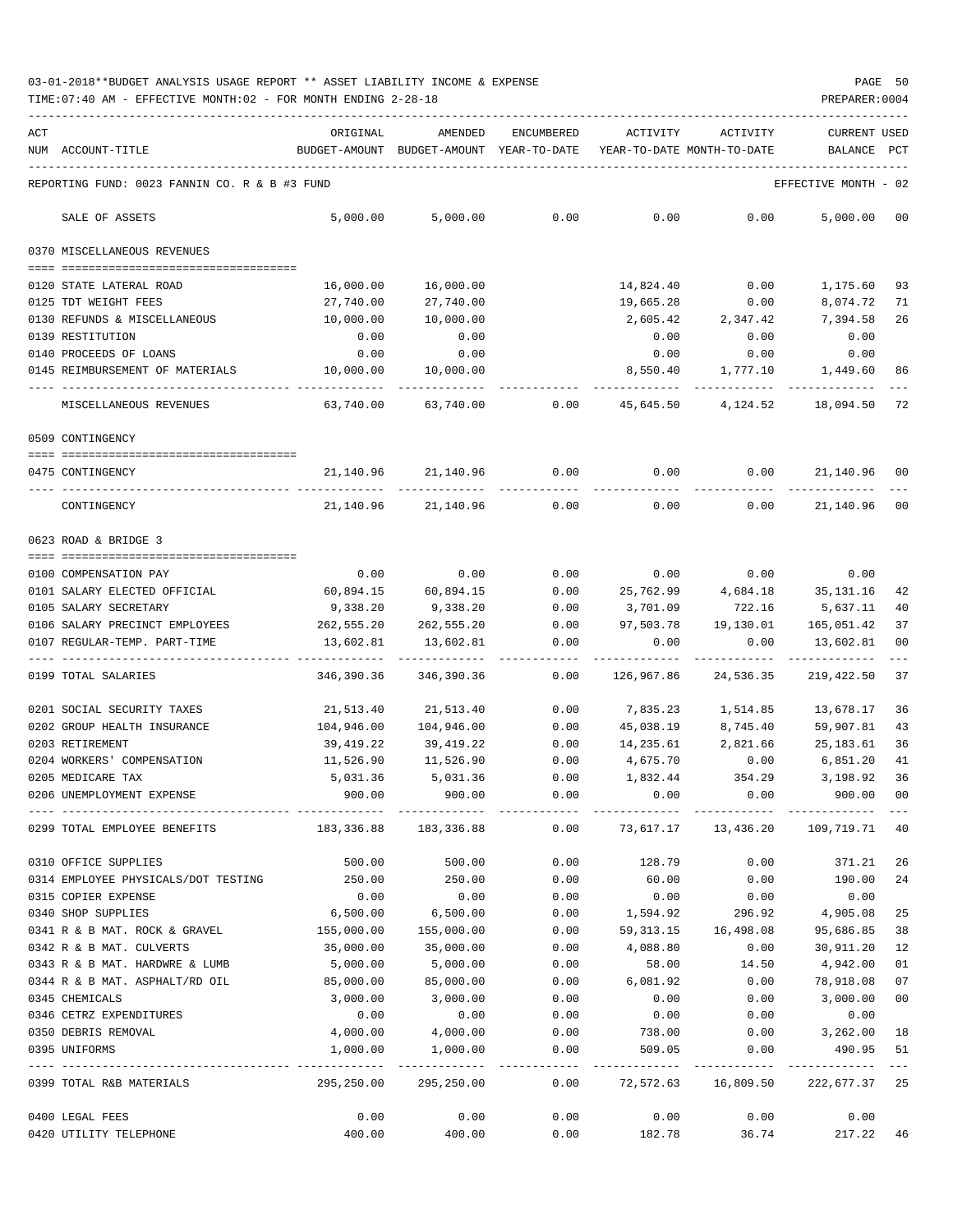TIME:07:40 AM - EFFECTIVE MONTH:02 - FOR MONTH ENDING 2-28-18 PREPARER:0004

| ACT                                           | ORIGINAL                   | AMENDED                     | ENCUMBERED           | ACTIVITY                 | ACTIVITY                                                              | <b>CURRENT USED</b>         |                |
|-----------------------------------------------|----------------------------|-----------------------------|----------------------|--------------------------|-----------------------------------------------------------------------|-----------------------------|----------------|
| NUM ACCOUNT-TITLE                             | BUDGET-AMOUNT              | BUDGET-AMOUNT YEAR-TO-DATE  |                      |                          | YEAR-TO-DATE MONTH-TO-DATE                                            | BALANCE                     | PCT            |
| REPORTING FUND: 0023 FANNIN CO. R & B #3 FUND |                            |                             |                      |                          |                                                                       | EFFECTIVE MONTH - 02        |                |
| 0421 INTERNET SERVICE                         | 825.00                     | 825.00                      | 0.00                 | 374.75                   | 74.95                                                                 | 450.25                      | 45             |
| 0423 CELL PHONE ALLOWANCE                     | 600.00                     | 600.00                      | 0.00                 | 250.00                   | 50.00                                                                 | 350.00                      | 42             |
| 0427 OUT OF COUNTY TRAVEL                     | 3,500.00                   | 3,500.00                    | 0.00                 | 1,475.11                 | 357.57                                                                | 2,024.89                    | 42             |
| 0430 BIDS, NOTICES & PERMITS                  | 1,200.00                   | 1,200.00                    | 0.00                 | 897.75                   | 47.25                                                                 | 302.25                      | 75             |
| 0435 PRINTING                                 | 100.00                     | 100.00                      | 0.00                 | 0.00                     | 0.00                                                                  | 100.00                      | 0 <sub>0</sub> |
| 0440 UTILITY ELECTRICITY                      | 2,700.00                   | 2,700.00                    | 0.00                 | 1,242.25                 | 345.31                                                                | 1,457.75                    | 46             |
| 0441 UTILITY GAS                              | 500.00                     | 500.00                      | 0.00                 | 0.00                     | 0.00                                                                  | 500.00                      | 00             |
| 0442 UTILITY WATER                            | 700.00                     | 700.00                      | 0.00                 | 128.83                   | 32.19                                                                 | 571.17                      | 18             |
| 0443 TRASH DUMPSTER PICKUP                    | 1,000.00                   | 1,000.00                    | 0.00                 | 292.74                   | 0.00                                                                  | 707.26                      | 29             |
| 0447 REPEATER SERVICE CONTRACT                | 682.32                     | 682.32                      | 0.00                 | 686.32                   | 0.00                                                                  | $4.00 - 101$                |                |
| 0450 R&M BUILDING                             | 1,500.00                   | 1,500.00                    | 0.00                 | 0.00                     | 0.00                                                                  | 1,500.00                    | 00             |
| 0453 COMPUTER SOFTWARE                        | 1,000.00                   | 1,000.00                    | 0.00                 | 0.00                     | 0.00                                                                  | 1,000.00                    | 00             |
| 0457 R & M MACHINERY GAS & OIL                | 150,000.00                 | 150,000.00                  | 0.00                 | 31,350.98                | 10,212.88                                                             | 118,649.02                  | 21             |
| 0458 R & M MACHINERY PARTS                    | 76,454.03                  | 76,454.03                   | 0.00                 | 33,855.31                | 3,479.24                                                              | 42,598.72                   | 44             |
| 0459 R & M MACH. TIRES & TUBES                | 25,000.00                  | 25,000.00                   | 0.00                 | 6,971.50                 | 0.00                                                                  | 18,028.50                   | 28             |
| 0460 EQUIPMENT RENTAL/LEASE                   | 5,000.00                   | 5,000.00                    | 0.00                 | 0.00                     | 0.00                                                                  | 5,000.00                    | 00             |
| 0480 BOND                                     | 150.00                     | 150.00                      | 0.00                 | 0.00                     | 0.00                                                                  | 150.00                      | 00             |
| 0482 INSURANCE                                | 6,000.00                   | 6,000.00                    | 0.00                 | 4,946.93                 | 0.00                                                                  | 1,053.07                    | 82             |
| 0485 PRISONER SUPPLIES                        | 2,000.00                   | 2,000.00                    | 0.00                 | 0.00                     | 0.00                                                                  | 2,000.00                    | 00             |
| 0488 FANNIN RURAL RAIL DISTRICT               | 0.00                       | 0.00                        | 0.00                 | 0.00                     | 0.00                                                                  | 0.00                        |                |
| 0490 MISCELLANEOUS                            | 1,500.00                   | 1,500.00                    | 0.00                 | 0.00                     | 0.00                                                                  | 1,500.00                    | 00             |
| 0491 SOIL & WATER CONSERVATION                | 250.00                     | 250.00                      | 0.00                 | 0.00                     | 0.00                                                                  | 250.00                      | 00             |
| 0492 TDRA FLOOD CASH MATCH                    | 0.00                       | 0.00                        | 0.00                 | 0.00                     | 0.00                                                                  | 0.00                        |                |
| 0494 FLOOD CONTROL SITE MAINTENANCE           | 0.00                       | 0.00                        | 0.00                 | 0.00                     | 0.00                                                                  | 0.00                        |                |
| 0495 PIPELINE SALES TAX REIMBURSEMENT         | 0.00                       | 0.00                        | 0.00                 | 0.00                     | 0.00                                                                  | 0.00                        |                |
| 0496 TCOG HAZARDOUS WASTEMATCH                | 1,250.00                   | 1,250.00                    | 0.00                 | 0.00                     | 0.00                                                                  | 1,250.00                    | 00             |
| 0499 TOTAL SER.& OTHER CHARGES                | 282,311.35                 | 282,311.35                  | 0.00                 | 82,655.25                | 14,636.13                                                             | 199,656.10                  | 29             |
| 0500 LAND                                     |                            |                             |                      | 0.00                     | 0.00                                                                  | 0.00                        |                |
| 0535 BUILDING                                 |                            |                             |                      | 0.00                     | 0.00                                                                  | 0.00                        |                |
| 0562 LAND/BUILDING                            | 0.00                       | 0.00                        | 0.00                 | 0.00                     | 0.00                                                                  | 0.00                        |                |
| 0570 COMPUTER EQUIPMENT                       | 0.00                       | 0.00                        | 0.00                 | 0.00                     | 0.00                                                                  | 0.00                        |                |
| 0571 PURCHASE OF MACH./EQUIP.                 | 150,000.00                 | 150,000.00                  | 0.00                 | 139,265.62               | 0.00                                                                  | 10,734.38                   | 93             |
| 0572 OFFICE EQUIPMENT                         | 0.00                       | 0.00                        | 0.00                 | 0.00                     | 0.00                                                                  | 0.00                        |                |
| 0573 RADIO EQUIPMENT                          | 594.00                     | 594.00                      | 0.00                 | 0.00                     | 0.00                                                                  | 594.00                      | 00             |
| 0575 LAND/BUILDING                            | 1,000.00                   | 1,000.00                    | 0.00                 | 0.00                     |                                                                       | 0.00 1,000.00               | 00             |
| 0580 PRECINCT BRIDGE                          | 0.00                       | 0.00                        | 0.00                 | 0.00                     | 0.00                                                                  | 0.00                        |                |
| 0599 CAPITAL OUTLAY                           | ------------<br>151,594.00 | -------------<br>151,594.00 | ------------<br>0.00 | ----------<br>139,265.62 | ------------<br>0.00                                                  | -----------<br>12,328.38 92 |                |
| 0630 NOTE PAYMENT-PRINCIPAL                   | 0.00                       | 0.00                        | 0.00                 | 0.00                     | 0.00                                                                  | 0.00                        |                |
| 0670 NOTE PAYMENT-INTEREST                    | 0.00                       | 0.00                        | 0.00                 | 0.00                     | 0.00                                                                  | 0.00                        |                |
| ROAD & BRIDGE 3                               |                            | ------------                | ------------         |                          | $1,258,882.59$ $1,258,882.59$ 0.00 495,078.53 69,418.18 763,804.06 39 |                             |                |
| 0625 ADMINISTRATIVE OFFICE R&B #3             |                            |                             |                      |                          |                                                                       |                             |                |
| 0105 SALARY SECRETARY                         | 9,593.48                   | 9,593.48                    | 0.00                 | 4,058.78                 | 737.96                                                                | 5,534.70                    | 42             |
| 0201 SOCIAL SECURITY TAXES                    | 594.80                     | 594.80                      | 0.00                 | 185.17                   | 32.58                                                                 | 409.63                      | 31             |
| 0202 GROUP HEALTH INSURANCE                   | 2,623.65                   | 2,623.65                    | 0.00                 | 1,093.20                 | 218.64                                                                | 1,530.45                    | 42             |
| 0203 RETIREMENT                               | 1,091.74                   | 1,091.74                    | 0.00                 | 454.90                   | 84.86                                                                 | 636.84                      | 42             |
| 0204 WORKERS' COMPENSATION                    | 40.29                      | 40.29                       | 0.00                 | 16.83                    | 0.00                                                                  | 23.46                       | 42             |
| 0205 MEDICARE TAX                             | 139.11                     | 139.11                      | 0.00                 | 43.31                    | 7.62                                                                  | 95.80                       | 31             |
|                                               |                            |                             |                      |                          |                                                                       |                             |                |

0310 OFFICE SUPPLIES 100.00 100.00 0.00 71.60 0.00 28.40 72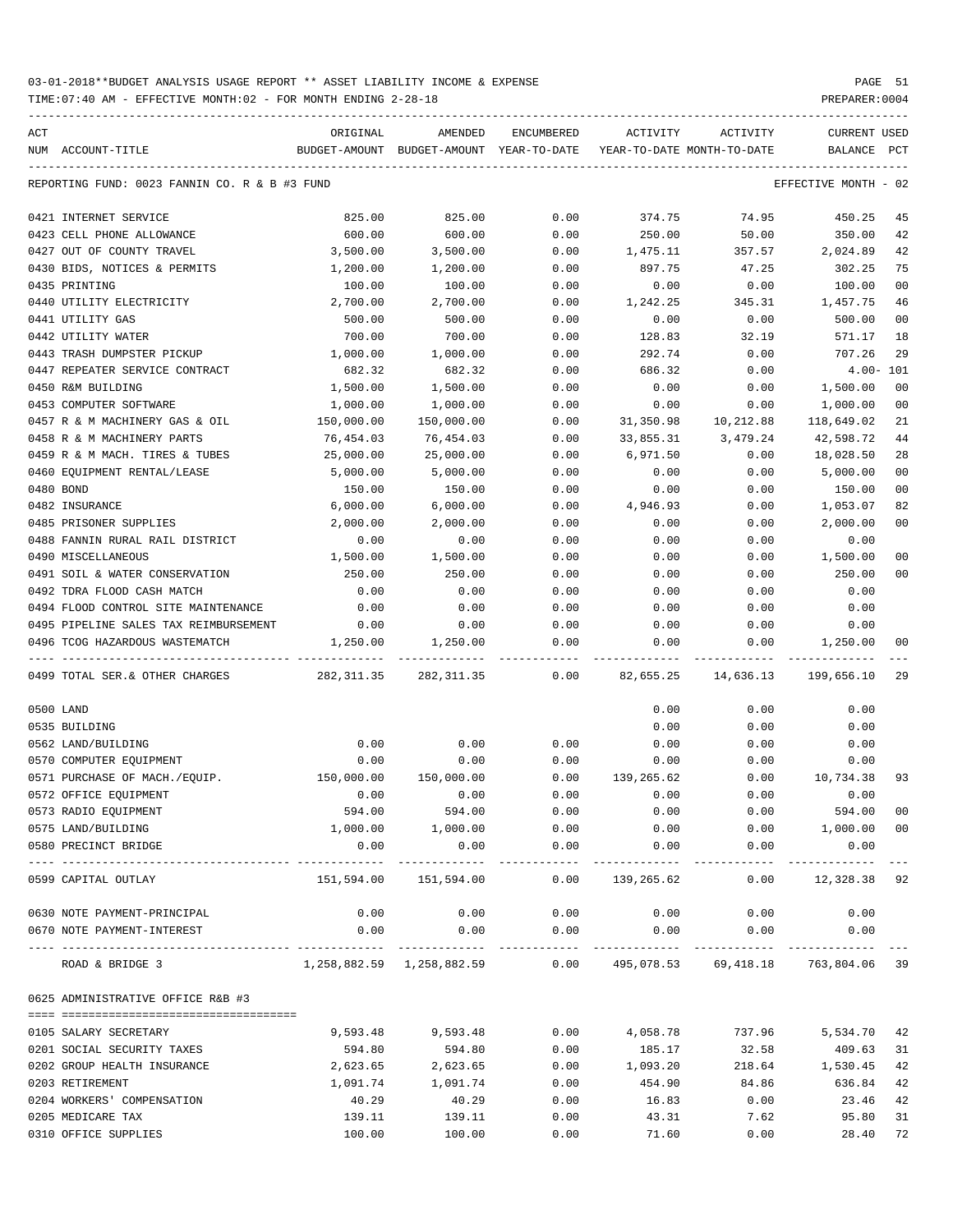03-01-2018\*\*BUDGET ANALYSIS USAGE REPORT \*\* ASSET LIABILITY INCOME & EXPENSE PAGE 52 TIME:07:40 AM - EFFECTIVE MONTH:02 - FOR MONTH ENDING 2-28-18 PREPARER:0004

| ACT                                           | ORIGINAL      | AMENDED       | ENCUMBERED   | ACTIVITY                   | ACTIVITY   | <b>CURRENT USED</b>  |                |
|-----------------------------------------------|---------------|---------------|--------------|----------------------------|------------|----------------------|----------------|
| ACCOUNT-TITLE<br>NUM                          | BUDGET-AMOUNT | BUDGET-AMOUNT | YEAR-TO-DATE | YEAR-TO-DATE MONTH-TO-DATE |            | BALANCE              | <b>PCT</b>     |
| REPORTING FUND: 0023 FANNIN CO. R & B #3 FUND |               |               |              |                            |            | EFFECTIVE MONTH - 02 |                |
| 0311 POSTAL EXPENSES                          | 0.00          | 0.00          | 0.00         | 0.00                       | 0.00       | 0.00                 |                |
| 0353 COMPUTER EXPENSE                         | 500.00        | 500.00        | 0.00         | 0.00                       | 0.00       | 500.00               | 0 <sup>0</sup> |
| 0427 OUT OF COUNTY TRAVEL                     | 0.00          | 0.00          | 0.00         | 0.00                       | 0.00       | 0.00                 |                |
| 0480 BOND                                     | 17.75         | 17.75         | 0.00         | 24.75                      | 0.00       | $7.00 - 139$         |                |
| 0572 OFFICE EQUIPMENT                         | 0.00          | 0.00          | 0.00         | 0.00                       | 0.00       | 0.00                 |                |
| 0574 COMPUTER EQUIPMENT                       | 0.00          | 0.00          | 0.00         | 0.00                       | 0.00       | 0.00                 |                |
| ADMINISTRATIVE OFFICE R&B #3                  | 14,700.82     | 14,700.82     | 0.00         | 5,948.54                   | 1,081.66   | 8,752.28             | 40             |
| FANNIN CO. R & B #3 FUND                      |               |               |              |                            |            |                      |                |
| INCOME TOTALS                                 | 1,294,724.37  | 1,294,724.37  |              | 935,446.01                 | 291,563.43 | 359,278.36           | 72             |
| EXPENSE TOTALS                                | 1,294,724.37  | 1,294,724.37  | 0.00         | 501,027.07                 | 70,499.84  | 793,697.30           | 39             |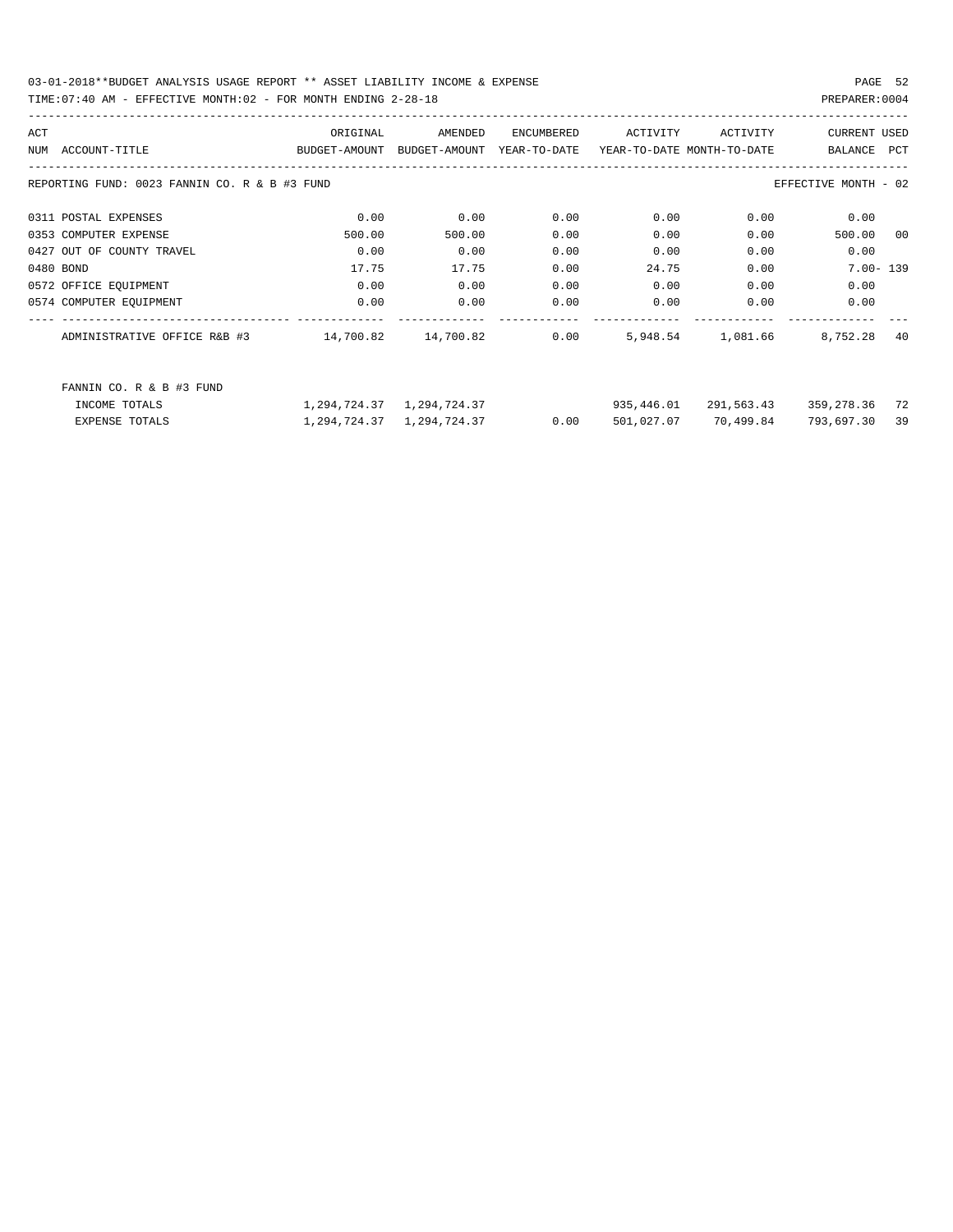|     | TIME: 07:40 AM - EFFECTIVE MONTH: 02 - FOR MONTH ENDING 2-28-18 |                                                                                             |                                      |            |              |                                                  | PREPARER: 0004                    |                |
|-----|-----------------------------------------------------------------|---------------------------------------------------------------------------------------------|--------------------------------------|------------|--------------|--------------------------------------------------|-----------------------------------|----------------|
| ACT | NUM ACCOUNT-TITLE                                               | ORIGINAL<br>BUDGET-AMOUNT BUDGET-AMOUNT YEAR-TO-DATE YEAR-TO-DATE MONTH-TO-DATE BALANCE PCT | AMENDED                              | ENCUMBERED | ACTIVITY     | ACTIVITY                                         | CURRENT USED                      |                |
|     | REPORTING FUND: 0024 FANNIN CO. R & B #4 FUND                   |                                                                                             |                                      |            |              |                                                  | EFFECTIVE MONTH - 02              |                |
|     | 0100 PAYROLL                                                    |                                                                                             |                                      |            |              |                                                  |                                   |                |
|     | 0100 PAYROLL                                                    |                                                                                             |                                      |            |              | 1, 117. 12 1, 117. 12 1, 117. 12                 |                                   |                |
|     | PAYROLL                                                         |                                                                                             |                                      |            |              | . <u>.</u> .<br>1, 117. 12 1, 117. 12 1, 117. 12 |                                   |                |
|     | 0102 A/P CLEARING                                               |                                                                                             |                                      |            |              |                                                  |                                   |                |
|     | 0100 A/P CLEARING                                               |                                                                                             |                                      |            | 0.00         | 0.00                                             | 0.00                              |                |
|     | A/P CLEARING                                                    |                                                                                             |                                      |            | 0.00         | 0.00                                             | 0.00                              |                |
|     | 0103 CASH                                                       |                                                                                             |                                      |            |              |                                                  |                                   |                |
|     |                                                                 |                                                                                             |                                      |            |              |                                                  |                                   |                |
|     | 0100 R&B#4- COMBINED FUNDS CHECKING<br>0175 TEXPOOL             |                                                                                             |                                      |            | 99,316.67-   | 242, 105.81 134, 440.20 364, 719.26<br>112.37    | 101,993.23                        |                |
|     | CASH                                                            |                                                                                             |                                      |            |              | 142,789.14 134,552.57 466,712.49                 |                                   |                |
|     | 0120 RECEIVABLES                                                |                                                                                             |                                      |            |              |                                                  |                                   |                |
|     |                                                                 |                                                                                             |                                      |            |              |                                                  |                                   |                |
|     | 0311 TAXES RECEIVABLE                                           |                                                                                             |                                      |            | 0.00         | 0.00                                             | 27,083.12                         |                |
|     | 0312 DUE FROM OTHER GOVERNMENTS<br>0313 DUE FROM OTHER FUNDS    |                                                                                             |                                      |            | 0.00<br>0.00 | 0.00<br>0.00                                     | 6,597.33<br>8,879.84              |                |
|     | 0315 INVENTORY                                                  |                                                                                             |                                      |            | 0.00         | 0.00                                             | 6,291.25                          |                |
|     | RECEIVABLES                                                     |                                                                                             |                                      |            | 0.00         | 0.00                                             | - - - - - - - -<br>48,851.54      |                |
|     | 0200 LIABILITY ACCOUNT                                          |                                                                                             |                                      |            |              |                                                  |                                   |                |
|     |                                                                 |                                                                                             |                                      |            |              |                                                  |                                   |                |
|     | 0150 ACCRUED SALARY PAYABLE                                     |                                                                                             |                                      |            | 0.00         | 0.00                                             | 10,235.35                         |                |
|     | 0155 ACCRUED FRINGE BENEFITS                                    |                                                                                             |                                      |            | 0.00         | 0.00                                             | 5,173.21                          |                |
|     | 0200 DEFERRED TAX REVENUE                                       |                                                                                             |                                      |            | 0.00         | 0.00                                             | 24,598.77                         |                |
|     | 0910 SYSTEM ADDED LIABILITY LINE-ITEM                           |                                                                                             |                                      |            | 10,901.61-   | 0.00                                             | 10,901.61–                        |                |
|     | LIABILITY ACCOUNT                                               | ------- -------------                                                                       |                                      |            | $10,901.61-$ | ------------<br>0.00                             | 29,105.72                         |                |
|     | 0271 EQUITY ACCOUNT                                             |                                                                                             |                                      |            |              |                                                  |                                   |                |
|     | 0200 EQUITY ACCOUNT                                             |                                                                                             |                                      |            |              | $0.00$ $0.00$ $332,767.56$                       |                                   |                |
|     | EQUITY ACCOUNT                                                  |                                                                                             |                                      |            | .<br>0.00    | -----------<br>0.00                              | -------------<br>332,767.56       |                |
|     | 0300 TOTAL REV/TRANSFERS                                        |                                                                                             |                                      |            |              |                                                  |                                   |                |
|     | 0124 BEGINNING CASH BALANCE                                     |                                                                                             | 171, 134. 18 171, 134. 18            |            |              | 0.00                                             | $0.00$ $171,134.18$ 00            |                |
|     | TOTAL REV/TRANSFERS                                             |                                                                                             | 171, 134. 18    171, 134. 18    0.00 |            | 0.00         | 0.00                                             | 171,134.18                        | 0 <sub>0</sub> |
|     | 0310 PROPERTY TAXES                                             |                                                                                             |                                      |            |              |                                                  |                                   |                |
|     |                                                                 | 446,662.00                                                                                  |                                      |            |              |                                                  | 395,324.38  129,953.41  51,337.62 | 89             |
|     | 0110 CURRENT TAXES<br>0120 DELINQUENT TAXES                     | 8,000.00                                                                                    | 446,662.00<br>8,000.00               |            | 5,374.19     |                                                  | 1,629.01 2,625.81                 | 67             |
|     |                                                                 |                                                                                             | -------------                        |            |              |                                                  |                                   |                |
|     | PROPERTY TAXES                                                  | 454,662.00                                                                                  | 454,662.00                           | 0.00       | 400,698.57   | 131,582.42                                       | 53,963.43 88                      |                |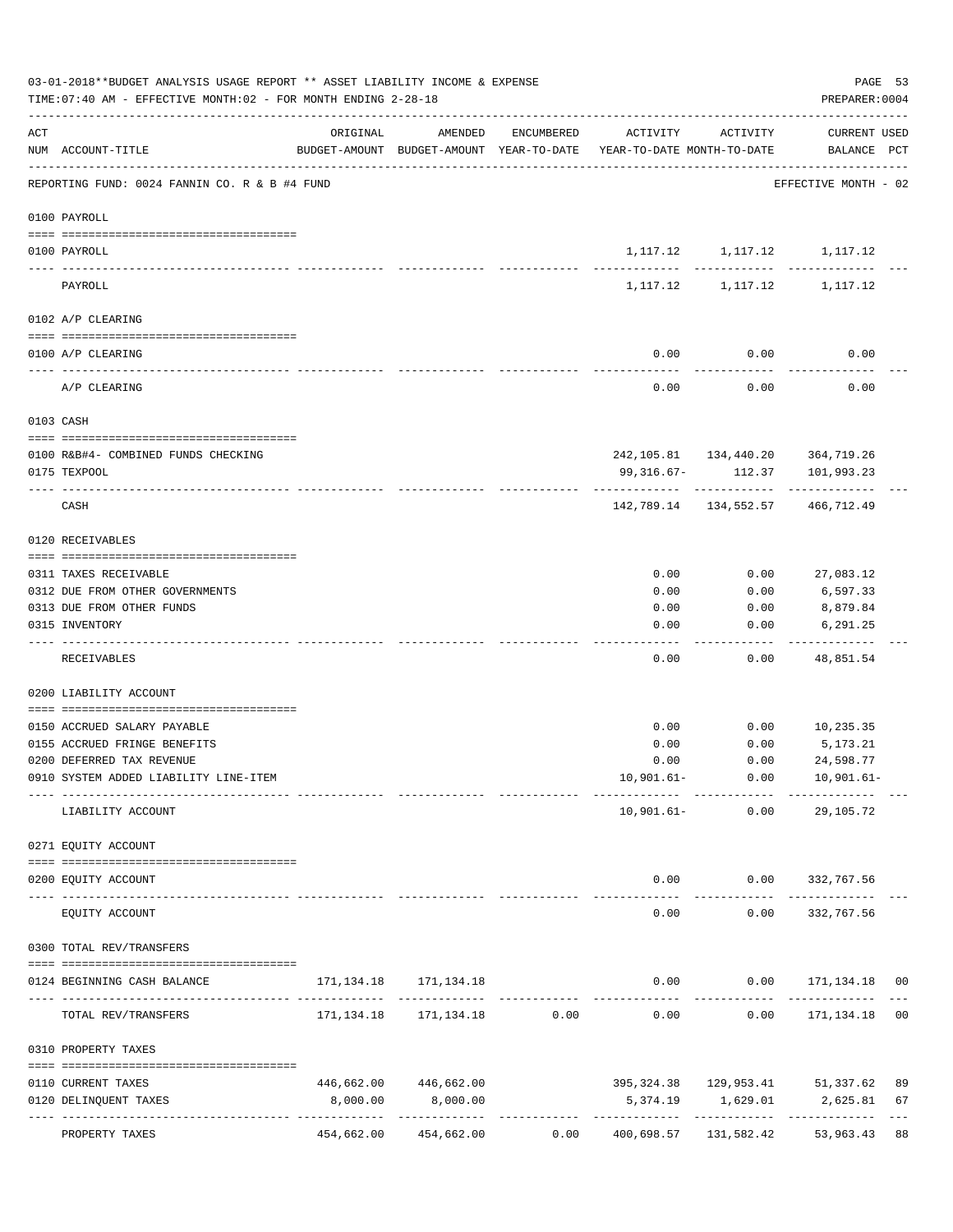|     | 03-01-2018**BUDGET ANALYSIS USAGE REPORT ** ASSET LIABILITY INCOME & EXPENSE<br>TIME: 07:40 AM - EFFECTIVE MONTH: 02 - FOR MONTH ENDING 2-28-18 |           |                                                     |            |           |                                        | PREPARER: 0004                    | PAGE 54 |
|-----|-------------------------------------------------------------------------------------------------------------------------------------------------|-----------|-----------------------------------------------------|------------|-----------|----------------------------------------|-----------------------------------|---------|
| ACT | NUM ACCOUNT-TITLE                                                                                                                               | ORIGINAL  | AMENDED<br>BUDGET-AMOUNT BUDGET-AMOUNT YEAR-TO-DATE | ENCUMBERED | ACTIVITY  | ACTIVITY<br>YEAR-TO-DATE MONTH-TO-DATE | <b>CURRENT USED</b><br>BALANCE    | PCT     |
|     | REPORTING FUND: 0024 FANNIN CO. R & B #4 FUND                                                                                                   |           |                                                     |            |           |                                        | EFFECTIVE MONTH - 02              |         |
|     | 0318 OTHER TAXES                                                                                                                                |           |                                                     |            |           |                                        |                                   |         |
|     | 0120 PAY N LIEU TAX/GRASSLAND                                                                                                                   |           |                                                     |            | 0.00      |                                        | $0.00$ 1,200.00                   | 00      |
|     | 0121 PAY N LIEU TAX/UPPER TRINITY                                                                                                               | 0.00      | 0.00                                                |            | 879.39    | 0.00                                   | $879.39+$                         |         |
|     | 0160 SALES TAX REVENUES                                                                                                                         | 40,693.00 | 40,693.00                                           |            | 20,028.58 | 4,677.90                               | 20,664.42                         | 49      |
|     | OTHER TAXES                                                                                                                                     | 41,893.00 | 41,893.00                                           | 0.00       | 20,907.97 | 4,677.90                               | 20,985.03                         | 50      |
|     | 0321 FEES OF TAX COLLECTOR                                                                                                                      |           |                                                     |            |           |                                        |                                   |         |
|     | 0200 CAR REGISTRATION/SALES TAX                                                                                                                 |           | 84,931.00 84,931.00                                 |            |           |                                        | 49,347.75 20,236.07 35,583.25     | 58      |
|     | 0300 COUNTY'S ADDITIONAL \$10                                                                                                                   | 63,000.00 | 63,000.00                                           |            | 24,948.29 | 3,924.27                               | 38,051.71                         | 40      |
|     | FEES OF TAX COLLECTOR                                                                                                                           |           | 147,931.00 147,931.00                               | 0.00       | 74,296.04 | 24,160.34                              | 73,634.96                         | 50      |
|     | 0330 GRANTS                                                                                                                                     |           |                                                     |            |           |                                        |                                   |         |
|     |                                                                                                                                                 |           |                                                     |            |           |                                        |                                   |         |
|     | 0200 FEMA GRANT                                                                                                                                 | 0.00      | 0.00                                                |            | 0.00      | 0.00                                   | 0.00                              |         |
|     | GRANTS                                                                                                                                          | 0.00      | 0.00                                                | 0.00       | 0.00      | 0.00                                   | 0.00                              |         |
|     | 0350 FINES                                                                                                                                      |           |                                                     |            |           |                                        |                                   |         |
|     | 0403 COUNTY CLERK FINES                                                                                                                         |           | 11,959.00 11,959.00                                 |            |           | 2,929.25 1,467.77                      | 9,029.75                          | 24      |
|     | 0450 DISTRICT CLERK FINES                                                                                                                       | 12,052.00 | 12,052.00                                           |            | 2,949.33  | 499.67                                 | 9,102.67                          | 24      |
|     | 0455 J. P. #1 FINES                                                                                                                             | 8,232.00  | 8,232.00                                            |            | 1,641.48  | 0.00                                   | 6,590.52                          | 20      |
|     | 0456 J. P. #2 FINES                                                                                                                             | 1,500.00  | 1,500.00                                            |            | 1,349.04  | 725.02                                 | 150.96                            | 90      |
|     | 0457 J. P. #3 FINES                                                                                                                             | 2,200.00  | 2,200.00                                            |            | 1,011.35  | 335.47                                 | 1,188.65                          | 46      |
|     | FINES                                                                                                                                           | 35,943.00 | 35,943.00                                           | 0.00       | 9,880.45  | 3,027.93                               | 26,062.55                         | 27      |
|     | 0360 INTEREST EARNINGS                                                                                                                          |           |                                                     |            |           |                                        |                                   |         |
|     | 0100 INTEREST EARNING                                                                                                                           |           | 157.85 157.85                                       |            |           |                                        | 716.46 126.41 558.61+454          |         |
|     | INTEREST EARNINGS                                                                                                                               |           | 157.85 157.85 0.00                                  |            |           | 716.46<br>126.41                       | $558.61+454$                      |         |
|     |                                                                                                                                                 |           |                                                     |            |           |                                        |                                   |         |
|     | 0364 SALE OF ASSETS                                                                                                                             |           |                                                     |            |           |                                        |                                   |         |
|     | 0162 LAND/BUILDING                                                                                                                              |           | $0.00$ 0.00                                         |            |           |                                        | $0.00$ $0.00$ $0.00$ $0.00$       |         |
|     | 0163 SALE OF EQUIPMENT                                                                                                                          |           | 10,000.00  10,000.00                                |            |           |                                        | $0.00$ $0.00$ $10,000.00$ 00      |         |
|     | SALE OF ASSETS                                                                                                                                  |           | $10,000.00$ $10,000.00$ $0.00$                      |            |           | ------------<br>0.00                   | $0.00$ 10,000.00 00               |         |
|     | 0370 MISCELLANEOUS REVENUES                                                                                                                     |           |                                                     |            |           |                                        |                                   |         |
|     | --------------------------------------<br>0120 STATE LATERAL ROAD                                                                               | 8,600.00  | 8,600.00                                            |            |           |                                        | 8,438.38 0.00 161.62              | 98      |
|     | 0125 TDT WEIGHT FEES                                                                                                                            | 16,000.00 | 16,000.00                                           |            | 11,193.91 | 0.00                                   | 4,806.09                          | 70      |
|     | 0130 REFUNDS & MISCELLANEOUS                                                                                                                    | 3,500.00  | 3,500.00                                            |            |           | 1, 117. 12 1, 117. 12                  | 2,382.88                          | 32      |
|     | 0138 SALE OF SCRAP IRON                                                                                                                         | 0.00      | 0.00                                                |            | 0.00      | 0.00                                   | 0.00                              |         |
|     | 0140 PROCEEDS OF LOAN                                                                                                                           | 0.00      | 0.00                                                |            | 0.00      | 0.00                                   | 0.00                              |         |
|     | 0145 REIMBURSEMENT OF MATERIALS 10,000.00                                                                                                       |           | 10,000.00                                           |            |           |                                        | 11, 109.76 371.40 1, 109.76 + 111 |         |
|     | 0146 SALE OF RECYCLED MATERIALS                                                                                                                 | 500.00    | 500.00                                              |            | 0.00      | 0.00                                   | 500.00                            | 00      |
|     | 0147 OFFICE RENTAL                                                                                                                              | 0.00      | 0.00                                                |            | 0.00      | 0.00                                   | 0.00                              |         |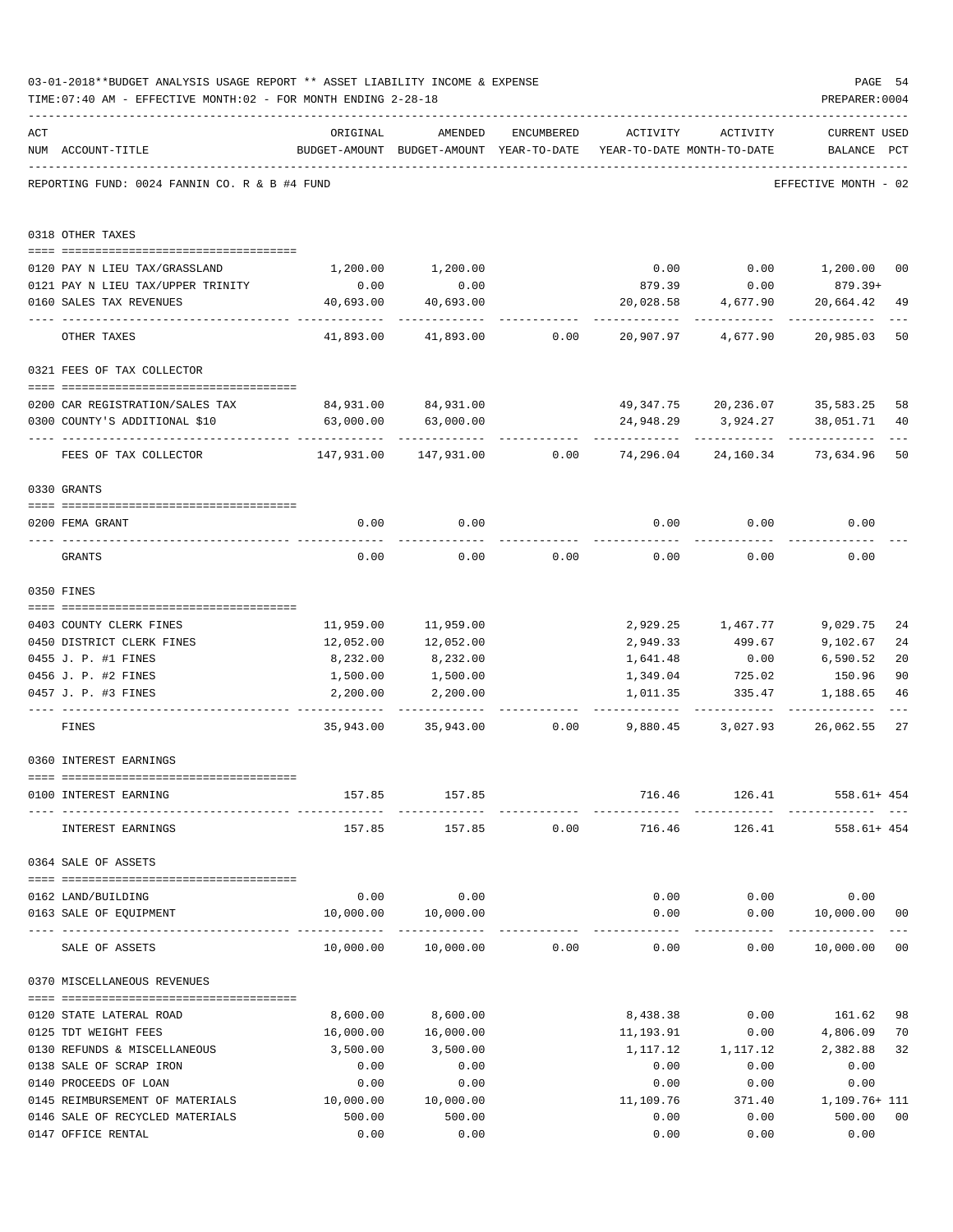| 03-01-2018**BUDGET ANALYSIS USAGE REPORT ** ASSET LIABILITY INCOME & EXPENSE |  |  |  | PAGE |  |
|------------------------------------------------------------------------------|--|--|--|------|--|
|                                                                              |  |  |  |      |  |

|     | TIME: 07:40 AM - EFFECTIVE MONTH: 02 - FOR MONTH ENDING 2-28-18 |            |                                                     |                   |           |                                        | PREPARER: 0004                     |              |
|-----|-----------------------------------------------------------------|------------|-----------------------------------------------------|-------------------|-----------|----------------------------------------|------------------------------------|--------------|
| ACT | NUM ACCOUNT-TITLE                                               | ORIGINAL   | AMENDED<br>BUDGET-AMOUNT BUDGET-AMOUNT YEAR-TO-DATE | <b>ENCUMBERED</b> | ACTIVITY  | ACTIVITY<br>YEAR-TO-DATE MONTH-TO-DATE | <b>CURRENT USED</b><br>BALANCE PCT |              |
|     | REPORTING FUND: 0024 FANNIN CO. R & B #4 FUND                   |            |                                                     |                   |           |                                        | EFFECTIVE MONTH - 02               |              |
|     | MISCELLANEOUS REVENUES                                          | 38,600.00  | 38,600.00                                           | 0.00              | 31,859.17 | 1,488.52                               | 6,740.83 83                        |              |
|     | 0509 CONTINGENCY                                                |            |                                                     |                   |           |                                        |                                    |              |
|     | 0475 CONTINGENCY                                                |            | 10,649.46    10,649.46                              | 0.00              | 0.00      |                                        | $0.00$ 10,649.46 00                |              |
|     | CONTINGENCY                                                     | 10,649.46  | 10,649.46                                           | 0.00              | 0.00      | 0.00                                   | 10,649.46                          | 00           |
|     | 0624 ROAD & BRIDGE 4                                            |            |                                                     |                   |           |                                        |                                    |              |
|     | 0100 COMPENSATION PAY                                           | 0.00       | 0.00                                                | 0.00              | 0.00      | 0.00                                   | 0.00                               |              |
|     | 0101 SALARY ELECTED OFFICIAL                                    | 60,894.15  | 60,894.15                                           | 0.00              | 25,762.99 | 4,684.18                               | 35,131.16                          | 42           |
|     | 0105 SALARY SECRETARY                                           | 26,735.86  | 26,735.86                                           | 0.00              | 11,311.30 | 2,056.60                               | 15,424.56                          | 42           |
|     | 0106 SALARY PRECINCT EMPLOYEES                                  | 180,513.40 | 180,513.40                                          | 0.00              | 55,168.29 | 9,721.95                               | 125,345.11                         | 31           |
|     | 0107 REGULAR-TEMP. PART-TIME                                    | 0.00       | 0.00                                                | 0.00              | 6,094.08  | 1,354.24                               | $6,094.08-$                        |              |
|     | 0108 LABOR REIMBURSEMENT                                        | 0.00       | 0.00                                                | 0.00              | 0.00      | 0.00                                   | 0.00                               |              |
|     |                                                                 |            |                                                     |                   |           |                                        |                                    |              |
|     | 0199 TOTAL SALARIES                                             | 268,143.41 | 268, 143. 41                                        | 0.00              | 98,336.66 | 17,816.97                              | 169,806.75                         | 37           |
|     | 0201 SOCIAL SECURITY TAXES                                      | 16,624.89  | 16,624.89                                           | 0.00              | 6,072.23  | 1,099.91                               | 10,552.66                          | 37           |
|     | 0202 GROUP HEALTH INSURANCE                                     | 83,956.80  | 83,956.80                                           | 0.00              | 28,859.83 | 5,247.23                               | 55,096.97                          | 34           |
|     | 0203 RETIREMENT                                                 | 30,514.72  | 30,514.72                                           | 0.00              | 11,026.77 | 2,048.96                               | 19,487.95                          | 36           |
|     | 0204 WORKERS' COMPENSATION                                      | 7,740.60   | 7,740.60                                            | 0.00              | 3,138.29  | 0.00                                   | 4,602.31                           | 41           |
|     | 0205 MEDICARE TAX                                               | 3,888.08   | 3,888.08                                            | 0.00              | 1,420.06  | 257.24                                 | 2,468.02                           | 37           |
|     | 0206 UNEMPLOYMENT EXPENSE                                       | 0.00       | 0.00                                                | 0.00              | 1,133.65  | 0.00                                   | 1,133.65-                          |              |
|     | 0299 TOTAL EMPLOYEE BENEFITS                                    | 142,725.09 | 142,725.09                                          | 0.00              | 51,650.83 | 8,653.34                               | 91,074.26                          | 36           |
|     | 0310 OFFICE SUPPLIES                                            | 250.00     | 250.00                                              | 0.00              | 49.00     | 0.00                                   | 201.00                             | 20           |
|     | 0314 EMPLOYEE PHYSICALS/DOT TESTING                             | 275.00     | 275.00                                              | 0.00              | 60.00     | 0.00                                   | 215.00                             | 22           |
|     | 0340 SHOP SUPPLIES                                              | 2,250.00   | 2,250.00                                            | 0.00              | 1,102.11  | 197.71                                 | 1,147.89                           | 49           |
|     | 0341 R & B MAT. ROCK & GRAVEL                                   | 100,500.00 | 100,500.00                                          | 0.00              | 34,079.56 | 0.00                                   | 66,420.44                          | 34           |
|     | 0342 R & B MAT. CULVERTS                                        | 7,000.00   | 7,000.00                                            | 0.00              | 4,037.66  | 0.00                                   | 2,962.34                           | 58           |
|     | 0343 R & B MAT. HARDWRE & LUMB                                  | 2,500.00   | 2,500.00                                            | 0.00              | 20.99     | 0.00                                   | 2,479.01                           | 01           |
|     | 0344 R & B MAT. ASPHALT/RD OIL                                  | 60,000.00  | 60,000.00                                           | 0.00              | 4,218.42  | 0.00                                   | 55,781.58                          | 07           |
|     | 0345 CHEMICALS                                                  | 1,500.00   | 1,500.00                                            | 0.00              | 0.00      | 0.00                                   | 1,500.00                           | $00\,$       |
|     | 0346 CETRZ EXPENDITURES                                         | 0.00       | 0.00                                                | 0.00              | 0.00      | 0.00                                   | 0.00                               |              |
|     | 0350 DEBRIS REMOVAL                                             | 0.00       | 0.00                                                | 0.00              | 0.00      | 0.00                                   | 0.00                               |              |
|     | 0395 EMPLOYEE UNIFORMS                                          | 2,500.00   | 2,500.00                                            | 0.00              | 758.61    | 186.89                                 | 1,741.39                           | 30           |
|     | 0399 TOTAL R&B MATERIALS                                        | 176,775.00 | 176,775.00                                          | 0.00              | 44,326.35 | 384.60                                 | 132,448.65                         | 25           |
|     | 0400 LEGAL FEES                                                 | 0.00       | 0.00                                                | 0.00              | 0.00      | 0.00                                   | 0.00                               |              |
|     | 0420 UTILITY TELEPHONE                                          | 1,700.00   | 1,700.00                                            | 0.00              | 824.43    | 92.19                                  | 875.57                             | 48           |
|     | 0421 DSL INTERNET                                               | 600.00     | 600.00                                              | 0.00              | 315.58    | 60.00                                  | 284.42                             | 53           |
|     | 0423 CELL PHONE ALLOWANCE                                       | 0.00       | 0.00                                                | 0.00              | 0.00      | 0.00                                   | 0.00                               |              |
|     | 0427 OUT OF COUNTY TRAVEL                                       | 4,600.00   | 4,600.00                                            | 0.00              | 867.04    | 0.00                                   | 3,732.96                           | 19           |
|     | 0430 BIDS, NOTICES & PERMITS                                    | 200.00     | 200.00                                              | 0.00              | 0.00      | 0.00                                   | 200.00                             | 00           |
|     | 0435 PRINTING                                                   | 100.00     | 100.00                                              | 0.00              | 0.00      | 0.00                                   | 100.00                             | 00           |
|     | 0440 UTILITY ELECTRICITY                                        | 4,000.00   | 4,000.00                                            | 0.00              | 1,399.29  | 300.05                                 | 2,600.71                           | 35           |
|     | 0441 UTILITY GAS                                                | 750.00     | 750.00                                              | 0.00              | 332.57    | 134.13                                 | 417.43                             | 44           |
|     | 0442 UTILITY WATER                                              | 2,500.00   | 2,500.00                                            | 0.00              | 670.82    | 219.25                                 | 1,829.18                           | 27           |
|     | 0443 TRASH PICKUP                                               | 2,500.00   | 2,500.00                                            | 0.00              | 658.86    | 0.00                                   | 1,841.14                           | 26           |
|     | 0447 REPEATER SERVICE CONTRACT                                  | 682.32     | 682.32                                              | 0.00              | 686.32    | 0.00                                   |                                    | $4.00 - 101$ |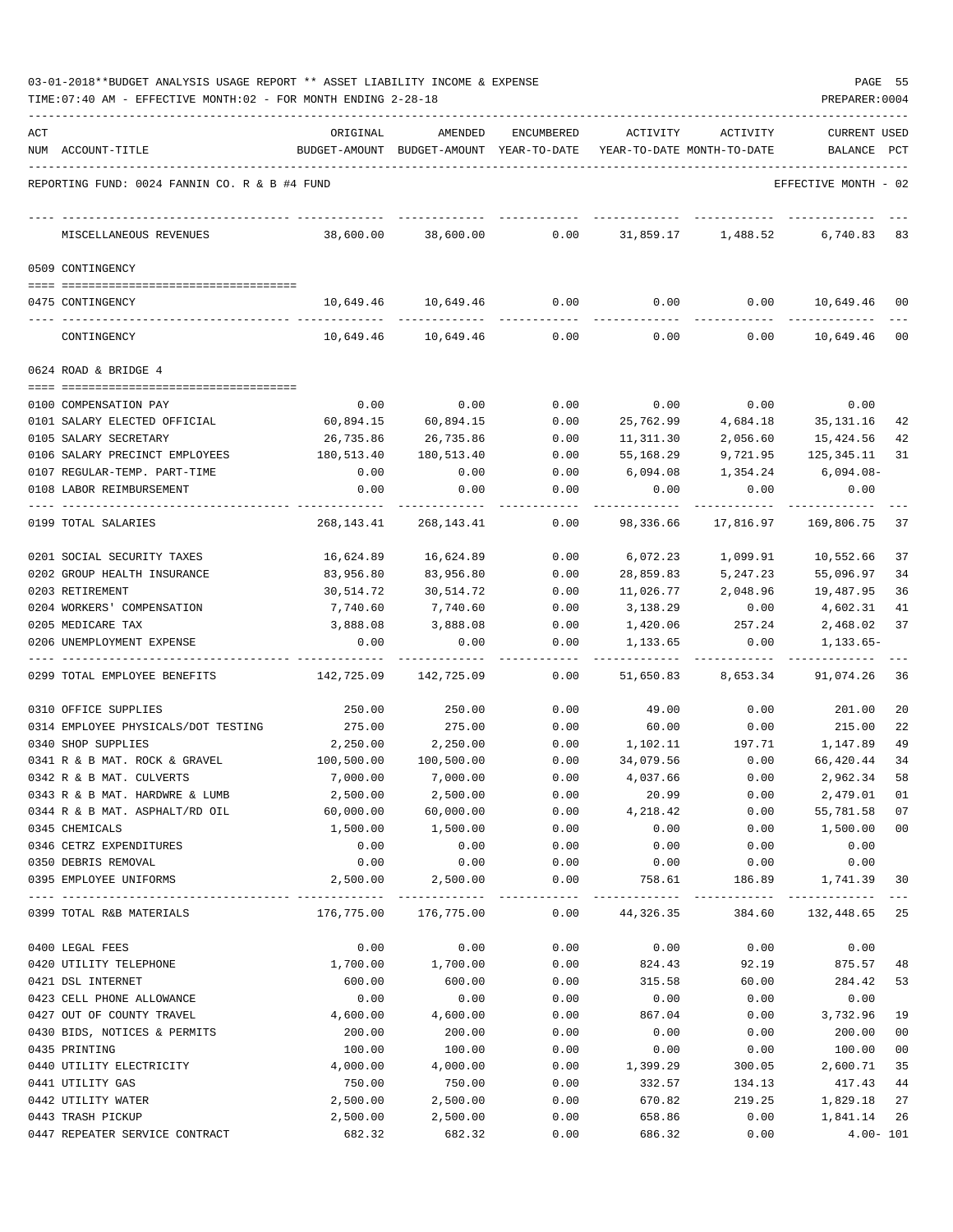| ACT |                                                    | ORIGINAL       | AMENDED                                  | ENCUMBERED   | <b>ACTIVITY</b>            | ACTIVITY          | <b>CURRENT USED</b>  |                 |
|-----|----------------------------------------------------|----------------|------------------------------------------|--------------|----------------------------|-------------------|----------------------|-----------------|
|     | NUM ACCOUNT-TITLE                                  |                | BUDGET-AMOUNT BUDGET-AMOUNT YEAR-TO-DATE |              | YEAR-TO-DATE MONTH-TO-DATE |                   | BALANCE              | PCT             |
|     | REPORTING FUND: 0024 FANNIN CO. R & B #4 FUND      |                |                                          |              |                            |                   | EFFECTIVE MONTH - 02 |                 |
|     | 0450 R&M BUILDING                                  | 2,000.00       | 2,000.00                                 | 0.00         | 187.50                     | 0.00              | 1,812.50             | 09              |
|     | 0453 COMPUTER SOFTWARE                             | 1,044.00       | 1,044.00                                 | 0.00         | 0.00                       | 0.00              | 1,044.00             | 0 <sub>0</sub>  |
|     | 0457 R & M MACHINERY GAS & OIL                     | 44,500.00      | 44,500.00                                | 0.00         | 13,758.20                  | 73.41-            | 30,741.80            | 31              |
|     | 0458 R & M MACHINERY PARTS                         | 20,000.00      | 20,000.00                                | 0.00         | 13,753.47                  | 710.05            | 6,246.53             | 69              |
|     | 0459 R & M MACH. TIRES & TUBES                     | 9,000.00       | 9,000.00                                 | 0.00         | 1,107.00                   | 15.00             | 7,893.00             | 12              |
|     | 0460 EQUIPMENT RENTAL/LEASE                        | 17,103.42      | 17,103.42                                | 0.00         | 0.00                       | 0.00              | 17,103.42            | 0 <sub>0</sub>  |
|     | 0480 BOND                                          | 0.00           | 0.00                                     | 0.00         | 0.00                       | 0.00              | 0.00                 |                 |
|     | 0482 INSURANCE                                     | 6,000.00       | 6,000.00                                 | 0.00         | 2,853.93                   | 0.00              | 3,146.07             | 48              |
|     | 0485 PRISONER'S SUPPLIES                           | 800.00         | 800.00                                   | 0.00         | 0.00                       | 0.00              | 800.00               | 0 <sub>0</sub>  |
|     | 0488 FANNIN RURAL RAIL DISTRICT                    | 0.00           | 0.00                                     | 0.00         | 0.00                       | 0.00              | 0.00                 |                 |
|     | 0490 MISCELLANEOUS                                 | 500.00         | 500.00                                   | 0.00         | 0.00                       | 0.00              | 500.00               | 0 <sub>0</sub>  |
|     | 0491 SOIL & WATER CONSERVATION                     | 250.00         | 250.00                                   | 0.00         | 0.00                       | 0.00              | 250.00               | 0 <sub>0</sub>  |
|     | 0492 TDRA FLOOD CASH MATCH                         | 0.00           | 0.00                                     | 0.00         | 0.00                       | 0.00              | 0.00                 |                 |
|     | 0494 FLOOD CONTROL SITE MAINTENANCE                | 0.00           | 0.00                                     | 0.00         | 0.00                       | 0.00              | 0.00                 |                 |
|     | 0495 PIPELINE SALES TAX REIMBURSEMENT              | 0.00           | 0.00                                     | 0.00         | 0.00                       | 0.00              | 0.00                 |                 |
|     | 0496 TCOG HAZARDOUS WASTEMATCH                     | 1,250.00       | 1,250.00                                 | 0.00         | 0.00                       | 0.00              | 1,250.00             | 00              |
|     | 0499 TOTAL SER. & OTHER CHARGES                    | 120,079.74     | 120,079.74                               | 0.00         | 37,415.01                  | 1,457.26          | 82,664.73            | -31             |
|     | 0500 LAND                                          |                |                                          |              | 0.00                       | 0.00              | 0.00                 |                 |
|     | 0535 BUILDING                                      |                |                                          |              | 0.00                       | 0.00              | 0.00                 |                 |
|     | 0570 COMPUTER EQUIPMENT                            | 1,247.51       | 1,247.51                                 | 0.00         | 0.00                       | 0.00              | 1,247.51             | 0 <sub>0</sub>  |
|     | 0571 PURCHASE OF MACH./EQUIP.                      | 166,000.00     | 166,000.00                               | 0.00         | 145,945.00                 | 0.00              | 20,055.00            | 88              |
|     | 0573 RADIO EQUIPMENT                               | 0.00           | 0.00                                     | 0.00         | 0.00                       | 0.00              | 0.00                 |                 |
|     | 0575 BUILDING                                      | 0.00           | 0.00                                     | 0.00         | 0.00                       | 0.00              | 0.00                 |                 |
|     | 0599 CAPITAL OUTLAY                                | 167,247.51     | 167,247.51                               | 0.00         | 145,945.00                 | 0.00              | 21,302.51            | 87              |
|     | ROAD & BRIDGE 4                                    | 874,970.75     | 874,970.75                               | 0.00         | 377,673.85                 | 28,312.17         | 497,296.90           | 43              |
|     | 0625 ADMINISTRATIVE OFFICE R&B #4                  |                |                                          |              |                            |                   |                      |                 |
|     |                                                    |                |                                          |              |                            |                   |                      |                 |
|     | 0105 SALARY SECRETARY                              | 9,593.48       | 9,593.48                                 | 0.00         | 4,058.78                   | 737.96            | 5,534.70             | 42              |
|     | 0201 SOCIAL SECURITY TAXES                         | 594.80         | 594.80                                   | 0.00         | 185.17                     | 32.58             | 409.63               | 31              |
|     | 0202 GROUP HEALTH INSURANCE                        | 2,623.65       | 2,623.65                                 | 0.00         | 1,093.20                   | 218.64            | 1,530.45             | 42              |
|     | 0203 RETIREMENT                                    | 1,091.74       | 1,091.74                                 | 0.00         | 454.90                     | 84.86             | 636.84               | 42              |
|     | 0204 WORKERS' COMPENSATION                         | 40.29          | 40.29                                    | 0.00         | 16.83                      | 0.00              | 23.46                | 42              |
|     | 0205 MEDICARE TAX                                  | 139.11         | 139.11                                   | 0.00         | 43.31                      | 7.62              | 95.80                | 31              |
|     | 0310 OFFICE SUPPLIES                               | 100.00         | 100.00                                   | 0.00         | 0.00                       | 0.00              | 100.00               | 00 <sub>0</sub> |
|     | 0311 POSTAL EXPENSES                               | 0.00           | 0.00                                     | 0.00         | 0.00                       | 0.00              | 0.00                 |                 |
|     | 0353 COMPUTER EXPENSE<br>0427 OUT OF COUNTY TRAVEL | 500.00<br>0.00 | 500.00<br>0.00                           | 0.00<br>0.00 | 0.00<br>0.00               | 0.00<br>0.00      | 500.00<br>0.00       | 00              |
|     |                                                    |                |                                          |              |                            |                   |                      |                 |
|     | 0480 BOND                                          | 17.75          | 17.75                                    | 0.00         | 24.75                      | 0.00              | $7.00 - 139$         |                 |
|     | 0572 OFFICE EQUIPMENT<br>0574 COMPUTER EQUIPMENT   | 0.00<br>0.00   | 0.00<br>0.00                             | 0.00<br>0.00 | 0.00<br>0.00               | 0.00<br>0.00      | 0.00<br>0.00         |                 |
|     | ADMINISTRATIVE OFFICE R&B #4                       |                |                                          | 0.00         |                            | 5,876.94 1,081.66 | 8,823.88 40          |                 |
|     | FANNIN CO. R & B #4 FUND                           |                |                                          |              |                            |                   |                      |                 |
|     | INCOME TOTALS                                      | 900,321.03     | 900,321.03                               |              | 538,358.66                 | 165,063.52        | 361,962.37           | 60              |
|     | EXPENSE TOTALS                                     | 900,321.03     | 900,321.03                               | 0.00         | 383,550.79                 | 29,393.83         | 516,770.24           | 43              |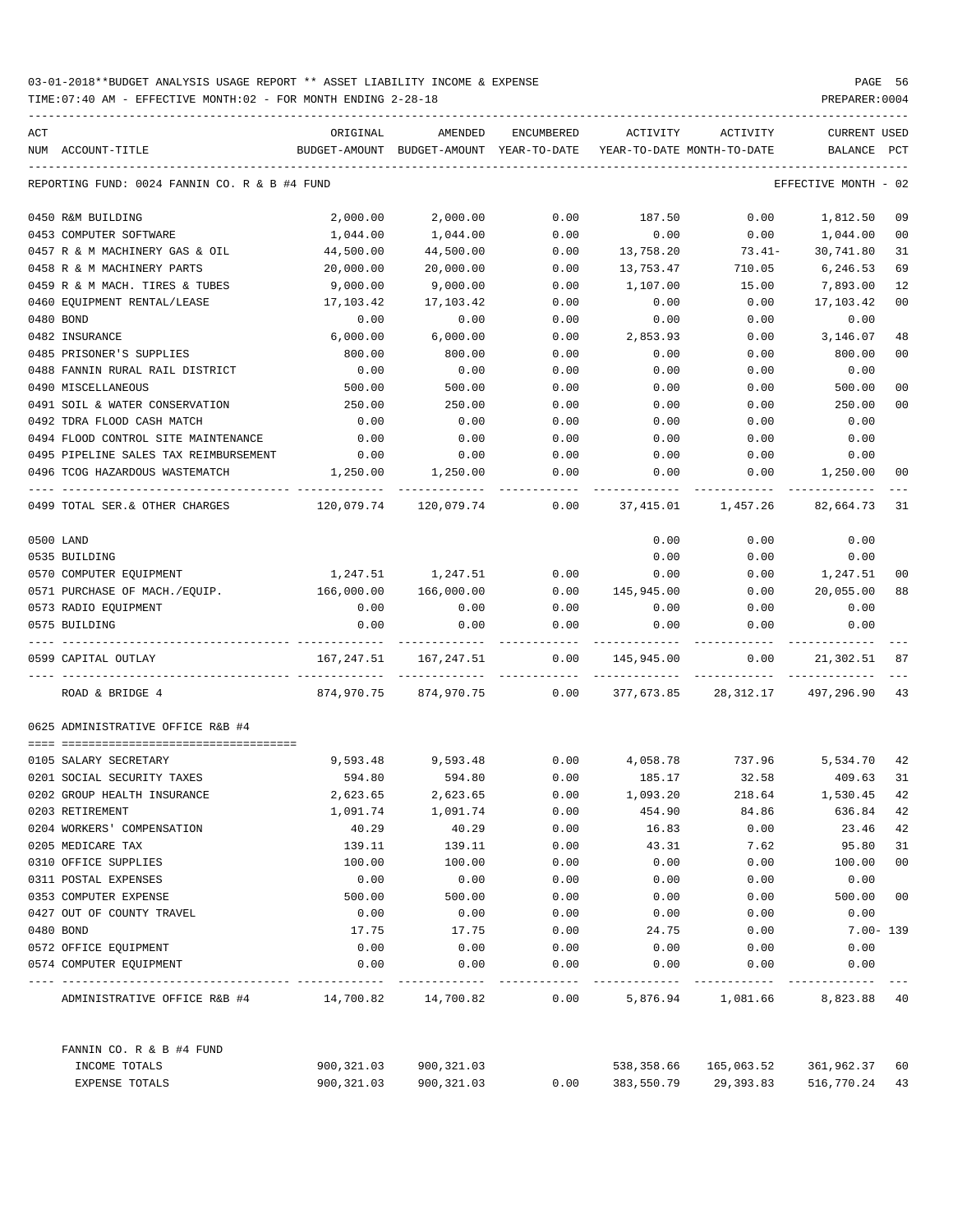|     | 03-01-2018**BUDGET ANALYSIS USAGE REPORT ** ASSET LIABILITY INCOME & EXPENSE<br>TIME: 07:40 AM - EFFECTIVE MONTH: 02 - FOR MONTH ENDING 2-28-18 |               |               |              |                            |          | PREPARER: 0004       | PAGE 57        |
|-----|-------------------------------------------------------------------------------------------------------------------------------------------------|---------------|---------------|--------------|----------------------------|----------|----------------------|----------------|
| ACT |                                                                                                                                                 | ORIGINAL      | AMENDED       | ENCUMBERED   | <b>ACTIVITY</b>            | ACTIVITY | <b>CURRENT USED</b>  |                |
|     | NUM ACCOUNT-TITLE                                                                                                                               | BUDGET-AMOUNT | BUDGET-AMOUNT | YEAR-TO-DATE | YEAR-TO-DATE MONTH-TO-DATE |          | BALANCE              | $_{\rm PCT}$   |
|     | REPORTING FUND: 0025 FANNIN COUNTY BEES                                                                                                         |               |               |              |                            |          | EFFECTIVE MONTH - 02 |                |
|     | 0103 CASH                                                                                                                                       |               |               |              |                            |          |                      |                |
|     |                                                                                                                                                 |               |               |              |                            |          |                      |                |
|     | 0100 BEES-COMBINED FUNDS CHECKING                                                                                                               |               |               |              | 0.00                       | 0.00     | 2,177.67             |                |
|     | CASH                                                                                                                                            |               |               |              | 0.00                       | 0.00     | 2,177.67             |                |
|     | 0271 EQUITY ACCOUNT                                                                                                                             |               |               |              |                            |          |                      |                |
|     |                                                                                                                                                 |               |               |              |                            |          |                      |                |
|     | 0200 EQUITY ACCOUNT                                                                                                                             |               |               |              | 0.00                       | 0.00     | 2,177.67             |                |
|     | EQUITY ACCOUNT                                                                                                                                  |               |               |              | 0.00                       | 0.00     | 2,177.67             |                |
|     | 0300 CASH                                                                                                                                       |               |               |              |                            |          |                      |                |
|     | 0125 BEGINNING CASH BALANCE                                                                                                                     | 1,000.00      | 1,000.00      |              | 0.00                       | 0.00     | 1,000.00             | 00             |
|     | CASH                                                                                                                                            | 1,000.00      | 1,000.00      | 0.00         | 0.00                       | 0.00     | 1,000.00             | 0 <sub>0</sub> |
|     | 0370 MISC. INCOME                                                                                                                               |               |               |              |                            |          |                      |                |
|     |                                                                                                                                                 |               |               |              |                            |          |                      |                |
|     | 0138 SALE OF SCRAP IRON                                                                                                                         | 0.00          | 0.00          |              | 0.00                       | 0.00     | 0.00                 |                |
|     | 0625 DONATIONS                                                                                                                                  | 0.00          | 0.00          |              | 0.00                       | 0.00     | 0.00                 |                |
|     | MISC. INCOME                                                                                                                                    | 0.00          | 0.00          | 0.00         | 0.00                       | 0.00     | 0.00                 |                |
|     | 0625 FANNIN COUNTY BEES                                                                                                                         |               |               |              |                            |          |                      |                |
|     |                                                                                                                                                 |               |               |              |                            |          |                      |                |
|     | 0310 OFFICE SUPPLIES                                                                                                                            | 0.00          | 0.00          | 0.00         | 0.00                       | 0.00     | 0.00                 |                |
|     | 0343 ROAD SIGNS                                                                                                                                 | 0.00          | 0.00          | 0.00         | 0.00                       | 0.00     | 0.00                 |                |
|     | 0353 COMPUTER EXPENSE                                                                                                                           | 0.00          | 0.00          | 0.00         | 0.00                       | 0.00     | 0.00                 |                |
|     | 0427 TRAVEL EXPENSE                                                                                                                             | 1,000.00      | 1,000.00      | 0.00         | 0.00                       | 0.00     | 1,000.00             | 0 <sub>0</sub> |
|     | 0572 OFFICE EQUIPMENT                                                                                                                           | 0.00          | 0.00          | 0.00         | 0.00                       | 0.00     | 0.00                 |                |
|     | FANNIN COUNTY BEES                                                                                                                              | 1,000.00      | 1,000.00      | 0.00         | 0.00                       | 0.00     | 1,000.00             | 0 <sub>0</sub> |
|     | FANNIN COUNTY BEES                                                                                                                              |               |               |              |                            |          |                      |                |
|     | INCOME TOTALS                                                                                                                                   | 1,000.00      | 1,000.00      |              | 0.00                       | 0.00     | 1,000.00             | 0 <sub>0</sub> |
|     | <b>EXPENSE TOTALS</b>                                                                                                                           | 1,000.00      | 1,000.00      | 0.00         | 0.00                       | 0.00     | 1,000.00             | 0 <sub>0</sub> |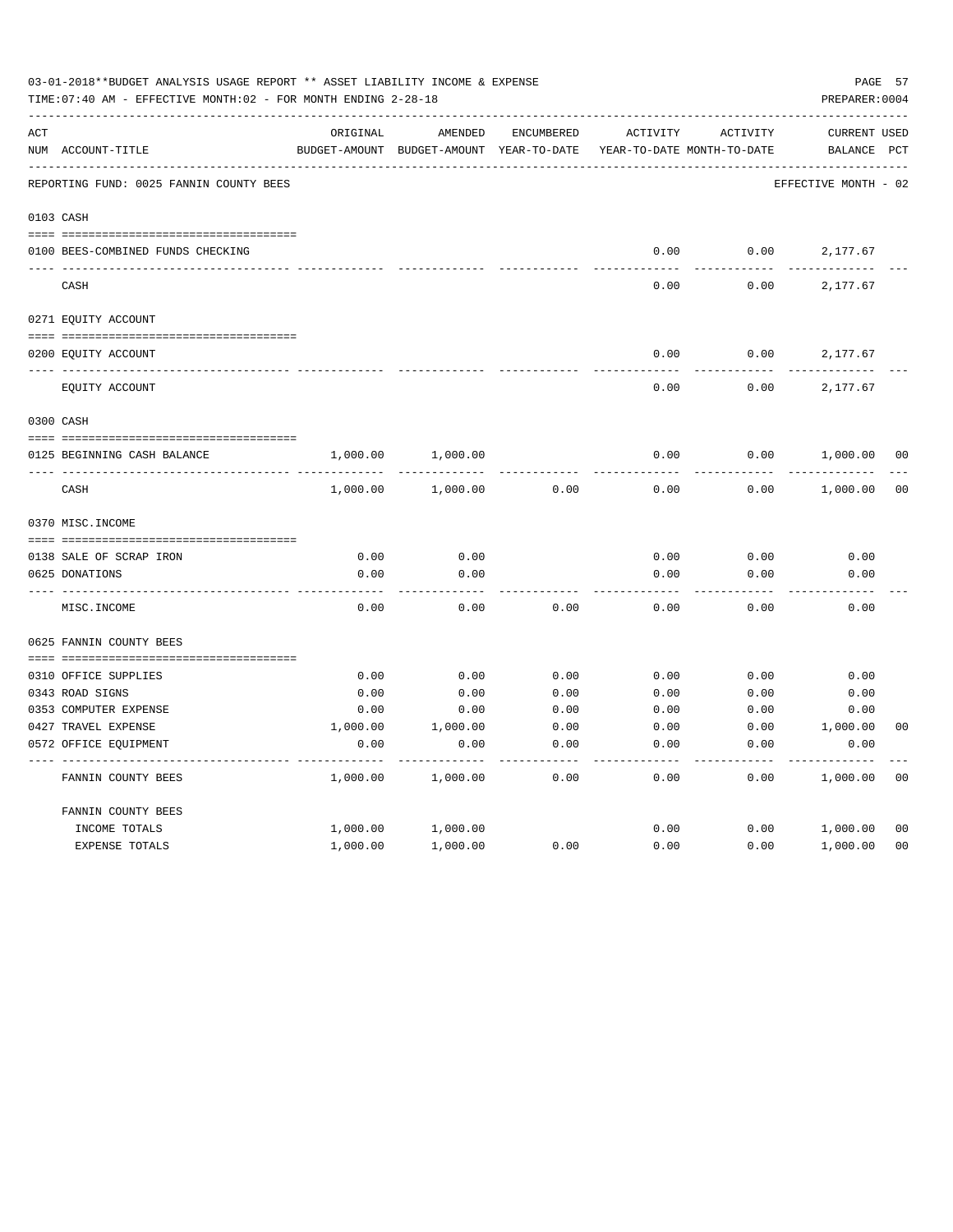|                    | 03-01-2018**BUDGET ANALYSIS USAGE REPORT ** ASSET LIABILITY INCOME & EXPENSE<br>TIME: 07:40 AM - EFFECTIVE MONTH: 02 - FOR MONTH ENDING 2-28-18 |                                                      |                                  |                       |                                                         |                        | PREPARER: 0004                     | PAGE 58        |
|--------------------|-------------------------------------------------------------------------------------------------------------------------------------------------|------------------------------------------------------|----------------------------------|-----------------------|---------------------------------------------------------|------------------------|------------------------------------|----------------|
| $\mathop{\rm ACT}$ | NUM ACCOUNT-TITLE                                                                                                                               | ORIGINAL<br>BUDGET-AMOUNT BUDGET-AMOUNT YEAR-TO-DATE | AMENDED                          | ENCUMBERED            | ACTIVITY<br>YEAR-TO-DATE MONTH-TO-DATE                  | ACTIVITY               | <b>CURRENT USED</b><br>BALANCE PCT |                |
|                    | -------------------------------------<br>REPORTING FUND: 0026 J.P.#1 JUST.CT.TECHNOLOGY                                                         |                                                      |                                  |                       |                                                         |                        | EFFECTIVE MONTH - 02               |                |
|                    | 0102 A/P CLEARING                                                                                                                               |                                                      |                                  |                       |                                                         |                        |                                    |                |
|                    | 0100 A/P CLEARING                                                                                                                               |                                                      |                                  |                       | 0.00                                                    | 0.00                   | 0.00                               |                |
|                    | ---- --------<br>A/P CLEARING                                                                                                                   |                                                      |                                  |                       | 0.00                                                    | 0.00                   | 0.00                               |                |
|                    | 0103 CASH                                                                                                                                       |                                                      |                                  |                       |                                                         |                        |                                    |                |
|                    | 0100 J.P.#1 JUST.CT.TECH-COMB.FUND CKIN                                                                                                         |                                                      |                                  |                       |                                                         | 738.13- 2.79 45,711.10 |                                    |                |
|                    | CASH                                                                                                                                            |                                                      |                                  |                       |                                                         | 738.13- 2.79 45,711.10 |                                    |                |
|                    | 0120 RECEIVABLES                                                                                                                                |                                                      |                                  |                       |                                                         |                        |                                    |                |
|                    | 0313 DUE FROM OTHER FUNDS                                                                                                                       |                                                      |                                  |                       | 0.00                                                    |                        | $0.00$ 487.74<br>----------        |                |
|                    | RECEIVABLES                                                                                                                                     |                                                      |                                  |                       | 0.00                                                    | 0.00                   | 487.74                             |                |
|                    | 0200 SYSTEM ADDED LIABILITY DEPARTMENT                                                                                                          |                                                      |                                  |                       |                                                         |                        |                                    |                |
|                    | 0910 SYSTEM ADDED LIABILITY LINE-ITEM                                                                                                           |                                                      |                                  |                       | 0.00                                                    | 0.00                   | 0.00                               |                |
|                    | SYSTEM ADDED LIABILITY DEPARTMENT                                                                                                               |                                                      |                                  |                       | 0.00                                                    | 0.00                   | 0.00                               |                |
|                    | 0271 EQUITY ACCOUNT                                                                                                                             |                                                      |                                  |                       |                                                         |                        |                                    |                |
|                    | 0200 EQUITY ACCOUNT                                                                                                                             |                                                      |                                  |                       | 0.00                                                    | 0.00                   | 46,936.97                          |                |
|                    | EQUITY ACCOUNT                                                                                                                                  |                                                      |                                  |                       | 0.00                                                    | 0.00                   | 46,936.97                          |                |
|                    | 0300 CASH                                                                                                                                       |                                                      |                                  |                       |                                                         |                        |                                    |                |
|                    | 0126 BEGINNING CASH BALANCE                                                                                                                     |                                                      | 1,000.00 1,000.00                |                       |                                                         |                        | $0.00$ $0.00$ $1,000.00$           | 0 <sup>0</sup> |
|                    | CASH                                                                                                                                            |                                                      | $1,000.00$ $1,000.00$ $0.00$     |                       | 0.00                                                    |                        | $0.00$ 1,000.00 00                 |                |
|                    | 0360 INTEREST EARNINGS                                                                                                                          |                                                      |                                  |                       |                                                         |                        |                                    |                |
|                    | 0100 INTEREST EARNINGS                                                                                                                          | 20.00                                                | 20.00<br>-------------           |                       |                                                         | 14.57 2.79             | 5.43 73                            |                |
|                    | INTEREST EARNINGS                                                                                                                               | 20.00                                                | 20.00                            | 0.00                  | 14.57                                                   | 2.79                   | 5.43                               | 73             |
|                    | 0370 MISCELLANEOUS INCOME                                                                                                                       |                                                      |                                  |                       |                                                         |                        |                                    |                |
|                    | 0455 J.P.#1 TECHNOLOGY FEES                                                                                                                     |                                                      | 4,000.00 4,000.00                |                       |                                                         |                        | 643.52 0.00 3,356.48 16            |                |
|                    | MISCELLANEOUS INCOME                                                                                                                            |                                                      |                                  | ------------          | $4,000.00$ $4,000.00$ $0.00$ $643.52$ $0.00$ $3,356.48$ |                        |                                    | 16             |
|                    | 0455 J.P.#1 TECHNOLOGY EQUIP.                                                                                                                   |                                                      |                                  |                       |                                                         |                        |                                    |                |
|                    | 0420 OMNIBASE TELEPHONE LINE                                                                                                                    | 0.00                                                 |                                  |                       | $0.00$ $0.00$ $0.00$ $0.00$ $0.00$                      |                        | 0.00                               |                |
|                    | 0572 OFFICE EQUIPMENT                                                                                                                           |                                                      | 5,020.00 5,020.00<br>----------- | . _ _ _ _ _ _ _ _ _ _ | $0.00$ 1,396.22<br>-----------                          | 0.00<br>------------   | 3,623.78<br>------------           | 28             |
|                    | J.P.#1 TECHNOLOGY EQUIP.                                                                                                                        | 5,020.00                                             | 5,020.00                         | 0.00                  | 1,396.22                                                | 0.00                   | 3,623.78                           | 28             |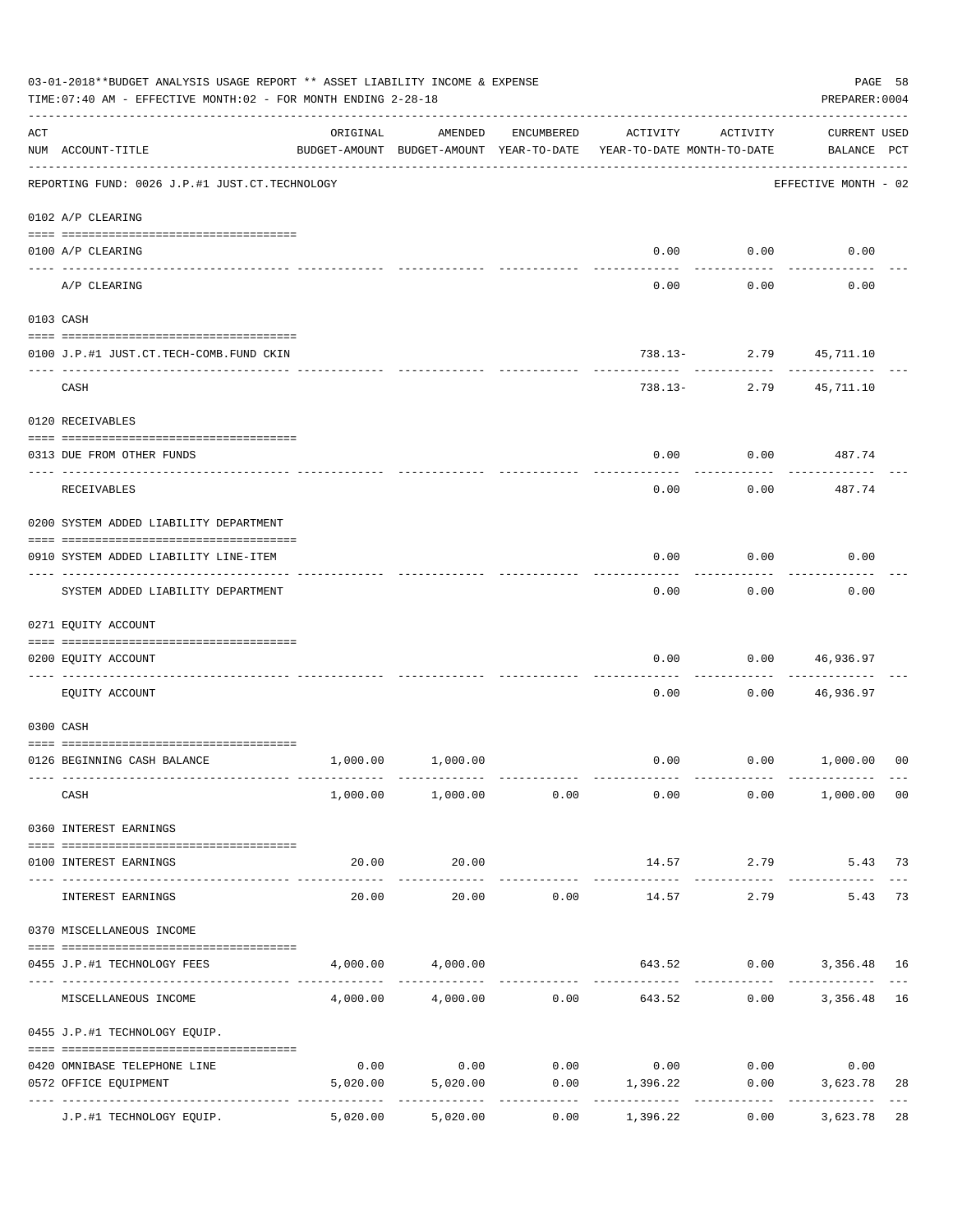|     | 03-01-2018**BUDGET ANALYSIS USAGE REPORT ** ASSET LIABILITY INCOME & EXPENSE |               |               |              |                            |          | PAGE 59              |            |
|-----|------------------------------------------------------------------------------|---------------|---------------|--------------|----------------------------|----------|----------------------|------------|
|     | TIME: 07:40 AM - EFFECTIVE MONTH: 02 - FOR MONTH ENDING 2-28-18              |               |               |              |                            |          | PREPARER: 0004       |            |
| ACT |                                                                              | ORIGINAL      | AMENDED       | ENCUMBERED   | ACTIVITY                   | ACTIVITY | <b>CURRENT USED</b>  |            |
|     | NUM ACCOUNT-TITLE                                                            | BUDGET-AMOUNT | BUDGET-AMOUNT | YEAR-TO-DATE | YEAR-TO-DATE MONTH-TO-DATE |          | <b>BALANCE</b>       | <b>PCT</b> |
|     | REPORTING FUND: 0026 J.P.#1 JUST.CT.TECHNOLOGY                               |               |               |              |                            |          | EFFECTIVE MONTH - 02 |            |
|     | J.P.#1 JUST.CT.TECHNOLOGY                                                    |               |               |              |                            |          |                      |            |
|     | INCOME TOTALS                                                                | 5.020.00      | 5.020.00      |              | 658.09                     | 2.79     | 4,361.91             | 13         |
|     | <b>EXPENSE TOTALS</b>                                                        | 5,020.00      | 5.020.00      | 0.00         | 1,396.22                   | 0.00     | 3,623.78             | -28        |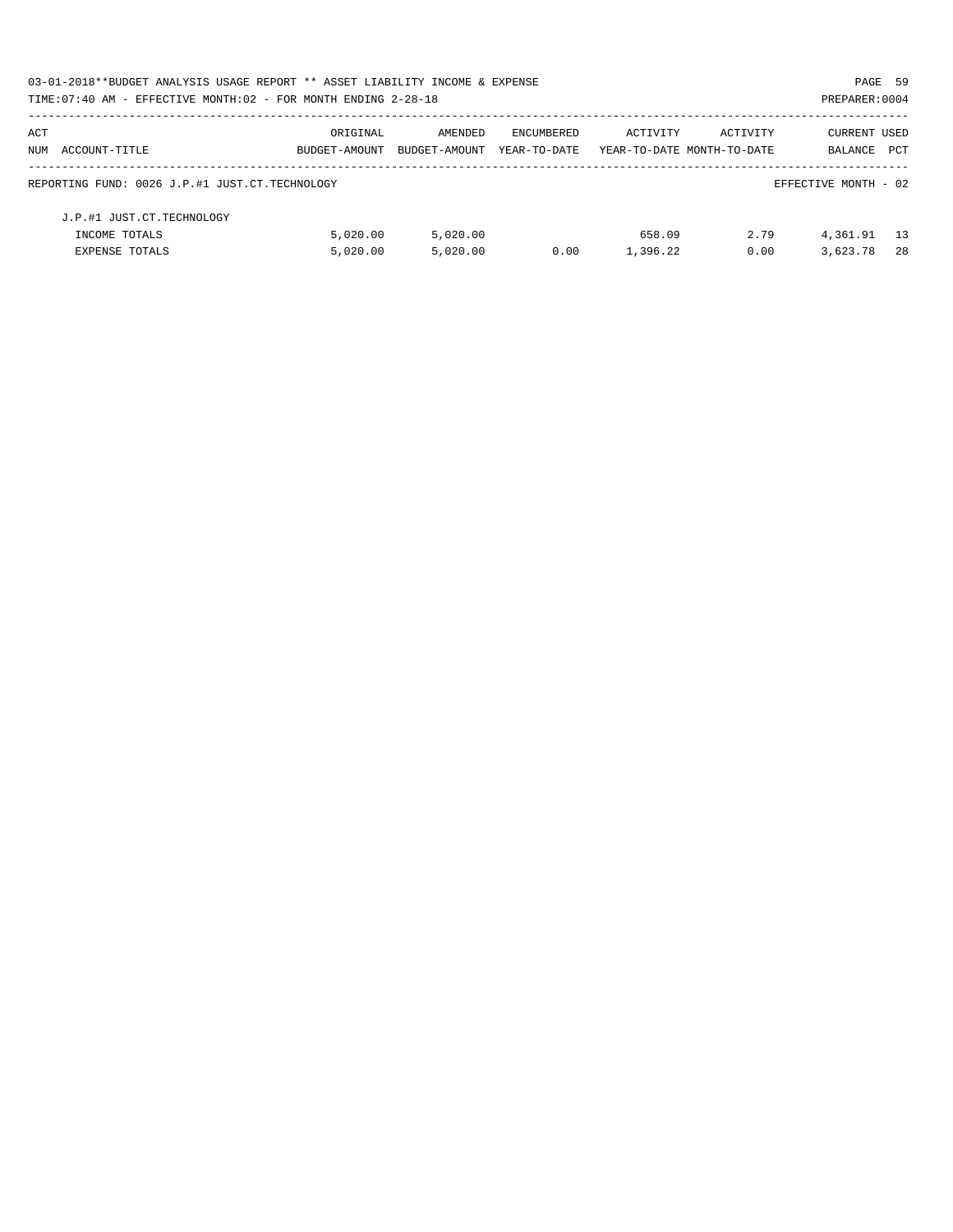|     | 03-01-2018**BUDGET ANALYSIS USAGE REPORT ** ASSET LIABILITY INCOME & EXPENSE<br>TIME:07:40 AM - EFFECTIVE MONTH:02 - FOR MONTH ENDING 2-28-18 |          |                                                     |            |                                                |                            |                                 |    |  |
|-----|-----------------------------------------------------------------------------------------------------------------------------------------------|----------|-----------------------------------------------------|------------|------------------------------------------------|----------------------------|---------------------------------|----|--|
| ACT | NUM ACCOUNT-TITLE                                                                                                                             | ORIGINAL | AMENDED<br>BUDGET-AMOUNT BUDGET-AMOUNT YEAR-TO-DATE | ENCUMBERED | ACTIVITY<br>YEAR-TO-DATE MONTH-TO-DATE         | ACTIVITY                   | CURRENT USED<br>BALANCE PCT     |    |  |
|     | REPORTING FUND: 0027 J.P.#2 JUST.CT.TECHNOLOGY                                                                                                |          |                                                     |            |                                                |                            | EFFECTIVE MONTH - 02            |    |  |
|     | 0102 A/P CLEARING                                                                                                                             |          |                                                     |            |                                                |                            |                                 |    |  |
|     | 0100 A/P CLEARING                                                                                                                             |          |                                                     |            |                                                | $0.00$ $0.00$              | 0.00                            |    |  |
|     | ---- -------<br>A/P CLEARING                                                                                                                  |          |                                                     |            | 0.00                                           | 0.00                       | 0.00                            |    |  |
|     | 0103 CASH                                                                                                                                     |          |                                                     |            |                                                |                            |                                 |    |  |
|     | 0100 J.P.#2 JUST.CT.TECH-COMB.FUND CKIN                                                                                                       |          |                                                     |            |                                                |                            | 977.05-238.82 10,047.19         |    |  |
|     | CASH                                                                                                                                          |          |                                                     |            |                                                | ------------               | 977.05-238.82 10,047.19         |    |  |
|     | 0120 RECEIVABLES                                                                                                                              |          |                                                     |            |                                                |                            |                                 |    |  |
|     | 0313 DUE FROM OTHER FUNDS                                                                                                                     |          |                                                     |            | 0.00                                           |                            | $0.00$ 84.20                    |    |  |
|     | RECEIVABLES                                                                                                                                   |          |                                                     |            | 0.00                                           | 0.00                       | 84.20                           |    |  |
|     | 0271 EQUITY ACCOUNT                                                                                                                           |          |                                                     |            |                                                |                            |                                 |    |  |
|     | 0200 EQUITY ACCOUNT                                                                                                                           |          |                                                     |            | 0.00                                           |                            | $0.00$ 11,108.44                |    |  |
|     | EQUITY ACCOUNT                                                                                                                                |          |                                                     |            | 0.00                                           |                            | -----------<br>$0.00$ 11,108.44 |    |  |
|     | 0300 CASH                                                                                                                                     |          |                                                     |            |                                                |                            |                                 |    |  |
|     | 0127 BEGINNING CASH BALANCE                                                                                                                   |          | 2,000.00 2,000.00                                   |            | 0.00                                           |                            | 0.00 2,000.00                   | 00 |  |
|     | CASH                                                                                                                                          |          | 2,000.00 2,000.00 0.00                              |            | ------------- -------------<br>0.00            | ----------                 | 0.00 2,000.00                   | 00 |  |
|     | 0360 INTEREST EARNINGS                                                                                                                        |          |                                                     |            |                                                |                            |                                 |    |  |
|     | 0100 INTEREST EARNINGS                                                                                                                        | 7.00     | 7.00                                                |            |                                                |                            | 3.27 0.58 3.73 47               |    |  |
|     | INTEREST EARNINGS                                                                                                                             | 7.00     | 7.00                                                | 0.00       | 3.27                                           | 0.58                       | 3.73 47                         |    |  |
|     | 0370 MISCELLANEOUS INCOME                                                                                                                     |          |                                                     |            |                                                |                            |                                 |    |  |
|     | 0456 J.P.#2 TECHNOLOGY FEES                                                                                                                   | 400.00   | 400.00                                              |            | 382.58                                         |                            | 238.24 17.42 96                 |    |  |
|     | MISCELLANEOUS INCOME                                                                                                                          | 400.00   | 400.00                                              | 0.00       | 382.58                                         | 238.24                     | 17.42                           | 96 |  |
|     | 0456 TECHNOLOGY EQUIPMENT                                                                                                                     |          |                                                     |            |                                                |                            |                                 |    |  |
|     | 0572 OFFICE EQUIPMENT                                                                                                                         | 2,407.00 |                                                     |            | $2,407.00$ $0.00$ $1,362.90$ $0.00$ $1,044.10$ |                            |                                 | 57 |  |
|     | ------------------<br>TECHNOLOGY EQUIPMENT                                                                                                    |          | 2,407.00 2,407.00                                   |            | $0.00$ 1,362.90                                | ----- ------------<br>0.00 | 1,044.10                        | 57 |  |
|     | J.P.#2 JUST.CT.TECHNOLOGY                                                                                                                     |          |                                                     |            |                                                |                            |                                 |    |  |
|     | INCOME TOTALS                                                                                                                                 | 2,407.00 | 2,407.00                                            |            | 385.85                                         | 238.82                     | 2,021.15 16                     |    |  |
|     | EXPENSE TOTALS                                                                                                                                | 2,407.00 | 2,407.00                                            |            | $0.00$ 1,362.90                                | 0.00                       | 1,044.10                        | 57 |  |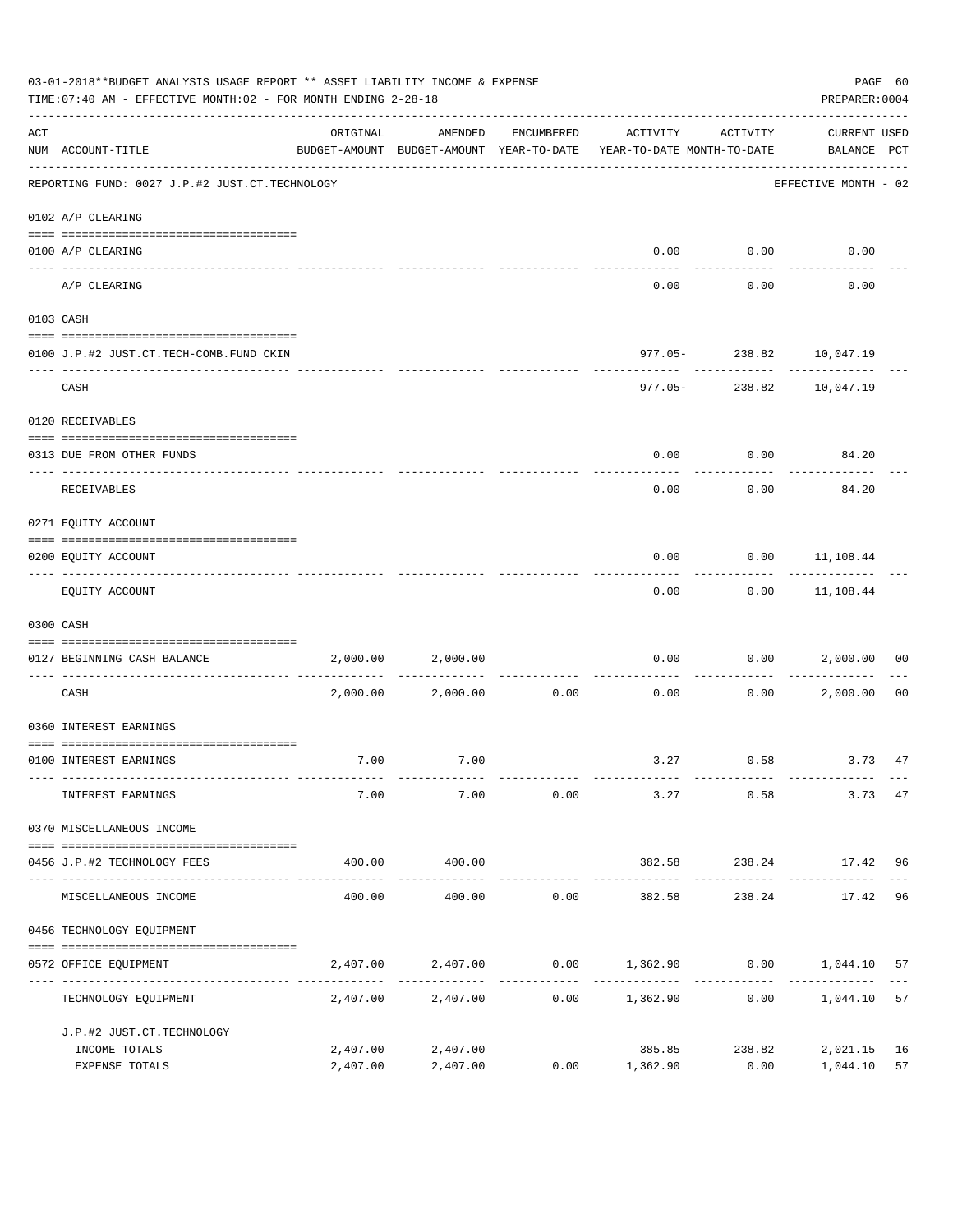|     | 03-01-2018**BUDGET ANALYSIS USAGE REPORT ** ASSET LIABILITY INCOME & EXPENSE<br>TIME: 07:40 AM - EFFECTIVE MONTH: 02 - FOR MONTH ENDING 2-28-18<br>PREPARER: 0004 |                                                                                 |                                                   |            |                 |                            |                                                       |  |  |  |
|-----|-------------------------------------------------------------------------------------------------------------------------------------------------------------------|---------------------------------------------------------------------------------|---------------------------------------------------|------------|-----------------|----------------------------|-------------------------------------------------------|--|--|--|
| ACT | NUM ACCOUNT-TITLE                                                                                                                                                 | ORIGINAL<br>BUDGET-AMOUNT BUDGET-AMOUNT YEAR-TO-DATE YEAR-TO-DATE MONTH-TO-DATE | AMENDED                                           | ENCUMBERED | ACTIVITY        | ACTIVITY                   | <b>CURRENT USED</b><br>BALANCE PCT                    |  |  |  |
|     | REPORTING FUND: 0028 J.P.#3 JUST.CT.TECHNOLOGY                                                                                                                    |                                                                                 |                                                   |            |                 |                            | EFFECTIVE MONTH - 02                                  |  |  |  |
|     | 0102 A/P CLEARING                                                                                                                                                 |                                                                                 |                                                   |            |                 |                            |                                                       |  |  |  |
|     | 0100 A/P CLEARING                                                                                                                                                 |                                                                                 |                                                   |            | 0.00            | 0.00                       | 0.00                                                  |  |  |  |
|     | A/P CLEARING                                                                                                                                                      |                                                                                 |                                                   |            | 0.00            | 0.00                       | 0.00                                                  |  |  |  |
|     | 0103 CASH                                                                                                                                                         |                                                                                 |                                                   |            |                 |                            |                                                       |  |  |  |
|     | 0100 J.P.#3 JUST.CT.TECH-COMB.FUND CKIN                                                                                                                           |                                                                                 |                                                   |            | 412.00          |                            | 84.78 4,974.64                                        |  |  |  |
|     | CASH                                                                                                                                                              |                                                                                 |                                                   |            | 412.00          | ----------<br>84.78        | 4,974.64                                              |  |  |  |
|     | 0120 RECEIVABLES                                                                                                                                                  |                                                                                 |                                                   |            |                 |                            |                                                       |  |  |  |
|     | 0313 DUE FROM OTHER FUNDS                                                                                                                                         |                                                                                 |                                                   |            | 0.00            | 0.00                       | 156.60                                                |  |  |  |
|     | RECEIVABLES                                                                                                                                                       |                                                                                 |                                                   |            | 0.00            | 0.00                       | 156.60                                                |  |  |  |
|     | 0200 SYSTEM ADDED LIABILITY DEPARTMENT                                                                                                                            |                                                                                 |                                                   |            |                 |                            |                                                       |  |  |  |
|     | 0910 SYSTEM ADDED LIABILITY LINE-ITEM                                                                                                                             |                                                                                 |                                                   |            | 0.00            | 0.00                       | 0.00                                                  |  |  |  |
|     | SYSTEM ADDED LIABILITY DEPARTMENT                                                                                                                                 |                                                                                 |                                                   |            | 0.00            | 0.00                       | 0.00                                                  |  |  |  |
|     | 0271 EQUITY ACCOUNT                                                                                                                                               |                                                                                 |                                                   |            |                 |                            |                                                       |  |  |  |
|     | 0200 EQUITY ACCOUNT                                                                                                                                               |                                                                                 |                                                   |            | 0.00            | 0.00                       | 4,719.24                                              |  |  |  |
|     | EQUITY ACCOUNT                                                                                                                                                    |                                                                                 |                                                   |            | 0.00            | 0.00                       | 4,719.24                                              |  |  |  |
|     | 0300 CASH                                                                                                                                                         |                                                                                 |                                                   |            |                 |                            |                                                       |  |  |  |
|     | 0128 BEGINNING CASH                                                                                                                                               | 3,100.00                                                                        | 3,100.00                                          |            | 0.00            |                            | $0.00$ 3,100.00<br>00                                 |  |  |  |
|     | CASH                                                                                                                                                              |                                                                                 | $3,100.00$ $3,100.00$ $0.00$ $0.00$ $0.00$ $0.00$ |            |                 |                            | 3,100.00 00                                           |  |  |  |
|     | 0360 INTEREST EARNINGS                                                                                                                                            |                                                                                 |                                                   |            |                 |                            |                                                       |  |  |  |
|     | 0100 INTEREST EARNINGS                                                                                                                                            | 0.00                                                                            | 0.00<br>-----------                               |            | _______________ | $1.44$ 0.29<br>----------- | $1.44+$                                               |  |  |  |
|     | INTEREST EARNINGS                                                                                                                                                 | 0.00                                                                            | 0.00                                              | 0.00       | 1.44            | 0.29                       | $1.44+$                                               |  |  |  |
|     | 0370 MISCELLANEOUS INCOME                                                                                                                                         |                                                                                 |                                                   |            |                 |                            |                                                       |  |  |  |
|     | 0456 J.P.#3 TECHNOLOGY FEES                                                                                                                                       | 400.00                                                                          | 400.00                                            |            |                 |                            | 410.56 84.49 10.56+103                                |  |  |  |
|     | MISCELLANEOUS INCOME                                                                                                                                              |                                                                                 |                                                   |            |                 |                            | $400.00$ $400.00$ $0.00$ $410.56$ $84.49$ $10.56+103$ |  |  |  |
|     | 0457 TECHNOLOGY EQUIPMENT                                                                                                                                         |                                                                                 |                                                   |            |                 |                            |                                                       |  |  |  |
|     | 0572 OFFICE EQUIPMENT                                                                                                                                             |                                                                                 | 3,500.00 3,500.00                                 | 0.00       | ------------    |                            | $0.00$ $0.00$ $3,500.00$ $00$                         |  |  |  |
|     | TECHNOLOGY EQUIPMENT                                                                                                                                              |                                                                                 | $3,500.00$ $3,500.00$                             | 0.00       |                 | 0.00                       | 0 <sub>0</sub><br>0.00<br>3,500.00                    |  |  |  |

J.P.#3 JUST.CT.TECHNOLOGY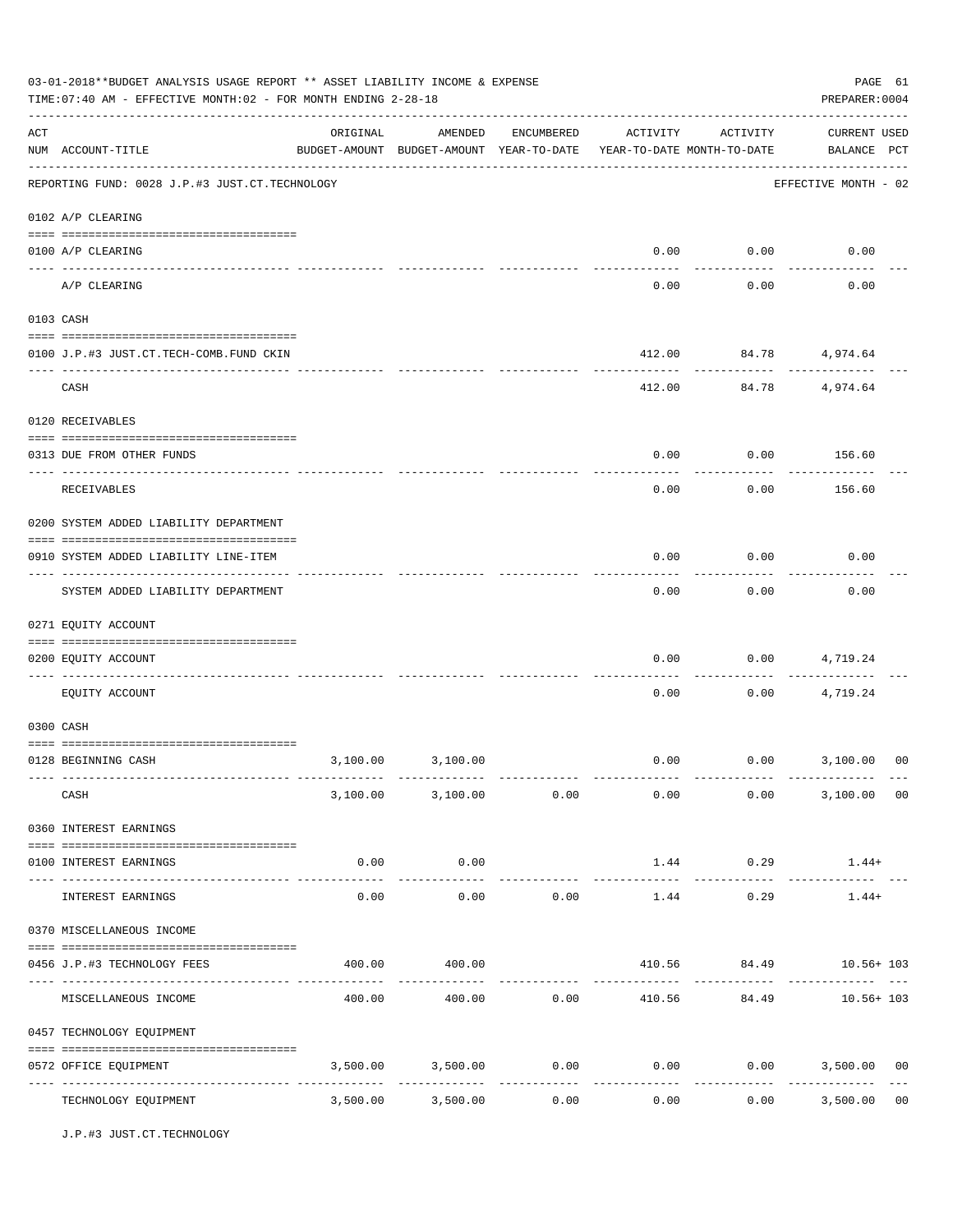|     | 03-01-2018**BUDGET ANALYSIS USAGE REPORT ** ASSET LIABILITY INCOME & EXPENSE<br>PAGE 62 |               |               |                   |                            |          |                      |                |  |  |  |
|-----|-----------------------------------------------------------------------------------------|---------------|---------------|-------------------|----------------------------|----------|----------------------|----------------|--|--|--|
|     | TIME:07:40 AM - EFFECTIVE MONTH:02 - FOR MONTH ENDING 2-28-18                           |               |               |                   |                            |          | PREPARER: 0004       |                |  |  |  |
| ACT |                                                                                         | ORIGINAL      | AMENDED       | <b>ENCUMBERED</b> | ACTIVITY                   | ACTIVITY | CURRENT USED         |                |  |  |  |
|     | NUM ACCOUNT-TITLE                                                                       | BUDGET-AMOUNT | BUDGET-AMOUNT | YEAR-TO-DATE      | YEAR-TO-DATE MONTH-TO-DATE |          | BALANCE              | <b>PCT</b>     |  |  |  |
|     | REPORTING FUND: 0028 J.P.#3 JUST.CT.TECHNOLOGY                                          |               |               |                   |                            |          | EFFECTIVE MONTH - 02 |                |  |  |  |
|     | INCOME TOTALS                                                                           | 3,500.00      | 3,500.00      |                   | 412.00                     | 84.78    | 3,088,00             | 12             |  |  |  |
|     | <b>EXPENSE TOTALS</b>                                                                   | 3,500.00      | 3.500.00      | 0.00              | 0.00                       | 0.00     | 3,500.00             | 0 <sub>0</sub> |  |  |  |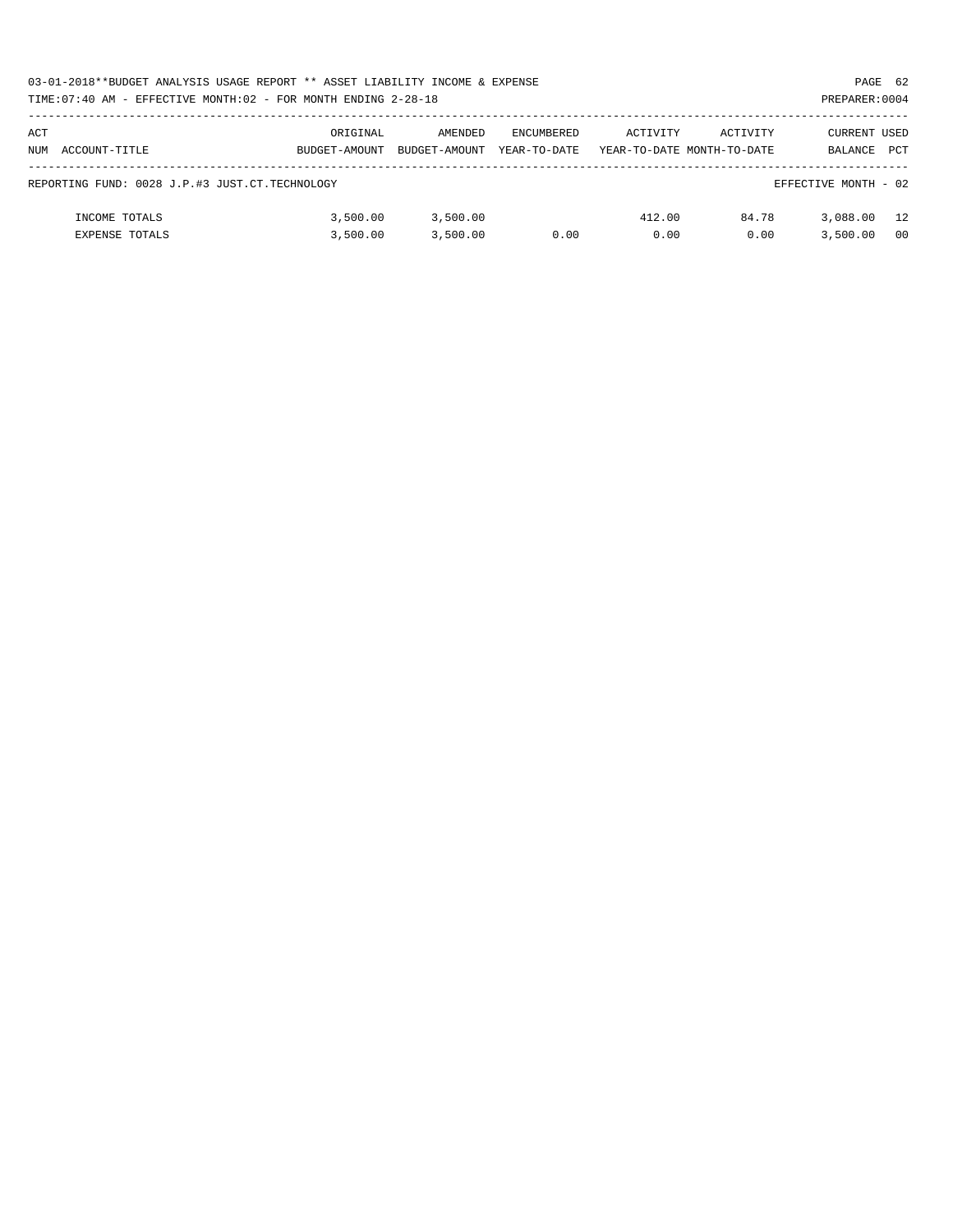|     | 03-01-2018**BUDGET ANALYSIS USAGE REPORT ** ASSET LIABILITY INCOME & EXPENSE<br>TIME: 07:40 AM - EFFECTIVE MONTH: 02 - FOR MONTH ENDING 2-28-18 |          |                                                     |            |          |                                        | PAGE 63<br>PREPARER: 0004          |
|-----|-------------------------------------------------------------------------------------------------------------------------------------------------|----------|-----------------------------------------------------|------------|----------|----------------------------------------|------------------------------------|
| ACT | NUM ACCOUNT-TITLE                                                                                                                               | ORIGINAL | AMENDED<br>BUDGET-AMOUNT BUDGET-AMOUNT YEAR-TO-DATE | ENCUMBERED | ACTIVITY | ACTIVITY<br>YEAR-TO-DATE MONTH-TO-DATE | <b>CURRENT USED</b><br>BALANCE PCT |
|     | REPORTING FUND: 0030 SHERIFF WORK RELEASE                                                                                                       |          |                                                     |            |          |                                        | EFFECTIVE MONTH - 02               |
|     | 0103 CASH                                                                                                                                       |          |                                                     |            |          |                                        |                                    |
|     | 0100 SHERIFF WORK RELEASE-COMB FUND CKI                                                                                                         |          |                                                     |            | 0.00     | 0.00                                   | 983.14                             |
|     | CASH                                                                                                                                            |          |                                                     |            | 0.00     | 0.00                                   | 983.14                             |
|     | 0271 EQUITY ACCOUNT                                                                                                                             |          |                                                     |            |          |                                        |                                    |
|     | 0200 EQUITY ACCOUNT                                                                                                                             |          |                                                     |            | 0.00     | 0.00                                   | 983.14                             |
|     | EQUITY ACCOUNT                                                                                                                                  |          |                                                     |            | 0.00     | 0.00                                   | 983.14                             |
|     | 0360 INTEREST EARNINGS                                                                                                                          |          |                                                     |            |          |                                        |                                    |
|     | 0100 INTEREST EARNINGS                                                                                                                          | 0.00     | 0.00                                                |            | 0.00     | 0.00                                   | 0.00                               |
|     | <b>INTEREST EARNINGS</b>                                                                                                                        | 0.00     | 0.00                                                | 0.00       | 0.00     | 0.00                                   | 0.00                               |
|     | 0370 MISCELLANEOUS INCOME                                                                                                                       |          |                                                     |            |          |                                        |                                    |
|     |                                                                                                                                                 |          |                                                     |            |          |                                        |                                    |
|     | 0569 SHERIFF WORK RELEASE<br>------------                                                                                                       | 0.00     | 0.00                                                |            | 0.00     | 0.00                                   | 0.00                               |
|     | MISCELLANEOUS INCOME                                                                                                                            | 0.00     | 0.00                                                | 0.00       | 0.00     | 0.00                                   | 0.00                               |
|     | 0569 WORK RELEASE                                                                                                                               |          |                                                     |            |          |                                        |                                    |
|     | 0310 OFFICE SUPPLIES                                                                                                                            | 0.00     | 0.00                                                | 0.00       | 0.00     | 0.00                                   | 0.00                               |
|     | 0421 ONLINE RESEARCH                                                                                                                            | 0.00     | 0.00                                                | 0.00       | 0.00     | 0.00                                   | 0.00                               |
|     | 0571 EQUIPMENT                                                                                                                                  | 0.00     | 0.00                                                | 0.00       | 0.00     | 0.00                                   | 0.00                               |
|     | <b>WORK RELEASE</b>                                                                                                                             | 0.00     | 0.00                                                | 0.00       | 0.00     | 0.00                                   | 0.00                               |
|     | SHERIFF WORK RELEASE                                                                                                                            |          |                                                     |            |          |                                        |                                    |
|     | INCOME TOTALS                                                                                                                                   | 0.00     | 0.00                                                |            | 0.00     | 0.00                                   | 0.00                               |
|     | <b>EXPENSE TOTALS</b>                                                                                                                           | 0.00     | 0.00                                                | 0.00       | 0.00     | 0.00                                   | 0.00                               |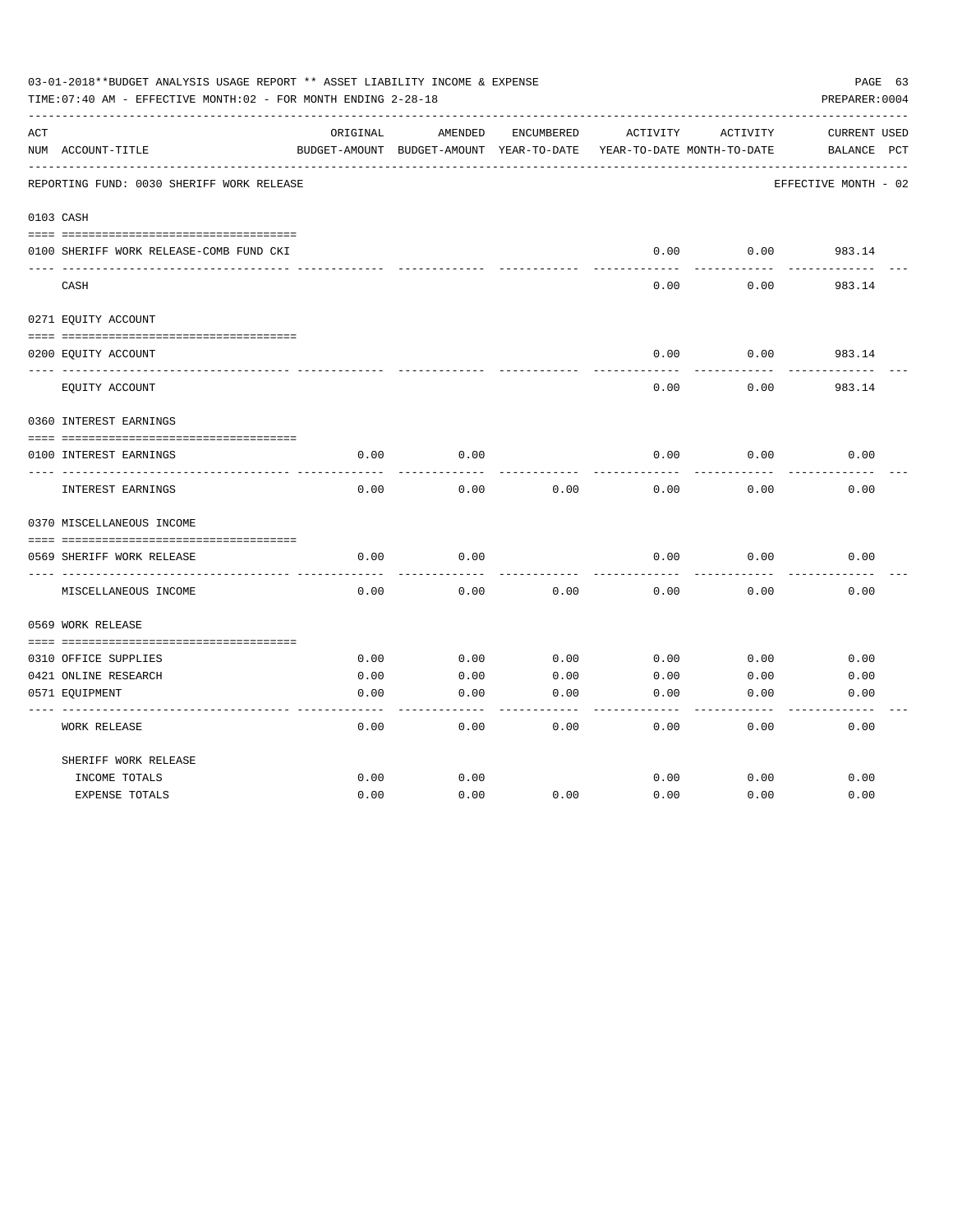|             | 03-01-2018**BUDGET ANALYSIS USAGE REPORT ** ASSET LIABILITY INCOME & EXPENSE<br>PAGE 64<br>TIME: 07:40 AM - EFFECTIVE MONTH: 02 - FOR MONTH ENDING 2-28-18<br>PREPARER: 0004 |          |                                                     |                     |                                        |               |                                    |  |
|-------------|------------------------------------------------------------------------------------------------------------------------------------------------------------------------------|----------|-----------------------------------------------------|---------------------|----------------------------------------|---------------|------------------------------------|--|
| ACT         | NUM ACCOUNT-TITLE                                                                                                                                                            | ORIGINAL | AMENDED<br>BUDGET-AMOUNT BUDGET-AMOUNT YEAR-TO-DATE | ENCUMBERED          | ACTIVITY<br>YEAR-TO-DATE MONTH-TO-DATE | ACTIVITY      | <b>CURRENT USED</b><br>BALANCE PCT |  |
|             | REPORTING FUND: 0031 COURTHOUSE RESTORATION FUND                                                                                                                             |          |                                                     |                     |                                        |               | EFFECTIVE MONTH - 02               |  |
|             | 0103 CASH                                                                                                                                                                    |          |                                                     |                     |                                        |               |                                    |  |
|             |                                                                                                                                                                              |          |                                                     |                     |                                        |               |                                    |  |
|             | 0100 COURTHOUSE RESTORATION-COMB.FUND                                                                                                                                        |          |                                                     |                     | 0.00                                   | $0.00$ 115.00 |                                    |  |
|             | 0175 TEXPOOL                                                                                                                                                                 |          |                                                     |                     | 0.00                                   | 0.00          | 0.00                               |  |
|             | CASH                                                                                                                                                                         |          |                                                     |                     | 0.00                                   | 0.00          | 115.00                             |  |
|             | 0271 EQUITY ACCOUNT                                                                                                                                                          |          |                                                     |                     |                                        |               |                                    |  |
|             | 0200 EQUITY ACCOUNT                                                                                                                                                          |          |                                                     |                     | 0.00                                   | 0.00          | 115.00                             |  |
| $- - - - -$ | EQUITY ACCOUNT                                                                                                                                                               |          |                                                     |                     | 0.00                                   | 0.00          | 115.00                             |  |
|             | 0300 CASH                                                                                                                                                                    |          |                                                     |                     |                                        |               |                                    |  |
|             | 0131 BEGINNING CASH BALANCE                                                                                                                                                  | 0.00     | 0.00                                                |                     | 0.00                                   | 0.00          | 0.00                               |  |
|             | CASH                                                                                                                                                                         | 0.00     | 0.00                                                | 0.00                | 0.00                                   | 0.00          | 0.00                               |  |
|             | 0330 GRANT INCOME                                                                                                                                                            |          |                                                     |                     |                                        |               |                                    |  |
|             | 0510 COURTHOUSE RESTORATION                                                                                                                                                  | 0.00     | 0.00                                                |                     | 0.00                                   | 0.00          | 0.00                               |  |
|             | GRANT INCOME                                                                                                                                                                 | 0.00     | 0.00                                                | 0.00                | 0.00                                   | 0.00          | 0.00                               |  |
|             | 0360 INTEREST INCOME                                                                                                                                                         |          |                                                     |                     |                                        |               |                                    |  |
|             | 0100 INTEREST INCOME                                                                                                                                                         | 0.00     | 0.00                                                |                     | 0.00                                   | 0.00          | 0.00                               |  |
|             | INTEREST INCOME                                                                                                                                                              | 0.00     | 0.00                                                | 0.00                | 0.00                                   | 0.00          | 0.00                               |  |
|             | 0370 MISCELLANEOUS INCOME                                                                                                                                                    |          |                                                     |                     |                                        |               |                                    |  |
|             |                                                                                                                                                                              |          |                                                     |                     |                                        |               |                                    |  |
|             | 0131 RESTORATION DONATIONS                                                                                                                                                   | 0.00     | 0.00                                                |                     | 0.00                                   | 0.00          | 0.00                               |  |
|             | MISCELLANEOUS INCOME                                                                                                                                                         | 0.00     | 0.00                                                | 0.00                | 0.00                                   | 0.00          | 0.00                               |  |
|             | 0510 COURTHOUSE RESTORATION                                                                                                                                                  |          |                                                     |                     |                                        |               |                                    |  |
|             | 0490 MISCELLANEOUS                                                                                                                                                           | 0.00     | 0.00                                                | 0.00<br>$- - - - -$ | 0.00                                   | 0.00          | 0.00                               |  |
|             | COURTHOUSE RESTORATION                                                                                                                                                       | 0.00     | 0.00                                                | 0.00                | 0.00                                   | 0.00          | 0.00                               |  |
|             | COURTHOUSE RESTORATION FUND                                                                                                                                                  |          |                                                     |                     |                                        |               |                                    |  |
|             | INCOME TOTALS                                                                                                                                                                | 0.00     | 0.00                                                |                     | 0.00                                   | 0.00          | 0.00                               |  |
|             | EXPENSE TOTALS                                                                                                                                                               | 0.00     | 0.00                                                | 0.00                | 0.00                                   | 0.00          | 0.00                               |  |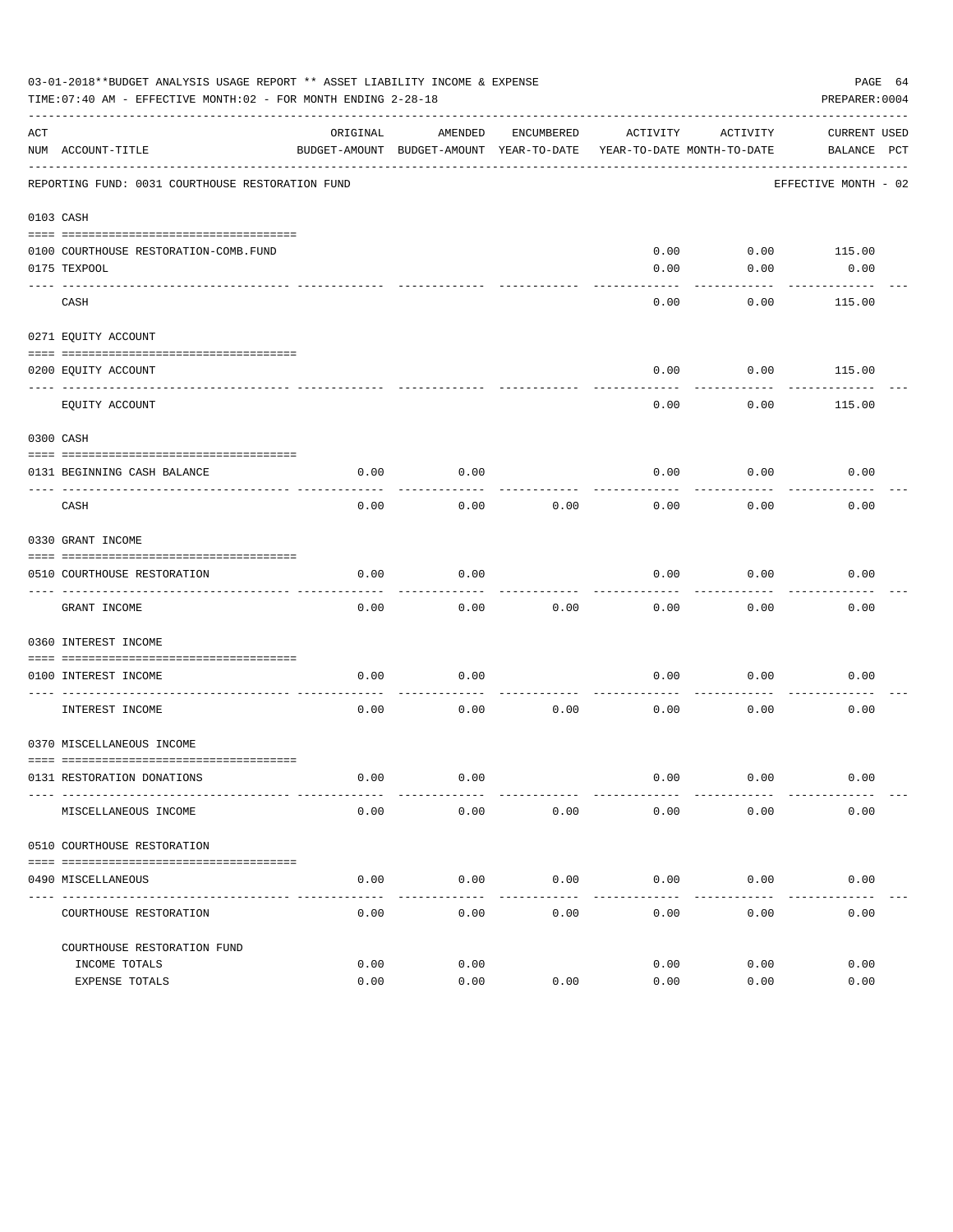| 03-01-2018**BUDGET ANALYSIS USAGE REPORT ** ASSET LIABILITY INCOME & EXPENSE<br>PAGE 65<br>TIME: 07:40 AM - EFFECTIVE MONTH: 02 - FOR MONTH ENDING 2-28-18<br>PREPARER: 0004 |                                              |          |          |            |                                                                                 |                          |                             |                |
|------------------------------------------------------------------------------------------------------------------------------------------------------------------------------|----------------------------------------------|----------|----------|------------|---------------------------------------------------------------------------------|--------------------------|-----------------------------|----------------|
| ACT                                                                                                                                                                          | NUM ACCOUNT-TITLE                            | ORIGINAL | AMENDED  | ENCUMBERED | ACTIVITY<br>BUDGET-AMOUNT BUDGET-AMOUNT YEAR-TO-DATE YEAR-TO-DATE MONTH-TO-DATE | ACTIVITY                 | CURRENT USED<br>BALANCE PCT |                |
|                                                                                                                                                                              | REPORTING FUND: 0033 BAIL BONDSMAN APP. FEES |          |          |            |                                                                                 |                          | EFFECTIVE MONTH - 02        |                |
|                                                                                                                                                                              | 0102 A/P CLEARING                            |          |          |            |                                                                                 |                          |                             |                |
|                                                                                                                                                                              |                                              |          |          |            |                                                                                 |                          |                             |                |
|                                                                                                                                                                              | 0100 A/P CLEARING<br>---- ---------          |          |          |            | 0.00                                                                            | 0.00                     | 0.00                        |                |
|                                                                                                                                                                              | A/P CLEARING                                 |          |          |            | 0.00                                                                            | 0.00                     | 0.00                        |                |
|                                                                                                                                                                              | 0103 BAIL BONDSMAN AP.FEE CASH               |          |          |            |                                                                                 |                          |                             |                |
|                                                                                                                                                                              | 0100 BAIL BONDSMAN APP.-COMB FUND CKING      |          |          |            | 0.00                                                                            | 0.00                     | 8,596.74                    |                |
|                                                                                                                                                                              | BAIL BONDSMAN AP.FEE CASH                    |          |          |            | 0.00                                                                            | 0.00                     | 8,596.74                    |                |
|                                                                                                                                                                              | 0271 EQUITY ACCOUNT                          |          |          |            |                                                                                 |                          |                             |                |
|                                                                                                                                                                              | 0200 EQUITY ACCOUNT                          |          |          |            |                                                                                 | $0.00$ $0.00$ $8,596.74$ |                             |                |
|                                                                                                                                                                              | EOUITY ACCOUNT                               |          |          |            | 0.00                                                                            | 0.00                     | 8,596.74                    |                |
|                                                                                                                                                                              | 0300 CASH                                    |          |          |            |                                                                                 |                          |                             |                |
|                                                                                                                                                                              | 0133 BEGINNING CASH BALANCE                  | 2,000.00 | 2,000.00 |            | 0.00                                                                            | 0.00                     | 2,000.00 00                 |                |
|                                                                                                                                                                              |                                              |          |          |            |                                                                                 |                          |                             |                |
|                                                                                                                                                                              | CASH                                         | 2,000.00 | 2,000.00 | 0.00       | 0.00                                                                            |                          | $0.00$ 2,000.00             | 0 <sub>0</sub> |
|                                                                                                                                                                              | 0340 BAIL BOND APPLICATION FEE               |          |          |            |                                                                                 |                          |                             |                |
|                                                                                                                                                                              | 0480 APPLICATION FEE                         | 500.00   | 500.00   |            | 0.00                                                                            | 0.00                     | 500.00                      | 00             |
|                                                                                                                                                                              | BAIL BOND APPLICATION FEE                    | 500.00   | 500.00   | 0.00       | 0.00                                                                            | 0.00                     | 500.00                      | 0 <sub>0</sub> |
|                                                                                                                                                                              | 0498 BAIL BONDSMAN EXP.                      |          |          |            |                                                                                 |                          |                             |                |
|                                                                                                                                                                              | 0310 OFFICE SUPPLIES                         |          |          |            | $200.00$ $200.00$ $0.00$ $0.00$ $0.00$ $0.00$ $200.00$ $00$                     |                          |                             |                |
|                                                                                                                                                                              | 0427 OUT OF COUNTY TRAVEL                    | 2,300.00 | 2,300.00 | 0.00       | 0.00                                                                            | 0.00                     | 2,300.00                    | - 00           |
|                                                                                                                                                                              | BAIL BONDSMAN EXP.                           | 2,500.00 | 2,500.00 | 0.00       | 0.00                                                                            | 0.00                     | 2,500.00                    | 0 <sub>0</sub> |
|                                                                                                                                                                              | BAIL BONDSMAN APP. FEES                      |          |          |            |                                                                                 |                          |                             |                |
|                                                                                                                                                                              | INCOME TOTALS                                | 2,500.00 | 2,500.00 |            | 0.00                                                                            | 0.00                     | 2,500.00                    | 0 <sub>0</sub> |
|                                                                                                                                                                              | EXPENSE TOTALS                               | 2,500.00 | 2,500.00 | 0.00       | 0.00                                                                            | 0.00                     | 2,500.00                    | 0 <sub>0</sub> |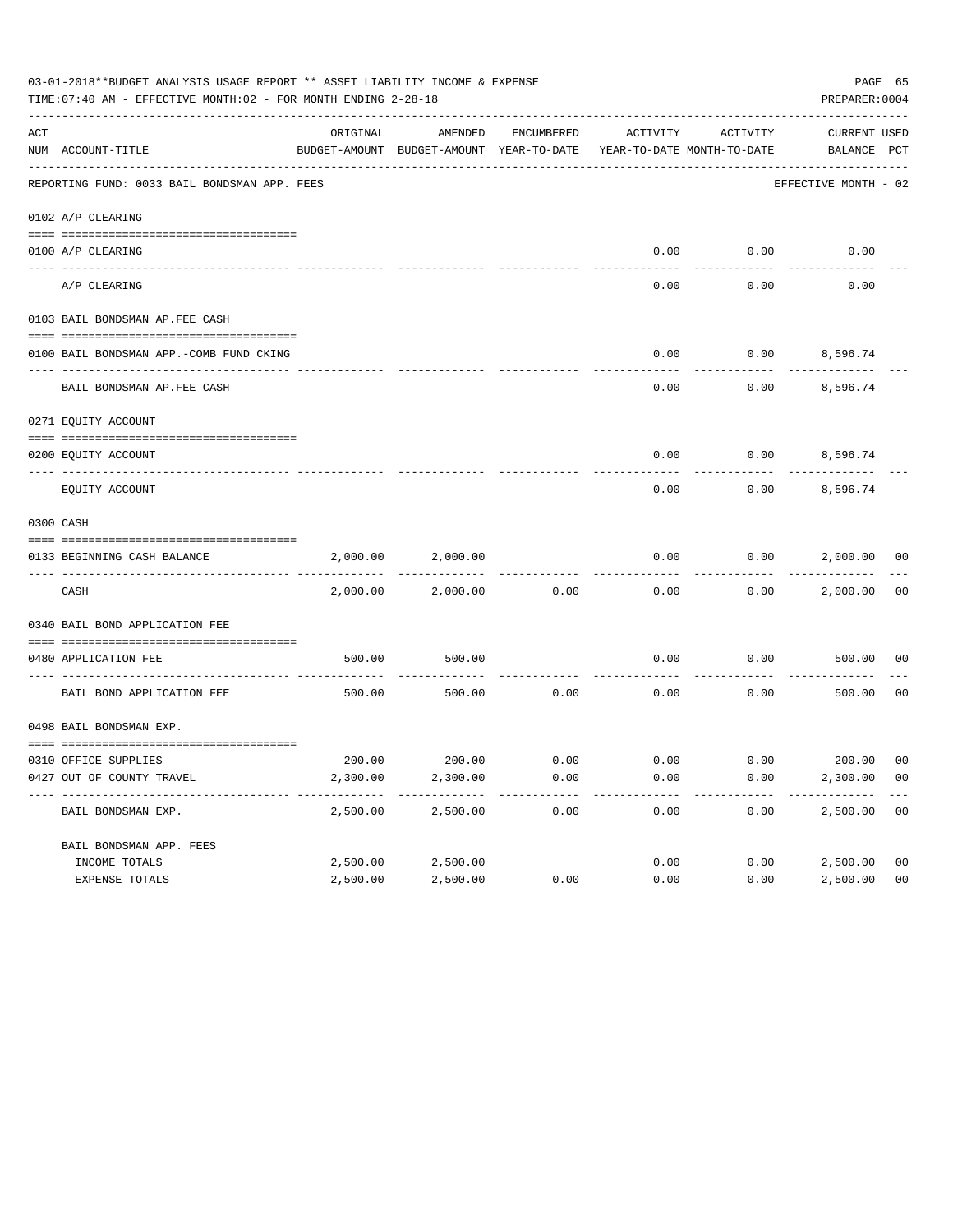|     | 03-01-2018**BUDGET ANALYSIS USAGE REPORT ** ASSET LIABILITY INCOME & EXPENSE<br>TIME: 07:40 AM - EFFECTIVE MONTH: 02 - FOR MONTH ENDING 2-28-18 |          |                                                                                |                   |                  |                             | PAGE 66<br>PREPARER: 0004               |                |
|-----|-------------------------------------------------------------------------------------------------------------------------------------------------|----------|--------------------------------------------------------------------------------|-------------------|------------------|-----------------------------|-----------------------------------------|----------------|
| ACT | NUM ACCOUNT-TITLE                                                                                                                               | ORIGINAL | AMENDED<br>BUDGET-AMOUNT BUDGET-AMOUNT YEAR-TO-DATE YEAR-TO-DATE MONTH-TO-DATE | ENCUMBERED        | ACTIVITY         | ACTIVITY                    | <b>CURRENT USED</b><br>BALANCE PCT      |                |
|     | REPORTING FUND: 0034 DISTRICT CT.RECORDS ARCHIVE                                                                                                |          |                                                                                |                   |                  |                             | ---------------<br>EFFECTIVE MONTH - 02 |                |
|     | 0100 PAYROLL                                                                                                                                    |          |                                                                                |                   |                  |                             |                                         |                |
|     |                                                                                                                                                 |          |                                                                                |                   |                  |                             |                                         |                |
|     | 0100 PAYROLL<br>----- -------                                                                                                                   |          |                                                                                |                   |                  | $0.00$ $0.00$<br>---------- | 0.00                                    |                |
|     | PAYROLL                                                                                                                                         |          |                                                                                |                   | 0.00             | 0.00                        | 0.00                                    |                |
|     | 0103 CASH                                                                                                                                       |          |                                                                                |                   |                  |                             |                                         |                |
|     | 0100 DISTRICT CT.REC.ARCHIVE COMB.FUND                                                                                                          |          |                                                                                |                   |                  | 1,782.13 275.26 24,588.40   |                                         |                |
|     | CASH                                                                                                                                            |          |                                                                                |                   |                  | 1,782.13 275.26 24,588.40   | ------------- --------------            |                |
|     | 0120 RECEIVABLES                                                                                                                                |          |                                                                                |                   |                  |                             |                                         |                |
|     | 0313 DUE FROM OTHER FUNDS                                                                                                                       |          |                                                                                |                   | 0.00             | $0.00$ 817.02               |                                         |                |
|     | RECEIVABLES                                                                                                                                     |          |                                                                                |                   | 0.00             | 0.00                        | 817.02                                  |                |
|     | 0271 EQUITY ACCOUNT                                                                                                                             |          |                                                                                |                   |                  |                             |                                         |                |
|     | 0200 EQUITY ACCOUNT                                                                                                                             |          |                                                                                |                   | 0.00             | $0.00$ 23,623.29            |                                         |                |
|     | EQUITY ACCOUNT                                                                                                                                  |          |                                                                                |                   | --------<br>0.00 | ---------                   | . <u>.</u> .<br>$0.00$ 23,623.29        |                |
|     | 0300 CASH                                                                                                                                       |          |                                                                                |                   |                  |                             |                                         |                |
|     | 0134 BEGINNING CASH BALANCE                                                                                                                     |          | 1,000.00 1,000.00                                                              |                   | 0.00             |                             | 0.00 1,000.00                           | 00             |
|     | CASH                                                                                                                                            |          | $1,000.00$ $1,000.00$                                                          | 0.00              | 0.00             |                             | $0.00$ 1,000.00                         | 0 <sub>0</sub> |
|     | 0360 INTEREST INCOME                                                                                                                            |          |                                                                                |                   |                  |                             |                                         |                |
|     | 0100 INTEREST INCOME                                                                                                                            | 0.00     | 0.00                                                                           |                   |                  | 7.52 1.47                   | $7.52+$                                 |                |
|     | INTEREST INCOME                                                                                                                                 | 0.00     | 0.00                                                                           | 0.00              | 7.52             | 1.47                        | $7.52+$                                 |                |
|     | 0370 MISCELLANEOUS INCOME                                                                                                                       |          |                                                                                |                   |                  |                             |                                         |                |
|     | 0450 DISTRICT CT.RECORDS ARCHIVE FEE                                                                                                            |          | 2,000.00 2,000.00                                                              |                   |                  | 1,774.61 273.79             | 225.39 89                               |                |
|     | MISCELLANEOUS INCOME                                                                                                                            |          | 2,000.00 2,000.00                                                              |                   | $0.00$ 1,774.61  | 273.79                      | 225.39                                  | 89             |
|     | 0450 DISTRICT CT.RECORDS ARCHIVE EQUIPM                                                                                                         |          |                                                                                |                   |                  |                             |                                         |                |
|     | 0107 SALARYTEMP/EXTRA                                                                                                                           | 0.00     | 0.00                                                                           | 0.00              | 0.00             | 0.00                        | 0.00                                    |                |
|     | 0201 SOCIAL SECURITY TAXES                                                                                                                      | 0.00     | 0.00                                                                           | 0.00              | 0.00             | 0.00                        | 0.00                                    |                |
|     | 0203 RETIREMENT                                                                                                                                 | 0.00     | 0.00                                                                           | 0.00              | 0.00             | 0.00                        | 0.00                                    |                |
|     | 0204 WORKERS COMPENSATION                                                                                                                       | 0.00     | 0.00                                                                           | 0.00              | 0.00             | 0.00                        | 0.00                                    |                |
|     | 0205 MEDICARE TAX                                                                                                                               | 0.00     | 0.00                                                                           | 0.00              | 0.00             | 0.00                        | 0.00                                    |                |
|     | 0572 OFFICE EQUIPMENT                                                                                                                           | 3,000.00 | 3,000.00                                                                       | 0.00              | 0.00             | 0.00                        | 3,000.00                                | 00             |
|     | ------------------- -------------<br>DISTRICT CT.RECORDS ARCHIVE EQUIPM                                                                         |          | -----------<br>3,000.00 3,000.00                                               | ---------<br>0.00 | ------<br>0.00   | ---------<br>0.00           | -----------<br>3,000.00                 | 0 <sub>0</sub> |
|     | DISTRICT CT.RECORDS ARCHIVE                                                                                                                     |          |                                                                                |                   |                  |                             |                                         |                |
|     | INCOME TOTALS                                                                                                                                   | 3,000.00 | 3,000.00                                                                       |                   | 1,782.13         | 275.26                      | 1,217.87                                | 59             |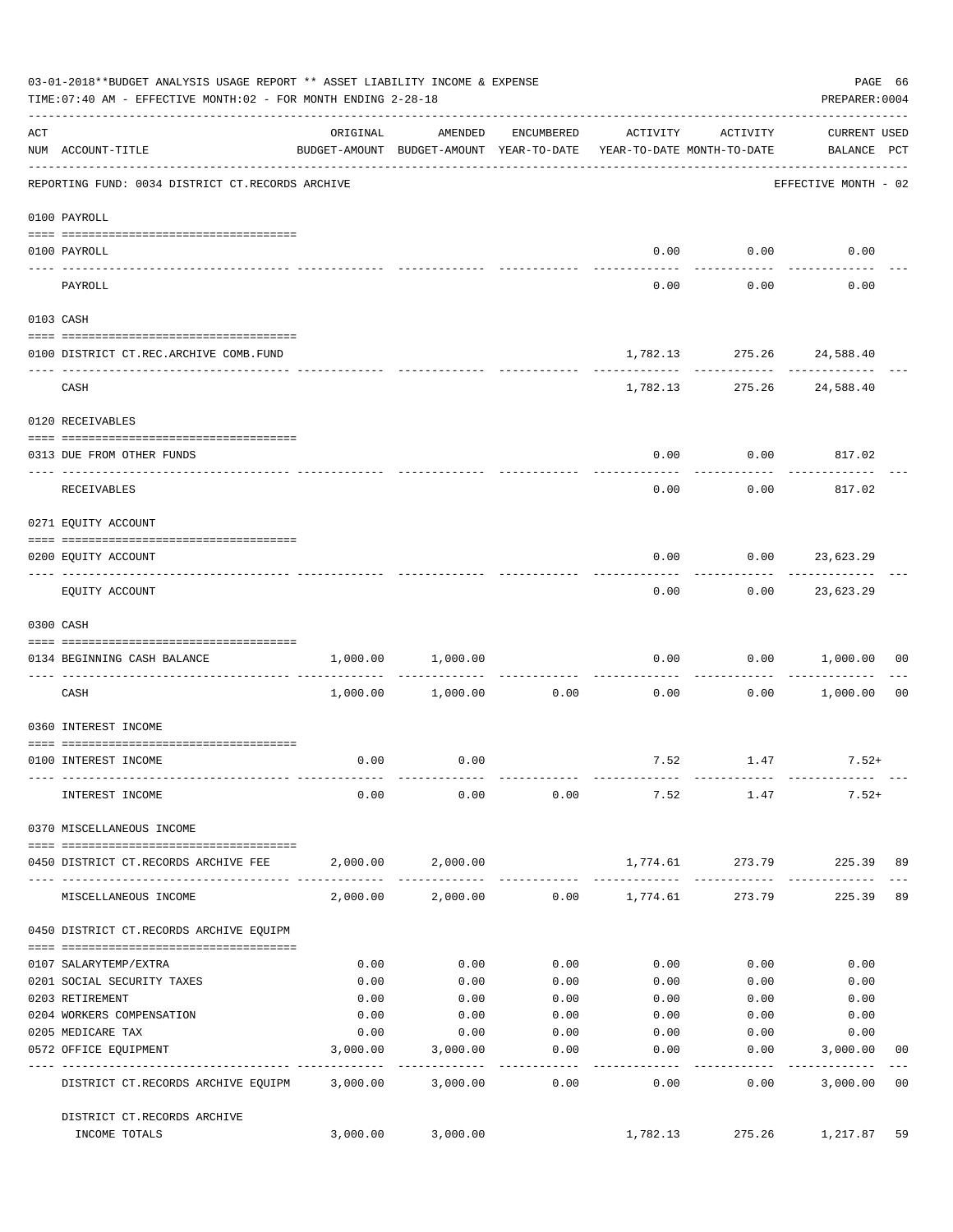| 03-01-2018**BUDGET ANALYSIS USAGE REPORT ** ASSET LIABILITY INCOME & EXPENSE<br>TIME:07:40 AM - EFFECTIVE MONTH:02 - FOR MONTH ENDING 2-28-18 |                           |                          |                                   |          |                                        |                                       |            |
|-----------------------------------------------------------------------------------------------------------------------------------------------|---------------------------|--------------------------|-----------------------------------|----------|----------------------------------------|---------------------------------------|------------|
| ACT<br>ACCOUNT-TITLE<br>NUM                                                                                                                   | ORIGINAL<br>BUDGET-AMOUNT | AMENDED<br>BUDGET-AMOUNT | <b>ENCUMBERED</b><br>YEAR-TO-DATE | ACTIVITY | ACTIVITY<br>YEAR-TO-DATE MONTH-TO-DATE | <b>CURRENT USED</b><br><b>BALANCE</b> | <b>PCT</b> |
| REPORTING FUND: 0034 DISTRICT CT.RECORDS ARCHIVE                                                                                              |                           |                          |                                   |          |                                        | EFFECTIVE MONTH - 02                  |            |
| <b>EXPENSE TOTALS</b>                                                                                                                         | 3,000,00                  | 3,000.00                 | 0.00                              | 0.00     | 0.00                                   | 3,000,00                              | 00         |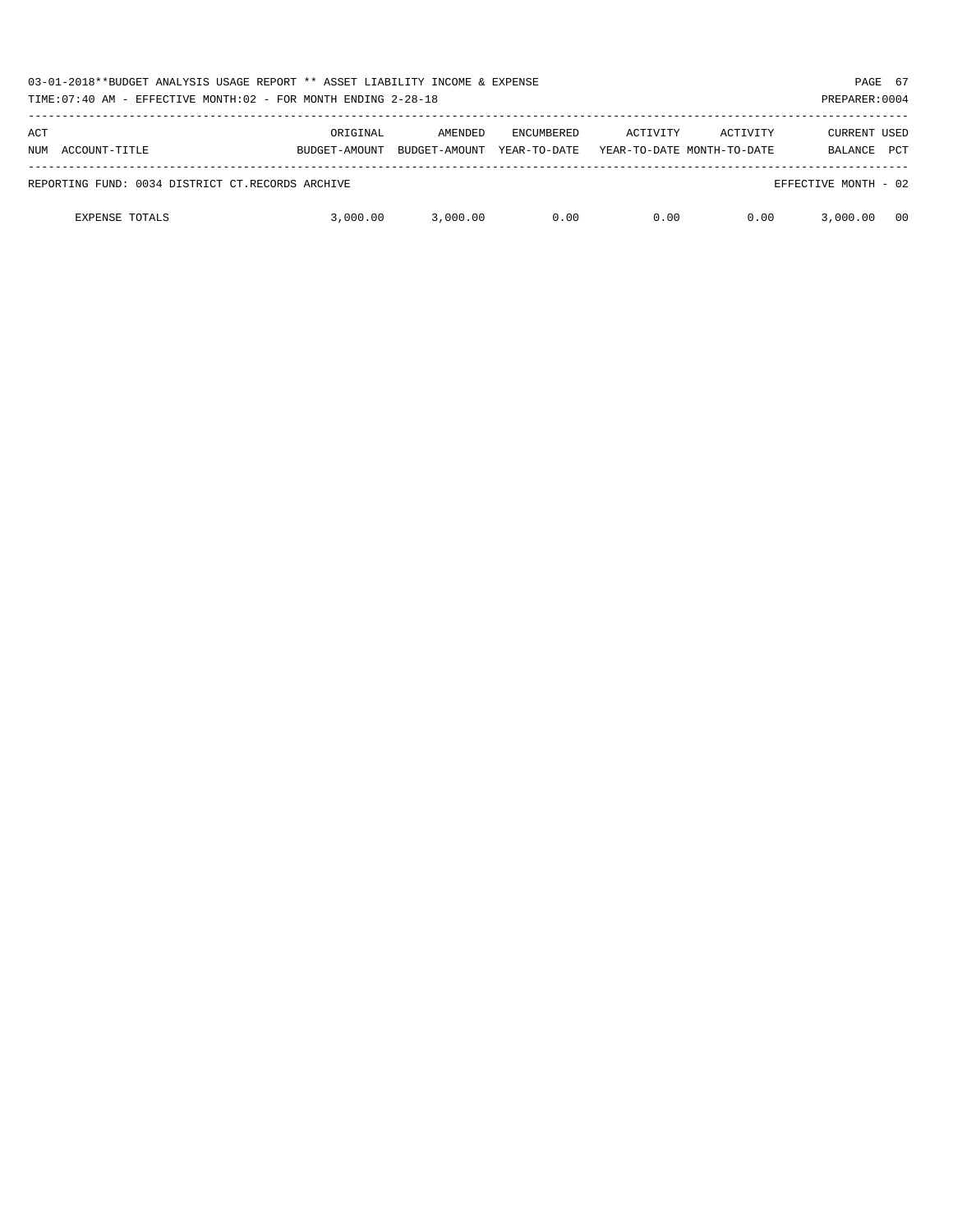| 03-01-2018**BUDGET ANALYSIS USAGE REPORT ** ASSET LIABILITY INCOME & EXPENSE<br>TIME: 07:40 AM - EFFECTIVE MONTH: 02 - FOR MONTH ENDING 2-28-18 |                                                                                 |                      |                                                                     |                    |                  |                                                                                                        |                                    | PAGE 68<br>PREPARER: 0004 |
|-------------------------------------------------------------------------------------------------------------------------------------------------|---------------------------------------------------------------------------------|----------------------|---------------------------------------------------------------------|--------------------|------------------|--------------------------------------------------------------------------------------------------------|------------------------------------|---------------------------|
| ACT                                                                                                                                             | NUM ACCOUNT-TITLE                                                               | ORIGINAL             | BUDGET-AMOUNT BUDGET-AMOUNT YEAR-TO-DATE YEAR-TO-DATE MONTH-TO-DATE | AMENDED ENCUMBERED | ACTIVITY         | ACTIVITY                                                                                               | <b>CURRENT USED</b><br>BALANCE PCT |                           |
|                                                                                                                                                 | --------------------------------------<br>REPORTING FUND: 0035 LAW LIBRARY FUND |                      |                                                                     |                    |                  |                                                                                                        | EFFECTIVE MONTH - 02               |                           |
|                                                                                                                                                 | 0103 CASH                                                                       |                      |                                                                     |                    |                  |                                                                                                        |                                    |                           |
|                                                                                                                                                 | 0100 LAW LIBRARY-COMBINED FUND CHECKING                                         |                      |                                                                     |                    |                  | 4,334.39 1,145.03 147,964.88<br>--------- ------------ ----------                                      |                                    |                           |
|                                                                                                                                                 | CASH                                                                            |                      |                                                                     |                    |                  | 4,334.39 1,145.03 147,964.88                                                                           |                                    |                           |
|                                                                                                                                                 | 0120 RECEIVABLES                                                                |                      |                                                                     |                    |                  |                                                                                                        |                                    |                           |
|                                                                                                                                                 | 0313 DUE FROM OTHER FUNDS                                                       |                      |                                                                     |                    | 0.00             | $0.00$ 4,553.07                                                                                        |                                    |                           |
|                                                                                                                                                 | RECEIVABLES                                                                     |                      |                                                                     |                    | 0.00             |                                                                                                        | $0.00$ 4,553.07                    |                           |
|                                                                                                                                                 | 0200 LIABILITY ACCOUNT                                                          |                      |                                                                     |                    |                  |                                                                                                        |                                    |                           |
|                                                                                                                                                 | 0910 SYSTEM ADDED LIABILITY LI                                                  |                      |                                                                     |                    | 0.00             | 0.00                                                                                                   | 0.00                               |                           |
|                                                                                                                                                 | LIABILITY ACCOUNT                                                               |                      |                                                                     |                    | 0.00             | 0.00                                                                                                   | 0.00                               |                           |
|                                                                                                                                                 | 0271 EQUITY ACCOUNT                                                             |                      |                                                                     |                    |                  |                                                                                                        |                                    |                           |
|                                                                                                                                                 | 0200 EQUITY ACCOUNT                                                             |                      |                                                                     |                    | 0.00             |                                                                                                        | $0.00$ 148,183.56                  |                           |
|                                                                                                                                                 | EQUITY ACCOUNT                                                                  |                      |                                                                     |                    | 0.00             |                                                                                                        | 0.00 148,183.56                    |                           |
|                                                                                                                                                 | 0340 FEES OF OFFICE                                                             |                      |                                                                     |                    |                  |                                                                                                        |                                    |                           |
|                                                                                                                                                 | 0403 COUNTY CLERK FEES                                                          |                      |                                                                     |                    |                  |                                                                                                        |                                    | 31                        |
|                                                                                                                                                 | 0450 DISTRICT CLERK FEES                                                        |                      | 5,000.00 5,000.00<br>10,000.00 10,000.00                            |                    | 3,945.12         | 1,542.94 700.14 3,457.06<br>735.96                                                                     | 6,054.88                           | 39                        |
|                                                                                                                                                 | FEES OF OFFICE                                                                  |                      |                                                                     |                    |                  | ----------- ----------- -----------<br>$15,000.00$ $15,000.00$ $0.00$ $5,488.06$ $1,436.10$ $9,511.94$ |                                    | 37                        |
|                                                                                                                                                 | 0360 INTEREST EARNINGS                                                          |                      |                                                                     |                    |                  |                                                                                                        |                                    |                           |
|                                                                                                                                                 | 0100 INTEREST EARNINGS                                                          | 30.00                | 30.00                                                               |                    | 46.33            | 8.93                                                                                                   | $16.33 + 154$                      |                           |
|                                                                                                                                                 | INTEREST EARNINGS                                                               | 30.00                | 30.00                                                               | 0.00               | 46.33            | 8.93                                                                                                   | $16.33 + 154$                      |                           |
|                                                                                                                                                 | 0475 LAW LIBRARY                                                                |                      |                                                                     |                    |                  |                                                                                                        |                                    |                           |
|                                                                                                                                                 |                                                                                 |                      |                                                                     |                    |                  |                                                                                                        |                                    |                           |
|                                                                                                                                                 | 0310 OFFICE SUPPLIES                                                            | 2,000.00             | 2,000.00                                                            | 0.00               | 0.00             | 0.00                                                                                                   | 2,000.00                           | 0 <sub>0</sub>            |
|                                                                                                                                                 | 0421 LEXIS NEXIS ONLINE LEGAL RESEARCH<br>0453 R&M COMPUTER                     | 3,600.00<br>3,000.00 | 3,600.00<br>3,000.00                                                | 0.00<br>0.00       | 1,200.00<br>0.00 | 300.00<br>0.00                                                                                         | 2,400.00<br>3,000.00               | 33<br>0 <sub>0</sub>      |
|                                                                                                                                                 | 0574 TECHNOLOGY                                                                 | 0.00                 | 0.00                                                                | 0.00               | 0.00             | 0.00                                                                                                   | 0.00                               |                           |
|                                                                                                                                                 | 0590 LAW BOOKS                                                                  | 6,430.00             | 6,430.00                                                            | 0.00               | 0.00             | 0.00                                                                                                   | 6,430.00                           | 0 <sub>0</sub>            |
|                                                                                                                                                 | LAW LIBRARY                                                                     |                      | 15,030.00 15,030.00                                                 | 0.00               | 1,200.00         | 300.00                                                                                                 | 13,830.00 08                       |                           |
|                                                                                                                                                 | LAW LIBRARY FUND                                                                |                      |                                                                     |                    |                  |                                                                                                        |                                    |                           |
|                                                                                                                                                 | INCOME TOTALS                                                                   | 15,030.00            | 15,030.00                                                           |                    | 5,534.39         | 1,445.03                                                                                               | 9,495.61                           | 37                        |
|                                                                                                                                                 | EXPENSE TOTALS                                                                  | 15,030.00            | 15,030.00                                                           | 0.00               | 1,200.00         | 300.00                                                                                                 | 13,830.00                          | 08                        |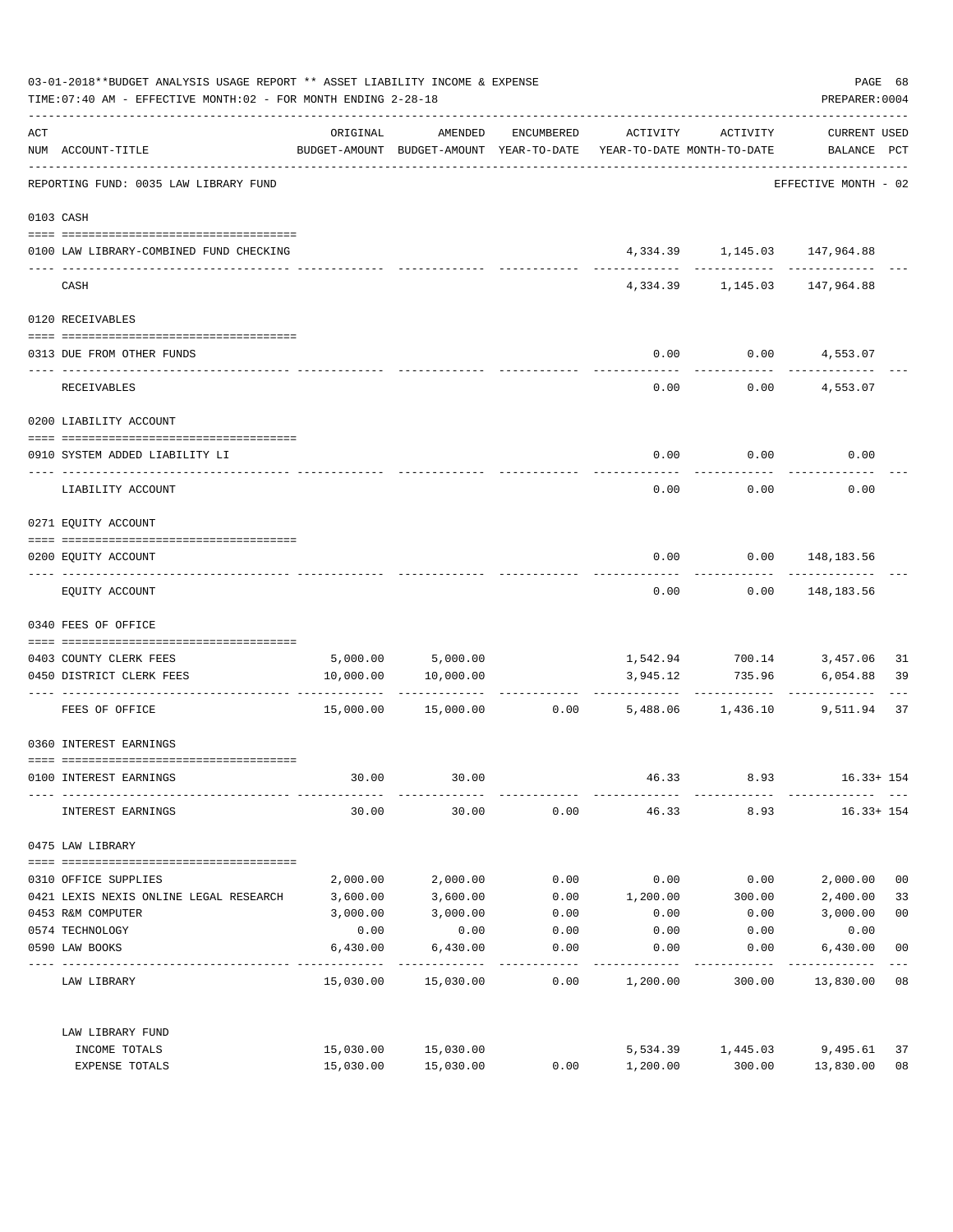|                    | 03-01-2018**BUDGET ANALYSIS USAGE REPORT ** ASSET LIABILITY INCOME & EXPENSE<br>TIME: 07:40 AM - EFFECTIVE MONTH: 02 - FOR MONTH ENDING 2-28-18 |                                                      |                    |            |                       |                                        | PREPARER: 0004                     | PAGE 69        |
|--------------------|-------------------------------------------------------------------------------------------------------------------------------------------------|------------------------------------------------------|--------------------|------------|-----------------------|----------------------------------------|------------------------------------|----------------|
| $\mathop{\rm ACT}$ | NUM ACCOUNT-TITLE                                                                                                                               | ORIGINAL<br>BUDGET-AMOUNT BUDGET-AMOUNT YEAR-TO-DATE | AMENDED            | ENCUMBERED | ACTIVITY              | ACTIVITY<br>YEAR-TO-DATE MONTH-TO-DATE | <b>CURRENT USED</b><br>BALANCE PCT |                |
|                    | REPORTING FUND: 0036 D.A. FEE ACCOUNT FUND                                                                                                      |                                                      |                    |            |                       |                                        | EFFECTIVE MONTH - 02               |                |
|                    | 0100 PAYROLL                                                                                                                                    |                                                      |                    |            |                       |                                        |                                    |                |
|                    | 0100 PAYROLL                                                                                                                                    |                                                      |                    |            |                       | $0.00$ 0.00                            | 0.00                               |                |
| ---- ---           | PAYROLL                                                                                                                                         |                                                      |                    |            | 0.00                  | 0.00                                   | 0.00                               |                |
|                    | 0102 A/P CLEARING                                                                                                                               |                                                      |                    |            |                       |                                        |                                    |                |
|                    | 0100 A/P CLEARING                                                                                                                               |                                                      |                    |            | 0.00                  | 0.00                                   | 0.00                               |                |
|                    |                                                                                                                                                 |                                                      |                    |            |                       |                                        |                                    |                |
|                    | A/P CLEARING                                                                                                                                    |                                                      |                    |            | 0.00                  | 0.00                                   | 0.00                               |                |
|                    | 0103 CASH                                                                                                                                       |                                                      |                    |            |                       |                                        |                                    |                |
|                    | 0136 D. A. FEE CASH ACCT.                                                                                                                       |                                                      |                    |            |                       |                                        | 1,205.09 178.65 8,805.50           |                |
|                    | 0236 D.A. FEE SEIZURE FUND                                                                                                                      |                                                      |                    |            | $693.12 -$            | 59.86-                                 | 14,546.82                          |                |
|                    | CASH                                                                                                                                            |                                                      |                    |            | 511.97                | 118.79                                 | 23,352.32                          |                |
|                    | 0200 LIABILITY ACCOUNT                                                                                                                          |                                                      |                    |            |                       |                                        |                                    |                |
|                    | 0150 ACCRUED SALARY PAYABLE                                                                                                                     |                                                      |                    |            | 0.00                  | 0.00                                   | 0.00                               |                |
|                    | 0155 ACCRUED FRINGE BENEFITS                                                                                                                    |                                                      |                    |            | 0.00                  | 0.00                                   | 0.01                               |                |
|                    | 0910 SYSTEM ADDED LIABILITY LINE-ITEM                                                                                                           |                                                      |                    |            | 0.00                  | 0.00                                   | 0.00                               |                |
|                    | LIABILITY ACCOUNT                                                                                                                               |                                                      |                    |            | 0.00                  | 0.00                                   | 0.01                               |                |
|                    | 0271 EQUITY ACCOUNT                                                                                                                             |                                                      |                    |            |                       |                                        |                                    |                |
|                    | 0200 EQUITY ACCOUNT                                                                                                                             |                                                      |                    |            | 0.00                  | 0.00                                   | 22,840.34                          |                |
|                    | EQUITY ACCOUNT                                                                                                                                  |                                                      |                    |            | 0.00                  | 0.00                                   | 22,840.34                          |                |
|                    | 0300 CASH                                                                                                                                       |                                                      |                    |            |                       |                                        |                                    |                |
|                    | 0136 BEGINNING CASH BALANCE-D.A.FEE                                                                                                             | $6,000.00$ $6,000.00$                                |                    |            |                       | 0.00                                   | $0.00$ 6,000.00                    | 0 <sub>0</sub> |
|                    | 0236 BEGINNING CASH BALANCE-SEIZURE                                                                                                             | 5,610.00                                             | 5,610.00           |            | 0.00                  |                                        | $0.00$ 5,610.00                    | 0 <sub>0</sub> |
|                    | CASH                                                                                                                                            | 11,610.00                                            | 11,610.00          | 0.00       | -------------<br>0.00 | .<br>0.00                              | .<br>11,610.00 00                  |                |
|                    | 0340 FEES OF OFFICE                                                                                                                             |                                                      |                    |            |                       |                                        |                                    |                |
|                    | 0475 DISTRICT ATTORNEY FEES                                                                                                                     |                                                      | 3,100.00 3,100.00  |            |                       |                                        | 828.19 227.20 2,271.81 27          |                |
|                    | FEES OF OFFICE                                                                                                                                  |                                                      | 3,100.00 3,100.00  | 0.00       | 828.19                |                                        | 227.20 2,271.81 27                 |                |
|                    | 0352 OTHER FORFEITURES                                                                                                                          |                                                      |                    |            |                       |                                        |                                    |                |
|                    | 0200 CONTRABAND FORFEITURE                                                                                                                      | 0.00                                                 | 0.00               |            | 221.24                |                                        | $0.00$ 221.24+                     |                |
|                    | 0300 D.A. SEIZURE FUND                                                                                                                          | 0.00                                                 | 0.00               |            | 0.00                  | 0.00                                   | 0.00                               |                |
|                    | OTHER FORFEITURES                                                                                                                               | 0.00                                                 | ----------<br>0.00 | 0.00       | 221.24                | 0.00                                   | -----------<br>$221.24+$           |                |

0360 INTEREST EARNINGS

==== ===================================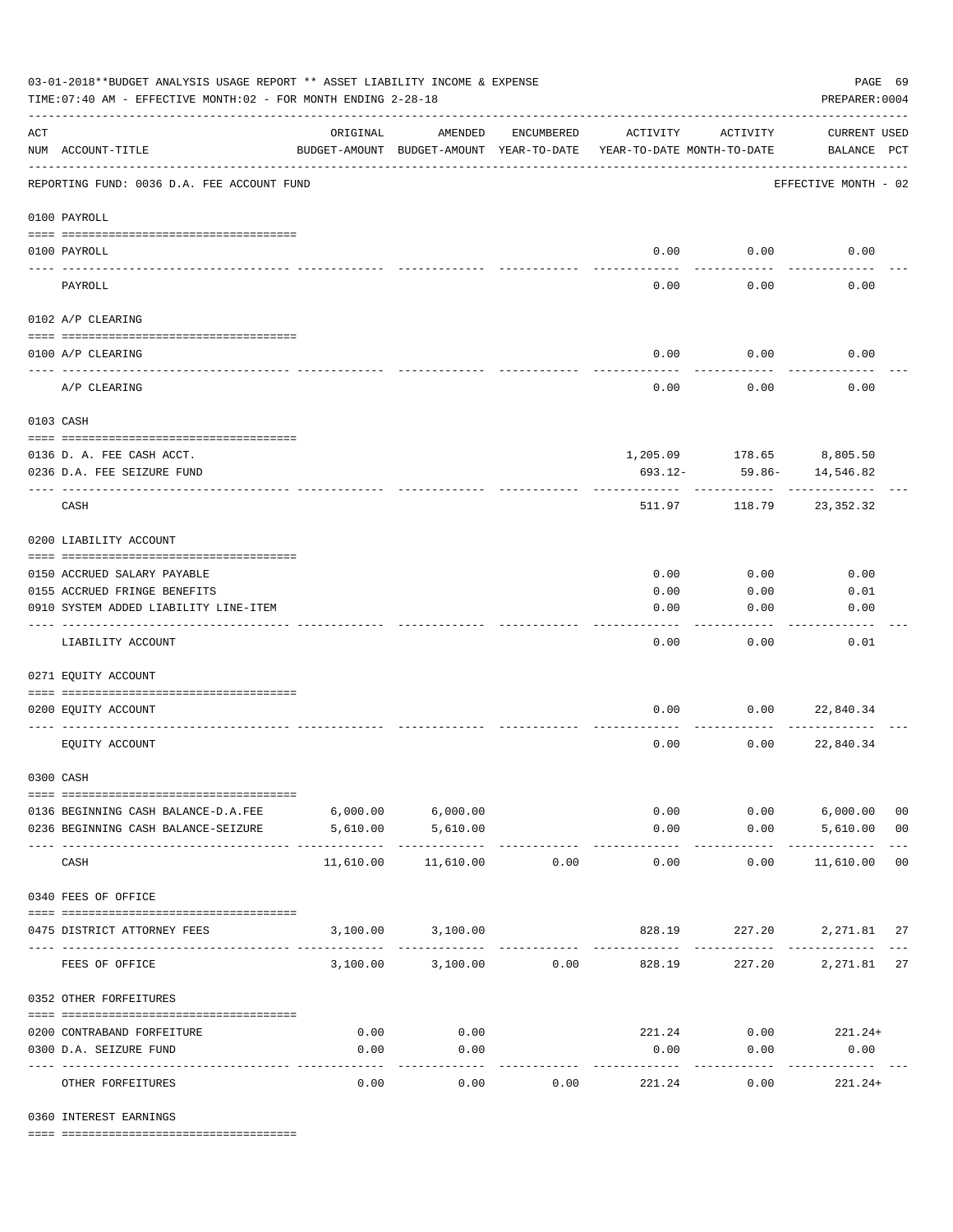TIME:07:40 AM - EFFECTIVE MONTH:02 - FOR MONTH ENDING 2-28-18 PREPARER:0004

| ACT                                          | ORIGINAL     | AMENDED                                  | ENCUMBERED   | ACTIVITY                   | ACTIVITY     | <b>CURRENT USED</b>        |
|----------------------------------------------|--------------|------------------------------------------|--------------|----------------------------|--------------|----------------------------|
| NUM ACCOUNT-TITLE                            |              | BUDGET-AMOUNT BUDGET-AMOUNT YEAR-TO-DATE |              | YEAR-TO-DATE MONTH-TO-DATE |              | BALANCE<br>PCT             |
| REPORTING FUND: 0036 D.A. FEE ACCOUNT FUND   |              |                                          |              |                            |              | EFFECTIVE MONTH - 02       |
|                                              |              |                                          |              |                            |              |                            |
| 0100 INTEREST EARNINGS-D.A. FEE              | 0.00         | 0.00                                     |              | 0.33                       | 0.07         | $0.33+$                    |
| 0236 INTEREST EARNINGS-SEIZURE FUND          | 0.00         | 0.00                                     |              | 0.64                       | 0.14         | $0.64+$                    |
|                                              |              |                                          |              |                            |              |                            |
| INTEREST EARNINGS                            | 0.00         | 0.00                                     | 0.00         | 0.97                       | 0.21         | $0.97+$                    |
|                                              |              |                                          |              |                            |              |                            |
| 0370 MISCELLANEOUS                           |              |                                          |              |                            |              |                            |
| 0130 REFUNDS & MISCELLANEOUS                 | 0.00         | 0.00                                     |              | 578.68                     | 153.49       | $578.68+$                  |
| 0319 RESTITUTION                             | 0.00         | 0.00                                     |              | 0.00                       | 0.00         | 0.00                       |
|                                              |              |                                          |              |                            |              |                            |
| MISCELLANEOUS                                | 0.00         | 0.00                                     | 0.00         | 578.68                     | 153.49       | $578.68+$                  |
| 0475 DISTRICT ATTORNEY DEPT                  |              |                                          |              |                            |              |                            |
|                                              |              |                                          |              |                            |              |                            |
| 0107 SALARY SUPPLEMENT                       | 6,490.00     | 6,490.00                                 | 0.00         | 0.00                       | 0.00         | 6,490.00<br>00             |
| 0201 SOCIAL SECURITY TAXES                   | 0.00         | 0.00                                     | 0.00         | 0.00                       | 0.00         | 0.00                       |
| 0203 RETIREMENT<br>0204 WORKERS COMPENSATION | 0.00<br>0.00 | 0.00<br>0.00                             | 0.00<br>0.00 | 0.00<br>0.00               | 0.00<br>0.00 | 0.00<br>0.00               |
| 0205 MEDICARE TAX                            | 0.00         | 0.00                                     | 0.00         | 0.00                       | 0.00         | 0.00                       |
| 0310 OFFICE SUPPLIES                         | 800.00       | 800.00                                   | 0.00         | 129.99                     | 129.99       | 670.01<br>16               |
| 0321 CONTINUING EDUCATION                    | 2,810.00     | 2,810.00                                 | 0.00         | 0.00                       | 0.00         | 2,810.00<br>0 <sup>0</sup> |
| 0353 COMPUTER EXPENSE                        | 0.00         | 0.00                                     | 0.00         | 0.00                       | 0.00         | 0.00                       |
| 0421 INVESTIGATOR/HOT CK. ONLINE             | 0.00         | 0.00                                     | 0.00         | 0.00                       | 0.00         | 0.00                       |
| 0490 MISCELLANEOUS                           | 954.00       | 954.00                                   | 0.00         | 72.12                      | 72.12        | 881.88<br>08               |
| 0499 BANK SERVICE FEES                       | 90.00        | 90.00                                    | 0.00         | 0.00                       | 0.00         | 90.00<br>0 <sub>0</sub>    |
| 0572 OFFICE EQUIPMENT                        | 0.00         | 0.00                                     | 0.00         | 0.00                       | 0.00         | 0.00                       |
| 0574 COMPUTER EQUIPMENT                      | 0.00         | 0.00                                     | 0.00         | 0.00                       | 0.00         | 0.00                       |
|                                              |              |                                          |              |                            |              |                            |
| DISTRICT ATTORNEY DEPT                       | 11,144.00    | 11,144.00                                | 0.00         | 202.11                     | 202.11       | 10,941.89<br>02            |
| 0477 D.A. SEIZURE                            |              |                                          |              |                            |              |                            |
| 0107 SALARY SUPPLEMENT                       | 860.00       | 860.00                                   | 0.00         | 0.00                       | 0.00         | 0 <sub>0</sub><br>860.00   |
| 0201 SOCIAL SECURITY TAXES                   | 0.00         | 0.00                                     | 0.00         | 0.00                       | 0.00         | 0.00                       |
| 0203 RETIREMENT                              | 0.00         | 0.00                                     | 0.00         | 0.00                       | 0.00         | 0.00                       |
| 0204 WORKERS COMPENSATION                    | 0.00         | 0.00                                     | 0.00         | 0.00                       | 0.00         | 0.00                       |
| 0205 MEDICARE TAX                            | 0.00         | 0.00                                     | 0.00         | 0.00                       | 0.00         | 0.00                       |
| 0310 OFFICE SUPPLIES                         | 0.00         | 0.00                                     | 0.00         | 0.00                       | 0.00         | 0.00                       |
| 0321 TRAINING                                | 1,577.00     | 1,577.00                                 | 0.00         | 0.00                       | 0.00         | 1,577.00<br>00             |
| 0470 CIVIL PROCESS                           | 0.00         | 0.00                                     | 0.00         | 0.00                       | 0.00         | 0.00                       |
| 0480 TOWING                                  | 0.00         | 0.00                                     | 0.00         | 0.00                       | 0.00         | 0.00                       |
| 0490 MISCELLANEOUS                           | 954.00       | 954.00                                   | 0.00         | 915.00                     | 60.00        | 96<br>39.00                |
| 0499 BANK SERVICE FEES                       | 175.00       | 175.00                                   | 0.00         | 0.00                       | 0.00         | 175.00<br>00               |
| 0572 OFFICE EQUIPMENT                        | 0.00         | 0.00                                     | 0.00         | 0.00                       | 0.00         | 0.00                       |
| 0574 COMPUTER EQUIPMENT                      | 0.00         | 0.00                                     | 0.00         | 0.00                       | 0.00         | 0.00                       |
| D.A. SEIZURE                                 | 3,566.00     | 3,566.00                                 | 0.00         | 915.00                     | 60.00        | 2,651.00 26                |
| 0999 ACCOUNTS PAYABLE                        |              |                                          |              |                            |              |                            |
|                                              |              |                                          |              |                            |              |                            |
| 0100 A/P CLEARING ACCOUNT                    |              |                                          |              | 0.00                       | 0.00         | 0.00                       |
| ACCOUNTS PAYABLE                             |              |                                          |              | 0.00                       | 0.00         | 0.00                       |

D.A. FEE ACCOUNT FUND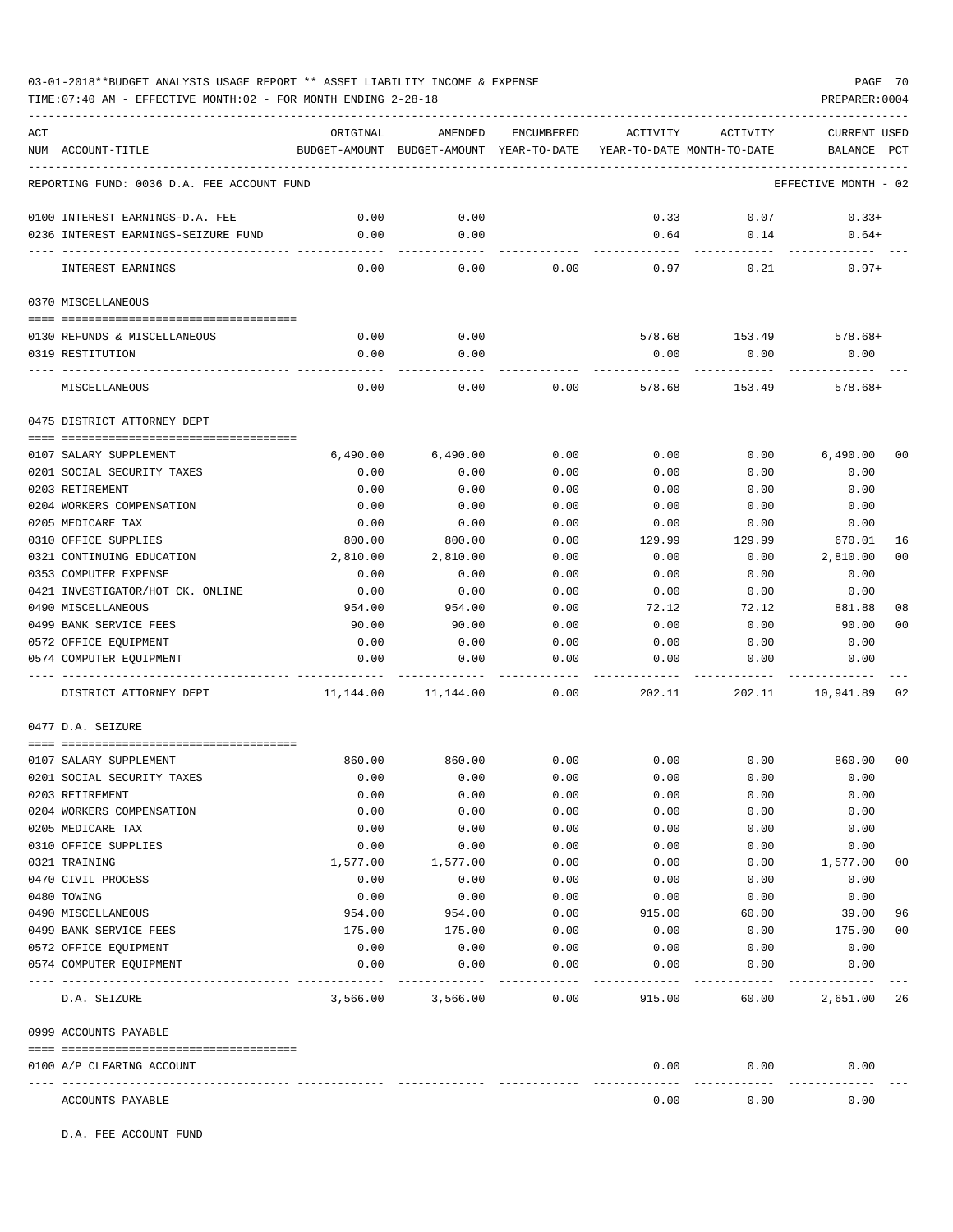| 03-01-2018**BUDGET ANALYSIS USAGE REPORT ** ASSET LIABILITY INCOME & EXPENSE | PAGE 71        |  |
|------------------------------------------------------------------------------|----------------|--|
| TIME: 07:40 AM - EFFECTIVE MONTH: 02 - FOR MONTH ENDING 2-28-18              | PREPARER: 0004 |  |

| ACT<br>NUM | ACCOUNT-TITLE                              | ORIGINAL<br>BUDGET-AMOUNT | AMENDED<br>BUDGET-AMOUNT | ENCUMBERED<br>YEAR-TO-DATE | ACTIVITY | ACTIVITY<br>YEAR-TO-DATE MONTH-TO-DATE | <b>CURRENT USED</b><br>BALANCE | PCT  |
|------------|--------------------------------------------|---------------------------|--------------------------|----------------------------|----------|----------------------------------------|--------------------------------|------|
|            |                                            |                           |                          |                            |          |                                        |                                |      |
|            | REPORTING FUND: 0036 D.A. FEE ACCOUNT FUND |                           |                          |                            |          |                                        | EFFECTIVE MONTH - 02           |      |
|            | INCOME TOTALS                              | 14,710.00                 | 14,710.00                |                            | 1,629.08 | 380.90                                 | 13,080.92                      | - 11 |
|            | EXPENSE TOTALS                             | 14,710.00                 | 14,710.00                | 0.00                       | 1,117.11 | 262.11                                 | 13,592.89                      | 08   |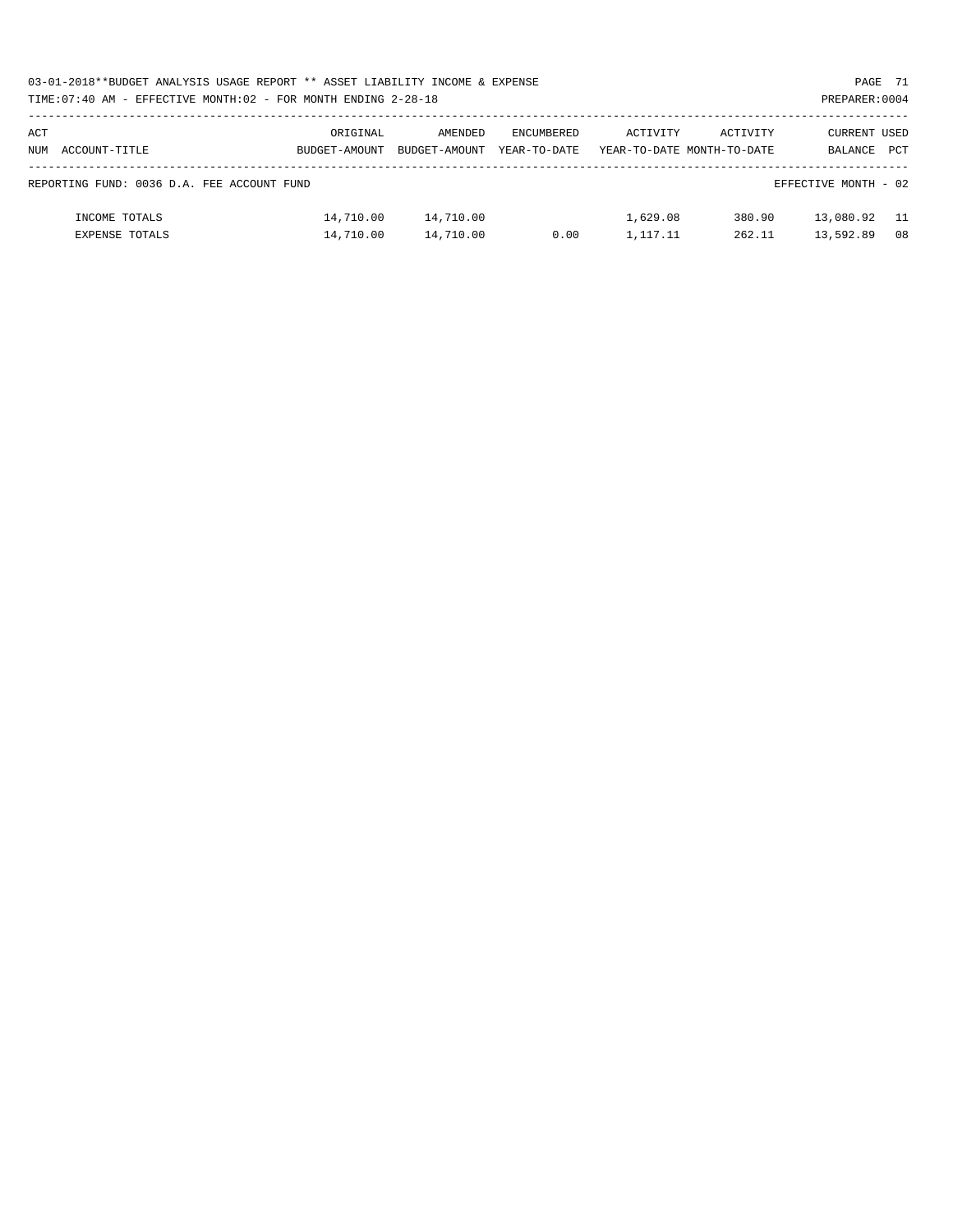| 03-01-2018**BUDGET ANALYSIS USAGE REPORT ** ASSET LIABILITY INCOME & EXPENSE<br>PAGE 72<br>TIME: 07:40 AM - EFFECTIVE MONTH: 02 - FOR MONTH ENDING 2-28-18<br>PREPARER: 0004 |                                         |          |                                          |                   |                            |          |                      |  |  |  |
|------------------------------------------------------------------------------------------------------------------------------------------------------------------------------|-----------------------------------------|----------|------------------------------------------|-------------------|----------------------------|----------|----------------------|--|--|--|
| ACT                                                                                                                                                                          |                                         | ORIGINAL | AMENDED                                  | <b>ENCUMBERED</b> | ACTIVITY                   | ACTIVITY | CURRENT USED         |  |  |  |
|                                                                                                                                                                              | NUM ACCOUNT-TITLE                       |          | BUDGET-AMOUNT BUDGET-AMOUNT YEAR-TO-DATE |                   | YEAR-TO-DATE MONTH-TO-DATE |          | BALANCE PCT          |  |  |  |
|                                                                                                                                                                              | REPORTING FUND: 0037 CONTRABAND SEIZURE |          |                                          |                   |                            |          | EFFECTIVE MONTH - 02 |  |  |  |
|                                                                                                                                                                              | 0103 CONTRABAND SEIZURE                 |          |                                          |                   |                            |          |                      |  |  |  |
|                                                                                                                                                                              | 0137 CASH-CONTRABAND SEIZURE            |          |                                          |                   | 0.23                       | 0.05     | 5,610.69             |  |  |  |
|                                                                                                                                                                              | CONTRABAND SEIZURE                      |          |                                          |                   | 0.23                       | 0.05     | 5,610.69             |  |  |  |
|                                                                                                                                                                              | 0200 LIABILITY ACCOUNT                  |          |                                          |                   |                            |          |                      |  |  |  |
|                                                                                                                                                                              | 0910 SYSTEM ADDED LIABILITY LINE-ITEM   |          |                                          |                   | 0.00                       | 0.00     | 0.00                 |  |  |  |
|                                                                                                                                                                              | LIABILITY ACCOUNT                       |          |                                          |                   | 0.00                       | 0.00     | 0.00                 |  |  |  |
|                                                                                                                                                                              | 0207 DUE TO                             |          |                                          |                   |                            |          |                      |  |  |  |
|                                                                                                                                                                              | 0099 HELD IN TRUST                      |          |                                          |                   | 0.00                       | 0.00     | 3,209.46             |  |  |  |
|                                                                                                                                                                              | DUE TO                                  |          |                                          |                   | 0.00                       | 0.00     | 3,209.46             |  |  |  |
|                                                                                                                                                                              | 0271 EQUITY ACCOUNT                     |          |                                          |                   |                            |          |                      |  |  |  |
|                                                                                                                                                                              | 0200 EQUITY ACCOUNT                     |          |                                          |                   | 0.00                       | 0.00     | 2,401.00             |  |  |  |
|                                                                                                                                                                              | EQUITY ACCOUNT                          |          |                                          |                   | 0.00                       | 0.00     | 2,401.00             |  |  |  |
|                                                                                                                                                                              | 0360 INTEREST EARNINGS                  |          |                                          |                   |                            |          |                      |  |  |  |
|                                                                                                                                                                              | 0100 INTEREST EARNINGS                  | 0.00     | 0.00                                     |                   | 0.23                       | 0.05     | $0.23+$              |  |  |  |
|                                                                                                                                                                              | INTEREST EARNINGS                       | 0.00     | 0.00                                     | 0.00              | 0.23                       | 0.05     | $0.23+$              |  |  |  |
|                                                                                                                                                                              | 0370 MISCELLANEOUS                      |          |                                          |                   |                            |          |                      |  |  |  |
|                                                                                                                                                                              | 0130 REFUNDS & MISCELLANEOUS            | 0.00     | 0.00                                     |                   | 0.00                       | 0.00     | 0.00                 |  |  |  |
|                                                                                                                                                                              | MISCELLANEOUS                           | 0.00     | 0.00                                     | 0.00              | 0.00                       | 0.00     | 0.00                 |  |  |  |
|                                                                                                                                                                              | CONTRABAND SEIZURE                      |          |                                          |                   |                            |          |                      |  |  |  |
|                                                                                                                                                                              | INCOME TOTALS                           | 0.00     | 0.00                                     |                   | 0.23                       | 0.05     | $0.23+$              |  |  |  |
|                                                                                                                                                                              | <b>EXPENSE TOTALS</b>                   | 0.00     | 0.00                                     | 0.00              | 0.00                       | 0.00     | 0.00                 |  |  |  |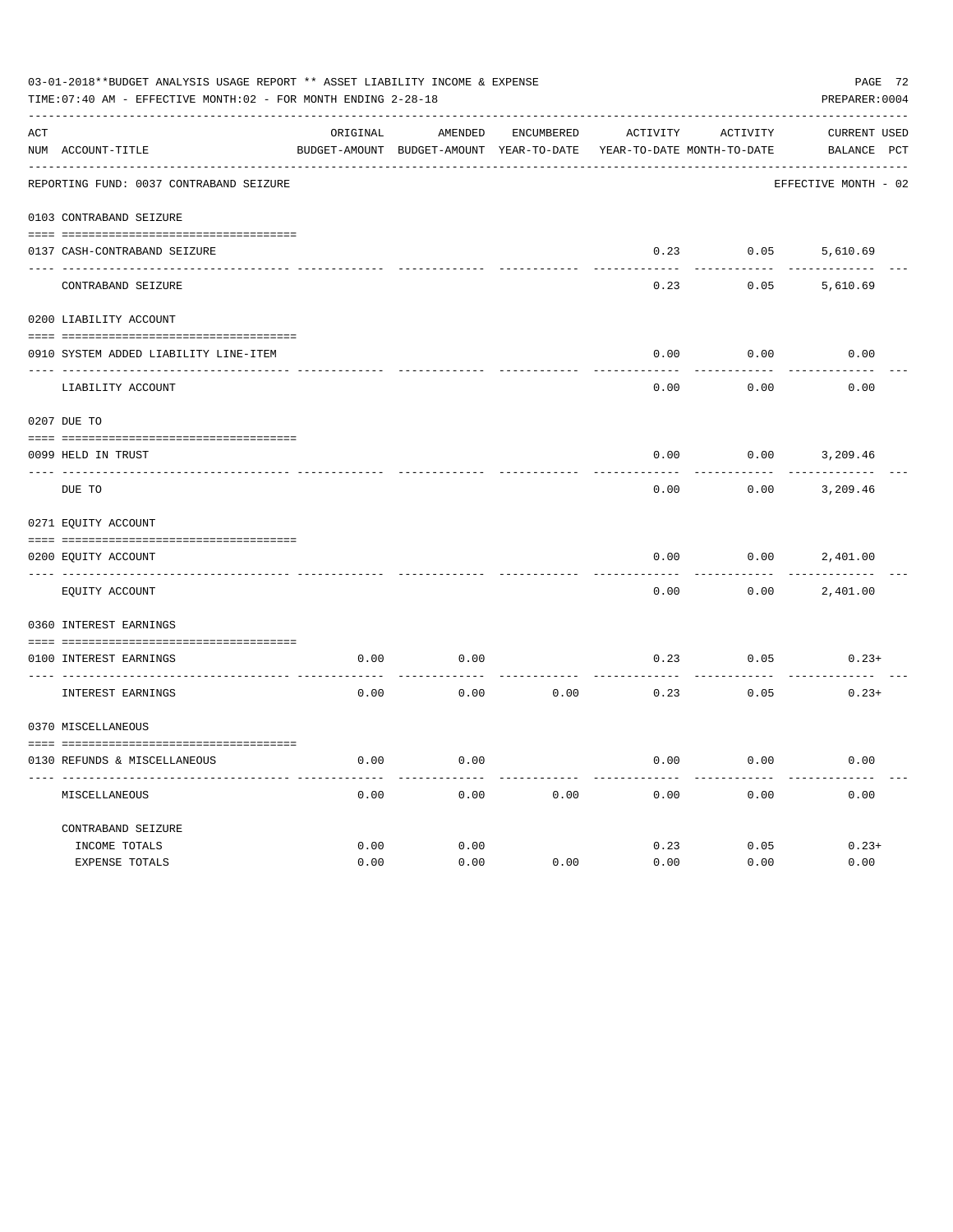|     | 03-01-2018**BUDGET ANALYSIS USAGE REPORT ** ASSET LIABILITY INCOME & EXPENSE<br>TIME: 07:40 AM - EFFECTIVE MONTH: 02 - FOR MONTH ENDING 2-28-18 |          |                                                     |            |          |                                        | PAGE 73<br>PREPARER: 0004          |  |
|-----|-------------------------------------------------------------------------------------------------------------------------------------------------|----------|-----------------------------------------------------|------------|----------|----------------------------------------|------------------------------------|--|
| ACT | NUM ACCOUNT-TITLE                                                                                                                               | ORIGINAL | AMENDED<br>BUDGET-AMOUNT BUDGET-AMOUNT YEAR-TO-DATE | ENCUMBERED | ACTIVITY | ACTIVITY<br>YEAR-TO-DATE MONTH-TO-DATE | <b>CURRENT USED</b><br>BALANCE PCT |  |
|     | REPORTING FUND: 0038 IHC CO-OP GIN                                                                                                              |          |                                                     |            |          |                                        | EFFECTIVE MONTH - 02               |  |
|     | 0102 A/P CLEARING                                                                                                                               |          |                                                     |            |          |                                        |                                    |  |
|     | 0100 A/P CLEARING                                                                                                                               |          |                                                     |            | 0.00     | 0.00                                   | 0.00                               |  |
|     | A/P CLEARING                                                                                                                                    |          |                                                     |            | 0.00     | 0.00                                   | 0.00                               |  |
|     | 0103 IHC CO-OP GIN CASH                                                                                                                         |          |                                                     |            |          |                                        |                                    |  |
|     | 0100 IHC CO-OP GIN-COMBINED FUND CKING                                                                                                          |          |                                                     |            | 0.21     |                                        | $0.03$ 518.80                      |  |
|     | 0175 IHC CO-OP GIN TEXPOOL                                                                                                                      |          |                                                     |            | 85.79    | 20.26                                  | 18,392.79                          |  |
|     | IHC CO-OP GIN CASH                                                                                                                              |          |                                                     |            | 86.00    | 20.29                                  | 18,911.59                          |  |
|     | 0271 EQUITY ACCOUNT                                                                                                                             |          |                                                     |            |          |                                        |                                    |  |
|     |                                                                                                                                                 |          |                                                     |            |          |                                        |                                    |  |
|     | 0200 EQUITY ACCOUNT                                                                                                                             |          |                                                     |            | 0.00     | 0.00                                   | 18,825.59                          |  |
|     | EQUITY ACCOUNT                                                                                                                                  |          |                                                     |            | 0.00     | 0.00                                   | 18,825.59                          |  |
|     | 0360 INTEREST EARNINGS                                                                                                                          |          |                                                     |            |          |                                        |                                    |  |
|     | 0100 INTEREST EARNINGS                                                                                                                          | 0.00     | 0.00                                                |            | 86.00    | 20.29                                  | $86.00+$                           |  |
|     | INTEREST EARNINGS                                                                                                                               | 0.00     | 0.00                                                | 0.00       | 86.00    | 20.29                                  | $86.00+$                           |  |
|     | 0645 CO-OP FUND                                                                                                                                 |          |                                                     |            |          |                                        |                                    |  |
|     |                                                                                                                                                 |          |                                                     |            |          |                                        |                                    |  |
|     | 0412 PRESCRIPTIONS                                                                                                                              | 0.00     | 0.00                                                | 0.00       | 0.00     | 0.00                                   | 0.00                               |  |
|     | CO-OP FUND                                                                                                                                      | 0.00     | 0.00                                                | 0.00       | 0.00     | 0.00                                   | 0.00                               |  |
|     | IHC CO-OP GIN                                                                                                                                   |          |                                                     |            |          |                                        |                                    |  |
|     | INCOME TOTALS                                                                                                                                   | 0.00     | 0.00                                                |            | 86.00    | 20.29                                  | $86.00+$                           |  |
|     | <b>EXPENSE TOTALS</b>                                                                                                                           | 0.00     | 0.00                                                | 0.00       | 0.00     | 0.00                                   | 0.00                               |  |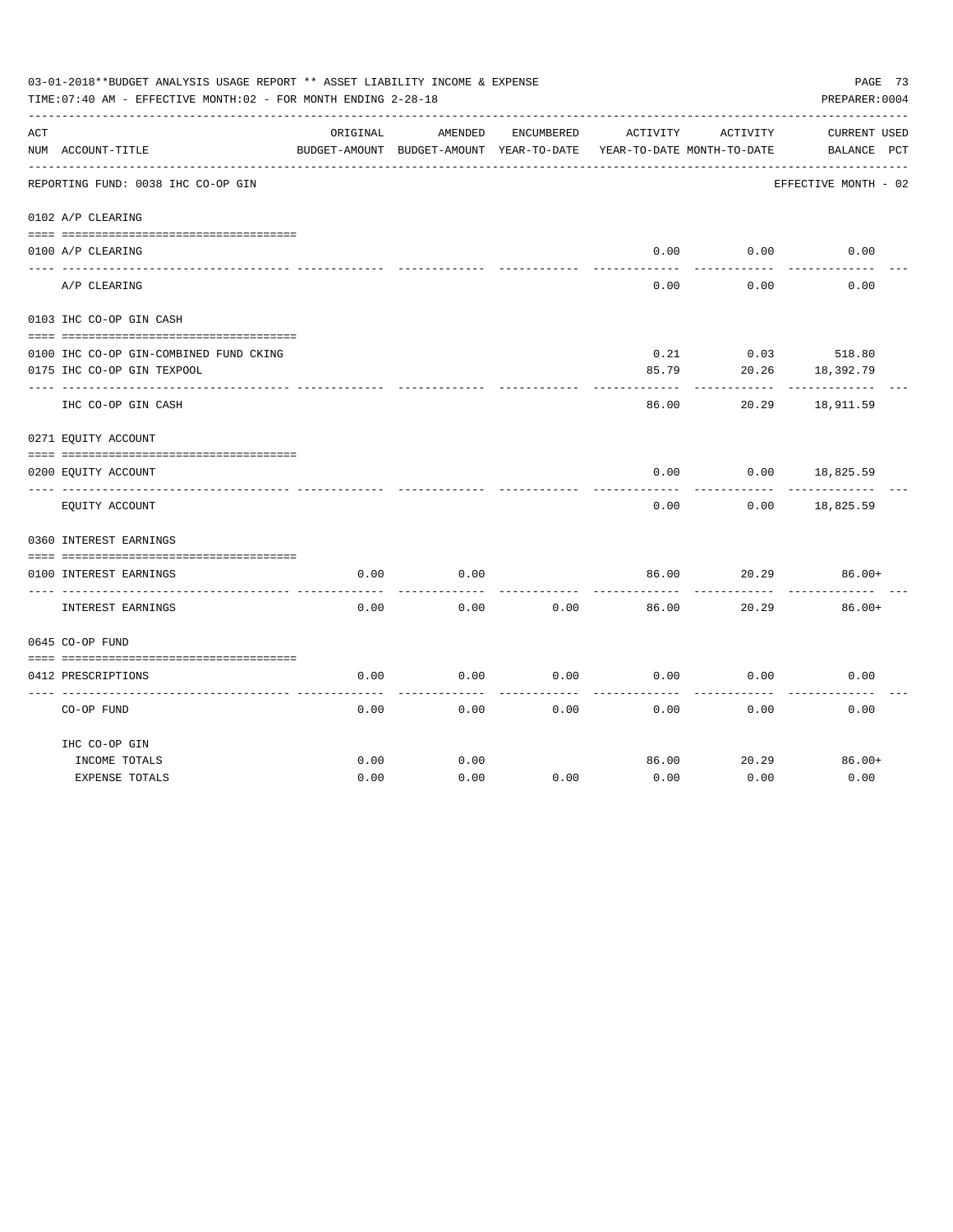|     | 03-01-2018**BUDGET ANALYSIS USAGE REPORT ** ASSET LIABILITY INCOME & EXPENSE<br>TIME: 07:40 AM - EFFECTIVE MONTH: 02 - FOR MONTH ENDING 2-28-18 |          |                                                     |            |                                        |          | PAGE 74<br>PREPARER: 0004   |
|-----|-------------------------------------------------------------------------------------------------------------------------------------------------|----------|-----------------------------------------------------|------------|----------------------------------------|----------|-----------------------------|
| ACT | NUM ACCOUNT-TITLE                                                                                                                               | ORIGINAL | AMENDED<br>BUDGET-AMOUNT BUDGET-AMOUNT YEAR-TO-DATE | ENCUMBERED | ACTIVITY<br>YEAR-TO-DATE MONTH-TO-DATE | ACTIVITY | CURRENT USED<br>BALANCE PCT |
|     | REPORTING FUND: 0039 IHC B.R. COOPER                                                                                                            |          |                                                     |            |                                        |          | EFFECTIVE MONTH - 02        |
|     | 0102 A/P CLEARING                                                                                                                               |          |                                                     |            |                                        |          |                             |
|     |                                                                                                                                                 |          |                                                     |            |                                        |          |                             |
|     | 0100 A/P CLEARING                                                                                                                               |          |                                                     |            | 0.00                                   | 0.00     | 0.00                        |
|     | A/P CLEARING                                                                                                                                    |          |                                                     |            | 0.00                                   | 0.00     | 0.00                        |
|     | 0103 IHC B.R. COOPER CASH                                                                                                                       |          |                                                     |            |                                        |          |                             |
|     | 0100 IHC B.R. COOPER-COMB. FUND CHECKING                                                                                                        |          |                                                     |            | 3.14                                   |          | $0.73$ 11,967.61            |
|     | 0175 B.R. COOPER-TEXPOOL                                                                                                                        |          |                                                     |            | 28.51                                  | 6.76     | 6,131.38                    |
|     | IHC B.R. COOPER CASH                                                                                                                            |          |                                                     |            | 31.65                                  | 7.49     | 18,098.99                   |
|     | 0271 EQUITY ACCOUNT                                                                                                                             |          |                                                     |            |                                        |          |                             |
|     | 0200 EQUITY ACCOUNT                                                                                                                             |          |                                                     |            | 0.00                                   |          | $0.00$ 18,067.34            |
|     | EQUITY ACCOUNT                                                                                                                                  |          |                                                     |            | 0.00                                   | 0.00     | 18,067.34                   |
|     | 0360 INTEREST EARNINGS                                                                                                                          |          |                                                     |            |                                        |          |                             |
|     | 0100 INTEREST EARNINGS                                                                                                                          | 0.00     | 0.00                                                |            | 31.65                                  | 7.49     | $31.65+$                    |
|     | INTEREST EARNINGS                                                                                                                               | 0.00     | 0.00                                                | 0.00       | 31.65                                  | 7.49     | $31.65+$                    |
|     | 0370 MISCELLANEOUS INCOME                                                                                                                       |          |                                                     |            |                                        |          |                             |
|     | 0150 BONNIE RUTH COOPER TRUST                                                                                                                   | 0.00     | 0.00                                                |            | 0.00                                   | 0.00     | 0.00                        |
|     | MISCELLANEOUS INCOME                                                                                                                            | 0.00     | 0.00                                                | 0.00       | 0.00                                   | 0.00     | 0.00                        |
|     | 0645 BONNIE RUTH COOPER                                                                                                                         |          |                                                     |            |                                        |          |                             |
|     | 0404 COBRA/INSURANCE                                                                                                                            | 0.00     | 0.00                                                | 0.00       | 0.00                                   | 0.00     | 0.00                        |
|     | 0410 CERT. REG. NURSE ANES.                                                                                                                     | 0.00     | 0.00                                                | 0.00       | 0.00                                   | 0.00     | 0.00                        |
|     | 0411 PHYSICIAN, NON-EMERGENCY                                                                                                                   | 0.00     | 0.00                                                | 0.00       | 0.00                                   | 0.00     | 0.00                        |
|     | 0412 PRESCRIPTIONS, DRUGS                                                                                                                       | 0.00     | 0.00                                                | 0.00       | 0.00                                   | 0.00     | 0.00                        |
|     | 0413 HOSPITAL-INPATIENT                                                                                                                         | 0.00     | 0.00                                                | 0.00       | 0.00                                   | 0.00     | 0.00                        |
|     | 0414 HOSPITAL, OUTPATIENT                                                                                                                       | 0.00     | 0.00                                                | 0.00       | 0.00                                   | 0.00     | 0.00                        |
|     | 0415 LABORATORY/X-RAY                                                                                                                           | 0.00     | 0.00                                                | 0.00       | 0.00                                   | 0.00     | 0.00                        |
|     | 0418 FED.QUALIFIED HEALTH CENTER                                                                                                                | 0.00     | 0.00                                                | 0.00       | 0.00                                   | 0.00     | 0.00                        |
|     | 0422 AMBULATORY SURGICAL CENTER                                                                                                                 | 0.00     | 0.00                                                | 0.00       | 0.00                                   | 0.00     | 0.00                        |
|     | BONNIE RUTH COOPER                                                                                                                              | 0.00     | 0.00                                                | 0.00       | 0.00                                   | 0.00     | 0.00                        |
|     |                                                                                                                                                 |          |                                                     |            |                                        |          |                             |
|     | IHC B.R. COOPER                                                                                                                                 |          |                                                     |            |                                        |          |                             |
|     | INCOME TOTALS                                                                                                                                   | 0.00     | 0.00                                                |            | 31.65                                  | 7.49     | $31.65+$                    |
|     | EXPENSE TOTALS                                                                                                                                  | 0.00     | 0.00                                                | 0.00       | 0.00                                   | 0.00     | 0.00                        |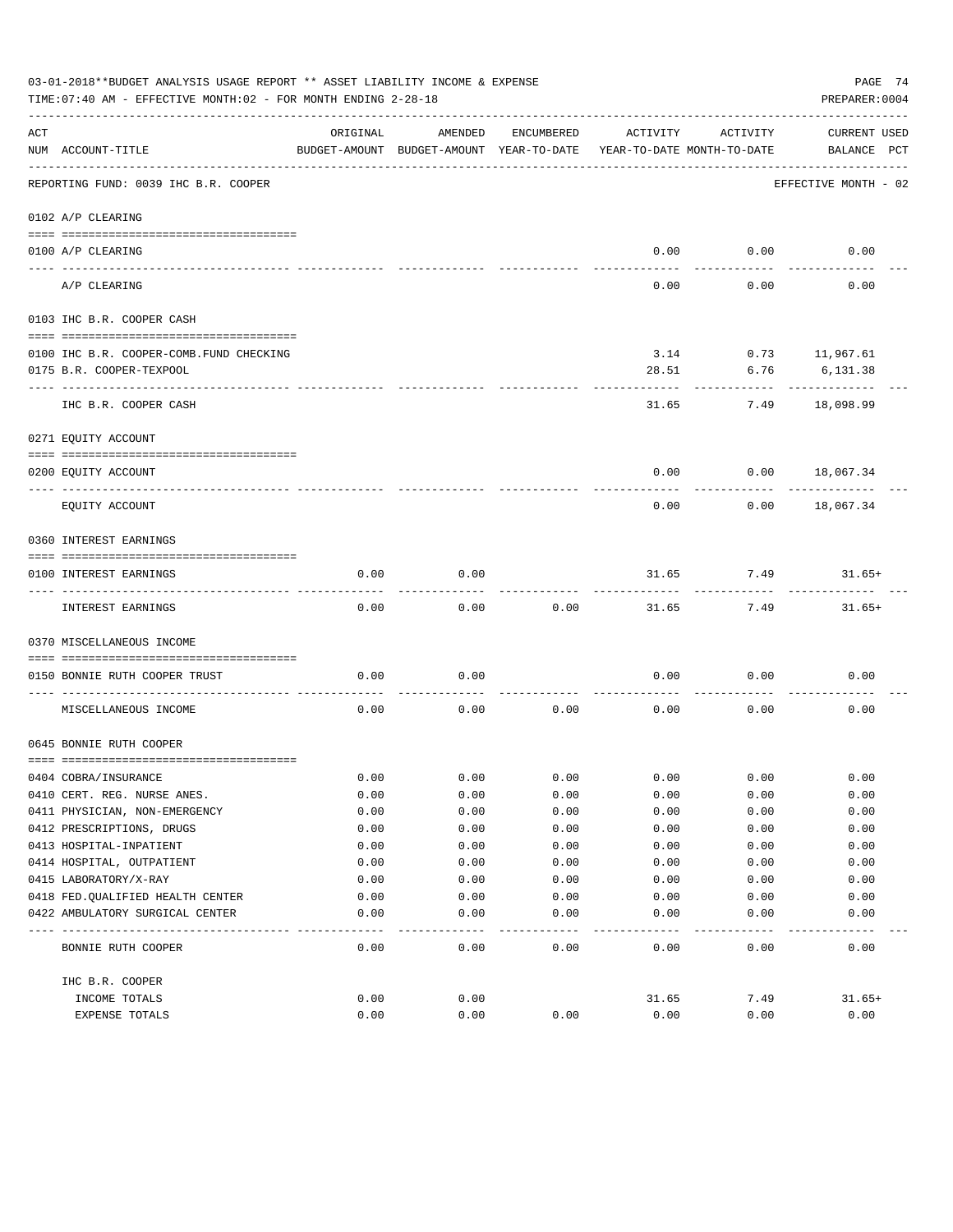|     | 03-01-2018**BUDGET ANALYSIS USAGE REPORT ** ASSET LIABILITY INCOME & EXPENSE<br>TIME: 07:40 AM - EFFECTIVE MONTH: 02 - FOR MONTH ENDING 2-28-18 |          |          |      |                                                                                                     |                                           |                             |                |  |  |  |
|-----|-------------------------------------------------------------------------------------------------------------------------------------------------|----------|----------|------|-----------------------------------------------------------------------------------------------------|-------------------------------------------|-----------------------------|----------------|--|--|--|
| ACT | NUM ACCOUNT-TITLE                                                                                                                               | ORIGINAL | AMENDED  |      | ENCUMBERED ACTIVITY ACTIVITY<br>BUDGET-AMOUNT BUDGET-AMOUNT YEAR-TO-DATE YEAR-TO-DATE MONTH-TO-DATE |                                           | CURRENT USED<br>BALANCE PCT |                |  |  |  |
|     | REPORTING FUND: 0040 NAACHO                                                                                                                     |          |          |      |                                                                                                     |                                           | EFFECTIVE MONTH - 02        |                |  |  |  |
|     | 0103 CASH                                                                                                                                       |          |          |      |                                                                                                     |                                           |                             |                |  |  |  |
|     | 0100 NAACHO-COMBINED FUND CKING                                                                                                                 |          |          |      |                                                                                                     | 189.95- 37.99- 4,482.78                   |                             |                |  |  |  |
|     | CASH                                                                                                                                            |          |          |      |                                                                                                     | ----------<br>$189.95 - 37.99 - 4,482.78$ | ------------                |                |  |  |  |
|     | 0200 SYSTEM ADDED LIABILITY DEPARTMENT                                                                                                          |          |          |      |                                                                                                     |                                           |                             |                |  |  |  |
|     | 0910 SYSTEM ADDED LIABILITY LINE-ITEM                                                                                                           |          |          |      | 0.00                                                                                                | 0.00                                      | 0.00                        |                |  |  |  |
|     | SYSTEM ADDED LIABILITY DEPARTMENT                                                                                                               |          |          |      | 0.00                                                                                                | 0.00                                      | 0.00                        |                |  |  |  |
|     | 0271 EOUITY ACCOUNT                                                                                                                             |          |          |      |                                                                                                     |                                           |                             |                |  |  |  |
|     | 0200 EQUITY ACCOUNT                                                                                                                             |          |          |      |                                                                                                     | $0.00$ $0.00$ $4,672.73$                  |                             |                |  |  |  |
|     | EQUITY ACCOUNT                                                                                                                                  |          |          |      | 0.00                                                                                                | 0.00                                      | 4,672.73                    |                |  |  |  |
|     | 0300 CASH                                                                                                                                       |          |          |      |                                                                                                     |                                           |                             |                |  |  |  |
|     | 0110 UNENCUMBERED FUND BALANCE                                                                                                                  | 4,000.00 | 4,000.00 |      | 0.00                                                                                                |                                           | $0.00$ $4,000.00$ 00        |                |  |  |  |
|     | CASH                                                                                                                                            | 4,000.00 | 4,000.00 | 0.00 | 0.00                                                                                                |                                           | $0.00$ 4,000.00             | 0 <sub>0</sub> |  |  |  |
|     | 0330 GRANT INCOME                                                                                                                               |          |          |      |                                                                                                     |                                           |                             |                |  |  |  |
|     | 0410 NAACHO GRANT INCOME                                                                                                                        | 0.00     | 0.00     |      | 0.00                                                                                                | 0.00                                      | 0.00                        |                |  |  |  |
|     | GRANT INCOME                                                                                                                                    | 0.00     | 0.00     |      | $0.00$ 0.00                                                                                         | 0.00                                      | 0.00                        |                |  |  |  |
|     | 0411 NACCHO                                                                                                                                     |          |          |      |                                                                                                     |                                           |                             |                |  |  |  |
|     | 0310 OFFICE SUPPLIES                                                                                                                            |          |          |      | $1,000.00$ $1,000.00$ $0.00$ $189.95$ $37.99$ $810.05$ $19$                                         |                                           |                             |                |  |  |  |
|     | 0427 OUT OF COUNTY TRAVEL                                                                                                                       | 3,000.00 | 3,000.00 | 0.00 | 0.00                                                                                                | 0.00                                      | 3,000.00 00                 |                |  |  |  |
|     | 0574 COMPUTER EQUIPMENT                                                                                                                         | 0.00     | 0.00     | 0.00 | 0.00                                                                                                | 0.00                                      | 0.00                        |                |  |  |  |
|     | NACCHO                                                                                                                                          | 4,000.00 | 4,000.00 | 0.00 | 189.95                                                                                              | 37.99                                     | 3,810.05 05                 |                |  |  |  |
|     | NAACHO                                                                                                                                          |          |          |      |                                                                                                     |                                           |                             |                |  |  |  |
|     | INCOME TOTALS                                                                                                                                   | 4,000.00 | 4,000.00 |      | 0.00                                                                                                | 0.00                                      | 4,000.00                    | 0 <sub>0</sub> |  |  |  |
|     | EXPENSE TOTALS                                                                                                                                  | 4,000.00 | 4,000.00 | 0.00 | 189.95                                                                                              | 37.99                                     | 3,810.05                    | 05             |  |  |  |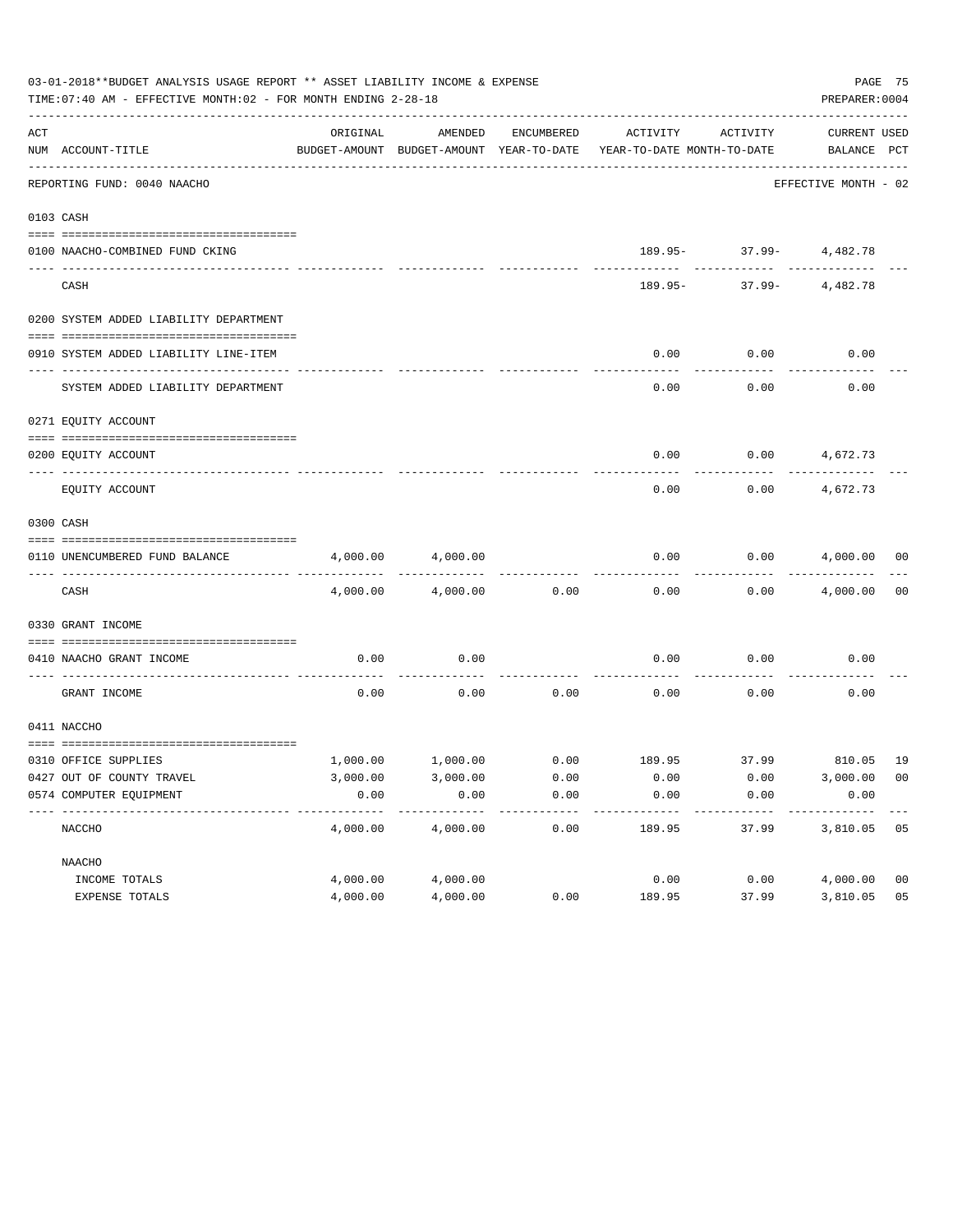|     | 03-01-2018**BUDGET ANALYSIS USAGE REPORT ** ASSET LIABILITY INCOME & EXPENSE<br>TIME: 07:40 AM - EFFECTIVE MONTH: 02 - FOR MONTH ENDING 2-28-18 |          |                                                     |            |                                        |          | PAGE 76<br>PREPARER: 0004          |
|-----|-------------------------------------------------------------------------------------------------------------------------------------------------|----------|-----------------------------------------------------|------------|----------------------------------------|----------|------------------------------------|
| ACT | NUM ACCOUNT-TITLE                                                                                                                               | ORIGINAL | AMENDED<br>BUDGET-AMOUNT BUDGET-AMOUNT YEAR-TO-DATE | ENCUMBERED | ACTIVITY<br>YEAR-TO-DATE MONTH-TO-DATE | ACTIVITY | <b>CURRENT USED</b><br>BALANCE PCT |
|     | REPORTING FUND: 0041 CITIZEN CORPS (CERT)                                                                                                       |          |                                                     |            |                                        |          | EFFECTIVE MONTH - 02               |
|     | 0102 A/P CLEARING                                                                                                                               |          |                                                     |            |                                        |          |                                    |
|     | 0100 A/P CLEARING<br>---- ---------                                                                                                             |          |                                                     |            | 0.00                                   | 0.00     | 0.00                               |
|     | A/P CLEARING                                                                                                                                    |          |                                                     |            | 0.00                                   | 0.00     | 0.00                               |
|     | 0103 CASH                                                                                                                                       |          |                                                     |            |                                        |          |                                    |
|     |                                                                                                                                                 |          |                                                     |            |                                        |          |                                    |
|     | 0100 CITIZEN CORPS (CERT) - COMB. FUND CKIN                                                                                                     |          |                                                     |            | 300.00                                 | 0.00     | 300.00                             |
|     | 0406 CERT DONATIONS                                                                                                                             |          |                                                     |            | 0.00                                   | 0.00     | 0.00<br>------                     |
|     | CASH                                                                                                                                            |          |                                                     |            | 300.00                                 | 0.00     | 300.00                             |
|     | 0120 RECEIVABLES                                                                                                                                |          |                                                     |            |                                        |          |                                    |
|     | 0312 DUE FROM OTHER GOVERNMENTS                                                                                                                 |          |                                                     |            | 0.00                                   | 0.00     | 0.00                               |
|     | RECEIVABLES                                                                                                                                     |          |                                                     |            | 0.00                                   | 0.00     | 0.00                               |
|     | 0200 SYSTEM ADDED LIABILITY DEPARTMENT                                                                                                          |          |                                                     |            |                                        |          |                                    |
|     | 0910 SYSTEM ADDED LIABILITY LINE-ITEM                                                                                                           |          |                                                     |            | 0.00                                   | 0.00     | 0.00                               |
|     |                                                                                                                                                 |          |                                                     |            |                                        | -------  |                                    |
|     | SYSTEM ADDED LIABILITY DEPARTMENT                                                                                                               |          |                                                     |            | 0.00                                   | 0.00     | 0.00                               |
|     | 0207 DUE TO FUND                                                                                                                                |          |                                                     |            |                                        |          |                                    |
|     | 0095 DUE TO OTHER FUNDS                                                                                                                         |          |                                                     |            | 0.00                                   | 0.00     | 0.00                               |
|     | DUE TO FUND                                                                                                                                     |          |                                                     |            | 0.00                                   | 0.00     | 0.00                               |
|     | 0271 EQUITY ACCOUNT                                                                                                                             |          |                                                     |            |                                        |          |                                    |
|     | 0200 EQUITY ACCOUNT                                                                                                                             |          |                                                     |            | 0.00                                   | 0.00     | 0.00                               |
|     | EQUITY ACCOUNT                                                                                                                                  |          |                                                     |            | 0.00                                   | 0.00     | 0.00                               |
|     | 0370 MISCELLANEOUS                                                                                                                              |          |                                                     |            |                                        |          |                                    |
|     |                                                                                                                                                 |          |                                                     |            |                                        |          |                                    |
|     | 0406 DONATIONS                                                                                                                                  | 0.00     | 0.00                                                |            | 300.00                                 | 0.00     | $300.00+$                          |
|     | MISCELLANEOUS                                                                                                                                   | 0.00     | 0.00                                                | 0.00       | 300.00                                 | 0.00     | $300.00+$                          |
|     | 0406 CERT DONATIONS                                                                                                                             |          |                                                     |            |                                        |          |                                    |
|     | 0310 SUPPLIES                                                                                                                                   | 0.00     | 0.00                                                | 0.00       | 0.00                                   | 0.00     | 0.00                               |
|     | 0330 GAS & OIL                                                                                                                                  | 0.00     | 0.00                                                | 0.00       | 0.00                                   | 0.00     | 0.00                               |
|     | 0427 TRAINING EXPENSE                                                                                                                           | 0.00     | 0.00                                                | 0.00       | 0.00                                   | 0.00     | 0.00                               |
|     | CERT DONATIONS                                                                                                                                  | 0.00     | 0.00                                                | 0.00       | 0.00                                   | 0.00     | 0.00                               |
|     | CITIZEN CORPS (CERT)                                                                                                                            |          |                                                     |            |                                        |          |                                    |
|     | INCOME TOTALS                                                                                                                                   | 0.00     | 0.00                                                |            | 300.00                                 | 0.00     | $300.00+$                          |
|     | EXPENSE TOTALS                                                                                                                                  | 0.00     | 0.00                                                | 0.00       | 0.00                                   | 0.00     | 0.00                               |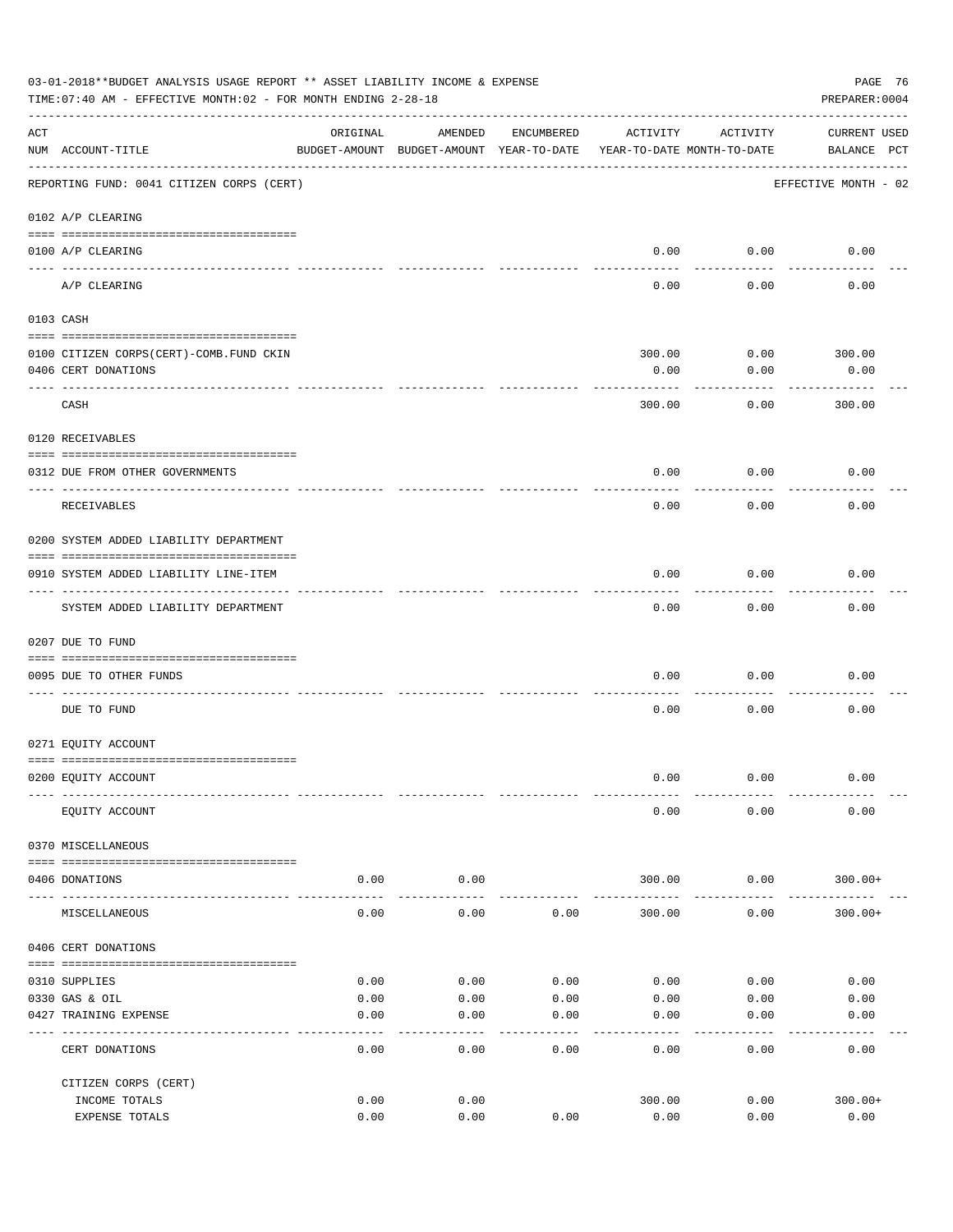|     | 03-01-2018**BUDGET ANALYSIS USAGE REPORT ** ASSET LIABILITY INCOME & EXPENSE<br>TIME: 07:40 AM - EFFECTIVE MONTH: 02 - FOR MONTH ENDING 2-28-18 |          |                                                     |            |          |                                        | PAGE 77<br>PREPARER: 0004             |
|-----|-------------------------------------------------------------------------------------------------------------------------------------------------|----------|-----------------------------------------------------|------------|----------|----------------------------------------|---------------------------------------|
| ACT | NUM ACCOUNT-TITLE                                                                                                                               | ORIGINAL | AMENDED<br>BUDGET-AMOUNT BUDGET-AMOUNT YEAR-TO-DATE | ENCUMBERED | ACTIVITY | ACTIVITY<br>YEAR-TO-DATE MONTH-TO-DATE | <b>CURRENT USED</b><br>PCT<br>BALANCE |
|     | REPORTING FUND: 0042 HAZARD MITIGATION PLAN                                                                                                     |          |                                                     |            |          |                                        | EFFECTIVE MONTH - 02                  |
|     | 0103 CASH                                                                                                                                       |          |                                                     |            |          |                                        |                                       |
|     | 0100 HAZARD MITIGATION-COMB.FUND CKING.                                                                                                         |          |                                                     |            | 0.00     | 0.00                                   | $428.64-$                             |
|     | CASH                                                                                                                                            |          |                                                     |            | 0.00     | 0.00                                   | $428.64-$                             |
|     | 0200 SYSTEM ADDED LIABILITY DEPARTMENT                                                                                                          |          |                                                     |            |          |                                        |                                       |
|     |                                                                                                                                                 |          |                                                     |            |          |                                        |                                       |
|     | 0910 SYSTEM ADDED LIABILITY LINE-ITEM                                                                                                           |          |                                                     |            | 0.00     | 0.00                                   | 0.00                                  |
|     | SYSTEM ADDED LIABILITY DEPARTMENT                                                                                                               |          |                                                     |            | 0.00     | 0.00                                   | 0.00                                  |
|     | 0271 EQUITY ACCOUNT                                                                                                                             |          |                                                     |            |          |                                        |                                       |
|     |                                                                                                                                                 |          |                                                     |            |          |                                        |                                       |
|     | 0200 EQUITY ACCOUNT                                                                                                                             |          |                                                     |            | 0.00     | 0.00                                   | $428.64-$                             |
|     | EQUITY ACCOUNT                                                                                                                                  |          |                                                     |            | 0.00     | 0.00                                   | $428.64-$                             |
|     | 0330 GRANT INCOME                                                                                                                               |          |                                                     |            |          |                                        |                                       |
|     |                                                                                                                                                 |          |                                                     |            |          |                                        |                                       |
|     | 0477 HAZARD MITIGATION DR-1999                                                                                                                  | 0.00     | 0.00                                                |            | 0.00     | 0.00                                   | 0.00                                  |
|     | GRANT INCOME                                                                                                                                    | 0.00     | 0.00                                                | 0.00       | 0.00     | 0.00                                   | 0.00                                  |
|     | 0477 HAZARD MITIGATION GRANT                                                                                                                    |          |                                                     |            |          |                                        |                                       |
|     |                                                                                                                                                 |          |                                                     |            |          |                                        |                                       |
|     | 0310 OFFICE SUPPLIES                                                                                                                            | 0.00     | 0.00                                                | 0.00       | 0.00     | 0.00                                   | 0.00                                  |
|     | 0415 CONSULTANT                                                                                                                                 | 0.00     | 0.00                                                | 0.00       | 0.00     | 0.00                                   | 0.00                                  |
|     | 0427 TRAVEL AND TRAINING                                                                                                                        | 0.00     | 0.00                                                | 0.00       | 0.00     | 0.00                                   | 0.00                                  |
|     | 0574 COMPUTER EQUIPMENT                                                                                                                         | 0.00     | 0.00                                                | 0.00       | 0.00     | 0.00                                   | 0.00                                  |
|     | HAZARD MITIGATION GRANT                                                                                                                         | 0.00     | 0.00                                                | 0.00       | 0.00     | 0.00                                   | 0.00                                  |
|     | HAZARD MITIGATION PLAN                                                                                                                          |          |                                                     |            |          |                                        |                                       |
|     | INCOME TOTALS                                                                                                                                   | 0.00     | 0.00                                                |            | 0.00     | 0.00                                   | 0.00                                  |
|     | <b>EXPENSE TOTALS</b>                                                                                                                           | 0.00     | 0.00                                                | 0.00       | 0.00     | 0.00                                   | 0.00                                  |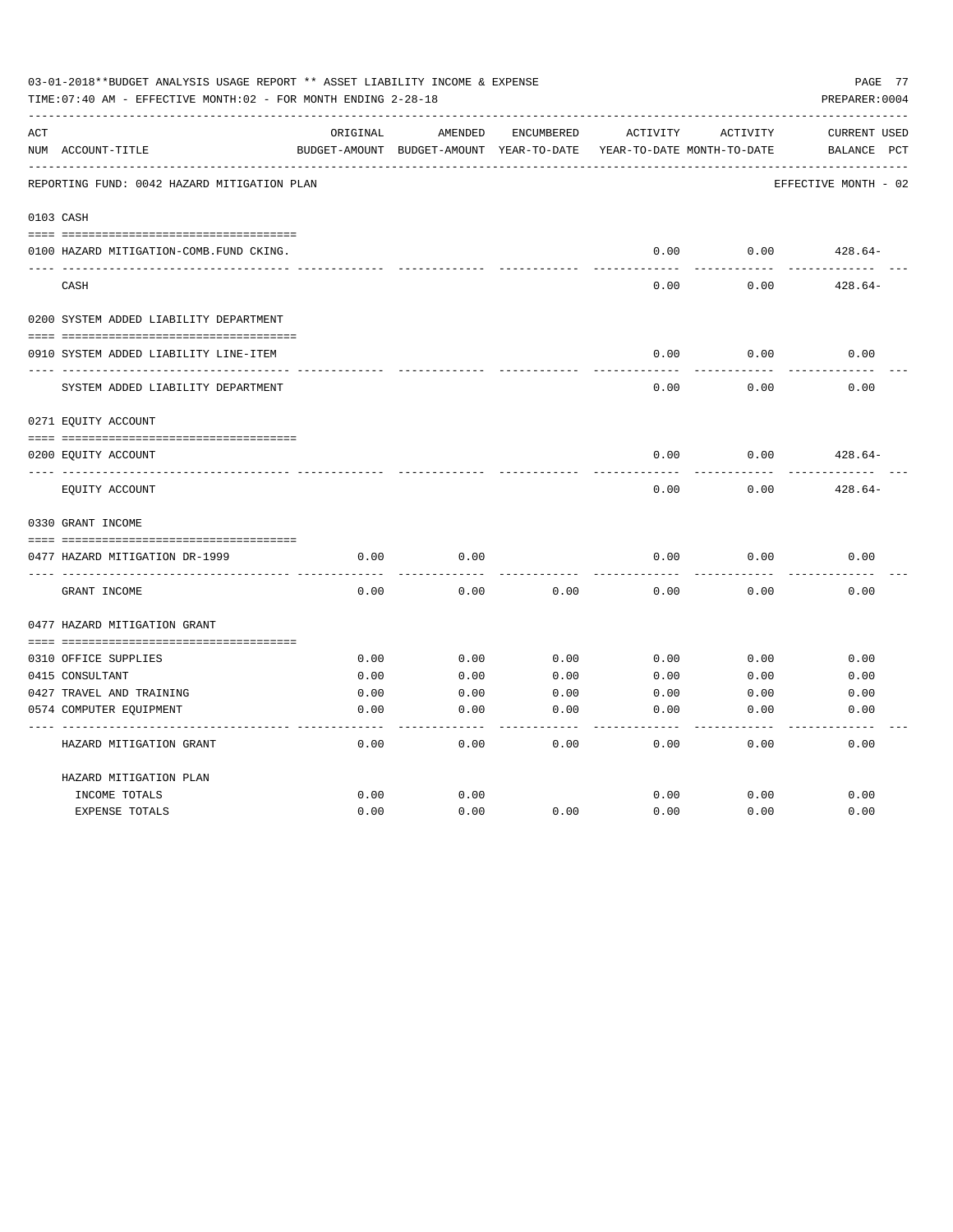|                    | 03-01-2018**BUDGET ANALYSIS USAGE REPORT ** ASSET LIABILITY INCOME & EXPENSE<br>TIME: 07:40 AM - EFFECTIVE MONTH: 02 - FOR MONTH ENDING 2-28-18 |          |                                                     |              |                                        |                   | PAGE 78<br>PREPARER: 0004          |
|--------------------|-------------------------------------------------------------------------------------------------------------------------------------------------|----------|-----------------------------------------------------|--------------|----------------------------------------|-------------------|------------------------------------|
| $\mathop{\rm ACT}$ | NUM ACCOUNT-TITLE                                                                                                                               | ORIGINAL | AMENDED<br>BUDGET-AMOUNT BUDGET-AMOUNT YEAR-TO-DATE | ENCUMBERED   | ACTIVITY<br>YEAR-TO-DATE MONTH-TO-DATE | ACTIVITY          | <b>CURRENT USED</b><br>BALANCE PCT |
|                    | REPORTING FUND: 0044 HOMELAND SECURITY                                                                                                          |          |                                                     |              |                                        |                   | EFFECTIVE MONTH - 02               |
|                    | 0102 A/P CLEARING                                                                                                                               |          |                                                     |              |                                        |                   |                                    |
|                    | 0100 A/P CLEARING                                                                                                                               |          |                                                     |              | 0.00                                   | 0.00              | 0.00                               |
|                    | ---- ---------<br>A/P CLEARING                                                                                                                  |          |                                                     |              | 0.00                                   | 0.00              | 0.00                               |
|                    | 0103 CASH                                                                                                                                       |          |                                                     |              |                                        |                   |                                    |
|                    | 0100 HOMELAND SECURITY-COMB.FUND CHKING                                                                                                         |          |                                                     |              | 0.00                                   | 0.00              | 0.00                               |
|                    | CASH                                                                                                                                            |          |                                                     |              | 0.00                                   | 0.00              | 0.00                               |
|                    | 0120 RECEIVABLES                                                                                                                                |          |                                                     |              |                                        |                   |                                    |
|                    | 0312 DUE FROM OTHER GOVERNMENT                                                                                                                  |          |                                                     |              | 0.00                                   | 0.00              | 0.00                               |
|                    | RECEIVABLES                                                                                                                                     |          |                                                     |              | 0.00                                   | 0.00              | 0.00                               |
|                    | 0200 SYSTEM ADDED LIABILITY DEPARTMENT                                                                                                          |          |                                                     |              |                                        |                   |                                    |
|                    | 0910 SYSTEM ADDED LIABILITY LINE-ITEM                                                                                                           |          |                                                     |              | 0.00                                   | 0.00              | 0.00                               |
|                    | SYSTEM ADDED LIABILITY DEPARTMENT                                                                                                               |          |                                                     |              | 0.00                                   | 0.00              | 0.00                               |
|                    | 0207 DUE TO FUND                                                                                                                                |          |                                                     |              |                                        |                   |                                    |
|                    | 0095 DUE TO OTHER FUNDS                                                                                                                         |          |                                                     |              | 0.00                                   | 0.00              | 0.00                               |
|                    | DUE TO FUND                                                                                                                                     |          |                                                     |              | 0.00                                   | 0.00              | 0.00                               |
|                    | 0271 EQUITY ACCOUNT                                                                                                                             |          |                                                     |              |                                        |                   |                                    |
|                    | 0200 EQUITY ACCOUNT                                                                                                                             |          |                                                     |              | 0.00                                   | 0.00              | 0.00                               |
|                    | EQUITY ACCOUNT                                                                                                                                  |          |                                                     |              | 0.00                                   | 0.00              | 0.00                               |
|                    | 0330 GRANTS                                                                                                                                     |          |                                                     |              |                                        |                   |                                    |
|                    | 0423 2016 HOMELAND SECURITY                                                                                                                     | 0.00     | 0.00                                                |              | 0.00                                   | 0.00              | 0.00                               |
|                    | GRANTS                                                                                                                                          | 0.00     | 0.00                                                | 0.00         | 0.00                                   | 0.00              | 0.00                               |
|                    | 0412 HOMELAND SECURITY                                                                                                                          |          |                                                     |              |                                        |                   |                                    |
|                    | 0578 2011 EQUIPMENT                                                                                                                             | 0.00     | 0.00                                                | 0.00         | 0.00                                   | 0.00              | 0.00                               |
|                    | 0579 2012 EQUIPMENT                                                                                                                             | 0.00     | 0.00                                                | 0.00         | 0.00                                   | 0.00              | 0.00                               |
|                    | 0580 2013 EQUIPMENT                                                                                                                             | 0.00     | 0.00                                                | 0.00         | 0.00                                   | 0.00              | 0.00                               |
|                    | 0581 2014 EQUIPMENT                                                                                                                             | 0.00     | 0.00                                                | 0.00         | 0.00                                   | 0.00              | 0.00                               |
|                    | 0582 2015 EQUIPMENT                                                                                                                             | 0.00     | 0.00                                                | 0.00         | 0.00                                   | 0.00              | 0.00                               |
|                    | 0583 2016 EQUIPMENT                                                                                                                             | 0.00     | 0.00                                                | 0.00         | 0.00                                   | 0.00              | 0.00                               |
|                    | HOMELAND SECURITY                                                                                                                               | 0.00     | ----<br>0.00                                        | ----<br>0.00 | $---$<br>0.00                          | $- - - -$<br>0.00 | 0.00                               |
|                    | HOMELAND SECURITY                                                                                                                               |          |                                                     |              |                                        |                   |                                    |
|                    | INCOME TOTALS                                                                                                                                   | 0.00     | 0.00                                                |              | 0.00                                   | 0.00              | 0.00                               |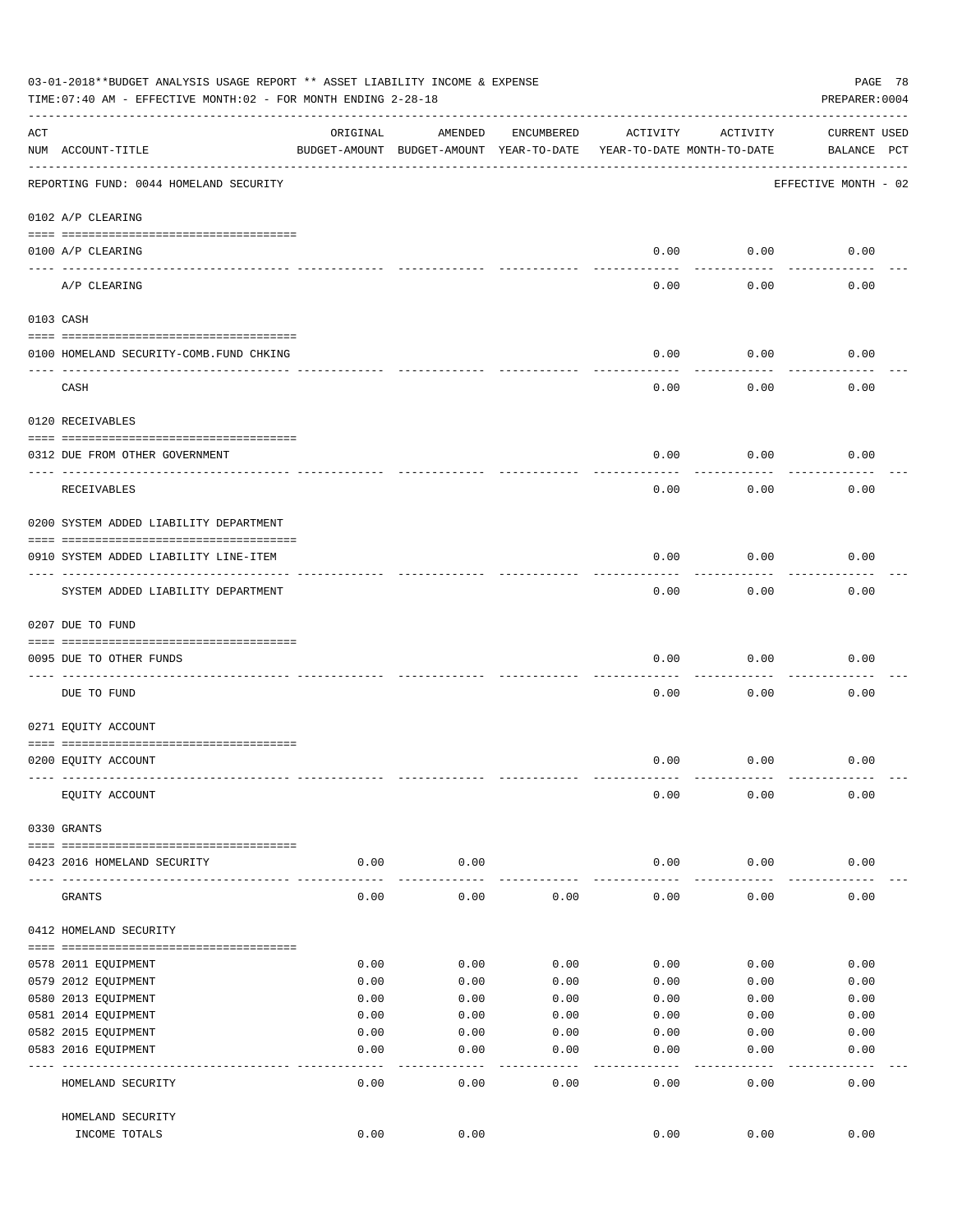| 03-01-2018**BUDGET ANALYSIS USAGE REPORT ** ASSET LIABILITY INCOME & EXPENSE<br>TIME: 07:40 AM - EFFECTIVE MONTH: 02 - FOR MONTH ENDING 2-28-18 |               |               |                   |                            |          | PAGE 79<br>PREPARER: 0004 |
|-------------------------------------------------------------------------------------------------------------------------------------------------|---------------|---------------|-------------------|----------------------------|----------|---------------------------|
| ACT                                                                                                                                             | ORIGINAL      | AMENDED       | <b>ENCUMBERED</b> | ACTIVITY                   | ACTIVITY | <b>CURRENT USED</b>       |
| ACCOUNT-TITLE<br>NUM                                                                                                                            | BUDGET-AMOUNT | BUDGET-AMOUNT | YEAR-TO-DATE      | YEAR-TO-DATE MONTH-TO-DATE |          | <b>PCT</b><br>BALANCE     |
| REPORTING FUND: 0044 HOMELAND SECURITY                                                                                                          |               |               |                   |                            |          | EFFECTIVE MONTH - 02      |
| <b>EXPENSE TOTALS</b>                                                                                                                           | 0.00          | 0.00          | 0.00              | 0.00                       | 0.00     | 0.00                      |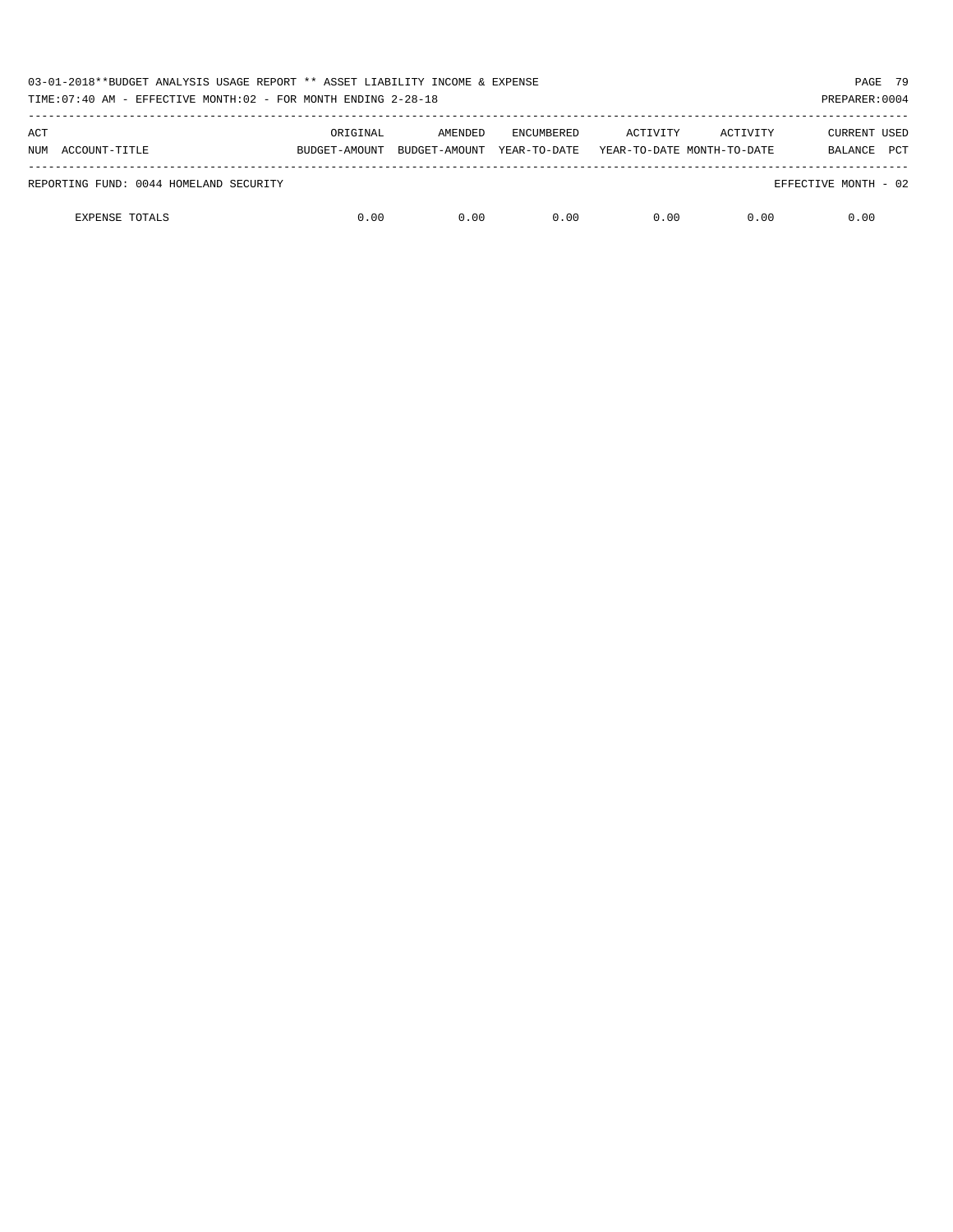|     | 03-01-2018**BUDGET ANALYSIS USAGE REPORT ** ASSET LIABILITY INCOME & EXPENSE<br>TIME: 07:40 AM - EFFECTIVE MONTH: 02 - FOR MONTH ENDING 2-28-18 |                  |                                                     |              |                                        |              | PAGE 80<br>PREPARER: 0004          |                |
|-----|-------------------------------------------------------------------------------------------------------------------------------------------------|------------------|-----------------------------------------------------|--------------|----------------------------------------|--------------|------------------------------------|----------------|
| ACT | NUM ACCOUNT-TITLE                                                                                                                               | ORIGINAL         | AMENDED<br>BUDGET-AMOUNT BUDGET-AMOUNT YEAR-TO-DATE | ENCUMBERED   | ACTIVITY<br>YEAR-TO-DATE MONTH-TO-DATE | ACTIVITY     | <b>CURRENT USED</b><br>BALANCE PCT |                |
|     | REPORTING FUND: 0045 CHAPTER 19 FUNDS                                                                                                           |                  |                                                     |              |                                        |              | EFFECTIVE MONTH - 02               |                |
|     | 0100 PAYROLL                                                                                                                                    |                  |                                                     |              |                                        |              |                                    |                |
|     | 0100 PAYROLL                                                                                                                                    |                  |                                                     |              | 0.00                                   | 0.00         | 0.00                               |                |
|     | ---- ----<br>PAYROLL                                                                                                                            |                  |                                                     |              | 0.00                                   | 0.00         | 0.00                               |                |
|     | 0103 CASH                                                                                                                                       |                  |                                                     |              |                                        |              |                                    |                |
|     | 0100 CHAPTER 19-COMBINED FUNDS CHECKING                                                                                                         |                  |                                                     |              | 0.00                                   | 0.00         | 0.00                               |                |
|     |                                                                                                                                                 |                  |                                                     |              |                                        |              |                                    |                |
|     | CASH                                                                                                                                            |                  |                                                     |              | 0.00                                   | 0.00         | 0.00                               |                |
|     | 0120 RECEIVABLES                                                                                                                                |                  |                                                     |              |                                        |              |                                    |                |
|     | 0312 DUE FROM OTHER GOVERNMENT                                                                                                                  |                  |                                                     |              | 0.00                                   | 0.00         | 0.00                               |                |
|     | RECEIVABLES                                                                                                                                     |                  |                                                     |              | 0.00                                   | 0.00         | 0.00                               |                |
|     | 0200 SYSTEM ADDED LIABILITY DEPARTMENT                                                                                                          |                  |                                                     |              |                                        |              |                                    |                |
|     | 0150 ACCRUED SALARY PAYABLE                                                                                                                     |                  |                                                     |              | 0.00                                   | 0.00         | 302.00                             |                |
|     | 0155 ACCRUED FRINGE BENEFITS                                                                                                                    |                  |                                                     |              | 0.00                                   | 0.00         | 0.00                               |                |
|     | 0910 SYSTEM ADDED LIABILITY LINE-ITEM                                                                                                           |                  |                                                     |              | $3,975.00 -$                           | 0.00         | $3,975.00 -$                       |                |
|     | SYSTEM ADDED LIABILITY DEPARTMENT                                                                                                               |                  |                                                     |              | $3,975.00 -$                           | 0.00         | $3,673.00 -$                       |                |
|     | 0207 DUE TO FUND                                                                                                                                |                  |                                                     |              |                                        |              |                                    |                |
|     |                                                                                                                                                 |                  |                                                     |              |                                        |              |                                    |                |
|     | 0095 DUE TO OTHER FUNDS                                                                                                                         |                  |                                                     |              | 0.00                                   | 0.00         | 0.00                               |                |
|     | DUE TO FUND                                                                                                                                     |                  |                                                     |              | 0.00                                   | 0.00         | 0.00                               |                |
|     | 0271 EQUITY ACCOUNT                                                                                                                             |                  |                                                     |              |                                        |              |                                    |                |
|     |                                                                                                                                                 |                  |                                                     |              |                                        |              |                                    |                |
|     | 0200 EQUITY ACCOUNT                                                                                                                             |                  |                                                     |              | 0.00                                   | 0.00         | $302.00 -$                         |                |
|     | EQUITY ACCOUNT                                                                                                                                  |                  |                                                     |              | 0.00                                   | 0.00         | $302.00 -$                         |                |
|     | 0330 GRANT INCOME                                                                                                                               |                  |                                                     |              |                                        |              |                                    |                |
|     | 0403 CHAPTER 19 FUNDS                                                                                                                           | 4,000.00         | 4,000.00                                            |              | 4,630.50                               | 0.00         | $630.50 + 116$                     |                |
|     | GRANT INCOME                                                                                                                                    | 4,000.00         | 4,000.00                                            | 0.00         | -------------<br>4,630.50              | 0.00         | $630.50 + 116$                     |                |
|     | 0403 CHAPTER 19 FUNDS                                                                                                                           |                  |                                                     |              |                                        |              |                                    |                |
|     | 0103 SALARY                                                                                                                                     | 0.00             | 0.00                                                | 0.00         | 0.00                                   | 0.00         | 0.00                               |                |
|     | 0201 SOCIAL SECURITY                                                                                                                            | 0.00             | 0.00                                                | 0.00         | 0.00                                   | 0.00         | 0.00                               |                |
|     | 0204 WORKERS COMPENSATION                                                                                                                       | 0.00             | 0.00                                                | 0.00         | 0.00                                   | 0.00         | 0.00                               |                |
|     | 0205 MEDICARE TAX                                                                                                                               | 0.00             | 0.00                                                | 0.00         | 0.00                                   | 0.00         | 0.00                               |                |
|     | 0310 OFFICE SUPPLIES<br>0427 OUT OF COUNTY TRAVEL                                                                                               | 500.00<br>100.00 | 1,000.00<br>100.00                                  | 0.00<br>0.00 | 655.50<br>0.00                         | 0.00<br>0.00 | 344.50                             | 66<br>00       |
|     | 0572 OFFICE EQUIPMENT                                                                                                                           | 700.00           | 700.00                                              | 0.00         | 0.00                                   | 0.00         | 100.00<br>700.00                   | 00             |
|     | 0573 ELECTION EQUIPMENT                                                                                                                         | 2,700.00         | 2,200.00                                            | 0.00         | 0.00                                   | 0.00         | 2,200.00                           | 0 <sub>0</sub> |
|     | 0574 COMPUTER EQUIPMENT                                                                                                                         | 0.00             | 0.00                                                | 0.00         | 0.00                                   | 0.00         | 0.00                               |                |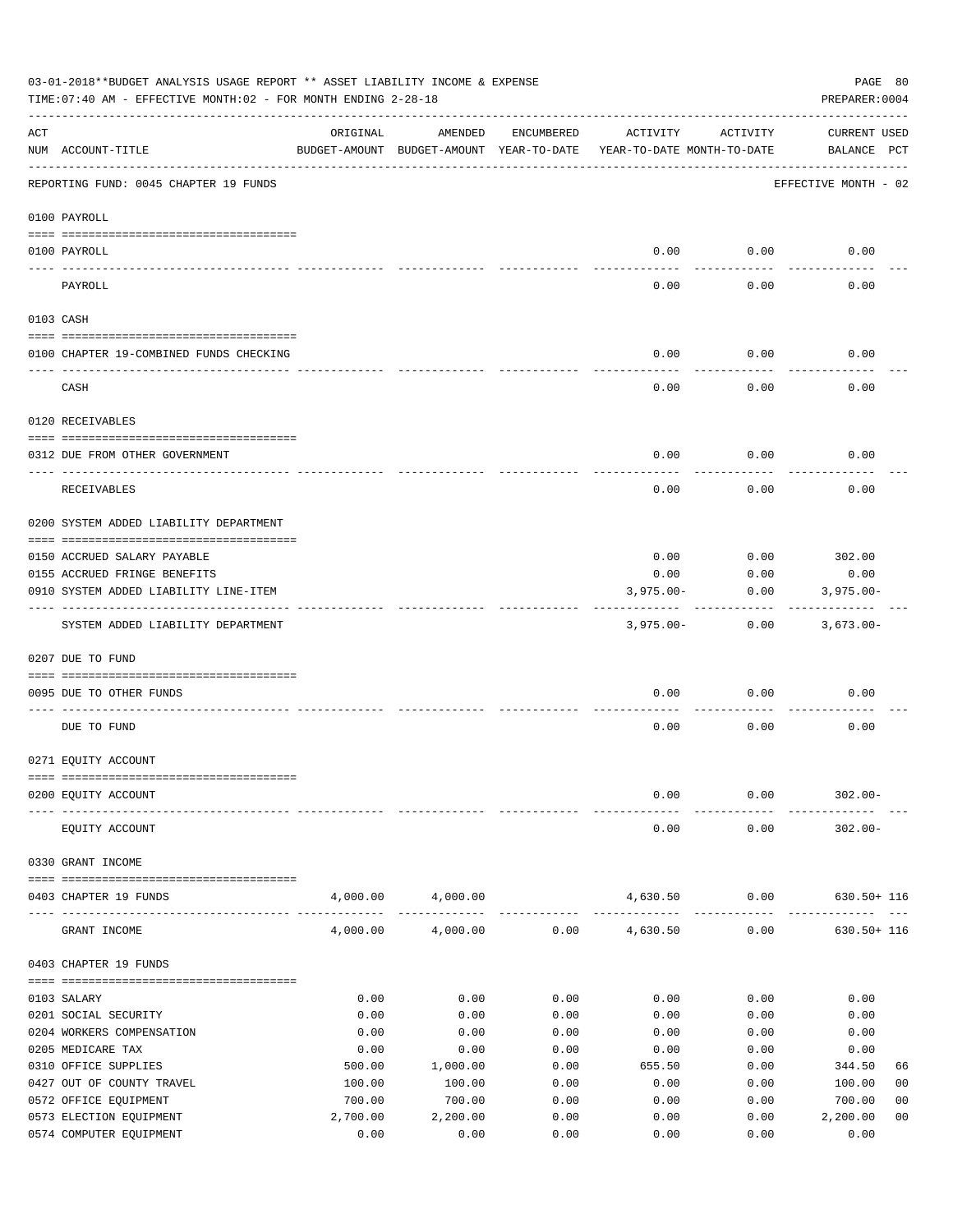| 03-01-2018**BUDGET ANALYSIS USAGE REPORT ** ASSET LIABILITY INCOME & EXPENSE<br>TIME: 07:40 AM - EFFECTIVE MONTH: 02 - FOR MONTH ENDING 2-28-18 |                           |                          |                            |          |                                        | PAGE 81<br>PREPARER: 0004             |
|-------------------------------------------------------------------------------------------------------------------------------------------------|---------------------------|--------------------------|----------------------------|----------|----------------------------------------|---------------------------------------|
| ACT<br>ACCOUNT-TITLE<br>NUM                                                                                                                     | ORIGINAL<br>BUDGET-AMOUNT | AMENDED<br>BUDGET-AMOUNT | ENCUMBERED<br>YEAR-TO-DATE | ACTIVITY | ACTIVITY<br>YEAR-TO-DATE MONTH-TO-DATE | <b>CURRENT USED</b><br>PCT<br>BALANCE |
| REPORTING FUND: 0045 CHAPTER 19 FUNDS                                                                                                           |                           |                          |                            |          |                                        | EFFECTIVE MONTH - 02                  |
| CHAPTER 19 FUNDS                                                                                                                                | 4,000.00                  | 4,000.00                 | 0.00                       | 655.50   | 0.00                                   | 16<br>3,344.50                        |
| CHAPTER 19 FUNDS                                                                                                                                |                           |                          |                            |          |                                        |                                       |
| INCOME TOTALS                                                                                                                                   | 4,000.00                  | 4,000.00                 |                            | 4,630.50 | 0.00                                   | $630.50 + 116$                        |
| <b>EXPENSE TOTALS</b>                                                                                                                           | 4,000.00                  | 4,000.00                 | 0.00                       | 655.50   | 0.00                                   | 3,344.50<br>16                        |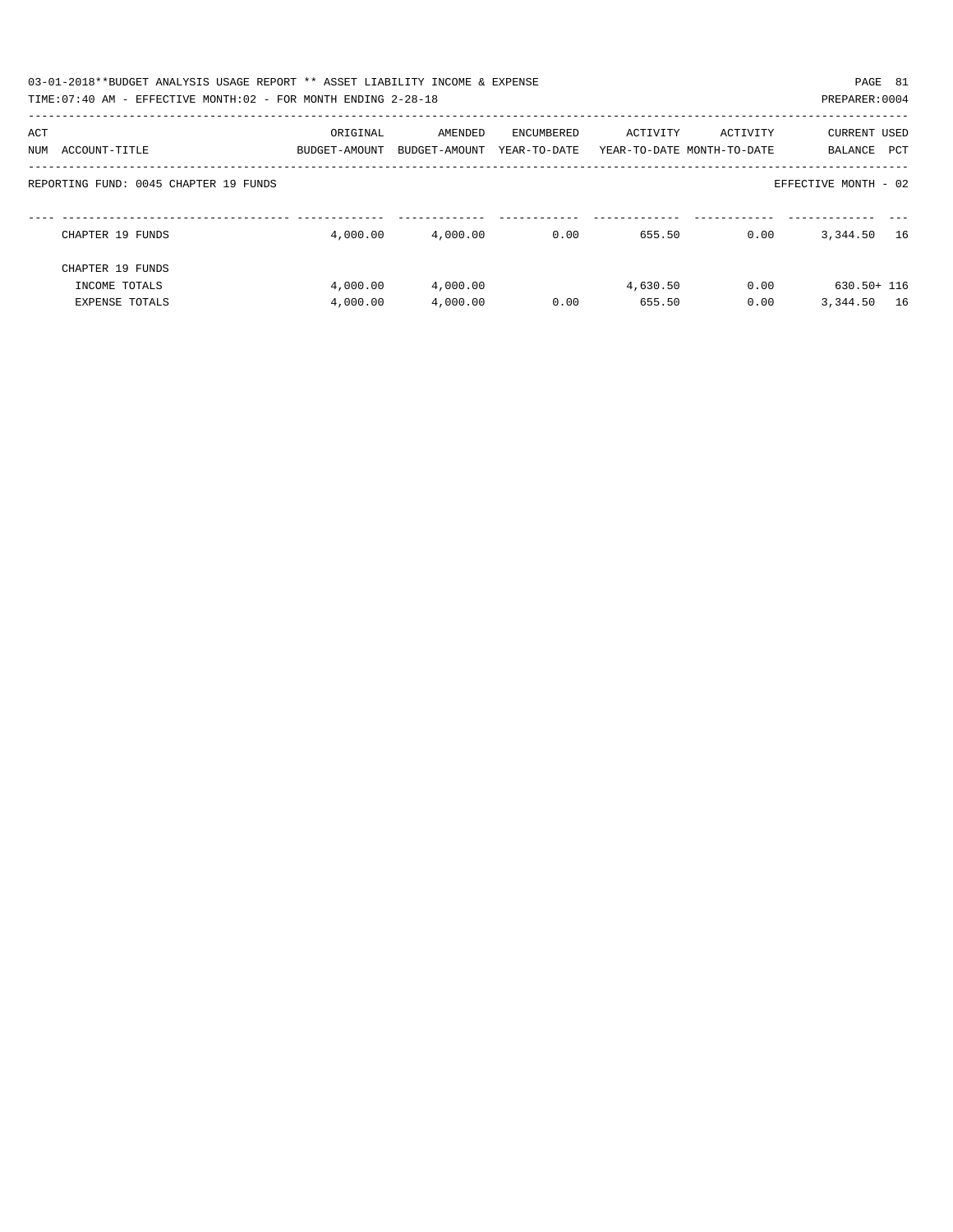|     | 03-01-2018**BUDGET ANALYSIS USAGE REPORT ** ASSET LIABILITY INCOME & EXPENSE<br>TIME: 07:40 AM - EFFECTIVE MONTH: 02 - FOR MONTH ENDING 2-28-18 |           |                        |            |                                                                                 |                              |                                                             |                |  |  |
|-----|-------------------------------------------------------------------------------------------------------------------------------------------------|-----------|------------------------|------------|---------------------------------------------------------------------------------|------------------------------|-------------------------------------------------------------|----------------|--|--|
| ACT | NUM ACCOUNT-TITLE                                                                                                                               | ORIGINAL  | AMENDED                | ENCUMBERED | ACTIVITY<br>BUDGET-AMOUNT BUDGET-AMOUNT YEAR-TO-DATE YEAR-TO-DATE MONTH-TO-DATE | ACTIVITY                     | <b>CURRENT USED</b><br>BALANCE PCT<br>--------------------- |                |  |  |
|     | REPORTING FUND: 0046 SAFE ROOM REIMBURSEMENT PROGRAM                                                                                            |           |                        |            |                                                                                 |                              | EFFECTIVE MONTH - 02                                        |                |  |  |
|     | 0103 CASH                                                                                                                                       |           |                        |            |                                                                                 |                              |                                                             |                |  |  |
|     | 0100 SAFE ROOM REIMB. PROG. - COMB. FUNDS                                                                                                       |           |                        |            |                                                                                 | 535.95- 0.00<br>------------ | 5,038.25<br>--------                                        |                |  |  |
|     | CASH                                                                                                                                            |           |                        |            |                                                                                 | $535.95 - 0.00$              | 5,038.25                                                    |                |  |  |
|     | 0120 RECEIVABLES                                                                                                                                |           |                        |            |                                                                                 |                              |                                                             |                |  |  |
|     | 0312 DUE FROM OTHER GOVERNMENTS                                                                                                                 |           |                        |            | 0.00                                                                            | 0.00                         | 0.00                                                        |                |  |  |
|     | RECEIVABLES                                                                                                                                     |           |                        |            | 0.00                                                                            | ----------<br>0.00           | 0.00                                                        |                |  |  |
|     | 0200 SYSTEM ADDED LIABILITY DEPARTMENT                                                                                                          |           |                        |            |                                                                                 |                              |                                                             |                |  |  |
|     | 0910 SYSTEM ADDED LIABILITY LINE-ITEM                                                                                                           |           |                        |            |                                                                                 |                              | $634.95 - 0.00$ 634.95-                                     |                |  |  |
|     | ---- ------------------------------<br>SYSTEM ADDED LIABILITY DEPARTMENT                                                                        |           |                        |            | $634.95 -$                                                                      | 0.00                         | 634.95-                                                     |                |  |  |
|     | 0271 EQUITY ACCOUNT                                                                                                                             |           |                        |            |                                                                                 |                              |                                                             |                |  |  |
|     | 0200 EQUITY ACCOUNT                                                                                                                             |           |                        |            | 0.00                                                                            | 0.00<br>.                    | 5,574.20                                                    |                |  |  |
|     | EQUITY ACCOUNT                                                                                                                                  |           |                        |            | 0.00                                                                            | 0.00                         | 5,574.20                                                    |                |  |  |
|     | 0300 CASH                                                                                                                                       |           |                        |            |                                                                                 |                              |                                                             |                |  |  |
|     | 0146 BEGINNING CASH BALANCE<br>--------------------------- -----                                                                                |           | 1,200.00 1,200.00      |            |                                                                                 |                              | $0.00$ $0.00$ $1,200.00$                                    | 00             |  |  |
|     | CASH                                                                                                                                            |           | 1,200.00 1,200.00 0.00 |            | 0.00                                                                            |                              | $0.00$ 1,200.00                                             | 0 <sub>0</sub> |  |  |
|     | 0330 GRANT INCOME                                                                                                                               |           |                        |            |                                                                                 |                              |                                                             |                |  |  |
|     | 0475 SAFE ROOM REIMBURSEMENT DR-4029                                                                                                            |           | 90,000.00 90,000.00    |            | 35,234.73 0.00 54,765.27                                                        |                              |                                                             | 39             |  |  |
|     | 0476 ADMINISTRATIVE FEE                                                                                                                         |           | 3,000.00 3,000.00      |            | 1,200.00                                                                        | 0.00                         | 1,800.00 40                                                 |                |  |  |
|     | GRANT INCOME                                                                                                                                    |           | 93,000.00 93,000.00    |            | $0.00$ 36,434.73                                                                | 0.00                         | 56,565.27                                                   | 39             |  |  |
|     | 0475 SAFE ROOM REIMBURSEMENT PROGRAM                                                                                                            |           |                        |            |                                                                                 |                              |                                                             |                |  |  |
|     | 0310 OFFICE SUPPLIES                                                                                                                            | 0.00      | 200.00                 | 0.00       | 473.15                                                                          | 0.00                         | 273.15-237                                                  |                |  |  |
|     | 0314 SAFE ROOM REIMBURSEMENT                                                                                                                    | 93,300.00 | 92,600.00              | 0.00       | 35,234.76                                                                       | 0.00                         | 57,365.24                                                   | 38             |  |  |
|     | 0330 GAS/OIL                                                                                                                                    | 150.00    | 150.00                 | 0.00       | 6.07                                                                            | 0.00                         | 143.93                                                      | 04             |  |  |
|     | 0427 OUT OF COUNTY TRAVEL                                                                                                                       | 500.00    | 500.00                 | 0.00       | 26.75                                                                           | 0.00                         | 473.25                                                      | 05             |  |  |
|     | 0454 R&M AUTO                                                                                                                                   | 250.00    | 750.00                 | 0.00       | 595.00                                                                          | 0.00                         | 155.00                                                      | 79             |  |  |
|     | 0573 RADIO EQUIPMENT                                                                                                                            | 0.00      | 0.00                   | 0.00       | 0.00                                                                            | 0.00                         | 0.00                                                        |                |  |  |
|     | 0574 COMPUTER EQUIPMENT                                                                                                                         | 0.00      | 0.00                   | 0.00       | 0.00                                                                            | 0.00                         | 0.00                                                        |                |  |  |
|     | SAFE ROOM REIMBURSEMENT PROGRAM                                                                                                                 | 94,200.00 | 94,200.00              | 0.00       | 36,335.73                                                                       | 0.00                         | 57,864.27                                                   | 39             |  |  |
|     | SAFE ROOM REIMBURSEMENT PROGRAM                                                                                                                 |           |                        |            |                                                                                 |                              |                                                             |                |  |  |
|     | INCOME TOTALS                                                                                                                                   | 94,200.00 | 94,200.00              |            | 36,434.73                                                                       | 0.00                         | 57,765.27                                                   | 39             |  |  |
|     | EXPENSE TOTALS                                                                                                                                  | 94,200.00 | 94,200.00              | 0.00       | 36,335.73                                                                       | 0.00                         | 57,864.27                                                   | 39             |  |  |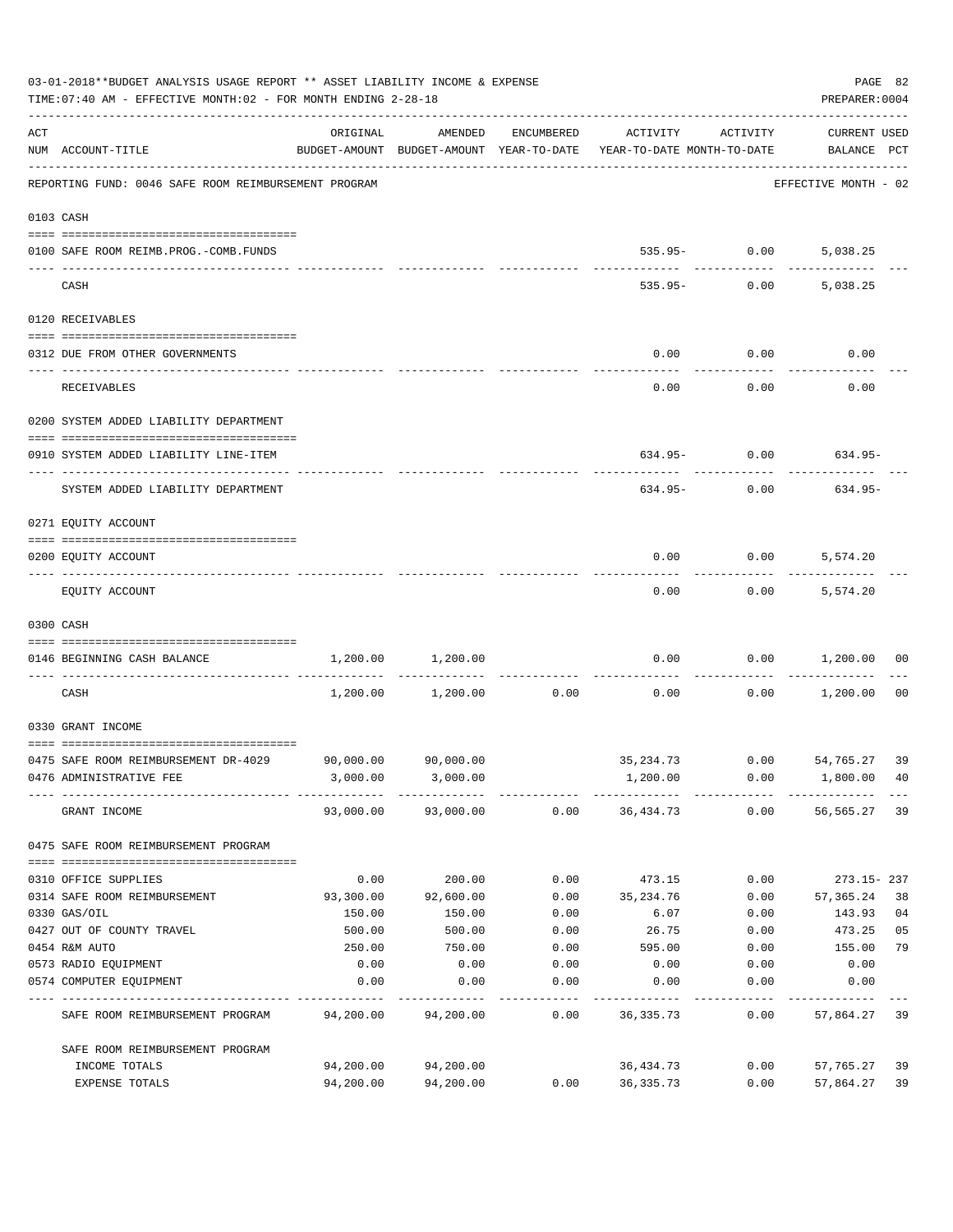|     | 03-01-2018**BUDGET ANALYSIS USAGE REPORT ** ASSET LIABILITY INCOME & EXPENSE<br>TIME: 07:40 AM - EFFECTIVE MONTH: 02 - FOR MONTH ENDING 2-28-18 |                         |                          |          |                                                                                                                 |                                   | PAGE 83<br>PREPARER: 0004 |                |
|-----|-------------------------------------------------------------------------------------------------------------------------------------------------|-------------------------|--------------------------|----------|-----------------------------------------------------------------------------------------------------------------|-----------------------------------|---------------------------|----------------|
| ACT | NUM ACCOUNT-TITLE                                                                                                                               | ORIGINAL                | AMENDED                  |          | ENCUMBERED ACTIVITY ACTIVITY<br>BUDGET-AMOUNT BUDGET-AMOUNT YEAR-TO-DATE YEAR-TO-DATE MONTH-TO-DATE BALANCE PCT |                                   | CURRENT USED              |                |
|     | REPORTING FUND: 0048 ELECTION EQUIPMENT FUND                                                                                                    |                         |                          |          |                                                                                                                 |                                   | EFFECTIVE MONTH - 02      |                |
|     | 0103 CASH                                                                                                                                       |                         |                          |          |                                                                                                                 |                                   |                           |                |
|     | 0100 ELECTION EQUIP.FUND-COMBINED FUNDS                                                                                                         |                         |                          |          |                                                                                                                 | $6,938.55 - 2,508.80 - 28,190.18$ |                           |                |
|     | ---------------------------<br>CASH                                                                                                             |                         |                          |          |                                                                                                                 | $6,938.55 - 2,508.80 - 28,190.18$ |                           |                |
|     | 0200 SYSTEM ADDED LIABILITY DEPARTMENT                                                                                                          |                         |                          |          |                                                                                                                 |                                   |                           |                |
|     | 0910 SYSTEM ADDED LIABILITY LINE-ITEM                                                                                                           |                         |                          |          |                                                                                                                 | 392.75- 0.00                      | 392.75-                   |                |
|     | SYSTEM ADDED LIABILITY DEPARTMENT                                                                                                               |                         |                          |          | 392.75-                                                                                                         | 0.00                              | 392.75-                   |                |
|     | 0271 EOUITY ACCOUNT                                                                                                                             |                         |                          |          |                                                                                                                 |                                   |                           |                |
|     | 0200 EOUITY ACCOUNT                                                                                                                             |                         |                          |          |                                                                                                                 | $0.00$ $0.00$ $35,128.73$         |                           |                |
|     | EQUITY ACCOUNT                                                                                                                                  |                         |                          |          | 0.00                                                                                                            | 0.00                              | 35,128.73                 |                |
|     | 0300 CASH                                                                                                                                       |                         |                          |          |                                                                                                                 |                                   |                           |                |
|     | 0148 BEGINNING CASH BALANCE                                                                                                                     |                         | 17,100.00 17,100.00      |          | 0.00                                                                                                            |                                   | $0.00$ 17,100.00 00       |                |
|     | CASH                                                                                                                                            |                         | 17,100.00 17,100.00      | 0.00     | 0.00                                                                                                            |                                   | $0.00$ 17,100.00          | 0 <sub>0</sub> |
|     | 0340 INCOME                                                                                                                                     |                         |                          |          |                                                                                                                 |                                   |                           |                |
|     | 0130 REFUNDS & MISCELLANEOUS                                                                                                                    | 0.00                    | 0.00                     |          | 0.00                                                                                                            | 0.00                              | 0.00                      |                |
|     | 0403 CONTRACT ADMINISTRATIVE FEE                                                                                                                | 0.00                    | 0.00                     |          | 112.50                                                                                                          | 112.50                            | $112.50+$                 |                |
|     | 0484 ELECTION REIMBURSEMENT                                                                                                                     |                         | 4,000.00 4,000.00        |          |                                                                                                                 | 855.00 255.00 3,145.00            |                           | 21             |
|     | INCOME                                                                                                                                          |                         | 4,000.00 4,000.00        |          | $0.00$ 967.50 367.50 3,032.50                                                                                   |                                   |                           | 24             |
|     | 0403 ELECTION EQUIPMENT FUND                                                                                                                    |                         |                          |          |                                                                                                                 |                                   |                           |                |
|     | 0485 LICENSE/SUPPORT                                                                                                                            | 0.00                    | 0.00                     | 0.00     | 0.00                                                                                                            | 0.00                              | 0.00                      |                |
|     | 0573 ELECTION EQUIPMENT                                                                                                                         | 21,100.00               | 21,100.00                | 2,930.00 | 7,513.30                                                                                                        | 2,876.30                          | 10,656.70                 | 49             |
|     | -------------------------------<br>ELECTION EQUIPMENT FUND                                                                                      | ----------<br>21,100.00 | -----------<br>21,100.00 | 2,930.00 | . <u>.</u> .<br>7,513.30                                                                                        | ----------<br>2,876.30            | -----------<br>10,656.70  | 49             |
|     | ELECTION EQUIPMENT FUND                                                                                                                         |                         |                          |          |                                                                                                                 |                                   |                           |                |
|     | INCOME TOTALS                                                                                                                                   | 21,100.00               | 21,100.00                |          | 967.50                                                                                                          | 367.50                            | 20,132.50                 | 05             |
|     | EXPENSE TOTALS                                                                                                                                  | 21,100.00               | 21,100.00                | 2,930.00 | 7,513.30                                                                                                        | 2,876.30                          | 10,656.70                 | 49             |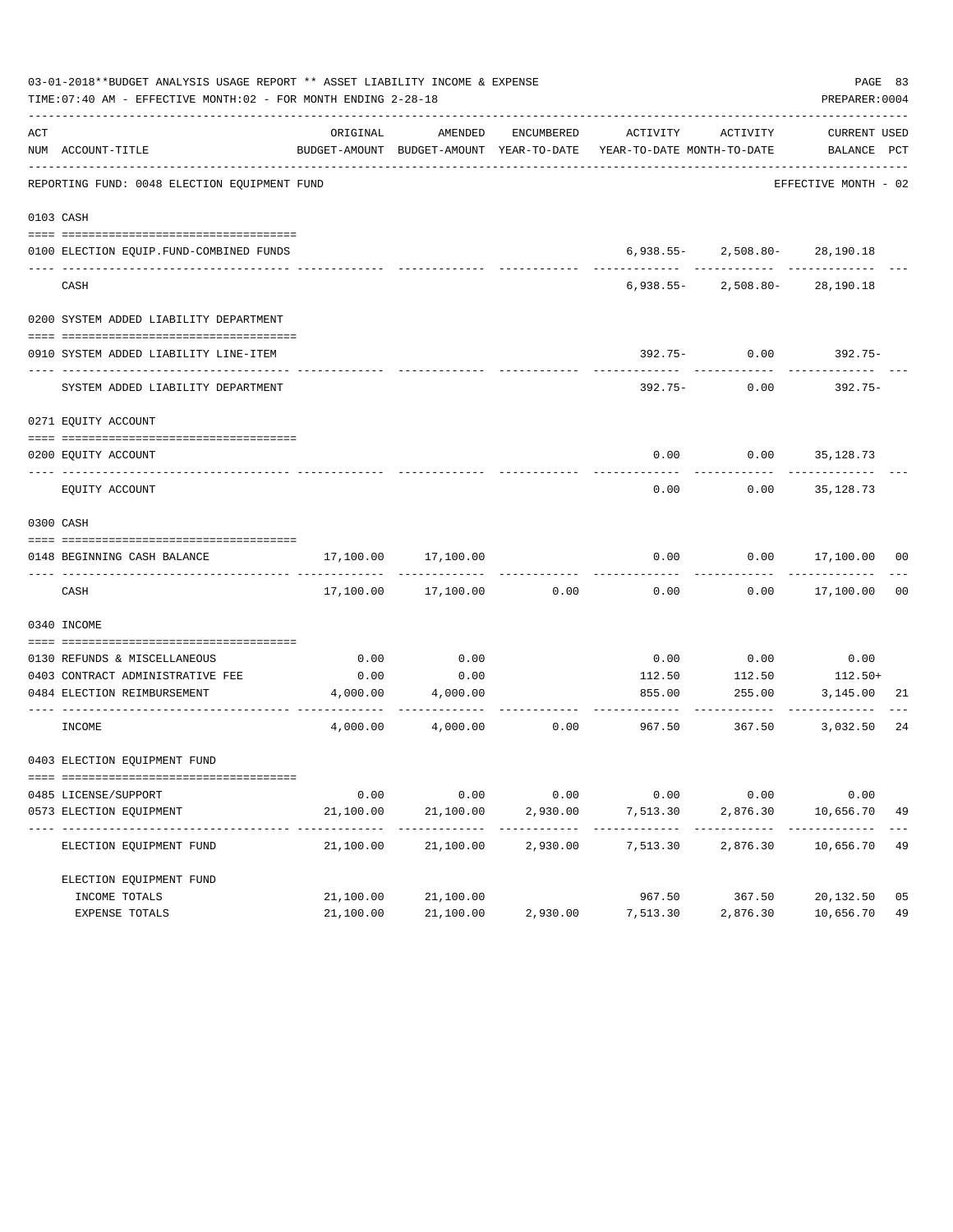|             | 03-01-2018**BUDGET ANALYSIS USAGE REPORT ** ASSET LIABILITY INCOME & EXPENSE<br>PAGE 84<br>TIME:07:40 AM - EFFECTIVE MONTH:02 - FOR MONTH ENDING 2-28-18<br>PREPARER: 0004 |          |         |                   |                                                                                 |                               |                                    |                |  |
|-------------|----------------------------------------------------------------------------------------------------------------------------------------------------------------------------|----------|---------|-------------------|---------------------------------------------------------------------------------|-------------------------------|------------------------------------|----------------|--|
| ACT         | NUM ACCOUNT-TITLE                                                                                                                                                          | ORIGINAL | AMENDED | ENCUMBERED        | ACTIVITY<br>BUDGET-AMOUNT BUDGET-AMOUNT YEAR-TO-DATE YEAR-TO-DATE MONTH-TO-DATE | ACTIVITY                      | <b>CURRENT USED</b><br>BALANCE PCT |                |  |
|             | REPORTING FUND: 0049 INVESTIGATOR/LEOSE GRANT                                                                                                                              |          |         |                   |                                                                                 |                               | EFFECTIVE MONTH - 02               |                |  |
|             | 0100 PAYROLL                                                                                                                                                               |          |         |                   |                                                                                 |                               |                                    |                |  |
|             | 0100 PAYROLL                                                                                                                                                               |          |         |                   | 0.00                                                                            | 0.00                          | 0.00                               |                |  |
| $- - - - -$ | ------------------------ --------<br>PAYROLL                                                                                                                               |          |         |                   | 0.00                                                                            | 0.00                          | 0.00                               |                |  |
|             | 0103 CASH                                                                                                                                                                  |          |         |                   |                                                                                 |                               |                                    |                |  |
|             | 0100 INVESTIGATOR/LEOSE-COMB.FUNDS                                                                                                                                         |          |         |                   |                                                                                 | $62.70 - 62.70 - 619.89$      |                                    |                |  |
|             | CASH                                                                                                                                                                       |          |         |                   | $62.70 -$                                                                       | ---------<br>$62.70 - 619.89$ |                                    |                |  |
|             | 0271 EQUITY ACCOUNT                                                                                                                                                        |          |         |                   |                                                                                 |                               |                                    |                |  |
|             | 0200 EQUITY ACCOUNT                                                                                                                                                        |          |         |                   | 0.00                                                                            | $0.00$ 682.59                 |                                    |                |  |
|             | EOUITY ACCOUNT                                                                                                                                                             |          |         |                   | 0.00                                                                            | 0.00                          | 682.59                             |                |  |
|             | 0300 CASH                                                                                                                                                                  |          |         |                   |                                                                                 |                               |                                    |                |  |
|             | 0149 BEGINNING CASH BALANCE                                                                                                                                                | 0.00     | 682.59  |                   | 0.00                                                                            | 0.00                          | 682.59 00                          |                |  |
|             | CASH                                                                                                                                                                       | 0.00     | 682.59  | 0.00              | 0.00                                                                            | 0.00                          | ----------<br>682.59               | 0 <sub>0</sub> |  |
|             | 0330 GRANT INCOME                                                                                                                                                          |          |         |                   |                                                                                 |                               |                                    |                |  |
|             | 0475 INVESTIGATOR/LEOSE GRANT                                                                                                                                              | 0.00     | 0.00    |                   | 619.89                                                                          | 619.89                        | 619.89+                            |                |  |
|             | GRANT INCOME                                                                                                                                                               | 0.00     | 0.00    | ---------<br>0.00 | 619.89                                                                          | 619.89                        | $619.89+$                          |                |  |
|             | 0475 INVESTIGATOR/LEOSE                                                                                                                                                    |          |         |                   |                                                                                 |                               |                                    |                |  |
|             | 0103 SALARY                                                                                                                                                                | 0.00     |         | $0.00$ 0.00       |                                                                                 | $0.00$ 0.00                   | 0.00                               |                |  |
|             | 0201 SOCIAL SECURITY                                                                                                                                                       | 0.00     | 0.00    | 0.00              | 0.00                                                                            | 0.00                          | 0.00                               |                |  |
|             | 0202 GROUP HEALTH INSURANCE                                                                                                                                                | 0.00     | 0.00    | 0.00              | 0.00                                                                            | 0.00                          | 0.00                               |                |  |
|             | 0203 RETIREMENT                                                                                                                                                            | 0.00     | 0.00    | 0.00              | 0.00                                                                            | 0.00                          | 0.00                               |                |  |
|             | 0204 WORKER'S COMPENSATION                                                                                                                                                 | 0.00     | 0.00    | 0.00              | 0.00                                                                            | 0.00                          | 0.00                               |                |  |
|             | 0205 MEDICARE TAX                                                                                                                                                          | 0.00     | 0.00    | 0.00              | 0.00                                                                            | 0.00                          | 0.00                               |                |  |
|             | 0310 OFFICE SUPPLIES                                                                                                                                                       | 0.00     | 0.00    | 0.00              | 0.00                                                                            | 0.00                          | 0.00                               |                |  |
|             | 0427 TRAINING/TUITION/OUT OF COUNTY                                                                                                                                        | 0.00     | 682.59  | 0.00              | 682.59                                                                          | 682.59                        | 0.00 100                           |                |  |
|             | 0572 OFFICE EQUIPMENT                                                                                                                                                      | 0.00     | 0.00    | 0.00              | 0.00                                                                            | 0.00                          | 0.00                               |                |  |
|             | 0574 COMPUTER EQUIPMENT                                                                                                                                                    | 0.00     | 0.00    | 0.00              | 0.00                                                                            | 0.00                          | 0.00                               |                |  |
|             | INVESTIGATOR/LEOSE                                                                                                                                                         | 0.00     | 682.59  | 0.00              | 682.59                                                                          | 682.59                        | 0.00 100                           |                |  |
|             | INVESTIGATOR/LEOSE GRANT                                                                                                                                                   |          |         |                   |                                                                                 |                               |                                    |                |  |
|             | INCOME TOTALS                                                                                                                                                              | 0.00     | 682.59  |                   | 619.89                                                                          | 619.89                        | 62.70                              | 91             |  |
|             | EXPENSE TOTALS                                                                                                                                                             | 0.00     | 682.59  | 0.00              | 682.59                                                                          | 682.59                        | 0.00 100                           |                |  |
|             |                                                                                                                                                                            |          |         |                   |                                                                                 |                               |                                    |                |  |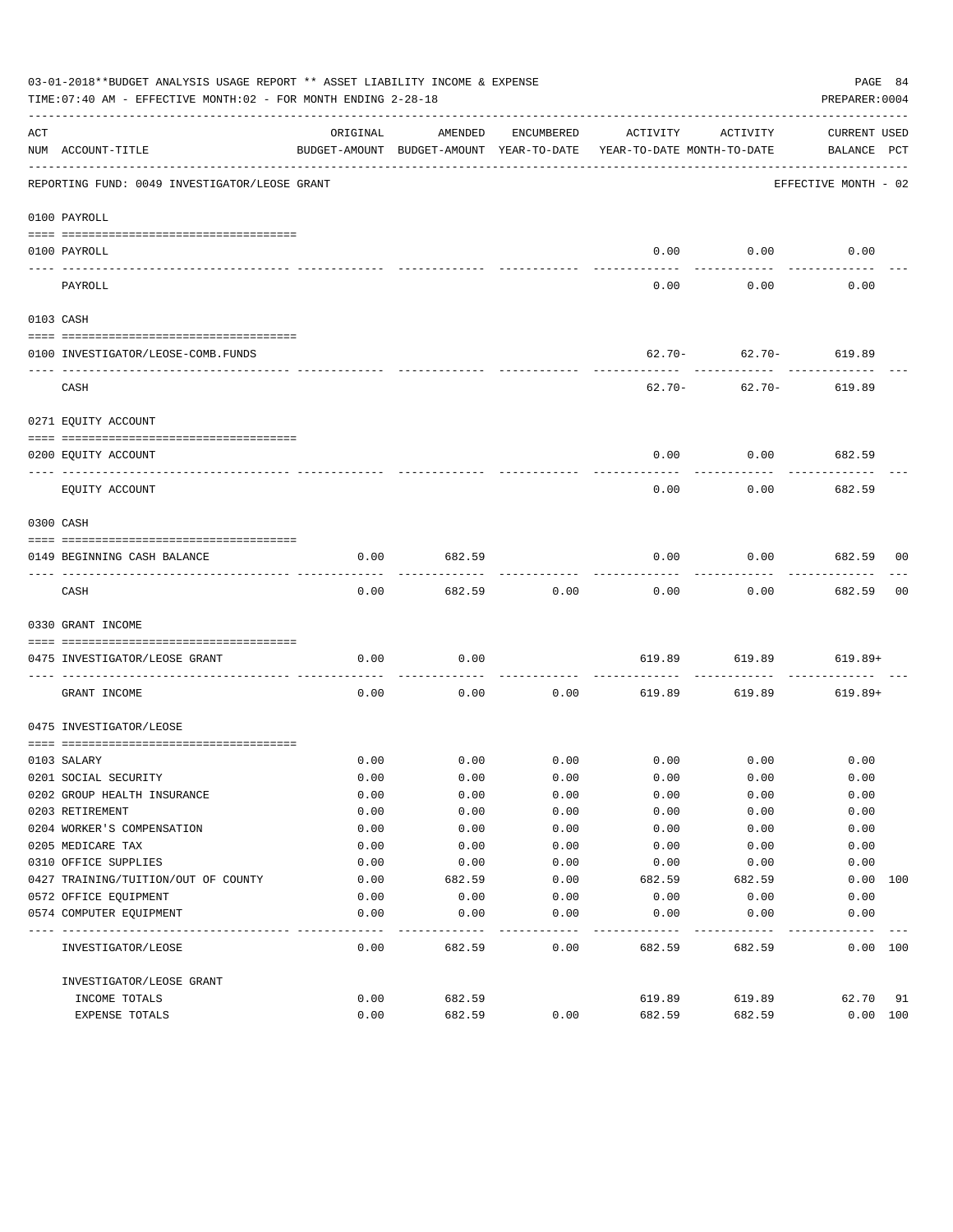|     | 03-01-2018**BUDGET ANALYSIS USAGE REPORT ** ASSET LIABILITY INCOME & EXPENSE<br>TIME: 07:40 AM - EFFECTIVE MONTH: 02 - FOR MONTH ENDING 2-28-18 |          |                                                     |                   |                                        |          |                                    |                |  |  |  |
|-----|-------------------------------------------------------------------------------------------------------------------------------------------------|----------|-----------------------------------------------------|-------------------|----------------------------------------|----------|------------------------------------|----------------|--|--|--|
| ACT | NUM ACCOUNT-TITLE                                                                                                                               | ORIGINAL | AMENDED<br>BUDGET-AMOUNT BUDGET-AMOUNT YEAR-TO-DATE | <b>ENCUMBERED</b> | ACTIVITY<br>YEAR-TO-DATE MONTH-TO-DATE | ACTIVITY | <b>CURRENT USED</b><br>BALANCE PCT |                |  |  |  |
|     | REPORTING FUND: 0051 CO.CLERK CO.& DIST.CT. TECHNOLOGY                                                                                          |          |                                                     |                   |                                        |          | EFFECTIVE MONTH - 02               |                |  |  |  |
|     | 0103 CASH                                                                                                                                       |          |                                                     |                   |                                        |          |                                    |                |  |  |  |
|     |                                                                                                                                                 |          |                                                     |                   |                                        |          |                                    |                |  |  |  |
|     | 0100 CO.CLK.CO.& DIST.CT.TECHNOLOGY-COM                                                                                                         |          |                                                     |                   |                                        |          | 278.56 110.89 7,254.48             |                |  |  |  |
|     | CASH                                                                                                                                            |          |                                                     |                   | 278.56                                 | 110.89   | 7,254.48                           |                |  |  |  |
|     | 0120 RECEIVABLES                                                                                                                                |          |                                                     |                   |                                        |          |                                    |                |  |  |  |
|     | 0313 DUE FROM OTHER FUNDS                                                                                                                       |          |                                                     |                   | 0.00                                   | 0.00     | 356.83                             |                |  |  |  |
|     | RECEIVABLES                                                                                                                                     |          |                                                     |                   | 0.00                                   | 0.00     | 356.83                             |                |  |  |  |
|     | 0271 EQUITY ACCOUNT                                                                                                                             |          |                                                     |                   |                                        |          |                                    |                |  |  |  |
|     |                                                                                                                                                 |          |                                                     |                   |                                        |          |                                    |                |  |  |  |
|     | 0200 EQUITY ACCOUNT                                                                                                                             |          |                                                     |                   | 0.00                                   |          | $0.00$ 7,332.75                    |                |  |  |  |
|     | EQUITY ACCOUNT                                                                                                                                  |          |                                                     |                   | 0.00                                   |          | 0.00<br>7,332.75                   |                |  |  |  |
|     | 0370 CO.CLK.MISCELLANEOUS INCOME                                                                                                                |          |                                                     |                   |                                        |          |                                    |                |  |  |  |
|     | 0440 CO.CLK.CO.& DIST.CT.TECHNOLOGY FEE                                                                                                         | 1,000.00 | 1,000.00                                            |                   | 278.56                                 | 110.89   | 721.44                             | 28             |  |  |  |
|     | CO. CLK. MISCELLANEOUS INCOME                                                                                                                   | 1,000.00 | 1,000.00                                            | 0.00              | 278.56                                 | 110.89   | 721.44                             | 28             |  |  |  |
|     | 0440 CO.CLK.COURT TECHNOLOGY EQUIPMENT                                                                                                          |          |                                                     |                   |                                        |          |                                    |                |  |  |  |
|     |                                                                                                                                                 |          |                                                     |                   |                                        |          |                                    |                |  |  |  |
|     | 0572 OFFICE EQUIPMENT                                                                                                                           | 1,000.00 | 1,000.00                                            | 0.00              | 0.00                                   | 0.00     | 1,000.00                           | 0 <sub>0</sub> |  |  |  |
|     | CO.CLK.COURT TECHNOLOGY EQUIPMENT                                                                                                               | 1,000.00 | 1,000.00                                            | 0.00              | 0.00                                   | 0.00     | 1,000.00                           | 0 <sub>0</sub> |  |  |  |
|     | CO. CLERK CO. & DIST. CT. TECHNOLOGY                                                                                                            |          |                                                     |                   |                                        |          |                                    |                |  |  |  |
|     | INCOME TOTALS                                                                                                                                   | 1,000.00 | 1,000.00                                            |                   | 278.56                                 |          | 110.89 721.44                      | 28             |  |  |  |
|     | <b>EXPENSE TOTALS</b>                                                                                                                           | 1,000.00 | 1,000.00                                            | 0.00              | 0.00                                   | 0.00     | 1,000.00                           | 0 <sub>0</sub> |  |  |  |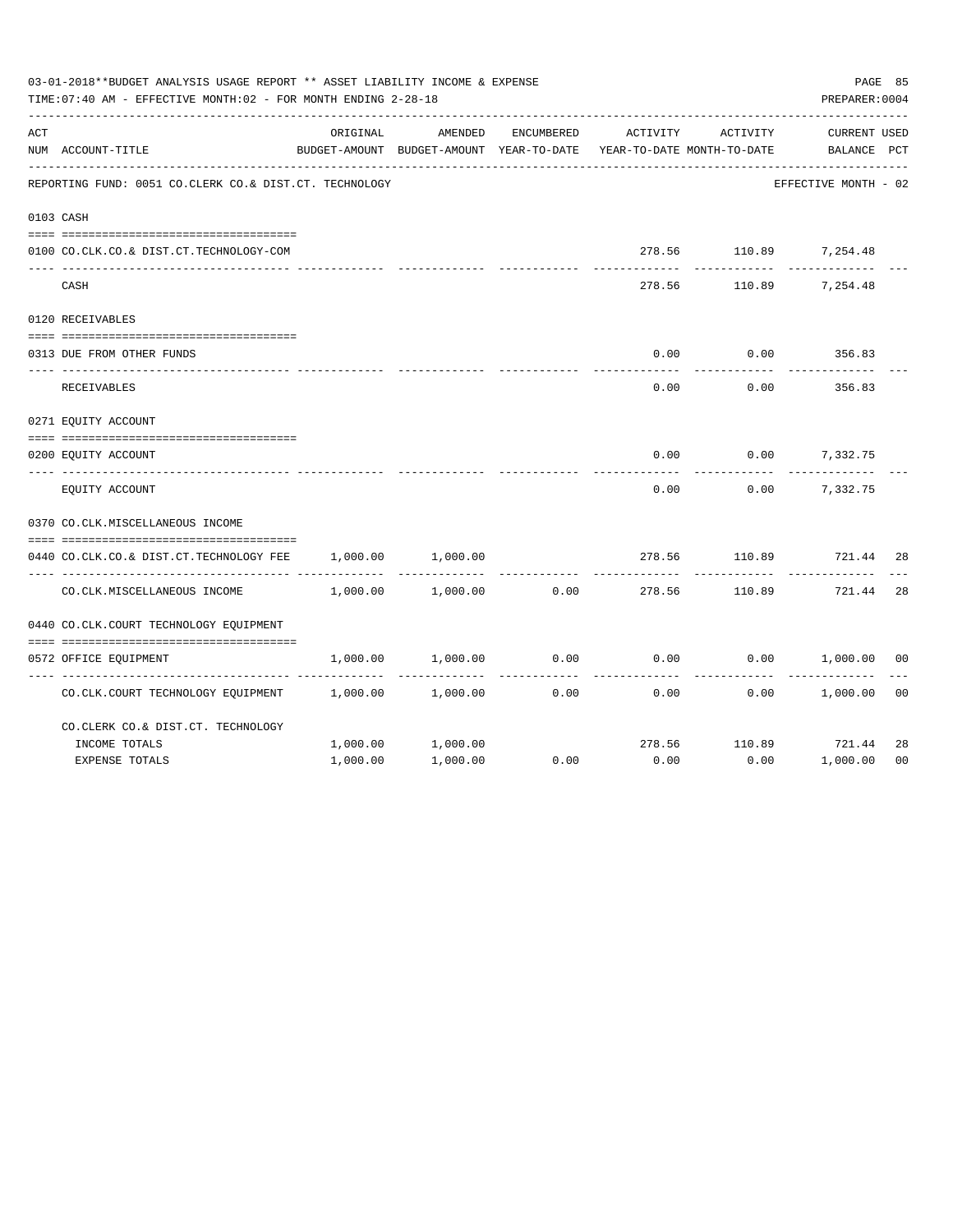|     | 03-01-2018**BUDGET ANALYSIS USAGE REPORT ** ASSET LIABILITY INCOME & EXPENSE<br>TIME: 07:40 AM - EFFECTIVE MONTH: 02 - FOR MONTH ENDING 2-28-18 |          |                                                     |            |          |                                        |                                    |                |  |  |
|-----|-------------------------------------------------------------------------------------------------------------------------------------------------|----------|-----------------------------------------------------|------------|----------|----------------------------------------|------------------------------------|----------------|--|--|
| ACT | NUM ACCOUNT-TITLE                                                                                                                               | ORIGINAL | AMENDED<br>BUDGET-AMOUNT BUDGET-AMOUNT YEAR-TO-DATE | ENCUMBERED | ACTIVITY | ACTIVITY<br>YEAR-TO-DATE MONTH-TO-DATE | <b>CURRENT USED</b><br>BALANCE PCT |                |  |  |
|     | REPORTING FUND: 0052 CO.CLK.COURT RECORDS PRESERVATION                                                                                          |          |                                                     |            |          |                                        | EFFECTIVE MONTH - 02               |                |  |  |
|     | 0103 CASH                                                                                                                                       |          |                                                     |            |          |                                        |                                    |                |  |  |
|     | 0100 CO.CLK.COURT RECORDS PRESERVATION-                                                                                                         |          |                                                     |            | 443.88   |                                        | 200.73 12,544.95                   |                |  |  |
|     | CASH                                                                                                                                            |          |                                                     |            | 443.88   | 200.73                                 | 12,544.95                          |                |  |  |
|     | 0120 RECEIVABLES                                                                                                                                |          |                                                     |            |          |                                        |                                    |                |  |  |
|     | 0313 DUE FROM OTHER FUNDS                                                                                                                       |          |                                                     |            | 0.00     | 0.00                                   | 900.00                             |                |  |  |
|     | RECEIVABLES                                                                                                                                     |          |                                                     |            | 0.00     | 0.00                                   | 900.00                             |                |  |  |
|     | 0271 EQUITY ACCOUNT                                                                                                                             |          |                                                     |            |          |                                        |                                    |                |  |  |
|     | 0200 EQUITY ACCOUNT                                                                                                                             |          |                                                     |            | 0.00     | 0.00                                   | 13,001.07                          |                |  |  |
|     | ---- ------------<br>EQUITY ACCOUNT                                                                                                             |          |                                                     |            | 0.00     | 0.00                                   | 13,001.07                          |                |  |  |
|     | 0360 INTEREST EARNINGS                                                                                                                          |          |                                                     |            |          |                                        |                                    |                |  |  |
|     | 0100 INTEREST EARNINGS                                                                                                                          | 6.00     | 6.00                                                |            | 3.88     | 0.73                                   | 2.12                               | 65             |  |  |
|     | ---- ----------------<br>INTEREST EARNINGS                                                                                                      | 6.00     | 6.00                                                | 0.00       | 3.88     | 0.73                                   | 2.12                               | 65             |  |  |
|     | 0370 CO.CLK.MISCELLANEOUS INCOME                                                                                                                |          |                                                     |            |          |                                        |                                    |                |  |  |
|     | 0133 CO.CLK.COURT RECORDS PRESERVATION                                                                                                          | 5,000.00 | 5,000.00                                            |            | 440.00   | 200.00<br>.                            | 4,560.00                           | 09             |  |  |
|     | CO. CLK. MISCELLANEOUS INCOME                                                                                                                   | 5,000.00 | 5,000.00                                            | 0.00       | 440.00   | 200.00                                 | 4,560.00                           | 09             |  |  |
|     | 0449 CO.CLK.COURT RECORDS PRES.EQUIPMEN                                                                                                         |          |                                                     |            |          |                                        |                                    |                |  |  |
|     | 0572 OFFICE EOUIPMENT                                                                                                                           | 5,006.00 | 5,006.00                                            | 0.00       | 0.00     |                                        | 0.00<br>5,006.00                   | 0 <sub>0</sub> |  |  |
|     | CO.CLK.COURT RECORDS PRES.EQUIPMEN                                                                                                              | 5,006.00 | 5,006.00                                            | 0.00       | 0.00     | 0.00                                   | 5,006.00                           | 0 <sub>0</sub> |  |  |
|     | CO. CLK. COURT RECORDS PRESERVATION                                                                                                             |          |                                                     |            |          |                                        |                                    |                |  |  |
|     | INCOME TOTALS                                                                                                                                   | 5,006.00 | 5,006.00                                            |            | 443.88   | 200.73                                 | 4,562.12                           | 09             |  |  |
|     | <b>EXPENSE TOTALS</b>                                                                                                                           | 5,006.00 | 5,006.00                                            | 0.00       | 0.00     | 0.00                                   | 5,006.00                           | 0 <sub>0</sub> |  |  |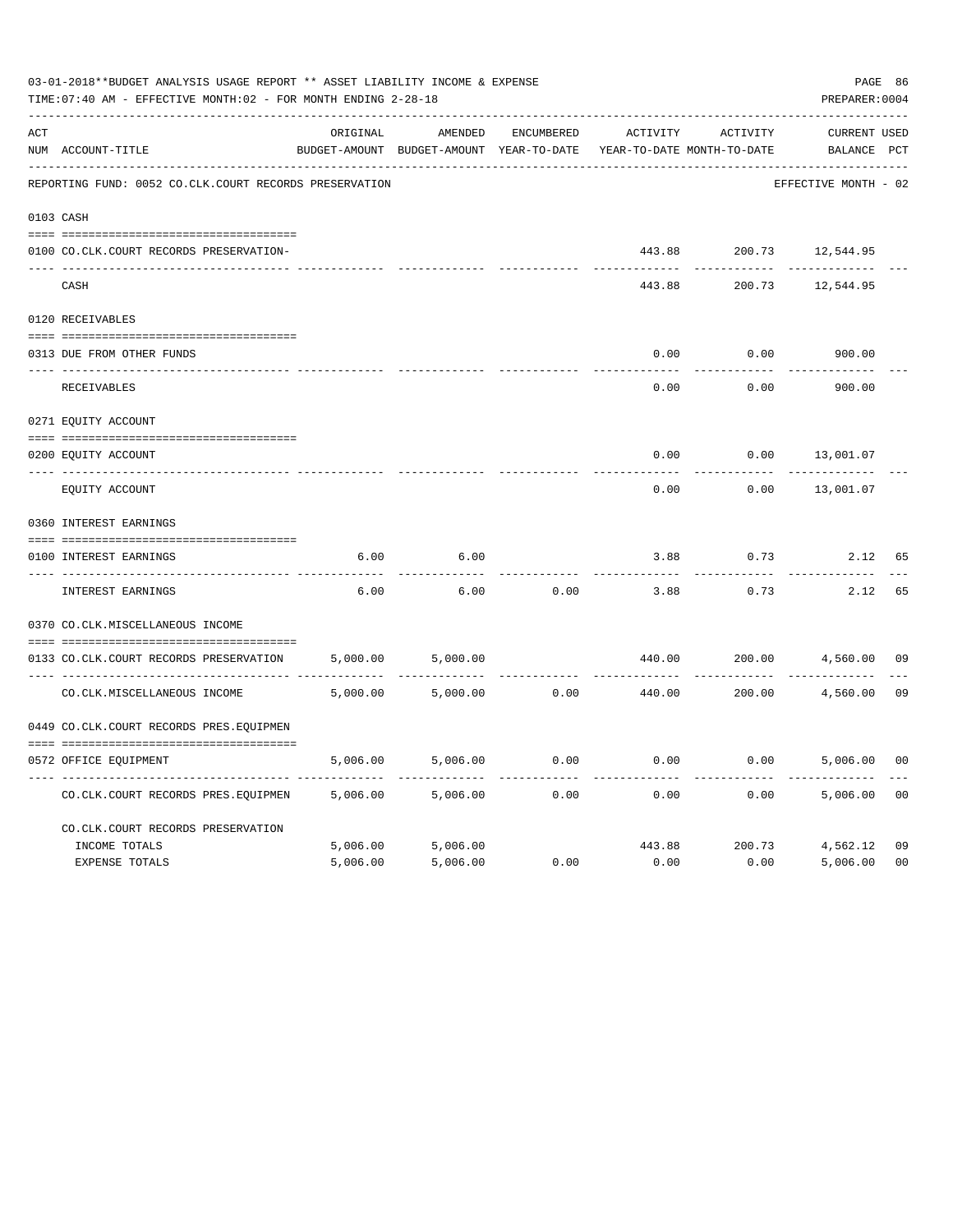|     | 03-01-2018**BUDGET ANALYSIS USAGE REPORT ** ASSET LIABILITY INCOME & EXPENSE<br>TIME: 07:40 AM - EFFECTIVE MONTH: 02 - FOR MONTH ENDING 2-28-18 |                            |                                                                                            |                    |                                       |                                     | PREPARER: 0004        | PAGE 87                          |
|-----|-------------------------------------------------------------------------------------------------------------------------------------------------|----------------------------|--------------------------------------------------------------------------------------------|--------------------|---------------------------------------|-------------------------------------|-----------------------|----------------------------------|
| ACT | NUM ACCOUNT-TITLE                                                                                                                               | ORIGINAL                   | AMENDED<br>BUDGET-AMOUNT BUDGET-AMOUNT YEAR-TO-DATE YEAR-TO-DATE MONTH-TO-DATE BALANCE PCT | ENCUMBERED         | ACTIVITY                              | ACTIVITY                            | CURRENT USED          |                                  |
|     | REPORTING FUND: 0053 CO.CLERK RECORDS ARCHIVE                                                                                                   |                            |                                                                                            |                    |                                       |                                     | EFFECTIVE MONTH - 02  |                                  |
|     | 0103 CASH                                                                                                                                       |                            |                                                                                            |                    |                                       |                                     |                       |                                  |
|     | 0100 CO.CLK.REC.ARCHIVE -COMB.FUNDS CKI                                                                                                         |                            |                                                                                            |                    |                                       | 24,950.00 11,620.00 282,963.30      |                       |                                  |
|     | CASH                                                                                                                                            |                            |                                                                                            |                    |                                       | 24,950.00 11,620.00 282,963.30      |                       |                                  |
|     | 0120 RECEIVABLES                                                                                                                                |                            |                                                                                            |                    |                                       |                                     |                       |                                  |
|     | 0313 DUE FROM OTHER FUNDS                                                                                                                       |                            |                                                                                            |                    | 0.00                                  |                                     | $0.00$ 24,590.00      |                                  |
|     | RECEIVABLES                                                                                                                                     |                            |                                                                                            |                    | 0.00                                  | 0.00                                | 24,590.00             |                                  |
|     | 0200 SYSTEM ADDED LIABILITY DEPARTMENT                                                                                                          |                            |                                                                                            |                    |                                       |                                     |                       |                                  |
|     | 0910 SYSTEM ADDED LIABILITY LINE-ITEM                                                                                                           |                            |                                                                                            |                    | 0.00                                  | 0.00                                | 0.00                  |                                  |
|     | SYSTEM ADDED LIABILITY DEPARTMENT                                                                                                               |                            |                                                                                            |                    | 0.00                                  | 0.00                                | 0.00                  |                                  |
|     | 0271 EQUITY ACCOUNT                                                                                                                             |                            |                                                                                            |                    |                                       |                                     |                       |                                  |
|     | 0200 EQUITY ACCOUNT                                                                                                                             |                            |                                                                                            |                    | 0.00                                  |                                     | 0.0000282,603.30      |                                  |
|     |                                                                                                                                                 |                            |                                                                                            |                    |                                       |                                     |                       |                                  |
|     | EQUITY ACCOUNT                                                                                                                                  |                            |                                                                                            |                    | 0.00                                  |                                     | $0.00$ 282,603.30     |                                  |
|     | 0300 CASH                                                                                                                                       |                            |                                                                                            |                    |                                       |                                     |                       |                                  |
|     | 0153 BEGINNING CASH BALANCE                                                                                                                     |                            | 18, 104. 98   18, 104. 98                                                                  |                    | 0.00<br>----------------------------- |                                     | $0.00$ 18,104.98 00   |                                  |
|     | CASH                                                                                                                                            |                            | 18,104.98 18,104.98 0.00 0.00 0.00 18,104.98                                               |                    |                                       |                                     |                       | 00                               |
|     | 0370 MISCELLANEOUS INCOME                                                                                                                       |                            |                                                                                            |                    |                                       |                                     |                       |                                  |
|     | 0133 CO.CLERK RECORDS ARCHIVE FEE 40,000.00 40,000.00                                                                                           |                            |                                                                                            |                    |                                       | 24,950.00  11,620.00  15,050.00  62 |                       |                                  |
|     |                                                                                                                                                 |                            |                                                                                            |                    |                                       |                                     |                       |                                  |
|     | MISCELLANEOUS INCOME                                                                                                                            | 40,000.00                  | 40,000.00                                                                                  | 0.00               | 24,950.00                             | 11,620.00                           | 15,050.00             | 62                               |
|     | 0403 CO.CLERK RECORDS ARCHIVE                                                                                                                   |                            |                                                                                            |                    |                                       |                                     |                       |                                  |
|     |                                                                                                                                                 |                            |                                                                                            |                    |                                       |                                     |                       |                                  |
|     | 0437 DIGITAL IMAGING<br>0490 CO. CLERK MISCELLANEOUS                                                                                            | 4,404.98                   | 53,700.00 53,700.00<br>4,404.98                                                            | 0.00<br>0.00       | 0.00<br>0.00                          | 0.00<br>0.00                        | 53,700.00<br>4,404.98 | 0 <sub>0</sub><br>0 <sub>0</sub> |
|     | CO. CLERK RECORDS ARCHIVE                                                                                                                       | -------------<br>58,104.98 | -------------<br>58,104.98                                                                 | ----------<br>0.00 | 0.00                                  | $- - - - -$<br>0.00                 | 58,104.98             | 0 <sub>0</sub>                   |
|     |                                                                                                                                                 |                            |                                                                                            |                    |                                       |                                     |                       |                                  |
|     | CO. CLERK RECORDS ARCHIVE<br>INCOME TOTALS                                                                                                      | 58,104.98                  | 58,104.98                                                                                  |                    | 24,950.00                             | 11,620.00                           | 33, 154.98            | 43                               |
|     | EXPENSE TOTALS                                                                                                                                  | 58,104.98                  | 58,104.98                                                                                  | 0.00               | 0.00                                  | 0.00                                | 58,104.98             | 0 <sub>0</sub>                   |
|     |                                                                                                                                                 |                            |                                                                                            |                    |                                       |                                     |                       |                                  |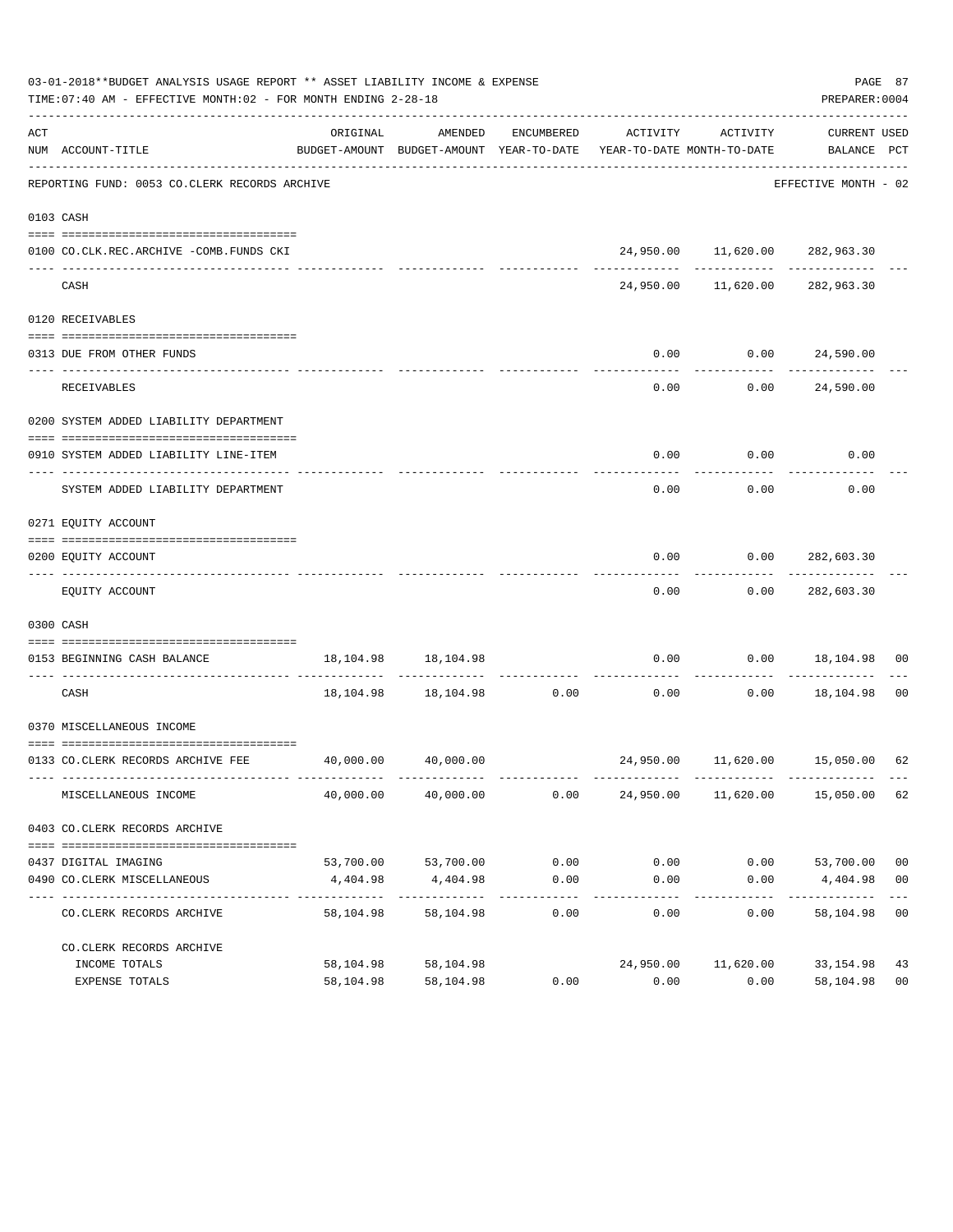|     | 03-01-2018**BUDGET ANALYSIS USAGE REPORT ** ASSET LIABILITY INCOME & EXPENSE<br>TIME: 07:40 AM - EFFECTIVE MONTH: 02 - FOR MONTH ENDING 2-28-18 |                                                      |          |                     |                       |                                        | PREPARER: 0004                     | PAGE 88        |
|-----|-------------------------------------------------------------------------------------------------------------------------------------------------|------------------------------------------------------|----------|---------------------|-----------------------|----------------------------------------|------------------------------------|----------------|
| ACT | NUM ACCOUNT-TITLE                                                                                                                               | ORIGINAL<br>BUDGET-AMOUNT BUDGET-AMOUNT YEAR-TO-DATE | AMENDED  | ENCUMBERED          | ACTIVITY              | ACTIVITY<br>YEAR-TO-DATE MONTH-TO-DATE | <b>CURRENT USED</b><br>BALANCE PCT |                |
|     | REPORTING FUND: 0055 F.C. LAW ENFORCEMENT EDUCATION                                                                                             |                                                      |          |                     |                       |                                        | EFFECTIVE MONTH - 02               |                |
|     | 0102 A/P CLEARING                                                                                                                               |                                                      |          |                     |                       |                                        |                                    |                |
|     | 0100 A/P CLEARING                                                                                                                               |                                                      |          |                     | 0.00                  | 0.00                                   | 0.00                               |                |
|     | ---- ----------<br>----------------------- ------<br>A/P CLEARING                                                                               |                                                      |          |                     | 0.00                  | 0.00                                   | 0.00                               |                |
|     | 0103 CASH                                                                                                                                       |                                                      |          |                     |                       |                                        |                                    |                |
|     | 0155 F.C. LAW ENFORCEMENT EDUCATION                                                                                                             |                                                      |          |                     |                       |                                        | 1,841.94   1,841.91   2,088.44     |                |
|     | CASH                                                                                                                                            |                                                      |          |                     |                       | . <u>.</u> .                           | 1,841.94   1,841.91   2,088.44     |                |
|     | 0200 LIABILITY ACCOUNT                                                                                                                          |                                                      |          |                     |                       |                                        |                                    |                |
|     | 0910 SYSTEM ADDED LIABILITY LINE-ITEM                                                                                                           |                                                      |          |                     | 0.00                  | 0.00                                   | 0.00                               |                |
|     | LIABILITY ACCOUNT                                                                                                                               |                                                      |          |                     | 0.00                  | 0.00                                   | 0.00                               |                |
|     | 0271 EQUITY ACCOUNT                                                                                                                             |                                                      |          |                     |                       |                                        |                                    |                |
|     | 0200 EQUITY ACCOUNT                                                                                                                             |                                                      |          |                     | 0.00                  | 0.00                                   | 246.50                             |                |
|     | EQUITY ACCOUNT                                                                                                                                  |                                                      |          |                     | 0.00                  | 0.00                                   | 246.50                             |                |
|     | 0300 CASH                                                                                                                                       |                                                      |          |                     |                       |                                        |                                    |                |
|     | 0156 BEGINNING CASH BALANCE                                                                                                                     | 500.00                                               | 500.00   |                     | 0.00                  | 0.00                                   | 500.00                             | 00             |
|     | CASH                                                                                                                                            | 500.00                                               | 500.00   | 0.00                | 0.00                  | 0.00                                   | 500.00                             | 0 <sub>0</sub> |
|     | 0360 INTEREST EARNINGS                                                                                                                          |                                                      |          |                     |                       |                                        |                                    |                |
|     | 0100 INTEREST EARNINGS                                                                                                                          | 0.00                                                 | 0.00     |                     |                       | $0.03$ 0.00                            | $0.03+$                            |                |
|     | INTEREST EARNINGS                                                                                                                               | 0.00                                                 | 0.00     | 0.00                | 0.03                  | 0.00                                   | $0.03+$                            |                |
|     | 0370 MISCELLANEOUS                                                                                                                              |                                                      |          |                     |                       |                                        |                                    |                |
|     | 0130 REFUNDS & MISCELLANEOUS                                                                                                                    | 0.00                                                 | 0.00     |                     |                       | $0.00$ $0.00$                          | 0.00                               |                |
|     | 0160 PEACE OFFICER ALLOCATION                                                                                                                   | 2,600.00                                             | 2,600.00 |                     | . _ _ _ _ _ _ _ _ _ _ | 1,841.91   1,841.91<br>----------      | 758.09                             | 71             |
|     | MISCELLANEOUS                                                                                                                                   | 2,600.00                                             | 2,600.00 |                     |                       | $0.00$ 1,841.91 1,841.91               | 758.09                             | 71             |
|     | 0560 LAW ENFORCEMENT EDUCATION                                                                                                                  |                                                      |          |                     |                       |                                        |                                    |                |
|     | 0427 OUT OF COUNTY TRAVEL                                                                                                                       | 0.00                                                 | 0.00     | 0.00                | 0.00                  |                                        | 0.00<br>0.00                       |                |
|     | 0428 TRAINING & TUITION                                                                                                                         | 3,100.00                                             | 3,100.00 | 0.00                | 0.00                  |                                        | $0.00$ 3,100.00                    | 0 <sub>0</sub> |
|     | 0435 PRINTING                                                                                                                                   | 0.00                                                 | 0.00     | 0.00                | 0.00                  | 0.00                                   | 0.00                               |                |
|     | 0490 MISCELLANEOUS                                                                                                                              | 0.00                                                 | 0.00     | 0.00<br>$- - - - -$ | 0.00                  | 0.00                                   | 0.00                               |                |
|     | LAW ENFORCEMENT EDUCATION                                                                                                                       | 3,100.00                                             | 3,100.00 | 0.00                | 0.00                  | 0.00                                   | 3,100.00                           | 00             |
|     | 0999 ACCOUNTS PAYABLE                                                                                                                           |                                                      |          |                     |                       |                                        |                                    |                |
|     | 0100 A/P CLEARING ACCOUNT                                                                                                                       |                                                      |          |                     | 0.00                  | 0.00                                   | 0.00                               |                |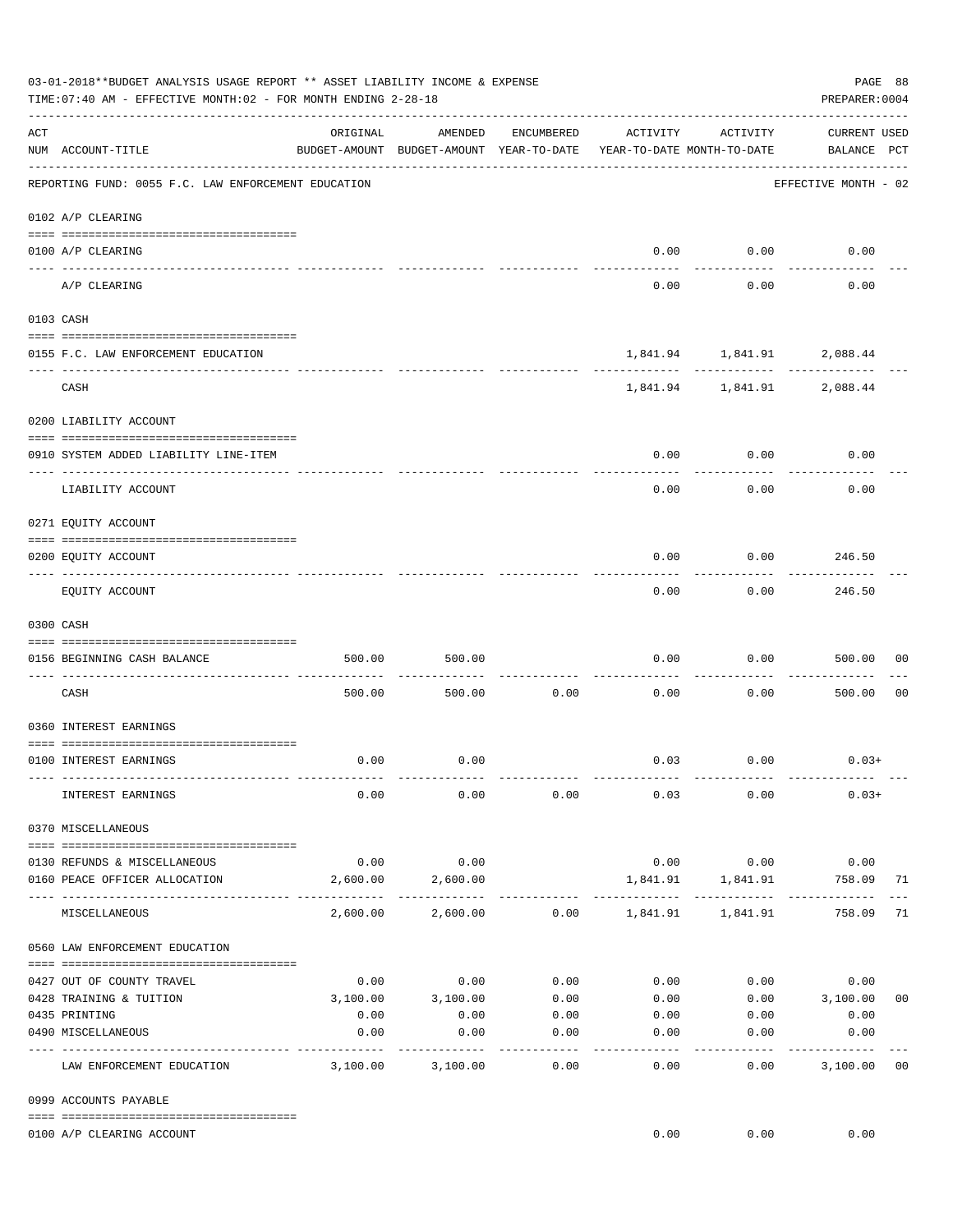|     | 03-01-2018**BUDGET ANALYSIS USAGE REPORT ** ASSET LIABILITY INCOME & EXPENSE<br>PAGE 89<br>TIME: 07:40 AM - EFFECTIVE MONTH: 02 - FOR MONTH ENDING 2-28-18<br>PREPARER: 0004 |                                                                                 |          |            |          |          |                             |                |  |
|-----|------------------------------------------------------------------------------------------------------------------------------------------------------------------------------|---------------------------------------------------------------------------------|----------|------------|----------|----------|-----------------------------|----------------|--|
| ACT | NUM ACCOUNT-TITLE                                                                                                                                                            | ORIGINAL<br>BUDGET-AMOUNT BUDGET-AMOUNT YEAR-TO-DATE YEAR-TO-DATE_MONTH-TO-DATE | AMENDED  | ENCUMBERED | ACTIVITY | ACTIVITY | CURRENT USED<br>BALANCE PCT |                |  |
|     | REPORTING FUND: 0055 F.C. LAW ENFORCEMENT EDUCATION                                                                                                                          |                                                                                 |          |            |          |          | EFFECTIVE MONTH - 02        |                |  |
|     | ACCOUNTS PAYABLE                                                                                                                                                             |                                                                                 |          |            | 0.00     | 0.00     | 0.00                        |                |  |
|     | F.C. LAW ENFORCEMENT EDUCATION                                                                                                                                               |                                                                                 |          |            |          |          |                             |                |  |
|     | INCOME TOTALS                                                                                                                                                                | 3.100.00                                                                        | 3,100.00 |            | 1,841.94 | 1,841.91 | 1,258.06                    | 59             |  |
|     | EXPENSE TOTALS                                                                                                                                                               | 3,100.00                                                                        | 3,100.00 | 0.00       | 0.00     | 0.00     | 3.100.00                    | 0 <sub>0</sub> |  |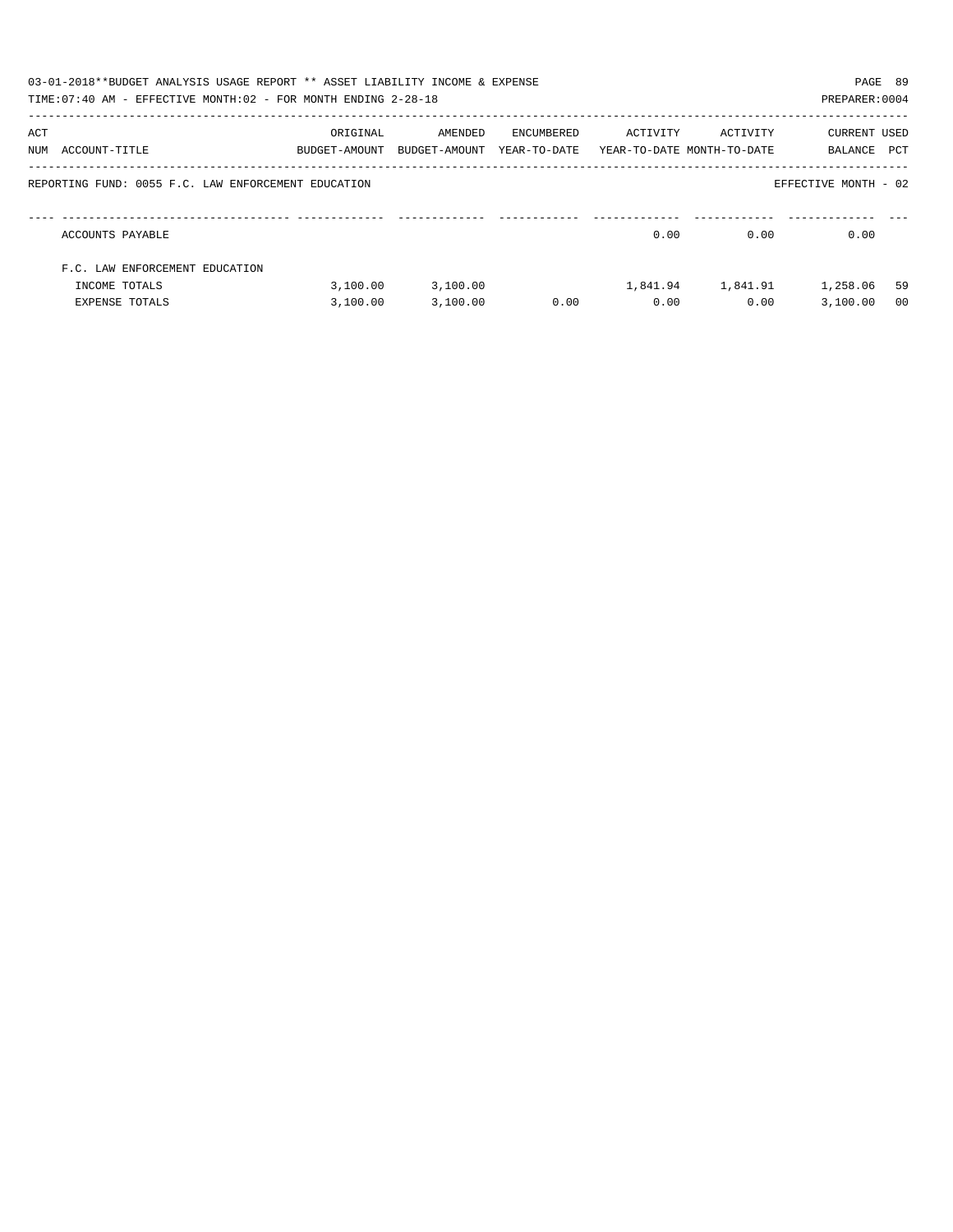| 03-01-2018**BUDGET ANALYSIS USAGE REPORT ** ASSET LIABILITY INCOME & EXPENSE<br>PAGE 90<br>TIME: 07:40 AM - EFFECTIVE MONTH: 02 - FOR MONTH ENDING 2-28-18<br>PREPARER: 0004 |                                             |          |                                                     |               |                                        |                      |                                                |                |  |  |
|------------------------------------------------------------------------------------------------------------------------------------------------------------------------------|---------------------------------------------|----------|-----------------------------------------------------|---------------|----------------------------------------|----------------------|------------------------------------------------|----------------|--|--|
| ACT                                                                                                                                                                          | NUM ACCOUNT-TITLE                           | ORIGINAL | AMENDED<br>BUDGET-AMOUNT BUDGET-AMOUNT YEAR-TO-DATE | ENCUMBERED    | ACTIVITY<br>YEAR-TO-DATE MONTH-TO-DATE | ACTIVITY             | <b>CURRENT USED</b><br>BALANCE PCT             |                |  |  |
|                                                                                                                                                                              | REPORTING FUND: 0056 F C SHERIFF FORFEITURE |          |                                                     |               |                                        |                      | EFFECTIVE MONTH - 02                           |                |  |  |
|                                                                                                                                                                              | 0100 PAYROLL                                |          |                                                     |               |                                        |                      |                                                |                |  |  |
|                                                                                                                                                                              | 0100 PAYROLL                                |          |                                                     |               | 0.00                                   | 0.00                 | 0.00                                           |                |  |  |
| ---- ---                                                                                                                                                                     | PAYROLL                                     |          |                                                     |               | 0.00                                   | 0.00                 | 0.00                                           |                |  |  |
|                                                                                                                                                                              | 0102 A/P CLEARING                           |          |                                                     |               |                                        |                      |                                                |                |  |  |
|                                                                                                                                                                              | 0100 A/P CLEARING                           |          |                                                     |               | 0.00                                   | 0.00                 | 0.00                                           |                |  |  |
|                                                                                                                                                                              | A/P CLEARING                                |          |                                                     |               | 0.00                                   | 0.00                 | 0.00                                           |                |  |  |
|                                                                                                                                                                              | 0103 CASH                                   |          |                                                     |               |                                        |                      |                                                |                |  |  |
|                                                                                                                                                                              | 0156 CASH-F C SHERIFF FORFEITURE            |          |                                                     |               |                                        |                      | 17,592.83 31,455.43 35,453.02                  |                |  |  |
|                                                                                                                                                                              | 0159 CASH-FEDERAL FORFEITURE 2018           |          |                                                     |               | 356,700.34                             |                      | 71,633.48-356,700.34                           |                |  |  |
|                                                                                                                                                                              | CASH                                        |          |                                                     |               | 374,293.17                             |                      | 40,178.05- 392,153.36                          |                |  |  |
|                                                                                                                                                                              | 0200 LIABILITY ACCOUNT                      |          |                                                     |               |                                        |                      |                                                |                |  |  |
|                                                                                                                                                                              | 0910 SYSTEM ADDED LIABILITY LINE-ITEM       |          |                                                     |               | 0.00                                   | 0.00                 | 0.00                                           |                |  |  |
|                                                                                                                                                                              | LIABILITY ACCOUNT                           |          |                                                     |               | 0.00                                   | 0.00                 | 0.00                                           |                |  |  |
|                                                                                                                                                                              | 0271 EQUITY ACCOUNT                         |          |                                                     |               |                                        |                      |                                                |                |  |  |
|                                                                                                                                                                              | 0200 EQUITY ACCOUNT                         |          |                                                     |               | 0.00                                   | 0.00                 | 17,860.19                                      |                |  |  |
|                                                                                                                                                                              | EQUITY ACCOUNT                              |          |                                                     |               | 0.00                                   | 0.00                 | 17,860.19                                      |                |  |  |
|                                                                                                                                                                              | 0300 CASH                                   |          |                                                     |               |                                        |                      |                                                |                |  |  |
|                                                                                                                                                                              | 0156 BEGINNING CASH BALANCE                 |          | 18,000.00   18,000.00                               |               | 0.00                                   |                      | $0.00$ 18,000.00 00                            |                |  |  |
|                                                                                                                                                                              | CASH                                        |          | 18,000.00 18,000.00                                 | 0.00          | 0.00                                   |                      | $0.00$ 18,000.00                               | 0 <sub>0</sub> |  |  |
|                                                                                                                                                                              | 0330 GRANTS                                 |          |                                                     |               |                                        |                      |                                                |                |  |  |
|                                                                                                                                                                              | 0560 BULLETPROOF VEST PARTNERSHIP           | 0.00     | 0.00                                                |               |                                        | $0.00$ 0.00          | 0.00                                           |                |  |  |
| $---$                                                                                                                                                                        | GRANTS                                      | 0.00     | . <u>.</u> .<br>0.00                                | 0.00          | 0.00                                   | 0.00                 | 0.00                                           |                |  |  |
|                                                                                                                                                                              | 0352 OTHER FOREITURES                       |          |                                                     |               |                                        |                      |                                                |                |  |  |
|                                                                                                                                                                              | 0200 CONTRABAND FOREITURE                   |          |                                                     |               |                                        |                      | 5,000.00 5,000.00 26,298.45 0.00 21,298.45 526 |                |  |  |
|                                                                                                                                                                              | 0300 PLEA BARGAIN AGREEMENT                 | 0.00     | 0.00                                                |               | 0.00<br>-------------                  | 0.00<br>------------ | 0.00                                           |                |  |  |
|                                                                                                                                                                              | OTHER FOREITURES                            | 5,000.00 |                                                     | 5,000.00 0.00 |                                        |                      | 26,298.45  0.00  21,298.45+ 526                |                |  |  |
|                                                                                                                                                                              | 0355 FEDERAL FORFEITURE FUNDS 2018          |          |                                                     |               |                                        |                      |                                                |                |  |  |
|                                                                                                                                                                              | 0560 FEDERAL FORFEITURE FUNDS 2018          | 0.00     | 0.00                                                |               | -------------                          | ------------         | 428,333.82 0.00 428,333.82+<br>-------------   |                |  |  |
|                                                                                                                                                                              | FEDERAL FORFEITURE FUNDS 2018               | 0.00     | 0.00                                                |               | $0.00$ $428,333.82$                    | 0.00                 | 428, 333.82+                                   |                |  |  |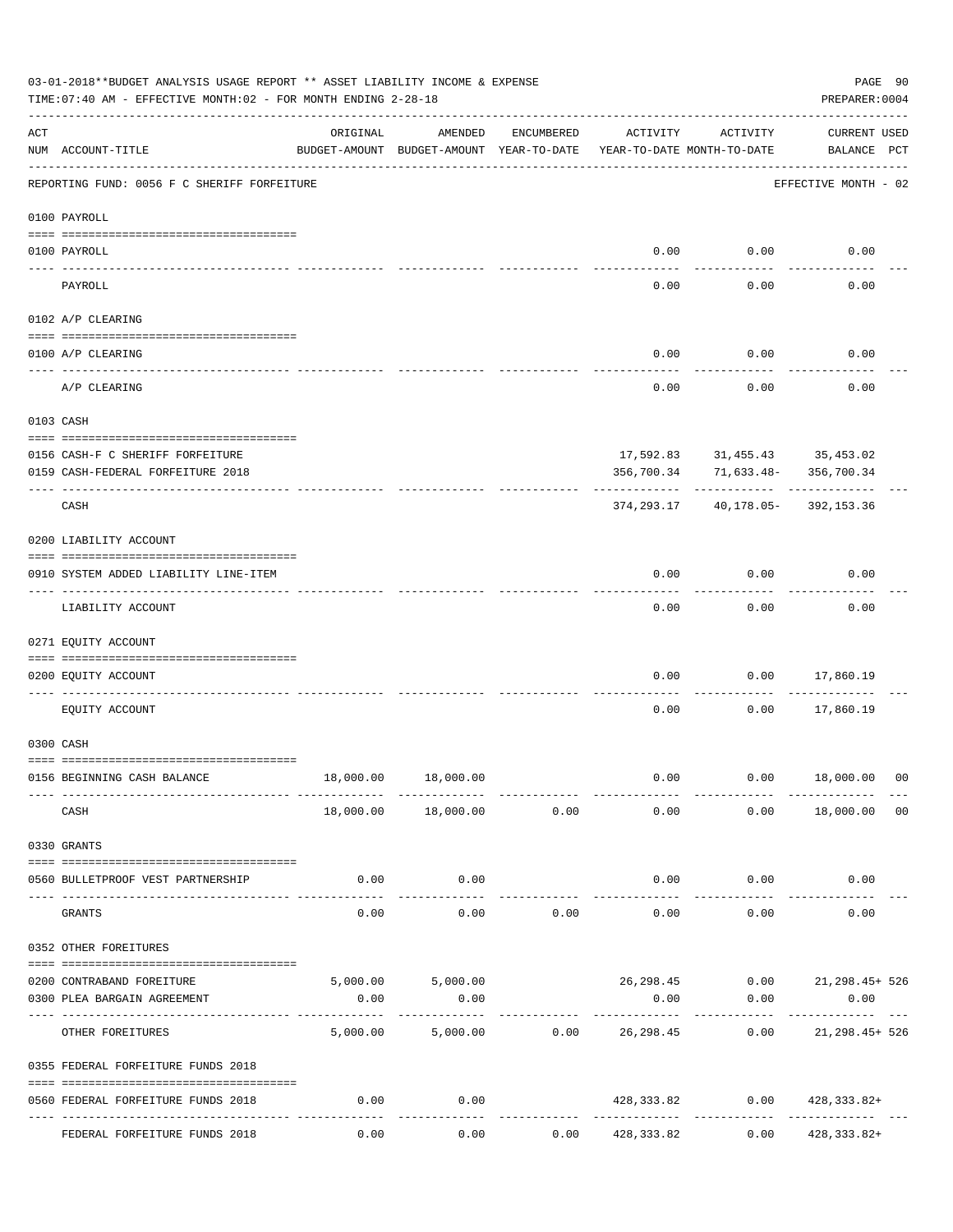|     | TIME:07:40 AM - EFFECTIVE MONTH:02 - FOR MONTH ENDING 2-28-18 |                  |                                                                                |              |                  |                   | PREPARER: 0004                     |                |
|-----|---------------------------------------------------------------|------------------|--------------------------------------------------------------------------------|--------------|------------------|-------------------|------------------------------------|----------------|
| ACT | NUM ACCOUNT-TITLE                                             | ORIGINAL         | AMENDED<br>BUDGET-AMOUNT BUDGET-AMOUNT YEAR-TO-DATE YEAR-TO-DATE MONTH-TO-DATE | ENCUMBERED   | ACTIVITY         | ACTIVITY          | <b>CURRENT USED</b><br>BALANCE PCT |                |
|     | REPORTING FUND: 0056 F C SHERIFF FORFEITURE                   |                  |                                                                                |              |                  |                   | EFFECTIVE MONTH - 02               |                |
|     | 0360 INTEREST EARNINGS                                        |                  |                                                                                |              |                  |                   |                                    |                |
|     | 0100 INTEREST EARNINGS-SO FORFEITURE                          | 0.00             | 0.00                                                                           |              |                  | 6.10 4.18         | $6.10+$                            |                |
|     | 0159 INTEREST EARNINGS-FEDERAL FORF 201                       | 0.00             | 0.00                                                                           |              | 0.00             | 0.00              | 0.00                               |                |
|     |                                                               |                  |                                                                                |              |                  |                   |                                    |                |
|     | INTEREST EARNINGS                                             | 0.00             | 0.00                                                                           | 0.00         | 6.10             | 4.18              | $6.10+$                            |                |
|     | 0370 MISCELLANEOUS                                            |                  |                                                                                |              |                  |                   |                                    |                |
|     |                                                               |                  |                                                                                |              |                  |                   |                                    |                |
|     | 0108 FEDERAL OT REIMBURSEMENT                                 | 0.00             | 0.00                                                                           |              | 0.00             | 0.00              | 0.00                               |                |
|     | 0130 REFUNDS & MISCELLANEOUS                                  | 0.00             | 2,016.00                                                                       |              | 3,712.11         | 0.00              | 1,696.11+ 184                      |                |
|     | MISCELLANEOUS                                                 | 0.00             | 2,016.00                                                                       | 0.00         | 3,712.11         | 0.00              | 1,696.11+ 184                      |                |
|     | 0390 TRANSFERS                                                |                  |                                                                                |              |                  |                   |                                    |                |
|     |                                                               |                  |                                                                                |              |                  |                   |                                    |                |
|     | 0140 TRANSFERS IN                                             | 0.00             | 0.00                                                                           |              | 0.00             | 0.00              | 0.00                               |                |
|     | TRANSFERS                                                     | 0.00             | 0.00                                                                           | 0.00         | 0.00             | 0.00              | 0.00                               |                |
|     | 0560 F C SHERIFF FORFEITURE                                   |                  |                                                                                |              |                  |                   |                                    |                |
|     |                                                               |                  |                                                                                |              |                  |                   |                                    |                |
|     | 0108 SALARY                                                   | 0.00             | 0.00                                                                           | 0.00         | 0.00             | 0.00              | 0.00                               |                |
|     | 0201 SOCIAL SECURITY TAXES                                    | 0.00             | 0.00                                                                           | 0.00         | 0.00             | 0.00              | 0.00                               |                |
|     | 0202 GROUP HEALTH INSURANCE                                   | 0.00             | 0.00                                                                           | 0.00         | 0.00             | 0.00              | 0.00                               |                |
|     | 0203 RETIREMENT                                               | 0.00             | 0.00                                                                           | 0.00         | 0.00             | 0.00              | 0.00                               |                |
|     | 0204 WORKERS COMPENSATION                                     | 0.00             | 0.00                                                                           | 0.00         | 63.79            | 0.00              | $63.79-$                           |                |
|     | 0205 MEDICARE TAX                                             | 0.00             | 0.00                                                                           | 0.00         | 0.00             | 0.00              | 0.00                               |                |
|     | 0310 SUPPLIES                                                 | 2,627.49         | 2,627.49                                                                       | 0.00         | 782.36           | 0.00              | 1,845.13                           | 30             |
|     | 0316 EMPLOYEE AWARDS BANQUET<br>0395 UNIFORMS/PROT.VESTS      | 0.00             | 0.00                                                                           | 0.00         | 0.00             | 0.00              | 0.00                               |                |
|     | 0423 INTERNET SERVICE                                         | 1,000.00         | 3,016.00                                                                       | 0.00<br>0.00 | 435.00<br>911.76 | 0.00              | 2,581.00<br>2,338.24               | 14<br>28       |
|     | 0427 OUT OF COUNTY TRAVEL                                     | 3,250.00<br>0.00 | 3,250.00<br>0.00                                                               | 0.00         | 0.00             | 0.00<br>0.00      | 0.00                               |                |
|     | 0428 TRAINING & TUITION                                       | 0.00             | 0.00                                                                           | 0.00         | 288.45           | 0.00              | $288.45-$                          |                |
|     | 0452 R & M EQUIPMENT                                          | 0.00             | 0.00                                                                           | 0.00         | 0.00             | 0.00              | 0.00                               |                |
|     | 0454 R&M AUTO                                                 | 0.00             | 0.00                                                                           | 0.00         | 0.00             | 0.00              | 0.00                               |                |
|     | 0460 EQUIPMENT RENTAL/LEASE                                   | 0.00             | 0.00                                                                           | 0.00         | 142.03           | 0.00              | $142.03-$                          |                |
|     | 0490 MISCELLANEOUS                                            | 0.00             | 0.00                                                                           | 0.00         | 734.00           | 0.00              | $734.00 -$                         |                |
|     | 0495 NARCOTICS AND/OR OTHER INVESTIGATI                       | 3,000.00         | 3,000.00                                                                       | 0.00         | 2,500.00         | 0.00              | 500.00                             | 83             |
|     | 0499 BANK SERVICE FEES                                        | 135.00           | 135.00                                                                         | 0.00         | 0.00             | 0.00              | 135.00                             | 00             |
|     | 0571 AUTOMOBILES                                              | 0.00             | 0.00                                                                           | 0.00         | 0.00             | 0.00              | 0.00                               |                |
|     | 0572 OFFICE EQUIPMENT                                         | 0.00             | 0.00                                                                           | 0.00         | 0.00             | 0.00              | 0.00                               |                |
|     | 0573 TELEPHONE EQUIPMENT                                      | 0.00             | 0.00                                                                           | 0.00         | 0.00             | 0.00              | 0.00                               |                |
|     | 0580 INVESTIGATIVE EQUIPMENT                                  | 3,365.00         | 3,365.00                                                                       | 0.00         | 3,328.00         | 1,200.00          | 37.00                              | 99             |
|     | F C SHERIFF FORFEITURE                                        |                  | 13,377.49    15,393.49                                                         | 0.00         |                  | 9,185.39 1,200.00 | 6, 208.10 60                       |                |
|     | 0565 INVESTIGATOR CRIMES AGAINST CHILDR                       |                  |                                                                                |              |                  |                   |                                    |                |
|     | 0108 SALARY                                                   | 6,278.63         | 6,278.63                                                                       | 0.00         | 2,173.41         | 482.98            | 4,105.22                           | 35             |
|     | 0201 SOCIAL SECURITY TAXES                                    | 389.28           | 389.28                                                                         | 0.00         | 134.73           | 29.94             | 254.55                             | 35             |
|     | 0202 GROUP HEALTH INSURANCE                                   | 1,993.97         | 1,993.97                                                                       | 0.00         | 650.32           | 162.58            | 1,343.65                           | 33             |
|     | 0203 RETIREMENT                                               | 714.51           | 714.51                                                                         | 0.00         | 244.33           | 55.54             | 470.18                             | 34             |
|     | 0204 WORKERS COMPENSATION                                     | 155.08           | 155.08                                                                         | 0.00         | 0.00             | 0.00              | 155.08                             | 0 <sub>0</sub> |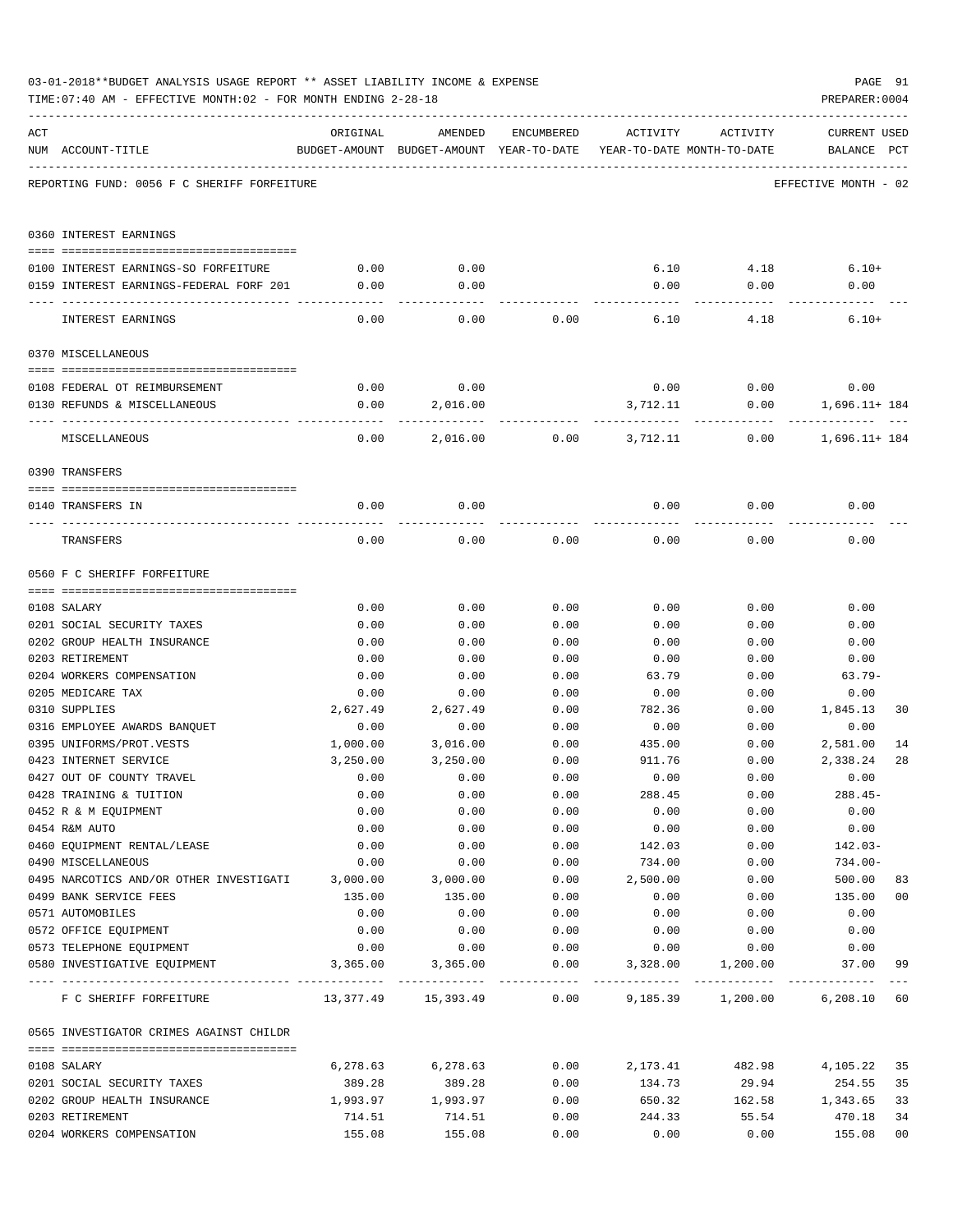## 03-01-2018\*\*BUDGET ANALYSIS USAGE REPORT \*\* ASSET LIABILITY INCOME & EXPENSE PAGE 92

TIME:07:40 AM - EFFECTIVE MONTH:02 - FOR MONTH ENDING 2-28-18 PREPARER:0004

| ACT | BUDGET-AMOUNT BUDGET-AMOUNT YEAR-TO-DATE YEAR-TO-DATE MONTH-TO-DATE BALANCE PCT<br>NUM ACCOUNT-TITLE |           |           |                                    |               |                                                                |  |
|-----|------------------------------------------------------------------------------------------------------|-----------|-----------|------------------------------------|---------------|----------------------------------------------------------------|--|
|     | REPORTING FUND: 0056 F C SHERIFF FORFEITURE                                                          |           |           |                                    |               | EFFECTIVE MONTH - 02                                           |  |
|     | 0205 MEDICARE TAX                                                                                    |           |           |                                    |               | 91.04 91.04 0.00 31.50 7.00 59.54 35                           |  |
|     | INVESTIGATOR CRIMES AGAINST CHILDR 9,622.51 9,622.51 0.00 3,234.29 738.04 6,388.22 34                |           |           |                                    |               |                                                                |  |
|     | 0570 FEDERAL FORFEITURE FUNDS 2018                                                                   |           |           |                                    |               |                                                                |  |
|     | =================================<br>0310 OFFICE & MISC. SUPPLIES                                    | 0.00      | 0.00      | $0.00$ $0.00$ $0.00$ $0.00$ $0.00$ |               |                                                                |  |
|     | 0395 UNIFORMS/PROT. VESTS/BADGES                                                                     | 0.00      | 0.00      | $0.00$ $0.00$ $0.00$ $0.00$ $0.00$ |               |                                                                |  |
|     | 0571 AUTOMOBILES                                                                                     | 0.00      | 0.00      |                                    |               | $0.00$ $70,813.63$ $70,813.63$ $70,813.63$                     |  |
|     | 0574 TECHNOLOGY                                                                                      | 0.00      | 0.00      | $0.00$ 824.00                      |               | $32,569.44 - 824.00 -$                                         |  |
|     | FEDERAL FORFEITURE FUNDS 2018                                                                        | 0.00      |           |                                    |               | $0.00$ $0.00$ $71,637.63$ $38,244.19$ $71,637.63$              |  |
|     | 0999 ACCOUNTS PAYABLE                                                                                |           |           |                                    |               |                                                                |  |
|     |                                                                                                      |           |           |                                    |               |                                                                |  |
|     | 0100 A/P CLEARING ACCOUNT                                                                            |           |           |                                    |               | $0.00$ $0.00$ $0.00$ $0.00$                                    |  |
|     | ACCOUNTS PAYABLE                                                                                     |           |           |                                    | $0.00$ $0.00$ | 0.00                                                           |  |
|     | F C SHERIFF FORFEITURE                                                                               |           |           |                                    |               |                                                                |  |
|     | INCOME TOTALS                                                                                        |           |           |                                    |               | $23,000.00$ $25,016.00$ $458,350.48$ $4.18$ $433,334.48 + 832$ |  |
|     | <b>EXPENSE TOTALS</b>                                                                                | 23,000.00 | 25,016.00 |                                    |               | $0.00$ $84,057.31$ $40,182.23$ $59,041.31 - 336$               |  |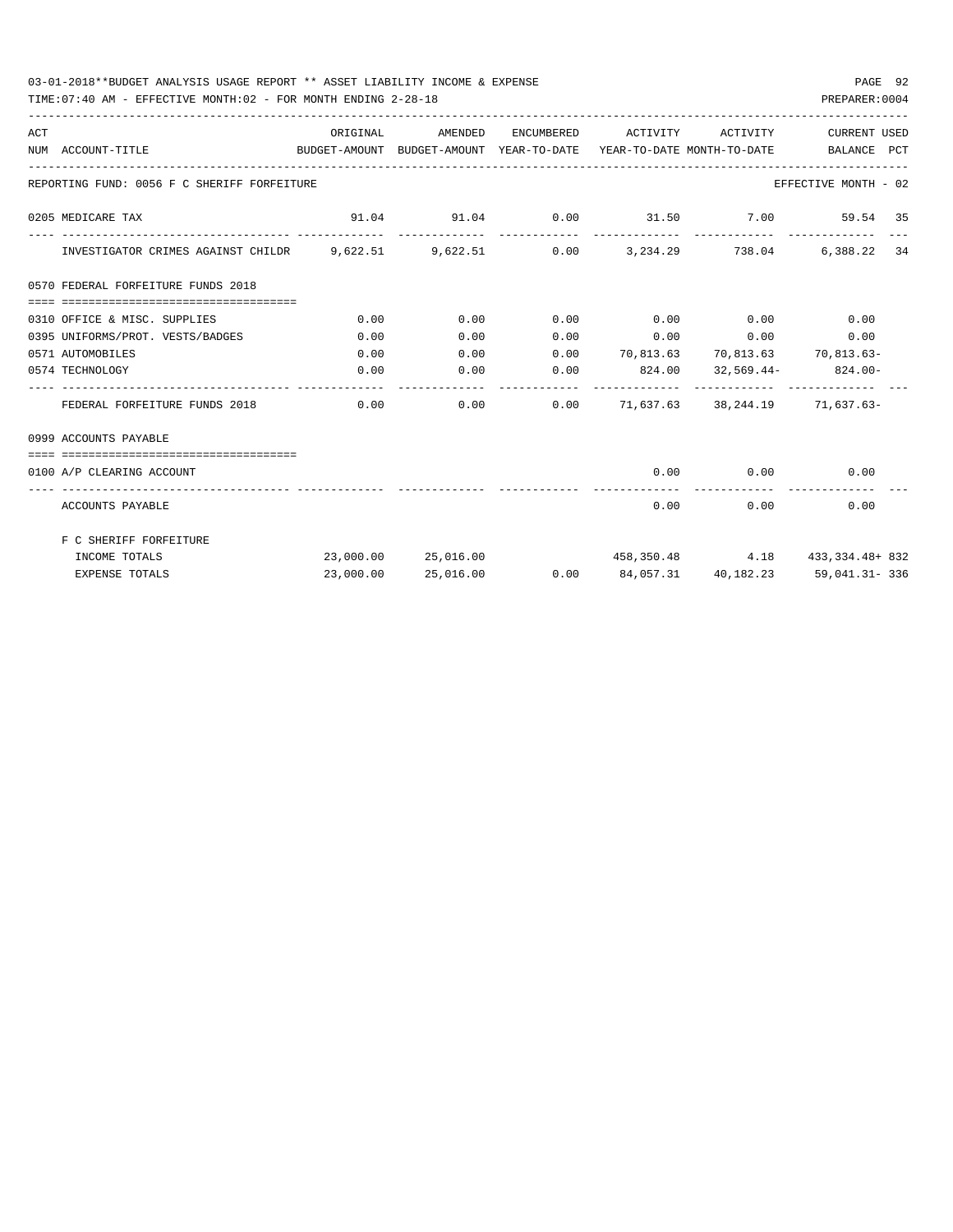|     | 03-01-2018**BUDGET ANALYSIS USAGE REPORT ** ASSET LIABILITY INCOME & EXPENSE<br>PAGE 93<br>TIME: 07:40 AM - EFFECTIVE MONTH: 02 - FOR MONTH ENDING 2-28-18<br>PREPARER: 0004 |          |                                                     |            |          |                                        |                                    |  |  |  |
|-----|------------------------------------------------------------------------------------------------------------------------------------------------------------------------------|----------|-----------------------------------------------------|------------|----------|----------------------------------------|------------------------------------|--|--|--|
| ACT | NUM ACCOUNT-TITLE                                                                                                                                                            | ORIGINAL | AMENDED<br>BUDGET-AMOUNT BUDGET-AMOUNT YEAR-TO-DATE | ENCUMBERED | ACTIVITY | ACTIVITY<br>YEAR-TO-DATE MONTH-TO-DATE | <b>CURRENT USED</b><br>BALANCE PCT |  |  |  |
|     | REPORTING FUND: 0057 SHERIFF K-9 UNIT                                                                                                                                        |          |                                                     |            |          |                                        | EFFECTIVE MONTH - 02               |  |  |  |
|     | 0103 CASH                                                                                                                                                                    |          |                                                     |            |          |                                        |                                    |  |  |  |
|     | 0100 SHERIFF K-9 UNIT-COMB.FUND CHECKIN                                                                                                                                      |          |                                                     |            | 0.00     | 0.00                                   | 595.29                             |  |  |  |
|     | CASH                                                                                                                                                                         |          |                                                     |            | 0.00     | 0.00                                   | 595.29                             |  |  |  |
|     | 0200 SYSTEM ADDED LIABILITY DEPARTMENT                                                                                                                                       |          |                                                     |            |          |                                        |                                    |  |  |  |
|     | 0910 SYSTEM ADDED LIABILITY LINE-ITEM                                                                                                                                        |          |                                                     |            | 0.00     | 0.00                                   | 0.00                               |  |  |  |
|     | SYSTEM ADDED LIABILITY DEPARTMENT                                                                                                                                            |          |                                                     |            | 0.00     | 0.00                                   | 0.00                               |  |  |  |
|     | 0271 EQUITY ACCOUNT                                                                                                                                                          |          |                                                     |            |          |                                        |                                    |  |  |  |
|     | 0200 EQUITY ACCOUNT                                                                                                                                                          |          |                                                     |            | 0.00     | 0.00                                   | 595.29                             |  |  |  |
|     | ---- ----------<br>EQUITY ACCOUNT                                                                                                                                            |          |                                                     |            | 0.00     | 0.00                                   | 595.29                             |  |  |  |
|     | 0300 CASH                                                                                                                                                                    |          |                                                     |            |          |                                        |                                    |  |  |  |
|     | 0157 BEGINNING CASH BALANCE                                                                                                                                                  | 0.00     | 0.00                                                |            | 0.00     | 0.00                                   | 0.00                               |  |  |  |
|     | CASH                                                                                                                                                                         | 0.00     | 0.00                                                | 0.00       | 0.00     | 0.00                                   | 0.00                               |  |  |  |
|     | 0360 INTEREST INCOME                                                                                                                                                         |          |                                                     |            |          |                                        |                                    |  |  |  |
|     | 0100 INTEREST EARNINGS                                                                                                                                                       | 0.00     | 0.00                                                |            | 0.00     | 0.00                                   | 0.00                               |  |  |  |
|     | INTEREST INCOME                                                                                                                                                              | 0.00     | 0.00                                                | 0.00       | 0.00     | 0.00                                   | 0.00                               |  |  |  |
|     | 0370 MISCELLANEOUS INCOME                                                                                                                                                    |          |                                                     |            |          |                                        |                                    |  |  |  |
|     | 0560 SHERIFF K-9 UNIT                                                                                                                                                        | 0.00     | 0.00                                                |            | 0.00     | 0.00                                   | 0.00                               |  |  |  |
|     | MISCELLANEOUS INCOME                                                                                                                                                         | 0.00     | 0.00                                                | 0.00       | 0.00     | 0.00                                   | 0.00                               |  |  |  |
|     | 0560 SHERIFF K-9 UNIT                                                                                                                                                        |          |                                                     |            |          |                                        |                                    |  |  |  |
|     | 0310 SUPPLIES                                                                                                                                                                | 0.00     | 0.00                                                | 0.00       | 0.00     | 0.00                                   | 0.00                               |  |  |  |
|     | 0395 UNIFORMS                                                                                                                                                                | 0.00     | 0.00                                                | 0.00       | 0.00     | 0.00                                   | 0.00                               |  |  |  |
|     | 0427 OUT OF COUNTY TRAVEL                                                                                                                                                    | 0.00     | 0.00                                                | 0.00       | 0.00     | 0.00                                   | 0.00                               |  |  |  |
|     | 0428 TRAINING/TUITION                                                                                                                                                        | 0.00     | 0.00                                                | 0.00       | 0.00     | 0.00                                   | 0.00                               |  |  |  |
|     | 0571 EQUIPMENT                                                                                                                                                               | 0.00     | 0.00                                                | 0.00       | 0.00     | 0.00                                   | 0.00                               |  |  |  |
|     | 0580 PURCHASE OF ANIMAL                                                                                                                                                      | 0.00     | 0.00                                                | 0.00       | 0.00     | 0.00                                   | 0.00                               |  |  |  |
|     | SHERIFF K-9 UNIT                                                                                                                                                             | 0.00     | 0.00                                                | 0.00       | 0.00     | 0.00                                   | 0.00                               |  |  |  |
|     | SHERIFF K-9 UNIT                                                                                                                                                             |          |                                                     |            |          |                                        |                                    |  |  |  |
|     | INCOME TOTALS                                                                                                                                                                | 0.00     | 0.00                                                |            | 0.00     | 0.00                                   | 0.00                               |  |  |  |
|     | EXPENSE TOTALS                                                                                                                                                               | 0.00     | 0.00                                                | 0.00       | 0.00     | 0.00                                   | 0.00                               |  |  |  |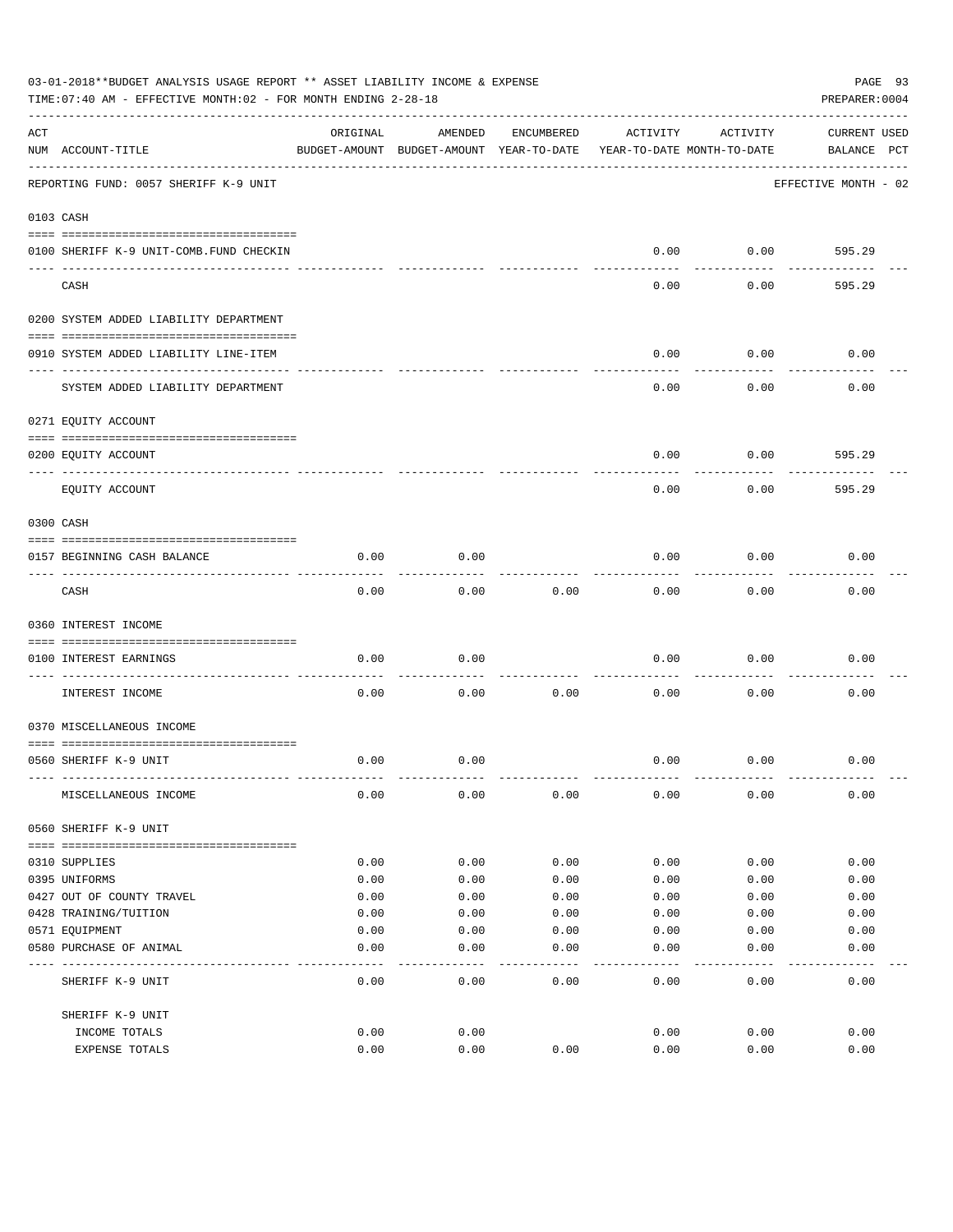| 03-01-2018**BUDGET ANALYSIS USAGE REPORT ** ASSET LIABILITY INCOME & EXPENSE<br>TIME: 07:40 AM - EFFECTIVE MONTH: 02 - FOR MONTH ENDING 2-28-18 |                                                               |          |                                            |                                       |                                                                                 |                                                |                                    |                           |  |
|-------------------------------------------------------------------------------------------------------------------------------------------------|---------------------------------------------------------------|----------|--------------------------------------------|---------------------------------------|---------------------------------------------------------------------------------|------------------------------------------------|------------------------------------|---------------------------|--|
| ACT                                                                                                                                             | NUM ACCOUNT-TITLE                                             | ORIGINAL | AMENDED                                    | ENCUMBERED                            | ACTIVITY<br>BUDGET-AMOUNT BUDGET-AMOUNT YEAR-TO-DATE YEAR-TO-DATE MONTH-TO-DATE | ACTIVITY                                       | <b>CURRENT USED</b><br>BALANCE PCT |                           |  |
|                                                                                                                                                 | REPORTING FUND: 0059 DRUG COURT PROGRAM                       |          |                                            |                                       |                                                                                 |                                                | EFFECTIVE MONTH - 02               |                           |  |
|                                                                                                                                                 | 0103 CASH                                                     |          |                                            |                                       |                                                                                 |                                                |                                    |                           |  |
|                                                                                                                                                 | 0100 DRUG COURT-COMBINED FUNDS                                |          |                                            |                                       |                                                                                 | $1,345.77 - 243.82 33,083.89$                  |                                    |                           |  |
|                                                                                                                                                 | CASH                                                          |          |                                            |                                       |                                                                                 | -------------<br>$1,345.77 - 243.82$ 33,083.89 |                                    |                           |  |
|                                                                                                                                                 | 0120 RECEIVABLES                                              |          |                                            |                                       |                                                                                 |                                                |                                    |                           |  |
|                                                                                                                                                 | 0313 DUE FROM OTHER FUNDS                                     |          |                                            |                                       | 0.00                                                                            | $0.00$ 1,650.01                                |                                    |                           |  |
|                                                                                                                                                 | RECEIVABLES                                                   |          |                                            |                                       | 0.00                                                                            |                                                | $0.00$ 1,650.01                    |                           |  |
|                                                                                                                                                 | 0200 SYSTEM ADDED LIABILITY DEPARTMENT                        |          |                                            |                                       |                                                                                 |                                                |                                    |                           |  |
|                                                                                                                                                 | 0910 SYSTEM ADDED LIABILITY LINE-ITEM                         |          |                                            |                                       |                                                                                 |                                                | $1,350.00 - 0.00 - 1,350.00 -$     |                           |  |
|                                                                                                                                                 | SYSTEM ADDED LIABILITY DEPARTMENT                             |          |                                            |                                       | 1,350.00-                                                                       | . <u>.</u> .                                   | $0.00$ 1,350.00-                   |                           |  |
|                                                                                                                                                 | 0271 EQUITY ACCOUNT                                           |          |                                            |                                       |                                                                                 |                                                |                                    |                           |  |
|                                                                                                                                                 | 0200 EQUITY ACCOUNT                                           |          |                                            |                                       | 0.00                                                                            | $0.00$ 36,079.67                               |                                    |                           |  |
|                                                                                                                                                 | EQUITY ACCOUNT                                                |          |                                            |                                       | 0.00                                                                            |                                                | $0.00$ 36,079.67                   |                           |  |
|                                                                                                                                                 | 0300 CASH                                                     |          |                                            |                                       |                                                                                 |                                                |                                    |                           |  |
|                                                                                                                                                 | 0159 BEGINNING CASH BALANCE                                   |          | 10,000.00 10,000.00                        |                                       | 0.00                                                                            |                                                | 0.00 10,000.00                     | 00                        |  |
|                                                                                                                                                 | CASH                                                          |          | 10,000.00    10,000.00                     | -----------------------------<br>0.00 | 0.00                                                                            | ---------<br>0.00                              | 10,000.00                          | 0 <sub>0</sub>            |  |
|                                                                                                                                                 | 0360 INTEREST EARNINGS                                        |          |                                            |                                       |                                                                                 |                                                |                                    |                           |  |
|                                                                                                                                                 | 0100 INTEREST EARNINGS                                        |          | 15.00 15.00                                |                                       |                                                                                 | 10.56 1.98                                     | 4.44                               | 70                        |  |
|                                                                                                                                                 | INTEREST EARNINGS                                             | 15.00    | 15.00                                      | 0.00                                  | 10.56 1.98                                                                      |                                                | 4.44                               | 70                        |  |
|                                                                                                                                                 | 0370 DRUG COURT INCOME                                        |          |                                            |                                       |                                                                                 |                                                |                                    |                           |  |
|                                                                                                                                                 | --------------------------------------<br>0425 DRUG COURT FEE |          | 4,000.00 4,000.00                          |                                       | 1,966.17 654.34                                                                 |                                                | 2,033.83 49                        |                           |  |
|                                                                                                                                                 | DRUG COURT INCOME                                             | 4,000.00 | 4,000.00                                   |                                       | $0.00$ 1,966.17 654.34                                                          |                                                | 2,033.83                           | 49                        |  |
|                                                                                                                                                 | 0425 DRUG COURT EXPENSE                                       |          |                                            |                                       |                                                                                 |                                                |                                    |                           |  |
|                                                                                                                                                 | 0433 DRUG COURT PROGRAMS                                      |          | 5,415.00 5,415.00                          |                                       | $0.00$ 240.00 120.00                                                            |                                                | 5,175.00                           | 04                        |  |
|                                                                                                                                                 | 0437 ATTORNEY FEES DRUG COURT                                 | 3,600.00 | 3,600.00                                   |                                       | $0.00$ 1,732.50                                                                 |                                                | 292.50 1,867.50                    | 48                        |  |
|                                                                                                                                                 | 0439 INVESTIGATOR EXPENSE                                     | 5,000.00 | 5,000.00<br>-------------                  | 0.00<br>-------------                 | 0.00                                                                            | 0.00<br>------------                           | 5,000.00<br>-------------          | 0 <sub>0</sub><br>$- - -$ |  |
|                                                                                                                                                 | DRUG COURT EXPENSE                                            |          | 14,015.00  14,015.00                       | 0.00                                  | 1,972.50                                                                        | 412.50                                         | 12,042.50                          | 14                        |  |
|                                                                                                                                                 | DRUG COURT PROGRAM                                            |          |                                            |                                       |                                                                                 |                                                |                                    |                           |  |
|                                                                                                                                                 | INCOME TOTALS<br>EXPENSE TOTALS                               |          | 14,015.00 14,015.00<br>14,015.00 14,015.00 |                                       | 1,976.73<br>$0.00$ 1,972.50                                                     | 656.32<br>412.50                               | 12,038.27<br>12,042.50             | 14<br>14                  |  |
|                                                                                                                                                 |                                                               |          |                                            |                                       |                                                                                 |                                                |                                    |                           |  |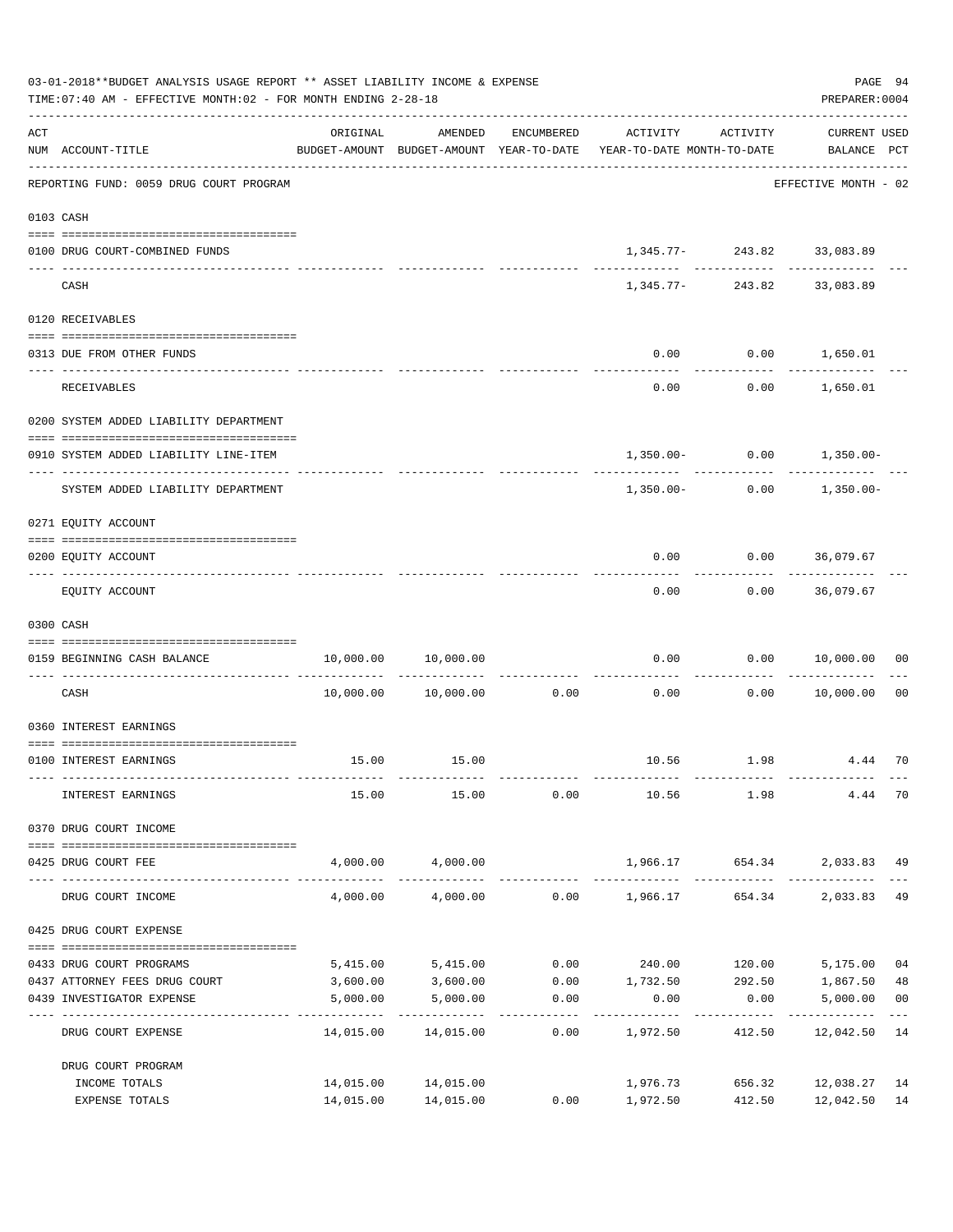|                | 03-01-2018**BUDGET ANALYSIS USAGE REPORT ** ASSET LIABILITY INCOME & EXPENSE<br>PAGE 95<br>TIME: 07:40 AM - EFFECTIVE MONTH: 02 - FOR MONTH ENDING 2-28-18<br>PREPARER: 0004 |                        |                                                     |            |                            |                                               |                                                  |    |  |  |
|----------------|------------------------------------------------------------------------------------------------------------------------------------------------------------------------------|------------------------|-----------------------------------------------------|------------|----------------------------|-----------------------------------------------|--------------------------------------------------|----|--|--|
| $\mathtt{ACT}$ | NUM ACCOUNT-TITLE                                                                                                                                                            | ORIGINAL               | AMENDED<br>BUDGET-AMOUNT BUDGET-AMOUNT YEAR-TO-DATE | ENCUMBERED | ACTIVITY                   | ACTIVITY<br>YEAR-TO-DATE MONTH-TO-DATE        | <b>CURRENT USED</b><br>BALANCE PCT               |    |  |  |
|                | REPORTING FUND: 0060 SINKING FUND                                                                                                                                            | ---------------------- |                                                     |            |                            |                                               | EFFECTIVE MONTH - 02                             |    |  |  |
|                | 0103 CASH                                                                                                                                                                    |                        |                                                     |            |                            |                                               |                                                  |    |  |  |
|                | 0100 SINKING-COMBINED FUND CHECKING<br>0175 TEXPOOL                                                                                                                          |                        |                                                     |            | 0.00                       | 123, 203.01  124, 809.61  150, 112.39<br>0.00 | 0.00                                             |    |  |  |
|                | CASH                                                                                                                                                                         |                        |                                                     |            |                            | 123, 203.01 124, 809.61                       | 150,112.39                                       |    |  |  |
|                | 0120 RECEIVABLES                                                                                                                                                             |                        |                                                     |            |                            |                                               |                                                  |    |  |  |
|                | 0311 TAXES RECEIVABLE                                                                                                                                                        |                        |                                                     |            | 0.00                       | 0.00                                          | 0.00                                             |    |  |  |
|                | 0312 DUE FROM OTHER GOVERNMENT                                                                                                                                               |                        |                                                     |            | 0.00                       | 0.00                                          | 0.00                                             |    |  |  |
|                | 0313 DUE FROM OTHER FUNDS                                                                                                                                                    |                        |                                                     |            | 0.00                       | 0.00                                          | 0.00                                             |    |  |  |
|                | <b>RECEIVABLES</b>                                                                                                                                                           |                        |                                                     |            | 0.00                       | 0.00                                          | 0.00                                             |    |  |  |
|                | 0200 LIABILITY ACCOUNT                                                                                                                                                       |                        |                                                     |            |                            |                                               |                                                  |    |  |  |
|                | 0200 DEFERRED REVENUE                                                                                                                                                        |                        |                                                     |            | 0.00                       | 0.00                                          | 0.00                                             |    |  |  |
|                | 0910 SYSTEM ADDED LIABILITY LINE-ITEM                                                                                                                                        |                        |                                                     |            | 0.00                       | 0.00                                          | 0.00                                             |    |  |  |
|                | LIABILITY ACCOUNT                                                                                                                                                            |                        |                                                     |            | 0.00                       | 0.00                                          | 0.00                                             |    |  |  |
|                | 0271 EQUITY ACCOUNT                                                                                                                                                          |                        |                                                     |            |                            |                                               |                                                  |    |  |  |
|                |                                                                                                                                                                              |                        |                                                     |            |                            |                                               |                                                  |    |  |  |
|                | 0200 EQUITY ACCOUNT                                                                                                                                                          |                        |                                                     |            | 0.00                       | 0.00                                          | 26,909.38                                        |    |  |  |
|                | EQUITY ACCOUNT                                                                                                                                                               |                        |                                                     |            | 0.00                       | 0.00                                          | 26,909.38                                        |    |  |  |
|                | 0300 CASH                                                                                                                                                                    |                        |                                                     |            |                            |                                               |                                                  |    |  |  |
|                | 0110 BEGINNING CASH BALANCE                                                                                                                                                  | 0.00                   | 0.00                                                |            | 0.00                       | 0.00                                          | 0.00                                             |    |  |  |
|                |                                                                                                                                                                              |                        |                                                     |            |                            |                                               |                                                  |    |  |  |
|                | CASH                                                                                                                                                                         | 0.00                   | 0.00                                                | 0.00       | 0.00                       | 0.00                                          | 0.00                                             |    |  |  |
|                | 0310 PROPERTY TAXES                                                                                                                                                          |                        |                                                     |            |                            |                                               |                                                  |    |  |  |
|                |                                                                                                                                                                              |                        | 400,647.62 400,647.62                               |            |                            |                                               |                                                  |    |  |  |
|                | 0110 CURRENT TAXES<br>0120 DELINQUENT TAXES                                                                                                                                  | 0.00                   | 0.00                                                |            | 450.01                     | 207.13                                        | 379,416.88  124,602.48  21,230.74  95<br>450.01+ |    |  |  |
|                | PROPERTY TAXES                                                                                                                                                               | -----------            | -------------<br>400,647.62 400,647.62 0.00         |            | ------------<br>379,866.89 | ----------------------------<br>124,809.61    | 20,780.73                                        | 95 |  |  |
|                | 0318 OTHER TAXES                                                                                                                                                             |                        |                                                     |            |                            |                                               |                                                  |    |  |  |
|                |                                                                                                                                                                              |                        |                                                     |            |                            |                                               |                                                  |    |  |  |
|                | 0120 PAY N LIEU TAX/GRASSLAND                                                                                                                                                | 0.00                   | 0.00                                                |            |                            | $0.00$ $0.00$ $0.00$                          |                                                  |    |  |  |
|                | 0121 PAY N LIEU TAX/UPPER TRINITY                                                                                                                                            | 0.00                   | 0.00                                                |            | 788.80                     | 0.00<br>---------                             | $788.80+$                                        |    |  |  |
|                | OTHER TAXES                                                                                                                                                                  | 0.00                   | 0.00                                                | 0.00       | 788.80                     | 0.00                                          | 788.80+                                          |    |  |  |
|                | 0360 INTEREST EARNINGS                                                                                                                                                       |                        |                                                     |            |                            |                                               |                                                  |    |  |  |
|                | 0100 INTEREST EARNINGS                                                                                                                                                       | 0.00                   | 0.00                                                |            |                            | 0.00<br>0.00                                  | 0.00                                             |    |  |  |
|                | 0200 INTEREST, 2017 GO BONDS                                                                                                                                                 | 0.00                   | 0.00                                                |            | 0.00                       | 0.00                                          | 0.00                                             |    |  |  |
|                |                                                                                                                                                                              |                        | ---------                                           |            | ----------                 |                                               |                                                  |    |  |  |
|                | INTEREST EARNINGS                                                                                                                                                            | 0.00                   | 0.00                                                | 0.00       | 0.00                       | 0.00                                          | 0.00                                             |    |  |  |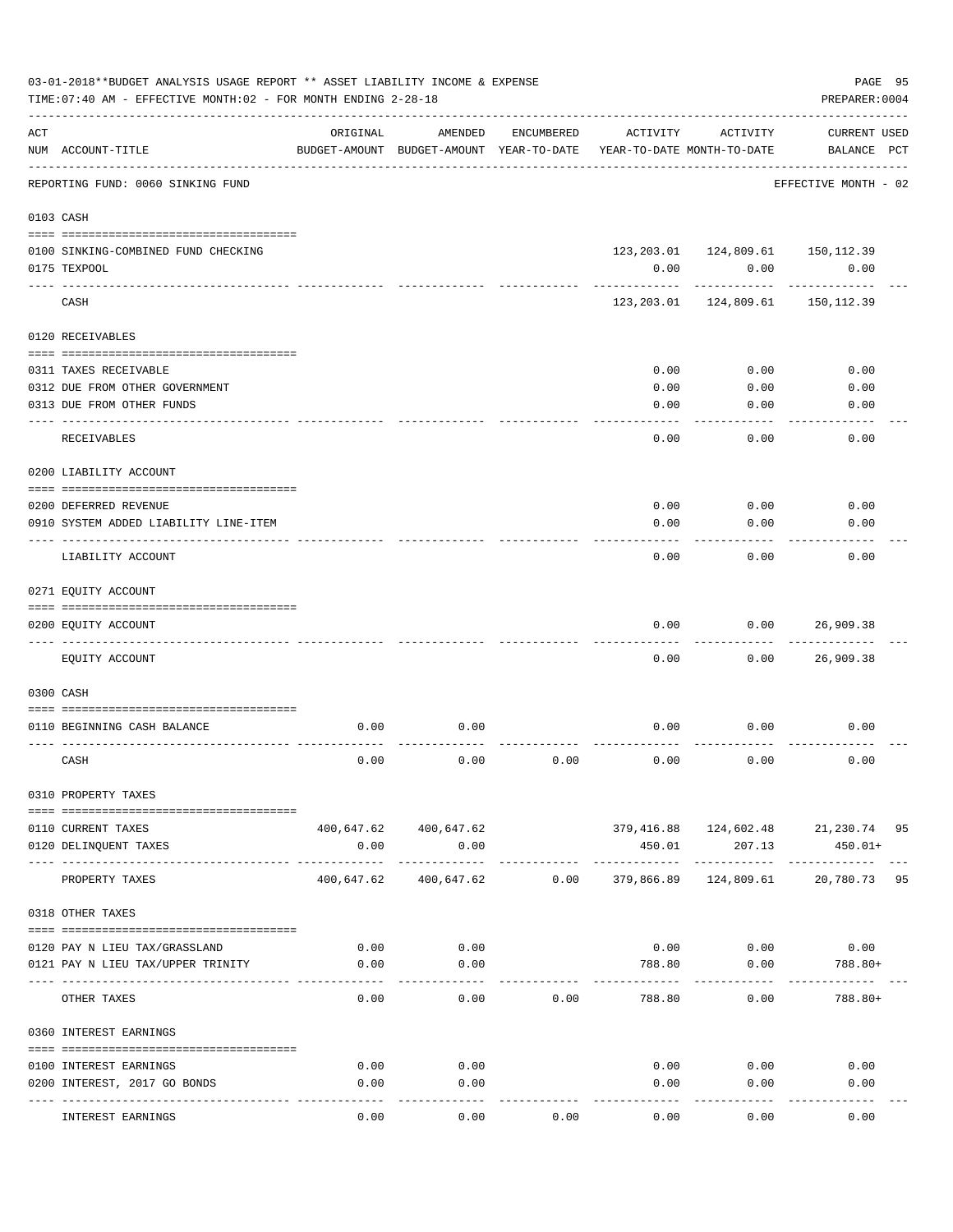| 03-01-2018**BUDGET ANALYSIS USAGE REPORT ** ASSET LIABILITY INCOME & EXPENSE<br>TIME: 07:40 AM - EFFECTIVE MONTH: 02 - FOR MONTH ENDING 2-28-18 |           |                       |               |                                                                        |          | PREPARER: 0004       | PAGE 96 |
|-------------------------------------------------------------------------------------------------------------------------------------------------|-----------|-----------------------|---------------|------------------------------------------------------------------------|----------|----------------------|---------|
| ACT                                                                                                                                             | ORIGINAL  | AMENDED               | ENCUMBERED    | ACTIVITY                                                               | ACTIVITY | <b>CURRENT USED</b>  |         |
| NUM ACCOUNT-TITLE<br>BUDGET-AMOUNT BUDGET-AMOUNT YEAR-TO-DATE YEAR-TO-DATE MONTH-TO-DATE BALANCE PCT                                            |           |                       |               |                                                                        |          |                      |         |
| REPORTING FUND: 0060 SINKING FUND                                                                                                               |           |                       |               |                                                                        |          | EFFECTIVE MONTH - 02 |         |
| 0370 MISCELLANEOUS                                                                                                                              |           |                       |               |                                                                        |          |                      |         |
| 0130 REFUNDS & MISCELLANEOUS                                                                                                                    |           | $0.00$ 0.00           |               | 0.00                                                                   | 0.00     | 0.00                 |         |
| MISCELLANEOUS                                                                                                                                   | 0.00      | -----------           | $0.00$ $0.00$ | 0.00                                                                   | 0.00     | 0.00                 |         |
| 0620 DEBT SERVICE                                                                                                                               |           |                       |               |                                                                        |          |                      |         |
| 0309 ANNUAL PAYING AGENT REGISTRAR FEES                                                                                                         | 500.00    | 500.00                |               | $0.00$ 117.26 $0.00$ 382.74 23                                         |          |                      |         |
| 0400 BOND LEGAL FEES                                                                                                                            | 0.00      | 0.00                  | 0.00          | 0.00                                                                   | 0.00     | 0.00                 |         |
| 0401 CONTINUING DISCLOSURE FEES 2,250.00                                                                                                        |           | 2,250.00              | 0.00          | 0.00                                                                   |          | $0.00$ $2,250.00$    | 00      |
| 0490 MISCELLANEOUS                                                                                                                              | 34,124.70 | 34,124.70             |               | $0.00$ $0.00$ $0.00$ $34,124.70$                                       |          |                      | 00      |
| 0627 PRINCIPAL, 2017 GO BONDS 60,000.00                                                                                                         |           | 60,000.00             |               | $0.00$ $60,000.00$ $0.00$ $0.00$ $0.00$ $100$                          |          |                      |         |
| ----------------- --------------<br>DEBT SERVICE                                                                                                |           |                       |               | 96,874.70  96,874.70  0.00  60,117.26  0.00  36,757.44  62             |          |                      |         |
| 0660 DEBT SERVICE INTEREST                                                                                                                      |           |                       |               |                                                                        |          |                      |         |
|                                                                                                                                                 |           |                       |               |                                                                        |          |                      |         |
| 0667 INTEREST, 2017 GO BONDS                                                                                                                    |           |                       |               | $303,772.92$ $303,772.92$ $0.00$ $197,335.42$ $0.00$ $106,437.50$ $65$ |          |                      |         |
| DEBT SERVICE INTEREST                                                                                                                           |           |                       |               | $303,772.92$ $303,772.92$ $0.00$ $197,335.42$ $0.00$ $106,437.50$ $65$ |          |                      |         |
| SINKING FUND                                                                                                                                    |           |                       |               |                                                                        |          |                      |         |
| INCOME TOTALS                                                                                                                                   |           | 400,647.62 400,647.62 |               | $380,655.69$ $124,809.61$ 19,991.93 95                                 |          |                      |         |
| <b>EXPENSE TOTALS</b>                                                                                                                           |           | 400,647.62 400,647.62 |               | $0.00$ $257,452.68$ $0.00$ $143,194.94$ 64                             |          |                      |         |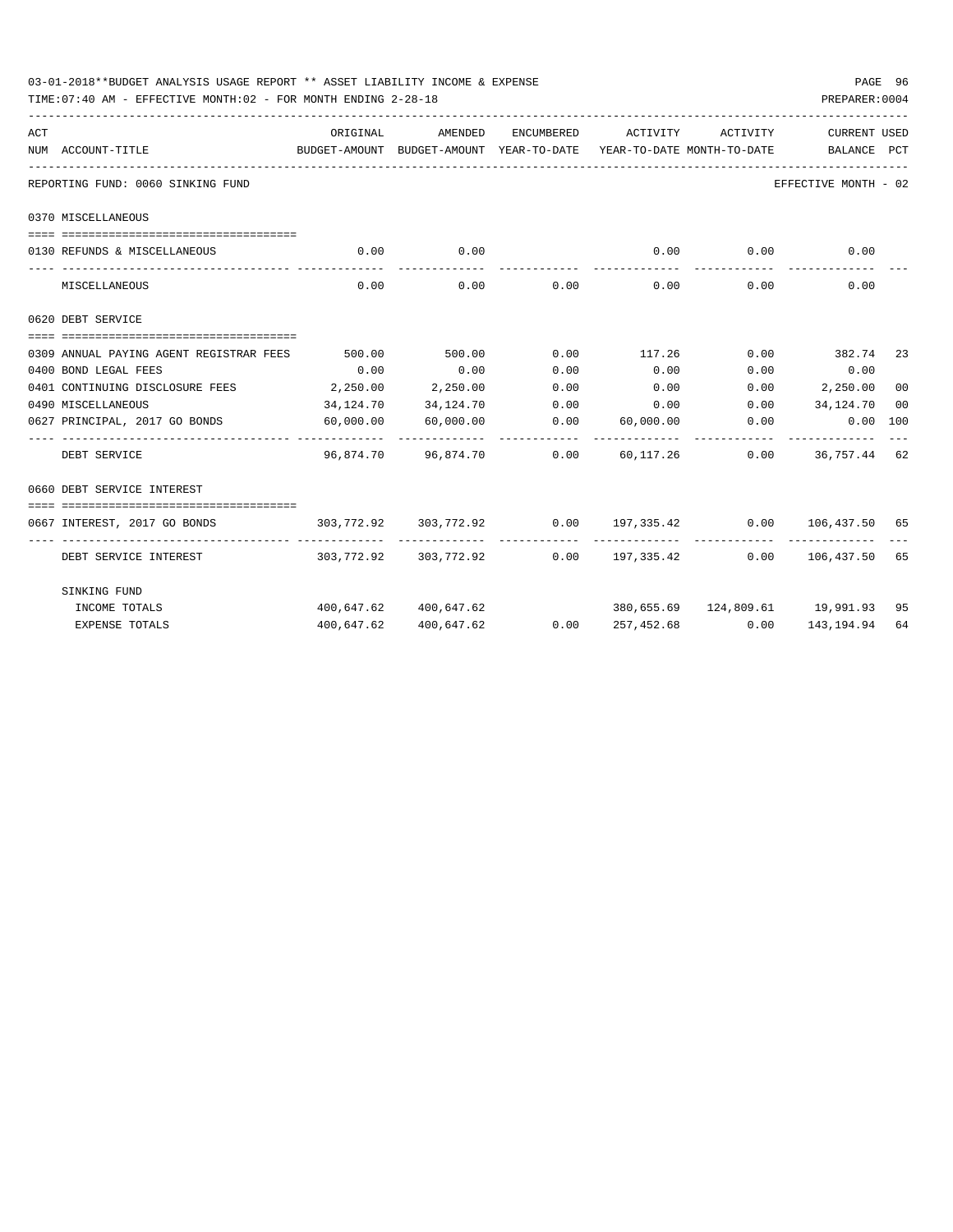|     | 03-01-2018**BUDGET ANALYSIS USAGE REPORT ** ASSET LIABILITY INCOME & EXPENSE<br>TIME: 07:40 AM - EFFECTIVE MONTH: 02 - FOR MONTH ENDING 2-28-18 |          |                                                     |            |                                        |                        | PAGE 97<br>PREPARER: 0004          |    |
|-----|-------------------------------------------------------------------------------------------------------------------------------------------------|----------|-----------------------------------------------------|------------|----------------------------------------|------------------------|------------------------------------|----|
| ACT | NUM ACCOUNT-TITLE                                                                                                                               | ORIGINAL | AMENDED<br>BUDGET-AMOUNT BUDGET-AMOUNT YEAR-TO-DATE | ENCUMBERED | ACTIVITY<br>YEAR-TO-DATE MONTH-TO-DATE | ACTIVITY               | <b>CURRENT USED</b><br>BALANCE PCT |    |
|     | REPORTING FUND: 0061 DIST.CLK.CO.&DIST.CT.TECH.-COMB.FUN                                                                                        |          |                                                     |            |                                        |                        | EFFECTIVE MONTH - 02               |    |
|     | 0103 CASH                                                                                                                                       |          |                                                     |            |                                        |                        |                                    |    |
|     | 0100 DIST.CLK.CO.& DIST.CT.TECH.-COMBIN                                                                                                         |          |                                                     |            |                                        | 642.51- 59.97 2,483.20 |                                    |    |
|     | CASH                                                                                                                                            |          |                                                     |            | 642.51-                                | 59.97                  | 2,483.20                           |    |
|     | 0120 RECEIVABLES                                                                                                                                |          |                                                     |            |                                        |                        |                                    |    |
|     | 0313 DUE FROM OTHER FUNDS                                                                                                                       |          |                                                     |            | 0.00                                   | 0.00                   | 68.65                              |    |
|     | RECEIVABLES                                                                                                                                     |          |                                                     |            | 0.00                                   | 0.00                   | 68.65                              |    |
|     | 0271 EQUITY ACCOUNT                                                                                                                             |          |                                                     |            |                                        |                        |                                    |    |
|     | 0200 EQUITY ACCOUNT                                                                                                                             |          |                                                     |            | 0.00                                   |                        | $0.00$ 3, 194.36                   |    |
|     | EOUITY ACCOUNT                                                                                                                                  |          |                                                     |            | 0.00                                   |                        | $0.00$ 3, 194.36                   |    |
|     | 0370 DIST.CLK.MISCELLANEOUS INCOME                                                                                                              |          |                                                     |            |                                        |                        |                                    |    |
|     | 0440 DIST.CLK.CO.& DIST.CT.TECHNOLOGY F                                                                                                         | 1,000.00 | 1,000.00                                            |            | 268.09                                 | 59.97                  | 731.91                             | 27 |
|     | DIST.CLK.MISCELLANEOUS INCOME                                                                                                                   | 1,000.00 | 1,000.00                                            | 0.00       | 268.09                                 | 59.97                  | 731.91                             | 27 |
|     | 0440 DIST.CLK.COURT TECHNOLOGY EQUIPMEN                                                                                                         |          |                                                     |            |                                        |                        |                                    |    |
|     | 0572 OFFICE EQUIPMENT                                                                                                                           | 1,000.00 | 1,000.00                                            | 0.00       | 910.60                                 | 0.00                   | 89.40                              | 91 |
|     | DIST.CLK.COURT TECHNOLOGY EQUIPMEN 1,000.00                                                                                                     |          | 1,000.00                                            | 0.00       | 910.60                                 | 0.00                   | 89.40                              | 91 |
|     | DIST.CLK.CO.&DIST.CT.TECH.-COMB.FU                                                                                                              |          |                                                     |            |                                        |                        |                                    |    |
|     | INCOME TOTALS                                                                                                                                   | 1,000.00 | 1,000.00                                            |            | 268.09                                 |                        | 59.97 731.91                       | 27 |
|     | <b>EXPENSE TOTALS</b>                                                                                                                           | 1,000.00 | 1,000.00                                            | 0.00       | 910.60                                 | 0.00                   | 89.40                              | 91 |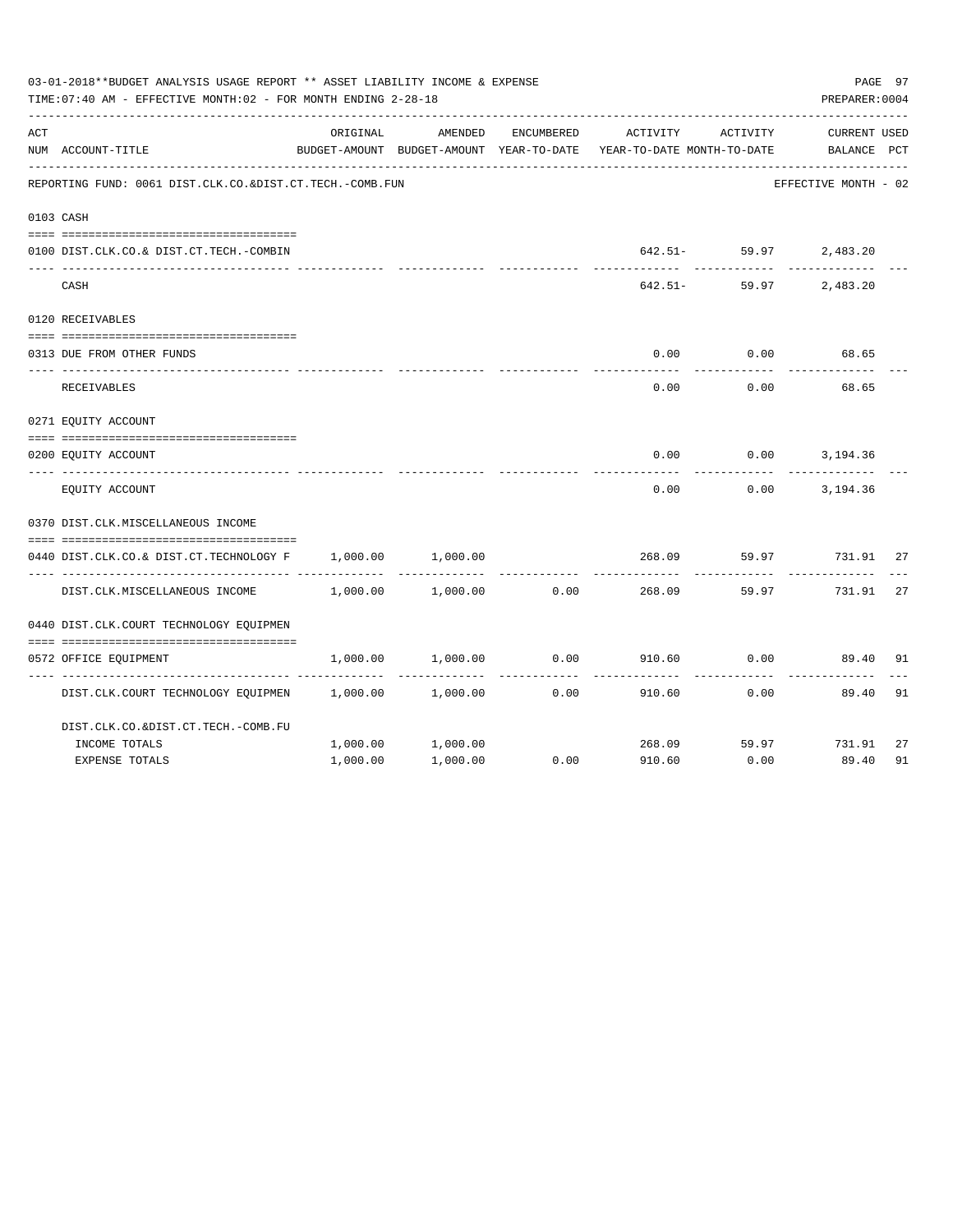|     | 03-01-2018**BUDGET ANALYSIS USAGE REPORT ** ASSET LIABILITY INCOME & EXPENSE<br>TIME: 07:40 AM - EFFECTIVE MONTH: 02 - FOR MONTH ENDING 2-28-18 |          |                                          |            |               |                            | PREPARER: 0004       | PAGE 98        |
|-----|-------------------------------------------------------------------------------------------------------------------------------------------------|----------|------------------------------------------|------------|---------------|----------------------------|----------------------|----------------|
| ACT |                                                                                                                                                 | ORIGINAL | AMENDED                                  | ENCUMBERED | ACTIVITY      | ACTIVITY                   | <b>CURRENT USED</b>  |                |
|     | NUM ACCOUNT-TITLE                                                                                                                               |          | BUDGET-AMOUNT BUDGET-AMOUNT YEAR-TO-DATE |            |               | YEAR-TO-DATE MONTH-TO-DATE | BALANCE PCT          |                |
|     | REPORTING FUND: 0062 DIST.CLK.COURT RECORDS PRESERVATION                                                                                        |          |                                          |            |               |                            | EFFECTIVE MONTH - 02 |                |
|     | 0103 CASH                                                                                                                                       |          |                                          |            |               |                            |                      |                |
|     | 0100 DIST.CLK.COURT RECORDS PRESERVATIO                                                                                                         |          |                                          |            | 1,296.04      | 213.28                     | 28,204.36            |                |
|     | CASH                                                                                                                                            |          |                                          |            | 1,296.04      | 213.28                     | 28,204.36            |                |
|     | 0120 RECEIVABLES                                                                                                                                |          |                                          |            |               |                            |                      |                |
|     | 0313 DUE FROM OTHER FUNDS                                                                                                                       |          |                                          |            | 0.00          | 0.00                       | 609.11               |                |
|     | <b>RECEIVABLES</b>                                                                                                                              |          |                                          |            | 0.00          | 0.00                       | 609.11               |                |
|     | 0271 EQUITY ACCOUNT                                                                                                                             |          |                                          |            |               |                            |                      |                |
|     | 0200 EQUITY ACCOUNT                                                                                                                             |          |                                          |            | 0.00          | 0.00                       | 27,517.43            |                |
|     | ---- -----------------                                                                                                                          |          |                                          |            | $- - - - - -$ |                            |                      |                |
|     | EOUITY ACCOUNT                                                                                                                                  |          |                                          |            | 0.00          | 0.00                       | 27,517.43            |                |
|     | 0360 INTEREST EARNINGS                                                                                                                          |          |                                          |            |               |                            |                      |                |
|     |                                                                                                                                                 |          |                                          |            |               |                            |                      |                |
|     | 0100 INTEREST EARNINGS<br>_____________________                                                                                                 | 5.00     | 5.00                                     |            | 5.76          | 1.69                       | $0.76 + 115$         |                |
|     | <b>INTEREST EARNINGS</b>                                                                                                                        | 5.00     | 5.00                                     | 0.00       | 5.76          | 1.69                       | $0.76 + 115$         |                |
|     | 0370 DIST.CLK.COURT MISCELLAEOUS INCOME                                                                                                         |          |                                          |            |               |                            |                      |                |
|     | 0133 DIST.CLK.COURT RECORDS PRESERVATIO                                                                                                         | 4,000.00 | 4,000.00                                 |            | 1,290.28      | 211.59                     | 2,709.72 32          |                |
|     |                                                                                                                                                 |          |                                          |            |               |                            |                      |                |
|     | DIST.CLK.COURT MISCELLAEOUS INCOME                                                                                                              | 4,000.00 | 4,000.00                                 | 0.00       | 1,290.28      |                            | 211.59 2,709.72      | 32             |
|     | 0449 DIST.CLK.RECORDS PRES.EQUIPMENT                                                                                                            |          |                                          |            |               |                            |                      |                |
|     |                                                                                                                                                 |          |                                          |            |               |                            |                      |                |
|     | 0572 OFFICE EQUIPMENT                                                                                                                           | 4,005.00 | 4,005.00                                 | 0.00       | 0.00          | 0.00                       | 4,005.00             | 0 <sub>0</sub> |
|     | DIST.CLK.RECORDS PRES.EQUIPMENT                                                                                                                 | 4,005.00 | 4,005.00                                 | 0.00       | 0.00          | 0.00                       | 4,005.00             | 0 <sub>0</sub> |
|     | DIST.CLK.COURT RECORDS PRESERVATIO                                                                                                              |          |                                          |            |               |                            |                      |                |
|     | INCOME TOTALS                                                                                                                                   | 4,005.00 | 4,005.00                                 |            |               | 1,296.04 213.28            | 2,708.96             | 32             |
|     | <b>EXPENSE TOTALS</b>                                                                                                                           | 4,005.00 | 4,005.00                                 | 0.00       | 0.00          | 0.00                       | 4,005.00             | 0 <sub>0</sub> |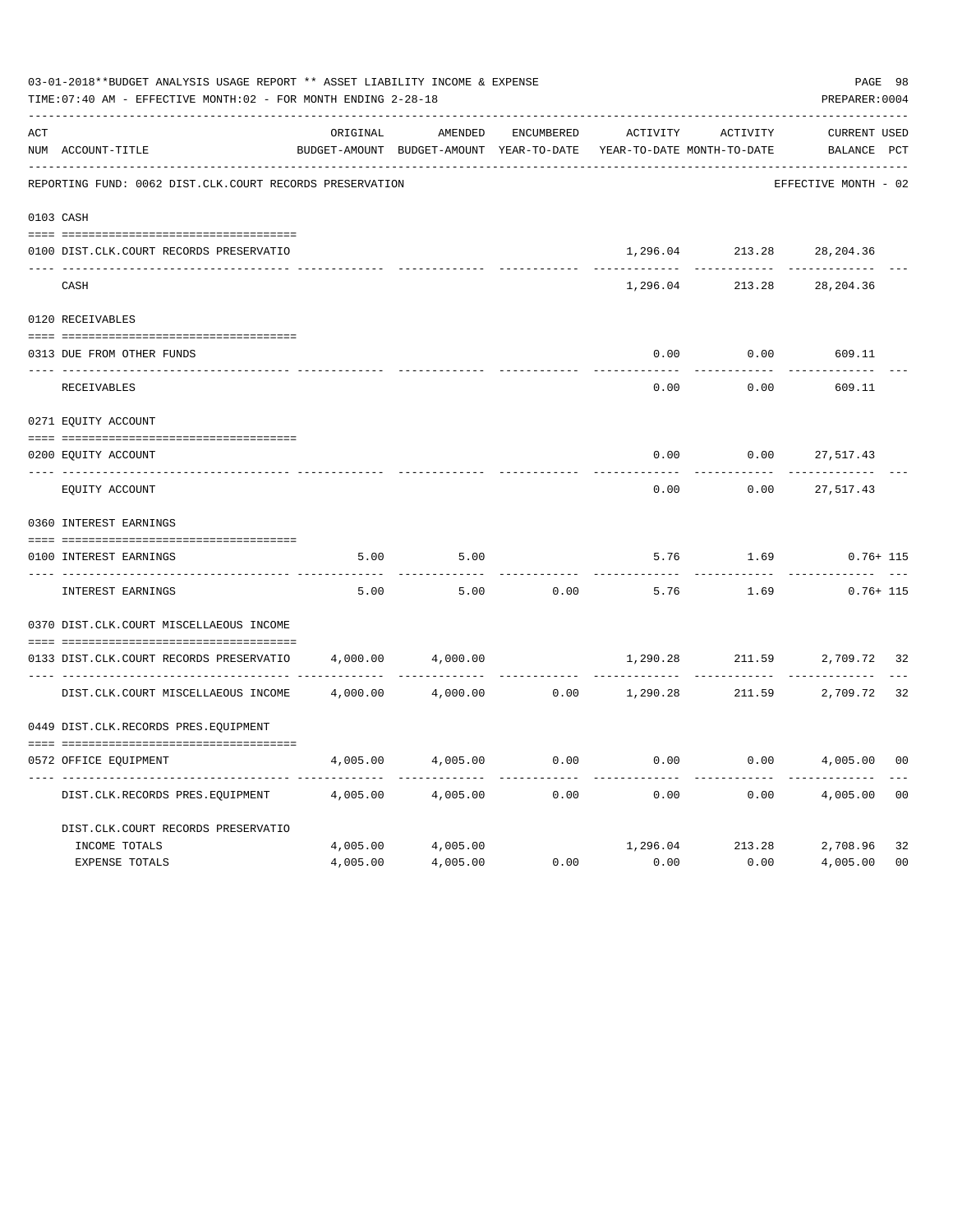|     | 03-01-2018**BUDGET ANALYSIS USAGE REPORT ** ASSET LIABILITY INCOME & EXPENSE<br>TIME: 07:40 AM - EFFECTIVE MONTH: 02 - FOR MONTH ENDING 2-28-18 |                      |                                                                                            |              |              |                                | PREPARER: 0004         | PAGE 99              |
|-----|-------------------------------------------------------------------------------------------------------------------------------------------------|----------------------|--------------------------------------------------------------------------------------------|--------------|--------------|--------------------------------|------------------------|----------------------|
| ACT | NUM ACCOUNT-TITLE                                                                                                                               | ORIGINAL             | AMENDED<br>BUDGET-AMOUNT BUDGET-AMOUNT YEAR-TO-DATE YEAR-TO-DATE MONTH-TO-DATE BALANCE PCT | ENCUMBERED   |              | ACTIVITY ACTIVITY              | CURRENT USED           |                      |
|     | REPORTING FUND: 0063 LAW ENF. EDUCATION CONST. #1                                                                                               |                      |                                                                                            |              |              |                                | EFFECTIVE MONTH - 02   |                      |
|     | 0103 CASH                                                                                                                                       |                      |                                                                                            |              |              |                                |                        |                      |
|     | 0100 LEOSE CONST.#1-COMBINED FUNDS CHEC                                                                                                         |                      |                                                                                            |              |              |                                | 678.30 678.30 2,010.11 |                      |
|     | CASH                                                                                                                                            |                      |                                                                                            |              | 678.30       |                                | 678.30 2,010.11        |                      |
|     | 0200 LIABILITY ACCOUNT                                                                                                                          |                      |                                                                                            |              |              |                                |                        |                      |
|     | 0910 SYSTEM ADDED LIABILITY LINE ITEM                                                                                                           |                      |                                                                                            |              | 0.00         | 0.00                           | 0.00                   |                      |
|     | LIABILITY ACCOUNT                                                                                                                               |                      |                                                                                            |              | 0.00         | 0.00                           | 0.00                   |                      |
|     | 0271 EQUITY ACCOUNT                                                                                                                             |                      |                                                                                            |              |              |                                |                        |                      |
|     | 0200 EQUITY ACCOUNT                                                                                                                             |                      |                                                                                            |              | 0.00         |                                | $0.00$ 1,331.81        |                      |
|     | EQUITY ACCOUNT                                                                                                                                  |                      |                                                                                            |              | 0.00         | 0.00                           | 1,331.81               |                      |
|     | 0300 CASH                                                                                                                                       |                      |                                                                                            |              |              |                                |                        |                      |
|     | 0151 BEGINNING CASH BALANCE                                                                                                                     | 1,000.00             | 1,000.00                                                                                   |              | 0.00         |                                | $0.00$ 1,000.00 00     |                      |
|     | CASH                                                                                                                                            | 1,000.00             | 1,000.00                                                                                   | 0.00         | 0.00         |                                | $0.00$ 1,000.00 00     |                      |
|     | 0370 MISCELLANEOUS INCOME                                                                                                                       |                      |                                                                                            |              |              |                                |                        |                      |
|     | 0130 REFUNDS & MISCELLANEOUS                                                                                                                    |                      | 0.00                                                                                       |              | 0.00         | 0.00                           |                        |                      |
|     | 0160 PEACE OFFICER ALLOCATION                                                                                                                   | 0.00<br>1,000.00     | 1,000.00                                                                                   |              | 678.30       | 678.30                         | 0.00<br>321.70<br>.    | 68                   |
|     | MISCELLANEOUS INCOME                                                                                                                            |                      | ------------<br>1,000.00 1,000.00                                                          | 0.00         |              | ----------<br>678.30<br>678.30 | 321.70                 | 68                   |
|     | 0551 LAW ENFORCEMENT EDUCATION                                                                                                                  |                      |                                                                                            |              |              |                                |                        |                      |
|     |                                                                                                                                                 |                      |                                                                                            |              |              |                                |                        |                      |
|     | 0427 OUT OF COUNTY TRAVEL<br>0428 TRAINING & TUITION                                                                                            | 1,000.00<br>1,000.00 | 1,000.00<br>1,000.00                                                                       | 0.00<br>0.00 | 0.00<br>0.00 | 0.00<br>0.00                   | 1,000.00<br>1,000.00   | 00<br>0 <sub>0</sub> |
|     | LAW ENFORCEMENT EDUCATION                                                                                                                       | 2,000.00             | 2,000.00                                                                                   | 0.00         | 0.00         | 0.00                           | 2,000.00               | 0 <sub>0</sub>       |
|     | LAW ENF. EDUCATION CONST. #1                                                                                                                    |                      |                                                                                            |              |              |                                |                        |                      |
|     | INCOME TOTALS                                                                                                                                   | 2,000.00             | 2,000.00                                                                                   |              | 678.30       | 678.30                         | 1,321.70               | 34                   |
|     | EXPENSE TOTALS                                                                                                                                  | 2,000.00             | 2,000.00                                                                                   | 0.00         | 0.00         | 0.00                           | 2,000.00               | 0 <sub>0</sub>       |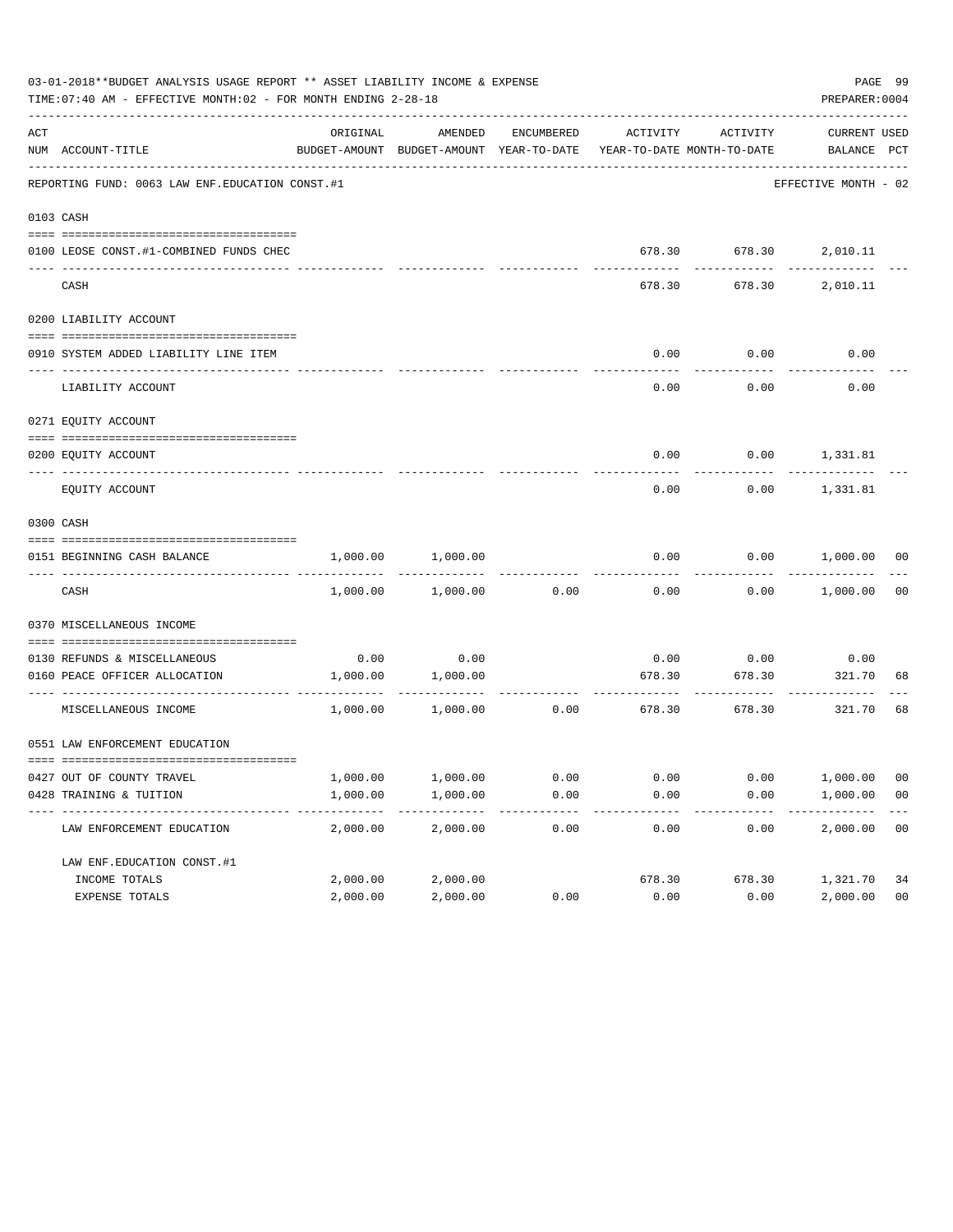|     | 03-01-2018**BUDGET ANALYSIS USAGE REPORT ** ASSET LIABILITY INCOME & EXPENSE<br>TIME: 07:40 AM - EFFECTIVE MONTH: 02 - FOR MONTH ENDING 2-28-18 |                  |                   |            |                |                                  | PREPARER: 0004                                                                                  | PAGE 100       |
|-----|-------------------------------------------------------------------------------------------------------------------------------------------------|------------------|-------------------|------------|----------------|----------------------------------|-------------------------------------------------------------------------------------------------|----------------|
| ACT | NUM ACCOUNT-TITLE                                                                                                                               | ORIGINAL         | AMENDED           | ENCUMBERED | ACTIVITY       | ACTIVITY                         | CURRENT USED<br>BUDGET-AMOUNT BUDGET-AMOUNT YEAR-TO-DATE YEAR-TO-DATE MONTH-TO-DATE BALANCE PCT |                |
|     | REPORTING FUND: 0064 LAW ENF. EDUCATION CONST. #2                                                                                               |                  |                   |            |                |                                  | EFFECTIVE MONTH - 02                                                                            |                |
|     | 0103 CASH                                                                                                                                       |                  |                   |            |                |                                  |                                                                                                 |                |
|     | 0100 LEOSE CONST.#2-COMBINED FUNDS CHEC                                                                                                         |                  |                   |            |                |                                  | 678.48 678.48 678.48                                                                            |                |
|     | CASH                                                                                                                                            |                  |                   |            | 678.48         | 678.48                           | 678.48                                                                                          |                |
|     | 0200 LIABILITY ACCOUNT                                                                                                                          |                  |                   |            |                |                                  |                                                                                                 |                |
|     | 0910 SYSTEM ADDED LIABILITY LINE ITEM                                                                                                           |                  |                   |            | 0.00           | 0.00                             | 0.00                                                                                            |                |
|     | LIABILITY ACCOUNT                                                                                                                               |                  |                   |            | 0.00           | 0.00                             | 0.00                                                                                            |                |
|     | 0271 EQUITY ACCOUNT                                                                                                                             |                  |                   |            |                |                                  |                                                                                                 |                |
|     | 0200 EOUITY ACCOUNT                                                                                                                             |                  |                   |            | 0.00           | 0.00                             | 0.00                                                                                            |                |
|     | EQUITY ACCOUNT                                                                                                                                  |                  |                   |            | 0.00           | 0.00                             | 0.00                                                                                            |                |
|     | 0300 CASH                                                                                                                                       |                  |                   |            |                |                                  |                                                                                                 |                |
|     | 0152 BEGINNING CASH BALANCE                                                                                                                     | 0.00             | 0.00              |            | 0.00           | 0.00                             | 0.00                                                                                            |                |
|     | CASH                                                                                                                                            | 0.00             | 0.00              | 0.00       | 0.00           | 0.00                             | 0.00                                                                                            |                |
|     | 0370 MISCELLANEOUS INCOME                                                                                                                       |                  |                   |            |                |                                  |                                                                                                 |                |
|     |                                                                                                                                                 |                  |                   |            |                |                                  |                                                                                                 |                |
|     | 0130 REFUNDS & MISCELLANEOUS<br>0160 PEACE OFFICER ALLOCATION                                                                                   | 0.00<br>1,000.00 | 0.00<br>1,000.00  |            | 0.00<br>678.48 | 0.00<br>678.48                   | 0.00<br>321.52                                                                                  | 68             |
|     | MISCELLANEOUS INCOME                                                                                                                            |                  | 1,000.00 1,000.00 | 0.00       |                | . <u>.</u> .<br>678.48<br>678.48 | ----------<br>321.52                                                                            | 68             |
|     | 0552 LAW ENFORCEMENT EDUCATION                                                                                                                  |                  |                   |            |                |                                  |                                                                                                 |                |
|     |                                                                                                                                                 |                  |                   |            |                |                                  |                                                                                                 |                |
|     | 0427 OUT OF COUNTY TRAVEL                                                                                                                       | 500.00           | 500.00            | 0.00       | 0.00           | 0.00                             | 500.00                                                                                          | 00             |
|     | 0428 TRAINING & TUITION                                                                                                                         | 500.00           | 500.00            | 0.00       | 0.00           | 0.00                             | 500.00                                                                                          | 0 <sub>0</sub> |
|     | LAW ENFORCEMENT EDUCATION                                                                                                                       | 1,000.00         | 1,000.00          | 0.00       | 0.00           | 0.00                             | 1,000.00                                                                                        | 0 <sub>0</sub> |
|     | LAW ENF. EDUCATION CONST. #2                                                                                                                    |                  |                   |            |                |                                  |                                                                                                 |                |
|     | INCOME TOTALS                                                                                                                                   | 1,000.00         | 1,000.00          |            | 678.48         | 678.48                           | 321.52                                                                                          | 68             |
|     | EXPENSE TOTALS                                                                                                                                  | 1,000.00         | 1,000.00          | 0.00       | 0.00           | 0.00                             | 1,000.00                                                                                        | 0 <sub>0</sub> |
|     |                                                                                                                                                 |                  |                   |            |                |                                  |                                                                                                 |                |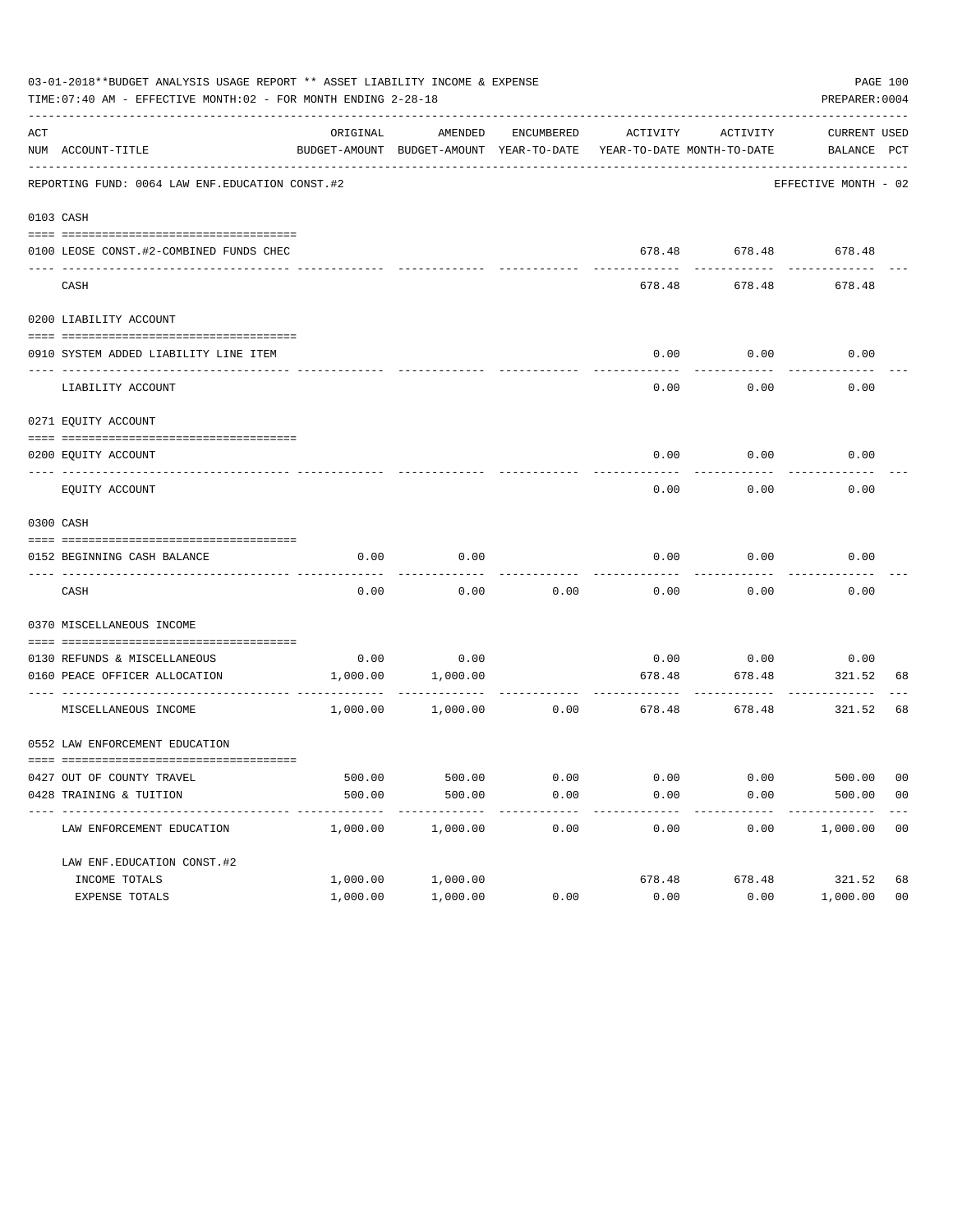|     | 03-01-2018**BUDGET ANALYSIS USAGE REPORT ** ASSET LIABILITY INCOME & EXPENSE<br>TIME: 07:40 AM - EFFECTIVE MONTH: 02 - FOR MONTH ENDING 2-28-18 |                  |                                                                                            |            |                |                   | PREPARER: 0004         | PAGE 101       |
|-----|-------------------------------------------------------------------------------------------------------------------------------------------------|------------------|--------------------------------------------------------------------------------------------|------------|----------------|-------------------|------------------------|----------------|
| ACT | NUM ACCOUNT-TITLE                                                                                                                               | ORIGINAL         | AMENDED<br>BUDGET-AMOUNT BUDGET-AMOUNT YEAR-TO-DATE YEAR-TO-DATE MONTH-TO-DATE BALANCE PCT | ENCUMBERED |                | ACTIVITY ACTIVITY | CURRENT USED           |                |
|     | --------------------------------------<br>REPORTING FUND: 0065 LAW ENF. EDUCATION CONST.#3                                                      |                  |                                                                                            |            |                |                   | EFFECTIVE MONTH - 02   |                |
|     | 0103 CASH                                                                                                                                       |                  |                                                                                            |            |                |                   |                        |                |
|     | 0100 LEOSE CONST.#3-COMBINED FUNDS CHEC                                                                                                         |                  |                                                                                            |            |                |                   | 678.30 678.30 2,010.11 |                |
|     | CASH                                                                                                                                            |                  |                                                                                            |            | 678.30         | . <u>.</u>        | 678.30 2,010.11        |                |
|     | 0200 LIABILITY ACCOUNT                                                                                                                          |                  |                                                                                            |            |                |                   |                        |                |
|     | 0910 SYSTEM ADDED LIABILITY LINE ITEM                                                                                                           |                  |                                                                                            |            | 0.00           | 0.00              | 0.00                   |                |
|     | LIABILITY ACCOUNT                                                                                                                               |                  |                                                                                            |            | 0.00           | 0.00              | 0.00                   |                |
|     | 0271 EQUITY ACCOUNT                                                                                                                             |                  |                                                                                            |            |                |                   |                        |                |
|     | 0200 EOUITY ACCOUNT                                                                                                                             |                  |                                                                                            |            | 0.00           |                   | $0.00$ 1,331.81        |                |
|     | EQUITY ACCOUNT                                                                                                                                  |                  |                                                                                            |            | 0.00           | 0.00              | 1,331.81               |                |
|     | 0300 CASH                                                                                                                                       |                  |                                                                                            |            |                |                   |                        |                |
|     | 0153 BEGINNING CASH BALANCE                                                                                                                     | 1,000.00         | 1,000.00                                                                                   |            | 0.00           |                   | $0.00$ $1,000.00$ 00   |                |
|     | CASH                                                                                                                                            | 1,000.00         | 1,000.00                                                                                   | 0.00       | 0.00           |                   | $0.00$ 1,000.00 00     |                |
|     | 0370 MISCELLANEOUS                                                                                                                              |                  |                                                                                            |            |                |                   |                        |                |
|     |                                                                                                                                                 |                  |                                                                                            |            |                |                   |                        |                |
|     | 0130 REFUNDS & MISCELLANEOUS<br>0160 PEACE OFFICER ALLOCATION                                                                                   | 0.00<br>1,000.00 | 0.00<br>1,000.00                                                                           |            | 0.00<br>678.30 | 0.00<br>678.30    | 0.00<br>321.70         | 68             |
|     | -------------------------------- -----<br>MISCELLANEOUS                                                                                         |                  | 1,000.00 1,000.00                                                                          | 0.00       |                | 678.30<br>678.30  | . <u>.</u><br>321.70   | 68             |
|     | 0553 LAW ENFORCEMENT EDUCATION                                                                                                                  |                  |                                                                                            |            |                |                   |                        |                |
|     |                                                                                                                                                 |                  |                                                                                            |            |                |                   |                        |                |
|     | 0427 OUT OF COUNTY TRAVEL                                                                                                                       | 1,000.00         | 1,000.00                                                                                   | 0.00       | 0.00           | 0.00              | 1,000.00               | 00             |
|     | 0428 TRAINING & TUITION                                                                                                                         | 1,000.00         | 1,000.00                                                                                   | 0.00       | 0.00           | 0.00              | 1,000.00               | 0 <sub>0</sub> |
|     | LAW ENFORCEMENT EDUCATION                                                                                                                       | 2,000.00         | 2,000.00                                                                                   | 0.00       | 0.00           | 0.00              | 2,000.00               | 0 <sub>0</sub> |
|     | LAW ENF. EDUCATION CONST. #3                                                                                                                    |                  |                                                                                            |            |                |                   |                        |                |
|     | INCOME TOTALS                                                                                                                                   | 2,000.00         | 2,000.00                                                                                   |            | 678.30         | 678.30            | 1,321.70               | 34             |
|     | EXPENSE TOTALS                                                                                                                                  | 2,000.00         | 2,000.00                                                                                   | 0.00       | 0.00           | 0.00              | 2,000.00               | 0 <sub>0</sub> |
|     |                                                                                                                                                 |                  |                                                                                            |            |                |                   |                        |                |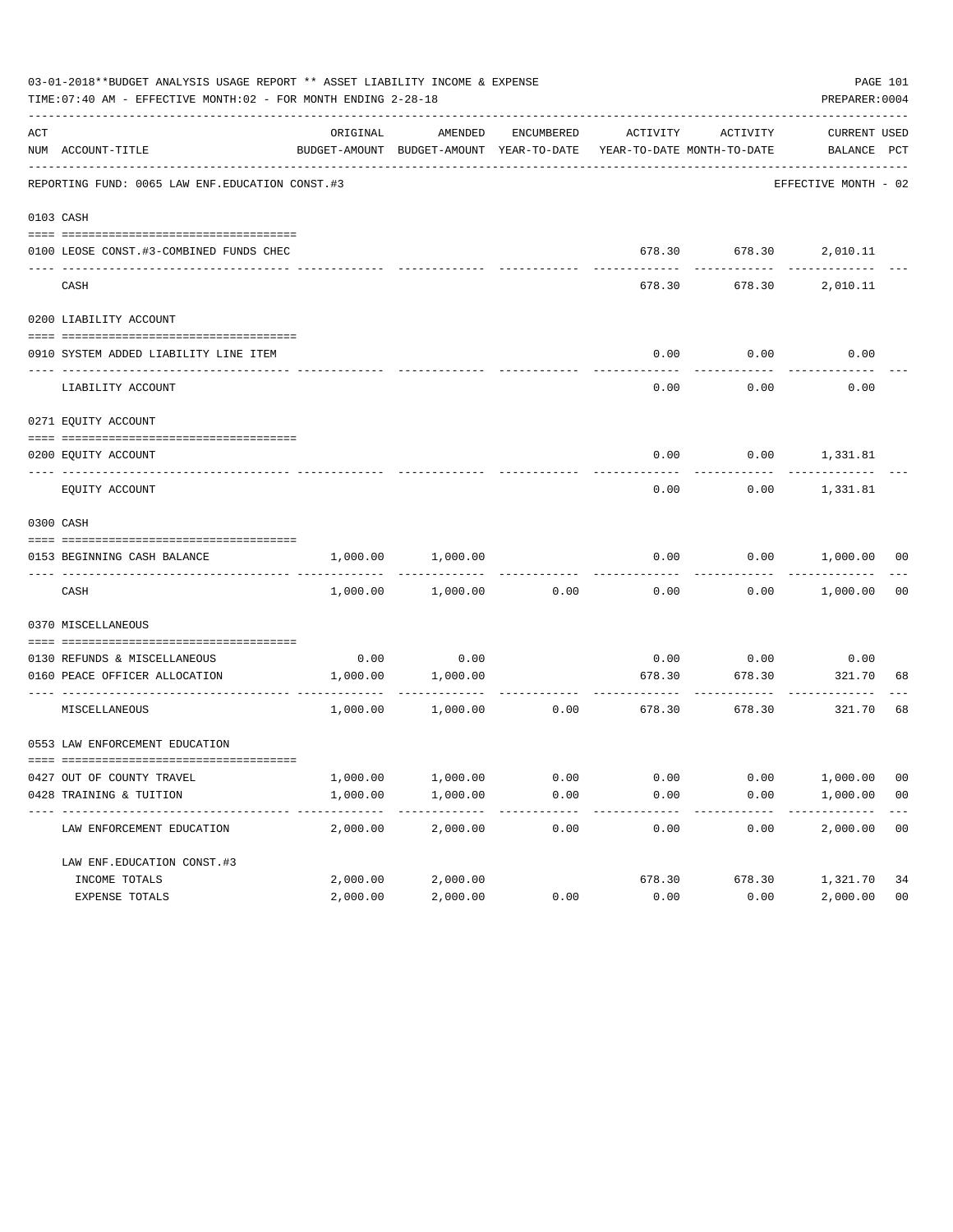|     | 03-01-2018**BUDGET ANALYSIS USAGE REPORT ** ASSET LIABILITY INCOME & EXPENSE<br>TIME: 07:40 AM - EFFECTIVE MONTH: 02 - FOR MONTH ENDING 2-28-18 |              |                           |              |                                                                                 |                  | PAGE 102<br>PREPARER: 0004                 |                |
|-----|-------------------------------------------------------------------------------------------------------------------------------------------------|--------------|---------------------------|--------------|---------------------------------------------------------------------------------|------------------|--------------------------------------------|----------------|
| ACT | NUM ACCOUNT-TITLE                                                                                                                               | ORIGINAL     | AMENDED                   | ENCUMBERED   | ACTIVITY<br>BUDGET-AMOUNT BUDGET-AMOUNT YEAR-TO-DATE YEAR-TO-DATE MONTH-TO-DATE | ACTIVITY         | CURRENT USED<br>BALANCE PCT                |                |
|     | REPORTING FUND: 0066 2017 GO BONDS-CONSTRUCTION FUND                                                                                            |              |                           |              |                                                                                 |                  | EFFECTIVE MONTH - 02                       |                |
|     | 0103 CASH                                                                                                                                       |              |                           |              |                                                                                 |                  |                                            |                |
|     | 0100 GO BONDS CONST. - COMBINED FUNDS CHE                                                                                                       |              |                           |              |                                                                                 |                  | $6,463,648.00 - 149,461.50 - 213,648.00 -$ |                |
|     | 0166 ICS DEPOSIT                                                                                                                                |              |                           |              | 6, 264, 835.63 5, 477.85 6, 264, 835.63                                         |                  |                                            |                |
|     | 0175 TEXPOOL                                                                                                                                    |              |                           |              | 0.00                                                                            | 0.00             | 0.00                                       |                |
|     | CASH                                                                                                                                            |              |                           |              |                                                                                 |                  | 198,812.37- 143,983.65- 6,051,187.63       |                |
|     | 0200 LIABILITY ACCOUNT                                                                                                                          |              |                           |              |                                                                                 |                  |                                            |                |
|     | 0910 SYSTEM ADDED LIABILITY LINE-ITEM                                                                                                           |              |                           |              | 0.00                                                                            | 0.00             | 0.00                                       |                |
|     | LIABILITY ACCOUNT                                                                                                                               |              |                           |              | $\frac{1}{2}$<br>0.00                                                           | --------<br>0.00 | 0.00                                       |                |
|     | 0231 2017 GO BONDS PAYABLE                                                                                                                      |              |                           |              |                                                                                 |                  |                                            |                |
|     |                                                                                                                                                 |              |                           |              |                                                                                 |                  |                                            |                |
|     | 0200 2017 GO BONDS PAYABLE                                                                                                                      |              |                           |              | 0.00                                                                            |                  | 0.00 6,250,000.00                          |                |
|     | 2017 GO BONDS PAYABLE                                                                                                                           |              |                           |              | 0.00                                                                            |                  | $0.00 \quad 6,250,000.00$                  |                |
|     | 0271 EQUITY ACCOUNT                                                                                                                             |              |                           |              |                                                                                 |                  |                                            |                |
|     | 0200 EQUITY ACCOUNT                                                                                                                             |              |                           |              | 0.00                                                                            | 0.00             | 0.00                                       |                |
|     | EQUITY ACCOUNT                                                                                                                                  |              |                           |              | 0.00                                                                            | 0.00             | 0.00                                       |                |
|     | 0300 CASH                                                                                                                                       |              |                           |              |                                                                                 |                  |                                            |                |
|     | 0166 BEGINNING CASH BALANCE                                                                                                                     |              | 2,000,000.00 2,000,000.00 |              |                                                                                 |                  | $0.00$ $0.00$ $2,000,000.00$ 00            |                |
|     | CASH                                                                                                                                            | 2,000,000.00 |                           |              | $2,000,000.00$ $0.00$ $0.00$ $0.00$                                             |                  | $0.00 \quad 2,000,000.00$                  | 0 <sub>0</sub> |
|     | 0360 INTEREST EARNINGS                                                                                                                          |              |                           |              |                                                                                 |                  |                                            |                |
|     |                                                                                                                                                 | 0.00         | 0.00                      |              |                                                                                 | 0.00             | 0.00<br>0.00                               |                |
|     | 0100 INTEREST EARNINGS LEGEND BANK<br>0166 INTEREST EARNINGS ICS                                                                                | 0.00         | 0.00                      |              | 14,835.63                                                                       |                  | 5,477.85 14,835.63+                        |                |
|     | INTEREST EARNINGS                                                                                                                               | 0.00         | ----------<br>0.00        |              | $0.00$ 14,835.63 5,477.85 14,835.63+                                            |                  |                                            |                |
|     | 0370 MISCELLANEOUS                                                                                                                              |              |                           |              |                                                                                 |                  |                                            |                |
|     | 0130 REFUNDS & MISCELLANEOUS                                                                                                                    | 0.00         | 0.00                      |              |                                                                                 | $0.00$ 0.00      | 0.00                                       |                |
|     | MISCELLANEOUS                                                                                                                                   | 0.00         | 0.00                      | 0.00         | 0.00                                                                            | 0.00             | 0.00                                       |                |
|     | 0666 COURTHOUSE CONSTRUCTION EXPENSE                                                                                                            |              |                           |              |                                                                                 |                  |                                            |                |
|     |                                                                                                                                                 |              |                           |              |                                                                                 |                  |                                            |                |
|     | 0165 CONSTRUCTION                                                                                                                               | 0.00         | 0.00                      | 0.00         | 0.00                                                                            | 0.00             | 0.00                                       |                |
|     | 0400 ATTORNEY FEES<br>0402 ENGINEERING                                                                                                          | 0.00<br>0.00 | 4,556.00<br>0.00          | 0.00<br>0.00 | 4,556.00<br>0.00                                                                | 0.00<br>0.00     | 0.00 100<br>0.00                           |                |
|     | 0403 ARCHITECTURAL FEES                                                                                                                         | 0.00         | 48,750.00                 | 0.00         | 48,750.00                                                                       | 0.00             | 0.00 100                                   |                |
|     | 0430 BIDS & NOTICES                                                                                                                             | 0.00         | 0.00                      | 0.00         | 0.00                                                                            | 0.00             | 0.00                                       |                |
|     | 0450 R & M BUILDINGS                                                                                                                            | 0.00         | 0.00                      | 0.00         | 0.00                                                                            | 0.00             | 0.00                                       |                |
|     | 0451 ASBESTOS ABATEMENT                                                                                                                         | 0.00         | 151,842.00                | 0.00         | 151,842.00                                                                      | 149,461.50       | 0.00 100                                   |                |
|     | 0482 DEMOLITION                                                                                                                                 | 0.00         | 0.00                      | 0.00         | 0.00                                                                            | 0.00             | 0.00                                       |                |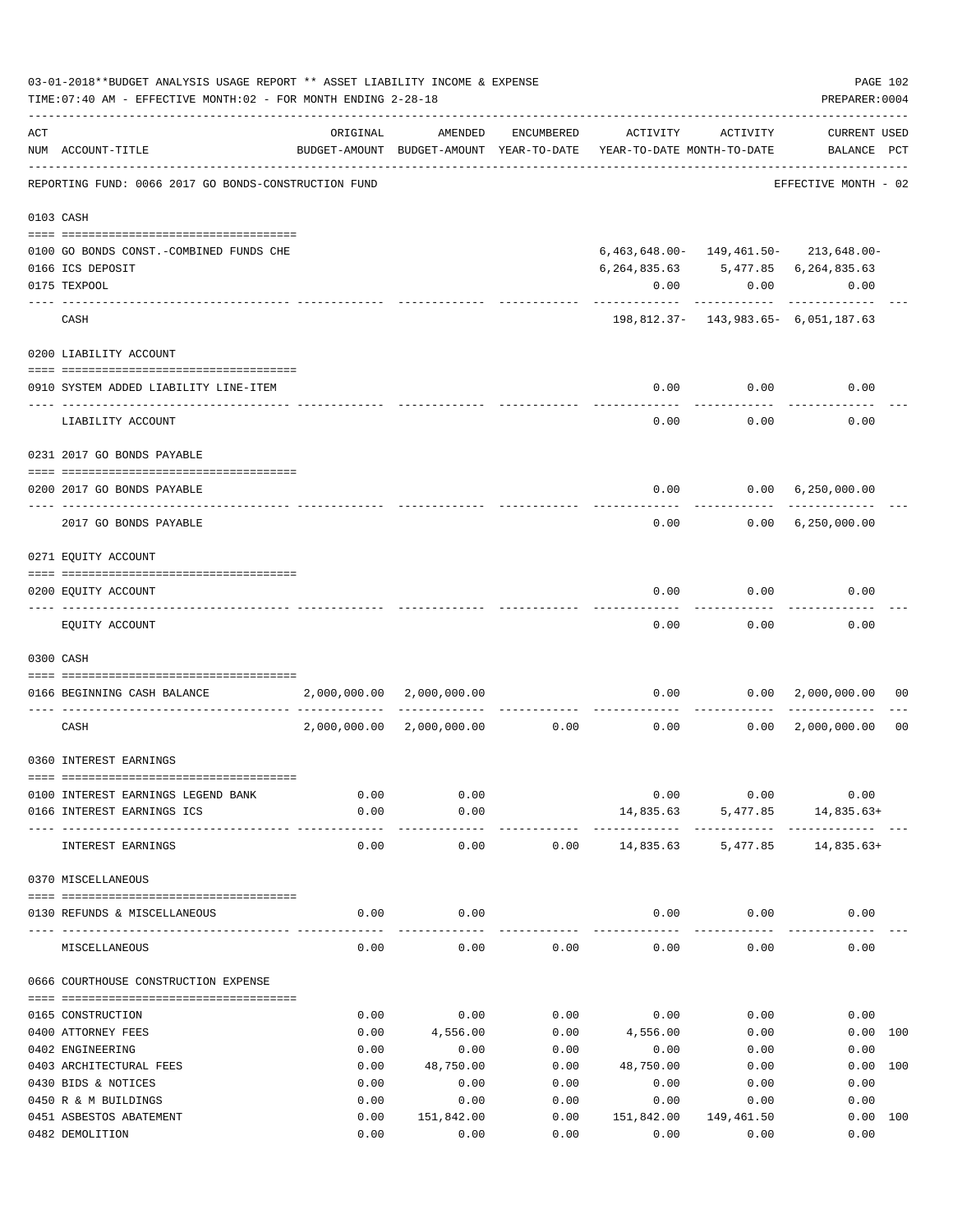03-01-2018\*\*BUDGET ANALYSIS USAGE REPORT \*\* ASSET LIABILITY INCOME & EXPENSE PAGE 103 TIME:07:40 AM - EFFECTIVE MONTH:02 - FOR MONTH ENDING 2-28-18 PREPARER:0004

| ACT |                                                      | ORIGINAL      | AMENDED       | ENCUMBERED   | ACTIVITY   | ACTIVITY                   | <b>CURRENT USED</b>     |      |
|-----|------------------------------------------------------|---------------|---------------|--------------|------------|----------------------------|-------------------------|------|
| NUM | ACCOUNT-TITLE                                        | BUDGET-AMOUNT | BUDGET-AMOUNT | YEAR-TO-DATE |            | YEAR-TO-DATE MONTH-TO-DATE | BALANCE                 | PCT  |
|     |                                                      |               |               |              |            |                            |                         |      |
|     | REPORTING FUND: 0066 2017 GO BONDS-CONSTRUCTION FUND |               |               |              |            |                            | EFFECTIVE MONTH - 02    |      |
|     | 0490 MISCELLANEOUS                                   | 2,000,000.00  | 1,786,352.00  | 0.00         | 0.00       | 0.00                       | 1,786,352.00            | - 00 |
|     | 0535 BUILDING                                        | 0.00          | 0.00          | 0.00         | 0.00       | 0.00                       | 0.00                    |      |
|     | 0695 SURVEYING                                       | 0.00          | 8,500.00      | 0.00         | 8,500.00   | 0.00                       | 0.00                    | 100  |
|     | COURTHOUSE CONSTRUCTION EXPENSE                      | 2,000,000.00  | 2,000,000.00  | 0.00         | 213,648.00 | 149,461.50                 | 1,786,352.00            | - 11 |
|     | 2017 GO BONDS-CONSTRUCTION FUND                      |               |               |              |            |                            |                         |      |
|     | INCOME TOTALS                                        | 2,000,000.00  | 2,000,000.00  |              | 14,835.63  | 5,477.85                   | 1,985,164.37            | 01   |
|     | <b>EXPENSE TOTALS</b>                                | 2,000,000.00  | 2,000,000.00  | 0.00         | 213,648.00 |                            | 149,461.50 1,786,352.00 | 11   |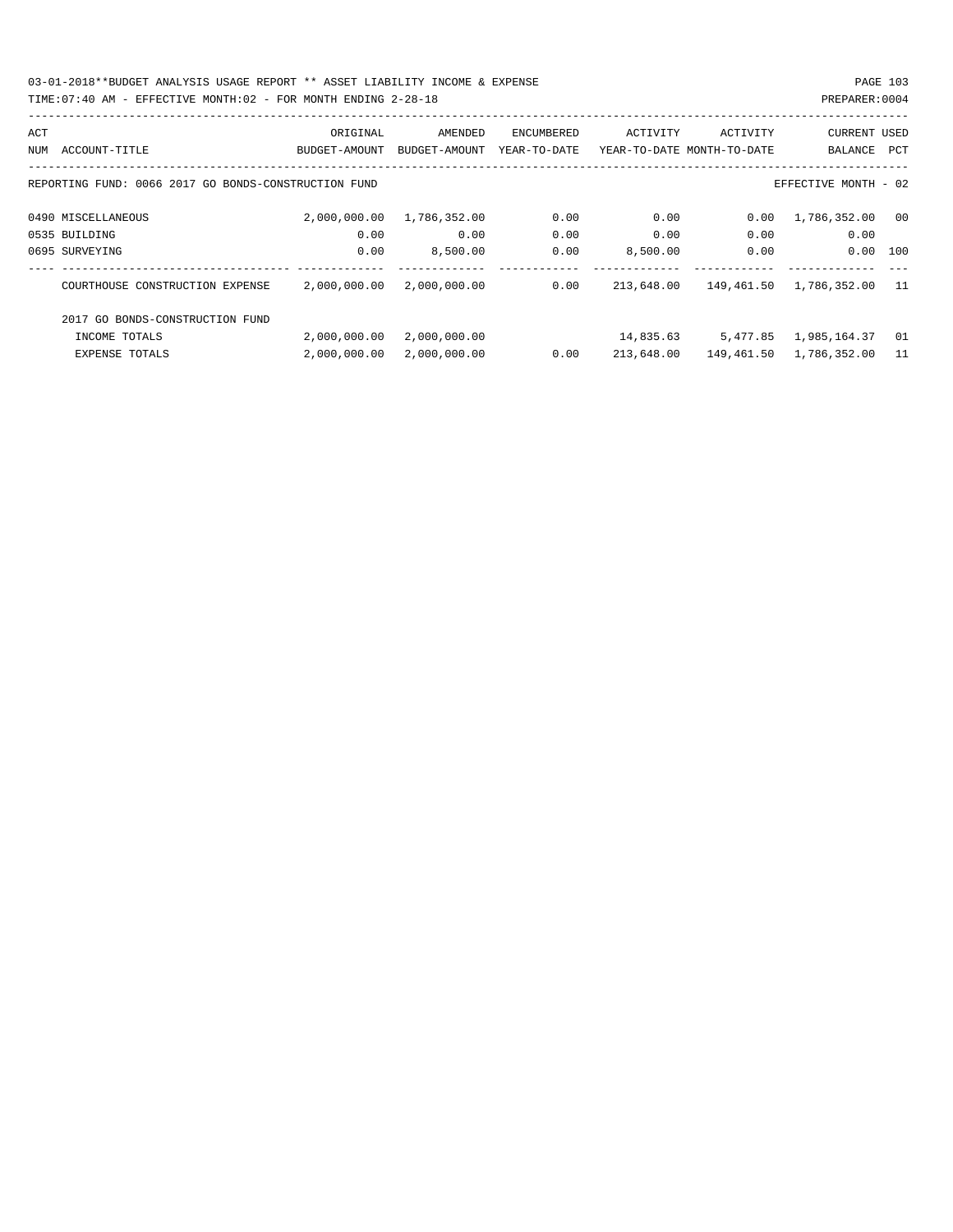|     | 03-01-2018**BUDGET ANALYSIS USAGE REPORT ** ASSET LIABILITY INCOME & EXPENSE<br>TIME: 07:40 AM - EFFECTIVE MONTH: 02 - FOR MONTH ENDING 2-28-18 |           |                                                     |            |                                                  |                                  | PAGE 104<br>PREPARER: 0004  |                |
|-----|-------------------------------------------------------------------------------------------------------------------------------------------------|-----------|-----------------------------------------------------|------------|--------------------------------------------------|----------------------------------|-----------------------------|----------------|
| ACT | NUM ACCOUNT-TITLE                                                                                                                               | ORIGINAL  | AMENDED<br>BUDGET-AMOUNT BUDGET-AMOUNT YEAR-TO-DATE | ENCUMBERED | ACTIVITY<br>YEAR-TO-DATE MONTH-TO-DATE           | ACTIVITY                         | CURRENT USED<br>BALANCE PCT |                |
|     | REPORTING FUND: 0067 F.C. DETENTION CENTER ANNUAL PAYMEN                                                                                        |           |                                                     |            |                                                  |                                  | EFFECTIVE MONTH - 02        |                |
|     | 0103 CASH                                                                                                                                       |           |                                                     |            |                                                  |                                  |                             |                |
|     |                                                                                                                                                 |           |                                                     |            |                                                  |                                  |                             |                |
|     | 0100 ANNUAL PAYMENT-COMBINED FUND CKING                                                                                                         |           |                                                     |            |                                                  | $4,780.95 - 517.50 - 4,780.95 -$ |                             |                |
|     | CASH                                                                                                                                            |           |                                                     |            | 4,780.95-                                        |                                  | $517.50 - 4,780.95 -$       |                |
|     | 0200 SYSTEM ADDED LIABILITY DEPARTMENT                                                                                                          |           |                                                     |            |                                                  |                                  |                             |                |
|     | 0910 SYSTEM ADDED LIABILITY LINE-ITEM                                                                                                           |           |                                                     |            | 0.00                                             | 0.00                             | 0.00                        |                |
|     | SYSTEM ADDED LIABILITY DEPARTMENT                                                                                                               |           |                                                     |            | 0.00                                             | 0.00                             | 0.00                        |                |
|     | 0271 EQUITY ACCOUNT                                                                                                                             |           |                                                     |            |                                                  |                                  |                             |                |
|     | 0200 EQUITY ACCOUNT                                                                                                                             |           |                                                     |            | 0.00                                             | 0.00                             | 0.00                        |                |
|     | EQUITY ACCOUNT                                                                                                                                  |           |                                                     |            | 0.00                                             | 0.00                             | 0.00                        |                |
|     | 0300 CASH                                                                                                                                       |           |                                                     |            |                                                  |                                  |                             |                |
|     |                                                                                                                                                 |           |                                                     |            |                                                  |                                  |                             |                |
|     | 0110 UNENCUMBERED FUND BALANCE                                                                                                                  | 0.00      | 0.00                                                |            | 0.00                                             | 0.00                             | 0.00                        |                |
|     | CASH                                                                                                                                            | 0.00      | 0.00                                                | 0.00       | 0.00                                             | 0.00                             | 0.00                        |                |
|     | 0319 ANNUAL PAYMENT INCOME                                                                                                                      |           |                                                     |            |                                                  |                                  |                             |                |
|     | 0551 ANNUAL PAYMENT                                                                                                                             | 10,000.00 | 10,000.00                                           |            | 0.00                                             |                                  | 0.00 10,000.00              | 00             |
|     | ANNUAL PAYMENT INCOME                                                                                                                           | 10,000.00 | 10,000.00                                           | 0.00       | 0.00                                             | 0.00                             | 10,000.00                   | 0 <sup>0</sup> |
|     | 0560 F.C. SHERIFF ANNUAL PAYMENT                                                                                                                |           |                                                     |            |                                                  |                                  |                             |                |
|     | 0428 TRAINING & TUITION                                                                                                                         |           |                                                     |            | 5,000.00 5,000.00 0.00 4,780.95 517.50 219.05 96 |                                  |                             |                |
|     | 0580 INVESTIGATIVE EQUIPMENT                                                                                                                    | 5,000.00  | 5,000.00                                            | 0.00       | 0.00                                             | 0.00                             | 5,000.00                    | 00             |
|     | F.C. SHERIFF ANNUAL PAYMENT                                                                                                                     | 10,000.00 | 10,000.00                                           | 0.00       | 4,780.95                                         | 517.50                           | 5,219.05                    | 48             |
|     |                                                                                                                                                 |           |                                                     |            |                                                  |                                  |                             |                |
|     | F.C. DETENTION CENTER ANNUAL PAYME<br>INCOME TOTALS                                                                                             | 10,000.00 | 10,000.00                                           |            | 0.00                                             | 0.00                             | 10,000.00                   | 0 <sub>0</sub> |
|     | EXPENSE TOTALS                                                                                                                                  | 10,000.00 | 10,000.00                                           | 0.00       | 4,780.95                                         | 517.50                           | 5,219.05                    | 48             |
|     |                                                                                                                                                 |           |                                                     |            |                                                  |                                  |                             |                |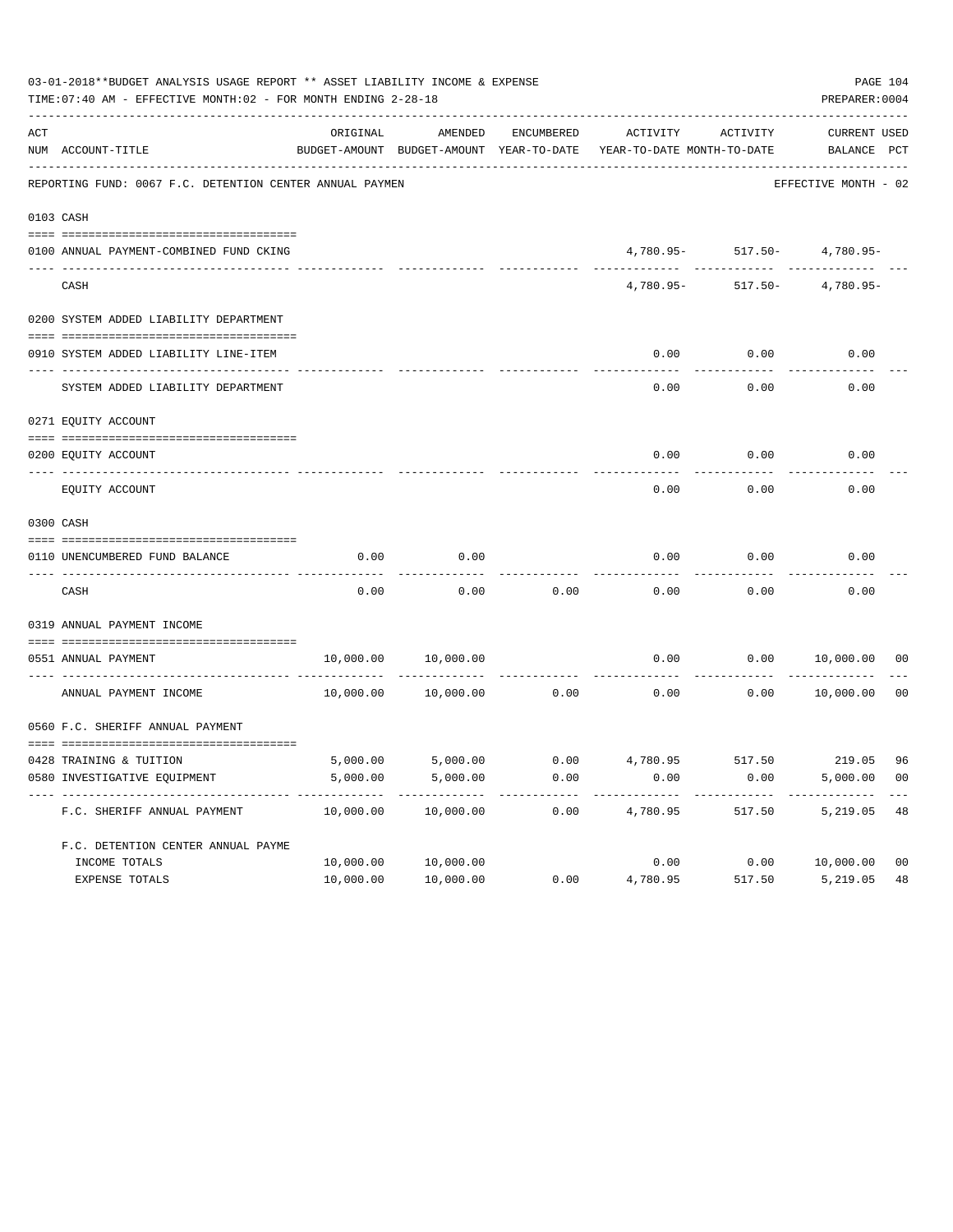|     | 03-01-2018**BUDGET ANALYSIS USAGE REPORT ** ASSET LIABILITY INCOME & EXPENSE<br>TIME: 07:40 AM - EFFECTIVE MONTH: 02 - FOR MONTH ENDING 2-28-18 |             |                                                     |            |                                        |          | PAGE 105<br>PREPARER: 0004         |
|-----|-------------------------------------------------------------------------------------------------------------------------------------------------|-------------|-----------------------------------------------------|------------|----------------------------------------|----------|------------------------------------|
| ACT | NUM ACCOUNT-TITLE                                                                                                                               | ORIGINAL    | AMENDED<br>BUDGET-AMOUNT BUDGET-AMOUNT YEAR-TO-DATE | ENCUMBERED | ACTIVITY<br>YEAR-TO-DATE MONTH-TO-DATE | ACTIVITY | <b>CURRENT USED</b><br>BALANCE PCT |
|     | REPORTING FUND: 0070 RIGHT OF WAY FUND                                                                                                          |             |                                                     |            |                                        |          | EFFECTIVE MONTH - 02               |
|     | 0102 A/P CLEARING                                                                                                                               |             |                                                     |            |                                        |          |                                    |
|     | 0100 A/P CLEARING                                                                                                                               |             |                                                     |            | 0.00                                   | 0.00     | 0.00                               |
|     | ---- ----------<br>A/P CLEARING                                                                                                                 |             |                                                     |            | 0.00                                   | 0.00     | 0.00                               |
|     | 0103 CASH                                                                                                                                       |             |                                                     |            |                                        |          |                                    |
|     | 0100 RIGHT OF WAY-COMBINED FUND CHECKIN                                                                                                         |             |                                                     |            | 5.12                                   | 0.99     | 16,039.64                          |
|     | 0170 RIGHT OF WAY CASH ACCT.                                                                                                                    |             |                                                     |            | 0.00                                   | 0.00     | 0.00                               |
|     | 0175 TEXPOOL                                                                                                                                    |             |                                                     |            | 378.90                                 | 89.50    | 81,252.94                          |
|     | CASH                                                                                                                                            |             |                                                     |            | 384.02                                 | 90.49    | 97,292.58                          |
|     | 0133 ADVANCE TO FUND                                                                                                                            |             |                                                     |            |                                        |          |                                    |
|     | 0010 ADVANCE TO GENERAL                                                                                                                         |             |                                                     |            | 0.00                                   | 0.00     | 0.00                               |
|     | 0021 ADVANCE TO R&B #1                                                                                                                          |             |                                                     |            | 0.00                                   | 0.00     | 0.00                               |
|     | 0022 ADVANCE TO R&B #2                                                                                                                          |             |                                                     |            | 0.00                                   | 0.00     | 0.00                               |
|     | ADVANCE TO FUND                                                                                                                                 |             |                                                     |            | 0.00                                   | 0.00     | 0.00                               |
|     | 0200 LIABILITY ACCOUNT                                                                                                                          |             |                                                     |            |                                        |          |                                    |
|     |                                                                                                                                                 |             |                                                     |            |                                        |          |                                    |
|     | 0910 SYSTEM ADDED LIABILITY LINE-ITEM                                                                                                           |             |                                                     |            | 0.00                                   | 0.00     | 0.00                               |
|     | LIABILITY ACCOUNT                                                                                                                               |             |                                                     |            | 0.00                                   | 0.00     | 0.00                               |
|     | 0271 EQUITY ACCOUNT                                                                                                                             |             |                                                     |            |                                        |          |                                    |
|     | 0200 EQUITY ACCOUNT                                                                                                                             |             |                                                     |            | 0.00                                   | 0.00     | 96,908.56                          |
|     | EQUITY ACCOUNT                                                                                                                                  |             |                                                     |            | 0.00                                   | 0.00     | 96,908.56                          |
|     | 0360 INTEREST EARNINGS                                                                                                                          |             |                                                     |            |                                        |          |                                    |
|     |                                                                                                                                                 |             |                                                     |            |                                        |          |                                    |
|     | 0100 INTEREST EARNINGS<br>----------------------------------                                                                                    | ----------- | $0.00$ 0.00<br>----------                           |            | . <u>.</u> .                           |          | $384.02$ 90.49 $384.02+$           |
|     | INTEREST EARNINGS                                                                                                                               | 0.00        | 0.00                                                | 0.00       | 384.02                                 | 90.49    | 384.02+                            |
|     | 0622 RIGHT OF WAY                                                                                                                               |             |                                                     |            |                                        |          |                                    |
|     | 0399 CLAIM SETTLEMENTS                                                                                                                          | 0.00        | 0.00                                                | 0.00       | 0.00                                   | 0.00     | 0.00                               |
|     | 0426 APPRAISAL FEES                                                                                                                             | 0.00        | 0.00                                                | 0.00       | 0.00                                   | 0.00     | 0.00                               |
|     | 0429 RELOCATING UTILITIES                                                                                                                       | 0.00        | 0.00                                                | 0.00       | 0.00                                   | 0.00     | 0.00                               |
|     | 0449 CONTRACT EXPENSES FOR FM87 R.O.W.                                                                                                          | 0.00        | 0.00                                                | 0.00       | 0.00                                   | 0.00     | 0.00                               |
|     | RIGHT OF WAY                                                                                                                                    | 0.00        | 0.00                                                | 0.00       | 0.00                                   | 0.00     | 0.00                               |
|     | 0629 RIGHT OF WAY                                                                                                                               |             |                                                     |            |                                        |          |                                    |
|     | 0500 RIGHT OF WAY PUR HWY #82                                                                                                                   | 0.00        | 0.00                                                | 0.00       | 0.00                                   | 0.00     | 0.00                               |
|     | 0501 RIGHT OF WAY PURCHASE FM #87                                                                                                               | 0.00        | 0.00                                                | 0.00       | 0.00                                   | 0.00     | 0.00                               |
|     | 0502 RIGHT OF WAY PURCHASE HWY #121                                                                                                             | 0.00        | 0.00                                                | 0.00       | 0.00                                   | 0.00     | 0.00                               |
|     | 0503 RIGHT OF WAY PURCHASE HWY.78                                                                                                               | 0.00        | 0.00                                                | 0.00       | 0.00                                   | 0.00     | 0.00                               |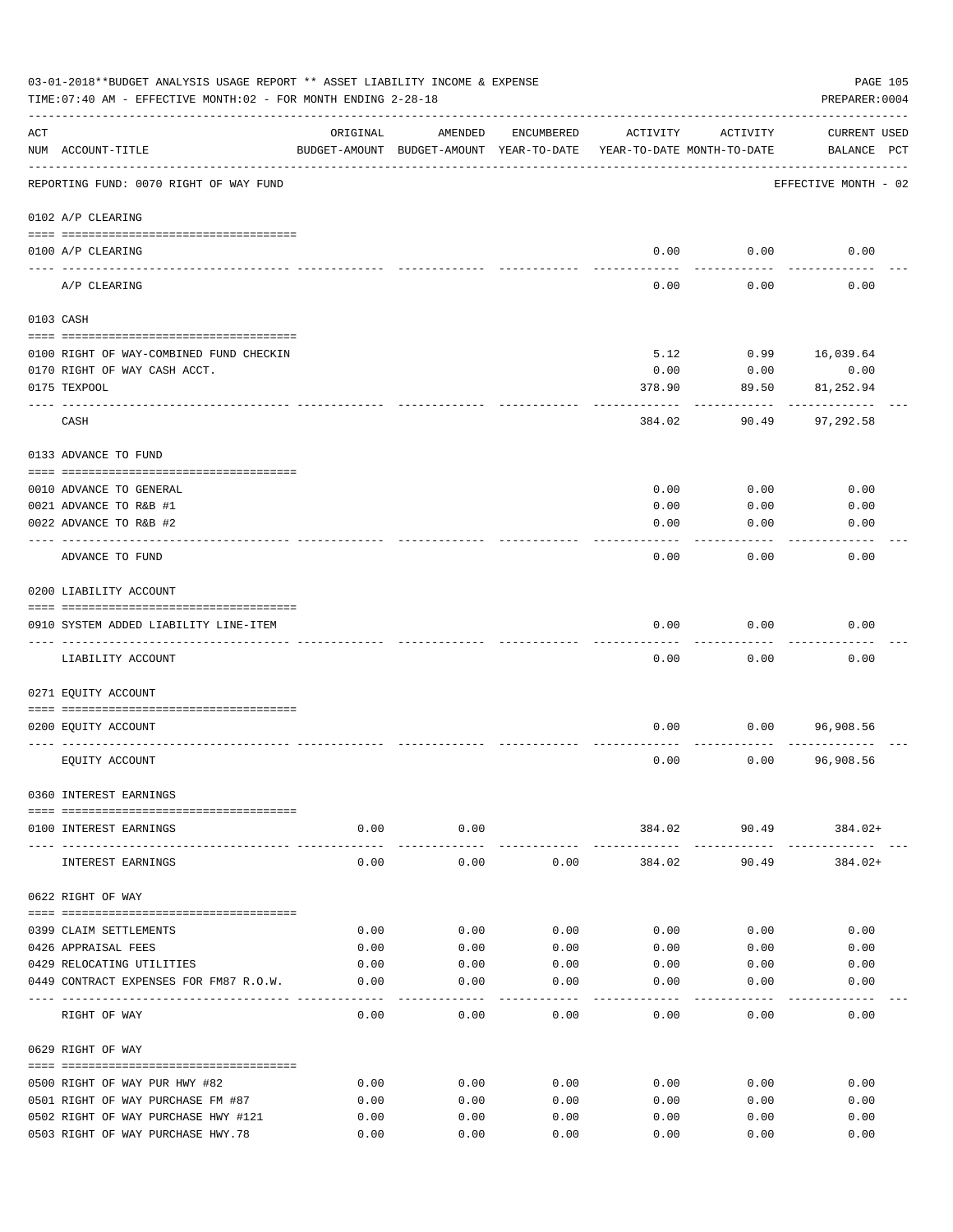|     | 03-01-2018**BUDGET ANALYSIS USAGE REPORT ** ASSET LIABILITY INCOME & EXPENSE<br>TIME: 07:40 AM - EFFECTIVE MONTH: 02 - FOR MONTH ENDING 2-28-18 |          |                                                                     |            |                   |                   | PAGE 106<br>PREPARER: 0004 |
|-----|-------------------------------------------------------------------------------------------------------------------------------------------------|----------|---------------------------------------------------------------------|------------|-------------------|-------------------|----------------------------|
| ACT |                                                                                                                                                 | ORIGINAL | AMENDED                                                             | ENCUMBERED | ACTIVITY ACTIVITY |                   | CURRENT USED               |
|     | NUM ACCOUNT-TITLE                                                                                                                               |          | BUDGET-AMOUNT BUDGET-AMOUNT YEAR-TO-DATE YEAR-TO-DATE MONTH-TO-DATE |            |                   |                   | <b>PCT</b><br>BALANCE      |
|     | REPORTING FUND: 0070 RIGHT OF WAY FUND                                                                                                          |          |                                                                     |            |                   |                   | EFFECTIVE MONTH - 02       |
|     | RIGHT OF WAY                                                                                                                                    | 0.00     |                                                                     | 0.00       | 0.00              | $0.00$ and $0.00$ | 0.00<br>0.00               |
|     | 0999 ACCOUNTS PAYABLE                                                                                                                           |          |                                                                     |            |                   |                   |                            |
|     |                                                                                                                                                 |          |                                                                     |            |                   |                   |                            |
|     | 0100 A/P CLEARING ACCOUNT                                                                                                                       |          |                                                                     |            | 0.00              | 0.00              | 0.00                       |
|     | ACCOUNTS PAYABLE                                                                                                                                |          |                                                                     |            | 0.00              | 0.00              | 0.00                       |
|     | RIGHT OF WAY FUND                                                                                                                               |          |                                                                     |            |                   |                   |                            |
|     | INCOME TOTALS                                                                                                                                   | 0.00     | 0.00                                                                |            | 384.02            |                   | $384.02+$<br>90.49         |
|     | <b>EXPENSE TOTALS</b>                                                                                                                           | 0.00     | 0.00                                                                | 0.00       | 0.00              | 0.00              | 0.00                       |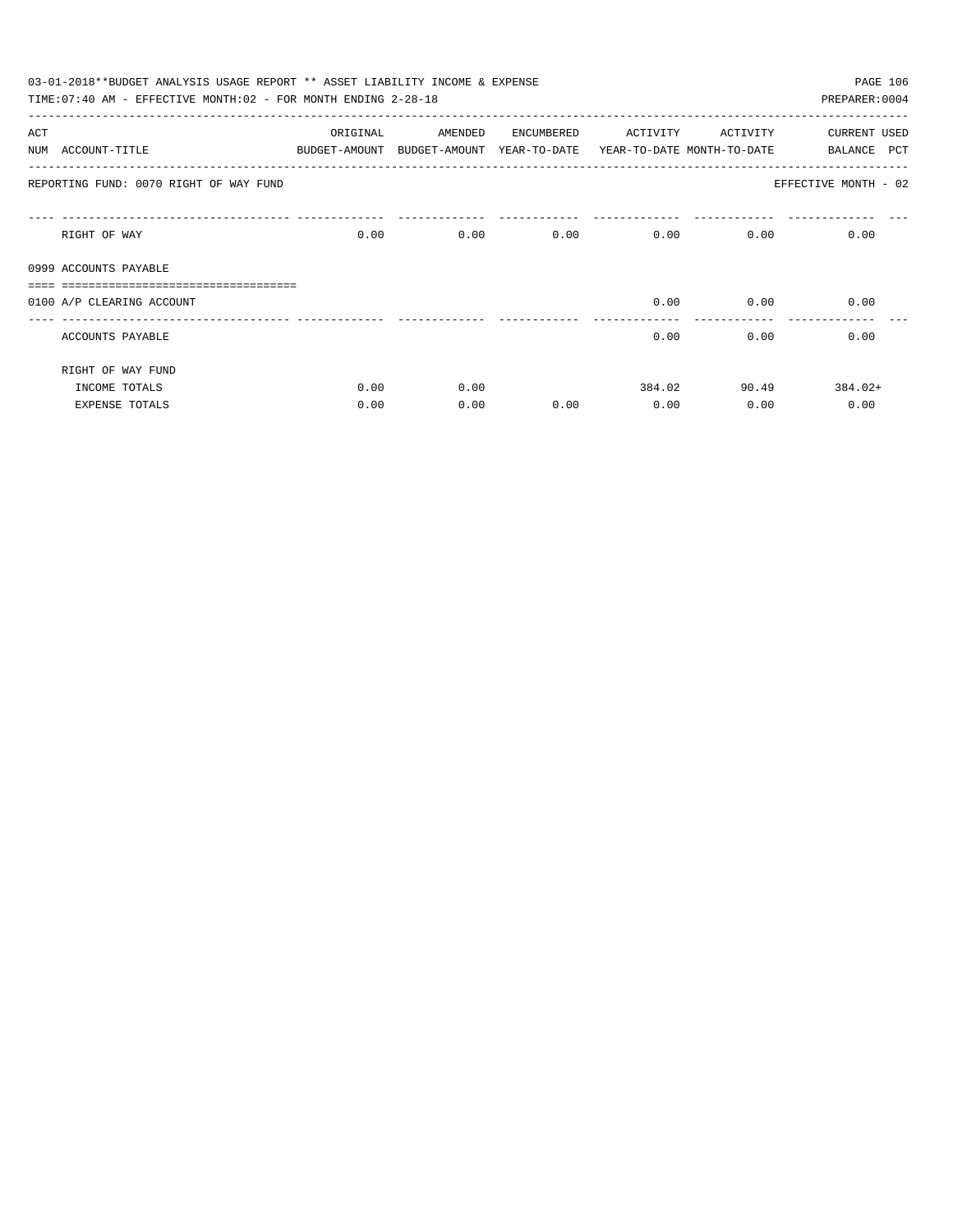|     | 03-01-2018**BUDGET ANALYSIS USAGE REPORT ** ASSET LIABILITY INCOME & EXPENSE<br>TIME: 07:40 AM - EFFECTIVE MONTH: 02 - FOR MONTH ENDING 2-28-18 |                                                      |                         |            |                                        |          | PREPARER: 0004                     | PAGE 107       |
|-----|-------------------------------------------------------------------------------------------------------------------------------------------------|------------------------------------------------------|-------------------------|------------|----------------------------------------|----------|------------------------------------|----------------|
| ACT | NUM ACCOUNT-TITLE                                                                                                                               | ORIGINAL<br>BUDGET-AMOUNT BUDGET-AMOUNT YEAR-TO-DATE | AMENDED                 | ENCUMBERED | ACTIVITY<br>YEAR-TO-DATE MONTH-TO-DATE | ACTIVITY | <b>CURRENT USED</b><br>BALANCE PCT |                |
|     | REPORTING FUND: 0071 INVESTIGATOR CRIMES AGAINST WOMEN                                                                                          |                                                      |                         |            |                                        |          | EFFECTIVE MONTH - 02               |                |
|     | 0100 PAYROLL                                                                                                                                    |                                                      |                         |            |                                        |          |                                    |                |
|     | 0100 PAYROLL                                                                                                                                    |                                                      |                         |            | 0.00                                   | 0.00     | 0.00                               |                |
|     | PAYROLL                                                                                                                                         |                                                      |                         |            | 0.00                                   | 0.00     | 0.00                               |                |
|     | 0103 CASH                                                                                                                                       |                                                      |                         |            |                                        |          |                                    |                |
|     | 0100 INV. CRIMES AGAINST WOMEN-COMB. FUND                                                                                                       |                                                      |                         |            | 0.00                                   | 0.00     | 0.00                               |                |
|     | CASH                                                                                                                                            |                                                      |                         |            | 0.00                                   | 0.00     | 0.00                               |                |
|     | 0120 RECEIVABLES                                                                                                                                |                                                      |                         |            |                                        |          |                                    |                |
|     | 0312 DUE FROM OTHER GOVERNMENTS                                                                                                                 |                                                      |                         |            | 0.00                                   | 0.00     | 0.00                               |                |
|     | RECEIVABLES                                                                                                                                     |                                                      |                         |            | 0.00                                   | 0.00     | 0.00                               |                |
|     | 0200 SYSTEM ADDED LIABILITY DEPARTMENT                                                                                                          |                                                      |                         |            |                                        |          |                                    |                |
|     | 0910 SYSTEM ADDED LIABILITY LINE-ITEM                                                                                                           |                                                      |                         |            | 0.00                                   | 0.00     | 0.00                               |                |
|     | SYSTEM ADDED LIABILITY DEPARTMENT                                                                                                               |                                                      |                         |            | 0.00                                   | 0.00     | 0.00                               |                |
|     | 0271 EQUITY ACCOUNT                                                                                                                             |                                                      |                         |            |                                        |          |                                    |                |
|     | 0200 EQUITY ACCOUNT                                                                                                                             |                                                      |                         |            | 0.00                                   | 0.00     | 0.00                               |                |
|     | EOUITY ACCOUNT                                                                                                                                  |                                                      |                         |            | 0.00                                   | 0.00     | 0.00                               |                |
|     | 0330 GRANT INCOME                                                                                                                               |                                                      |                         |            |                                        |          |                                    |                |
|     | 0475 INVESTIGATOR CRIMES AGAINST WOMEN 20,020.62                                                                                                |                                                      | 20,020.62               |            | 0.00                                   | 0.00     | 20,020.62                          | 00             |
|     | GRANT INCOME                                                                                                                                    |                                                      | 20,020.62 20,020.62     | 0.00       | 0.00                                   |          | $0.00$ 20,020.62 00                |                |
|     | 0475 INVESTIGATOR CRIMES AGAINST WOMEN                                                                                                          |                                                      |                         |            |                                        |          |                                    |                |
|     | 0108 SALARY                                                                                                                                     |                                                      | 13, 417. 47 13, 417. 47 | 0.00       | 0.00                                   | 0.00     | 13,417.47                          | 0 <sub>0</sub> |
|     | 0201 SOCIAL SECURITY TAXES                                                                                                                      | 831.88                                               | 831.88                  | 0.00       | 0.00                                   | 0.00     | 831.88                             | 0 <sub>0</sub> |
|     | 0202 GROUP HEALTH INSURANCE                                                                                                                     |                                                      | $4,040.42$ $4,040.42$   | 0.00       | 0.00                                   | 0.00     | 4,040.42                           | 0 <sub>0</sub> |
|     | 0203 RETIREMENT                                                                                                                                 | 1,526.91                                             | 1,526.91                | 0.00       | 0.00                                   | 0.00     | 1,526.91                           | 0 <sub>0</sub> |
|     | 0204 WORKERS COMPENSATION                                                                                                                       | 9.39                                                 | 9.39                    | 0.00       | 0.00                                   | 0.00     | 9.39                               | 0 <sub>0</sub> |
|     | 0205 MEDICARE TAX                                                                                                                               | 194.55                                               | 194.55                  | 0.00       | 0.00                                   | 0.00     | 194.55                             | 0 <sub>0</sub> |
|     | INVESTIGATOR CRIMES AGAINST WOMEN                                                                                                               |                                                      | 20,020.62 20,020.62     | 0.00       | 0.00                                   | 0.00     | 20,020.62 00                       |                |
|     | INVESTIGATOR CRIMES AGAINST WOMEN                                                                                                               |                                                      |                         |            |                                        |          |                                    |                |
|     | INCOME TOTALS                                                                                                                                   |                                                      | $20,020.62$ $20,020.62$ |            | 0.00                                   | 0.00     | 20,020.62                          | 0 <sub>0</sub> |
|     | EXPENSE TOTALS                                                                                                                                  | 20,020.62                                            | 20,020.62               | 0.00       | 0.00                                   | 0.00     | 20,020.62                          | 0 <sub>0</sub> |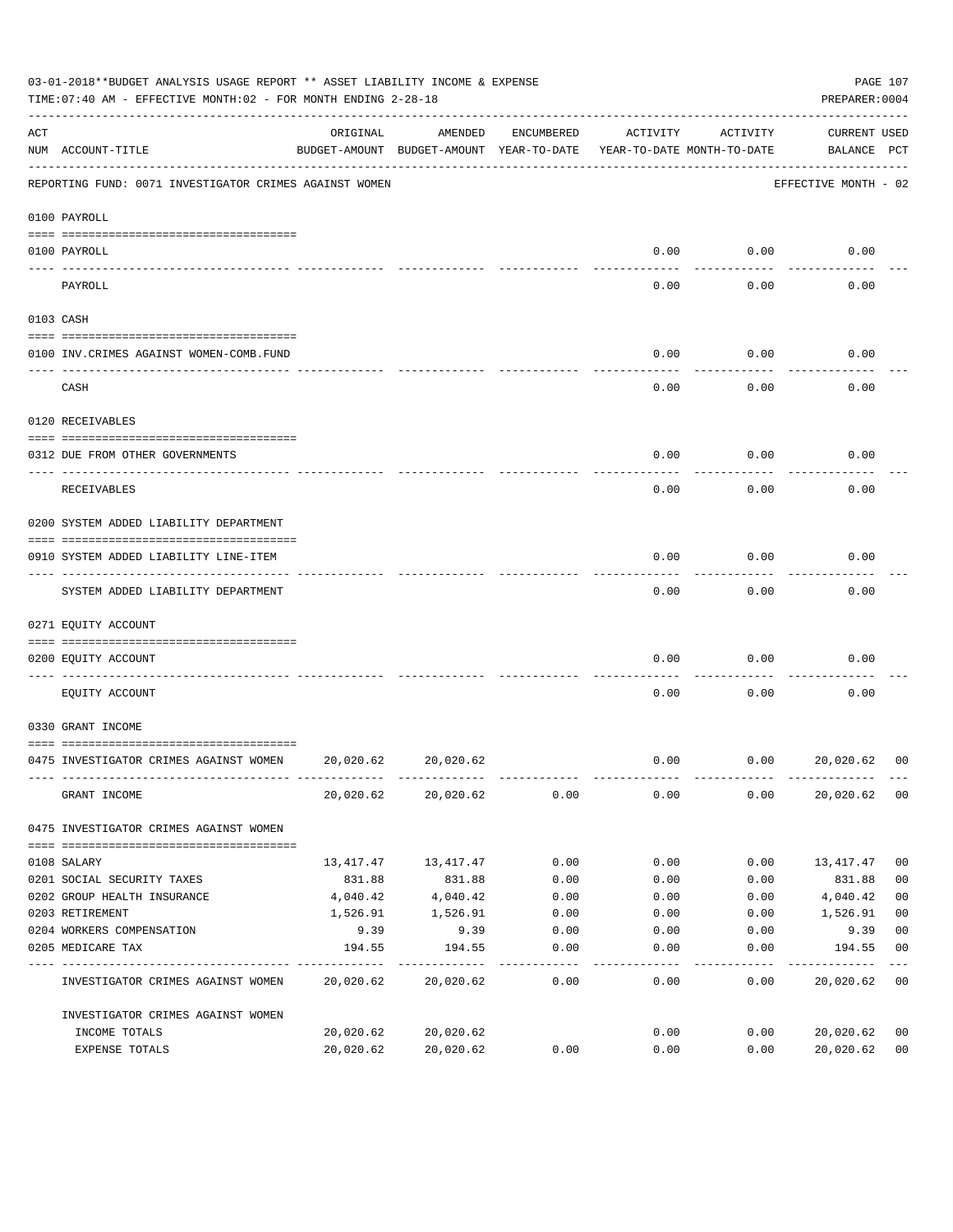|                                                                                                                                                                                                                                                                                                                                                                                              | 03-01-2018**BUDGET ANALYSIS USAGE REPORT ** ASSET LIABILITY INCOME & EXPENSE<br>TIME: 07:40 AM - EFFECTIVE MONTH: 02 - FOR MONTH ENDING 2-28-18 |           |                     |                    |                                                                                 |                                 |                             |                           |  |  |
|----------------------------------------------------------------------------------------------------------------------------------------------------------------------------------------------------------------------------------------------------------------------------------------------------------------------------------------------------------------------------------------------|-------------------------------------------------------------------------------------------------------------------------------------------------|-----------|---------------------|--------------------|---------------------------------------------------------------------------------|---------------------------------|-----------------------------|---------------------------|--|--|
| ACT                                                                                                                                                                                                                                                                                                                                                                                          | NUM ACCOUNT-TITLE                                                                                                                               | ORIGINAL  | AMENDED             | ENCUMBERED         | ACTIVITY<br>BUDGET-AMOUNT BUDGET-AMOUNT YEAR-TO-DATE YEAR-TO-DATE MONTH-TO-DATE | ACTIVITY                        | CURRENT USED<br>BALANCE PCT |                           |  |  |
|                                                                                                                                                                                                                                                                                                                                                                                              | REPORTING FUND: 0072 INVESTIGATOR CRIMES AGAINST CHILDRE                                                                                        |           |                     |                    |                                                                                 |                                 | EFFECTIVE MONTH - 02        |                           |  |  |
|                                                                                                                                                                                                                                                                                                                                                                                              | 0100 PAYROLL                                                                                                                                    |           |                     |                    |                                                                                 |                                 |                             |                           |  |  |
|                                                                                                                                                                                                                                                                                                                                                                                              | 0100 PAYROLL                                                                                                                                    |           |                     |                    |                                                                                 | $0.00$ $0.00$                   | 0.00                        |                           |  |  |
| $\frac{1}{2} \frac{1}{2} \frac{1}{2} \frac{1}{2} \frac{1}{2} \frac{1}{2} \frac{1}{2} \frac{1}{2} \frac{1}{2} \frac{1}{2} \frac{1}{2} \frac{1}{2} \frac{1}{2} \frac{1}{2} \frac{1}{2} \frac{1}{2} \frac{1}{2} \frac{1}{2} \frac{1}{2} \frac{1}{2} \frac{1}{2} \frac{1}{2} \frac{1}{2} \frac{1}{2} \frac{1}{2} \frac{1}{2} \frac{1}{2} \frac{1}{2} \frac{1}{2} \frac{1}{2} \frac{1}{2} \frac{$ | ------------------------ --------<br>PAYROLL                                                                                                    |           |                     |                    | 0.00                                                                            | 0.00                            | 0.00                        |                           |  |  |
|                                                                                                                                                                                                                                                                                                                                                                                              | 0103 CASH                                                                                                                                       |           |                     |                    |                                                                                 |                                 |                             |                           |  |  |
|                                                                                                                                                                                                                                                                                                                                                                                              | 0100 INV.CRIMES AGAINST CHILDREN-COMB.F                                                                                                         |           |                     |                    |                                                                                 | $6,462.80 - 86.44 - 6,462.80 -$ |                             |                           |  |  |
|                                                                                                                                                                                                                                                                                                                                                                                              | CASH                                                                                                                                            |           |                     |                    |                                                                                 | $6,462.80 - 86.44 - 6,462.80 -$ |                             |                           |  |  |
|                                                                                                                                                                                                                                                                                                                                                                                              | 0120 RECEIVABLES                                                                                                                                |           |                     |                    |                                                                                 |                                 |                             |                           |  |  |
|                                                                                                                                                                                                                                                                                                                                                                                              | 0312 DUE FROM OTHER GOVERNMENTS                                                                                                                 |           |                     |                    | 0.00                                                                            | 0.00                            | 0.00                        |                           |  |  |
|                                                                                                                                                                                                                                                                                                                                                                                              | RECEIVABLES                                                                                                                                     |           |                     |                    | 0.00                                                                            | 0.00                            | 0.00                        |                           |  |  |
|                                                                                                                                                                                                                                                                                                                                                                                              | 0200 SYSTEM ADDED LIABILITY DEPARTMENT                                                                                                          |           |                     |                    |                                                                                 |                                 |                             |                           |  |  |
|                                                                                                                                                                                                                                                                                                                                                                                              | 0910 SYSTEM ADDEND LIABILITY LINE-ITEM                                                                                                          |           |                     |                    | 0.00                                                                            | 0.00                            | 0.00                        |                           |  |  |
|                                                                                                                                                                                                                                                                                                                                                                                              | SYSTEM ADDED LIABILITY DEPARTMENT                                                                                                               |           |                     |                    | 0.00                                                                            | 0.00                            | 0.00                        |                           |  |  |
|                                                                                                                                                                                                                                                                                                                                                                                              | 0271 EQUITY ACCOUNT                                                                                                                             |           |                     |                    |                                                                                 |                                 |                             |                           |  |  |
|                                                                                                                                                                                                                                                                                                                                                                                              | 0200 EQUITY ACCOUNT                                                                                                                             |           |                     |                    | 0.00                                                                            | 0.00                            | 0.00                        |                           |  |  |
|                                                                                                                                                                                                                                                                                                                                                                                              | EQUITY ACCOUNT                                                                                                                                  |           |                     |                    | 0.00                                                                            | 0.00                            | 0.00                        |                           |  |  |
|                                                                                                                                                                                                                                                                                                                                                                                              | 0330 GRANT INCOME                                                                                                                               |           |                     |                    |                                                                                 |                                 |                             |                           |  |  |
|                                                                                                                                                                                                                                                                                                                                                                                              | 0560 INVESTIGATOR CRIMES AGAINST CHILDR 41,899.00 41,899.00                                                                                     |           |                     |                    |                                                                                 | 7,977.48 3,144.96 33,921.52 19  |                             |                           |  |  |
|                                                                                                                                                                                                                                                                                                                                                                                              | GRANT INCOME                                                                                                                                    |           | 41,899.00 41,899.00 |                    | $0.00$ 7,977.48 3,144.96 33,921.52 19                                           |                                 |                             |                           |  |  |
|                                                                                                                                                                                                                                                                                                                                                                                              | 0560 INVESTIGATOR CRIMES AGAINST CHILDR                                                                                                         |           |                     |                    |                                                                                 |                                 |                             |                           |  |  |
|                                                                                                                                                                                                                                                                                                                                                                                              | 0108 SALARY                                                                                                                                     | 27,488.37 | 27,488.37           | 0.00               | 9,515.25                                                                        | 2,114.50                        | 17,973.12                   | 35                        |  |  |
|                                                                                                                                                                                                                                                                                                                                                                                              | 0201 SOCIAL SECURITY TAXES                                                                                                                      | 1,704.28  | 1,704.28            | 0.00               | 589.95                                                                          | 131.10                          | 1,114.33                    | 35                        |  |  |
|                                                                                                                                                                                                                                                                                                                                                                                              | 0202 GROUP HEALTH INSURANCE                                                                                                                     | 8,500.63  | 8,500.63            | 0.00               | 2,847.84                                                                        | 711.96                          | 5,652.79                    | 34                        |  |  |
|                                                                                                                                                                                                                                                                                                                                                                                              | 0203 RETIREMENT                                                                                                                                 | 3,128.18  | 3,128.18            | 0.00               | 1,070.01                                                                        | 243.18                          | 2,058.17                    | 34                        |  |  |
|                                                                                                                                                                                                                                                                                                                                                                                              | 0204 WORKERS COMPENSATION                                                                                                                       | 678.96    | 678.96              | 0.00               | 279.26                                                                          | 0.00                            | 399.70                      | 41                        |  |  |
|                                                                                                                                                                                                                                                                                                                                                                                              | 0205 MEDICARE TAX                                                                                                                               | 398.58    | 398.58              | 0.00<br>---------- | 137.97                                                                          | 30.66                           | 260.61<br>----------        | 35<br>$\qquad \qquad - -$ |  |  |
|                                                                                                                                                                                                                                                                                                                                                                                              | INVESTIGATOR CRIMES AGAINST CHILDR                                                                                                              |           | 41,899.00 41,899.00 | 0.00               | 14,440.28                                                                       | 3,231.40                        | 27,458.72 34                |                           |  |  |
|                                                                                                                                                                                                                                                                                                                                                                                              | INVESTIGATOR CRIMES AGAINST CHILDR                                                                                                              |           |                     |                    |                                                                                 |                                 |                             |                           |  |  |
|                                                                                                                                                                                                                                                                                                                                                                                              | INCOME TOTALS                                                                                                                                   |           | 41,899.00 41,899.00 |                    | 7,977.48                                                                        | 3,144.96                        | 33,921.52 19                |                           |  |  |
|                                                                                                                                                                                                                                                                                                                                                                                              | EXPENSE TOTALS                                                                                                                                  | 41,899.00 | 41,899.00           | 0.00               | 14,440.28                                                                       | 3,231.40                        | 27, 458. 72 34              |                           |  |  |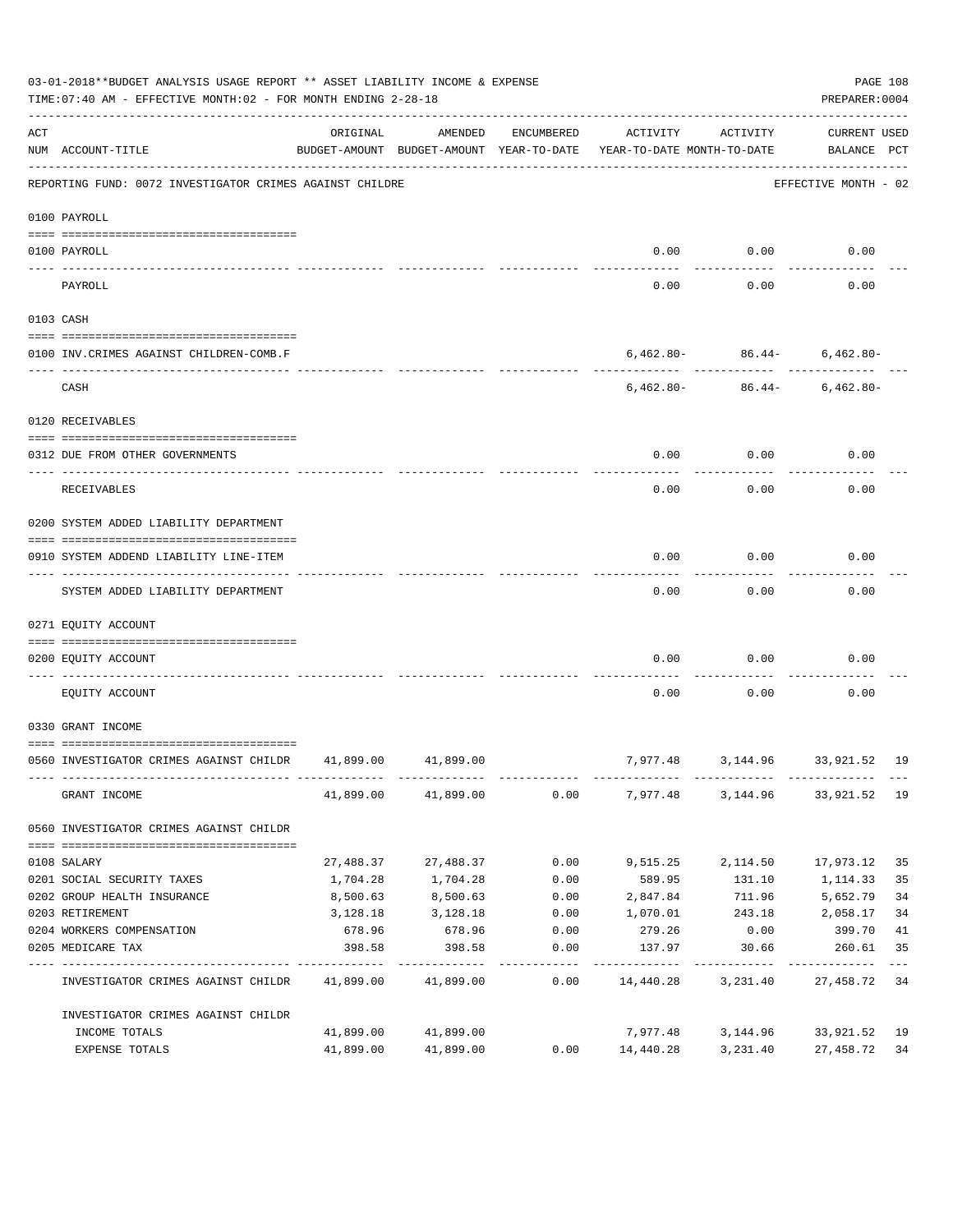|     | 03-01-2018**BUDGET ANALYSIS USAGE REPORT ** ASSET LIABILITY INCOME & EXPENSE<br>TIME: 07:40 AM - EFFECTIVE MONTH: 02 - FOR MONTH ENDING 2-28-18 |          |                                                     |            |                                        |                           | PAGE 109<br>PREPARER: 0004         |
|-----|-------------------------------------------------------------------------------------------------------------------------------------------------|----------|-----------------------------------------------------|------------|----------------------------------------|---------------------------|------------------------------------|
| ACT | NUM ACCOUNT-TITLE                                                                                                                               | ORIGINAL | AMENDED<br>BUDGET-AMOUNT BUDGET-AMOUNT YEAR-TO-DATE | ENCUMBERED | ACTIVITY<br>YEAR-TO-DATE MONTH-TO-DATE | ACTIVITY                  | <b>CURRENT USED</b><br>BALANCE PCT |
|     | REPORTING FUND: 0087 JUVENILE PROBATION                                                                                                         |          |                                                     |            |                                        |                           | EFFECTIVE MONTH - 02               |
|     | 0103 CASH                                                                                                                                       |          |                                                     |            |                                        |                           |                                    |
|     | 0187 CASH-JUVENILE PROBATION                                                                                                                    |          |                                                     |            |                                        | 295.44 1,387.56- 2,144.65 |                                    |
|     | CASH                                                                                                                                            |          |                                                     |            | 295.44                                 |                           | 1,387.56-2,144.65                  |
|     | 0200 SYSTEM ADDED LIABILITY DEPARTMENT                                                                                                          |          |                                                     |            |                                        |                           |                                    |
|     | 0910 SYSTEM ADDED LIABILITY LINE-ITEM                                                                                                           |          |                                                     |            | 0.00                                   | 0.00                      | 0.00                               |
|     | SYSTEM ADDED LIABILITY DEPARTMENT                                                                                                               |          |                                                     |            | 0.00                                   | 0.00                      | 0.00                               |
|     | 0202 ACCOUNTS PAYABLE                                                                                                                           |          |                                                     |            |                                        |                           |                                    |
|     | 0319 A/P RESTITUTION-JUVENILE PROBATION                                                                                                         |          |                                                     |            | 0.00                                   | 0.00                      | 0.00                               |
|     | ACCOUNTS PAYABLE                                                                                                                                |          |                                                     |            | 0.00                                   | 0.00                      | 0.00                               |
|     | 0271 EQUITY                                                                                                                                     |          |                                                     |            |                                        |                           |                                    |
|     | 0200 EQUITY ACCOUNT                                                                                                                             |          |                                                     |            | 0.00                                   | 0.00                      | 1,849.21                           |
|     | EQUITY                                                                                                                                          |          |                                                     |            | 0.00                                   | 0.00                      | 1,849.21                           |
|     | 0340 FEES OF OFFICE                                                                                                                             |          |                                                     |            |                                        |                           |                                    |
|     | 0575 JUVENILE PROBATION FEES                                                                                                                    | 0.00     | 0.00                                                |            | 1,010.00                               | 30.00                     | 1,010.00+                          |
|     | 0576 JUVENILE PROBATION RESTITUTION                                                                                                             | 0.00     | 0.00                                                |            | 1,914.00                               | 0.00                      | 1,914.00+                          |
|     | 0577 JUVENILE PROBATION COURT COSTS                                                                                                             | 0.00     | 0.00                                                |            | 40.00                                  | 0.00                      | $40.00+$                           |
|     | 0578 FEES RECEIVED FOR OTHER COUNTIES                                                                                                           | 0.00     | 0.00                                                |            | 0.00                                   | 0.00                      | 0.00                               |
|     | FEES OF OFFICE                                                                                                                                  | 0.00     | 0.00                                                | 0.00       | 2,964.00                               | 30.00                     | $2,964.00+$                        |
|     | 0575 JUVENILE PROBATION                                                                                                                         |          |                                                     |            |                                        |                           |                                    |
|     |                                                                                                                                                 |          |                                                     |            |                                        |                           |                                    |
|     | 0310 OFFICE SUPP./MISC.                                                                                                                         | 0.00     | 0.00                                                | 0.00       | 714.56                                 | 273.56                    | $714.56-$                          |
|     | 0319 RESTITUTION                                                                                                                                | 0.00     | 0.00                                                | 0.00       | 1,914.00                               | 1,124.00                  | $1,914.00-$                        |
|     | 0320 COURT COSTS                                                                                                                                | 0.00     | 0.00                                                | 0.00       | 40.00                                  | 20.00                     | $40.00 -$                          |
|     | 0321 REIMBURSEMENT OF FEES FOR OTHER CO                                                                                                         | 0.00     | 0.00                                                | 0.00       | 0.00                                   | 0.00                      | 0.00                               |
|     | 0353 COMPUTER EXPENSE                                                                                                                           | 0.00     | 0.00                                                | 0.00       | 0.00                                   | 0.00                      | 0.00                               |
|     | 0416 STRUCTURAL FAMILY THERAPY                                                                                                                  | 0.00     | 0.00                                                | 0.00       | 0.00                                   | 0.00                      | 0.00                               |
|     | 0427 TRAVEL AND TRAINING                                                                                                                        | 0.00     | 0.00                                                | 0.00       | 0.00                                   | 0.00                      | 0.00                               |
|     | JUVENILE PROBATION                                                                                                                              | 0.00     | 0.00                                                | 0.00       | 2,668.56                               | 1,417.56                  | $2,668.56-$                        |
|     | JUVENILE PROBATION                                                                                                                              |          |                                                     |            |                                        |                           |                                    |
|     | INCOME TOTALS                                                                                                                                   | 0.00     | 0.00                                                |            | 2,964.00                               | 30.00                     | $2,964.00+$                        |
|     | EXPENSE TOTALS                                                                                                                                  | 0.00     | 0.00                                                | 0.00       | 2,668.56                               | 1,417.56                  | $2,668.56-$                        |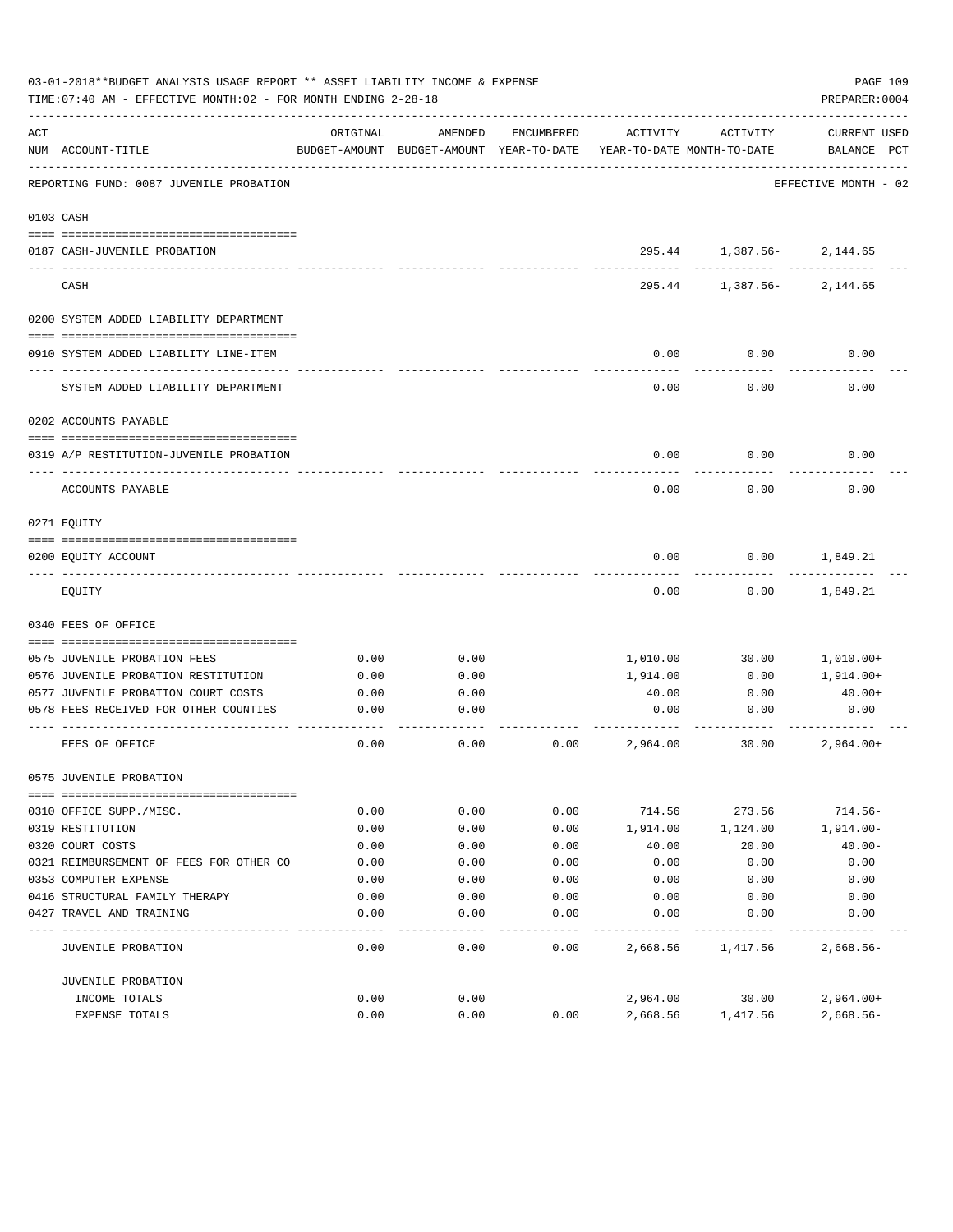|     | 03-01-2018**BUDGET ANALYSIS USAGE REPORT ** ASSET LIABILITY INCOME & EXPENSE<br>TIME: 07:40 AM - EFFECTIVE MONTH: 02 - FOR MONTH ENDING 2-28-18 |            |                                                                                |                     |                     |                     | PREPARER: 0004                     | PAGE 110       |
|-----|-------------------------------------------------------------------------------------------------------------------------------------------------|------------|--------------------------------------------------------------------------------|---------------------|---------------------|---------------------|------------------------------------|----------------|
| ACT | NUM ACCOUNT-TITLE                                                                                                                               | ORIGINAL   | AMENDED<br>BUDGET-AMOUNT BUDGET-AMOUNT YEAR-TO-DATE YEAR-TO-DATE MONTH-TO-DATE | ENCUMBERED          | ACTIVITY            | ACTIVITY            | <b>CURRENT USED</b><br>BALANCE PCT |                |
|     | REPORTING FUND: 0088 IHC NEEDS/OR OTHER RELATED HEALTHCA                                                                                        |            |                                                                                |                     |                     |                     | EFFECTIVE MONTH - 02               |                |
|     | 0103 CASH                                                                                                                                       |            |                                                                                |                     |                     |                     |                                    |                |
|     | 0100 IHC - COMBINED FUNDS CHECKING                                                                                                              |            |                                                                                |                     | 0.00                | 0.00                | 0.00                               |                |
|     | CASH                                                                                                                                            |            |                                                                                |                     | -----<br>0.00       | --------<br>0.00    | 0.00                               |                |
|     | 0271 EQUITY ACCOUNT                                                                                                                             |            |                                                                                |                     |                     |                     |                                    |                |
|     | 0200 EQUITY ACCOUNT                                                                                                                             |            |                                                                                |                     | 0.00                | 0.00                | 0.00                               |                |
|     | EQUITY ACCOUNT                                                                                                                                  |            |                                                                                |                     | 0.00                | 0.00                | 0.00                               |                |
|     | 0367 HOSPITAL AUTHORITY - IHC                                                                                                                   |            |                                                                                |                     |                     |                     |                                    |                |
|     |                                                                                                                                                 |            |                                                                                |                     |                     |                     |                                    |                |
|     | 0100 HOSPITAL QUARTERLY PAYMENT                                                                                                                 | 200,000.00 | 200,000.00                                                                     |                     | 0.00                | 0.00                | 200,000.00                         | 0 <sub>0</sub> |
|     |                                                                                                                                                 |            |                                                                                |                     | $- - - - -$         |                     |                                    |                |
|     | HOSPITAL AUTHORITY - IHC                                                                                                                        | 200,000.00 | 200,000.00                                                                     | 0.00                | 0.00                | 0.00                | 200,000.00                         | 0 <sub>0</sub> |
|     | 0645 INDIGENT CARE                                                                                                                              |            |                                                                                |                     |                     |                     |                                    |                |
|     |                                                                                                                                                 |            |                                                                                |                     |                     |                     |                                    |                |
|     | 0409 DIABETIC SUPPLIES                                                                                                                          | 0.00       | 0.00                                                                           | 0.00                | 0.00                | 0.00                | 0.00                               |                |
|     | 0410 CERT. REG. NURSE ANES.                                                                                                                     | 0.00       | 0.00                                                                           | 0.00                | 0.00                | 0.00                | 0.00                               |                |
|     | 0411 PHYSICIAN, NON-EMERGENCY                                                                                                                   | 0.00       | 0.00                                                                           | 0.00                | 0.00                | 0.00                | 0.00                               |                |
|     | 0412 PRESCRIPTIONS, DRUGS                                                                                                                       | 0.00       | 0.00                                                                           | 0.00                | 0.00                | 0.00                | 0.00                               |                |
|     | 0413 HOSPITAL, INPATIENT                                                                                                                        | 0.00       | 0.00                                                                           | 0.00                | 0.00                | 0.00                | 0.00                               |                |
|     | 0414 HOSPITAL, OUTPATIENT                                                                                                                       | 0.00       | 0.00                                                                           | 0.00                | 0.00                | 0.00                | 0.00                               |                |
|     | 0415 LABORATORY/X-RAY                                                                                                                           | 0.00       | 0.00                                                                           | 0.00                | 0.00                | 0.00                | 0.00                               |                |
|     | 0418 FED. QUALIFIED HEALTH CENTER                                                                                                               | 0.00       | 0.00                                                                           | 0.00                | 0.00                | 0.00                | 0.00                               |                |
|     | 0420 RURAL HEALTH CLINIC                                                                                                                        | 0.00       | 0.00                                                                           | 0.00                | 0.00                | 0.00                | 0.00                               |                |
|     | 0422 AMBULATORY SURGICAL CENTER                                                                                                                 | 0.00       | 0.00                                                                           | 0.00                | 0.00                | 0.00                | 0.00                               |                |
|     | 0423 MEDICAL EQUIP. PURCHASE                                                                                                                    | 200,000.00 | 200,000.00<br>---------- --------------                                        | 0.00<br>$- - - - -$ | 0.00<br>$- - - - -$ | 0.00<br>$- - - - -$ | 200,000.00<br>-----------          | 0 <sub>0</sub> |
|     | INDIGENT CARE                                                                                                                                   | 200,000.00 | 200,000.00                                                                     | 0.00                | 0.00                | 0.00                | 200,000.00                         | 0 <sub>0</sub> |
|     | IHC NEEDS/OR OTHER RELATED HEALTHC                                                                                                              |            |                                                                                |                     |                     |                     |                                    |                |
|     | INCOME TOTALS                                                                                                                                   | 200,000.00 | 200,000.00                                                                     |                     | 0.00                | 0.00                | 200,000.00                         | 0 <sub>0</sub> |
|     | EXPENSE TOTALS                                                                                                                                  | 200,000.00 | 200,000.00                                                                     | 0.00                | 0.00                | 0.00                | 200,000.00                         | 0 <sub>0</sub> |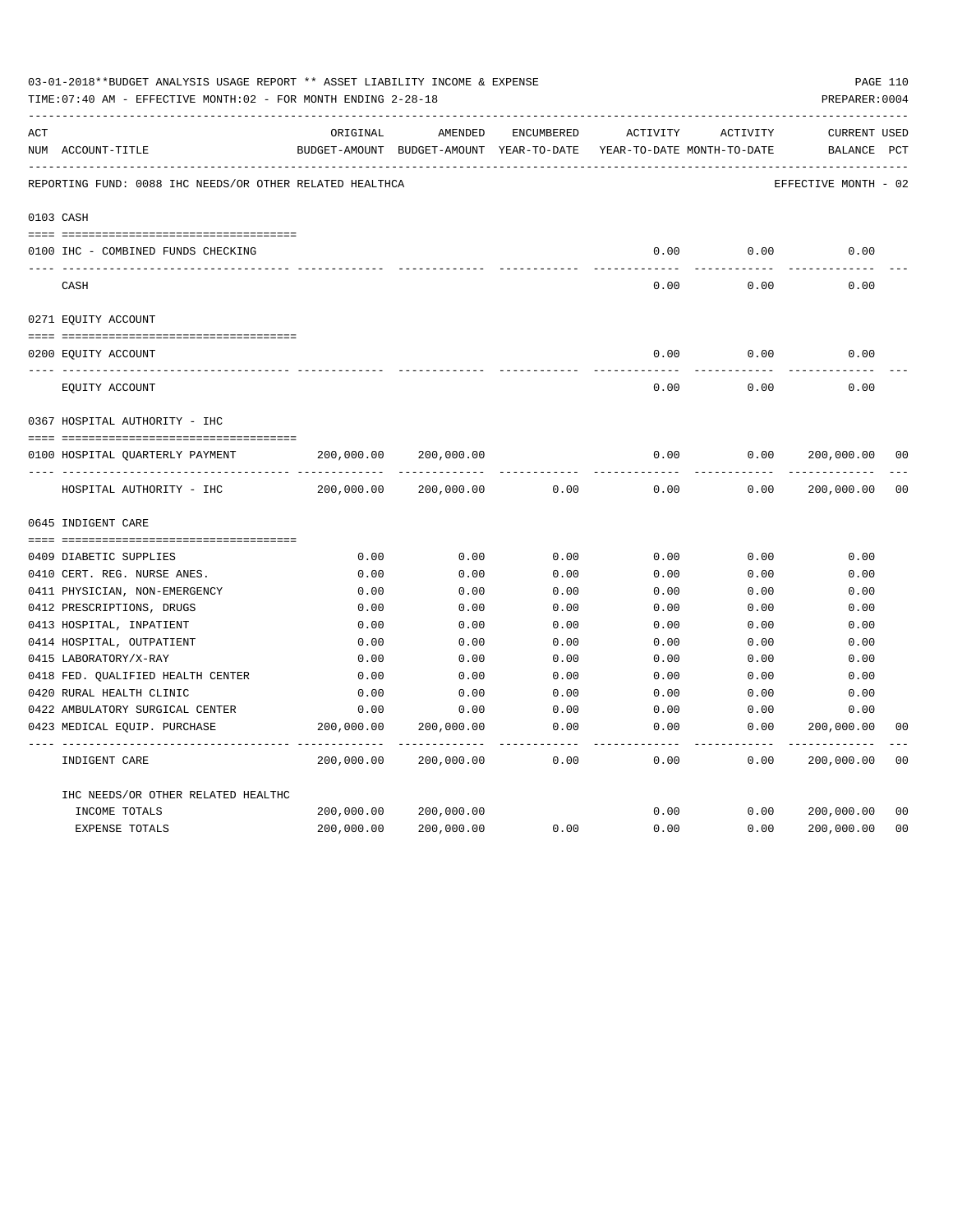|     | 03-01-2018**BUDGET ANALYSIS USAGE REPORT ** ASSET LIABILITY INCOME & EXPENSE<br>TIME: 07:40 AM - EFFECTIVE MONTH: 02 - FOR MONTH ENDING 2-28-18 |            |            |            |                                                                                 |                                         | PAGE 111<br>PREPARER: 0004         |    |
|-----|-------------------------------------------------------------------------------------------------------------------------------------------------|------------|------------|------------|---------------------------------------------------------------------------------|-----------------------------------------|------------------------------------|----|
| ACT | NUM ACCOUNT-TITLE                                                                                                                               | ORIGINAL   | AMENDED    | ENCUMBERED | ACTIVITY<br>BUDGET-AMOUNT BUDGET-AMOUNT YEAR-TO-DATE YEAR-TO-DATE MONTH-TO-DATE | ACTIVITY                                | <b>CURRENT USED</b><br>BALANCE PCT |    |
|     | REPORTING FUND: 0089 TEXAS JUVENILE JUSTICE DEPT.                                                                                               |            |            |            |                                                                                 |                                         | EFFECTIVE MONTH - 02               |    |
|     | 0100 PAYROLL                                                                                                                                    |            |            |            |                                                                                 |                                         |                                    |    |
|     |                                                                                                                                                 |            |            |            |                                                                                 |                                         |                                    |    |
|     | 0100 PAYROLL<br>---- ----                                                                                                                       |            |            |            | 0.00                                                                            | 0.00                                    | 0.00                               |    |
|     | PAYROLL                                                                                                                                         |            |            |            | 0.00                                                                            | 0.00                                    | 0.00                               |    |
|     | 0103 CASH                                                                                                                                       |            |            |            |                                                                                 |                                         |                                    |    |
|     | 0689 CASH-STRUCTURAL FAM.THER.GRANT OOG                                                                                                         |            |            |            | 12,500.00-                                                                      | 12,500.00-                              | 12,500.00-                         |    |
|     | 0988 CASH-LOCAL FUNDS CARRIED FORWARD                                                                                                           |            |            |            | 28,991.83                                                                       | 0.00                                    | 28,991.83                          |    |
|     | 0992 CASH-INTEREST INCOME                                                                                                                       |            |            |            | 4.99                                                                            | 1.94                                    | 13,045.21                          |    |
|     |                                                                                                                                                 |            |            |            | 10,930.90                                                                       | 11,066.68-                              | 3,267.43                           |    |
|     | 0993 CASH-BASIC PROBATION SUPERVISION                                                                                                           |            |            |            |                                                                                 |                                         |                                    |    |
|     | 0994 CASH-COMMUNITY PROGRAMS                                                                                                                    |            |            |            | 6,232.16                                                                        | 6,192.34-                               | 59.88                              |    |
|     | 0995 CASH-LOCAL FUNDING FY 2018                                                                                                                 |            |            |            | 91,700.21                                                                       | 3,232.32-                               | 140,733.17                         |    |
|     | 0996 CASH-PRE/POST ADJUDICATION                                                                                                                 |            |            |            | 935.58                                                                          | 928.70-                                 | 9.88                               |    |
|     | 0997 CASH-COMMITMENT DIVERSION                                                                                                                  |            |            |            | 935.58                                                                          | 928.70-                                 | 9.88                               |    |
|     | 0998 CASH-MENTAL HEALTH SERVICES                                                                                                                |            |            |            | 1,820.49                                                                        | 1,638.60-                               | 1,357.39                           |    |
|     | 0999 CASH-REGIONALS DIVERSIONS ALTERNAT                                                                                                         |            |            |            | 9,286.00                                                                        | 0.00<br>-----------                     | 9,286.00                           |    |
|     | CASH                                                                                                                                            |            |            |            | ----------                                                                      | 138, 337. 74 36, 485. 40 - 184, 260. 67 | ------------                       |    |
|     | 0220 DEFERRED REVENUE                                                                                                                           |            |            |            |                                                                                 |                                         |                                    |    |
|     |                                                                                                                                                 |            |            |            |                                                                                 |                                         |                                    |    |
|     | 0189 DEFERRED REVENUE<br>---- -------------                                                                                                     |            |            |            | 0.00                                                                            | 0.00                                    | 0.00                               |    |
|     | DEFERRED REVENUE                                                                                                                                |            |            |            | 0.00                                                                            | 0.00                                    | 0.00                               |    |
|     | 0271 EQUITY ACCOUNT                                                                                                                             |            |            |            |                                                                                 |                                         |                                    |    |
|     | 0200 EQUITY ACCOUNT                                                                                                                             |            |            |            | 0.00                                                                            | 0.00                                    | 45,922.93                          |    |
|     |                                                                                                                                                 |            |            |            |                                                                                 |                                         |                                    |    |
|     | EQUITY ACCOUNT                                                                                                                                  |            |            |            | 0.00                                                                            | 0.00                                    | 45,922.93                          |    |
|     | 0300 CASH                                                                                                                                       |            |            |            |                                                                                 |                                         |                                    |    |
|     | 0110 UNENCUMBERED FUND BALANCE                                                                                                                  | 0.00       | 0.00       |            | 0.00                                                                            | 0.00                                    | 0.00                               |    |
|     |                                                                                                                                                 |            |            |            |                                                                                 |                                         |                                    |    |
|     | CASH                                                                                                                                            | 0.00       | 0.00       | 0.00       | 0.00                                                                            | 0.00                                    | 0.00                               |    |
|     | 0330 GRANTS                                                                                                                                     |            |            |            |                                                                                 |                                         |                                    |    |
|     | 0908 STRUCTURAL FAM.THER.GRANT OOG                                                                                                              | 0.00       | 32,000.00  |            | 12,500.00                                                                       | 0.00                                    | 19,500.00                          | 39 |
|     | 0915 BASIC PROBATION SUPERVISION                                                                                                                | 116,452.00 | 116,452.00 |            | 58,226.00                                                                       | 0.00                                    | 58,226.00                          | 50 |
|     | 0916 COMMUNITY PROGRAMS                                                                                                                         | 80,000.00  | 80,000.00  |            | 40,000.00                                                                       | 0.00                                    | 40,000.00                          | 50 |
|     | 0917 PRE/POST ADJUDICATION                                                                                                                      | 12,000.00  | 12,000.00  |            | 6,000.00                                                                        | 0.00                                    | 6,000.00                           | 50 |
|     | 0918 COMMITMENT DIVERSION                                                                                                                       | 12,000.00  | 12,000.00  |            | 6,000.00                                                                        | 0.00                                    | 6,000.00                           | 50 |
|     | 0919 MENTAL HEALTH SERVICES                                                                                                                     | 15,032.00  | 15,032.00  |            | 7,516.00                                                                        | 0.00                                    | 7,516.00                           | 50 |
|     | 0920 REGIONAL DIVERSIONS ALTERNATIVES                                                                                                           | 0.00       | 18,572.00  |            | 9,286.00                                                                        | 0.00                                    | 9,286.00                           | 50 |
|     |                                                                                                                                                 | __________ |            |            |                                                                                 |                                         |                                    |    |
|     | GRANTS                                                                                                                                          | 235,484.00 | 286,056.00 | 0.00       | 139,528.00                                                                      | 0.00                                    | 146,528.00                         | 49 |
|     | 0360 INTEREST INCOME                                                                                                                            |            |            |            |                                                                                 |                                         |                                    |    |
|     | 0189 INTEREST INCOME                                                                                                                            | 0.00       | 0.00       |            | 4.99                                                                            | 1.94                                    | $4.99+$                            |    |
|     |                                                                                                                                                 |            |            |            |                                                                                 |                                         |                                    |    |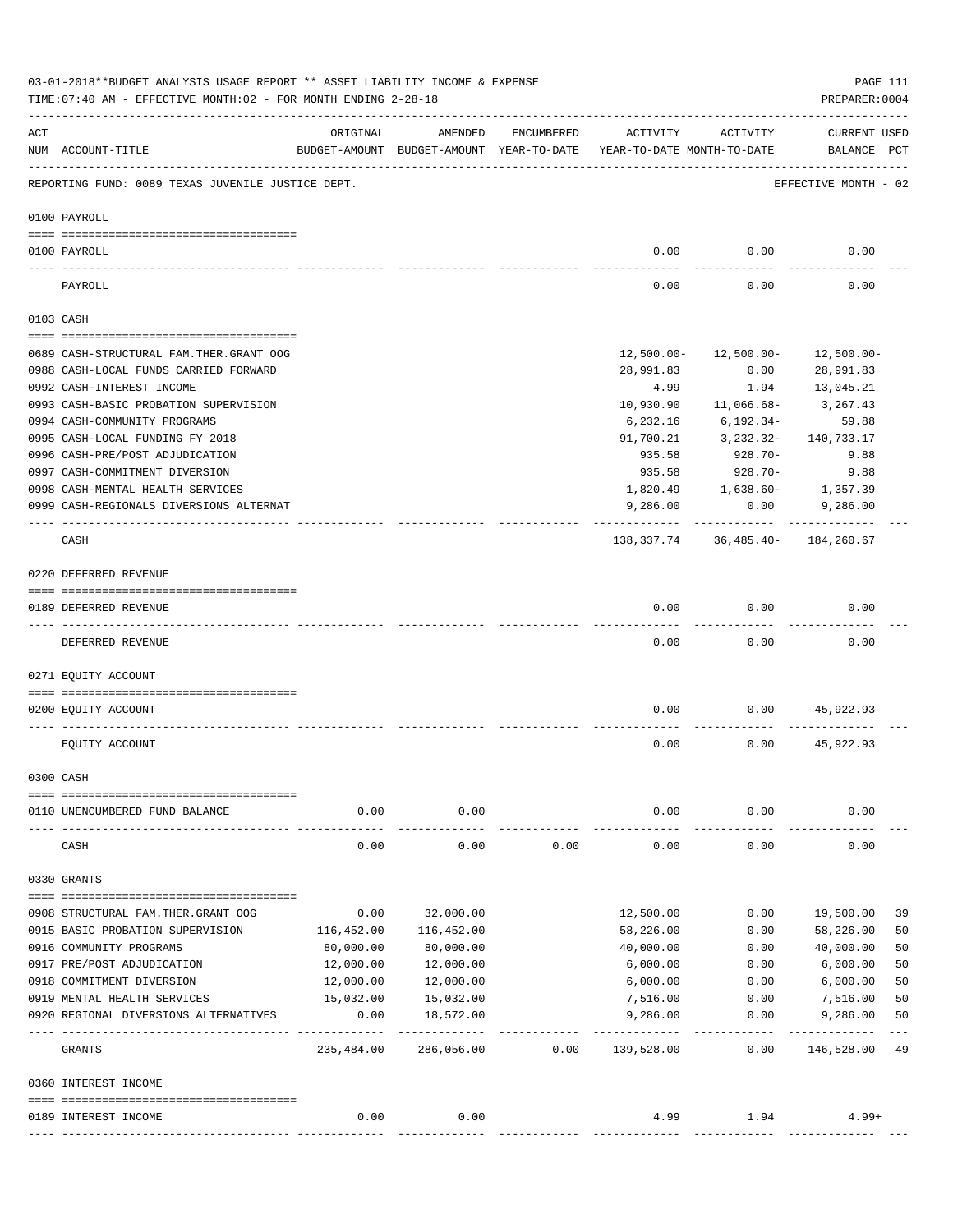TIME:07:40 AM - EFFECTIVE MONTH:02 - FOR MONTH ENDING 2-28-18 PREPARER:0004

| ACT |                                                                                                                                                                                                                                                                                                                                                                                                                                     | ORIGINAL                                                            | AMENDED                                     | ENCUMBERED   | ACTIVITY                                        | ACTIVITY                           | CURRENT USED         |          |
|-----|-------------------------------------------------------------------------------------------------------------------------------------------------------------------------------------------------------------------------------------------------------------------------------------------------------------------------------------------------------------------------------------------------------------------------------------|---------------------------------------------------------------------|---------------------------------------------|--------------|-------------------------------------------------|------------------------------------|----------------------|----------|
|     | NUM ACCOUNT-TITLE                                                                                                                                                                                                                                                                                                                                                                                                                   | BUDGET-AMOUNT BUDGET-AMOUNT YEAR-TO-DATE YEAR-TO-DATE MONTH-TO-DATE |                                             |              |                                                 |                                    | BALANCE PCT          |          |
|     | REPORTING FUND: 0089 TEXAS JUVENILE JUSTICE DEPT.                                                                                                                                                                                                                                                                                                                                                                                   |                                                                     |                                             |              |                                                 |                                    | EFFECTIVE MONTH - 02 |          |
|     | INTEREST INCOME                                                                                                                                                                                                                                                                                                                                                                                                                     | 0.00                                                                | 0.00                                        | 0.00         | 4.99                                            | 1.94                               | $4.99+$              |          |
|     | 0370 MISCELLANEOUS                                                                                                                                                                                                                                                                                                                                                                                                                  |                                                                     |                                             |              |                                                 |                                    |                      |          |
|     | 0130 REFUNDS & MISCELLANEOUS                                                                                                                                                                                                                                                                                                                                                                                                        | 0.00                                                                | 0.00                                        |              | 0.00                                            | 0.00                               | 0.00                 |          |
|     | 0995 LOCAL FUNDING FY 2018                                                                                                                                                                                                                                                                                                                                                                                                          | 145,000.00                                                          | 145,000.00                                  |              | 145,000.00                                      | 0.00                               | $0.00$ 100           |          |
|     | MISCELLANEOUS                                                                                                                                                                                                                                                                                                                                                                                                                       |                                                                     | $145,000.00$ $145,000.00$ 0.00 $145,000.00$ |              |                                                 | 0.00                               | $0.00$ 100           |          |
|     | 0581 STRUCTURAL FAMILY THERAPY OOG                                                                                                                                                                                                                                                                                                                                                                                                  |                                                                     |                                             |              |                                                 |                                    |                      |          |
|     | 0416 STRUCTURAL FAMILY THERAPY                                                                                                                                                                                                                                                                                                                                                                                                      | 0.00                                                                | 32,000.00                                   | 0.00         |                                                 | 25,000.00    12,500.00    7,000.00 |                      | 78       |
|     | STRUCTURAL FAMILY THERAPY OOG                                                                                                                                                                                                                                                                                                                                                                                                       | 0.00                                                                |                                             |              | $32,000.00$ 0.00 $25,000.00$ 12,500.00 7,000.00 |                                    |                      | 78       |
|     | 0588 INTEREST INCOME EXPENSE                                                                                                                                                                                                                                                                                                                                                                                                        |                                                                     |                                             |              |                                                 |                                    |                      |          |
|     | 0103 SALARY COMM.CORR.OFFICERS                                                                                                                                                                                                                                                                                                                                                                                                      | 0.00                                                                | 0.00                                        | 0.00         | 0.00                                            | 0.00                               | 0.00                 |          |
|     | 0201 SOCIAL SECURITY TAX                                                                                                                                                                                                                                                                                                                                                                                                            | 0.00                                                                | 0.00                                        | 0.00         | 0.00                                            | 0.00                               | 0.00                 |          |
|     | 0202 GROUP HEALTH INSURANCE                                                                                                                                                                                                                                                                                                                                                                                                         | 0.00                                                                | 0.00                                        | 0.00         | 0.00                                            | 0.00                               | 0.00                 |          |
|     | 0203 RETIREMENT                                                                                                                                                                                                                                                                                                                                                                                                                     | 0.00                                                                | 0.00                                        | 0.00         | 0.00                                            | 0.00                               | 0.00                 |          |
|     | 0204 WORKERS COMPENSATION                                                                                                                                                                                                                                                                                                                                                                                                           | 0.00                                                                | 0.00                                        | 0.00         | 0.00                                            | 0.00                               | 0.00                 |          |
|     | 0205 MEDICARE TAX                                                                                                                                                                                                                                                                                                                                                                                                                   | 0.00                                                                | 0.00                                        | 0.00         | 0.00                                            | 0.00                               | 0.00                 |          |
|     | 0310 OFFICE SUPPLIES                                                                                                                                                                                                                                                                                                                                                                                                                | 0.00                                                                | 0.00                                        | 0.00         | 0.00                                            | 0.00                               | 0.00                 |          |
|     | 0574 COMPUTER EQUIPMENT                                                                                                                                                                                                                                                                                                                                                                                                             | 0.00                                                                | 0.00                                        | 0.00         | 0.00                                            | 0.00                               | 0.00                 |          |
|     | INTEREST INCOME EXPENSE                                                                                                                                                                                                                                                                                                                                                                                                             | 0.00                                                                | 0.00                                        | 0.00         | 0.00                                            | 0.00                               | 0.00                 |          |
|     | 0589 REGIONAL DIVERSIONS ALTERNATIVES                                                                                                                                                                                                                                                                                                                                                                                               |                                                                     |                                             |              |                                                 |                                    |                      |          |
|     |                                                                                                                                                                                                                                                                                                                                                                                                                                     |                                                                     | 0.00 18,572.00                              | 0.00         |                                                 | 0.00<br>0.00                       | 18,572.00            |          |
|     | 0416 STRUCTURAL FAMILY THERAPY                                                                                                                                                                                                                                                                                                                                                                                                      |                                                                     |                                             |              |                                                 |                                    |                      | 00       |
|     | REGIONAL DIVERSIONS ALTERNATIVES                                                                                                                                                                                                                                                                                                                                                                                                    |                                                                     | $0.00$ 18,572.00                            | 0.00         | 0.00                                            | 0.00                               | 18,572.00            | 00       |
|     | 0590 BASIC PROBATION SUPERVISION                                                                                                                                                                                                                                                                                                                                                                                                    |                                                                     |                                             |              |                                                 |                                    |                      |          |
|     | $\begin{minipage}{0.03\textwidth} \begin{tabular}{l} \textbf{1} & \textbf{2} & \textbf{3} & \textbf{5} & \textbf{5} & \textbf{6} & \textbf{6} & \textbf{7} & \textbf{8} & \textbf{8} & \textbf{9} & \textbf{9} & \textbf{1} & \textbf{1} & \textbf{1} & \textbf{1} & \textbf{1} & \textbf{1} & \textbf{1} & \textbf{1} & \textbf{1} & \textbf{1} & \textbf{1} & \textbf{1} & \textbf{1} & \textbf{1} & \textbf{1} & \textbf{1} & \$ |                                                                     |                                             |              |                                                 |                                    |                      |          |
|     | 0102 SALARY APPOINTED OFFICIAL                                                                                                                                                                                                                                                                                                                                                                                                      | 31,178.65                                                           | 31,178.65                                   | 0.00         | 13,190.98                                       |                                    | 2,398.36 17,987.67   | 42       |
|     | 0103 SALARY COMM.CORR.OFFICERS                                                                                                                                                                                                                                                                                                                                                                                                      | 36,553.77                                                           | 36,553.77                                   | 0.00         | 15,465.01                                       | 2,811.82                           | 21,088.76            | 42       |
|     | 0201 SOCIAL SECURITY TAX                                                                                                                                                                                                                                                                                                                                                                                                            | 4,199.41<br>14,431.47                                               | 4,199.41<br>14, 431. 47                     | 0.00<br>0.00 | 1,734.06                                        | 314.72<br>1,202.46                 | 2,465.35<br>8,419.17 | 41<br>42 |
|     | 0202 GROUP HEALTH INSURANCE<br>0203 RETIREMENT                                                                                                                                                                                                                                                                                                                                                                                      | 7,707.95                                                            | 7,707.95                                    | 0.00         | 6,012.30<br>3,211.45                            |                                    | 599.16 4,496.50      | 42       |
|     | 0204 WORKERS COMPENSATION                                                                                                                                                                                                                                                                                                                                                                                                           | 548.63                                                              | 548.63                                      | 0.00         | 334.67                                          | 0.00                               | 213.96               | 61       |
|     | 0205 MEDICARE TAX                                                                                                                                                                                                                                                                                                                                                                                                                   | 982.12                                                              | 982.12                                      | 0.00         | 405.20                                          | 73.54                              | 576.92               | 41       |
|     | 0310 OPERATING/TRAVEL EXPENSES                                                                                                                                                                                                                                                                                                                                                                                                      |                                                                     | 20,850.00 20,850.00                         | 0.00         |                                                 | 6,941.43 3,666.62 13,908.57        |                      | 33       |
|     | 0469 UNEXPENDED FUNDS                                                                                                                                                                                                                                                                                                                                                                                                               | 0.00                                                                | 0.00                                        | 0.00         | 0.00                                            | 0.00                               | 0.00                 |          |
|     |                                                                                                                                                                                                                                                                                                                                                                                                                                     |                                                                     | ---------------                             | ------------ |                                                 | ------------                       |                      |          |
|     | BASIC PROBATION SUPERVISION 116,452.00 116,452.00 0.00 47,295.10 11,066.68 69,156.90 41                                                                                                                                                                                                                                                                                                                                             |                                                                     |                                             |              |                                                 |                                    |                      |          |
|     | 0591 COMMUNITY PROGRAMS                                                                                                                                                                                                                                                                                                                                                                                                             |                                                                     |                                             |              |                                                 |                                    |                      |          |
|     | 0102 SALARY APPOINTED OFFICIAL                                                                                                                                                                                                                                                                                                                                                                                                      | 26,090.38                                                           | 26,090.38                                   | 0.00         | 11,038.28                                       | 2,006.96                           | 15,052.10            | 42       |
|     | 0103 SALARY COMM.CORR.OFFICERS                                                                                                                                                                                                                                                                                                                                                                                                      | 30,588.29                                                           | 30,588.29                                   | 0.00         |                                                 | 12,941.17 2,352.94 17,647.12       |                      | 42       |
|     | 0201 SOCIAL SECURITY TAX                                                                                                                                                                                                                                                                                                                                                                                                            | 3,514.08                                                            | 3,514.08                                    | 0.00         |                                                 | 1,450.85 263.32 2,063.23           |                      | 41       |
|     | 0202 GROUP HEALTH INSURANCE                                                                                                                                                                                                                                                                                                                                                                                                         | 12,074.17                                                           | 12,074.17                                   | 0.00         |                                                 |                                    |                      | 42       |

0203 RETIREMENT 6,452.14 6,452.14 0.00 2,687.38 501.38 3,764.76 42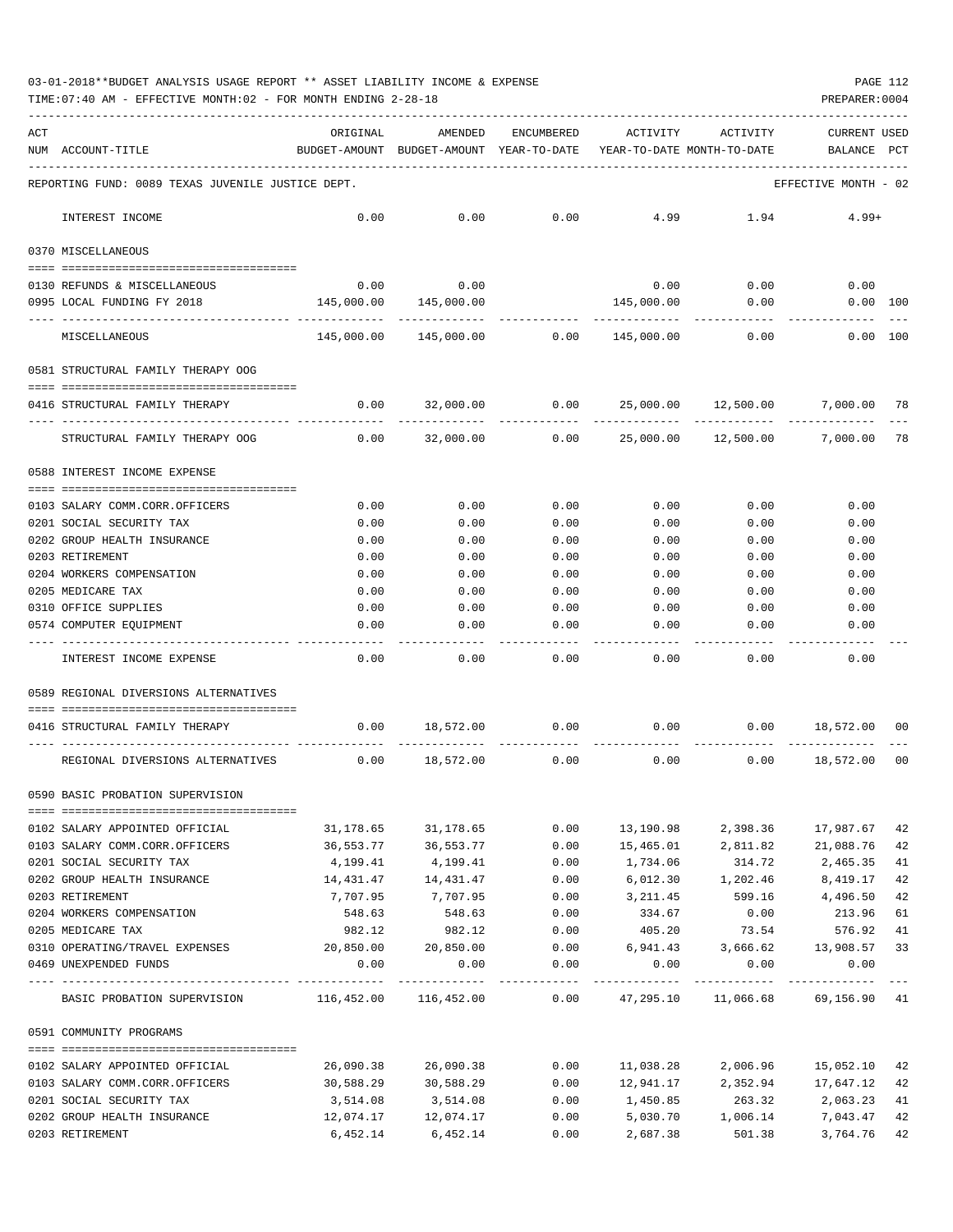TIME:07:40 AM - EFFECTIVE MONTH:02 - FOR MONTH ENDING 2-28-18 PREPARER:0004

| ACT |                                                            | ORIGINAL                                                            | AMENDED                      | ENCUMBERED           | ACTIVITY                 | ACTIVITY                        | CURRENT USED         |          |
|-----|------------------------------------------------------------|---------------------------------------------------------------------|------------------------------|----------------------|--------------------------|---------------------------------|----------------------|----------|
|     | NUM ACCOUNT-TITLE                                          | BUDGET-AMOUNT BUDGET-AMOUNT YEAR-TO-DATE YEAR-TO-DATE MONTH-TO-DATE |                              |                      |                          |                                 | BALANCE PCT          |          |
|     | REPORTING FUND: 0089 TEXAS JUVENILE JUSTICE DEPT.          |                                                                     |                              |                      |                          |                                 | EFFECTIVE MONTH - 02 |          |
|     | 0204 WORKERS COMPENSATION                                  | 459.10                                                              | 459.10                       | 0.00                 | 280.06                   | 0.00                            | 179.04               | 61       |
|     | 0205 MEDICARE TAX                                          | 821.84                                                              | 821.84                       |                      |                          | $0.00$ 339.40 61.60             | 482.44               | 41       |
|     | 0469 UNEXPENDED FUNDS                                      | 0.00                                                                | 0.00                         | 0.00                 | 0.00                     | 0.00                            | 0.00                 |          |
|     | COMMUNITY PROGRAMS                                         | 80,000.00                                                           | 80,000.00                    | 0.00                 |                          | 33,767.84 6,192.34 46,232.16 42 |                      |          |
|     | 0592 PRE/POST ADJUDICATION FACILITIES                      |                                                                     |                              |                      |                          |                                 |                      |          |
|     | 0102 SALARY APPOINTED OFFICIAL                             | 3,913.56                                                            | 3,913.56                     | 0.00                 |                          | 1,655.72 301.04                 | 2,257.84             | 42       |
|     | 0103 SALARY COMM.CORR.OFFICERS                             | 4,588.24                                                            | 4,588.24                     | 0.00                 | 1,941.17                 | 352.94                          | 2,647.07             | 42       |
|     | 0201 SOCIAL SECURITY TAX                                   | 527.11                                                              | 527.11                       | 0.00                 | 217.42                   | 39.46                           | 309.69               | 41       |
|     | 0202 GROUP HEALTH INSURANCE                                | 1,811.45                                                            | 1,811.45                     | 0.00                 | 754.20                   | 150.84                          | 1,057.25             | 42       |
|     | 0203 RETIREMENT                                            | 967.50                                                              | 967.50                       | 0.00                 | 402.99                   | 75.18                           | 564.51               | 42       |
|     | 0204 WORKERS COMPENSATION                                  | 68.86                                                               | 68.86                        | 0.00                 | 42.01                    | 0.00                            | 26.85                | 61       |
|     | 0205 MEDICARE TAX                                          | 123.28                                                              | 123.28                       | 0.00                 | 50.91                    | 9.24                            | 72.37                | 41       |
|     | 0408 DETENTION                                             | 0.00                                                                | 0.00                         | 0.00                 | 0.00                     | 0.00                            | 0.00                 |          |
|     | 0469 UNEXPENDED FUNDS                                      | 0.00                                                                | 0.00                         | 0.00                 | 0.00                     | 0.00                            | 0.00                 |          |
|     | PRE/POST ADJUDICATION FACILITIES 12,000.00 12,000.00       |                                                                     |                              | 0.00                 | 5,064.42                 | 928.70                          | 6,935.58             | 42       |
|     | 0593 COMMITMENT DIVERSION                                  |                                                                     |                              |                      |                          |                                 |                      |          |
|     |                                                            |                                                                     |                              |                      |                          |                                 |                      |          |
|     | 0102 SALARY APPOINTED OFFICIAL                             | 3,913.56                                                            | 3,913.56                     | 0.00                 | 1,655.72                 | 301.04                          | 2,257.84             | 42       |
|     | 0103 SALARY COMM.CORR.OFFICERS                             | 4,588.24                                                            | 4,588.24                     | 0.00                 | 1,941.17                 | 352.94                          | 2,647.07             | 42       |
|     | 0201 SOCIAL SECURITY TAX                                   | 527.11                                                              | 527.11                       | 0.00                 | 217.42                   | 39.46                           | 309.69               | 41       |
|     | 0202 GROUP HEALTH INSURANCE                                | 1,811.45                                                            | 1,811.45                     | 0.00                 | 754.20                   | 150.84                          | 1,057.25             | 42       |
|     | 0203 RETIREMENT                                            | 967.50                                                              | 967.50                       | 0.00                 | 402.99                   | 75.18                           | 564.51               | 42       |
|     | 0204 WORKERS COMPENSATION                                  | 68.86                                                               | 68.86                        | 0.00                 | 42.01                    | 0.00                            | 26.85                | 61       |
|     | 0205 MEDICARE TAX                                          | 123.28                                                              | 123.28                       | 0.00                 | 50.91                    | 9.24                            | 72.37                | 41       |
|     | 0415 RESIDENTIAL PLACEMENT                                 | 0.00                                                                | 0.00                         | 0.00                 | 0.00                     | 0.00                            | 0.00                 |          |
|     | COMMITMENT DIVERSION                                       | 12,000.00                                                           | $12,000.00$ 0.00             |                      |                          | 5,064.42 928.70                 | 6,935.58 42          |          |
|     | 0594 MENTAL HEALTH SERVICES                                |                                                                     |                              |                      |                          |                                 |                      |          |
|     |                                                            |                                                                     |                              |                      |                          |                                 |                      |          |
|     | 0102 SALARY APPOINTED OFFICIAL                             | 1,956.78<br>2,294.12                                                | 1,956.78<br>2,294.12         | 0.00<br>0.00         | 827.86<br>970.53         | 150.52<br>176.46                | 1,128.92<br>1,323.59 | 42<br>42 |
|     | 0103 SALARY COMM.CORR.OFFICERS<br>0201 SOCIAL SECURITY TAX | 263.56                                                              | 263.56                       | 0.00                 | 108.98                   | 19.78                           | 154.58               | 41       |
|     | 0202 GROUP HEALTH INSURANCE                                | 905.72                                                              | 905.72                       | 0.00                 | 377.70                   | 75.54                           | 528.02               | 42       |
|     | 0203 RETIREMENT                                            | 483.75                                                              | 483.75                       | 0.00                 | 201.88                   | 37.66                           | 281.87               | 42       |
|     | 0204 WORKERS COMPENSATION                                  | 34.43                                                               | 34.43                        | 0.00                 | 21.00                    | 0.00                            | 13.43                | 61       |
|     | 0205 MEDICARE TAX                                          | 61.64                                                               | 61.64                        | 0.00                 | 25.56                    | 4.64                            | 36.08                | 41       |
|     | 0414 COUNSELING/PSYCHOLOGICAL                              | 9,032.00                                                            | 9,032.00                     | 0.00                 | 3,162.00                 | 1,174.00                        | 5,870.00             | 35       |
|     | 0415 RESIDENTIAL PLACEMENT                                 | 0.00                                                                | 0.00                         | 0.00                 | 0.00                     | 0.00                            | 0.00                 |          |
|     | MENTAL HEALTH SERVICES                                     | 15,032.00    15,032.00                                              |                              | -----------<br>0.00  |                          | 5,695.51 1,638.60 9,336.49 38   |                      |          |
|     | 0994 LOCAL FUNDS CARRIED FORWARD                           |                                                                     |                              |                      |                          |                                 |                      |          |
|     | 0488 LAW ENFORCEMENT INSURANCE                             | 0.00                                                                |                              | $0.00$ 0.00          |                          | 723.00 0.00                     | 723.00-              |          |
|     | LOCAL FUNDS CARRIED FORWARD                                | ---------- -------------                                            | ------------<br>0.00<br>0.00 | ------------<br>0.00 | --------------<br>723.00 | ------------<br>0.00            | $723.00 -$           |          |
|     |                                                            |                                                                     |                              |                      |                          |                                 |                      |          |

0995 LOCAL FUNDING

==== ===================================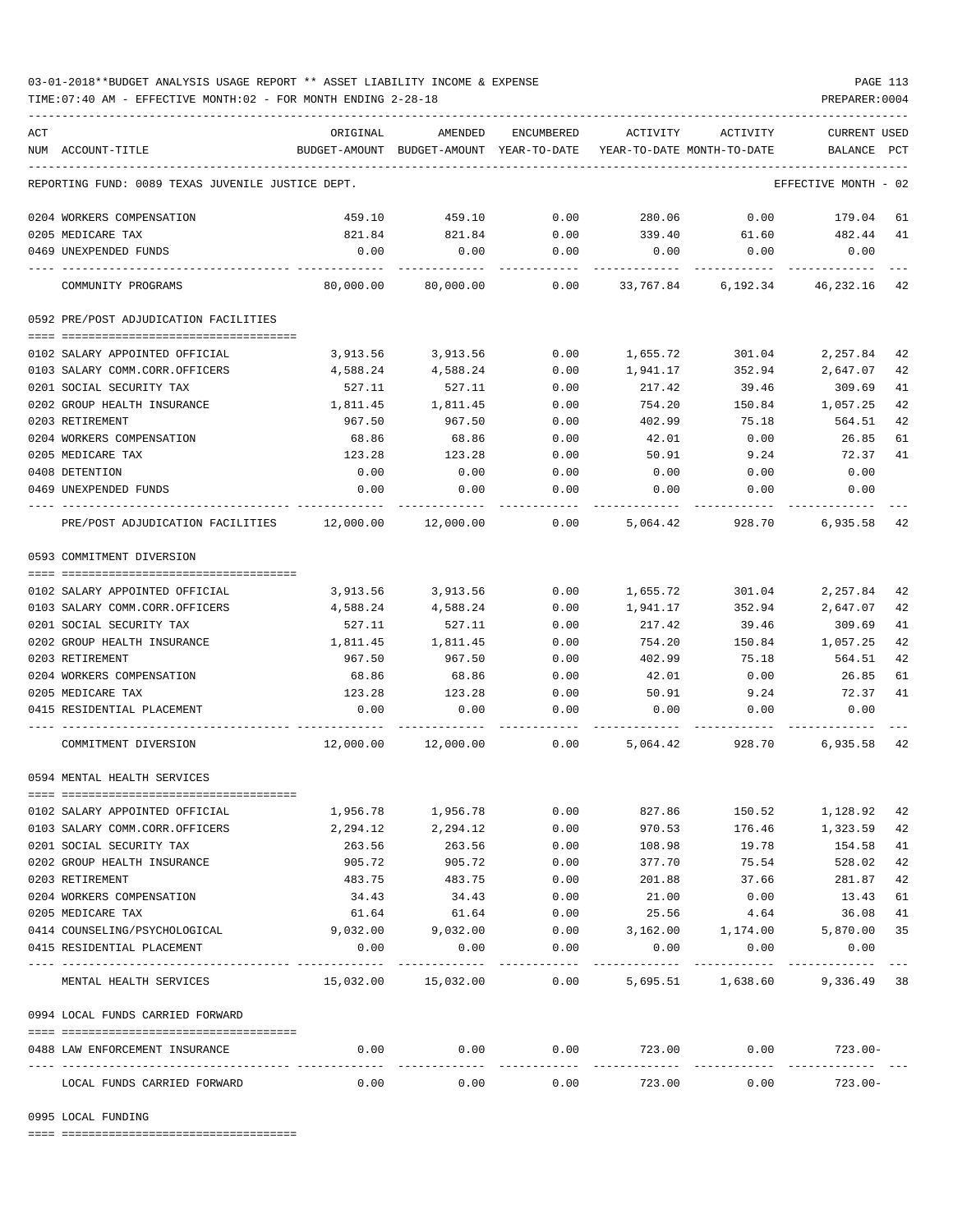TIME:07:40 AM - EFFECTIVE MONTH:02 - FOR MONTH ENDING 2-28-18 PREPARER:0004

| ACT | NUM ACCOUNT-TITLE                                 | ORIGINAL<br>BUDGET-AMOUNT BUDGET-AMOUNT YEAR-TO-DATE YEAR-TO-DATE MONTH-TO-DATE |                                                                 |      | AMENDED ENCUMBERED ACTIVITY ACTIVITY |                  | CURRENT USED<br>BALANCE PCT |    |
|-----|---------------------------------------------------|---------------------------------------------------------------------------------|-----------------------------------------------------------------|------|--------------------------------------|------------------|-----------------------------|----|
|     | REPORTING FUND: 0089 TEXAS JUVENILE JUSTICE DEPT. |                                                                                 |                                                                 |      |                                      |                  | EFFECTIVE MONTH - 02        |    |
|     | 0102 SALARY APPOINTED OFFICIAL                    |                                                                                 | 978.39 978.39 0.00                                              |      |                                      | 413.93 75.26     | 564.46 42                   |    |
|     | 0103 SALARY COMM.CORR.OFFICERS                    | 1, 147.06 1, 147.06                                                             |                                                                 | 0.00 | 485.32                               | 88.24            | 661.74 42                   |    |
|     | 0105 OFFICE MANAGER                               | 0.00                                                                            | 0.00                                                            | 0.00 | $0.00$ $0.00$ $0.00$ $0.00$          |                  |                             |    |
|     | 0201 SOCIAL SECURITY TAX                          | 131.78                                                                          | 131.78                                                          | 0.00 |                                      | 54.44 9.88 77.34 |                             | 41 |
|     | 0202 GROUP HEALTH INSURANCE                       | 452.85                                                                          | 452.85                                                          | 0.00 | 189.00                               | 37.80            | 263.85                      | 42 |
|     | 0203 RETIREMENT                                   | 241.88                                                                          | 241.88                                                          | 0.00 | 100.85                               | 18.82            | 141.03                      | 42 |
|     | 0204 WORKERS COMPENSATION                         | 17.22                                                                           | 17.22                                                           | 0.00 | 10.50                                | 0.00             | 6.72                        | 61 |
|     | 0205 MEDICARE TAX                                 | 30.82                                                                           | 30.82                                                           | 0.00 | 12.79                                | 2.32             | 18.03                       | 41 |
|     | 0401 AUDIT EXPENSE                                | 2,750.00                                                                        | 0.00                                                            | 0.00 | 0.00                                 | 0.00             | 0.00                        |    |
|     | 0406 DETENTION OPERATING COST FY18                | 111,250.00 111,250.00                                                           |                                                                 | 0.00 |                                      | 0.00<br>0.00     | 111,250.00 00               |    |
|     | 0407 DETENTION OPERATING COST FY17                | 0.00                                                                            | 0.00                                                            | 0.00 | 19,318.13                            | 0.00             | 19,318.13-                  |    |
|     | 0415 RESIDENTIAL PLACEMENT                        |                                                                                 | 10,000.00 23,350.00                                             | 0.00 | 0.00                                 | 0.00             | 23,350.00 00                |    |
|     | 0416 STRUCTURAL FAMILY THERAPY 18,000.00          |                                                                                 | 0.00                                                            | 0.00 | $0.00$ 0.00                          |                  | 0.00                        |    |
|     | 0427 TRAVEL AND TRAINING                          | 0.00                                                                            | 0.00                                                            | 0.00 | $0.00$ 0.00 0.00                     |                  |                             |    |
|     | 0453 COMPUTER SOFTWARE                            |                                                                                 | $0.00$ $7,400.00$ $0.00$ $3,000.00$ $3,000.00$ $4,400.00$ $41$  |      |                                      |                  |                             |    |
|     |                                                   |                                                                                 |                                                                 |      |                                      |                  |                             |    |
|     | LOCAL FUNDING                                     |                                                                                 | $145,000.00$ $145,000.00$ 0.00 23,584.96 3,232.32 121,415.04 16 |      |                                      |                  |                             |    |
|     | TEXAS JUVENILE JUSTICE DEPT.                      |                                                                                 |                                                                 |      |                                      |                  |                             |    |
|     | INCOME TOTALS                                     |                                                                                 | $380,484.00$ $431,056.00$ $284,532.99$ $1.94$ $146,523.01$ 66   |      |                                      |                  |                             |    |
|     | <b>EXPENSE TOTALS</b>                             |                                                                                 | 380,484.00 431,056.00                                           |      | $0.00$ 146, 195. 25 36, 487. 34      |                  | 284,860.75                  | 34 |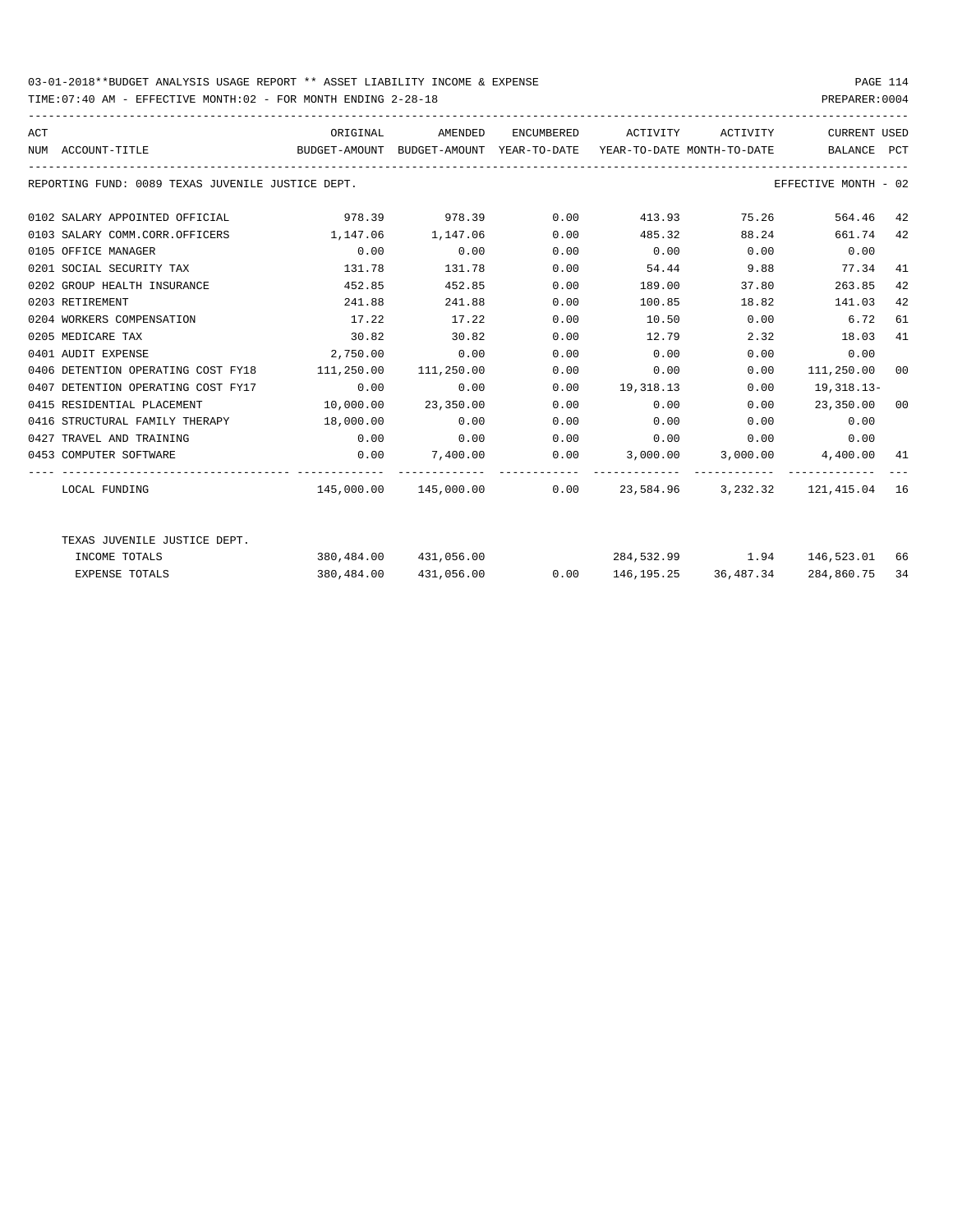|     | 03-01-2018**BUDGET ANALYSIS USAGE REPORT ** ASSET LIABILITY INCOME & EXPENSE<br>TIME: 07:40 AM - EFFECTIVE MONTH: 02 - FOR MONTH ENDING 2-28-18 |                |                                                     |              |              |                                        | PAGE 115<br>PREPARER: 0004         |
|-----|-------------------------------------------------------------------------------------------------------------------------------------------------|----------------|-----------------------------------------------------|--------------|--------------|----------------------------------------|------------------------------------|
| ACT | NUM ACCOUNT-TITLE                                                                                                                               | ORIGINAL       | AMENDED<br>BUDGET-AMOUNT BUDGET-AMOUNT YEAR-TO-DATE | ENCUMBERED   | ACTIVITY     | ACTIVITY<br>YEAR-TO-DATE MONTH-TO-DATE | <b>CURRENT USED</b><br>BALANCE PCT |
|     | REPORTING FUND: 0092 STATZER FUND                                                                                                               |                |                                                     |              |              |                                        | EFFECTIVE MONTH - 02               |
|     | 0103 CASH                                                                                                                                       |                |                                                     |              |              |                                        |                                    |
|     | 0100 STATZER-COMBINED FUNDS CHECKING                                                                                                            |                |                                                     |              | 1.27         |                                        | $0.25$ 3,982.08                    |
|     | 0175 TEXPOOL                                                                                                                                    |                |                                                     |              | 184.84       | 43.68                                  | 39,632.96                          |
|     | CASH                                                                                                                                            |                |                                                     |              | 186.11       | 43.93                                  | 43,615.04                          |
|     | 0200 SYSTEM ADDED LIABILITY DEPARTMENT                                                                                                          |                |                                                     |              |              |                                        |                                    |
|     |                                                                                                                                                 |                |                                                     |              |              |                                        |                                    |
|     | 0910 SYSTEM ADDED LIABILITY LINE-ITEM                                                                                                           |                |                                                     |              | 0.00         | 0.00                                   | 0.00                               |
|     | SYSTEM ADDED LIABILITY DEPARTMENT                                                                                                               |                |                                                     |              | 0.00         | 0.00                                   | 0.00                               |
|     | 0271 EQUITY ACCOUNT                                                                                                                             |                |                                                     |              |              |                                        |                                    |
|     | 0200 EQUITY ACCOUNT                                                                                                                             |                |                                                     |              | 0.00         | 0.00                                   | 43,428.93                          |
|     | EQUITY ACCOUNT                                                                                                                                  |                |                                                     |              | 0.00         | 0.00                                   | 43,428.93                          |
|     | 0360 INTEREST EARNINGS                                                                                                                          |                |                                                     |              |              |                                        |                                    |
|     | 0100 INTEREST EARNINGS                                                                                                                          | 50.00          | 50.00                                               |              | 186.11       | 43.93                                  | $136.11+372$                       |
|     | 0350 GOV. COMMODITY PROG. ASCS                                                                                                                  | 0.00           | 0.00                                                |              | 0.00         | 0.00                                   | 0.00                               |
|     | INTEREST EARNINGS                                                                                                                               | 50.00          | 50.00                                               | 0.00         | 186.11       | 43.93                                  | $136.11 + 372$                     |
|     | 0370 RENT                                                                                                                                       |                |                                                     |              |              |                                        |                                    |
|     |                                                                                                                                                 |                |                                                     |              |              |                                        | 00                                 |
|     | 0100 RENT<br>0130 REFUNDS & MISCELLANEOUS                                                                                                       | 560.00<br>0.00 | 560.00<br>0.00                                      |              | 0.00<br>0.00 | 0.00<br>0.00                           | 560.00<br>0.00                     |
|     | RENT                                                                                                                                            | 560.00         | 560.00                                              | 0.00         | 0.00         | 0.00                                   | 0 <sub>0</sub><br>560.00           |
|     | 0700 STATZER FARM                                                                                                                               |                |                                                     |              |              |                                        |                                    |
|     |                                                                                                                                                 |                |                                                     |              |              |                                        |                                    |
|     | 0310 OFFICE SUPPLIES<br>0430 BIDS AND NOTICES                                                                                                   | 0.00<br>110.00 | 0.00<br>110.00                                      | 0.00<br>0.00 | 0.00<br>0.00 | 0.00<br>0.00                           | 0.00<br>110.00<br>0 <sub>0</sub>   |
|     | 0484 APPRAISALS                                                                                                                                 | 0.00           | 0.00                                                | 0.00         | 0.00         | 0.00                                   | 0.00                               |
|     | 0490 LITERACY COUNCIL DONATION                                                                                                                  | 500.00         | 500.00                                              | 0.00         | 0.00         | 0.00                                   | 500.00<br>0 <sub>0</sub>           |
|     | ---- -----------<br>STATZER FARM                                                                                                                | 610.00         | 610.00                                              | 0.00         | 0.00         | 0.00                                   | 610.00<br>00                       |
|     | 0999 ACCOUNTS PAYABLE                                                                                                                           |                |                                                     |              |              |                                        |                                    |
|     | 0100 A/P CLEARING ACCOUNT                                                                                                                       |                |                                                     |              | 0.00         | 0.00                                   | 0.00                               |
|     | ACCOUNTS PAYABLE                                                                                                                                |                |                                                     |              | 0.00         | 0.00                                   | 0.00                               |
|     | STATZER FUND                                                                                                                                    |                |                                                     |              |              |                                        |                                    |
|     | INCOME TOTALS                                                                                                                                   | 610.00         | 610.00                                              |              | 186.11       | 43.93                                  | 423.89<br>31                       |
|     | EXPENSE TOTALS                                                                                                                                  | 610.00         | 610.00                                              | 0.00         | 0.00         | 0.00                                   | 0 <sub>0</sub><br>610.00           |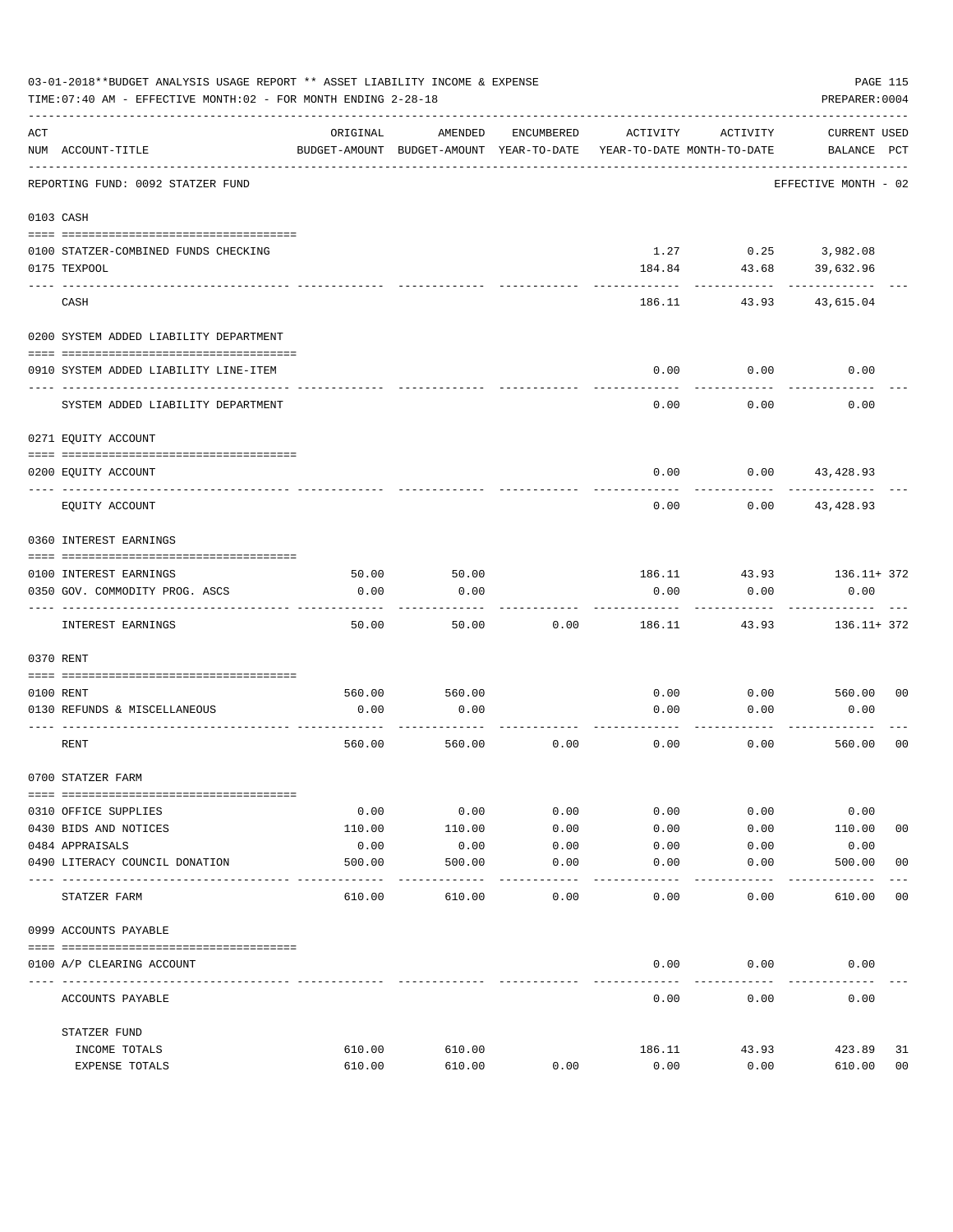|     | 03-01-2018**BUDGET ANALYSIS USAGE REPORT ** ASSET LIABILITY INCOME & EXPENSE<br>TIME: 07:40 AM - EFFECTIVE MONTH: 02 - FOR MONTH ENDING 2-28-18 |              |                                                     |              |                                        |                   | PREPARER: 0004              | PAGE 116 |
|-----|-------------------------------------------------------------------------------------------------------------------------------------------------|--------------|-----------------------------------------------------|--------------|----------------------------------------|-------------------|-----------------------------|----------|
| ACT | NUM ACCOUNT-TITLE                                                                                                                               | ORIGINAL     | AMENDED<br>BUDGET-AMOUNT BUDGET-AMOUNT YEAR-TO-DATE | ENCUMBERED   | ACTIVITY<br>YEAR-TO-DATE MONTH-TO-DATE | ACTIVITY          | CURRENT USED<br>BALANCE PCT |          |
|     | REPORTING FUND: 0093 TX. COMM. DEVELOPMENT PGM                                                                                                  |              |                                                     |              |                                        |                   | EFFECTIVE MONTH - 02        |          |
|     | 0103 CASH                                                                                                                                       |              |                                                     |              |                                        |                   |                             |          |
|     | 0909 CASH- #713169 RANDOLPH                                                                                                                     |              |                                                     |              | 0.00                                   |                   | $0.00$ 100.00               |          |
|     | CASH                                                                                                                                            |              |                                                     |              | -----<br>0.00                          | ---------<br>0.00 | 100.00                      |          |
|     | 0120 RECEIVABLES                                                                                                                                |              |                                                     |              |                                        |                   |                             |          |
|     | 0312 DUE FROM OTHER GOVERNMENT                                                                                                                  |              |                                                     |              | 0.00                                   | 0.00              | 0.00                        |          |
|     | RECEIVABLES                                                                                                                                     |              |                                                     |              | 0.00                                   | ---------<br>0.00 | 0.00                        |          |
|     | 0200 LIABILITY ACCOUNT                                                                                                                          |              |                                                     |              |                                        |                   |                             |          |
|     | 0910 SYSTEM ADDED LIABILITY                                                                                                                     |              |                                                     |              | 0.00                                   | 0.00              | 0.00                        |          |
|     | LIABILITY ACCOUNT                                                                                                                               |              |                                                     |              | 0.00                                   | 0.00              | 0.00                        |          |
|     | 0271 EQUITY ACCOUNT                                                                                                                             |              |                                                     |              |                                        |                   |                             |          |
|     | 0200 EQUITY ACCOUNT<br>---------------------------------                                                                                        |              |                                                     |              | 0.00                                   | 0.00<br>--------- | 100.00<br>. <u>.</u> .      |          |
|     | EQUITY ACCOUNT                                                                                                                                  |              |                                                     |              | 0.00                                   | 0.00              | 100.00                      |          |
|     | 0330 GRANT INCOME                                                                                                                               |              |                                                     |              |                                        |                   |                             |          |
|     | 0909 GRANT #713169 RANDOLPH                                                                                                                     | 0.00         | 0.00                                                |              | 0.00                                   | 0.00              | 0.00                        |          |
|     | -----------------------<br>GRANT INCOME                                                                                                         | 0.00         | 0.00                                                | 0.00         | 0.00                                   | 0.00              | 0.00                        |          |
|     | 0370 REFUNDS & MISCELLANEOUS                                                                                                                    |              |                                                     |              |                                        |                   |                             |          |
|     | 0130 REFUNDS & MISCELLANEOUS                                                                                                                    | 0.00         | 0.00                                                |              | 0.00                                   | 0.00              | 0.00                        |          |
|     | REFUNDS & MISCELLANEOUS                                                                                                                         | 0.00         | 0.00                                                | 0.00         | 0.00                                   | 0.00              | 0.00                        |          |
|     | 0909 GRANT #713169 RANDOLPH                                                                                                                     |              |                                                     |              |                                        |                   |                             |          |
|     |                                                                                                                                                 |              |                                                     |              |                                        |                   |                             |          |
|     | 0414 GRANT ADMINISTRATION                                                                                                                       | 0.00         | 0.00                                                | 0.00         | 0.00                                   | 0.00              | 0.00                        |          |
|     | 0415 CONSTRUCTION EXPENSE<br>0416 ENGINEERING                                                                                                   | 0.00<br>0.00 | 0.00<br>0.00                                        | 0.00<br>0.00 | 0.00<br>0.00                           | 0.00<br>0.00      | 0.00<br>0.00                |          |
|     | GRANT #713169 RANDOLPH                                                                                                                          | 0.00         | 0.00                                                | 0.00         | -----<br>0.00                          | 0.00              | 0.00                        |          |
|     |                                                                                                                                                 |              |                                                     |              |                                        |                   |                             |          |
|     | TX. COMM. DEVELOPMENT PGM<br>INCOME TOTALS                                                                                                      | 0.00         | 0.00                                                |              | 0.00                                   | 0.00              | 0.00                        |          |
|     | EXPENSE TOTALS                                                                                                                                  | 0.00         | 0.00                                                | 0.00         | 0.00                                   | 0.00              | 0.00                        |          |
|     |                                                                                                                                                 |              |                                                     |              |                                        |                   |                             |          |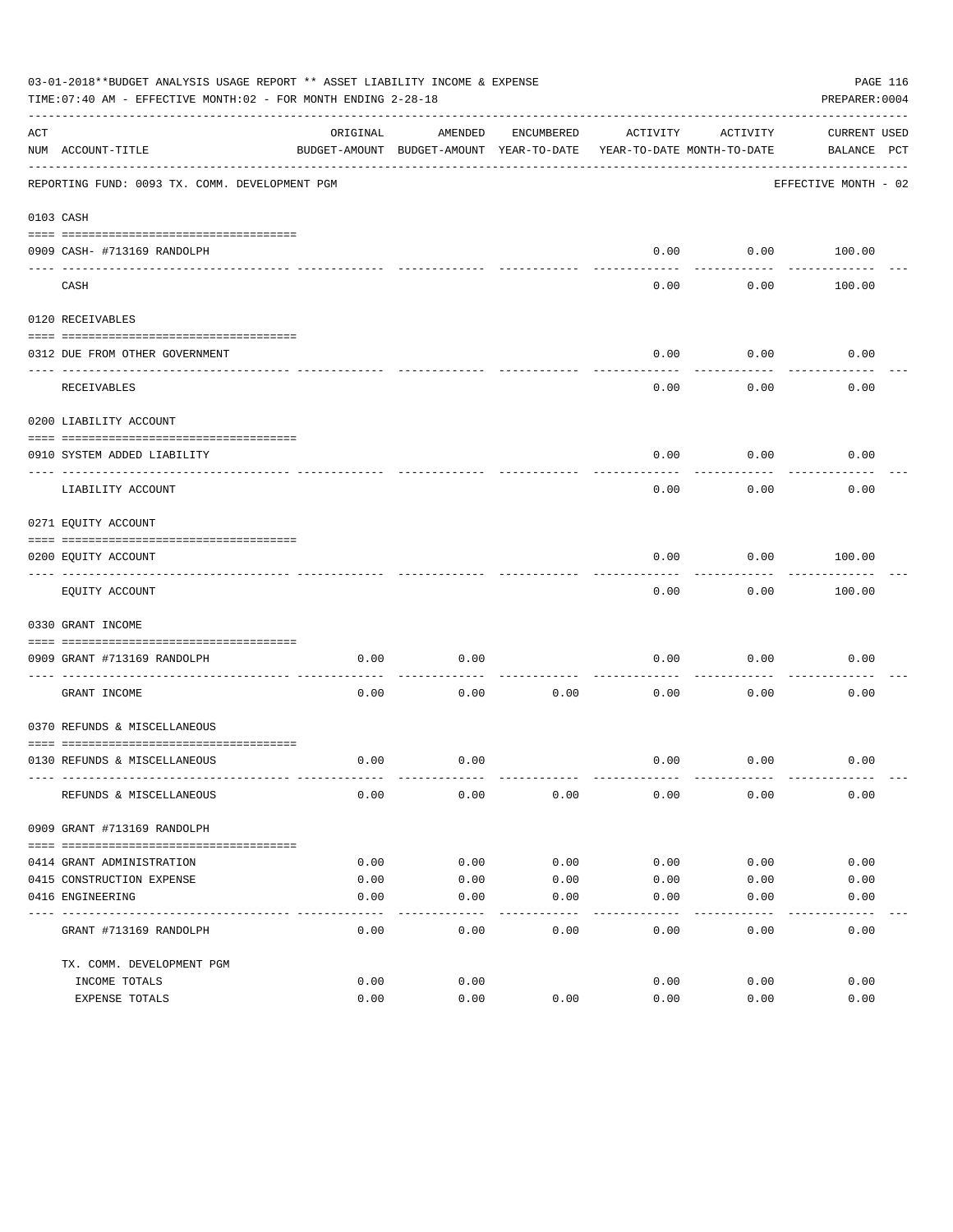|           | 03-01-2018**BUDGET ANALYSIS USAGE REPORT ** ASSET LIABILITY INCOME & EXPENSE<br>TIME: 07:40 AM - EFFECTIVE MONTH: 02 - FOR MONTH ENDING 2-28-18 |              |                                                     |            |                                        |              | PAGE 117<br>PREPARER: 0004         |
|-----------|-------------------------------------------------------------------------------------------------------------------------------------------------|--------------|-----------------------------------------------------|------------|----------------------------------------|--------------|------------------------------------|
| ACT       | NUM ACCOUNT-TITLE                                                                                                                               | ORIGINAL     | AMENDED<br>BUDGET-AMOUNT BUDGET-AMOUNT YEAR-TO-DATE | ENCUMBERED | ACTIVITY<br>YEAR-TO-DATE MONTH-TO-DATE | ACTIVITY     | <b>CURRENT USED</b><br>BALANCE PCT |
| $- - - -$ | ____________________________<br>REPORTING FUND: 0095 PAYROLL                                                                                    |              |                                                     |            |                                        |              | EFFECTIVE MONTH - 02               |
|           | 0100 PAYROLL CLEARING ACCOUNT                                                                                                                   |              |                                                     |            |                                        |              |                                    |
|           | 0100 PAYROLL CASH                                                                                                                               |              |                                                     |            | 0.00                                   | 0.00         | 24.36                              |
|           |                                                                                                                                                 |              |                                                     |            | ------                                 | -------      |                                    |
|           | PAYROLL CLEARING ACCOUNT                                                                                                                        |              |                                                     |            | 0.00                                   | 0.00         | 24.36                              |
|           | 0200 SYSTEM ADDED LIABILITY DEPARTMENT                                                                                                          |              |                                                     |            |                                        |              |                                    |
|           | 0910 SYSTEM ADDED LIABILITY LINE-ITEM                                                                                                           |              |                                                     |            | 0.00                                   | 0.00         | 0.00                               |
|           | SYSTEM ADDED LIABILITY DEPARTMENT                                                                                                               |              |                                                     |            | 0.00                                   | .<br>0.00    | 0.00                               |
|           | 0271 EQUITY ACCOUNT                                                                                                                             |              |                                                     |            |                                        |              |                                    |
|           | 0200 DEPOSITS                                                                                                                                   |              |                                                     |            | 0.00                                   | 0.00         | 24.36                              |
|           | EQUITY ACCOUNT                                                                                                                                  |              |                                                     |            | 0.00                                   | 0.00         | 24.36                              |
|           | 0360 INTEREST EARNINGS                                                                                                                          |              |                                                     |            |                                        |              |                                    |
|           | 0100 INTEREST EARNINGS                                                                                                                          | 0.00         | 0.00                                                |            | 0.00                                   | 0.00         | 0.00                               |
|           | INTEREST EARNINGS                                                                                                                               | 0.00         | 0.00                                                | 0.00       | 0.00                                   | 0.00         | 0.00                               |
|           | 0370 MISCELLANEOUS                                                                                                                              |              |                                                     |            |                                        |              |                                    |
|           |                                                                                                                                                 |              |                                                     |            |                                        |              |                                    |
|           | 0125 AFLAC FSA CLEARING<br>0130 REFUNDS & MISCELLANEOUS                                                                                         | 0.00<br>0.00 | 0.00<br>0.00                                        |            | 0.00<br>0.00                           | 0.00<br>0.00 | 0.00<br>0.00                       |
|           |                                                                                                                                                 |              |                                                     |            |                                        |              |                                    |
|           | MISCELLANEOUS                                                                                                                                   | 0.00         | 0.00                                                | 0.00       | 0.00                                   | 0.00         | 0.00                               |
|           | PAYROLL                                                                                                                                         |              |                                                     |            |                                        |              |                                    |
|           | INCOME TOTALS                                                                                                                                   | 0.00         | 0.00                                                |            | 0.00                                   | 0.00         | 0.00                               |
|           | <b>EXPENSE TOTALS</b>                                                                                                                           | 0.00         | 0.00                                                | 0.00       | 0.00                                   | 0.00         | 0.00                               |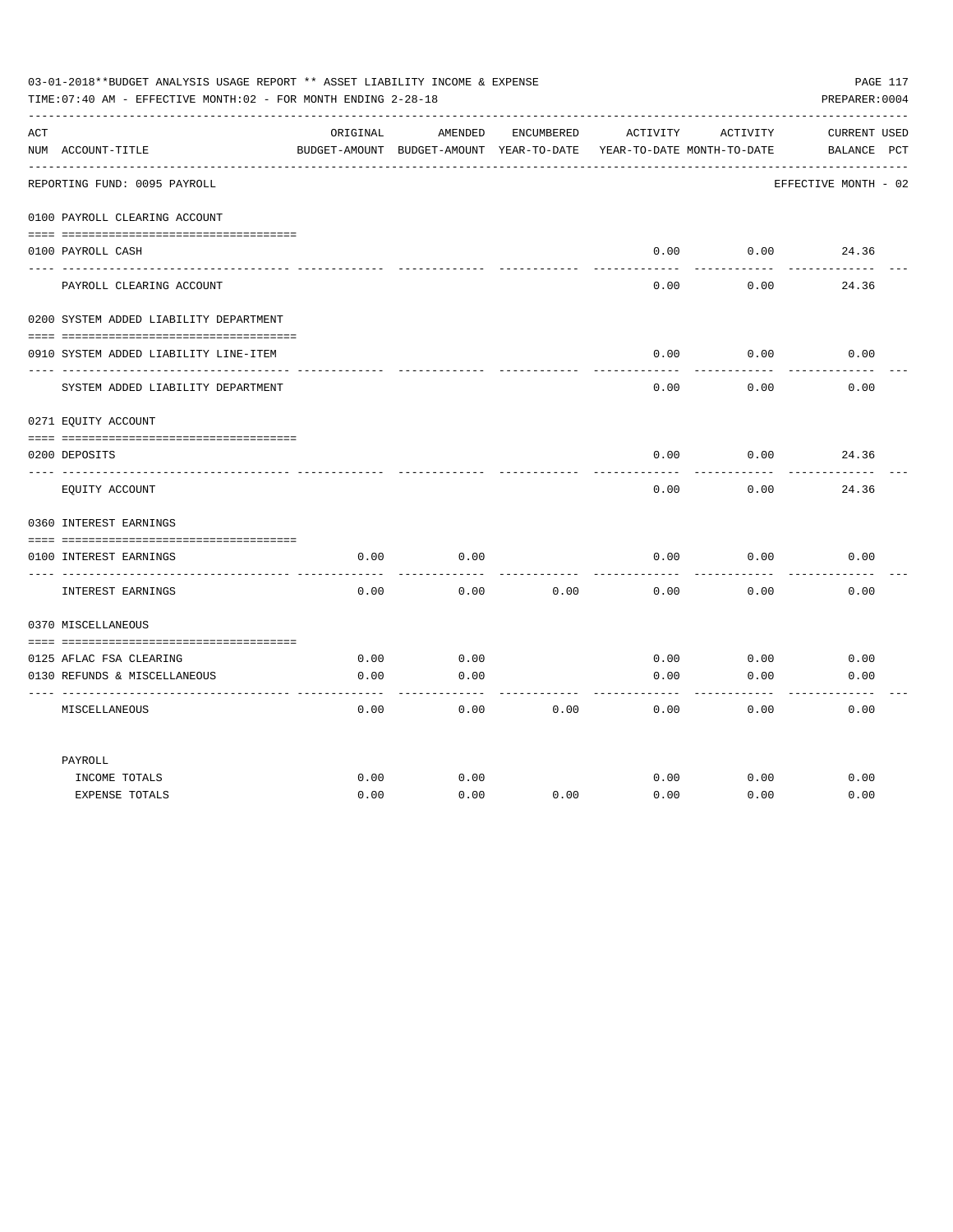|     | 03-01-2018**BUDGET ANALYSIS USAGE REPORT ** ASSET LIABILITY INCOME & EXPENSE<br>PAGE TTR<br>TIME: 07:40 AM - EFFECTIVE MONTH: 02 - FOR MONTH ENDING 2-28-18<br>PREPARER: 0004 |          |         |            |                                                                     |           |                                             |  |  |  |  |
|-----|-------------------------------------------------------------------------------------------------------------------------------------------------------------------------------|----------|---------|------------|---------------------------------------------------------------------|-----------|---------------------------------------------|--|--|--|--|
| ACT |                                                                                                                                                                               | ORIGINAL | AMENDED | ENCUMBERED | ACTIVITY                                                            | ACTIVITY  | <b>CURRENT USED</b>                         |  |  |  |  |
|     | NUM ACCOUNT-TITLE                                                                                                                                                             |          |         |            | BUDGET-AMOUNT BUDGET-AMOUNT YEAR-TO-DATE YEAR-TO-DATE MONTH-TO-DATE |           | BALANCE PCT                                 |  |  |  |  |
|     | REPORTING FUND: 0098 CAPITAL ASSETS                                                                                                                                           |          |         |            |                                                                     |           | EFFECTIVE MONTH - 02                        |  |  |  |  |
|     | 0160 CAPITAL ASSETS                                                                                                                                                           |          |         |            |                                                                     |           |                                             |  |  |  |  |
|     |                                                                                                                                                                               |          |         |            |                                                                     |           |                                             |  |  |  |  |
|     | 0100 LAND<br>0200 BUILDINGS                                                                                                                                                   |          |         |            | 0.00<br>0.00                                                        | 0.00      | $0.00$ 341,561.30<br>4,737,000.00           |  |  |  |  |
|     | 0201 ACCUM.DEPRECIATION-BUILDINGS                                                                                                                                             |          |         |            | 0.00                                                                | 0.00      | $3,258,911.08-$                             |  |  |  |  |
|     | 0210 AUTOMOBILES AND TRUCKS                                                                                                                                                   |          |         |            | 0.00                                                                | 0.00      | 1,836,648.71                                |  |  |  |  |
|     | 0211 ACCUM.DEPR.AUTOS AND TRUCKS                                                                                                                                              |          |         |            | 0.00                                                                | 0.00      | 1,280,042.46-                               |  |  |  |  |
|     | 0215 COMPUTER EQUIPMENT                                                                                                                                                       |          |         |            | 0.00                                                                | 0.00      | 647,940.20                                  |  |  |  |  |
|     | 0216 ACCUM.DEPR.-COMPUTER EQUIPMENT                                                                                                                                           |          |         |            | 0.00                                                                | 0.00      | 647,940.20-                                 |  |  |  |  |
|     | 0220 OFFICE EQUIPMENT                                                                                                                                                         |          |         |            | 0.00                                                                | 0.00      | 99,653.24                                   |  |  |  |  |
|     | 0221 ACCUM. DEPR. - OFFICE EQUIPMENT                                                                                                                                          |          |         |            | 0.00                                                                | 0.00      | 94,307.28-                                  |  |  |  |  |
|     | 0225 RADIO EQUIPMENT                                                                                                                                                          |          |         |            | 0.00                                                                | 0.00      | 207,010.70                                  |  |  |  |  |
|     | 0226 ACCUM.DEPR.-RADIO EQUIPMENT                                                                                                                                              |          |         |            | 0.00                                                                | 0.00      | 186,973.11-                                 |  |  |  |  |
|     | 0227 SECURITY EQUIPMENT                                                                                                                                                       |          |         |            | 0.00                                                                | 0.00      | 0.00                                        |  |  |  |  |
|     | 0228 ACCUM.DEP. - SECURITY EQUIPMENT                                                                                                                                          |          |         |            | 0.00                                                                | 0.00      | 0.00                                        |  |  |  |  |
|     | 0230 ROADS                                                                                                                                                                    |          |         |            | 0.00                                                                | 0.00      | 17,817,815.13                               |  |  |  |  |
|     | 0231 ACCUM. DEPRECIATION-ROADS                                                                                                                                                |          |         |            | 0.00                                                                | 0.00      | 14, 263, 594. 24-                           |  |  |  |  |
|     | 0235 BRIDGES                                                                                                                                                                  |          |         |            | 0.00                                                                |           | $0.00$ 9,726,252.91                         |  |  |  |  |
|     | 0236 ACCUM. DEPRECIATION-BRIDGES                                                                                                                                              |          |         |            | 0.00                                                                | 0.00      | $3,125,306.71-$                             |  |  |  |  |
|     | 0300 ROAD EQUIPMENT                                                                                                                                                           |          |         |            | 0.00                                                                |           | $0.00 \quad 3,282,441.12$                   |  |  |  |  |
|     | 0301 ACCUM.DEPRECIATION-ROAD EQUIPMENT                                                                                                                                        |          |         |            | 0.00                                                                | 0.00      | $2,658,945.21-$                             |  |  |  |  |
|     | CAPITAL ASSETS                                                                                                                                                                |          |         |            | 0.00                                                                | --------- | -------------<br>$0.00 \quad 13,180,303.02$ |  |  |  |  |
|     | 0271 EQUITY ACCOUNT                                                                                                                                                           |          |         |            |                                                                     |           |                                             |  |  |  |  |
|     |                                                                                                                                                                               |          |         |            |                                                                     |           |                                             |  |  |  |  |
|     | 0200 EQUITY ACCOUNT                                                                                                                                                           |          |         |            | 0.00                                                                |           | $0.00 \quad 13,180,303.02 -$                |  |  |  |  |
|     | EQUITY ACCOUNT                                                                                                                                                                |          |         |            | 0.00                                                                |           | $0.00 \quad 13,180,303.02 -$                |  |  |  |  |
|     | CAPITAL ASSETS                                                                                                                                                                |          |         |            |                                                                     |           |                                             |  |  |  |  |
|     | INCOME TOTALS                                                                                                                                                                 | 0.00     | 0.00    |            | 0.00                                                                | 0.00      | 0.00                                        |  |  |  |  |
|     | EXPENSE TOTALS                                                                                                                                                                | 0.00     | 0.00    | 0.00       | 0.00                                                                | 0.00      | 0.00                                        |  |  |  |  |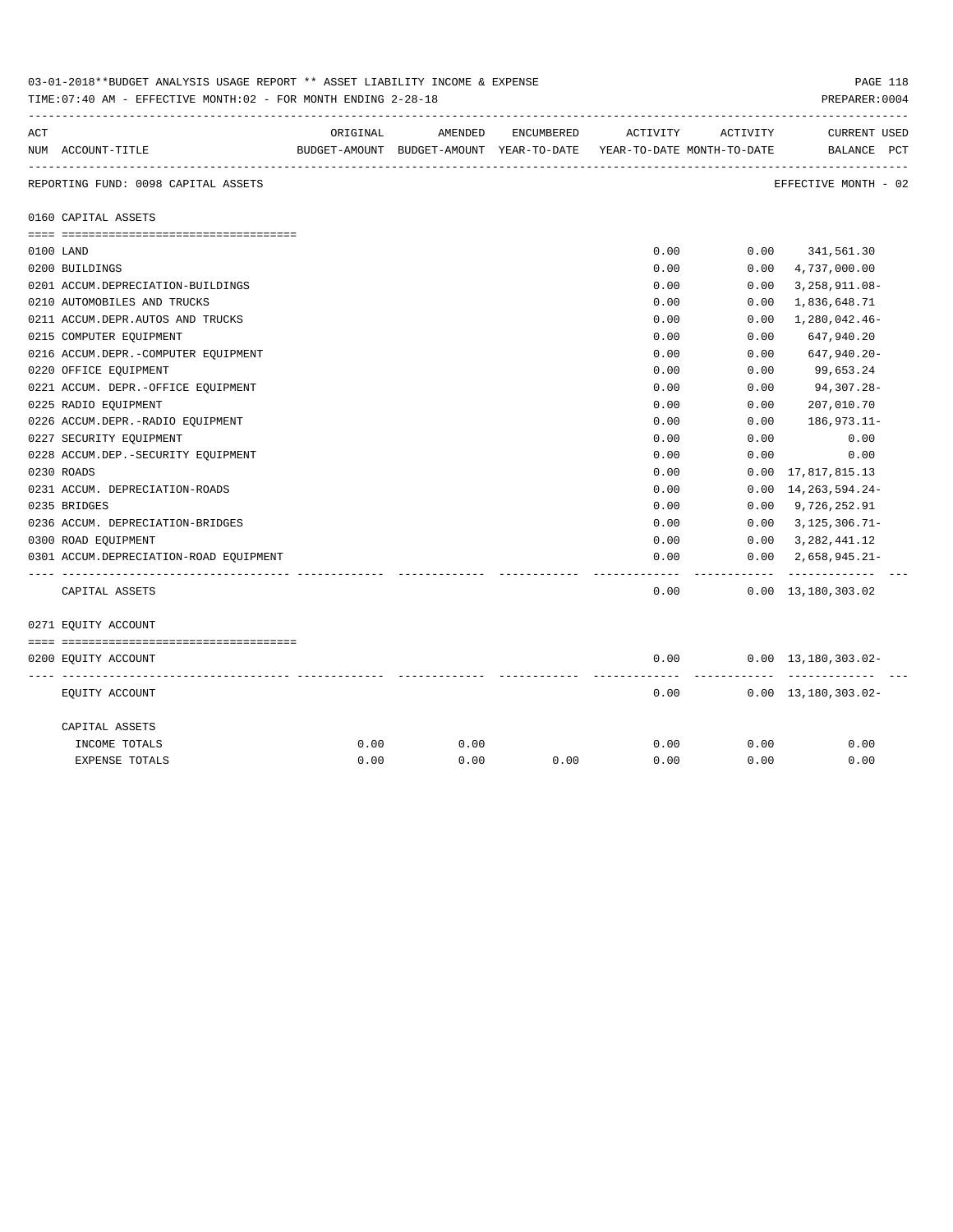|     | 03-01-2018**BUDGET ANALYSIS USAGE REPORT ** ASSET LIABILITY INCOME & EXPENSE<br>TIME: 07:40 AM - EFFECTIVE MONTH: 02 - FOR MONTH ENDING 2-28-18 |          |                                                     |            |                                        |            | PAGE 119<br>PREPARER: 0004                 |  |
|-----|-------------------------------------------------------------------------------------------------------------------------------------------------|----------|-----------------------------------------------------|------------|----------------------------------------|------------|--------------------------------------------|--|
| ACT | NUM ACCOUNT-TITLE                                                                                                                               | ORIGINAL | AMENDED<br>BUDGET-AMOUNT BUDGET-AMOUNT YEAR-TO-DATE | ENCUMBERED | ACTIVITY<br>YEAR-TO-DATE MONTH-TO-DATE | ACTIVITY   | CURRENT USED<br>BALANCE PCT                |  |
|     | REPORTING FUND: 0099 GOVERNMENTAL DEBT                                                                                                          |          |                                                     |            |                                        |            | EFFECTIVE MONTH - 02                       |  |
|     | 0170 DEFERRED PENSION OUTFLOW                                                                                                                   |          |                                                     |            |                                        |            |                                            |  |
|     | 0200 DEFERRED PENSION OUTFLOW                                                                                                                   |          |                                                     |            | 0.00                                   |            | 0.00 2,147,956.00                          |  |
|     | DEFERRED PENSION OUTFLOW                                                                                                                        |          |                                                     |            | ---------<br>0.00                      | ---------- | -------------<br>$0.00 \quad 2,147,956.00$ |  |
|     | 0200 GOVERNMENTAL DEBT                                                                                                                          |          |                                                     |            |                                        |            |                                            |  |
|     |                                                                                                                                                 |          |                                                     |            |                                        |            |                                            |  |
|     | 0240 ACCRUED INTEREST                                                                                                                           |          |                                                     |            | 0.00                                   | 0.00       | 0.00                                       |  |
|     | 0250 GENERAL OBLIGATION BOND                                                                                                                    |          |                                                     |            | 0.00                                   | 0.00       | 0.00                                       |  |
|     | 0275 NOTES PAYABLE                                                                                                                              |          |                                                     |            | 0.00                                   | 0.00       | 0.00                                       |  |
|     | 0277 NOTE #16240648-SHERIFF                                                                                                                     |          |                                                     |            | 0.00                                   | 0.00       | 0.00                                       |  |
|     | 0278 NOTE #16308936-SHERIFF                                                                                                                     |          |                                                     |            | 0.00                                   | 0.00       | 0.00                                       |  |
|     | 0279 NOTE #16291000-R&B#3                                                                                                                       |          |                                                     |            | 0.00                                   | 0.00       | 0.00                                       |  |
|     | 0280 NOTE #16295968-R&B#3                                                                                                                       |          |                                                     |            | 0.00                                   | 0.00       | 0.00                                       |  |
|     | 0281 ODYSSEY #16235752-GENERAL                                                                                                                  |          |                                                     |            | 0.00                                   | 0.00       | 0.00                                       |  |
|     | 0350 ACCRUED COMPENSATION                                                                                                                       |          |                                                     |            | 0.00                                   | 0.00       | 184,424.54                                 |  |
|     | 0400 NET PENSION LIABILITY                                                                                                                      |          |                                                     |            | 0.00                                   |            | $0.00 \quad 2,063,586.00$                  |  |
|     | 0450 DEFERRED PENSION IN FLOW                                                                                                                   |          |                                                     |            | 0.00                                   | 0.00       | 252,268.00                                 |  |
|     | GOVERNMENTAL DEBT                                                                                                                               |          |                                                     |            | 0.00                                   |            | $0.00 \quad 2,500,278.54$                  |  |
|     | 0271 EOUITY                                                                                                                                     |          |                                                     |            |                                        |            |                                            |  |
|     |                                                                                                                                                 |          |                                                     |            |                                        |            |                                            |  |
|     | 0200 EQUITY ACCOUNT                                                                                                                             |          |                                                     |            | 0.00<br>--------                       | ---------  | $0.00$ $352,322.54$ -                      |  |
|     | EQUITY                                                                                                                                          |          |                                                     |            | 0.00                                   |            | $0.00$ $352,322.54-$                       |  |
|     | GOVERNMENTAL DEBT                                                                                                                               |          |                                                     |            |                                        |            |                                            |  |
|     | INCOME TOTALS                                                                                                                                   | 0.00     | 0.00                                                |            | 0.00                                   | 0.00       | 0.00                                       |  |
|     | <b>EXPENSE TOTALS</b>                                                                                                                           | 0.00     | 0.00                                                | 0.00       | 0.00                                   | 0.00       | 0.00                                       |  |